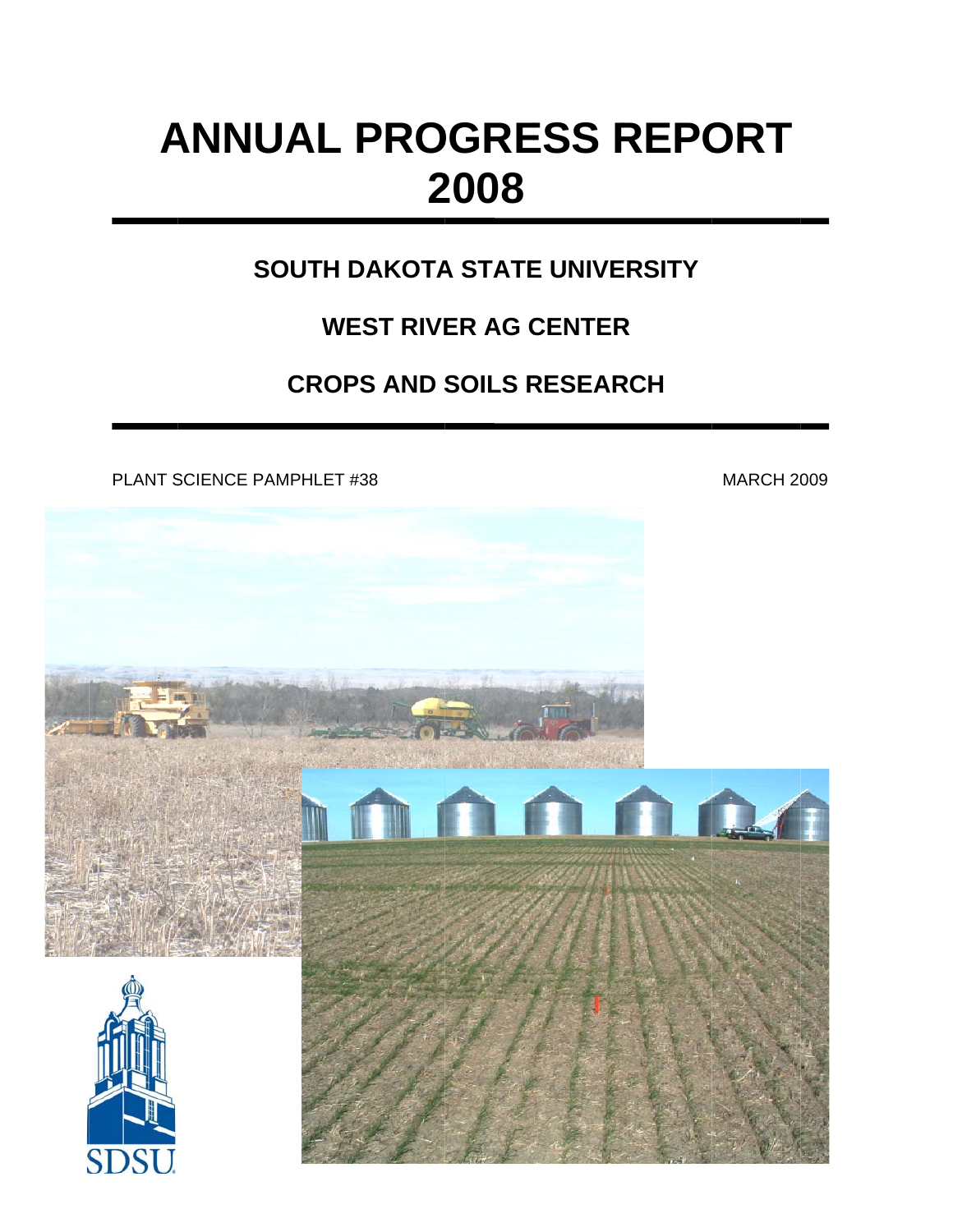#### **INTRODUCTION**

This is an annual progress report of the West River Crops and Soils Research Projects, South Dakota Agricultural Experiment Station. The equipment storage and processing facilities are located approximately one mile southwest of Box Elder, SD at 22735 Radar Hill Road. The office facilities are located at 1905 North Plaza Boulevard; Rapid City, SD 57702-9302. Telephone (605)394-2236, Fax (605)394-6607 e-mail: Thandiwe.Nleya@sdstate.edu, John.Rickertsen@sdstate.edu or Bruce.Swan@sdstate.edu

Internet web page: wrac.sdstate.edu

This publication can be found on the internet at: http://wrac.sdstate.edu/pubs/plant/plant.html

The Research Projects serve the western part of South Dakota. They are unique in that all experimental plots are cooperatively located with farmers. All the studies are located on farmer fields rather than at a particular experiment station. This allows for more mobility and localized data collection. This system is very dependent upon farmer cooperators and local extension agronomy educators.

This research tests the adaptability of new crops, varieties and farming methods. This report does not include results of work conducted by SDSU projects headquartered on campus at Brookings, South Dakota.

| <b>Name</b>                         | <b>Address</b>      | County            |
|-------------------------------------|---------------------|-------------------|
| Larry Novotny                       | Martin 57551        | <b>Bennett</b>    |
| <b>Bill Greenough</b>               | Oelrichs 57763      | <b>Fall River</b> |
| Lennis Erickson                     | Ralph 57650         | Harding           |
| Henry Roghair                       | Okaton 57562        | Jones             |
| Merle Aamot                         | Kennebec 57544      | Lyman             |
| Dave Wilson                         | Sturgis 57785       | Meade             |
| Pat Brown                           | Scenic 57780        | Pennington        |
| <b>Merritt Patterson &amp; Sons</b> | <b>Wall 57790</b>   | Pennington        |
| Crown Partnership                   | <b>Wall 57790</b>   | Pennington        |
| James Talty                         | <b>Scenic 57780</b> | Pennington        |
| <b>Ron Seidel</b>                   | <b>Bison 57620</b>  | <b>Perkins</b>    |
| <b>Rex Haskins</b>                  | Hayes 57537         | Stanley           |
| Mark Stiegelmeier                   | Selby 57472         | Walworth          |

#### **FIELD PLOT COOPERATORS**

This is an annual report, some trials are ongoing and will require additional testing before final conclusions can be made.

250 copies printed at an estimated cost of \$ 6.45 each. March 2009.

South Dakota State University, South Dakota Counties, and U.S. Department of Agriculture Cooperating.

South Dakota State University is an Affirmative Action/Equal Opportunity Employer (Male/Female) and offers all benefits, services, education and employment opportunities without regard for ancestry, age, race, citizenship, color, religion, gender, disability, national origin, sexual preference, or Vietnam Era veteran status.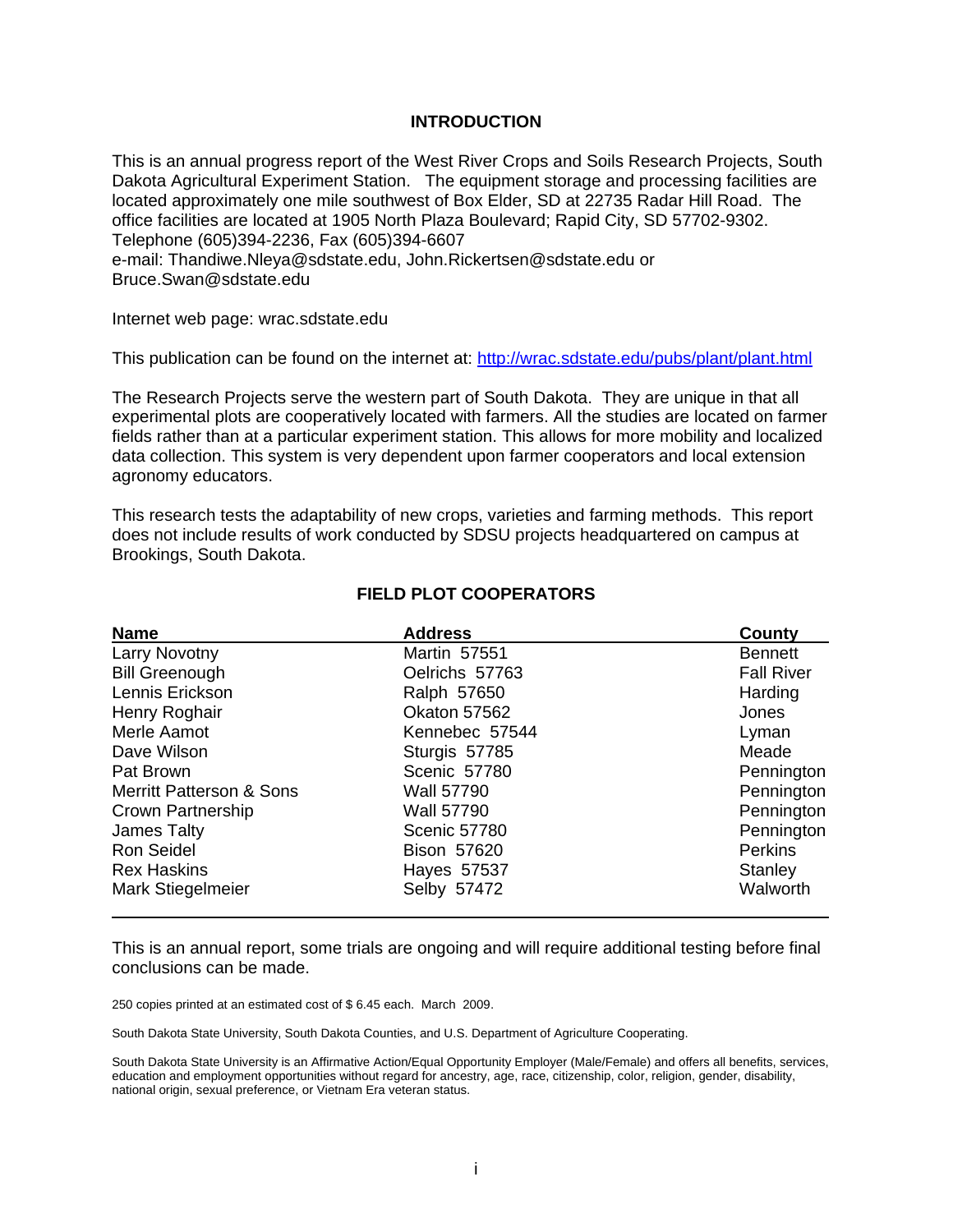## **TESTING LOCATIONS**

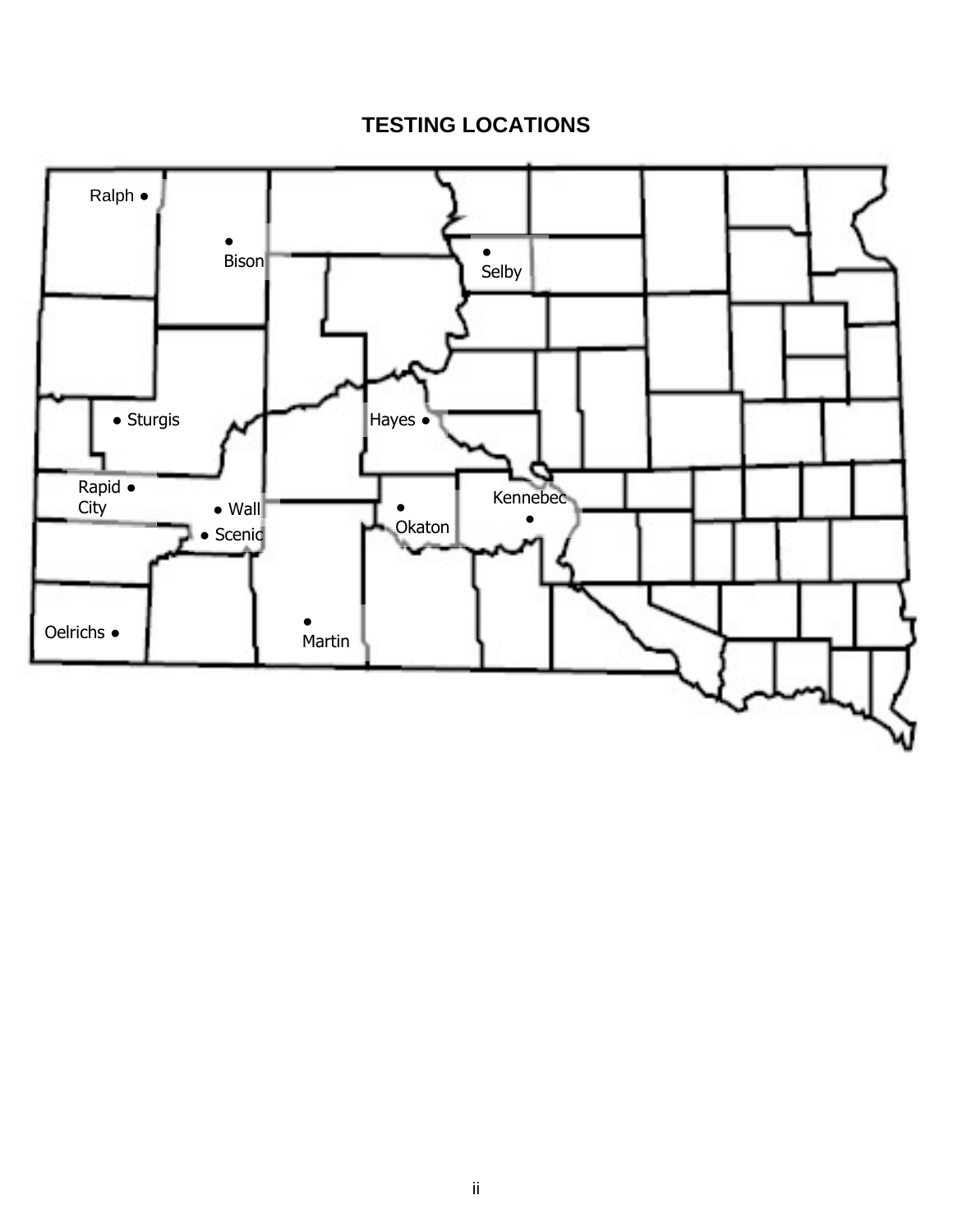#### **TABLE OF CONTENTS**

| <b>Introduction</b><br>a construction of the construction of the construction of the construction of the construction of the construction of the construction of the construction of the construction of the construction of the construction of the                                                                                                                                                                                                                                                                                                                                                                                                                                                                                                                                                                                                                                     |                                                                                     |  |  |  |  |  |                                     |  |  |  |  | $\mathbf{I}$                                          |
|------------------------------------------------------------------------------------------------------------------------------------------------------------------------------------------------------------------------------------------------------------------------------------------------------------------------------------------------------------------------------------------------------------------------------------------------------------------------------------------------------------------------------------------------------------------------------------------------------------------------------------------------------------------------------------------------------------------------------------------------------------------------------------------------------------------------------------------------------------------------------------------|-------------------------------------------------------------------------------------|--|--|--|--|--|-------------------------------------|--|--|--|--|-------------------------------------------------------|
|                                                                                                                                                                                                                                                                                                                                                                                                                                                                                                                                                                                                                                                                                                                                                                                                                                                                                          |                                                                                     |  |  |  |  |  |                                     |  |  |  |  | 1                                                     |
| <b>Weather Summary</b> Allen Allen and Allen and Allen and Allen and Allen and Allen and Allen and Allen and Allen and A                                                                                                                                                                                                                                                                                                                                                                                                                                                                                                                                                                                                                                                                                                                                                                 |                                                                                     |  |  |  |  |  |                                     |  |  |  |  | $1 - 5$                                               |
| <b>Variety Trials</b>                                                                                                                                                                                                                                                                                                                                                                                                                                                                                                                                                                                                                                                                                                                                                                                                                                                                    |                                                                                     |  |  |  |  |  |                                     |  |  |  |  |                                                       |
| <b>Winter Wheat Variety Trials</b><br>Bennett County research and a series and a series and a series and a series of the series of the series of the<br>Stanley County research and a series and a series and a series and a series and a series of the series of the<br>Perkins County research and a series and a series and a series and a series and a series of the series of the                                                                                                                                                                                                                                                                                                                                                                                                                                                                                                   |                                                                                     |  |  |  |  |  |                                     |  |  |  |  | 6,7<br>6,8<br>6,9<br>10,11<br>10,12<br>10,13<br>10,14 |
|                                                                                                                                                                                                                                                                                                                                                                                                                                                                                                                                                                                                                                                                                                                                                                                                                                                                                          |                                                                                     |  |  |  |  |  |                                     |  |  |  |  | 15                                                    |
| <b>Spring Wheat Variety Trials</b><br>Perkins County research and the contract of the contract of the contract of the contract of the contract of the contract of the contract of the contract of the contract of the contract of the contract of the contract of th<br>Harding County research and a series and a series and a series and a series of the series of the series of the<br>Durum Wheat Variety Trials<br>Perkins County research and the state of the state of the state of the state of the state of the state of the state of the state of the state of the state of the state of the state of the state of the state of the state of<br>Harding County research resources in the set of the set of the set of the set of the set of the set of the set of the set of the set of the set of the set of the set of the set of the set of the set of the set of the set o |                                                                                     |  |  |  |  |  |                                     |  |  |  |  | 16,17<br>16,18<br>16<br>19<br>19                      |
| Oat and Barley Variety Recommendations results and and Barley Variety Recommendations results and results are not                                                                                                                                                                                                                                                                                                                                                                                                                                                                                                                                                                                                                                                                                                                                                                        |                                                                                     |  |  |  |  |  |                                     |  |  |  |  | 20                                                    |
| <b>Oat Variety Trials</b><br>Perkins County research and research and research and research and research and research and research and research and research and research and research and research and research and research and research and research and                                                                                                                                                                                                                                                                                                                                                                                                                                                                                                                                                                                                                              |                                                                                     |  |  |  |  |  |                                     |  |  |  |  | 22,22<br>22,23<br>21,24                               |
| <b>Spring Barley Variety Trials</b><br>Harding County research research resources in the set of the set of the set of the set of the set of the set of the set of the set of the set of the set of the set of the set of the set of the set of the set of the set of<br>Perkins County research and the state of the state of the state of the state of the state of the state of the state of the state of the state of the state of the state of the state of the state of the state of the state of                                                                                                                                                                                                                                                                                                                                                                                   |                                                                                     |  |  |  |  |  |                                     |  |  |  |  | 25<br>25,26<br>25,26                                  |
| <b>Spring Triticale Variety Trial</b><br>Perkins County<br><b>Safflower Variety Trial</b>                                                                                                                                                                                                                                                                                                                                                                                                                                                                                                                                                                                                                                                                                                                                                                                                |                                                                                     |  |  |  |  |  | and the contract of the contract of |  |  |  |  | 27                                                    |
| <b>Sunflower Variety Trial</b><br>Perkins County                                                                                                                                                                                                                                                                                                                                                                                                                                                                                                                                                                                                                                                                                                                                                                                                                                         | and the contract of the contract of the contract of the contract of the contract of |  |  |  |  |  |                                     |  |  |  |  | 29<br>30                                              |
| <b>Camelina Variety Trial</b>                                                                                                                                                                                                                                                                                                                                                                                                                                                                                                                                                                                                                                                                                                                                                                                                                                                            |                                                                                     |  |  |  |  |  |                                     |  |  |  |  | 32                                                    |
| <b>Field Pea Variety Trails</b><br>Perkins County research and the contract of the contract of the contract of the contract of the contract of the contract of the contract of the contract of the contract of the contract of the contract of the contract of th                                                                                                                                                                                                                                                                                                                                                                                                                                                                                                                                                                                                                        |                                                                                     |  |  |  |  |  |                                     |  |  |  |  | 33<br>33<br>33                                        |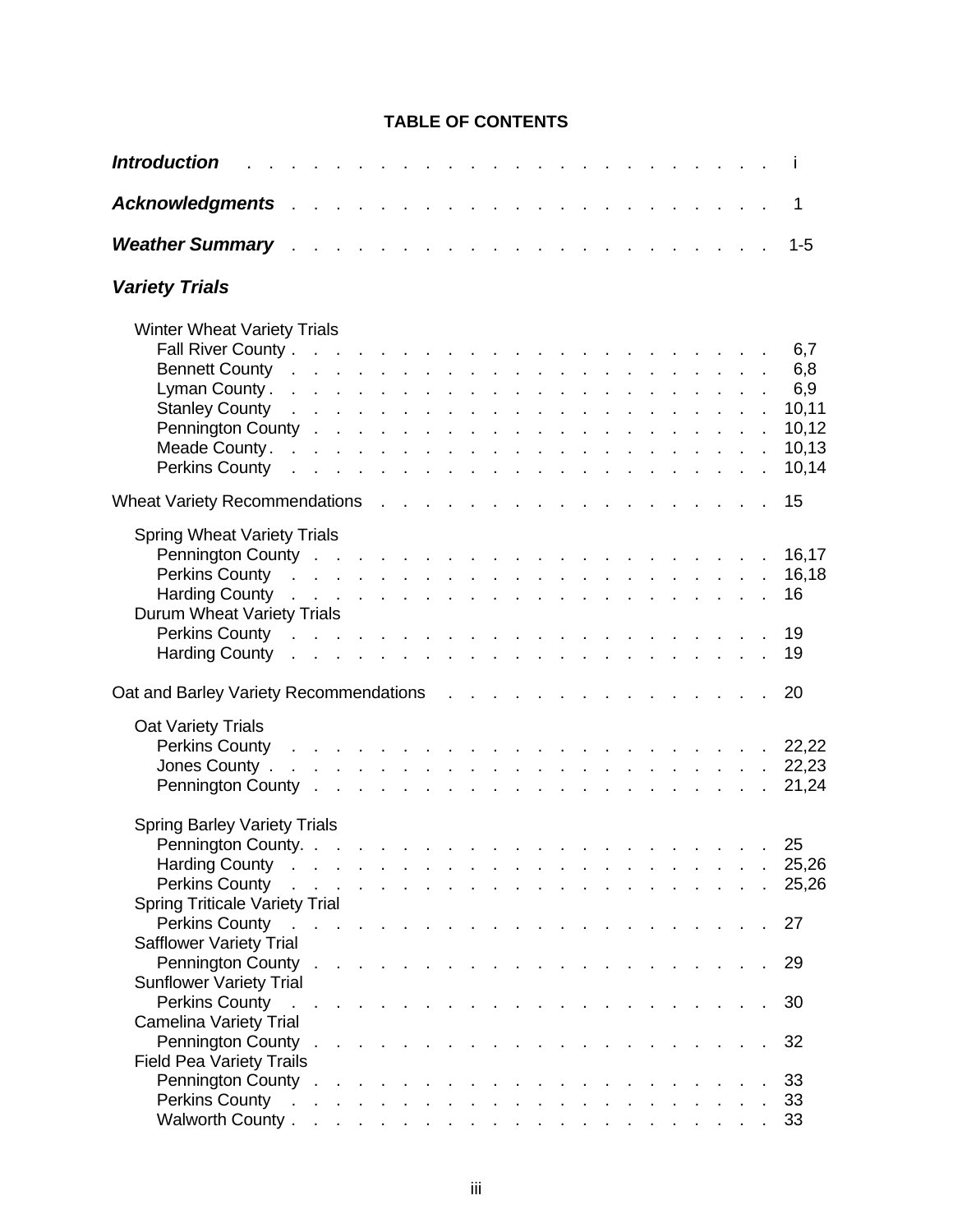#### **TABLE OF CONTENTS**

| <b>Chickpea Variety Trial</b><br><b>Winter Pea Variety Trial</b><br><b>Winter Lentil Variety Trial</b>                                                                              |  |  |  |  |  |  |  |  |  | 37<br>40<br>40 |
|-------------------------------------------------------------------------------------------------------------------------------------------------------------------------------------|--|--|--|--|--|--|--|--|--|----------------|
| <b>Forage Trials</b>                                                                                                                                                                |  |  |  |  |  |  |  |  |  |                |
| Cool and Warm Season Forage Trials<br>Harding County research resources and resources and resources and resources and resources and resources and re<br><b>Management Practices</b> |  |  |  |  |  |  |  |  |  |                |
| Time of Nitrogen Application for No-till Wheat                                                                                                                                      |  |  |  |  |  |  |  |  |  |                |
| Rotational Impacts of Broadleaf Crops on Winter Wheat                                                                                                                               |  |  |  |  |  |  |  |  |  |                |
| Chickpea Seeding Rate Study<br><b>Sunflower Skip Row Study</b>                                                                                                                      |  |  |  |  |  |  |  |  |  |                |
| Dry Pea Planting Date Study                                                                                                                                                         |  |  |  |  |  |  |  |  |  | 72             |

### *Reduced Tillage Practices*

Reduced Tillage and No-Till Rotation Study

| Precipitation for Wall Rotation 2003 - 2008. 104 |  |  |  |  |  |  |  |
|--------------------------------------------------|--|--|--|--|--|--|--|
| Soil Analysis for Wall Rotation 2008. 105        |  |  |  |  |  |  |  |
| Break Even Yields, Costs of Production 2008 106  |  |  |  |  |  |  |  |
| Wall Rotation Weed Counts (2004-2008). 107       |  |  |  |  |  |  |  |

Jones County . . . . . . . . . . . . . . . . . . . . . . . 76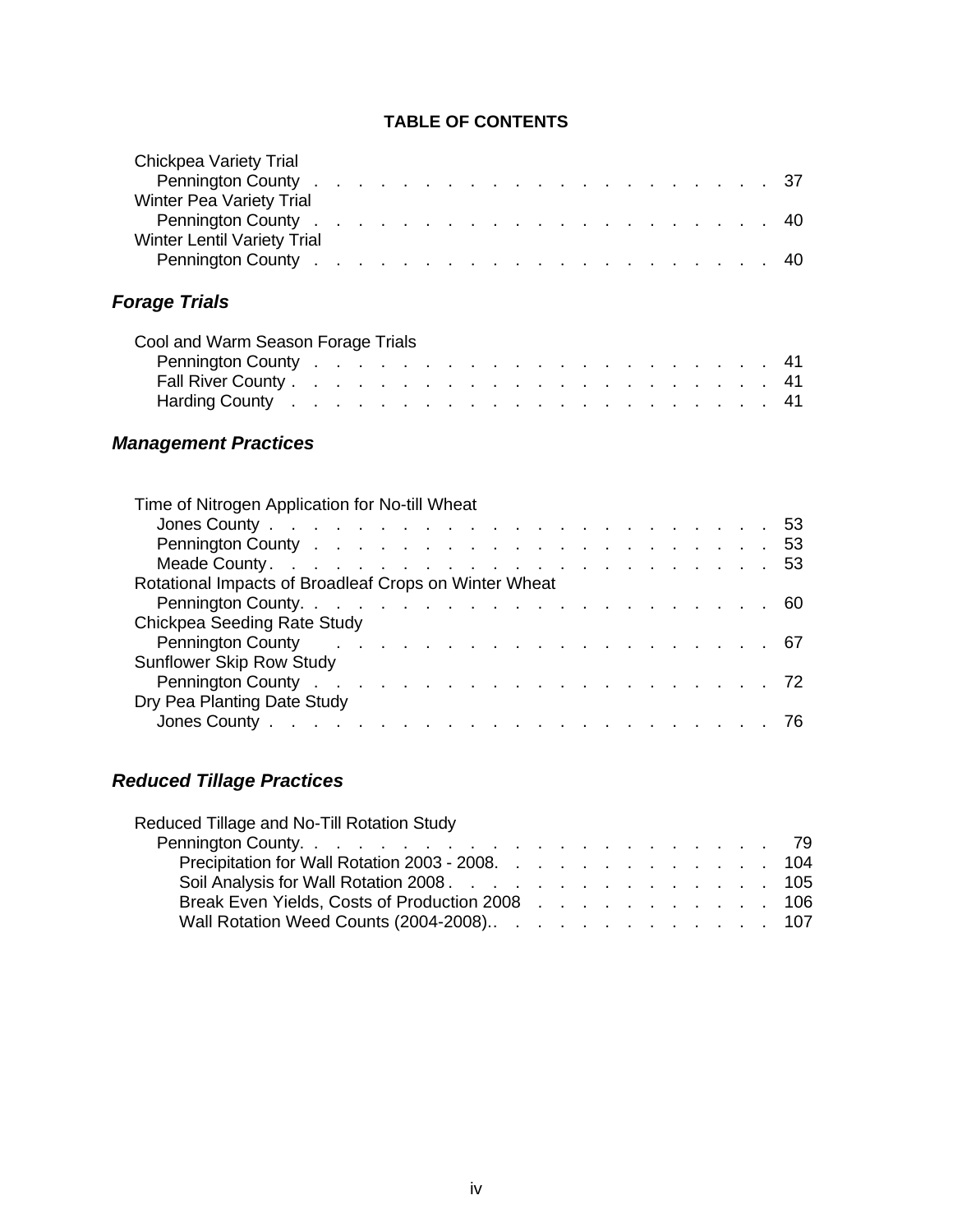#### **ACKNOWLEDGMENTS**

The following County Extension Educators assisted in locating cooperators and conducting the research: Sandy Huber-Martin, Mark Fanning-Hot Springs, TJ Swan-Belle Fourche, Mike Huber-Timber Lake, Robert Fanning-Kennebec, Ruth Beck-Ft. Pierre, Valerie Mitchell-Murdo, Justin Keyser –Burke, Dave Vander Vliet –Mound City, Bob Drown - Bison and Robin Salverson – Buffalo.

The results reported in this pamphlet were funded under Plant Science Projects SD-00956 Research Substation, H-284 Diversified Cropping Systems in Western South Dakota and USDA-CSREES Consortium for Alternative Crops. Additional financial support was received from The South Dakota Crop Improvement Association, The South Dakota Wheat Commission, South Dakota Foundation Seed Stocks Division-SDSU, Hinrichs Trading Company, Gylling Data Management, Inc., Nitragin and Warne Chemical Co.

Research was conducted by Thandiwe Nleya – Assistant Professor, John R. Rickertsen-Research Associate II, and Bruce A. Swan-Senior Ag Research Technician, in conjunction with John D Kirby – Director Ag Experiment Station, Sue Blodgett – Dept. Head Plant Science, Robert Hall, Neal Foster, Jack Ingemansen, Amir Ibrahim, Ron Gelderman, Michael Moechnig, and Karl Glover.

A special thank you is extended to Charlie Ellis and Michael Swan for their help during 2008.

This publication was written and edited by Thandiwe Nleya, John R. Rickertsen and Bruce A. Swan.

#### **WEATHER SUMMARY**

 The data in the weather summaries presented in the following charts and table were obtained from the National Oceanic and Atmospheric Administration (NOAA) publication, Climatological Data – South Dakota; and from Dennis Todey, State Climatologist at South Dakota State University. Weather data were also collected from the weather station located at the Wall Rotation Study near Wall, South Dakota. For more information about South Dakota's climate, visit the South Dakota climate website *climate.sdstate.edu*

 Precipitation was average in the southwest in September and dry in the northwest and far west. The trend continued in October with above average rainfall for the southwest and central parts of the state, but dry in the northwest. November thru March was below average at all locations. April was 1" or more below average at all locations. The spigot turned on in May with all locations  $1 - 2$ " above average and that trend continued in June with totals  $1 - 5$ " above average. July was more varied with totals 1½" below to 1½" above average. August was dry with most locations 1" below the average.

 It was a warm fall in western South Dakota with temperatures above average for September thru November. December thru March were near the average, while late spring was cool with April thru June temperatures below normal. May and June were especially cool with readings 3 – 5 degrees below average. Conditions then warmed up with July and August being near the average.

 It was an excellent year for winter wheat and other cool season crops in most of western South Dakota with decent October rainfall and a cool wet spring. There was an area from Sturgis east to north of Phillip that had a very dry fall and winter which caused the winter wheat to fail. The summer annual crops like sunflower and millet also benefitted from the plentiful spring moisture and normal summer temperatures. Overall, it was a good year for crop production with much better moisture conditions than the past several years have seen.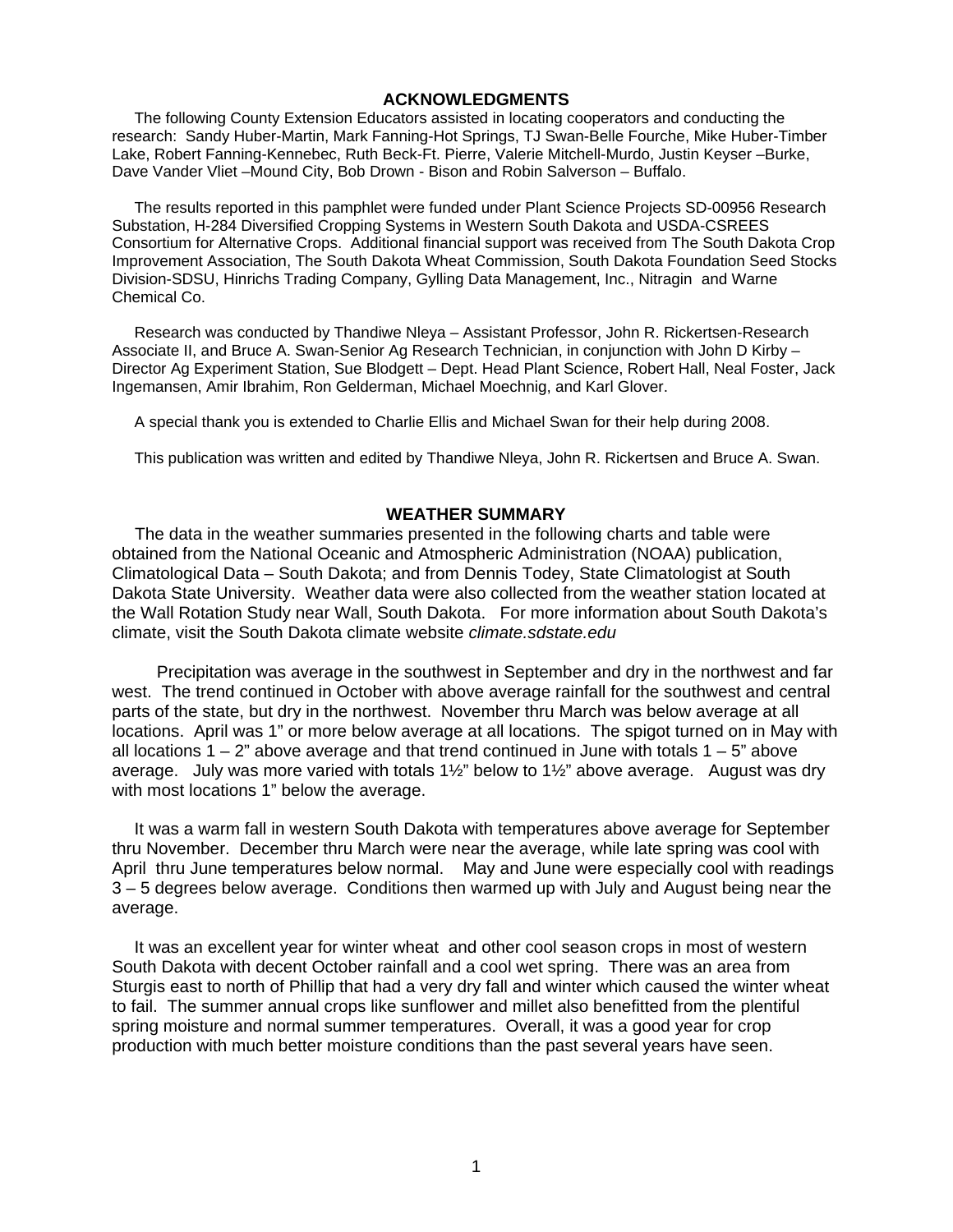

Temperature and Precipitation Charts for Martin (Bennett County Reporting Station).

*0 = Missing Data*  Temperature and Precipitation Charts for Oelrichs (Fall River County Reporting Station).



*0 = Missing Data*  Temperature and Precipitation Charts for Kennebec (Lyman County Reporting Station).



Average temperatures and precipitation obtained from NOAA Climatological Data. Weather data is collected from the reporting station nearest the experimental sites.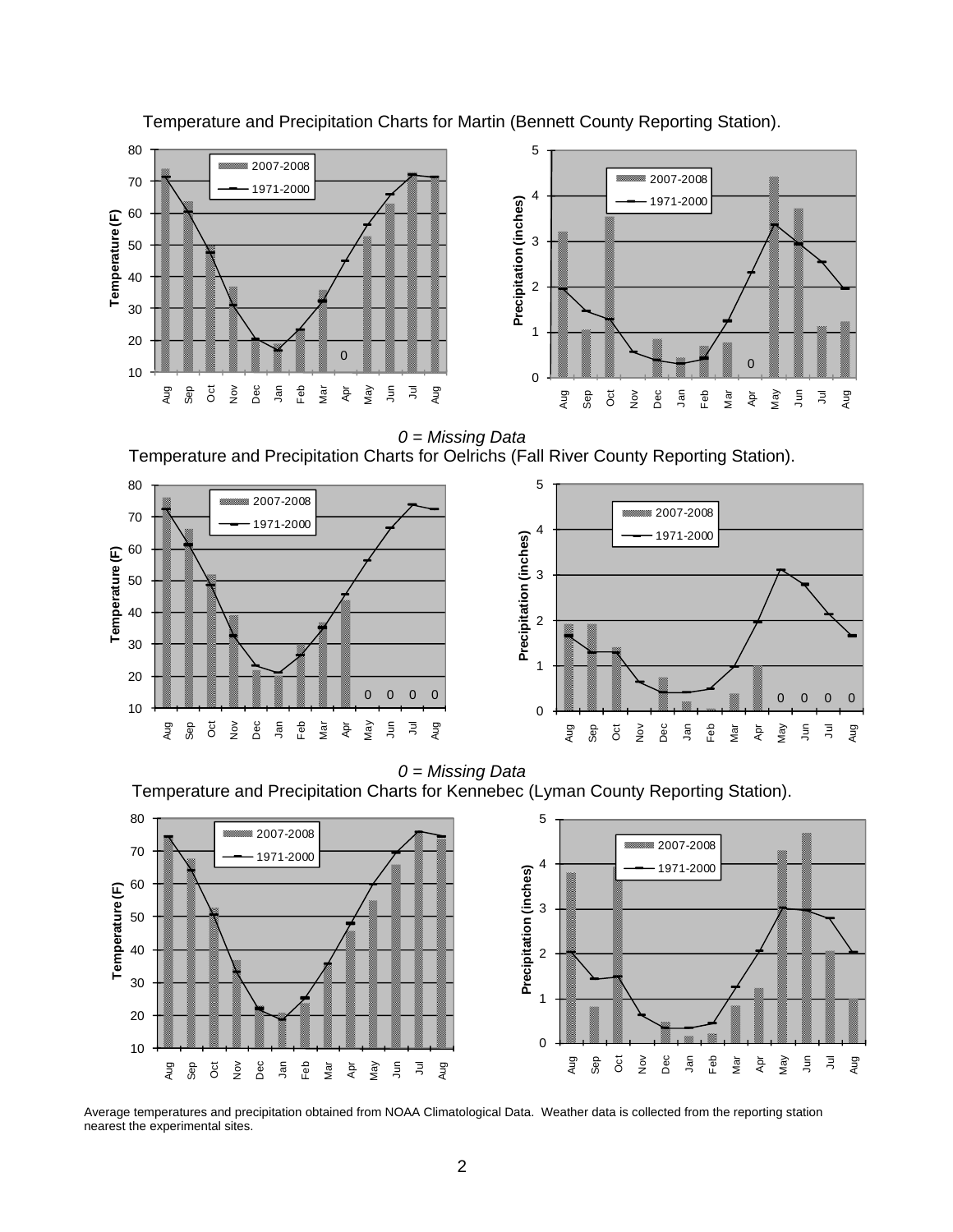

Temperature and Precipitation Charts for Kirley (Haakon County Reporting Station).

Temperature and Precipitation Charts for Wall (Rotation Study Site).



Temperature and Precipitation Charts for Rapid City Airport (Pennington County Reporting Station).



Average temperatures and precipitation obtained from NOAA Climatological Data. Weather data is collected from the reporting station nearest the experimental sites.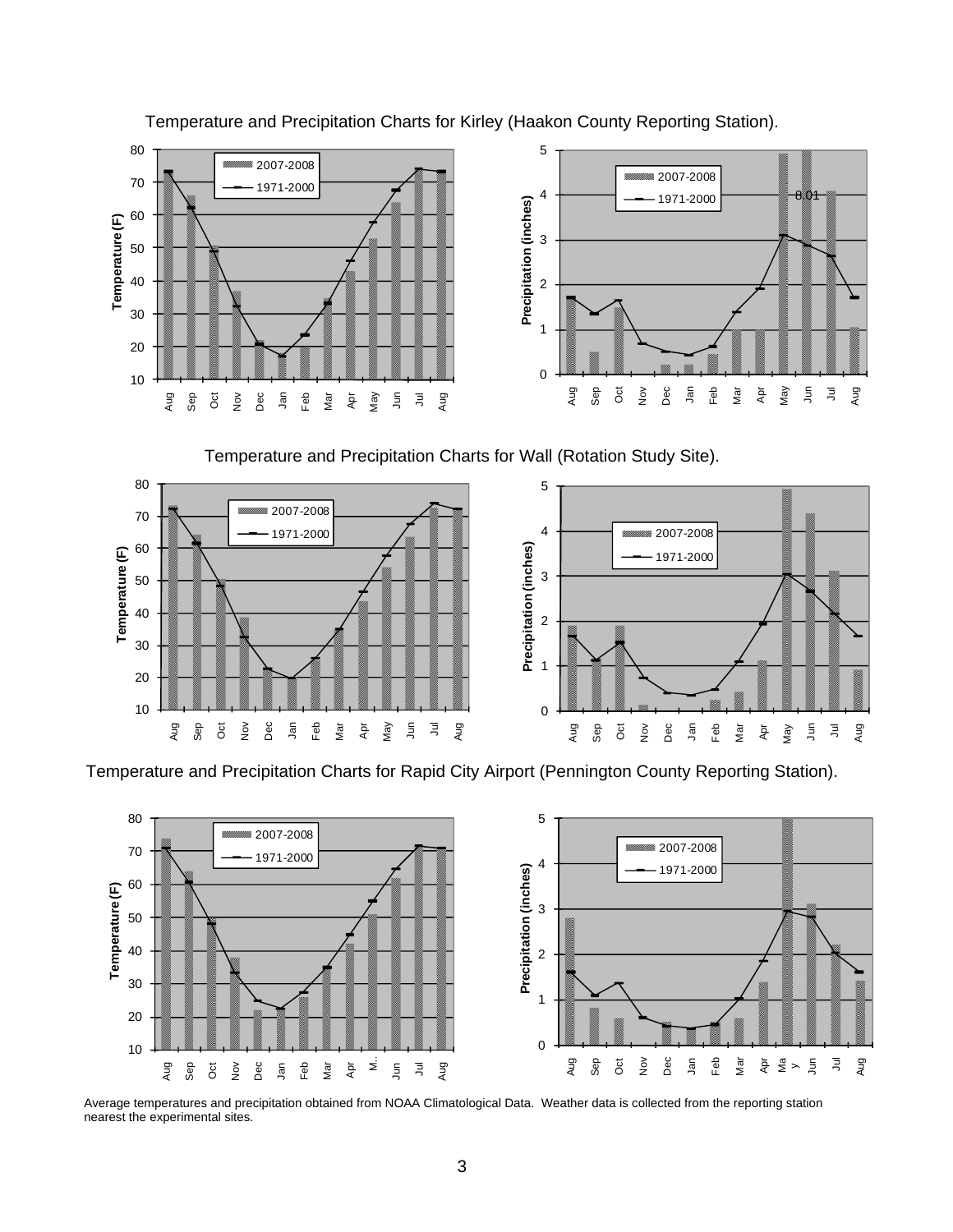

Temperature and Precipitation Charts for Fort Meade *(Sturgis)* (Meade County Reporting Station).

*0 = Missing Data*  Temperature and Precipitation Charts for Ludlow (Harding County Reporting Station).



*0 = Missing Data*  Temperature and Precipitation Charts for Bison (Perkins County Reporting Station).





Average temperatures and precipitation obtained from NOAA Climatological Data. Weather data is collected from the reporting station nearest the experimental sites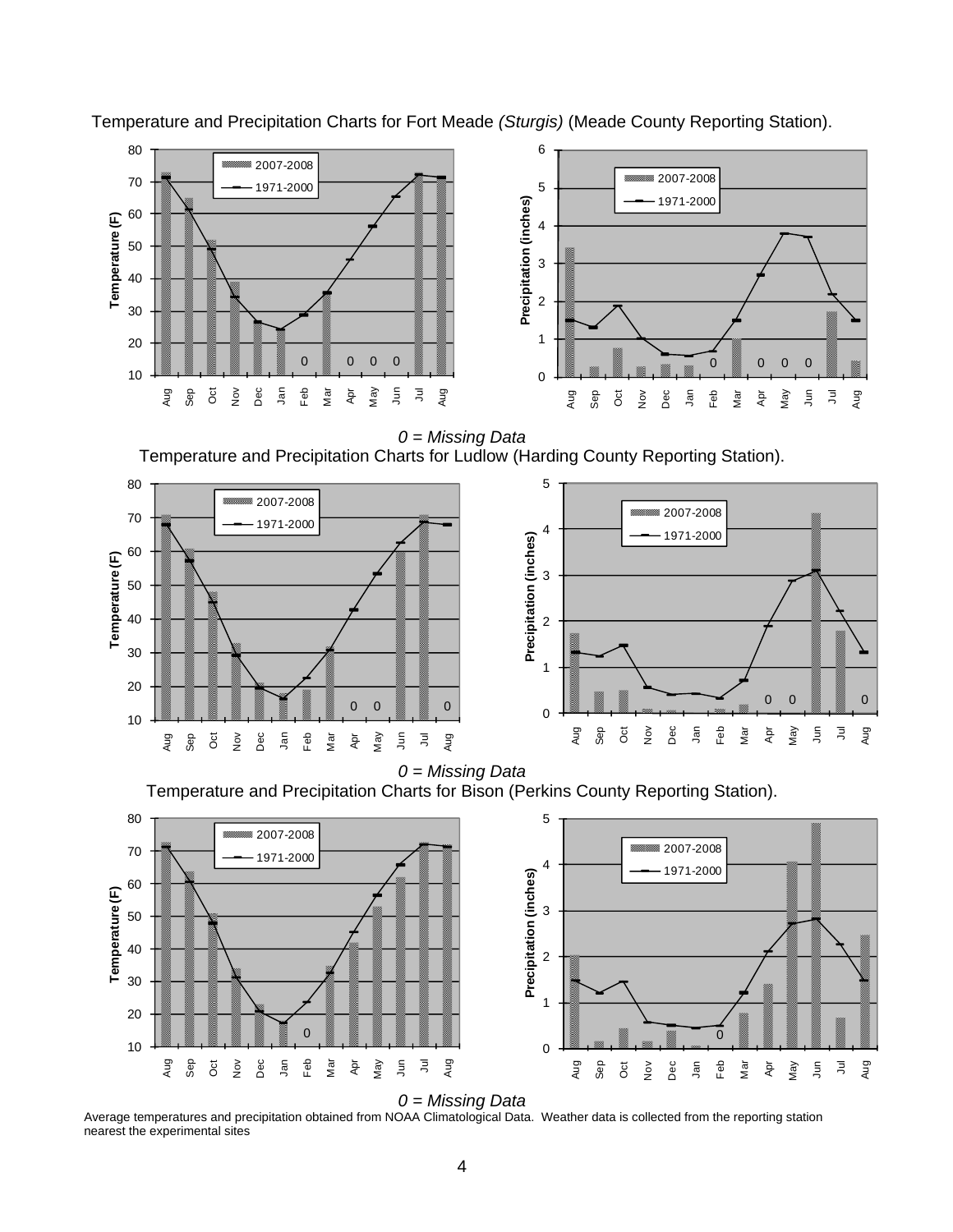| Location                                    | Date of Freeze*                 |                                  | Total                 |                 | Total Useable Precipitation** |
|---------------------------------------------|---------------------------------|----------------------------------|-----------------------|-----------------|-------------------------------|
|                                             | First                           | Last                             | Moisture <sup>#</sup> | Aug. 07-July 08 | April 08-July 08              |
| <b>Bennett County</b><br>(Martin)           | Sept 14, 2007<br>$26^{\circ}$ F | May 11, 2008<br>$22^{\circ}$ F   | 19.80"<br>M           | 12.18"          | 6.57"                         |
| <b>Fall River County</b><br>(Oelrichs)      | Missing                         | Missing                          | 4.58"<br>M            | 5.92"<br>M      | 2.80"<br>M                    |
| <b>Harding County</b><br>(Ludlow)           | Sept 14, 2007<br>$25^{\circ}$ F | Missing                          | 9.38"<br>M            | 5.21"<br>M      | 3.94"<br>M                    |
| Jones County<br>(Murdo)                     | Nov 3, 2007<br>$28^{\circ}$ F   | April 28, 2008<br>$28^{\circ}$ F | 23.65"                | 15.42"          | 8.83"                         |
| <b>Meade County</b><br>(Ft. Meade)          | Sept 14, 2007<br>$28^{\circ}$ F | Missing                          | 8.16"<br>M            | 4.15"<br>M      | 1.00"<br>M                    |
| <b>Pennington County</b><br>(Rapid City AP) | Oct 22, 2007<br>$28^{\circ}$ F  | May11, 2008<br>$28^{\circ}$ F    | 20.18"                | 13.57"          | 11.23"                        |
| <b>Pennington County</b><br>(Wall)          | Oct 27, 2007<br>$28^{\circ}$ F  | April 28,2008<br>$27^{\circ}$ F  | 17.51"<br>M           | 12.21"<br>M     | 9.32"<br>M                    |
| <b>Perkins County</b><br>(Bison)            | Sept 14, 2007<br>$27^{\circ}$ F | May 1, 2008<br>$28^{\circ}$ F    | 15.07"<br>M           | 8.89"<br>M      | 7.53"                         |
| <b>Haakon County</b><br>(Kirley)            | Oct 27, 2007<br>$28^{\circ}$ F  | April 29,2008<br>$28^{\circ}$ F  | 23.73"                | 16.45"          | 13.88"                        |
| <b>Butte County</b><br>(Newell)             | Oct 22, 2007<br>$28^{\circ}$ F  | April 29, 2008<br>$26^{\circ}$ F | 21.29"                | 14.47"<br>M     | 13.08"<br>M                   |
| <b>Lyman County</b><br>(Kennebec)           | Sept 14, 2007<br>$28^{\circ}$ F | May 11, 2008<br>$27^\circ$ F     | 22.47"                | 15.05"          | 8.45"                         |

Table 1. Weather Data – Date of Critical Temperatures and Total Useable Precipitation in Counties with Experimental Plots (2007-2008).

 $*$  = First 28<sup>°</sup> temperature in Fall or last 28<sup>°</sup> temperature in Spring, reported in degrees Fahrenheit.

**\*\*** = Sum of all precipitation where amounts were in excess of .25 inch per day or totaled over .25 inch in two contiguous days.

 $#$  = Total moisture from August 1, 2007 to July 31, 2008.

 $M =$  partial missing data from weather station site.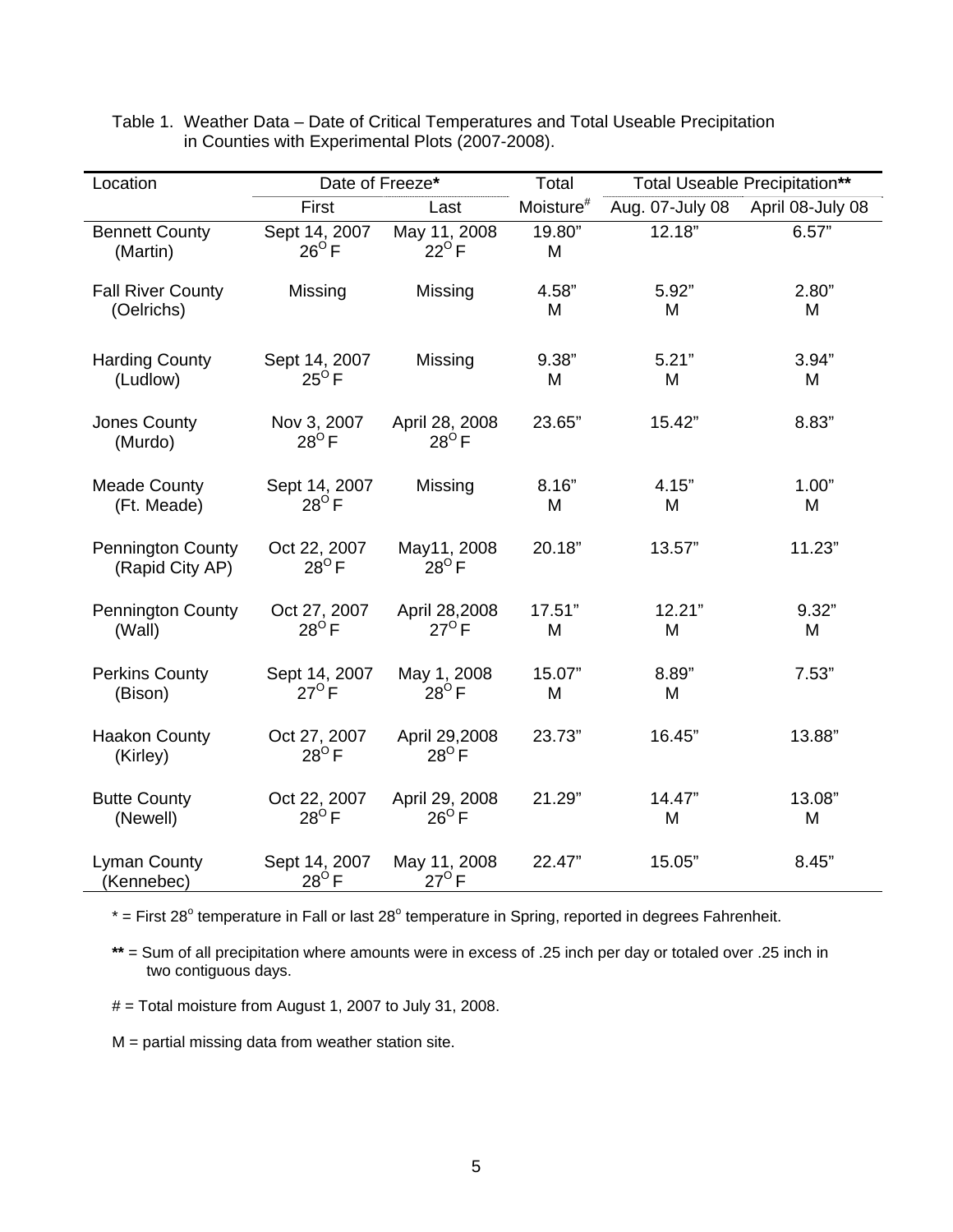#### **WINTER WHEAT VARIETY TRIALS**

**Objective:** To evaluate standard and experimental hard red and hard white winter wheat varieties for yield, agronomic characteristics and adaptation to western South Dakota.

**Procedure:** Plots were seeded at seven locations in September 2007 with a John Deere 610 double disk (conventional fallow) or John Deere 750 (no-till) plot drills with 10 inch spacing. The experimental design was a randomized complete block with four replications. The seeding rate was 960,000 seeds per acre (60 Lb/A). The plots received 7.4 lbs N and 25 lbs  $P_2O_5$  per acre as 10-34-0 with the seed. Herbicides were applied in either the fall or spring and varied according to weeds present. Visual stand ratings were taken in October 2007 and April 2008. The plots were trimmed to 5' x 25' after heading. The wheat was harvested in July with a small plot combine. Height, shatter, and lodging notes were taken at the time of harvest. Protein content was determined with a Near Infrared Spectrophotometer (Technicon InfraAlyzer 400).

#### **Location Summaries:**

#### **Fall River County – Oelrichs**

| Planted: September 18, 2007        | Herbicide: Cleanwave (14 oz/A) |
|------------------------------------|--------------------------------|
| Harvested: July 22, 2008           | Additional Nitrogen: 80 Lb/Ac  |
| Previous crop: Conventional fallow |                                |

 Yields at Oelrichs were decent in 2008 averaging 44 Bu/A. The top yielding varieties in 2008 were Hatcher, Wahoo, Overland, Ripper and Jagalene. Top varieties over the past three years were . Results are presented in Table 2.

#### **Bennett County – Martin**

Planted: October 1, 2007 Herbicide: Harmony GT  $(^{1}/_{2}$  oz/A) Harvested: July 31, 2008 Additional Nitrogen: 50 Lb/A Previous crop: Millet stubble, no-till planted

 Martin had excellent yields in 2008 with an average yield of 63 Bu/A recroped behind millet. The top yield group in 2008 consisted of Hatcher, Infinity CL, Wahoo, Expedition, Settler CL, Lyman and Wesley. The best varieties over the past three years were Hatcher, Wesley, Wahoo, Darrell and Arapahoe. Results are presented in Table 3.

#### **Lyman County – Kennebec**

Planted: September 21, 2007 Herbicide: Amber (0.4oz/A) Harvested: July 21, 2008 Additional Nitrogen: 50 Lb/A Previous crop: Conventional fallow

 Yields were excellent at Kennebec averaging 81 Bu/A. The top yielding varieties in 2008 were Lyman, Overland, Millennium and Arapahoe. There are no three year averages for Kennebec. Results are presented in Table 4.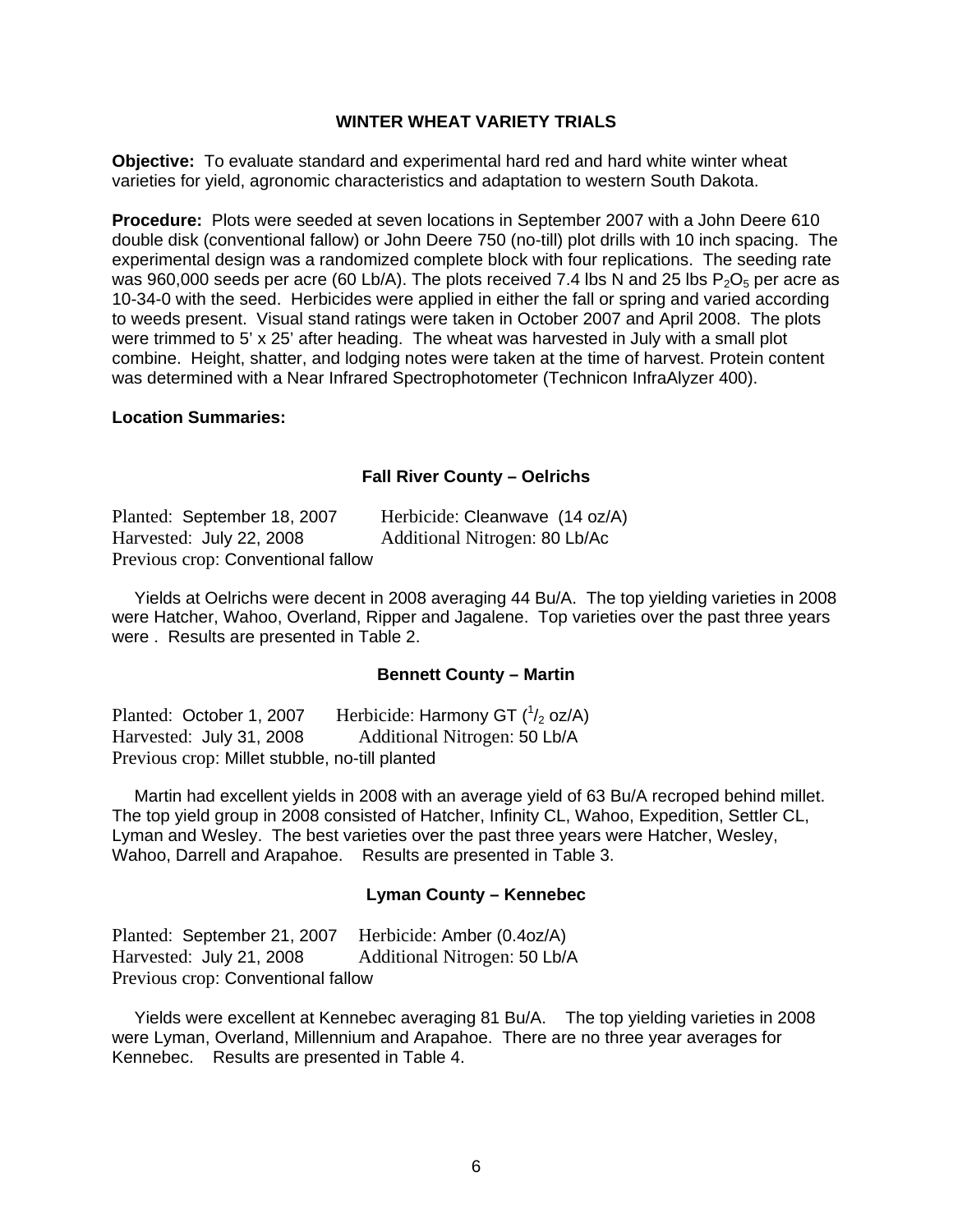| Variety           | Height | Lodging        | <b>Test Wt</b> | Yield | Protein |
|-------------------|--------|----------------|----------------|-------|---------|
|                   | Inches | $0 - 9*$       | Lb/Bu          | Bu/A  | Percent |
| <b>Hard Red</b>   |        |                |                |       |         |
| <b>ALLIANCE</b>   | 34     | 0              | 58.3           | 45    | 12.0    |
| <b>ARAPAHOE</b>   | 36     | 0              | 57.8           | 42    | 14.5    |
| <b>BUTEO</b>      | 35     | 0              | 59.2           | 43    | 12.4    |
| <b>DARRELL</b>    | 34     | 0              | 59.9           | 43    | 12.2    |
| <b>EXPEDITION</b> | 31     | 0              | 58.8           | 41    | 12.6    |
| <b>HARDING</b>    | 35     | 0              | 57.3           | 42    | 12.4    |
| <b>HATCHER</b>    | 30     | 0              | 60.7           | 53    | 10.8    |
| <b>JAGALENE</b>   | 32     | 0              | 63.5           | 47    | 11.1    |
| <b>JERRY</b>      | 36     | 0              | 57.4           | 41    | 13.6    |
| <b>MILLENNIUM</b> | 34     | $\overline{0}$ | 61.0           | 44    | 13.1    |
| <b>OVERLAND</b>   | 35     | 0              | 61.5           | 48    | 11.0    |
| <b>OVERLEY</b>    | 32     | 0              | 61.6           | 40    | 13.1    |
| <b>RIPPER</b>     | 29     | 0              | 61.4           | 49    | 12.4    |
| <b>TANDEM</b>     | 34     | 0              | 60.8           | 46    | 12.2    |
| <b>WAHOO</b>      | 33     | 0              | 58.6           | 52    | 10.9    |
| <b>WESLEY</b>     | 29     | 0              | 58.4           | 45    | 13.1    |
| <b>Hard White</b> |        |                |                |       |         |
| <b>ALICE</b>      | 30     | 0              | 61.4           | 39    | 13.3    |
| <b>DANBY</b>      | 31     | 0              | 53.9           | 37    | 12.8    |
| <b>NUDAKOTA</b>   | 28     | $\mathbf 0$    | 58.3           | 45    | 12.7    |
| <b>WENDY</b>      | 30     | 0              | 61.2           | 39    | 13.0    |
| Average           | 32.3   | 0.0            | 59.5           | 44.0  | 12.5    |
| $LSD (P=.05)$     | 1.8    | 0.0            | 2.0            | 6.2   |         |
| <b>CV</b>         | 3.9    | 0.0            | 2.4            | 10.0  |         |

| Table 2. Hard Winter Wheat Variety Trial – Fall River County (Oelrichs), 2008. |  |  |  |
|--------------------------------------------------------------------------------|--|--|--|
|--------------------------------------------------------------------------------|--|--|--|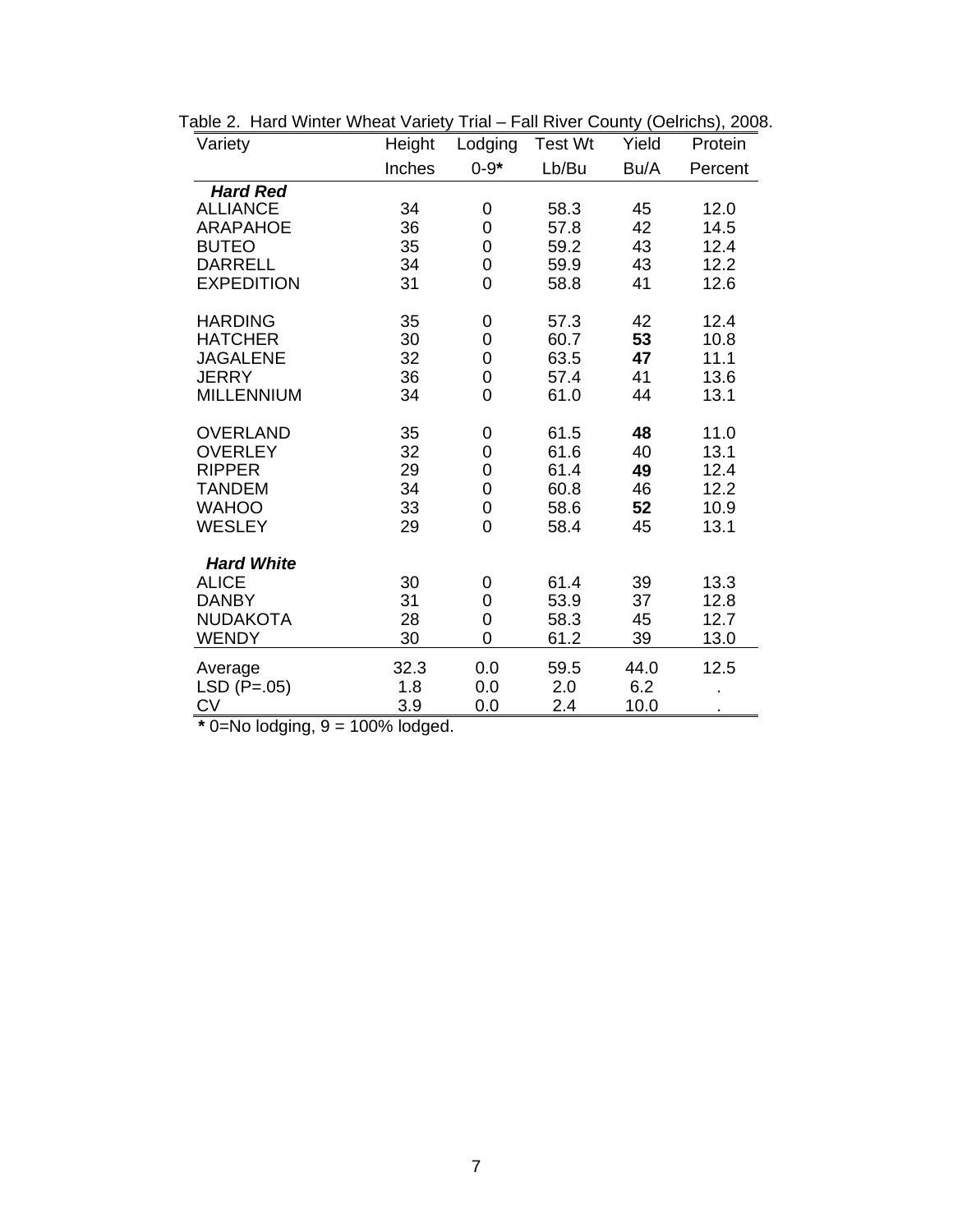| Variety            | Height | Lodging             | <b>Test Wt</b> | Protein        |      | Yield Bu/A               |
|--------------------|--------|---------------------|----------------|----------------|------|--------------------------|
|                    | Inches | $0 - 9*$            | Lb/Bu          | Percent        | 2008 | 3 - Year                 |
| <b>Hard Red</b>    |        |                     |                |                |      |                          |
| <b>ARAPAHOE</b>    | 37     | 0                   | 59.6           | 9.2            | 61   | 49                       |
| <b>DARRELL</b>     | 37     | $\mathbf 0$         | 60.7           | 9.3            | 68   | 49                       |
| <b>EXPEDITION</b>  | 34     | $\boldsymbol{0}$    | 60.5           | 10.3           | 68   | 48                       |
| <b>FULLER</b>      | 32     | 0                   | 59.9           | 9.1            | 62   | $\overline{\phantom{a}}$ |
| <b>HARDING</b>     | 39     | 0                   | 60.1           | 8.6            | 59   | 44                       |
| <b>HATCHER</b>     | 34     | 0                   | 59.4           | 8.6            | 71   | 52                       |
| <b>HAWKEN</b>      | 30     | 0                   | 61.6           | 8.7            | 63   | $\overline{\phantom{a}}$ |
| <b>JAGALENE</b>    | 33     | $\mathbf 0$         | 61.5           | 8.9            | 54   | 39                       |
| <b>JERRY</b>       | 39     | $\mathbf 0$         | 60.3           | 10.1           | 55   | 43                       |
| <b>LYMAN</b>       | 37     | $\mathbf 0$         | 60.3           | 8.2            | 66   | $\overline{\phantom{a}}$ |
| <b>MILLENNIUM</b>  | 38     | $\boldsymbol{0}$    | 61.4           | 8.1            | 63   | 47                       |
| <b>OVERLAND</b>    | 34     | 0                   | 61.7           | 9.6            | 59   | 47                       |
| <b>SMOKY HILL</b>  | 32     | $\mathsf{O}\xspace$ | 61.9           | 8.8            | 58   | $\overline{\phantom{a}}$ |
| <b>TANDEM</b>      | 37     | $\mathbf 0$         | 61.4           | 10.4           | 62   | 46                       |
| <b>WAHOO</b>       | 36     | 0                   | 57.6           | 9.1            | 69   | 50                       |
| <b>WESLEY</b>      | 30     | 0                   | 59.2           | 9.4            | 64   | 52                       |
| <b>INFINITY CL</b> | 33     | 0                   | 59.7           | 8.7            | 67   | $\overline{a}$           |
| <b>SETTLER CL</b>  | 36     | $\mathbf 0$         | 61.7           | 9.9            | 69   | --                       |
| SD01058            | 37     | 0                   | 60.3           | 8.8            | 64   | --                       |
| SD01273            | 36     | 0                   | 61.9           | 10.5           | 67   | --                       |
| <b>Hard White</b>  |        |                     |                |                |      |                          |
| <b>ALICE</b>       | 32     | 0                   | 61.6           | 10.5           | 63   | 48                       |
| <b>NUDAKOTA</b>    | 29     | $\mathbf 0$         | 60.0           | 9.4            | 58   | 47                       |
| <b>RONL</b>        | 34     | 0                   | 60.6           | 10.5           | 60   | $-$                      |
| <b>WENDY</b>       | 29     | 0                   | 62.5           | 9.8            | 60   | 48                       |
| <b>THUNDER CL</b>  | 31     | $\mathbf 0$         | 60.0           | 8.1            | 62   | $-$                      |
| SD98W175-1         | 31     | $\mathbf 0$         | 61.9           | 10.8           | 58   |                          |
| SD05118            | 35     | 0                   | 61.6           | 9.2            | 69   |                          |
| SD05210            | 36     | $\mathbf 0$         | 60.5           | 8.7            | 56   |                          |
| SD05W012           | 36     | 0                   | 59.5           | 8.9            | 68   |                          |
| SD05W018           | 36     | $\mathbf 0$         | 61.1           | 9.7            | 71   | --                       |
| Average            | 34.2   | 0.0                 | 60.7           | 9.3            | 63.0 | 63                       |
| $LSD (P=.05)$      | 2.1    | 0.0                 | 1.4            | $\blacksquare$ | 7.5  | 8                        |
| <b>CV</b>          | 4.3    | 0.0                 | 1.7            |                | 8.4  | 8                        |

Table 3. Hard Winter Wheat Variety Trial - Bennett County (Martin), 2006-2008.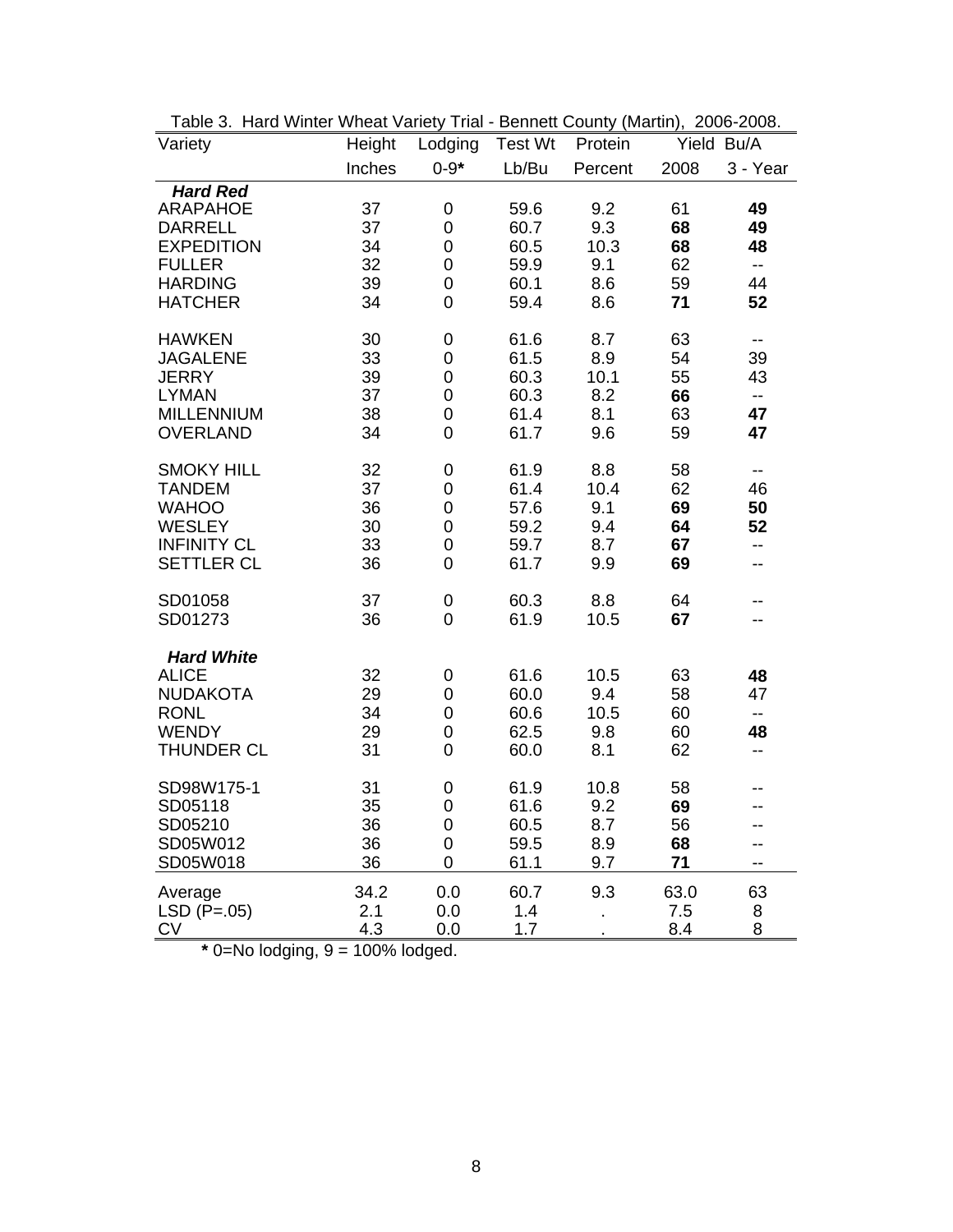| Variety                                 | Height   | Lodging                    | <b>Test Wt</b> | Protein      | Yield    |
|-----------------------------------------|----------|----------------------------|----------------|--------------|----------|
|                                         | Inches   | $0 - 9*$                   | Lb/Bu          | Percent      | Bu/A     |
| <b>Hard Red</b>                         |          |                            |                |              |          |
| <b>ARAPAHOE</b>                         | 43       | 0                          | 62.0           | 12.0         | 86       |
| <b>DARRELL</b>                          | 39       | 0                          | 63.2           | 11.5         | 81       |
| <b>EXPEDITION</b><br><b>FULLER</b>      | 40<br>37 | $\mathbf 0$<br>$\mathbf 0$ | 59.8<br>61.6   | 10.6<br>12.8 | 77<br>75 |
| <b>HARDING</b>                          | 43       | 0                          | 63.4           | 11.5         | 86       |
| <b>HATCHER</b>                          | 35       | 0                          | 61.6           | 10.6         | 73       |
| <b>HAWKEN</b>                           | 33       | $\boldsymbol{0}$           | 62.3           | 12.4         | 78       |
| <b>JAGALENE</b>                         | 37       | 0                          | 59.4           | 11.8         | 62       |
| <b>JERRY</b>                            | 42       | $\overline{0}$             | 62.3           | 12.3         | 76       |
| <b>LYMAN</b><br><b>MILLENNIUM</b>       | 43<br>43 | $\mathbf 0$<br>0           | 63.1<br>63.8   | 11.7<br>11.2 | 95<br>89 |
| <b>OVERLAND</b>                         | 41       | 0                          | 63.9           | 11.7         | 91       |
| <b>SMOKY HILL</b>                       | 36       | 0                          | 63.0           | 11.7         | 84       |
| <b>TANDEM</b>                           | 45       | 0                          | 63.0           | 11.3         | 82       |
| <b>WAHOO</b>                            | 41       | 0                          | 58.4           | 12.2         | 82       |
| <b>WESLEY</b>                           | 36       | 0                          | 59.7           | 11.7         | 76       |
| <b>INFINITY CL</b><br><b>SETTLER CL</b> | 37<br>42 | $\overline{0}$<br>0        | 59.7<br>63.0   | 10.6<br>11.0 | 75<br>82 |
|                                         |          |                            |                |              |          |
| SD01058                                 | 39       | $\boldsymbol{0}$           | 61.4           | 12.1         | 79       |
| SD01273                                 | 42       | $\overline{0}$             | 62.9           | 10.9         | 83       |
| <b>Hard White</b>                       |          |                            |                |              |          |
| <b>ALICE</b>                            | 36       | $\boldsymbol{0}$           | 62.3           | 10.7         | 77       |
| <b>NUDAKOTA</b><br><b>RONL</b>          | 34<br>38 | 0<br>0                     | 60.9<br>60.7   | 11.1<br>11.0 | 84<br>79 |
| <b>WENDY</b>                            | 35       | 0                          | 61.5           | 11.9         | 79       |
| <b>THUNDER CL</b>                       | 35       | 0                          | 57.9           | 11.3         | 68       |
|                                         |          |                            |                |              |          |
| SD98W175-1<br>SD05118                   | 39<br>39 | 0                          | 63.8<br>63.9   | 11.9         | 78<br>92 |
| SD05210                                 | 41       | 0<br>$\mathbf 0$           | 62.8           | 10.5<br>11.4 | 88       |
| SD05W012                                | 41       | 0                          | 62.3           | 11.2         | 88       |
| SD05W018                                | 40       | 0                          | 63.5           | 11.0         | 85       |
| Average                                 | 39.0     | 0.0                        | 61.9           | 11.5         | 80.9     |
| $LSD (P=.05)$                           | 2.3      | 0.0                        | 1.3            |              | 5.8      |
| <b>CV</b>                               | 4.1      | 0.0                        | 1.4            |              | 5.1      |

Table 4. Hard Winter Wheat Variety Trial - Lyman County (Kennebec), 2008.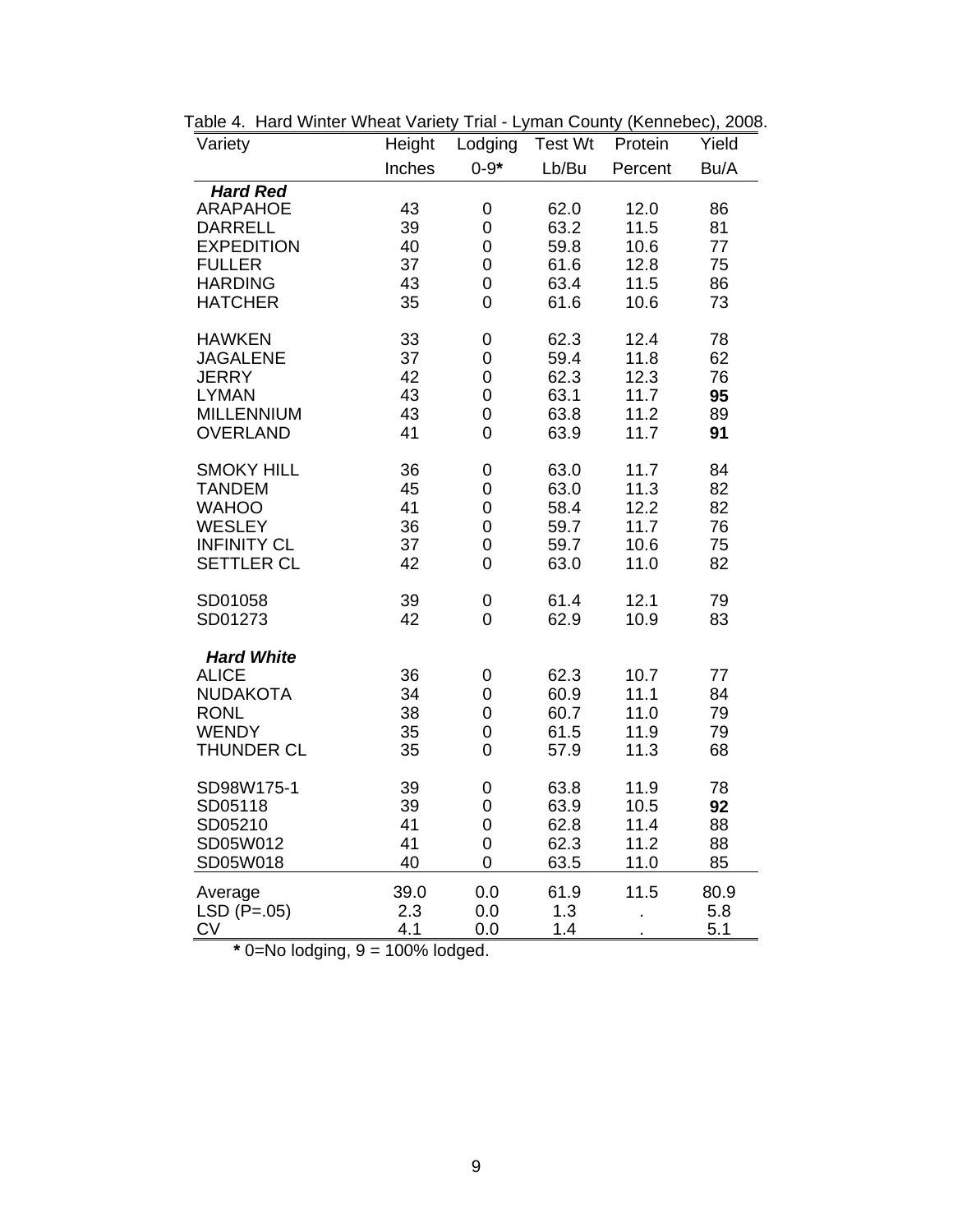#### **Stanley County - Hayes**

Planted: September 17, 2007 Herbicide: Widematch Harvested: July 25, 2008 Additional Nitrogen: 60 lb/A Previous crop: Wheat, no-till planted

 Hayes had yields averaging 76 Bu/A with the varieties Smoky Hill, Wendy, Tandem, Expedition, Darrell, Settler CL and Overland showing top yields in 2008. There are no three year averages for Hayes. Results are presented in Table 5.

#### **Pennington County - Wall**

Planted: September 15, 2007 Herbicide: None Harvested: July 20, 2008 Additional Nitrogen: 80 lb/A Previous crop: Chemical fallow, no-till planted

 The good moisture at Wall in 2008 led to an average yield of 74 Bu/A. The best yielding varieties at Wall were Overland, Wendy, Smoky Hill, Expedition, Hawken and Wesley. The best yielding varieties the past three years were Wendy, NuDakota, Overland, Expedition Wesley, Alice, Wahoo and Jagalene. The results are presented in Table 6.

#### **Meade County - Sturgis**

| Planted: September 20, 2007           | Herbicide: Amber (0.4 oz/A)  |
|---------------------------------------|------------------------------|
| Harvested: August 12, 2008            | Additional Nitrogen: 80 lb/A |
| Previous crop: Wheat, no-till planted |                              |

 Dry conditions continued at Sturgis in 2008 with limited fall moisture leading to less than ideal stands and tillering. These conditions limited yields to 37 Bu/A. The varieties with the best yields in 2008 were Overland, Hatcher, Smoky Hill, Darrell and Alice. The varieties in the top yield group over the past three years were Darrell, Millenium, Overland, Wahoo and Wesley. The results are presented in Table 7.

#### **Perkins County - Bison**

Planted: September 19, 2007 Herbicide: None Harvested: August 13, 2008 Additional Nitrogen: 80 lb/A Previous crop: Wheat, no-till planted

 Though Bison was also dry again this year, winter wheat yields averaged 47 Bu/A, good for recrop wheat. Because of the variability in the plot no yield comparisons can be made in 2008. There are no three year averages for Bison. Results are presented in Table 8.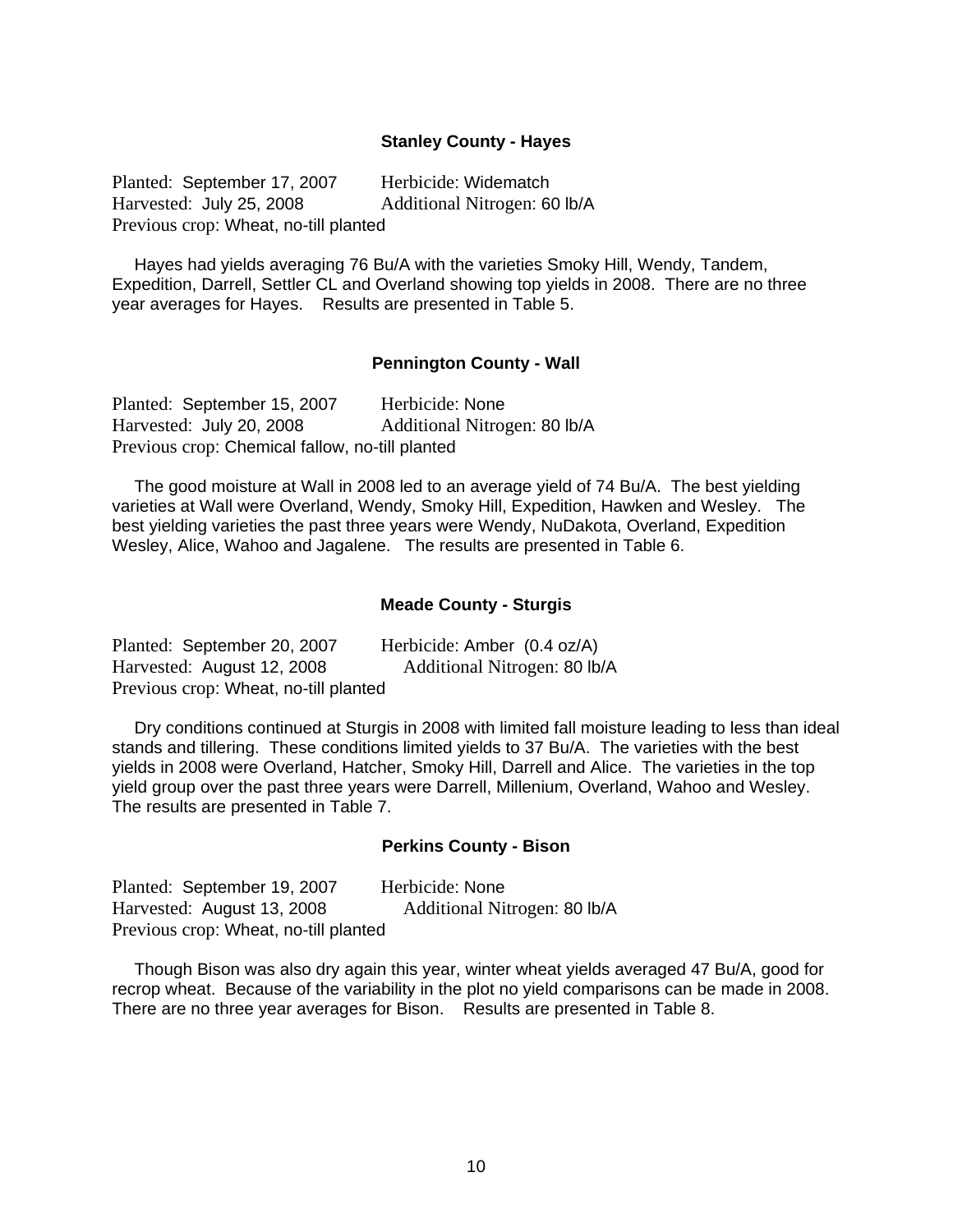| Variety            | Height | Lodging                 | <b>Test Wt</b> | Protein | Yield |
|--------------------|--------|-------------------------|----------------|---------|-------|
|                    | Inches | $0 - 9*$                | Lb/Bu          | Percent | Bu/A  |
| <b>Hard Red</b>    |        |                         |                |         |       |
| <b>ARAPAHOE</b>    | 40     | 8                       | 56.8           | 13.0    | 73    |
| <b>DARRELL</b>     | 39     | 1                       | 59.4           | 11.9    | 79    |
| <b>EXPEDITION</b>  | 37     | $\mathbf 1$             | 60.2           | 12.2    | 81    |
| <b>FULLER</b>      | 35     | 0                       | 58.6           | 11.3    | 76    |
| <b>HARDING</b>     | 42     | $\overline{c}$          | 58.6           | 13.5    | 71    |
| <b>HATCHER</b>     | 33     | $\overline{2}$          | 57.7           | 10.2    | 71    |
| <b>HAWKEN</b>      | 32     | 1                       | 59.0           | 12.9    | 73    |
| <b>JAGALENE</b>    | 36     | 3                       | 59.3           | 11.1    | 70    |
| <b>JERRY</b>       | 44     | 4                       | 59.0           | 11.1    | 66    |
| <b>LYMAN</b>       | 38     | $\mathbf 1$             | 60.1           | 12.3    | 75    |
| <b>MILLENNIUM</b>  | 41     | 3                       | 60.1           | 12.2    | 77    |
| <b>OVERLAND</b>    | 39     | $\overline{2}$          | 59.9           | 10.5    | 78    |
| <b>SMOKY HILL</b>  | 35     | 1                       | 60.0           | 12.4    | 85    |
| <b>TANDEM</b>      | 39     | 3                       | 61.3           | 12.5    | 82    |
| <b>WAHOO</b>       | 40     | 6                       | 55.0           | 11.9    | 75    |
| <b>WESLEY</b>      | 34     | 3                       | 58.2           | 11.8    | 77    |
| <b>INFINITY CL</b> | 36     | $\mathbf{1}$            | 58.6           | 12.8    | 79    |
| <b>SETTLER CL</b>  | 37     | 5                       | 60.0           | 12.0    | 78    |
| SD01058            | 38     | $\overline{\mathbf{c}}$ | 59.0           | 11.3    | 72    |
| SD01273            | 39     | 3                       | 61.2           | 10.8    | 77    |
| <b>Hard White</b>  |        |                         |                |         |       |
| <b>ALICE</b>       | 35     | 4                       | 61.4           | 10.7    | 74    |
| <b>NUDAKOTA</b>    | 33     | 3                       | 58.9           | 11.6    | 75    |
| <b>RONL</b>        | 36     | $\overline{2}$          | 60.6           | 9.7     | 75    |
| <b>WENDY</b>       | 34     | 1                       | 61.0           | 12.2    | 83    |
| <b>THUNDER CL</b>  | 35     | 5                       | 58.8           | 11.6    | 76    |
| SD98W175-1         | 37     | $\overline{c}$          | 60.5           | 12.6    | 73    |
| SD05118            | 38     | 5                       | 58.8           | 11.9    | 78    |
| SD05210            | 40     | $\overline{c}$          | 56.8           | 13.8    | 69    |
| SD05W012           | 35     | $\overline{2}$          | 59.8           | 11.1    | 73    |
| SD05W018           | 38     | 1                       | 59.5           | 11.9    | 74    |
| Average            | 37.1   | 2.6                     | 59.3           | 11.8    | 75.5  |
| $LSD (P=.05)$      | 2.4    | $\cdot$                 | 2.1            |         | 6.8   |
| <b>CV</b>          | 4.6    |                         | 2.5            |         | 6.4   |

Table 5. Hard Winter Wheat Variety Trial - Stanley County (Hayes), 2008.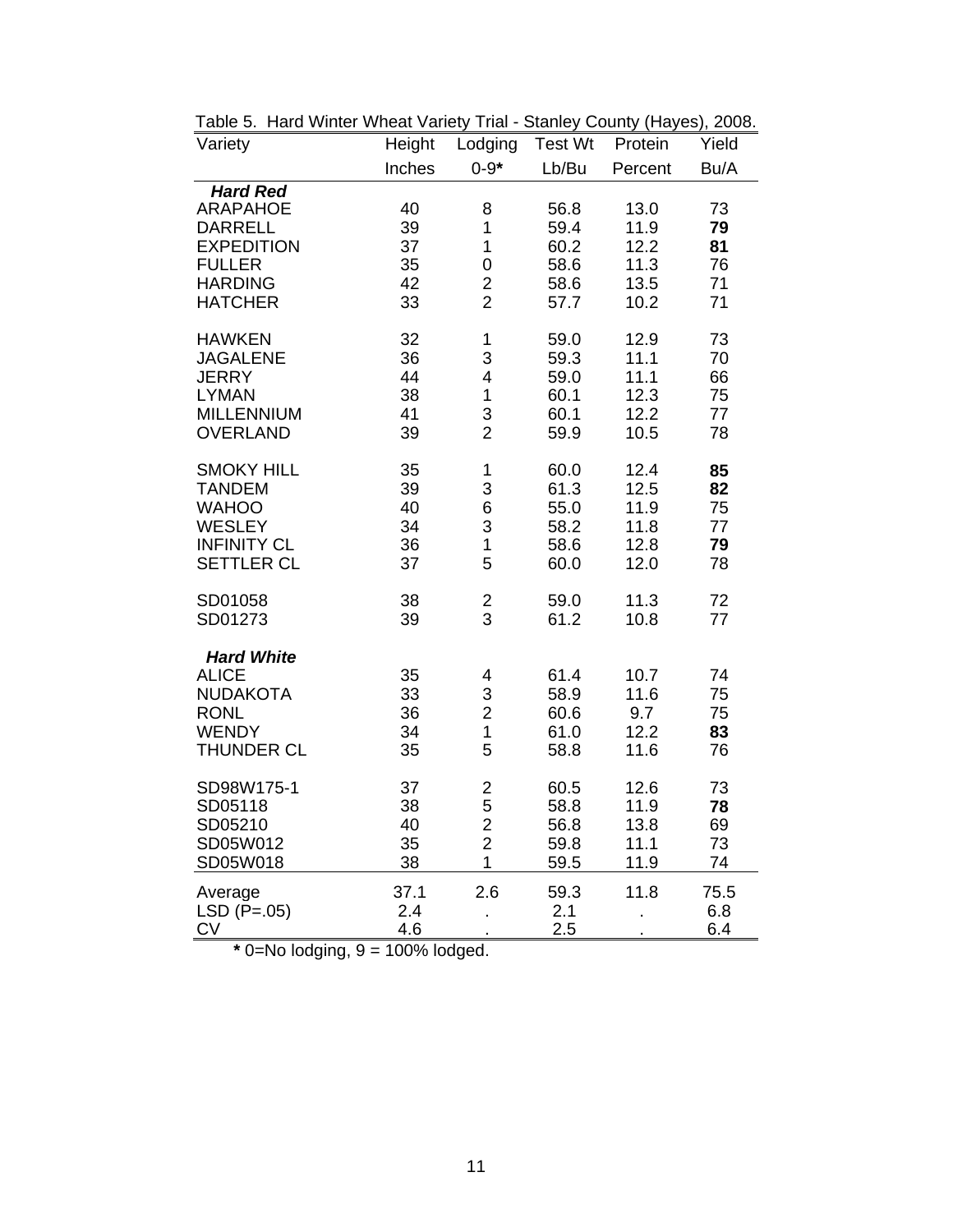| Variety                                                                                                                        | Yield                            | Bu/A                              |
|--------------------------------------------------------------------------------------------------------------------------------|----------------------------------|-----------------------------------|
|                                                                                                                                | 2008                             | 3 - Year                          |
| <b>Hard Red</b><br><b>ARAPAHOE</b><br><b>DARRELL</b><br><b>EXPEDITION</b><br><b>FULLER</b><br><b>HARDING</b><br><b>HATCHER</b> | 71<br>73<br>80<br>78<br>67<br>65 | 56<br>55<br>61<br>--<br>52<br>56  |
| <b>HAWKEN</b><br><b>JAGALENE</b><br>JERRY<br><b>LYMAN</b><br>MILLENNIUM<br><b>OVERLAND</b>                                     | 79<br>77<br>62<br>72<br>76<br>85 | --<br>58<br>49<br>$-$<br>56<br>61 |
| <b>SMOKY HILL</b><br><b>TANDEM</b><br><b>WAHOO</b><br><b>WESLEY</b><br><b>INFINITY CL</b><br><b>SETTLER CL</b>                 | 81<br>68<br>75<br>79<br>72<br>75 | --<br>55<br>58<br>61<br>--        |
| SD01058<br>SD01273                                                                                                             | 67<br>71                         |                                   |
| <b>Hard White</b><br>ALICE<br>NUDAKOTA<br><b>RONL</b><br><b>WENDY</b><br><b>THUNDER CL</b>                                     | 77<br>78<br>71<br>84<br>75       | 60<br>62<br>--<br>64              |
| SD98W175-1<br>SD05118<br>SD05210<br>SD05W012<br>SD05W018                                                                       | 74<br>75<br>71<br>69<br>82       | -−                                |
| Average<br>LSD $(P=.05)$<br>$\underline{\text{CV}}$                                                                            | 74<br>7<br>6                     | 57<br>$\overline{7}$<br>10        |

Table 6. Hard Winter Wheat Variety Trial - Pennington County (Wall), 2006-2008.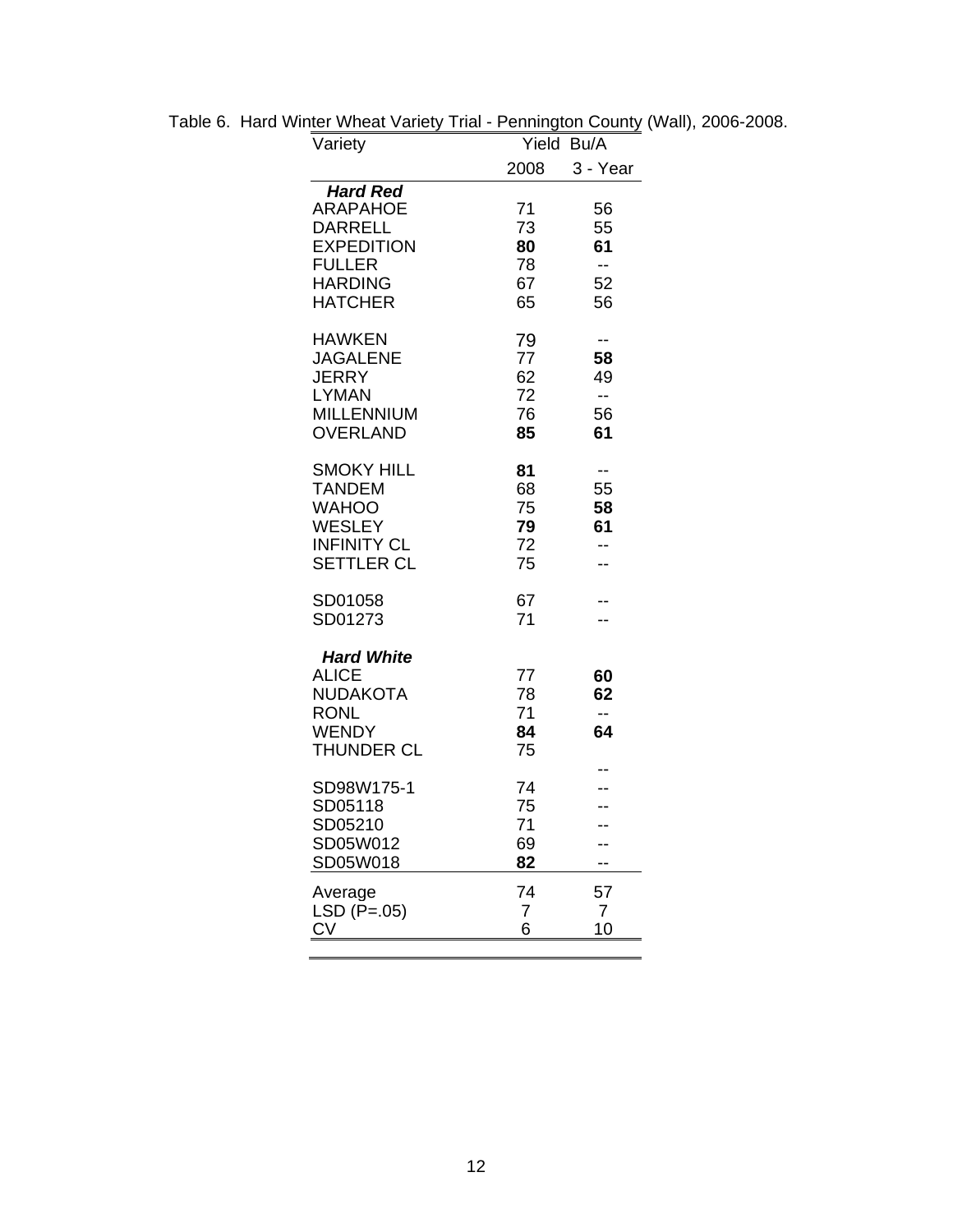| Variety            | Height | Lodging             | <b>Test Wt</b> | Protein |      | Yield Bu/A               |
|--------------------|--------|---------------------|----------------|---------|------|--------------------------|
|                    | Inches | $0 - 9*$            | Lb/Bu          | Percent | 2008 | 3 - Year                 |
| <b>Hard Red</b>    |        |                     |                |         |      |                          |
| <b>ARAPAHOE</b>    | 32     | 0                   | 57.3           | 14.0    | 28   | 32                       |
| <b>DARRELL</b>     | 31     | $\mathbf 0$         | 57.2           | 9.9     | 40   | 37                       |
| <b>EXPEDITION</b>  | 31     | $\boldsymbol{0}$    | 58.7           | 10.1    | 41   | 34                       |
| <b>FULLER</b>      | 28     | $\mathsf{O}\xspace$ | 57.2           | 8.5     | 38   | $\overline{\phantom{a}}$ |
| <b>HARDING</b>     | 35     | $\mathbf 0$         | 56.6           | 11.4    | 34   | 33                       |
| <b>HATCHER</b>     | 29     | 0                   | 57.2           | 9.9     | 45   | 40                       |
| <b>HAWKEN</b>      | 27     | 0                   | 56.5           | 10.8    | 35   | $\overline{\phantom{a}}$ |
| <b>JAGALENE</b>    | 29     | 0                   | 57.2           | 9.8     | 38   | 34                       |
| <b>JERRY</b>       | 33     | 0                   | 55.2           | 11.6    | 33   | 32                       |
| <b>LYMAN</b>       | 34     | $\mathbf 0$         | 60.0           | 10.6    | 40   | $\overline{\phantom{a}}$ |
| <b>MILLENNIUM</b>  | 32     | $\mathbf 0$         | 59.4           | 9.4     | 45   | 36                       |
| <b>OVERLAND</b>    | 28     | 0                   | 58.9           | 11.2    | 41   | 36                       |
| <b>SMOKY HILL</b>  | 35     | 0                   | 57.2           | 10.3    | 37   | $\overline{\phantom{m}}$ |
| <b>TANDEM</b>      | 31     | 0                   | 56.1           | 11.8    | 39   | 35                       |
| <b>WAHOO</b>       | 28     | 0                   | 57.0           | 8.4     | 39   | 36                       |
| <b>WESLEY</b>      | 32     | $\mathbf 0$         | 56.7           | 11.0    | 38   | 36                       |
| <b>INFINITY CL</b> | 27     | $\boldsymbol{0}$    | 56.5           | 11.8    | 33   | $\overline{\phantom{a}}$ |
| <b>SETTLER CL</b>  | 31     | 0                   | 58.8           | 11.2    | 33   | --                       |
| SD01058            | 32     | 0                   | 59.2           | 10.8    | 39   |                          |
| SD01273            | 33     | $\mathbf 0$         | 61.0           | 10.7    | 40   | --                       |
| <b>Hard White</b>  |        |                     |                |         |      |                          |
| <b>ALICE</b>       | 28     | 0                   | 58.0           | 11.5    | 40   | 35                       |
| <b>NUDAKOTA</b>    | 26     | $\mathbf 0$         | 56.8           | 10.0    | 38   | 33                       |
| <b>RONL</b>        | 31     | $\mathsf 0$         | 58.4           | 11.1    | 37   | $-$                      |
| <b>WENDY</b>       | 27     | 0                   | 58.5           | 11.0    | 30   | 30                       |
| <b>THUNDER CL</b>  | 28     | $\mathbf 0$         | 58.2           | 11.3    | 36   | $- -$                    |
| SD98W175-1         | 29     | 0                   | 58.9           | 9.3     | 35   |                          |
| SD05118            | 30     | $\boldsymbol{0}$    | 58.5           | 10.0    | 35   |                          |
| SD05210            | 31     | 0                   | 57.0           | 10.0    | 32   | --                       |
| SD05W012           | 30     | 0                   | 56.1           | 11.8    | 26   | $-$                      |
| SD05W018           | 31     | $\mathbf 0$         | 58.2           | 10.9    | 36   | $-$                      |
| Average            | 30.4   | 0.0                 | 57.7           | 10.7    | 36.7 | 35                       |
| $LSD (P=.05)$      | 3.0    | 0.0                 | 2.8            |         | 8.5  | 5                        |
| <b>CV</b>          | 6.0    | 0.0                 | 2.9            |         | 14.3 | 9                        |

Table 7. Hard Winter Wheat Variety Trial - Meade County (Sturgis), 2006-2008.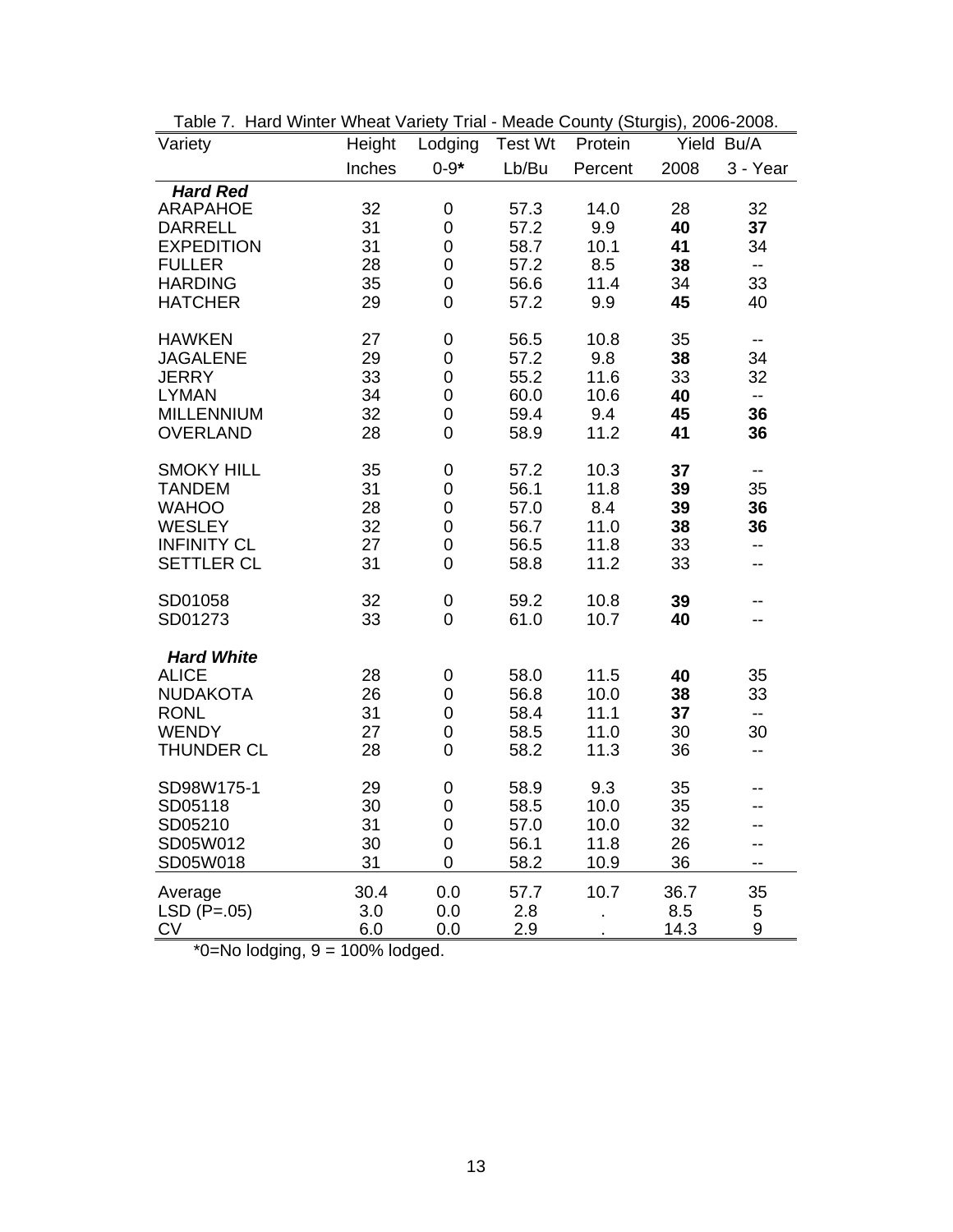| Variety                            | Height   | Lodging          | <b>Test Wt</b> | Protein      | Yield     |
|------------------------------------|----------|------------------|----------------|--------------|-----------|
|                                    | Inches   | $0 - 9*$         | Lb/Bu          | Percent      | Bu/A      |
| <b>Hard Red</b>                    |          |                  |                |              |           |
| <b>ARAPAHOE</b>                    | 34       | 0                | 53.3           | 12.9         | 37        |
| <b>DARRELL</b>                     | 35       | 0                | 55.4           | 13.0         | 49        |
| <b>EXPEDITION</b>                  | 35       | $\mathbf 0$      | 55.9           | 12.4         | 56        |
| <b>FULLER</b>                      | 33       | $\mathbf 0$      | 55.0           | 13.0         | 53        |
| <b>HARDING</b>                     | 38       | $\overline{0}$   | 53.8           | 14.0         | 37        |
| <b>HATCHER</b>                     | 32       | $\mathbf 0$      | 54.7           | 11.8         | 48        |
| <b>HAWKEN</b>                      | 32       | 0                | 56.4           | 13.0         | 52        |
| <b>JAGALENE</b>                    | 34       | 0                | 56.7           | 13.1         | 48        |
| <b>JERRY</b>                       | 38       | 0                | 54.5           | 14.3         | 36        |
| <b>LYMAN</b>                       | 36       | 0                | 52.0           | 14.0         | 43        |
| <b>MILLENNIUM</b>                  | 37       | $\mathbf 0$      | 56.2           | 12.8         | 46        |
| <b>OVERLAND</b>                    | 34       | 0                | 58.0           | 12.1         | 49        |
|                                    |          |                  |                |              |           |
| <b>SMOKY HILL</b><br><b>TANDEM</b> | 31       | 0                | 56.8           | 13.3         | 46        |
| <b>WAHOO</b>                       | 39<br>34 | 0<br>$\mathbf 0$ | 56.1<br>52.1   | 13.5<br>12.5 | 42<br>47  |
| <b>WESLEY</b>                      | 31       | $\overline{0}$   | 54.2           | 14.0         | 49        |
| <b>INFINITY CL</b>                 | 36       | $\mathbf 0$      | 54.2           | 12.6         | 48        |
| <b>SETTLER CL</b>                  | 32       | $\overline{0}$   | 53.9           | 13.6         | 45        |
|                                    |          |                  |                |              |           |
| SD01058                            | 37       | 0                | 54.4           | 12.7         | 48        |
| SD01273                            | 39       | 0                | 56.6           | 13.0         | 52        |
| <b>Hard White</b>                  |          |                  |                |              |           |
| <b>ALICE</b>                       | 30       | 0                | 58.3           | 13.3         | 43        |
| <b>NUDAKOTA</b>                    | 30       | $\overline{0}$   | 54.4           | 12.3         | 49        |
| <b>RONL</b>                        | 34       | $\boldsymbol{0}$ | 57.3           | 12.4         | 51        |
| <b>WENDY</b>                       | 33       | 0                | 56.6           | 12.8         | 55        |
| THUNDER CL                         | 34       | $\overline{0}$   | 55.4           | 12.8         | 48        |
|                                    |          |                  |                |              |           |
| SD98W175-1                         | 34       | 0                | 56.7           | 12.8         | 47        |
| SD05118                            | 37       | 0                | 54.0           | 13.3         | 50        |
| SD05210                            | 34       | $\overline{0}$   | 52.9           | 13.2         | 41        |
| SD05W012                           | 34       | 0                | 54.5           | 12.7         | 48        |
| SD05W018                           | 34       | 0                | 55.1           | 12.8         | 42        |
| Average                            | 34.3     | 0.0              | 55.2           | 13.0         | 46.8      |
| $LSD (P=.05)$                      | 3.7      | 0.0              | 2.2            |              | <b>NS</b> |
| CV                                 | 6.6      | 0.0              | 2.4            |              | 18.1      |

Table 8. Hard Winter Wheat Variety Trial - Perkins County (Bison), 2008.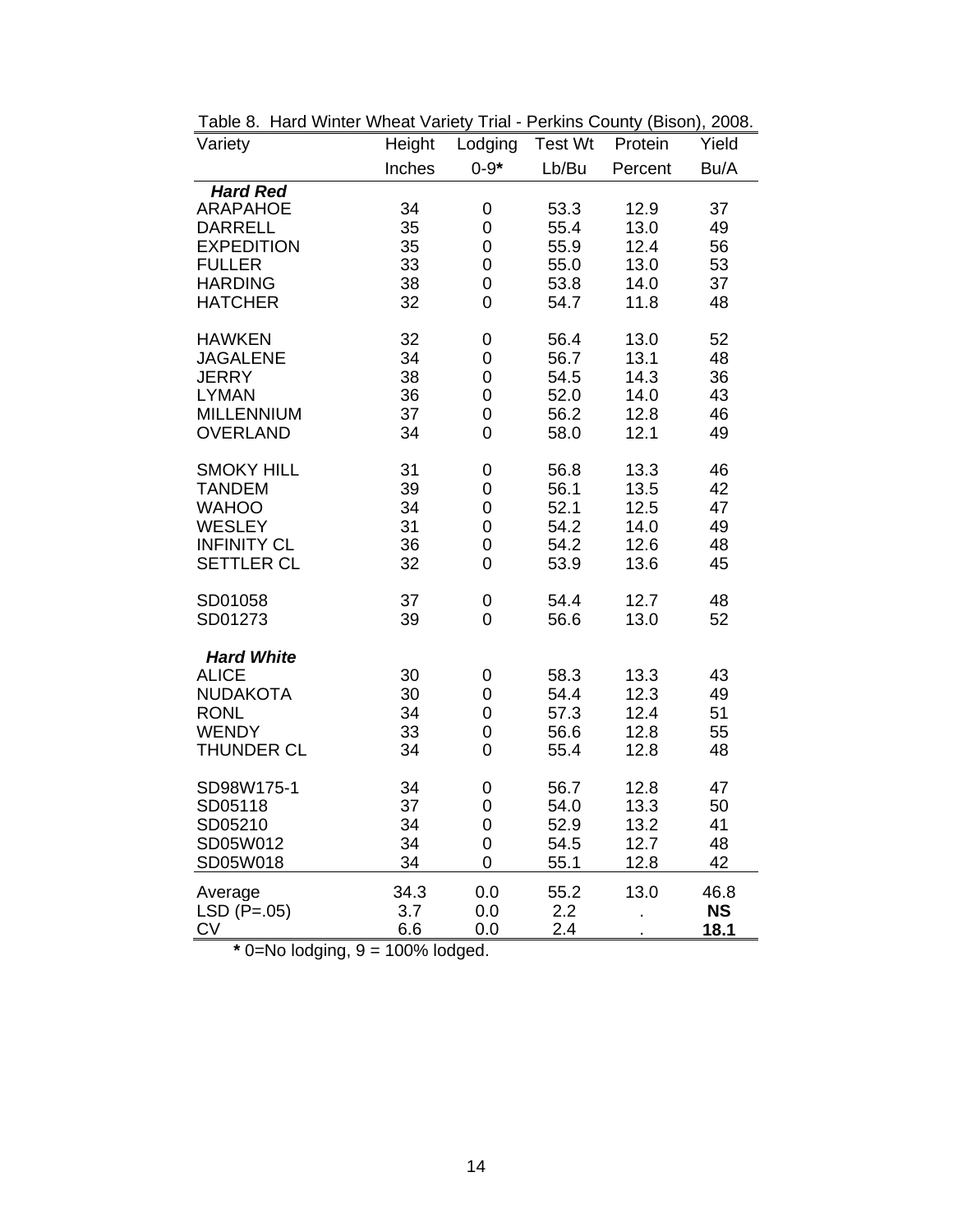**WHEAT VARIETY RECOMMENDATIONS FOR 2008**



#### **WINTER WHEAT**

#### **Recommended:**

| <b>Crop Adaptation Area</b>               |
|-------------------------------------------|
| 1 pc $(4^{pc}, 5, 6, 7^{pc})$             |
| $1^{pc}$ , 4, 5, 6, 7 $^{pc}$             |
| $1^{pc}$ , $2^{pc}$ , 4, 7                |
| 1 $^{pc}$ , 4 $^{pc}$ , 5, 6, 7 $^{pc}$   |
| $5,6,7^{pc}$                              |
| $1^{pc}$ , 3, 4 $^{pc}$ , 5, 6, 7 $^{pc}$ |
| $5,6,7$ <sup>pc</sup>                     |
| $5,6.7$ <sup>pc</sup>                     |
|                                           |

#### **Acceptable/Promising:**

| Crop Adaptation Area                     |
|------------------------------------------|
| $1^{pc}$ , 3,4 $^{pc}$ , 5, 6, 7 $^{pc}$ |
| $1^{pc}$ .4 $^{pc}$ .5.6.7 $^{pc}$       |
| 5.6.7 $^{pc}$                            |
| 3, $4^{pc}$ , 5, 6                       |
|                                          |

\_\_\_\_\_\_\_\_\_\_\_\_\_\_\_\_\_\_\_\_\_\_\_\_\_\_\_\_\_\_\_

#### **SPRING WHEAT**

#### **Recommended:**

| Variety                                        | <b>Crop Adaptation Area</b> |
|------------------------------------------------|-----------------------------|
| Briggs <sup>PVP</sup><br>Faller <sup>PVP</sup> | All except 3                |
|                                                | Statewide                   |
| Howard <sup>PVP</sup>                          | Statewide                   |
| Granger <sup>PVP</sup><br>RB07 <sup>PVP</sup>  | All except 3                |
|                                                | All except 3                |
| Steele-ND <sup>PVP</sup>                       | All except 3                |
|                                                | Statewide                   |
| Traverse <sup>PVP</sup>                        |                             |

## **Acceptable/Promising:**

| Variety             | Crop Adaptation Area |
|---------------------|----------------------|
| <b>PVP</b><br>Glenn | Statewide            |
| Tom <sup>PVP</sup>  | 3.4                  |

#### **DURUM WHEAT**

Durum wheat is not part of the statewide CPT program, so no recommendations are made. There were trials planted at Bison and Ralph with the results presented on page 19.

pc Plant into protective cover.

PVP U.S. Plant Variety Protection applied for and/or issued; seed sales of these varieties are restricted to classes of certified seed.

Source - Small Grains and Field Peas, 2009 Variety Recommendations, EC774, South Dakota State University. (http://plantsci.sdstate.edu/varietytrials/vartrial.html)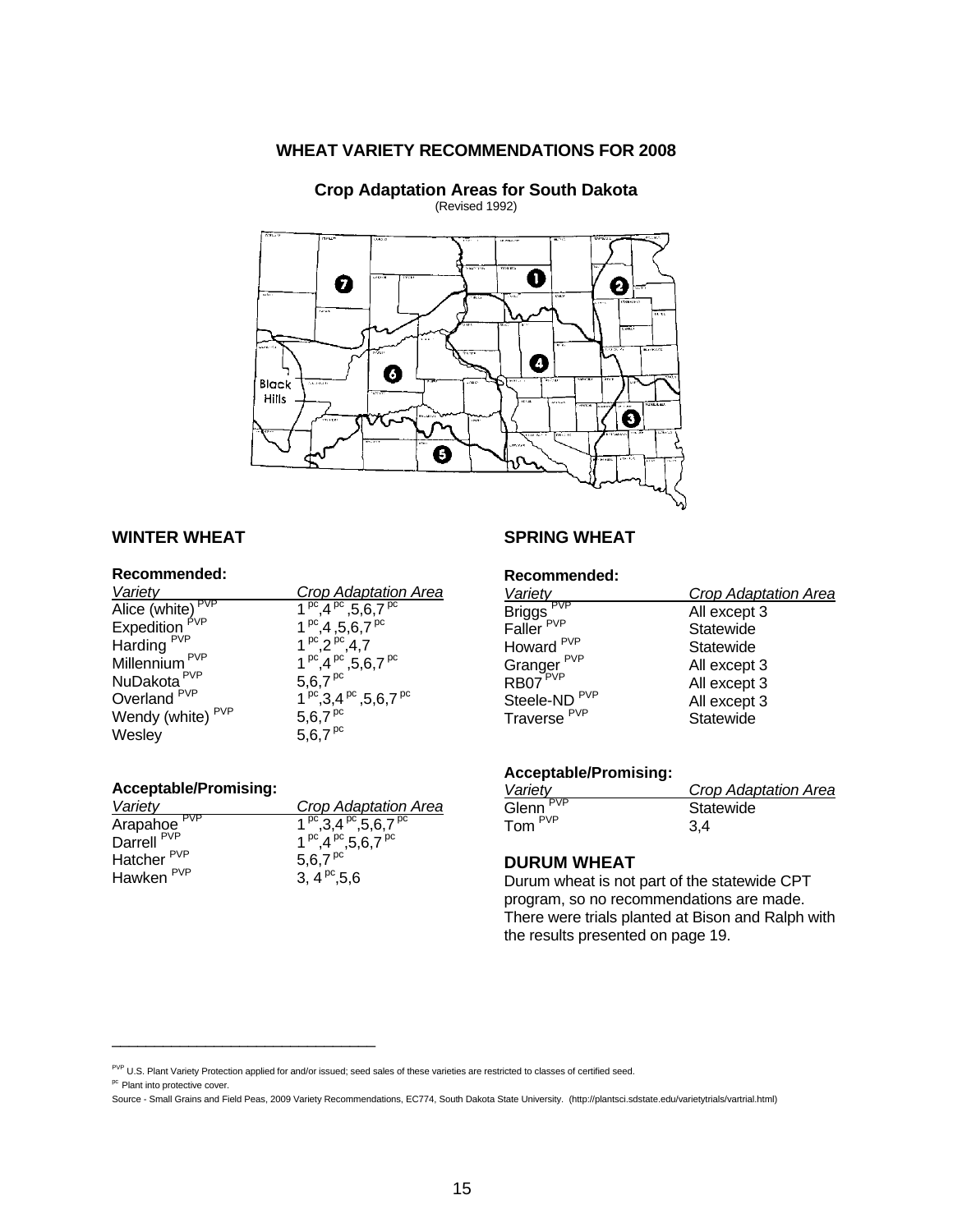#### **SPRING WHEAT VARIETY TRIALS**

**Objective:** To evaluate standard and experimental hard red spring wheat varieties for yield, agronomic characteristics and adaptation to western South Dakota.

**Procedure:** Plots were seeded at three locations in April 2008 with a John Deere 750 plot drill with 10 inch spacing. The experimental design was a randomized complete block with four replications. The seeding rate was 1,220,000 seeds per acre (90 Lb/A). The plots received 7.4 lbs N and 25 lbs  $P_2O_5$  per acre as 10-34-0 with the seed. Herbicides were applied in May and varied according to weeds present. Plots were trimmed to 5' x 25' after heading. The wheat was harvested in July with a small plot combine. Height, shatter, and lodging notes were taken at the time of harvest.

#### **Location Summaries:**

#### **Locations not Harvested**

Location Reason Harding County – Ralph

#### **Perkins County – Bison**

| Planted: April 17, 2008               | Herbicide: Starane NXT (20oz/A) |
|---------------------------------------|---------------------------------|
| Harvested: August 13, 2008            | Additional Nitrogen: 50 lb/A    |
| Previous crop: Wheat, no-till planted |                                 |

 The growing conditions at Bison were somewhat dry in 2008 with yields averaging 28 Bu/A with test weights averaging 58.1 Lb/Bu. There was too much variation in the plot for valid yield comparisons to be made in 2008 ( $CV = 17.2$ ). There are no three year averages for Bison. Results are shown in Table 9.

#### **Pennington County - Wall**

Planted April 15, 2008 Herbicide: Starane NXT (20oz/A) Harvested: August 5, 2008 Additional Nitrogen: 30 lb/A Previous crop: Chemical fallow

 Wall had good growing conditions for spring wheat with yields averaging 44 Bu/A with light test weights averaging 55.6 Lb/Bu. Top yielding varieties in 2008 were Tom, Granger, Samson, Traverse, Faller and Briggs. There are no three year averages for Wall. Results are shown in Table 10.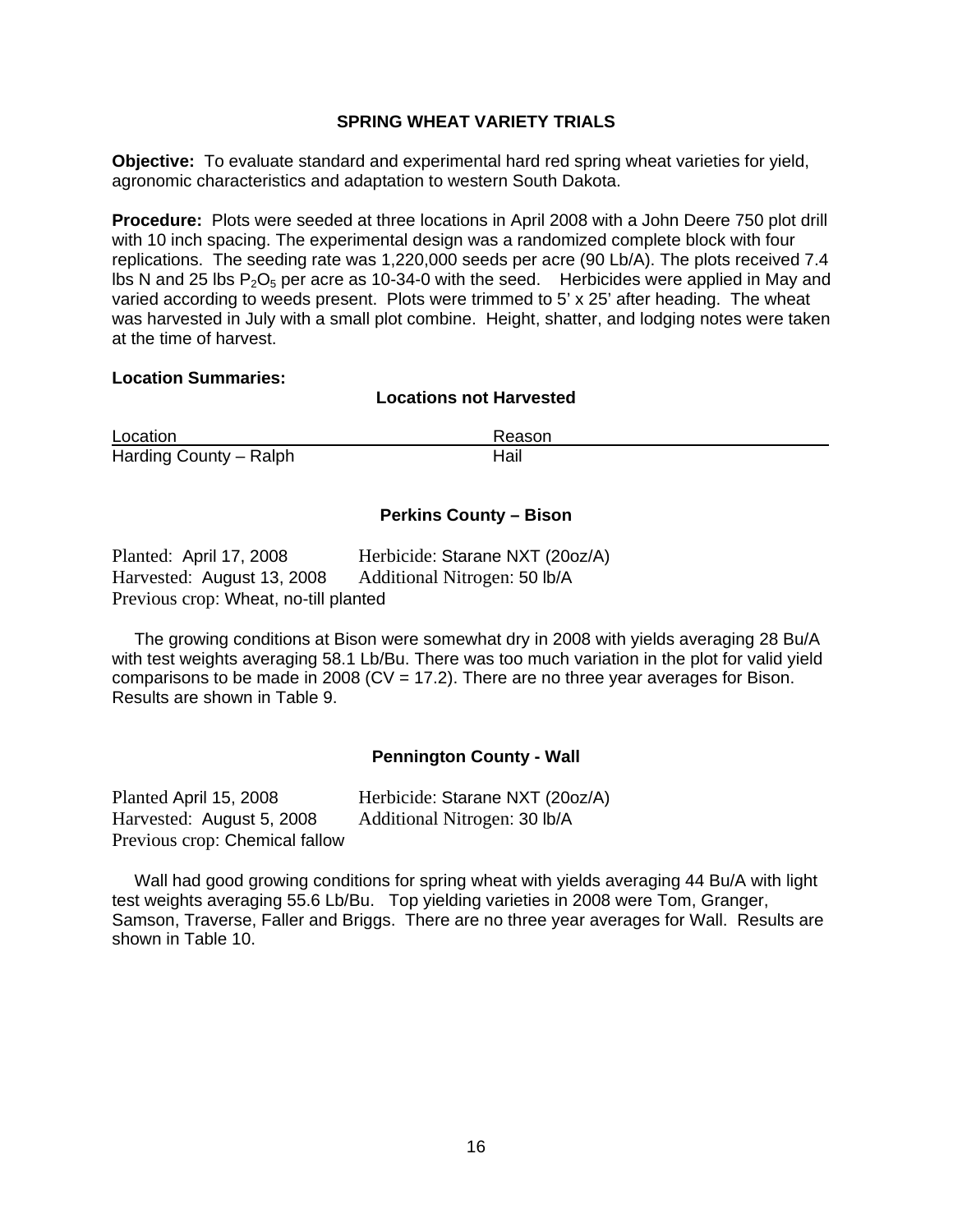| Variety          | Height | Lodging     | Test Wt. | Yield | Protein |
|------------------|--------|-------------|----------|-------|---------|
|                  | Inches | $0 - 9*$    | Lb/Bu    | Bu/A  | $\%$    |
| ADA              | 28     | 0           | 57.4     | 26.4  | 14.5    |
| <b>ALBANY</b>    | 27     | $\mathbf 0$ | 54.0     | 29.6  | 14.6    |
| <b>ALSEN</b>     | 31     | $\mathbf 0$ | 54.5     | 28.5  | 13.6    |
| <b>BRIGGS</b>    | 32     | 0           | 47.8     | 28.2  | 14.3    |
| <b>CHRIS</b>     | 35     | 0           | 50.4     | 22.2  | 15.1    |
| <b>FALLER</b>    | 31     | 0           | 49.4     | 25.7  | 14.6    |
| <b>GLENN</b>     | 33     | 0           | 46.9     | 25.4  | 14.6    |
| <b>GRANGER</b>   | 35     | 0           | 56.2     | 30.7  | 17.0    |
| <b>HAT TRICK</b> | 29     | 0           | 57.4     | 30.1  | 15.5    |
| <b>HOWARD</b>    | 31     | 0           | 51.0     | 26.1  | 14.8    |
| <b>KELBY</b>     | 27     | 0           | 56.9     | 32.8  | 14.1    |
| <b>KUNTZ</b>     | 27     | 0           | 55.6     | 24.6  | 13.7    |
| <b>RB07</b>      | 30     | 0           | 57.1     | 33.8  | 14.5    |
| <b>REEDER</b>    | 29     | 0           | 54.1     | 25.5  | 15.0    |
| <b>SAMSON</b>    | 29     | 0           | 53.4     | 28.8  | 13.7    |
| STEELE-ND        | 32     | 0           | 47.2     | 26.7  | 14.0    |
| <b>TOM</b>       | 29     | 0           | 51.2     | 23.6  | 14.4    |
| <b>TRAVERSE</b>  | 34     | 0           | 53.6     | 30.1  | 14.5    |
| <b>ND 901CL</b>  | 31     | $\mathbf 0$ | 49.0     | 25.4  | 15.3    |
| 01S0042-10       | 26     | 0           | 57.8     | 27.8  | 14.5    |
| <b>ND SW0449</b> | 29     | 0           | 53.8     | 25.5  | 16.6    |
| <b>ND 806</b>    | 32     | 0           | 53.7     | 24.8  | 15.2    |
| <b>ND 809</b>    | 31     | 0           | 55.8     | 25.7  | 13.6    |
| MN 03358-4       | 31     | 0           | 54.4     | 33.4  | 14.3    |
| SD 3851          | 34     | 0           | 51.2     | 33.4  | 14.3    |
| SD 3948          | 34     | $\mathbf 0$ | 53.3     | 28.8  | 13.6    |
| SD 3983          | 35     | 0           | 52.4     | 29.9  | 13.3    |
| SD 3997          | 35     | 0           | 57.4     | 31.9  | 12.5    |
| SD 4007          | 31     | 0           | 51.3     | 30.4  | 13.6    |
| SD 4018          | 32     | 0           | 52.8     | 30.4  | 14.7    |
| SD 4024          | 27     | 0           | 54.2     | 24.8  | 13.8    |
| SD 4027          | 34     | 0           | 57.7     | 30.4  | 13.6    |
| SD 4036          | 29     | 0           | 55.6     | 29.2  | 16.7    |
| SD 4073          | 32     | 0           | 51.3     | 29.0  | 13.9    |
| Average          | 31     | 0.0         | 53.4     | 28.2  | 14.5    |
| $LSD (P=.05)$    | 2.7    | 0.0         | 2.8      | 6.7   |         |
| <b>CV</b>        | 6.2    | 0.0         | 3.7      | 17.0  |         |

Table 9. SDSU Hard Red Spring Wheat Variety Trial – Perkins County (Bison), 2008.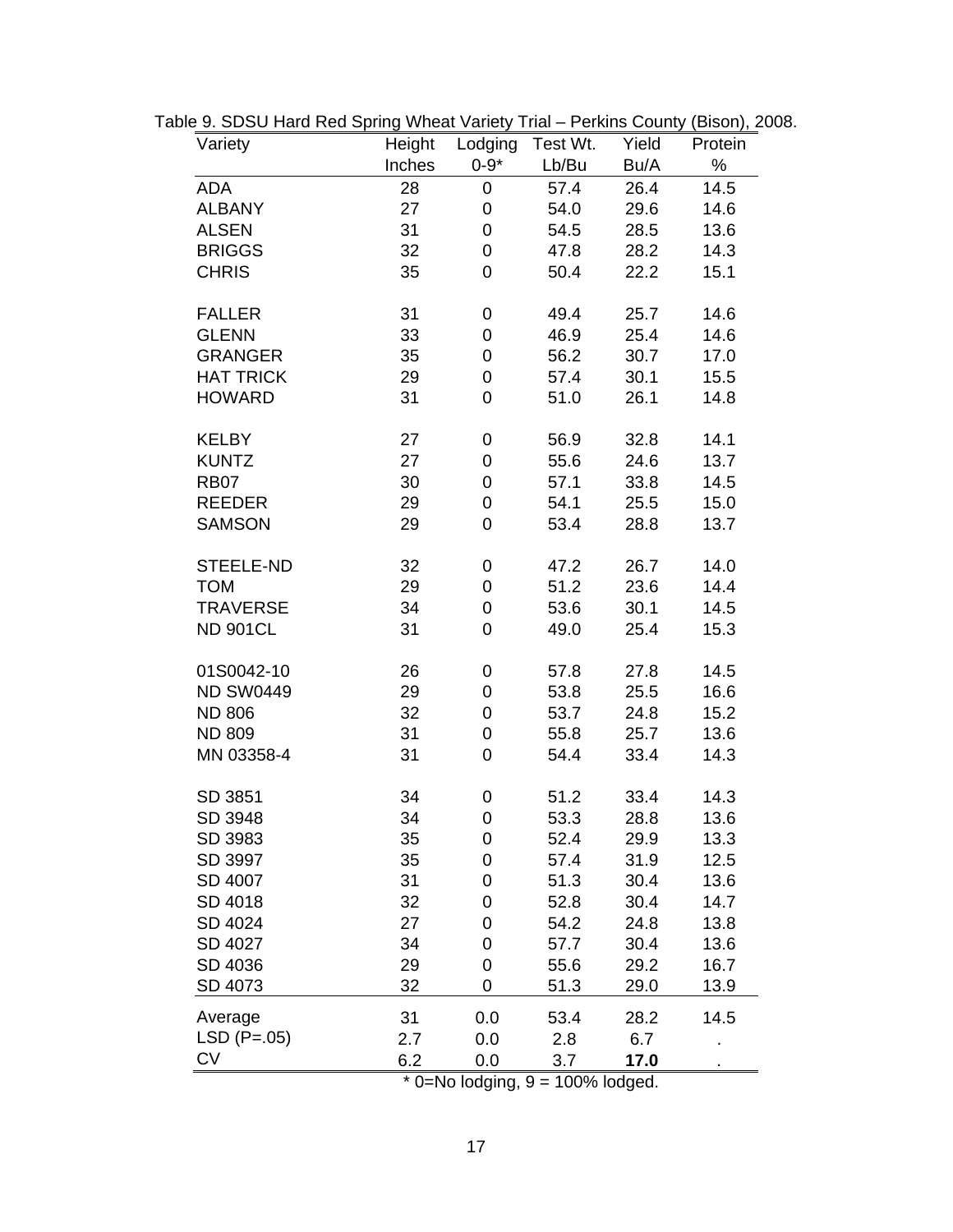| Variety          | Height | Lodging        | Test Wt. | Yield | Protein |
|------------------|--------|----------------|----------|-------|---------|
|                  | Inches | $0 - 9*$       | Lb/Bu    | Bu/A  | $\%$    |
| ADA              | 31     | 0              | 58.3     | 42.5  | 14.4    |
| <b>ALBANY</b>    | 31     | $\mathbf 0$    | 53.6     | 46.0  | 15.0    |
| <b>ALSEN</b>     | 31     | $\mathbf 0$    | 55.7     | 42.7  | 13.9    |
| <b>BRIGGS</b>    | 35     | $\mathbf 0$    | 55.8     | 47.6  | 14.7    |
| <b>CHRIS</b>     | 40     | $\overline{0}$ | 54.3     | 35.3  | 15.4    |
| <b>FALLER</b>    | 34     | 0              | 53.9     | 47.9  | 15.1    |
| <b>GLENN</b>     | 37     | $\mathbf 0$    | 57.8     | 35.0  | 14.9    |
| <b>GRANGER</b>   | 37     | $\mathbf 0$    | 58.7     | 49.5  | 15.1    |
| <b>HAT TRICK</b> | 32     | $\mathbf 0$    | 55.7     | 46.7  | 15.7    |
| <b>HOWARD</b>    | 32     | $\overline{0}$ | 53.9     | 42.0  | 15.1    |
| <b>KELBY</b>     | 30     | 0              | 57.6     | 45.5  | 13.8    |
| <b>KUNTZ</b>     | 29     | $\mathbf 0$    | 57.5     | 42.8  | 14.3    |
| <b>RB07</b>      | 30     | $\mathbf 0$    | 56.3     | 46.4  | 14.3    |
| <b>REEDER</b>    | 32     | $\mathbf 0$    | 35.2     | 37.7  | 15.3    |
| <b>SAMSON</b>    | 29     | $\overline{0}$ | 55.0     | 48.3  | 13.7    |
| STEELE-ND        | 33     | 0              | 55.3     | 40.6  | 14.1    |
| <b>TOM</b>       | 33     | $\mathbf 0$    | 58.5     | 50.3  | 14.9    |
| <b>TRAVERSE</b>  | 36     | $\mathbf 0$    | 54.8     | 48.1  | 14.4    |
| <b>ND 901CL</b>  | 35     | $\overline{0}$ | 53.8     | 37.2  | 15.6    |
| 01S0042-10       | 29     | $\mathbf 0$    | 59.0     | 45.9  | 15.0    |
| <b>ND SW0449</b> | 33     | $\mathbf 0$    | 55.6     | 33.6  | 16.5    |
| <b>ND 806</b>    | 36     | $\mathbf 0$    | 56.4     | 42.0  | 15.1    |
| <b>ND 809</b>    | 35     | $\mathbf 0$    | 57.0     | 43.3  | 14.3    |
| MN 03358-4       | 33     | $\overline{0}$ | 56.5     | 48.6  | 13.4    |
| SD 3851          | 36     | 0              | 57.0     | 43.7  | 14.2    |
| SD 3948          | 37     | $\overline{0}$ | 57.7     | 44.4  | 13.4    |
| SD 3983          | 37     | 0              | 56.3     | 42.6  | 13.5    |
| SD 3997          | 38     | 0              | 57.8     | 49.2  | 12.4    |
| SD 4007          | 33     | 0              | 55.1     | 44.3  | 13.7    |
| SD 4018          | 34     | 0              | 55.1     | 45.6  | 14.7    |
| SD 4024          | 29     | 0              | 57.0     | 42.8  | 14.4    |
| SD 4027          | 36     | 0              | 58.8     | 48.4  | 13.7    |
| SD 4036          | 29     | 0              | 56.3     | 46.9  | 16.1    |
| SD 4073          | 33     | 0              | 53.9     | 50.3  | 14.0    |
| Average          | 33.3   | 0.0            | 55.6     | 44.2  | 14.5    |
| $LSD (P=.05)$    | 2.6    | 0.0            | 6.7      | 7.5   |         |
| <b>CV</b>        | 5.6    | 0.0            | 8.5      | 12.0  |         |

Table 10. Hard Red Spring Wheat Variety Trial – Pennington County (Wall), 2008.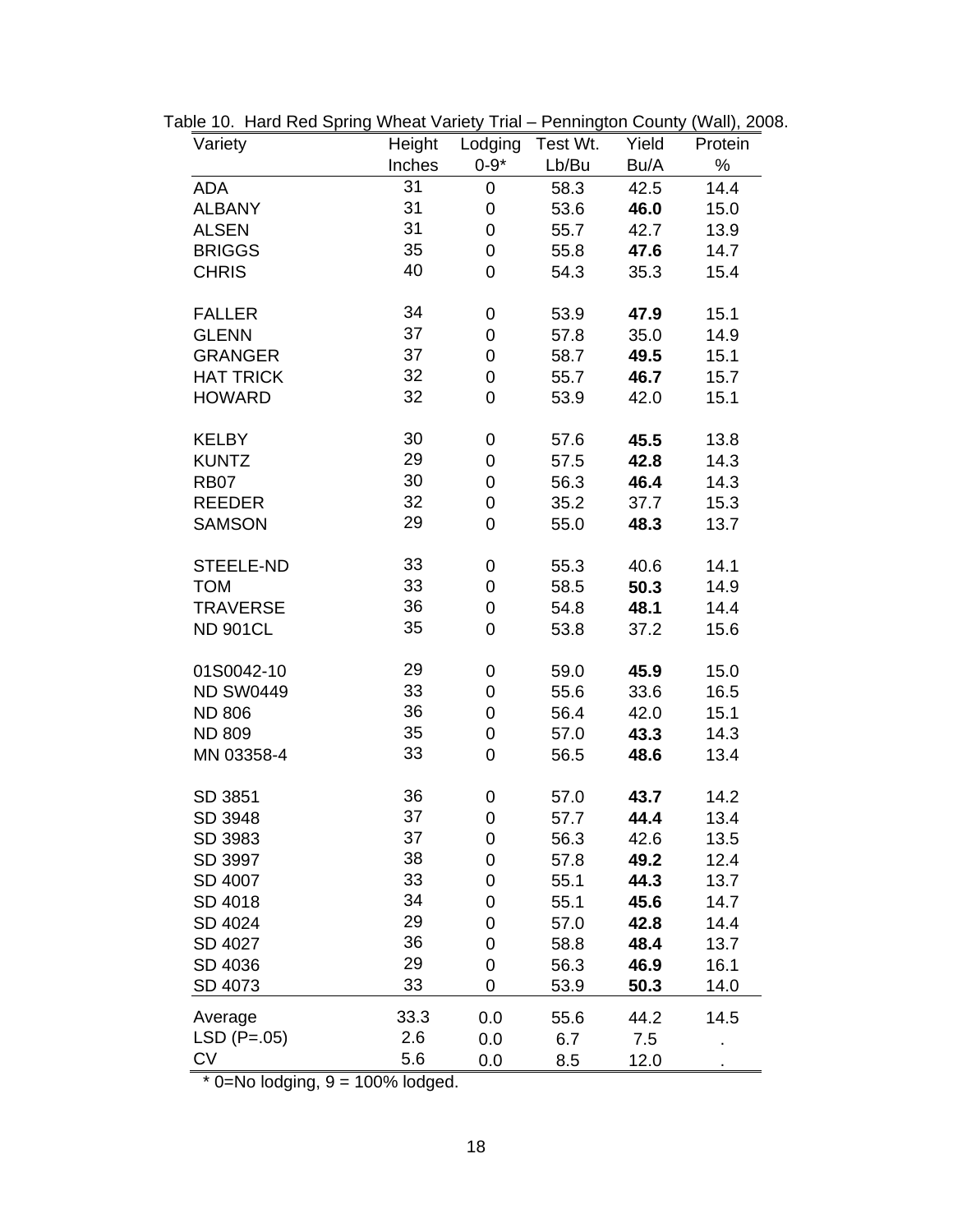#### **DURUM WHEAT VARIETY TRIALS**

**Objective:** To evaluate standard and experimental durum wheat varieties for yield, agronomic characteristics and adaptation to northwestern South Dakota.

**Procedure:** Plots were seeded at two locations in April 2008 with a John Deere 750 plot drill with 10 inch spacing. The experimental design was a randomized complete block with four replications. The seeding rate was 1,220,000 seeds per acre (90 Lb/A). The plots received 7.4 lbs N and 25 lbs  $P_2O_5$  per acre as 10-34-0 with the seed. Herbicides were applied in late May and varied according to weeds present. Plots were trimmed to 5' x 25' after heading. The wheat was harvested in July with a small plot combine. Height, shatter, and lodging notes were taken at the time of harvest.

#### **Location Summaries:**

#### **Locations not Harvested**

| Location               | Reason |
|------------------------|--------|
| Harding County - Ralph | Hail   |

#### **Perkins County – Bison**

| Planted: April 17, 2008               | Herbicide: Starane NXT (20oz/A) |
|---------------------------------------|---------------------------------|
| Harvested: August 14, 2008            | Additional Nitrogen: 50 lb/A    |
| Previous crop: Wheat, no-till planted |                                 |

 Durum wheat yields averaged 26 Bu/A at Bison with light test weights averaging 50.6 Lb/Bu. There were little significant differences in yield among the varieties tested with only Alkabo yielding less than the others. There are no three year averages at Bison. Results are shown in Table 11.

|                  |        | Table 11. Durum Wheat Variety Trial - Perkins County (Bison), 2008. |                |       |         |  |  |  |
|------------------|--------|---------------------------------------------------------------------|----------------|-------|---------|--|--|--|
| Variety          | Height | Lodging                                                             | <b>Test Wt</b> | Yield | Protein |  |  |  |
|                  | Inches | $0 - 9*$                                                            | Lb/Bu          | Bu/A  | %       |  |  |  |
| <b>ALKABO</b>    | 30     | 0                                                                   | 52.2           | 22.3  | 15.8    |  |  |  |
| <b>BEN</b>       | 35     | 0                                                                   | 49.5           | 27.1  | 14.0    |  |  |  |
| <b>DIVIDE</b>    | 32     | 0                                                                   | 51.5           | 24.9  | 13.3    |  |  |  |
| <b>GRENORA</b>   | 29     | 0                                                                   | 49.8           | 27.7  | 15.3    |  |  |  |
| <b>LEBSOCK</b>   | 33     | 0                                                                   | 53.0           | 28.3  | 15.3    |  |  |  |
| <b>MOUNTRAIL</b> | 31     | 0                                                                   | 47.5           | 27.9  | 14.7    |  |  |  |
| Average          | 32     | 0.0                                                                 | 50.6           | 26.4  | 14.7    |  |  |  |
| $LSD (P=.05)$    | 2.3    | 0.0                                                                 | 2.4            | 3.3   |         |  |  |  |
| CV               | 4.1    | 0.0                                                                 | 2.6            | 6.9   | --      |  |  |  |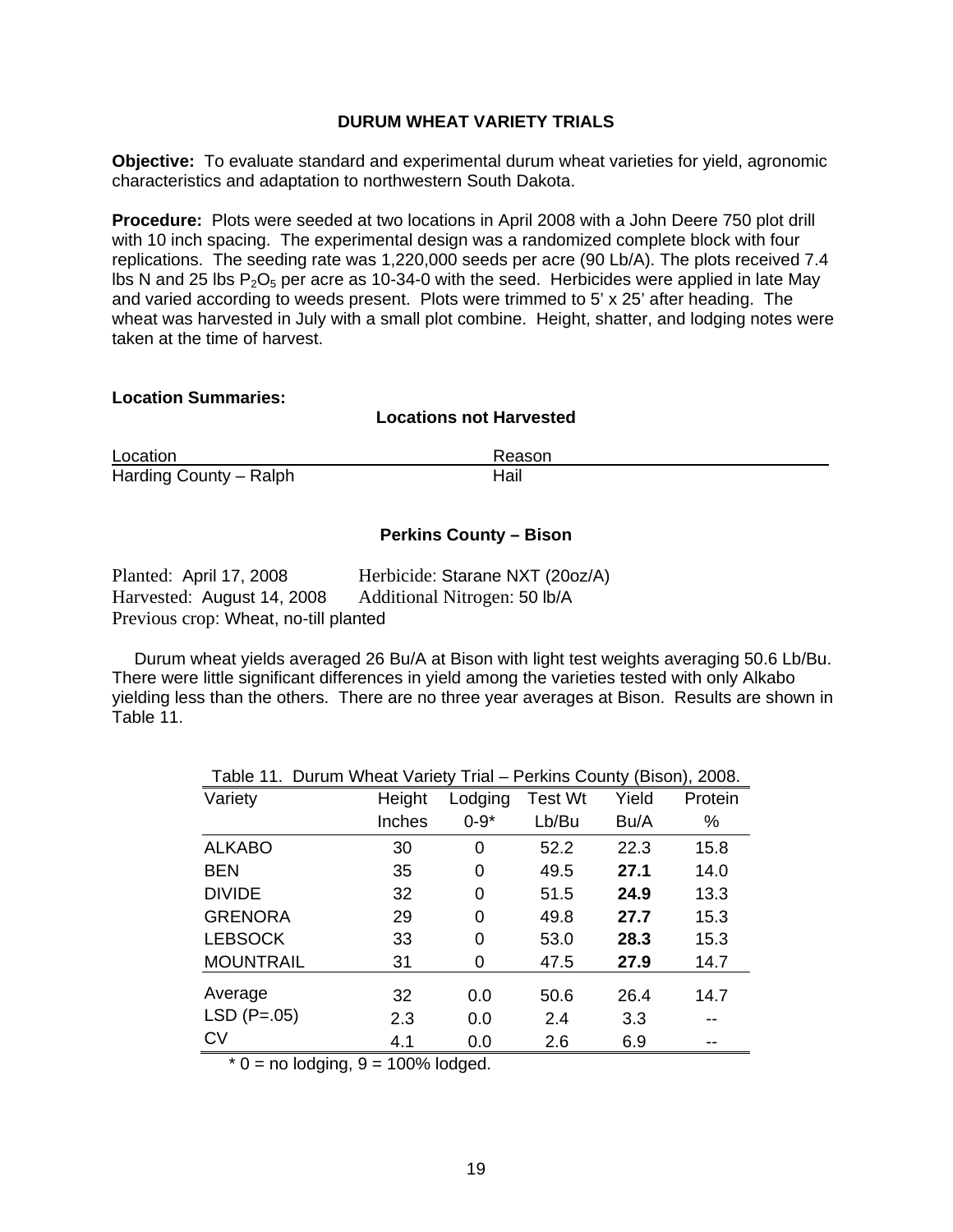#### **OAT AND BARLEY VARIETY RECOMMENDATIONS FOR 2008**



 **Crop Adaptation Areas for South Dakota** (Revised 1992)

#### **OATS**

| Recommended:                                                                           |                                                   |
|----------------------------------------------------------------------------------------|---------------------------------------------------|
| Variety                                                                                | Crop Adaptation Area                              |
| Beach<br>Jerry PVP (non-title V status)<br>Morton<br>Souris <sup>PVP</sup><br>Stallion | 5,6,7<br>5,6,7<br>1,2,7<br>Statewide<br>Statewide |
| <b>Acceptable/Promising:</b><br>Variety                                                | Crop Adaptation Area                              |
|                                                                                        |                                                   |

| Don                 | 5,6,7     |
|---------------------|-----------|
| HiFi <sup>PVP</sup> | 1.2.7     |
| Reeves              | 5.6.7     |
| Buff (hull-less)    | Statewide |

**\_\_\_\_\_\_\_\_\_\_\_\_\_\_\_\_\_\_\_\_\_\_\_\_\_\_\_\_\_\_\_\_\_\_\_\_\_\_\_\_\_\_\_** 

#### **SPRING BARLEY**

|  |  |  | Recommended: |  |
|--|--|--|--------------|--|
|  |  |  |              |  |

| Variety                                                                                      | Crop Adaptation Area    |
|----------------------------------------------------------------------------------------------|-------------------------|
| $\frac{6 \text{ Row}}{\text{Lacey}^{\text{PVP}}}$<br>Tradition PVP                           | Statewide<br>Statewide  |
| $\frac{2 \text{ Row}}{\text{Coulon}}$ <sup>PVP</sup><br>Eslick $PVP$ (feed)<br>Rawson (feed) | 1,4,6,7<br>6,7<br>1,2,7 |

| <b>Acceptable/Promising:</b> |                      |
|------------------------------|----------------------|
| Variety                      | Crop Adaptation Area |
| 6 Row                        |                      |
| Drummond <sup>PVP</sup>      | Statewide            |
| Rassmusson <sup>PVP</sup>    | Statewide            |
| 2 Row                        |                      |

Pinnacle 1,2,7

Conlon, Drummond, Lacey, Legacy, Robust, Stellar-ND and Tradition are approved American Malting Barley Association varieties for South Dakota - 2008.

PVP U.S. Plant Variety Protection applied for and/or issued; seed sales of these varieties are restricted to classes of certified seed.

Source - Small Grains and Field Peas 2009 Variety Recommendations, EC774, South Dakota State University. (http://plantsci.sdstate.edu/varietytrials/vartrial.html)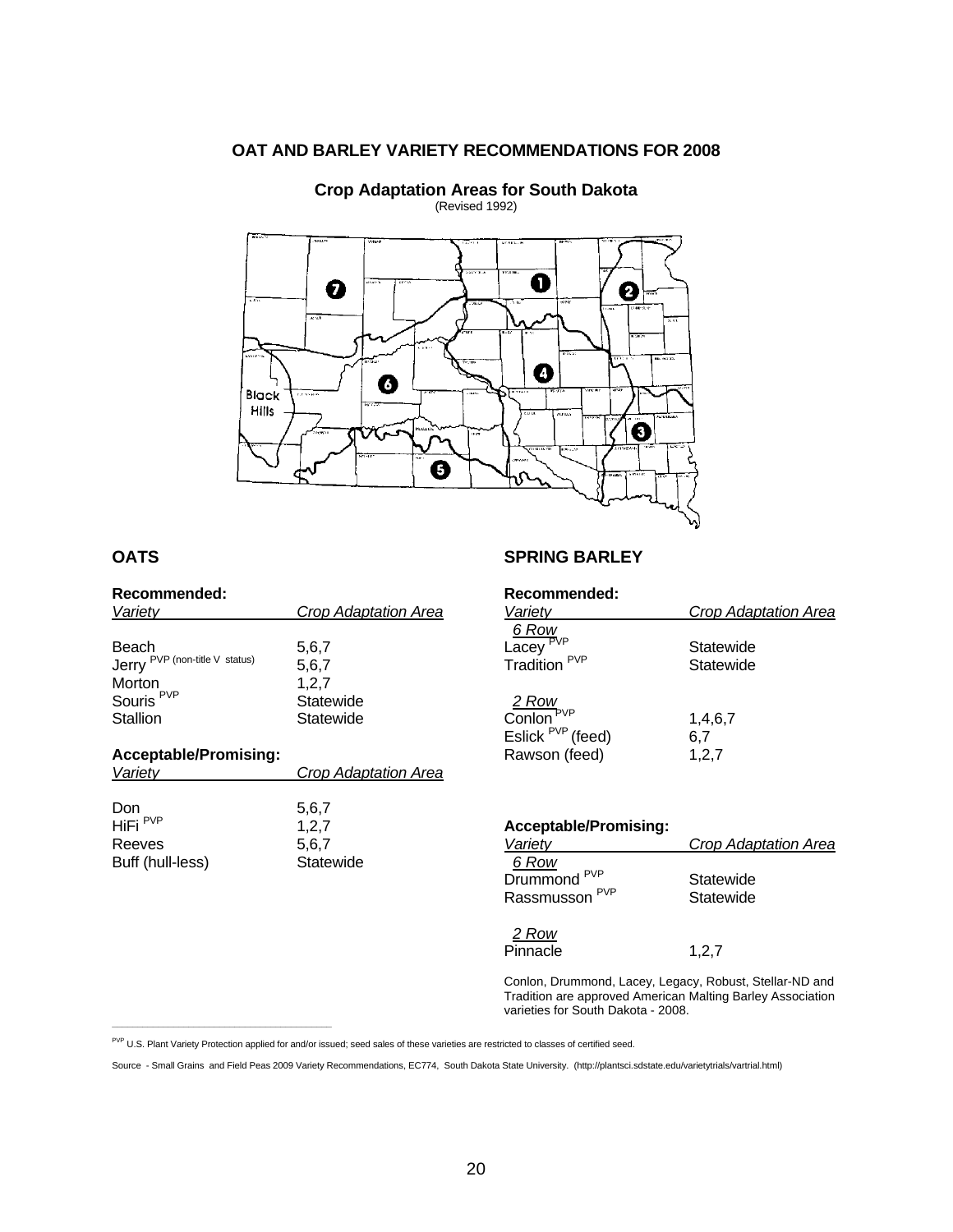#### **OAT VARIETY TRIALS**

**Objective:** To evaluate standard and experimental oat varieties for yield, agronomic characteristics and adaptation to western South Dakota.

**Procedure:** Plots were seeded at three locations in April 2007 with a John Deere 750 plot drill with 10 inch spacing. The experimental design was a randomized complete block with four replications. The seeding rate was 1,220,000 seeds per acre (64 Lb/A). The plots received 7.4 lbs N and 25 lbs  $P_2O_5$  per acre as 10-34-0 with the seed. Herbicides were applied in May and varied according to weeds present. Plots were trimmed to 5' x 25' after heading. The oats were harvested in July with a small plot combine. Height, shatter, and lodging notes were taken at the time of harvest.

#### **Location Summaries:**

#### **Perkins County – Bison**

| Planted: April 17, 2008               | Herbicide: Starane NXT (20oz/A) |
|---------------------------------------|---------------------------------|
| Harvested: August 20, 2008            | Additional Nitrogen: 50 lb/A    |
| Previous crop: Wheat, no-till planted |                                 |

 The trial at Bison averaged 70 Bu/A with test weights averaging 38.5 Lb/Bu. The top yield group in 2008 consisted of Souris, Jerry, Morton and Don. There are no three year averages for Bison. Among the hull-less varieties, Buff and Streaker performed significantly better than Stark in 2008. Results are presented in Table 12.

#### **Jones County - Okaton**

| Planted: April 9, 2008      | Herbicide: None              |
|-----------------------------|------------------------------|
| Harvested: July 30, 2008    | Additional Nitrogen: 80 lb/A |
| Previous crop: Proso millet |                              |

 Oat yields were tremendous at Okaton this year averaging 142 Bu/A with average test weights of 39.7 Lb/Bu. The best yielding varieties in 2008 were Souris, Stallion, Beach and HiFI. There are no three year averages for Okaton. Results are presented in Table 13.

#### **Pennington County - Wall**

| Planted April 15, 2008         | Herbicide: Starane NXT (20oz/A) |
|--------------------------------|---------------------------------|
| Harvested: August 5, 2008      | Additional Nitrogen: 30 lb/A    |
| Previous crop: Chemical fallow |                                 |

 The yields at Wall averaged 57 Bu/A with average test weights of 36.9 Lb/Bu. The best yielding varieties in 2008 were Souris, Jerry and HiFI. There are no three year averages for Wall. Results are presented in Table 14.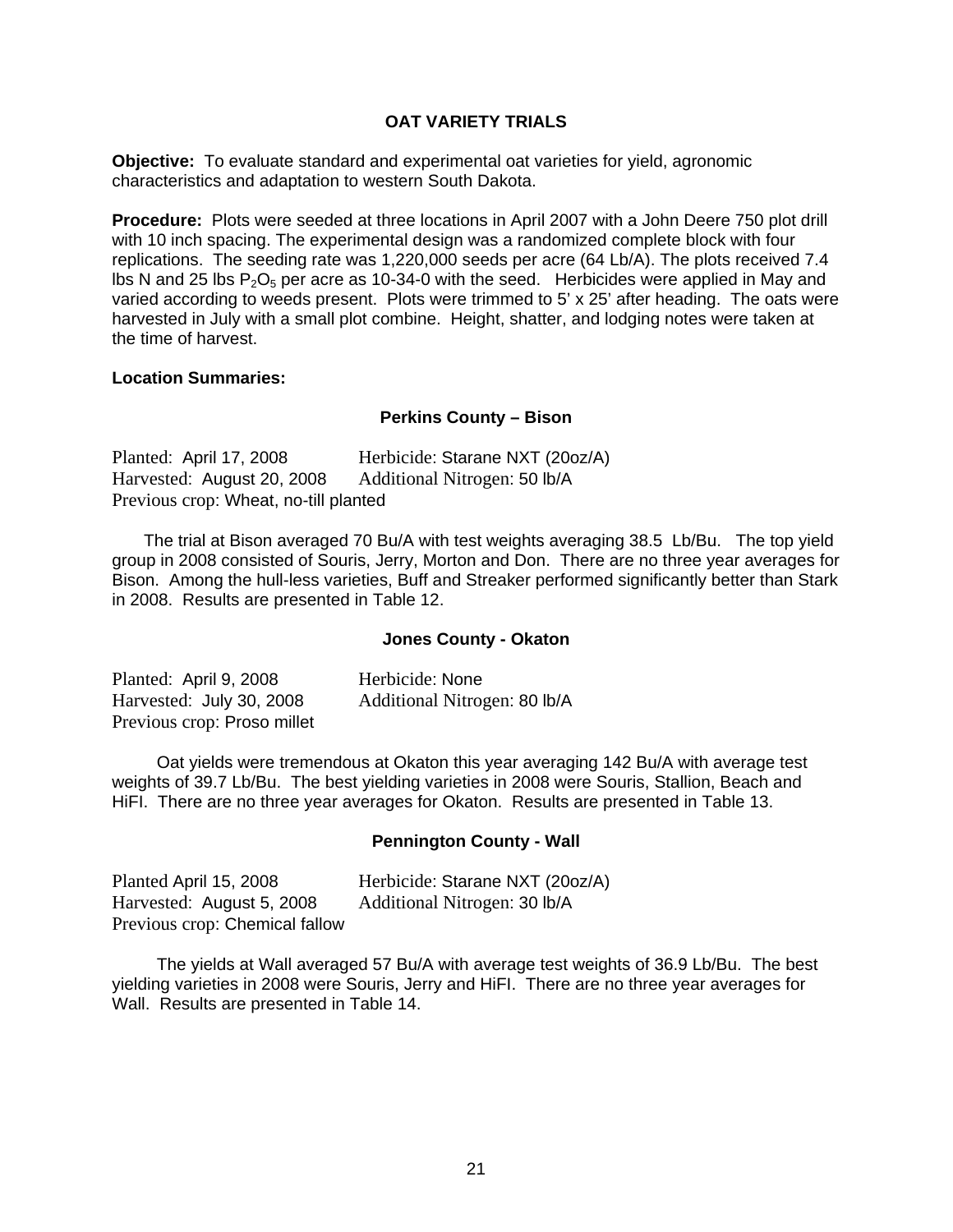| Variety                   | Relative                | Height | Lodging        | <b>Test Wt</b> | Yield | Protein |
|---------------------------|-------------------------|--------|----------------|----------------|-------|---------|
|                           |                         |        |                |                |       |         |
|                           | Heading                 | Inches | $0 - 9*$       | Lb/Bu          | Bu/A  | %       |
| <b>BUFF</b> (hulless)     | 3                       | 33     | 0              | 42.6           | 60.8  | 19.4    |
| STARK (hulless)           | 6                       | 32     | 0              | 36.4           | 44.5  | 20.7    |
| <b>STREAKER (hulless)</b> | 3                       | 38     | $\mathbf 0$    | 42.8           | 61.1  | 19.9    |
| <b>BEACH</b>              | 6                       | 37     | $\overline{0}$ | 36.6           | 73.8  | 16.1    |
| <b>COLT</b>               | 1                       | 35     | $\mathbf 0$    | 39.9           | 70.1  | 17.7    |
| <b>DON</b>                | 1                       | 32     | 0              | 37.8           | 59.7  | 16.8    |
| <b>HIFI</b>               | 8                       | 36     | $\overline{0}$ | 33.8           | 77.5  | 16.8    |
| <b>HYTEST</b>             | $\overline{\mathbf{4}}$ | 39     | 0              | 40.7           | 58.9  | 18.6    |
| <b>JERRY</b>              | 5                       | 37     | 0              | 37.0           | 81.1  | 17.7    |
| <b>MORTON</b>             | $\overline{7}$          | 38     | 0              | 35.6           | 79.7  | 16.3    |
| <b>REEVES</b>             | $\overline{2}$          | 40     | 0              | 38.1           | 49.3  | 17.7    |
| <b>SOURIS</b>             | 6                       | 33     | 0              | 35.6           | 84.2  | 16.7    |
| <b>STALLION</b>           | 8                       | 36     | 0              | 36.2           | 70.1  | 17.0    |
| SD 020883-109             |                         | 35     | 0              | 40.7           | 71.8  | 17.8    |
| SD 031128-245             |                         | 38     | 0              | 39.9           | 83.4  | 16.9    |
| SD 031128-330             |                         | 38     | 0              | 39.6           | 74.1  | 16.6    |
| SD 041405                 |                         | 34     | $\mathbf 0$    | 38.3           | 78.6  | 16.8    |
| SD 060966                 | --                      | 33     | 0              | 41.1           | 76.3  | 17.7    |
| Average                   |                         | 36     | 0.0            | 38.5           | 69.7  | 17.6    |
| $LSD (P=.05)$             |                         | 3.0    | 0.0            | 1.6            | 7.5   |         |
| <b>CV</b>                 |                         | 5.0    | 0.0            | 3.0            | 7.6   | $-$     |

Table 12. Oat Variety Trial - Perkins County (Bison), 2008.

\* Heading Date, relative difference in days compared to Don.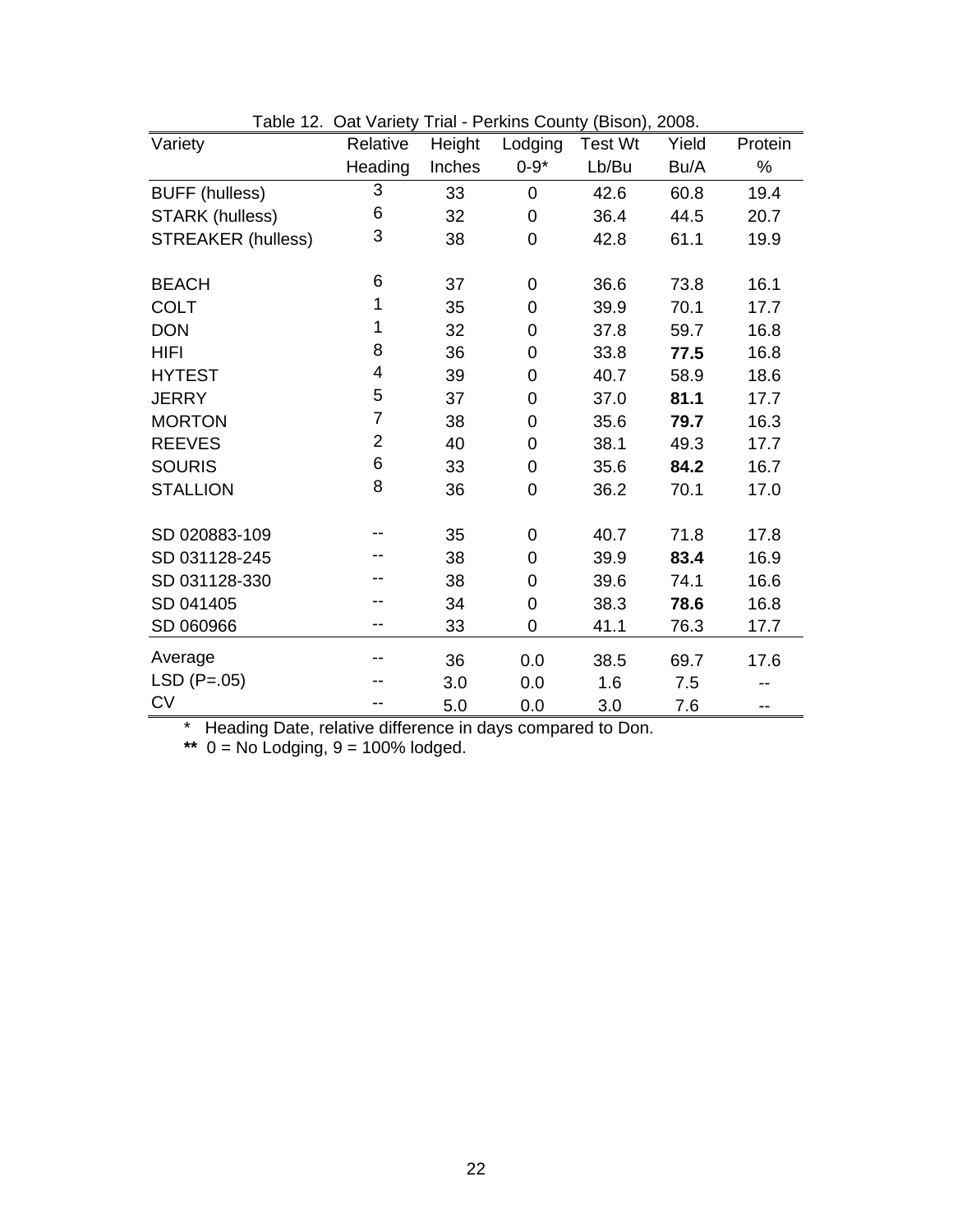| Variety                   | Leaf             |        |                |                |       |         |
|---------------------------|------------------|--------|----------------|----------------|-------|---------|
|                           | <b>Disease</b>   | Height | Lodging        | <b>Test Wt</b> | Yield | Protein |
|                           | $0 - 9$          | Inches | $0 - 9*$       | Lb/Bu          | Bu/A  | ℅       |
| <b>BUFF</b> (hulless)     | $\overline{2}$   | 40     | 0              | 42.1           | 110.9 | 18.8    |
| <b>STARK (hulless)</b>    | $\mathbf 0$      | 44     | $\mathbf 0$    | 35.6           | 95.2  | 20.3    |
| <b>STREAKER (hulless)</b> | 5                | 43     | 0              | 43.4           | 114.7 | 19.2    |
|                           |                  |        |                |                |       |         |
| <b>BEACH</b>              | 1                | 48     | 0              | 38.7           | 155.5 | 15.2    |
| <b>COLT</b>               | $\overline{2}$   | 40     | $\mathbf 0$    | 40.5           | 138.9 | 17.2    |
| <b>DON</b>                | 1                | 37     | $\mathbf 0$    | 38.7           | 146.9 | 15.3    |
| <b>HIFI</b>               | $\boldsymbol{0}$ | 48     | $\mathbf 0$    | 37.2           | 154.5 | 16.8    |
| <b>HYTEST</b>             | 3                | 46     | $\overline{0}$ | 41.5           | 121.5 | 18.3    |
| <b>JERRY</b>              | $\overline{2}$   | 46     | $\overline{0}$ | 39.5           | 150.4 | 18.2    |
| <b>MORTON</b>             | 1                | 47     | $\overline{0}$ | 38.0           | 151.7 | 16.8    |
| <b>REEVES</b>             | 1                | 45     | $\overline{0}$ | 40.1           | 132.6 | 16.7    |
| <b>SOURIS</b>             | $\mathbf 0$      | 40     | 0              | 38.2           | 162.1 | 17.2    |
| <b>STALLION</b>           | 5                | 46     | $\mathbf 0$    | 38.4           | 160.7 | 15.4    |
|                           |                  |        |                |                |       |         |
| SD 020883-109             | 1                | 42     | 0              | 40.7           | 140.2 | 16.4    |
| SD 031128-245             | 0                | 44     | $\overline{0}$ | 40.7           | 150.3 | 17.2    |
| SD 031128-330             | 0                | 44     | $\overline{0}$ | 40.8           | 149.5 | 16.2    |
| SD 041405                 | 1                | 39     | $\overline{0}$ | 39.3           | 159.1 | 16.3    |
| SD 060966                 | $\overline{2}$   | 39     | $\overline{0}$ | 41.1           | 154.2 | 16.3    |
| Average                   | 1.4              | 43.1   | 0.0            | 39.7           | 141.6 | 17.1    |
| $LSD (P=.05)$             | 0.7              | 2.1    | 0.0            | 0.7            | 8.7   |         |
| <b>CV</b>                 | 37.7             | 3.5    | 0.0            | 1.3            | 4.3   | --      |

| Table 13. Oat Variety Trial - Jones County (Okaton), 2008. |  |  |
|------------------------------------------------------------|--|--|
|                                                            |  |  |

 $*$  0 = No disease, 9 = leaf gone.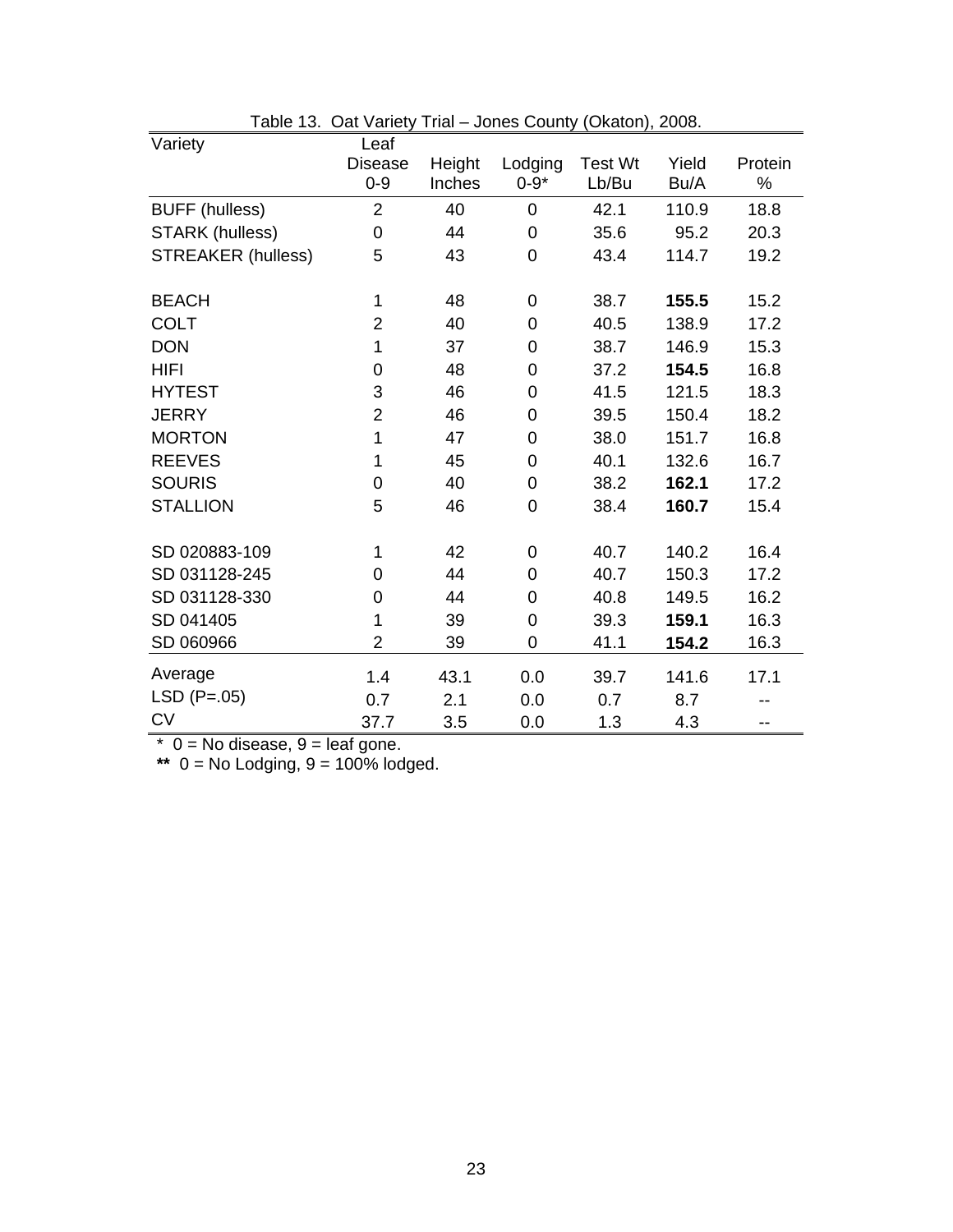| Variety                   | Height | Lodging        | <b>Test Wt</b> | Yield | Protein |  |
|---------------------------|--------|----------------|----------------|-------|---------|--|
|                           | Inches | $0 - 9*$       | Lb/Bu<br>Bu/A  |       | $\%$    |  |
| <b>BUFF (hulless)</b>     | 32     | $\overline{0}$ | 41.5           | 49.9  | 19.5    |  |
| <b>STARK (hulless)</b>    | 39     | 0              | 32.5           | 42.6  | 20.2    |  |
| <b>STREAKER (hulless)</b> | 36     | 0              | 39.7           | 58.8  | 20.0    |  |
| <b>BEACH</b>              | 40     | 0              | 38.2           | 63.8  | 16.4    |  |
| <b>COLT</b>               | 35     | 0              | 37.8           | 48.7  | 17.6    |  |
| <b>DON</b>                | 30     | 0              | 36.1           | 47.2  | 16.7    |  |
| <b>HIFI</b>               | 37     | 0              | 34.7           | 66.9  | 18.2    |  |
| <b>HYTEST</b>             | 38     | 0              | 36.3           | 39.6  | 18.5    |  |
| <b>JERRY</b>              | 40     | $\overline{0}$ | 35.1           | 66.0  | 18.5    |  |
| <b>MORTON</b>             | 40     | 0              | 35.5           | 48.9  | 17.3    |  |
| <b>REEVES</b>             | 38     | 0              | 35.4           | 51.8  | 17.3    |  |
| <b>SOURIS</b>             | 33     | 0              | 36.3           | 76.4  | 18.0    |  |
| <b>STALLION</b>           | 36     | 0              | 36.6           | 57.6  | 17.2    |  |
| SD 020883-109             | 36     | 0              | 38.1           | 54.5  | 18.0    |  |
| SD 031128-245             | 40     | 0              | 38.0           | 71.0  | 17.1    |  |
| SD 031128-330             | 37     | 0              | 37.6           | 68.5  | 16.7    |  |
| SD 041405                 | 34     | 0              | 36.6           | 61.5  | 17.3    |  |
| SD 060966                 | 32     | 0              | 37.9           | 49.7  | 18.2    |  |
| Average                   | 36.1   | 0.0            | 36.9           | 56.9  | 17.9    |  |
| $LSD (P=.05)$             | 2.9    | 0.0            | 1.6            | 9.2   |         |  |
| <b>CV</b>                 | 5.8    | 0.0            | 3.0            | 11.4  | --      |  |

Table 14. Oat Variety Trial – Pennington County (Wall), 2008.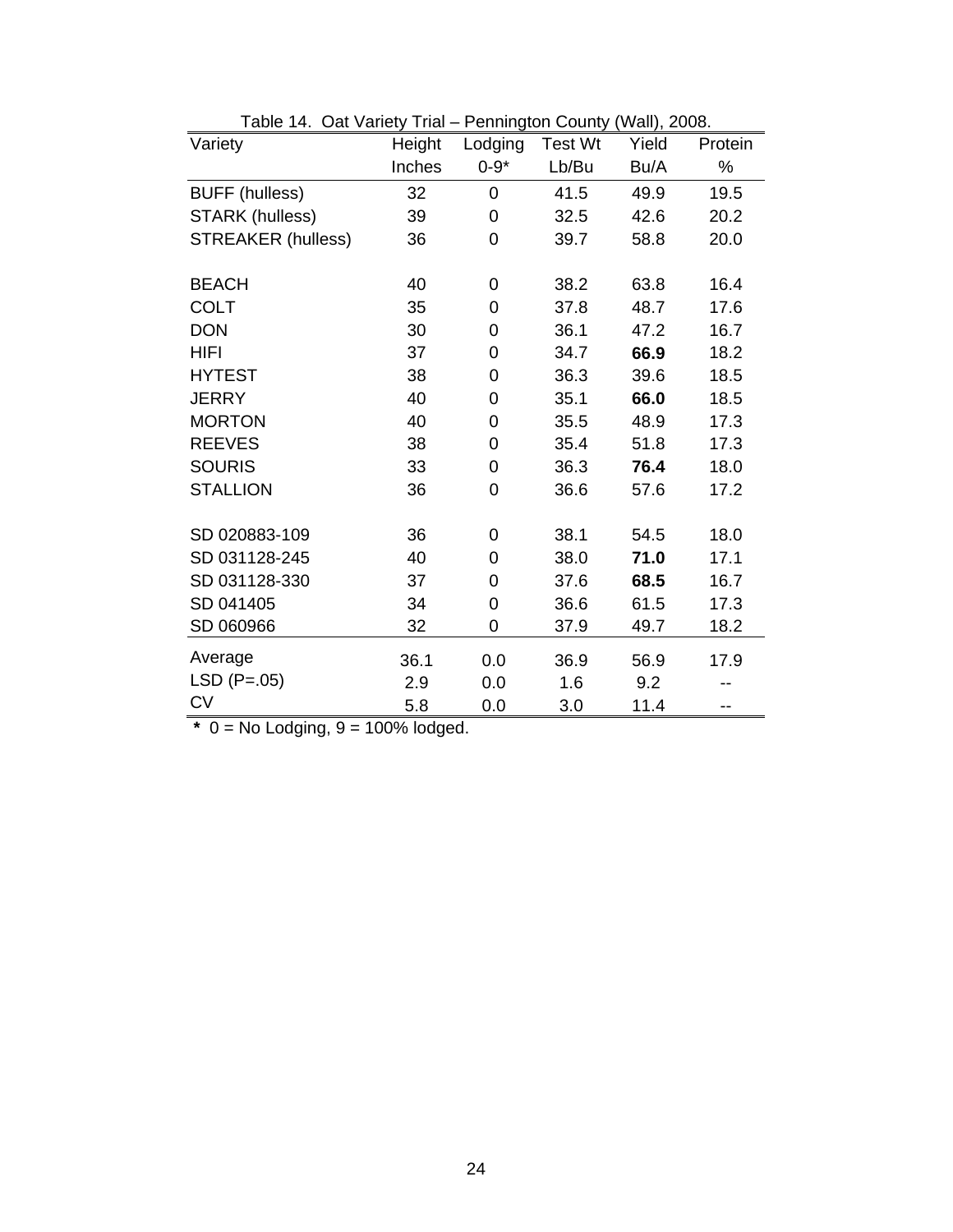#### **SPRING BARLEY VARIETY TRIALS**

**Objective:** To evaluate standard and experimental spring barley varieties for yield, agronomic characteristics and adaptation to western South Dakota.

**Procedure:** Plots were seeded at three locations in April 2008 with a John Deere 750 plot drill with 10 inch spacing. The experimental design was a randomized complete block with four replications. The seeding rate was 1,220,000 seeds per acre (117 Lb/A for two row, 83 Lb/A for six-row). The plots received 7.4 lbs N and 25 lbs  $P_2O_5$  per acre as 10-34-0 with the seed. Herbicides were applied in May and varied according to weeds present. Plots were trimmed to 5' x 25' after heading. The barley was harvested in July and August with a small plot combine. Height, shatter, and lodging notes were taken at the time of harvest. **Location Summaries:** 

#### **Locations not Harvested**

Location **Reason** Harding County – Ralph Hail

#### **Perkins County – Bison**

| Planted: April 17, 2008               | Herbicide: Starane NXT (20oz/A) |
|---------------------------------------|---------------------------------|
| Harvested: August 20, 2008            | Additional Nitrogen: 50 lb/A    |
| Previous crop: Wheat, no-till planted |                                 |

At Bison, yields averaged 33 Bu/A and test weights averaged 45.8 Lb/Bu. There was a fair amount of variation in the plot  $(CV = 15.1)$  so yield comparisons are difficult. Also the varieties Conlon and Rawson suffered from wildlife damage which greatly reduced their yields. There are no three year averages for Bison. Results are shown in Table 15.

#### **Pennington County - Wall**

Planted April 15, 2008 Herbicide: Starane NXT (20oz/A) Harvested: August 5, 2008 Additional Nitrogen: 30 lb/A Previous crop: Chemical fallow

 Yields averaged 51 Bu/A at Ralph with a 47.1 Lb/Bu average test weight. The Wall location was also somewhat variable and yields were similar for most varieties There are no three year averages for Wall. There are no three year averages for Wall. Results are shown on Table 16.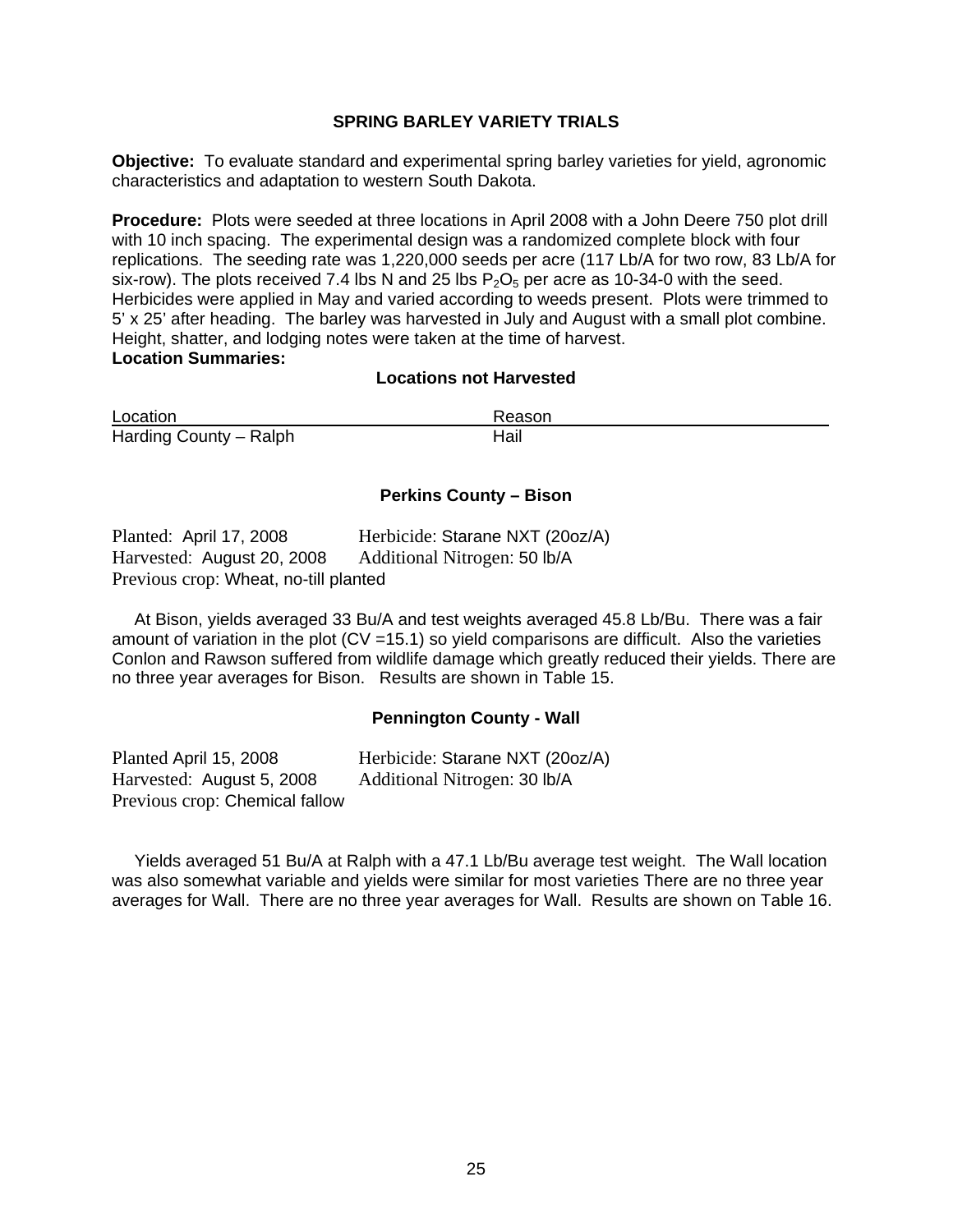|                   | Height | Lodging  | <b>Test Wt</b> | Yield | Protein |
|-------------------|--------|----------|----------------|-------|---------|
|                   | Inches | $0 - 9*$ | Lb/Bu          | Bu/A  | %       |
| <b>TWO ROW</b>    |        |          |                |       |         |
| CONLON +          | 32     | 0        | $***$          | 13.4  | 11.5    |
| <b>ESLICK</b>     | 26     | 0        | 43.4           | 60.8  | 12.3    |
| <b>PINNACLE</b>   | 31     | 0        | 46.6           | 38.5  | 10.9    |
| RAWSON +          | 33     | 0        | $***$          | 10.1  | 11.3    |
| <b>SIX ROW</b>    |        |          |                |       |         |
| <b>LACEY</b>      | 31     | 0        | 48.7           | 19.0  | 11.9    |
| <b>TRADITION</b>  | 33     | $\Omega$ | 48.3           | 41.3  | 11.5    |
| <b>STELLAR-ND</b> | 31     | 0        | 44.6           | 36.7  | 10.9    |
| <b>DRUMMOND</b>   | 34     | $\Omega$ | 45.7           | 21.0  | 11.9    |
| <b>RASMUSSON</b>  | 31     | 0        | 46.3           | 34.2  | 11.2    |
| <b>ROBUST</b>     | 34     | 0        | 45.9           | 23.6  | 12.2    |
| M122              | 33     | 0        | 46.0           | 35.0  | 11.1    |
| Average           | 31     | 0.0      | 45.8           | 32.9  | 11.6    |
| $LSD (P=.05)$     | 2.2    | 0.0      | 2.5            | 8.8   |         |
| <b>CV</b>         | 7.0    | 0.0      | 3.2            | 15.8  |         |

Table 15. Spring Barley Variety Trial - Perkins County (Bison), 2008.

**+** Colon and Rawson yields were adversely affected by wildlife damage.

\* 0 = no lodging, 9 = 100% lodged.

\*\* Not enough sample for a test weight.

| adio 10. Opiniy Danoj | $"$ u $"$ | .        | , ommigion ovemy |       |         |
|-----------------------|-----------|----------|------------------|-------|---------|
|                       | Height    | Lodging  | Test Wt          | Yield | Protein |
|                       | Inches    | $0 - 9*$ | Lb/Bu            | Bu/A  | ℅       |
| <b>TWO ROW</b>        |           |          |                  |       |         |
| <b>CONLON</b>         | 32        | 0        | 51.0             | 31.5  | 11.0    |
| <b>ESLICK</b>         | 27        | 0        | 48.1             | 54.6  | 10.7    |
| <b>PINNACLE</b>       | 32        | 0        | 47.0             | 46.3  | 9.3     |
| <b>RAWSON</b>         | 34        | 0        | 46.6             | 27.9  | 10.9    |
| <b>SIX ROW</b>        |           |          |                  |       |         |
| <b>LACEY</b>          | 33        | 0        | 47.2             | 59.4  | 11.0    |
| <b>TRADITION</b>      | 32        | 0        | 47.0             | 55.4  | 11.3    |
| <b>STELLAR-ND</b>     | 33        | 0        | 45.8             | 64.7  | 11.2    |
| <b>DRUMMOND</b>       | 34        | 0        | 45.7             | 54.3  | 11.0    |
| <b>RASMUSSON</b>      | 32        | 0        | 46.4             | 59.4  | 11.0    |
| <b>ROBUST</b>         | 36        | 0        | 46.9             | 42.3  | 12.3    |
| M122                  | 35        | 0        | 46.4             | 56.7  | 11.5    |
| Average               | 32.2      | 0.0      | 47.1             | 50.8  | 11.0    |
| $LSD (P=.05)$         | 2.7       | 0.0      | 1.7              | 11.1  |         |
| CV                    | 5.8       | 0.0      | 2.5              | 15.1  |         |

Table 16. Spring Barley Variety Trial – Pennington County – (Wall), 2008.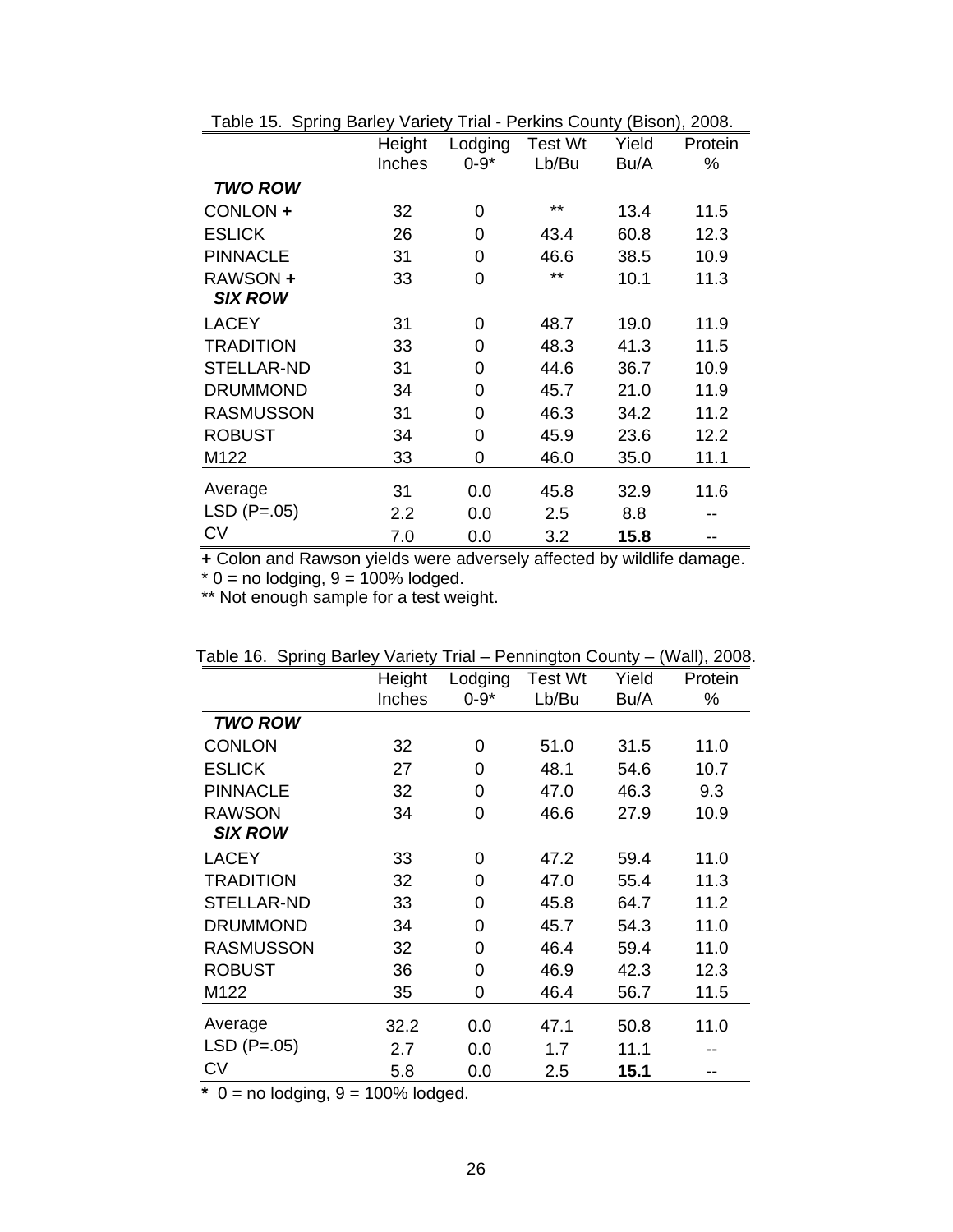#### **SPRING TRITICALE VARIETY TRIAL**

**Objective:** Spring Triticale varieties have done well in North Dakota trials and have potential as use for flour in certain bread products. This trial was initiated to evaluate standard and experimental spring triticale varieties for yield, agronomic characteristics and adaptation to western South Dakota.

**Procedure:** Spring triticale varieties and two spring wheat checks (Briggs and Glenn) were planted near Bison, South Dakota. The experimental design was a randomized complete block with four replications. A seeding rate of 1,390,000 seeds per acre was used and liquid starter fertilizer (10-34-0 at 6.3 gal/A) applied at 7.4-25-0 pounds per acre. Plots were trimmed to 5' x 25' after heading. The plot was harvested in July and August with a small plot combine. Height, shatter, and lodging notes were taken at the time of harvest.

#### **Summary:**

#### **Perkins County –Bison**

| Planted: April 17, 2008               | Herbicide: Starane NXT (20oz/A) |
|---------------------------------------|---------------------------------|
| Harvested: August 14, 2008            | Additional Nitrogen: 50 lb/A    |
| Previous crop: Wheat, no-till planted |                                 |

 Like the other crops at Bison, the triticale yields were below average at Bison due to the dry conditions. The plot averaged 2119 Lb/A, with the better triticale varieties yielding 30% more than the spring wheat checks. The newer varieties targeted for grain production are much shorter, have better seed quality and test weight than the older varieties that have been tested in the past. The results are shown in Table 17.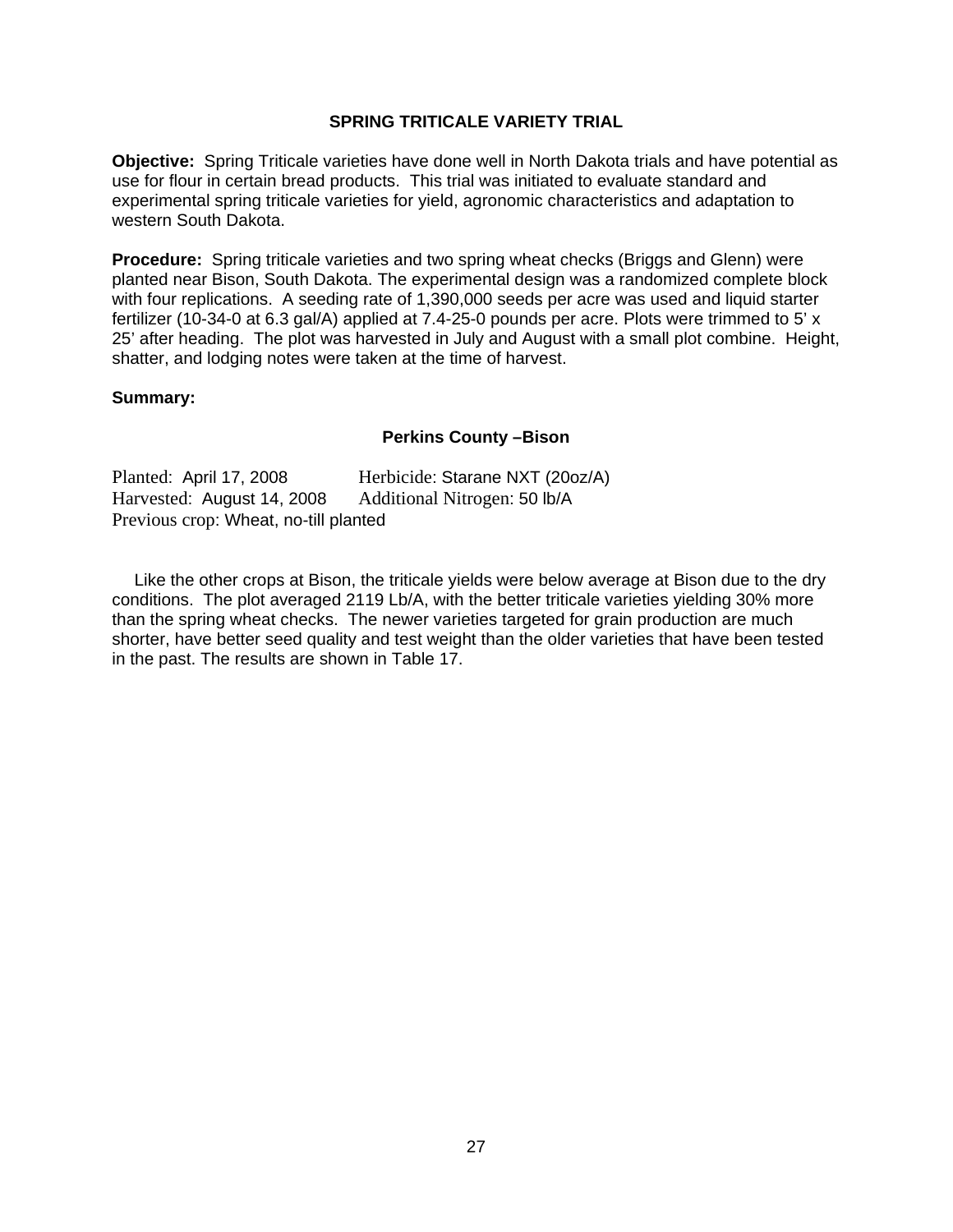| Table 17. Spring Triticale Variety Trial – Perkins County (Bison),<br>2008. |        |                |         |       |         |  |
|-----------------------------------------------------------------------------|--------|----------------|---------|-------|---------|--|
| Variety                                                                     | Height | Lodging        | Test Wt | Yield | Protein |  |
|                                                                             | Inches | $0 - 9*$       | Lb/Bu   | Lb/A  | $\%$    |  |
| <b>TRICAL 96</b>                                                            | 26     | 0              | 47.9    | 2226  | 12.5    |  |
| <b>TRICAL 98</b>                                                            | 28     | 0              | 43.1    | 2518  | 12.5    |  |
| TRICAL 116                                                                  | 28     | 0              | 43.2    | 2494  | 12.8    |  |
| TRIMARK 118                                                                 | 29     | 0              | 50.0    | 2761  | 12.5    |  |
|                                                                             |        |                |         |       |         |  |
| 03T63063                                                                    | 28     | 0              | 42.3    | 1934  | 13.0    |  |
| 03T63111                                                                    | 29     | 0              | 45.7    | 2165  | 13.5    |  |
| 01T40264                                                                    | 28     | $\overline{0}$ | 48.1    | 2226  | 14.2    |  |
| 03T63037                                                                    | 25     | $\overline{0}$ | 44.6    | 2153  | 12.7    |  |
| 03T63053                                                                    | 26     | 0              | 49.1    | 2214  | 12.5    |  |
| 02T71211                                                                    | 26     | 0              | 45.6    | 1764  | 13.0    |  |
| 37812                                                                       | 27     | 0              | 45.4    | 2323  | 13.0    |  |
| <b>MAH 2601</b>                                                             | 33     | 0              | 41.4    | 2129  | 13.4    |  |
| FL9707-01H1                                                                 | 32     | 0              | 43.3    | 1764  | 13.7    |  |
| MAH20555-8/                                                                 | 34     | 0              | 39.2    | 2019  | 13.6    |  |
| MAH28246                                                                    | 38     | 0              | 41.1    | 2177  | 12.0    |  |
| 177956                                                                      | 41     | 0              | 43.0    | 1727  | 13.9    |  |
| 163927                                                                      | 36     | 0              | 42.3    | 2153  | 12.8    |  |
| 180476                                                                      | 29     | $\overline{0}$ | 40.7    | 1776  | 14.2    |  |
|                                                                             | 35     |                | 46.4    | 1958  | 14.7    |  |
| <b>BRIGGS (Spring Wheat)</b>                                                |        | 0              |         |       |         |  |
| <b>GLENN (Spring Wheat)</b>                                                 | 36     | 0              | 50.4    | 1897  | 14.5    |  |
| Average                                                                     | 31     | 0.0            | 44.7    | 2119  | 13.3    |  |
| $LSD (P=.05)$                                                               | 3.0    | 0.0            | 3.4     | 355   |         |  |
| <b>CV</b>                                                                   | 5.8    | 0.0            | 4.7     | 10.1  |         |  |

Table 17. Spring Triticale Variety Trial – Perkins County (Bison), 2008.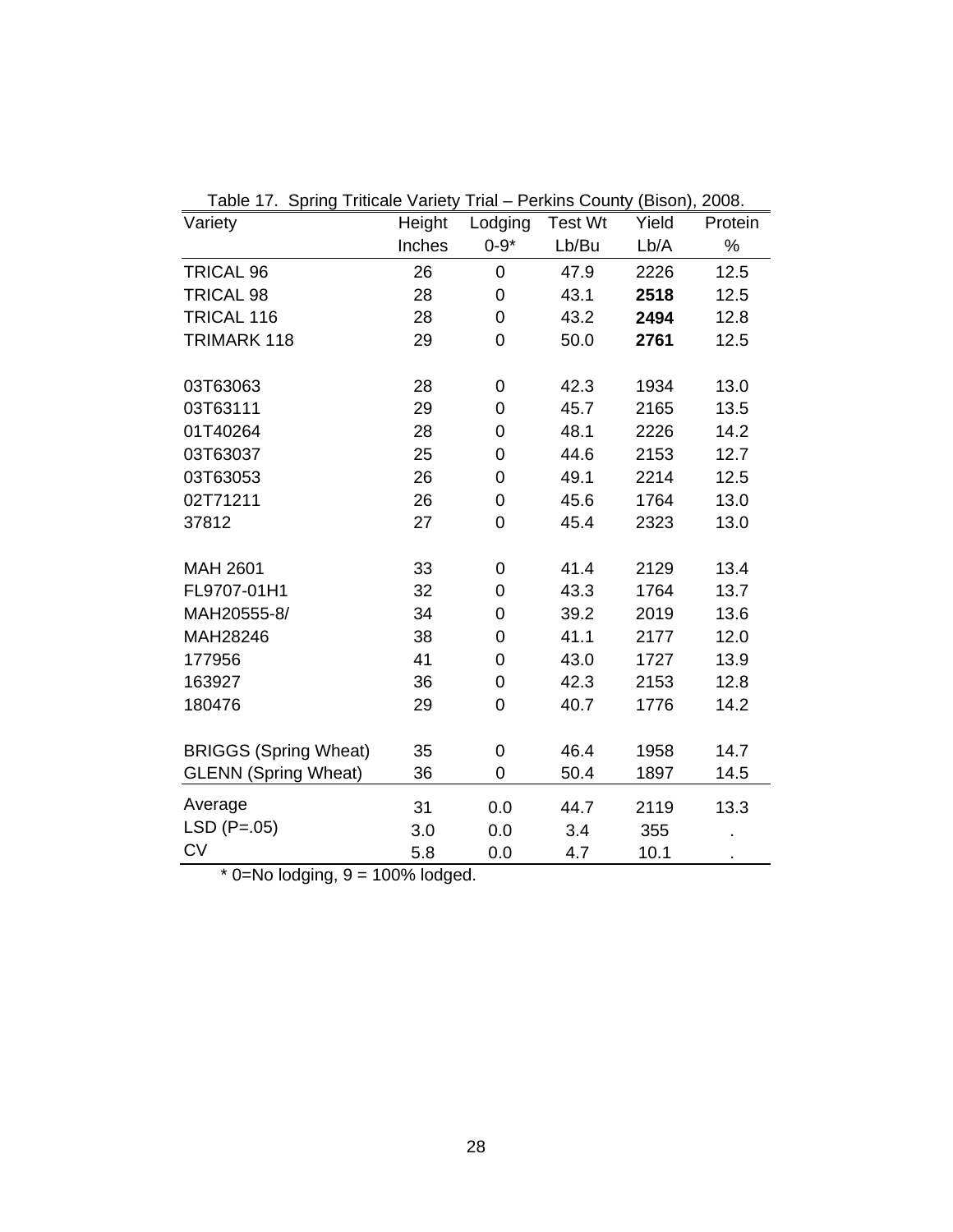#### **SAFFLOWER VARIETY TRIAL**

**Objective:** To evaluate safflower varieties for yield and adaptation to western South Dakota.

**Procedure:** Safflower varieties were planted at 18 Lb/A in a randomized complete block experiment with four replications near Wall, South Dakota. The trial was planted on April 15, 2008 with a John Deere 750 drill set to 10-inch row spacing. The plots received 7.4 lbs N and 25 lbs  $P_2O_5$  per acre as 10-34-0 with the seed. Plots were trimmed to 5' x 25' before harvest. Height, shatter, and lodging notes were taken at the time of harvest.

#### **Pennington County - Wall**

| Planted: April 16, 2008     | Herbicide: Prowl $H_2$ 0 (3 pt/A) |
|-----------------------------|-----------------------------------|
| Harvested: Not harvested    | <b>Additional Nitrogen: None</b>  |
| Previous crop: Winter Wheat |                                   |

**Discussion:** The safflower trial suffered from severe weed pressure, especially from kochia, and was abandoned prior to harvest.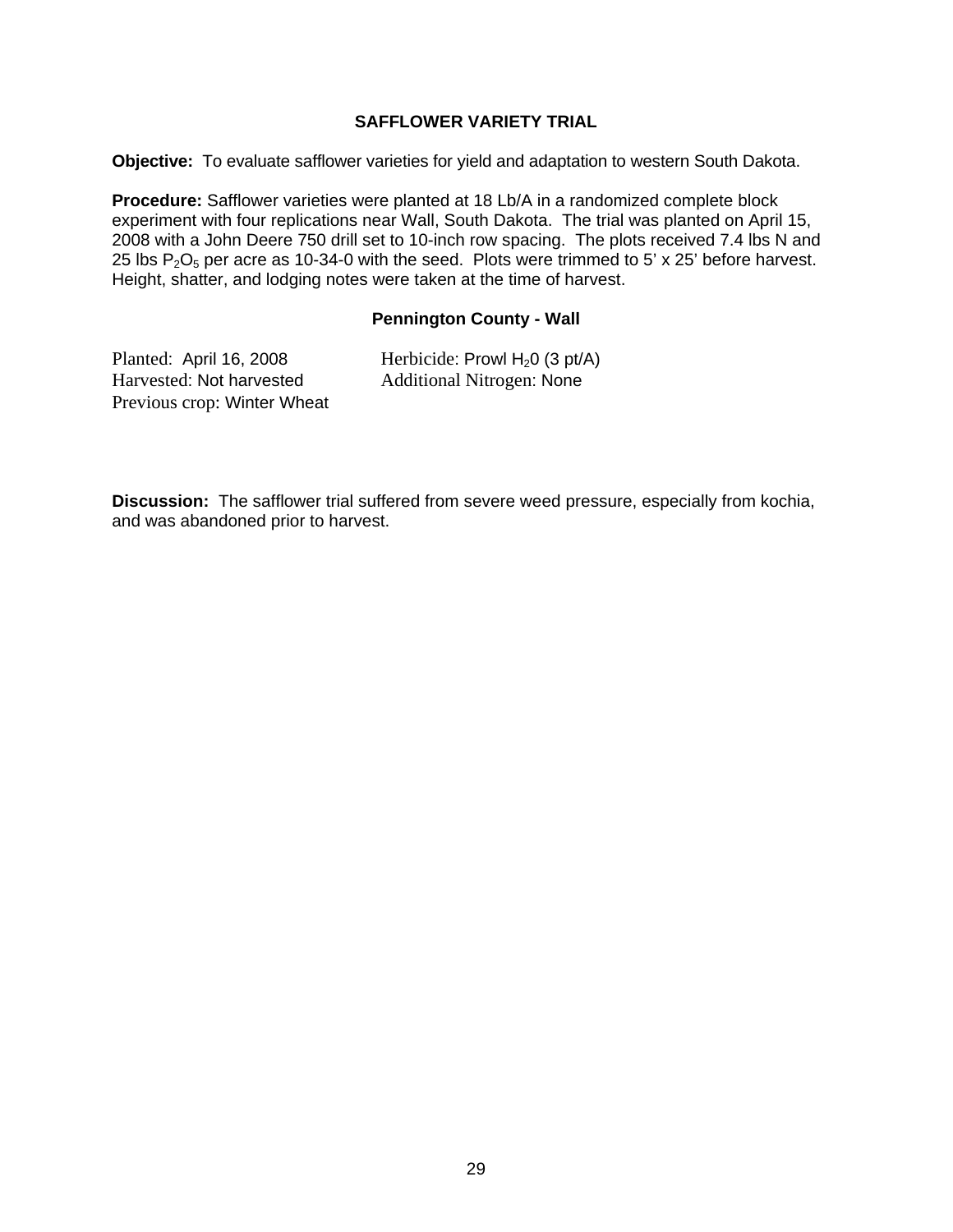#### **SUNFLOWER VARIETY TRIAL**

**Objective:** To evaluate sunflower varieties for yield and adaptation to western South Dakota.

**Procedure:** Plots of four rows, 30 feet long, spaced 30 inches apart were planted on June 16, 2008 with a no-till planter into wheat stubble. The plot layout was in a randomized complete block design with four replications. The experiment was randomized for a nearest neighbors statistical analysis, which removes effects of field trends. Seed of most of the hybrids entered in the trials were pre-treated with Cruiser insecticide, and most were also treated with fungicide. Spartan herbicide was applied for weed control. Plots were overseeded and thinned to a plant population of 17,400 plants/acre. The center two rows of each plot were harvested with a Wintersteiger Delta small plot combine on October 30, 2008. Oil content was determined by NMR analysis. Oil values for NuSun and high oleic hybrids were adjusted for oleic acid content.

**Discussion:** Yields at Bison averaged 1727 lbs/acre and 42.4% oil content. Because of the uneven and poor stands, which caused a large amount of plot variability  $(CV = 20\%)$  yield comparisons are difficult to make. Information on the statewide trials this location was part of can be found in the publication "Sunflower, South Dakota Hybrid Performance Trials, EC909", which can be found at the following website http://plantsci.sdstate.edu/varietytrials/ Results are presented in Table 18.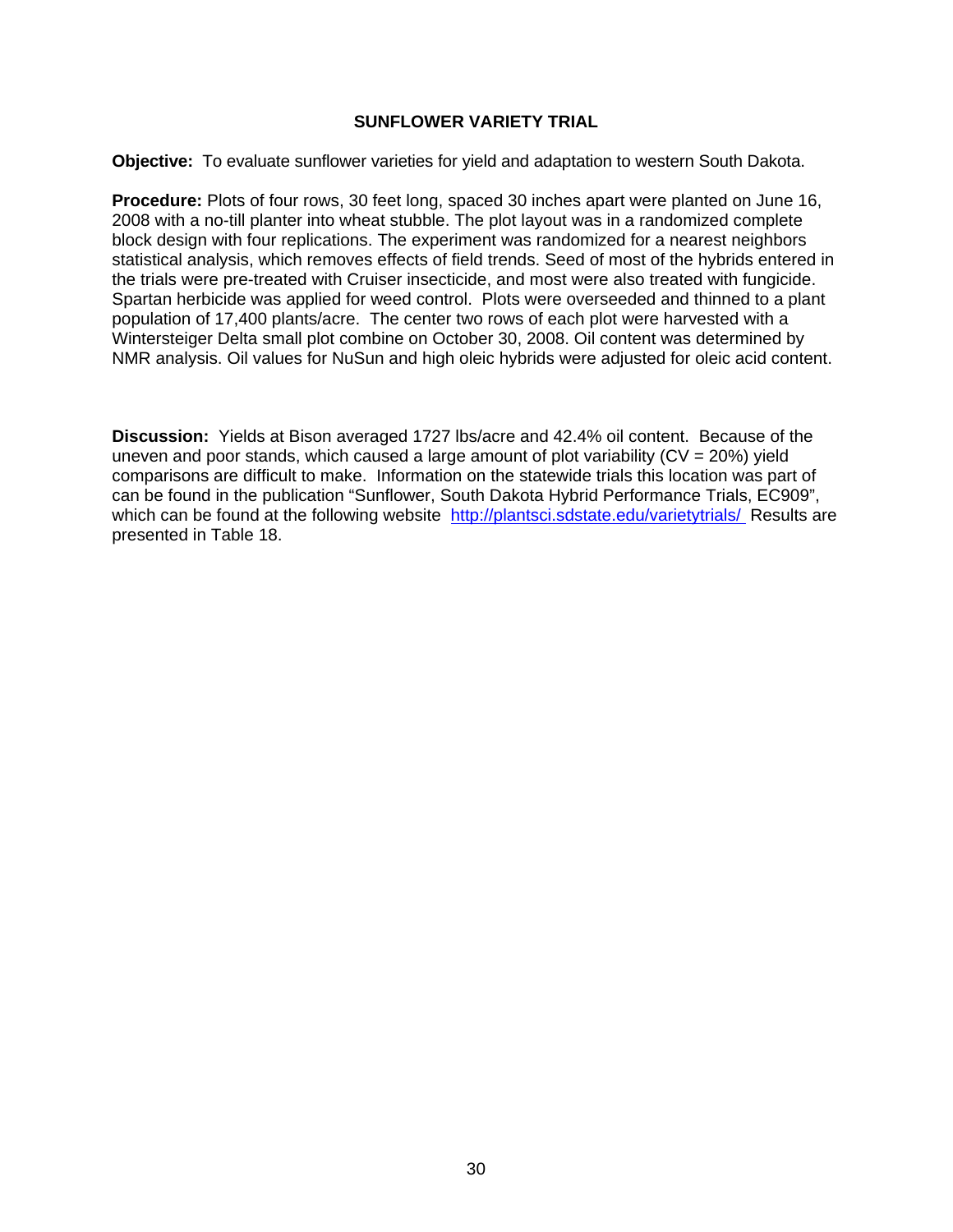| $2-Yr$<br>2008<br>2007<br>%<br>%<br>%<br>Ib/bu<br>plt/ac<br>cm<br>$\boldsymbol{0}$<br>NS/CL<br>1858<br>39.8<br>156<br>25.7<br>Advanta Pacific LLC<br>F30008NS, CL<br>15.1<br>15<br>--<br>--<br>2<br>1868<br>11.8<br>CG 306 DMR NS<br><b>NS</b><br>42.6<br>145<br>14.0<br>27.6<br><b>Croplan Genetics</b><br>--<br>--<br>$\boldsymbol{0}$<br><b>NS</b><br>15.3<br><b>Croplan Genetics</b><br><b>CG 3080 DMR NS</b><br>47.2<br>136<br>10.0<br>27.5<br>2006<br>--<br>--<br><b>NS</b><br>42.4<br>138<br>0<br>26.9<br>11.0<br><b>Croplan Genetics</b><br>CG 325 DMR NS<br>1448<br>10.2<br>--<br>--<br>0<br><b>CG 356 NS</b><br><b>NS</b><br>43.1<br>144<br>28.4<br>13.7<br><b>Croplan Genetics</b><br>1931<br>16.6<br>--<br>--<br>1<br>CG 369 DMR NS<br>10.6<br><b>Croplan Genetics</b><br><b>NS</b><br>1512<br>42.6<br>156<br>15.4<br>26.6<br>$\overline{\phantom{m}}$<br>--<br>0<br><b>NS</b><br>1878<br>41.1<br>152<br>25.8<br>10.4<br><b>Croplan Genetics</b><br>CG 378 DMR NS<br>15.3<br>$-$<br>$\overline{\phantom{a}}$<br>1<br><b>CG 528 CL NS</b><br>NS/CL<br>28.1<br>13.2<br><b>Croplan Genetics</b><br>1912<br>42.7<br>146<br>11.5<br>--<br>--<br>0<br><b>CG 551 CL NS</b><br>NS/CL<br>12.1<br><b>Croplan Genetics</b><br>1317<br>40.3<br>157<br>14.5<br>24.8<br>--<br>$-$<br>8<br><b>CG 564 CL NS</b><br><b>NS</b><br>41.0<br>11.1<br><b>Croplan Genetics</b><br>1531<br>148<br>23.2<br>27.2<br>--<br>--<br>$\mathbf 0$<br>DKF 29-30<br><b>NS</b><br>139<br>7.1<br>12.7<br>Dekalb<br>1059<br>1147<br>43.6<br>29.0<br>1235<br>Dekalb<br><b>NS</b><br>4<br>DKF 34-33<br>1577<br>850<br>1213<br>42.9<br>136<br>13.8<br>26.8<br>8.5<br>NS/CL<br>0<br>11.8<br>Dekalb<br><b>DKF 34-80CL</b><br>1630<br>1345<br>1487<br>42.6<br>140<br>11.2<br>26.6<br>0<br><b>NS</b><br>44.7<br>28.7<br>Dekalb<br>DKF 37-31<br>1256<br>1411<br>1333<br>134<br>14.9<br>10.0<br><b>NS</b><br>1963<br>45.5<br>0<br>7.8<br>28.2<br>Dekalb<br>DKF 38-45<br>1865<br>1914<br>146<br>14.4<br>0<br><b>DKF 3875</b><br>Dekalb<br>Trad.<br>2012<br>1679<br>1845<br>42.8<br>145<br>13.5<br>29.7<br>12.5<br><b>DKF 39-80CL</b><br>NS/CL<br>1666<br>169<br>0<br>25.4<br>10.2<br>Dekalb<br>38.9<br>14.3<br>-−<br>--<br>0<br>12.2<br>Dekalb<br>IS 7120<br>HO<br>1671<br>1255<br>1463<br>43.1<br>133<br>11.7<br>27.2<br>$\overline{2}$<br><b>NS</b><br>161<br>25.9<br>10.1<br>Garst Seed Co.<br>4651NS<br>1846<br>40.7<br>15.8<br>--<br>--<br>0<br>Garst Seed Co.<br><b>NS</b><br>42.2<br>12.7<br>29.7<br>12.5<br>NX43489<br>1799<br>148<br>$\overline{\phantom{a}}$<br>$\mathbf{u}$<br>$\mathbf{1}$<br>Garst Seed Co.<br>HO<br>43.4<br>29.9<br>10.6<br>NX44166<br>1790<br>152<br>14.6<br>$-$<br>--<br>$\mathbf 0$<br>King Seed Inc.<br>NS/CL<br>26.1<br>15.2<br>SunKing 4404 NSCL<br>2246<br>37.8<br>153<br>16.3<br>--<br>--<br>$\mathbf 1$<br>1754<br>44.4<br>161<br>9.9<br>28.6<br>10.8<br>King Seed Inc.<br>SunKing 4505<br>Trad.<br>--<br>--<br>$\overline{2}$<br>1604<br>11.0<br>Monsanto<br>MH6640<br><b>NS</b><br>44.0<br>140<br>13.6<br>29.7<br>--<br>--<br>$\boldsymbol{0}$<br><b>NS</b><br>1414<br>MH6643<br>44.5<br>143<br>11.7<br>27.6<br>10.9<br>Monsanto<br>--<br>--<br>0<br><b>NS</b><br>MH7632<br>2008<br>43.3<br>141<br>14.9<br>28.9<br>14.0<br>Monsanto<br>$\overline{\phantom{a}}$<br>--<br>3<br>9.2<br>MH7633<br><b>NS</b><br>1550<br>40.5<br>150<br>15.1<br>28.3<br>Monsanto<br>--<br>--<br>0<br><b>NS</b><br>39.9<br>10.5<br>8D481<br>1803<br>146<br>13.1<br>30.5<br>Mycogen Seeds<br>--<br>--<br>3<br>142<br>12.7<br>Mycogen Seeds<br>8H449DM<br>HO<br>2129<br>1273<br>1701<br>45.6<br>20.2<br>27.7<br><b>NS</b><br>1<br>12.1<br>8N187<br>1811<br>39.3<br>119<br>17.9<br>27.0<br>Mycogen Seeds<br>$\overline{\phantom{a}}$<br>--<br>$\mathbf 0$<br>8N270<br><b>NS</b><br>1722<br>1588<br>40.8<br>123<br>11.4<br>27.9<br>13.7<br>Mycogen Seeds<br>1454<br>NS/CL<br>1881<br>0<br>Mycogen Seeds<br>8N358CL<br>666<br>1273<br>43.7<br>141<br>15.6<br>27.2<br>13.5<br>$\mathbf 0$<br><b>NS</b><br>13.4<br>Mycogen Seeds<br>8N453DM<br>1766<br>1815<br>1790<br>46.9<br>137<br>18.9<br>27.4<br><b>NS</b><br>Mycogen Seeds<br>8N510<br>1587<br>1609<br>41.2<br>140<br>$\mathbf 0$<br>17.6<br>11.6<br>1630<br>27.3<br>Pannar<br>Pan 7813<br><b>NS</b><br>1844<br>2008<br>1926<br>41.2<br>146<br>1<br>21<br>27.6<br>10.7<br>4<br>Pannar<br>Pan 7924<br><b>NS</b><br>1820<br>1704<br>1762<br>38.7<br>159<br>24.9<br>10.5<br>23.8<br>Pan 7986<br><b>NS</b><br>1911<br>40.2<br>154<br>1<br>15.0<br>28.5<br>15.1<br>Pannar<br>۰.<br>-−<br>Pannar<br>Pan 9501<br>1680<br>1602<br>38.4<br>158<br>1<br>14.0<br>27.5<br>14.8<br>Trad.<br>1525<br><b>NS</b><br>0<br>Triumph Seed Co.<br>s678<br>1783<br>1717<br>42.7<br>140<br>21.4<br>26.3<br>14.7<br>1650<br><b>NS</b><br>0<br>21.2<br>26.7<br>Triumph Seed Co.<br>s671<br>1978<br>43.5<br>118<br>15.9<br>$\overline{\phantom{a}}$<br>--<br>$\boldsymbol{0}$<br>USDA (check)<br><b>USDA 894</b><br>Trad.<br>1094<br>44.0<br>141<br>16.7<br>26.8<br>10.9<br>867<br>980<br>2<br>USDA (check)<br>1610<br>48.2<br>145<br>12.7<br>12.8<br>cms HA412/RHA 377<br>Trad.<br>27.7<br>--<br>н.<br><b>Grand Mean</b><br>1727<br>42.4<br>145<br>0.9<br>14.9<br>27.5<br>12.2<br>1385<br>1550<br><b>LSD 5%</b><br>484<br>12<br><b>NS</b><br><b>NS</b><br>574<br>395<br>1.7<br>3.4<br>2.3 | <b>Brand</b> | <b>Hybrid</b> | Type* | <b>Seed Yield</b> |      | Oil  | <b>Height</b> | Lodg | <b>Moist</b> | Tst<br>Wt | Pop<br>1000 |      |
|-------------------------------------------------------------------------------------------------------------------------------------------------------------------------------------------------------------------------------------------------------------------------------------------------------------------------------------------------------------------------------------------------------------------------------------------------------------------------------------------------------------------------------------------------------------------------------------------------------------------------------------------------------------------------------------------------------------------------------------------------------------------------------------------------------------------------------------------------------------------------------------------------------------------------------------------------------------------------------------------------------------------------------------------------------------------------------------------------------------------------------------------------------------------------------------------------------------------------------------------------------------------------------------------------------------------------------------------------------------------------------------------------------------------------------------------------------------------------------------------------------------------------------------------------------------------------------------------------------------------------------------------------------------------------------------------------------------------------------------------------------------------------------------------------------------------------------------------------------------------------------------------------------------------------------------------------------------------------------------------------------------------------------------------------------------------------------------------------------------------------------------------------------------------------------------------------------------------------------------------------------------------------------------------------------------------------------------------------------------------------------------------------------------------------------------------------------------------------------------------------------------------------------------------------------------------------------------------------------------------------------------------------------------------------------------------------------------------------------------------------------------------------------------------------------------------------------------------------------------------------------------------------------------------------------------------------------------------------------------------------------------------------------------------------------------------------------------------------------------------------------------------------------------------------------------------------------------------------------------------------------------------------------------------------------------------------------------------------------------------------------------------------------------------------------------------------------------------------------------------------------------------------------------------------------------------------------------------------------------------------------------------------------------------------------------------------------------------------------------------------------------------------------------------------------------------------------------------------------------------------------------------------------------------------------------------------------------------------------------------------------------------------------------------------------------------------------------------------------------------------------------------------------------------------------------------------------------------------------------------------------------------------------------------------------------------------------------------------------------------------------------------------------------------------------------------------------------------------------------------------------------------------------------------------------------------------------------------------------------------------------------------------------------------------------------------------------------------------------------------------------------------------------------------------------------------------------------------------------------------------------------------------------------------------------------------------------------------------------------------------------------------------------------------------------------------------------------------------------------------------------------------------------------------------------------------------------------------------------------------------------------------------------------------------|--------------|---------------|-------|-------------------|------|------|---------------|------|--------------|-----------|-------------|------|
|                                                                                                                                                                                                                                                                                                                                                                                                                                                                                                                                                                                                                                                                                                                                                                                                                                                                                                                                                                                                                                                                                                                                                                                                                                                                                                                                                                                                                                                                                                                                                                                                                                                                                                                                                                                                                                                                                                                                                                                                                                                                                                                                                                                                                                                                                                                                                                                                                                                                                                                                                                                                                                                                                                                                                                                                                                                                                                                                                                                                                                                                                                                                                                                                                                                                                                                                                                                                                                                                                                                                                                                                                                                                                                                                                                                                                                                                                                                                                                                                                                                                                                                                                                                                                                                                                                                                                                                                                                                                                                                                                                                                                                                                                                                                                                                                                                                                                                                                                                                                                                                                                                                                                                                                                                                                                                 |              |               |       |                   |      |      |               |      |              |           |             |      |
|                                                                                                                                                                                                                                                                                                                                                                                                                                                                                                                                                                                                                                                                                                                                                                                                                                                                                                                                                                                                                                                                                                                                                                                                                                                                                                                                                                                                                                                                                                                                                                                                                                                                                                                                                                                                                                                                                                                                                                                                                                                                                                                                                                                                                                                                                                                                                                                                                                                                                                                                                                                                                                                                                                                                                                                                                                                                                                                                                                                                                                                                                                                                                                                                                                                                                                                                                                                                                                                                                                                                                                                                                                                                                                                                                                                                                                                                                                                                                                                                                                                                                                                                                                                                                                                                                                                                                                                                                                                                                                                                                                                                                                                                                                                                                                                                                                                                                                                                                                                                                                                                                                                                                                                                                                                                                                 |              |               |       |                   |      |      |               |      |              |           |             |      |
|                                                                                                                                                                                                                                                                                                                                                                                                                                                                                                                                                                                                                                                                                                                                                                                                                                                                                                                                                                                                                                                                                                                                                                                                                                                                                                                                                                                                                                                                                                                                                                                                                                                                                                                                                                                                                                                                                                                                                                                                                                                                                                                                                                                                                                                                                                                                                                                                                                                                                                                                                                                                                                                                                                                                                                                                                                                                                                                                                                                                                                                                                                                                                                                                                                                                                                                                                                                                                                                                                                                                                                                                                                                                                                                                                                                                                                                                                                                                                                                                                                                                                                                                                                                                                                                                                                                                                                                                                                                                                                                                                                                                                                                                                                                                                                                                                                                                                                                                                                                                                                                                                                                                                                                                                                                                                                 |              |               |       |                   |      |      |               |      |              |           |             |      |
|                                                                                                                                                                                                                                                                                                                                                                                                                                                                                                                                                                                                                                                                                                                                                                                                                                                                                                                                                                                                                                                                                                                                                                                                                                                                                                                                                                                                                                                                                                                                                                                                                                                                                                                                                                                                                                                                                                                                                                                                                                                                                                                                                                                                                                                                                                                                                                                                                                                                                                                                                                                                                                                                                                                                                                                                                                                                                                                                                                                                                                                                                                                                                                                                                                                                                                                                                                                                                                                                                                                                                                                                                                                                                                                                                                                                                                                                                                                                                                                                                                                                                                                                                                                                                                                                                                                                                                                                                                                                                                                                                                                                                                                                                                                                                                                                                                                                                                                                                                                                                                                                                                                                                                                                                                                                                                 |              |               |       |                   |      |      |               |      |              |           |             |      |
|                                                                                                                                                                                                                                                                                                                                                                                                                                                                                                                                                                                                                                                                                                                                                                                                                                                                                                                                                                                                                                                                                                                                                                                                                                                                                                                                                                                                                                                                                                                                                                                                                                                                                                                                                                                                                                                                                                                                                                                                                                                                                                                                                                                                                                                                                                                                                                                                                                                                                                                                                                                                                                                                                                                                                                                                                                                                                                                                                                                                                                                                                                                                                                                                                                                                                                                                                                                                                                                                                                                                                                                                                                                                                                                                                                                                                                                                                                                                                                                                                                                                                                                                                                                                                                                                                                                                                                                                                                                                                                                                                                                                                                                                                                                                                                                                                                                                                                                                                                                                                                                                                                                                                                                                                                                                                                 |              |               |       |                   |      |      |               |      |              |           |             |      |
|                                                                                                                                                                                                                                                                                                                                                                                                                                                                                                                                                                                                                                                                                                                                                                                                                                                                                                                                                                                                                                                                                                                                                                                                                                                                                                                                                                                                                                                                                                                                                                                                                                                                                                                                                                                                                                                                                                                                                                                                                                                                                                                                                                                                                                                                                                                                                                                                                                                                                                                                                                                                                                                                                                                                                                                                                                                                                                                                                                                                                                                                                                                                                                                                                                                                                                                                                                                                                                                                                                                                                                                                                                                                                                                                                                                                                                                                                                                                                                                                                                                                                                                                                                                                                                                                                                                                                                                                                                                                                                                                                                                                                                                                                                                                                                                                                                                                                                                                                                                                                                                                                                                                                                                                                                                                                                 |              |               |       |                   |      |      |               |      |              |           |             |      |
|                                                                                                                                                                                                                                                                                                                                                                                                                                                                                                                                                                                                                                                                                                                                                                                                                                                                                                                                                                                                                                                                                                                                                                                                                                                                                                                                                                                                                                                                                                                                                                                                                                                                                                                                                                                                                                                                                                                                                                                                                                                                                                                                                                                                                                                                                                                                                                                                                                                                                                                                                                                                                                                                                                                                                                                                                                                                                                                                                                                                                                                                                                                                                                                                                                                                                                                                                                                                                                                                                                                                                                                                                                                                                                                                                                                                                                                                                                                                                                                                                                                                                                                                                                                                                                                                                                                                                                                                                                                                                                                                                                                                                                                                                                                                                                                                                                                                                                                                                                                                                                                                                                                                                                                                                                                                                                 |              |               |       |                   |      |      |               |      |              |           |             |      |
|                                                                                                                                                                                                                                                                                                                                                                                                                                                                                                                                                                                                                                                                                                                                                                                                                                                                                                                                                                                                                                                                                                                                                                                                                                                                                                                                                                                                                                                                                                                                                                                                                                                                                                                                                                                                                                                                                                                                                                                                                                                                                                                                                                                                                                                                                                                                                                                                                                                                                                                                                                                                                                                                                                                                                                                                                                                                                                                                                                                                                                                                                                                                                                                                                                                                                                                                                                                                                                                                                                                                                                                                                                                                                                                                                                                                                                                                                                                                                                                                                                                                                                                                                                                                                                                                                                                                                                                                                                                                                                                                                                                                                                                                                                                                                                                                                                                                                                                                                                                                                                                                                                                                                                                                                                                                                                 |              |               |       |                   |      |      |               |      |              |           |             |      |
|                                                                                                                                                                                                                                                                                                                                                                                                                                                                                                                                                                                                                                                                                                                                                                                                                                                                                                                                                                                                                                                                                                                                                                                                                                                                                                                                                                                                                                                                                                                                                                                                                                                                                                                                                                                                                                                                                                                                                                                                                                                                                                                                                                                                                                                                                                                                                                                                                                                                                                                                                                                                                                                                                                                                                                                                                                                                                                                                                                                                                                                                                                                                                                                                                                                                                                                                                                                                                                                                                                                                                                                                                                                                                                                                                                                                                                                                                                                                                                                                                                                                                                                                                                                                                                                                                                                                                                                                                                                                                                                                                                                                                                                                                                                                                                                                                                                                                                                                                                                                                                                                                                                                                                                                                                                                                                 |              |               |       |                   |      |      |               |      |              |           |             |      |
|                                                                                                                                                                                                                                                                                                                                                                                                                                                                                                                                                                                                                                                                                                                                                                                                                                                                                                                                                                                                                                                                                                                                                                                                                                                                                                                                                                                                                                                                                                                                                                                                                                                                                                                                                                                                                                                                                                                                                                                                                                                                                                                                                                                                                                                                                                                                                                                                                                                                                                                                                                                                                                                                                                                                                                                                                                                                                                                                                                                                                                                                                                                                                                                                                                                                                                                                                                                                                                                                                                                                                                                                                                                                                                                                                                                                                                                                                                                                                                                                                                                                                                                                                                                                                                                                                                                                                                                                                                                                                                                                                                                                                                                                                                                                                                                                                                                                                                                                                                                                                                                                                                                                                                                                                                                                                                 |              |               |       |                   |      |      |               |      |              |           |             |      |
|                                                                                                                                                                                                                                                                                                                                                                                                                                                                                                                                                                                                                                                                                                                                                                                                                                                                                                                                                                                                                                                                                                                                                                                                                                                                                                                                                                                                                                                                                                                                                                                                                                                                                                                                                                                                                                                                                                                                                                                                                                                                                                                                                                                                                                                                                                                                                                                                                                                                                                                                                                                                                                                                                                                                                                                                                                                                                                                                                                                                                                                                                                                                                                                                                                                                                                                                                                                                                                                                                                                                                                                                                                                                                                                                                                                                                                                                                                                                                                                                                                                                                                                                                                                                                                                                                                                                                                                                                                                                                                                                                                                                                                                                                                                                                                                                                                                                                                                                                                                                                                                                                                                                                                                                                                                                                                 |              |               |       |                   |      |      |               |      |              |           |             |      |
|                                                                                                                                                                                                                                                                                                                                                                                                                                                                                                                                                                                                                                                                                                                                                                                                                                                                                                                                                                                                                                                                                                                                                                                                                                                                                                                                                                                                                                                                                                                                                                                                                                                                                                                                                                                                                                                                                                                                                                                                                                                                                                                                                                                                                                                                                                                                                                                                                                                                                                                                                                                                                                                                                                                                                                                                                                                                                                                                                                                                                                                                                                                                                                                                                                                                                                                                                                                                                                                                                                                                                                                                                                                                                                                                                                                                                                                                                                                                                                                                                                                                                                                                                                                                                                                                                                                                                                                                                                                                                                                                                                                                                                                                                                                                                                                                                                                                                                                                                                                                                                                                                                                                                                                                                                                                                                 |              |               |       |                   |      |      |               |      |              |           |             |      |
|                                                                                                                                                                                                                                                                                                                                                                                                                                                                                                                                                                                                                                                                                                                                                                                                                                                                                                                                                                                                                                                                                                                                                                                                                                                                                                                                                                                                                                                                                                                                                                                                                                                                                                                                                                                                                                                                                                                                                                                                                                                                                                                                                                                                                                                                                                                                                                                                                                                                                                                                                                                                                                                                                                                                                                                                                                                                                                                                                                                                                                                                                                                                                                                                                                                                                                                                                                                                                                                                                                                                                                                                                                                                                                                                                                                                                                                                                                                                                                                                                                                                                                                                                                                                                                                                                                                                                                                                                                                                                                                                                                                                                                                                                                                                                                                                                                                                                                                                                                                                                                                                                                                                                                                                                                                                                                 |              |               |       |                   |      |      |               |      |              |           |             |      |
|                                                                                                                                                                                                                                                                                                                                                                                                                                                                                                                                                                                                                                                                                                                                                                                                                                                                                                                                                                                                                                                                                                                                                                                                                                                                                                                                                                                                                                                                                                                                                                                                                                                                                                                                                                                                                                                                                                                                                                                                                                                                                                                                                                                                                                                                                                                                                                                                                                                                                                                                                                                                                                                                                                                                                                                                                                                                                                                                                                                                                                                                                                                                                                                                                                                                                                                                                                                                                                                                                                                                                                                                                                                                                                                                                                                                                                                                                                                                                                                                                                                                                                                                                                                                                                                                                                                                                                                                                                                                                                                                                                                                                                                                                                                                                                                                                                                                                                                                                                                                                                                                                                                                                                                                                                                                                                 |              |               |       |                   |      |      |               |      |              |           |             |      |
|                                                                                                                                                                                                                                                                                                                                                                                                                                                                                                                                                                                                                                                                                                                                                                                                                                                                                                                                                                                                                                                                                                                                                                                                                                                                                                                                                                                                                                                                                                                                                                                                                                                                                                                                                                                                                                                                                                                                                                                                                                                                                                                                                                                                                                                                                                                                                                                                                                                                                                                                                                                                                                                                                                                                                                                                                                                                                                                                                                                                                                                                                                                                                                                                                                                                                                                                                                                                                                                                                                                                                                                                                                                                                                                                                                                                                                                                                                                                                                                                                                                                                                                                                                                                                                                                                                                                                                                                                                                                                                                                                                                                                                                                                                                                                                                                                                                                                                                                                                                                                                                                                                                                                                                                                                                                                                 |              |               |       |                   |      |      |               |      |              |           |             |      |
|                                                                                                                                                                                                                                                                                                                                                                                                                                                                                                                                                                                                                                                                                                                                                                                                                                                                                                                                                                                                                                                                                                                                                                                                                                                                                                                                                                                                                                                                                                                                                                                                                                                                                                                                                                                                                                                                                                                                                                                                                                                                                                                                                                                                                                                                                                                                                                                                                                                                                                                                                                                                                                                                                                                                                                                                                                                                                                                                                                                                                                                                                                                                                                                                                                                                                                                                                                                                                                                                                                                                                                                                                                                                                                                                                                                                                                                                                                                                                                                                                                                                                                                                                                                                                                                                                                                                                                                                                                                                                                                                                                                                                                                                                                                                                                                                                                                                                                                                                                                                                                                                                                                                                                                                                                                                                                 |              |               |       |                   |      |      |               |      |              |           |             |      |
|                                                                                                                                                                                                                                                                                                                                                                                                                                                                                                                                                                                                                                                                                                                                                                                                                                                                                                                                                                                                                                                                                                                                                                                                                                                                                                                                                                                                                                                                                                                                                                                                                                                                                                                                                                                                                                                                                                                                                                                                                                                                                                                                                                                                                                                                                                                                                                                                                                                                                                                                                                                                                                                                                                                                                                                                                                                                                                                                                                                                                                                                                                                                                                                                                                                                                                                                                                                                                                                                                                                                                                                                                                                                                                                                                                                                                                                                                                                                                                                                                                                                                                                                                                                                                                                                                                                                                                                                                                                                                                                                                                                                                                                                                                                                                                                                                                                                                                                                                                                                                                                                                                                                                                                                                                                                                                 |              |               |       |                   |      |      |               |      |              |           |             |      |
|                                                                                                                                                                                                                                                                                                                                                                                                                                                                                                                                                                                                                                                                                                                                                                                                                                                                                                                                                                                                                                                                                                                                                                                                                                                                                                                                                                                                                                                                                                                                                                                                                                                                                                                                                                                                                                                                                                                                                                                                                                                                                                                                                                                                                                                                                                                                                                                                                                                                                                                                                                                                                                                                                                                                                                                                                                                                                                                                                                                                                                                                                                                                                                                                                                                                                                                                                                                                                                                                                                                                                                                                                                                                                                                                                                                                                                                                                                                                                                                                                                                                                                                                                                                                                                                                                                                                                                                                                                                                                                                                                                                                                                                                                                                                                                                                                                                                                                                                                                                                                                                                                                                                                                                                                                                                                                 |              |               |       |                   |      |      |               |      |              |           |             |      |
|                                                                                                                                                                                                                                                                                                                                                                                                                                                                                                                                                                                                                                                                                                                                                                                                                                                                                                                                                                                                                                                                                                                                                                                                                                                                                                                                                                                                                                                                                                                                                                                                                                                                                                                                                                                                                                                                                                                                                                                                                                                                                                                                                                                                                                                                                                                                                                                                                                                                                                                                                                                                                                                                                                                                                                                                                                                                                                                                                                                                                                                                                                                                                                                                                                                                                                                                                                                                                                                                                                                                                                                                                                                                                                                                                                                                                                                                                                                                                                                                                                                                                                                                                                                                                                                                                                                                                                                                                                                                                                                                                                                                                                                                                                                                                                                                                                                                                                                                                                                                                                                                                                                                                                                                                                                                                                 |              |               |       |                   |      |      |               |      |              |           |             |      |
|                                                                                                                                                                                                                                                                                                                                                                                                                                                                                                                                                                                                                                                                                                                                                                                                                                                                                                                                                                                                                                                                                                                                                                                                                                                                                                                                                                                                                                                                                                                                                                                                                                                                                                                                                                                                                                                                                                                                                                                                                                                                                                                                                                                                                                                                                                                                                                                                                                                                                                                                                                                                                                                                                                                                                                                                                                                                                                                                                                                                                                                                                                                                                                                                                                                                                                                                                                                                                                                                                                                                                                                                                                                                                                                                                                                                                                                                                                                                                                                                                                                                                                                                                                                                                                                                                                                                                                                                                                                                                                                                                                                                                                                                                                                                                                                                                                                                                                                                                                                                                                                                                                                                                                                                                                                                                                 |              |               |       |                   |      |      |               |      |              |           |             |      |
|                                                                                                                                                                                                                                                                                                                                                                                                                                                                                                                                                                                                                                                                                                                                                                                                                                                                                                                                                                                                                                                                                                                                                                                                                                                                                                                                                                                                                                                                                                                                                                                                                                                                                                                                                                                                                                                                                                                                                                                                                                                                                                                                                                                                                                                                                                                                                                                                                                                                                                                                                                                                                                                                                                                                                                                                                                                                                                                                                                                                                                                                                                                                                                                                                                                                                                                                                                                                                                                                                                                                                                                                                                                                                                                                                                                                                                                                                                                                                                                                                                                                                                                                                                                                                                                                                                                                                                                                                                                                                                                                                                                                                                                                                                                                                                                                                                                                                                                                                                                                                                                                                                                                                                                                                                                                                                 |              |               |       |                   |      |      |               |      |              |           |             |      |
|                                                                                                                                                                                                                                                                                                                                                                                                                                                                                                                                                                                                                                                                                                                                                                                                                                                                                                                                                                                                                                                                                                                                                                                                                                                                                                                                                                                                                                                                                                                                                                                                                                                                                                                                                                                                                                                                                                                                                                                                                                                                                                                                                                                                                                                                                                                                                                                                                                                                                                                                                                                                                                                                                                                                                                                                                                                                                                                                                                                                                                                                                                                                                                                                                                                                                                                                                                                                                                                                                                                                                                                                                                                                                                                                                                                                                                                                                                                                                                                                                                                                                                                                                                                                                                                                                                                                                                                                                                                                                                                                                                                                                                                                                                                                                                                                                                                                                                                                                                                                                                                                                                                                                                                                                                                                                                 |              |               |       |                   |      |      |               |      |              |           |             |      |
|                                                                                                                                                                                                                                                                                                                                                                                                                                                                                                                                                                                                                                                                                                                                                                                                                                                                                                                                                                                                                                                                                                                                                                                                                                                                                                                                                                                                                                                                                                                                                                                                                                                                                                                                                                                                                                                                                                                                                                                                                                                                                                                                                                                                                                                                                                                                                                                                                                                                                                                                                                                                                                                                                                                                                                                                                                                                                                                                                                                                                                                                                                                                                                                                                                                                                                                                                                                                                                                                                                                                                                                                                                                                                                                                                                                                                                                                                                                                                                                                                                                                                                                                                                                                                                                                                                                                                                                                                                                                                                                                                                                                                                                                                                                                                                                                                                                                                                                                                                                                                                                                                                                                                                                                                                                                                                 |              |               |       |                   |      |      |               |      |              |           |             |      |
|                                                                                                                                                                                                                                                                                                                                                                                                                                                                                                                                                                                                                                                                                                                                                                                                                                                                                                                                                                                                                                                                                                                                                                                                                                                                                                                                                                                                                                                                                                                                                                                                                                                                                                                                                                                                                                                                                                                                                                                                                                                                                                                                                                                                                                                                                                                                                                                                                                                                                                                                                                                                                                                                                                                                                                                                                                                                                                                                                                                                                                                                                                                                                                                                                                                                                                                                                                                                                                                                                                                                                                                                                                                                                                                                                                                                                                                                                                                                                                                                                                                                                                                                                                                                                                                                                                                                                                                                                                                                                                                                                                                                                                                                                                                                                                                                                                                                                                                                                                                                                                                                                                                                                                                                                                                                                                 |              |               |       |                   |      |      |               |      |              |           |             |      |
|                                                                                                                                                                                                                                                                                                                                                                                                                                                                                                                                                                                                                                                                                                                                                                                                                                                                                                                                                                                                                                                                                                                                                                                                                                                                                                                                                                                                                                                                                                                                                                                                                                                                                                                                                                                                                                                                                                                                                                                                                                                                                                                                                                                                                                                                                                                                                                                                                                                                                                                                                                                                                                                                                                                                                                                                                                                                                                                                                                                                                                                                                                                                                                                                                                                                                                                                                                                                                                                                                                                                                                                                                                                                                                                                                                                                                                                                                                                                                                                                                                                                                                                                                                                                                                                                                                                                                                                                                                                                                                                                                                                                                                                                                                                                                                                                                                                                                                                                                                                                                                                                                                                                                                                                                                                                                                 |              |               |       |                   |      |      |               |      |              |           |             |      |
|                                                                                                                                                                                                                                                                                                                                                                                                                                                                                                                                                                                                                                                                                                                                                                                                                                                                                                                                                                                                                                                                                                                                                                                                                                                                                                                                                                                                                                                                                                                                                                                                                                                                                                                                                                                                                                                                                                                                                                                                                                                                                                                                                                                                                                                                                                                                                                                                                                                                                                                                                                                                                                                                                                                                                                                                                                                                                                                                                                                                                                                                                                                                                                                                                                                                                                                                                                                                                                                                                                                                                                                                                                                                                                                                                                                                                                                                                                                                                                                                                                                                                                                                                                                                                                                                                                                                                                                                                                                                                                                                                                                                                                                                                                                                                                                                                                                                                                                                                                                                                                                                                                                                                                                                                                                                                                 |              |               |       |                   |      |      |               |      |              |           |             |      |
|                                                                                                                                                                                                                                                                                                                                                                                                                                                                                                                                                                                                                                                                                                                                                                                                                                                                                                                                                                                                                                                                                                                                                                                                                                                                                                                                                                                                                                                                                                                                                                                                                                                                                                                                                                                                                                                                                                                                                                                                                                                                                                                                                                                                                                                                                                                                                                                                                                                                                                                                                                                                                                                                                                                                                                                                                                                                                                                                                                                                                                                                                                                                                                                                                                                                                                                                                                                                                                                                                                                                                                                                                                                                                                                                                                                                                                                                                                                                                                                                                                                                                                                                                                                                                                                                                                                                                                                                                                                                                                                                                                                                                                                                                                                                                                                                                                                                                                                                                                                                                                                                                                                                                                                                                                                                                                 |              |               |       |                   |      |      |               |      |              |           |             |      |
|                                                                                                                                                                                                                                                                                                                                                                                                                                                                                                                                                                                                                                                                                                                                                                                                                                                                                                                                                                                                                                                                                                                                                                                                                                                                                                                                                                                                                                                                                                                                                                                                                                                                                                                                                                                                                                                                                                                                                                                                                                                                                                                                                                                                                                                                                                                                                                                                                                                                                                                                                                                                                                                                                                                                                                                                                                                                                                                                                                                                                                                                                                                                                                                                                                                                                                                                                                                                                                                                                                                                                                                                                                                                                                                                                                                                                                                                                                                                                                                                                                                                                                                                                                                                                                                                                                                                                                                                                                                                                                                                                                                                                                                                                                                                                                                                                                                                                                                                                                                                                                                                                                                                                                                                                                                                                                 |              |               |       |                   |      |      |               |      |              |           |             |      |
|                                                                                                                                                                                                                                                                                                                                                                                                                                                                                                                                                                                                                                                                                                                                                                                                                                                                                                                                                                                                                                                                                                                                                                                                                                                                                                                                                                                                                                                                                                                                                                                                                                                                                                                                                                                                                                                                                                                                                                                                                                                                                                                                                                                                                                                                                                                                                                                                                                                                                                                                                                                                                                                                                                                                                                                                                                                                                                                                                                                                                                                                                                                                                                                                                                                                                                                                                                                                                                                                                                                                                                                                                                                                                                                                                                                                                                                                                                                                                                                                                                                                                                                                                                                                                                                                                                                                                                                                                                                                                                                                                                                                                                                                                                                                                                                                                                                                                                                                                                                                                                                                                                                                                                                                                                                                                                 |              |               |       |                   |      |      |               |      |              |           |             |      |
|                                                                                                                                                                                                                                                                                                                                                                                                                                                                                                                                                                                                                                                                                                                                                                                                                                                                                                                                                                                                                                                                                                                                                                                                                                                                                                                                                                                                                                                                                                                                                                                                                                                                                                                                                                                                                                                                                                                                                                                                                                                                                                                                                                                                                                                                                                                                                                                                                                                                                                                                                                                                                                                                                                                                                                                                                                                                                                                                                                                                                                                                                                                                                                                                                                                                                                                                                                                                                                                                                                                                                                                                                                                                                                                                                                                                                                                                                                                                                                                                                                                                                                                                                                                                                                                                                                                                                                                                                                                                                                                                                                                                                                                                                                                                                                                                                                                                                                                                                                                                                                                                                                                                                                                                                                                                                                 |              |               |       |                   |      |      |               |      |              |           |             |      |
|                                                                                                                                                                                                                                                                                                                                                                                                                                                                                                                                                                                                                                                                                                                                                                                                                                                                                                                                                                                                                                                                                                                                                                                                                                                                                                                                                                                                                                                                                                                                                                                                                                                                                                                                                                                                                                                                                                                                                                                                                                                                                                                                                                                                                                                                                                                                                                                                                                                                                                                                                                                                                                                                                                                                                                                                                                                                                                                                                                                                                                                                                                                                                                                                                                                                                                                                                                                                                                                                                                                                                                                                                                                                                                                                                                                                                                                                                                                                                                                                                                                                                                                                                                                                                                                                                                                                                                                                                                                                                                                                                                                                                                                                                                                                                                                                                                                                                                                                                                                                                                                                                                                                                                                                                                                                                                 |              |               |       |                   |      |      |               |      |              |           |             |      |
|                                                                                                                                                                                                                                                                                                                                                                                                                                                                                                                                                                                                                                                                                                                                                                                                                                                                                                                                                                                                                                                                                                                                                                                                                                                                                                                                                                                                                                                                                                                                                                                                                                                                                                                                                                                                                                                                                                                                                                                                                                                                                                                                                                                                                                                                                                                                                                                                                                                                                                                                                                                                                                                                                                                                                                                                                                                                                                                                                                                                                                                                                                                                                                                                                                                                                                                                                                                                                                                                                                                                                                                                                                                                                                                                                                                                                                                                                                                                                                                                                                                                                                                                                                                                                                                                                                                                                                                                                                                                                                                                                                                                                                                                                                                                                                                                                                                                                                                                                                                                                                                                                                                                                                                                                                                                                                 |              |               |       |                   |      |      |               |      |              |           |             |      |
|                                                                                                                                                                                                                                                                                                                                                                                                                                                                                                                                                                                                                                                                                                                                                                                                                                                                                                                                                                                                                                                                                                                                                                                                                                                                                                                                                                                                                                                                                                                                                                                                                                                                                                                                                                                                                                                                                                                                                                                                                                                                                                                                                                                                                                                                                                                                                                                                                                                                                                                                                                                                                                                                                                                                                                                                                                                                                                                                                                                                                                                                                                                                                                                                                                                                                                                                                                                                                                                                                                                                                                                                                                                                                                                                                                                                                                                                                                                                                                                                                                                                                                                                                                                                                                                                                                                                                                                                                                                                                                                                                                                                                                                                                                                                                                                                                                                                                                                                                                                                                                                                                                                                                                                                                                                                                                 |              |               |       |                   |      |      |               |      |              |           |             |      |
|                                                                                                                                                                                                                                                                                                                                                                                                                                                                                                                                                                                                                                                                                                                                                                                                                                                                                                                                                                                                                                                                                                                                                                                                                                                                                                                                                                                                                                                                                                                                                                                                                                                                                                                                                                                                                                                                                                                                                                                                                                                                                                                                                                                                                                                                                                                                                                                                                                                                                                                                                                                                                                                                                                                                                                                                                                                                                                                                                                                                                                                                                                                                                                                                                                                                                                                                                                                                                                                                                                                                                                                                                                                                                                                                                                                                                                                                                                                                                                                                                                                                                                                                                                                                                                                                                                                                                                                                                                                                                                                                                                                                                                                                                                                                                                                                                                                                                                                                                                                                                                                                                                                                                                                                                                                                                                 |              |               |       |                   |      |      |               |      |              |           |             |      |
|                                                                                                                                                                                                                                                                                                                                                                                                                                                                                                                                                                                                                                                                                                                                                                                                                                                                                                                                                                                                                                                                                                                                                                                                                                                                                                                                                                                                                                                                                                                                                                                                                                                                                                                                                                                                                                                                                                                                                                                                                                                                                                                                                                                                                                                                                                                                                                                                                                                                                                                                                                                                                                                                                                                                                                                                                                                                                                                                                                                                                                                                                                                                                                                                                                                                                                                                                                                                                                                                                                                                                                                                                                                                                                                                                                                                                                                                                                                                                                                                                                                                                                                                                                                                                                                                                                                                                                                                                                                                                                                                                                                                                                                                                                                                                                                                                                                                                                                                                                                                                                                                                                                                                                                                                                                                                                 |              |               |       |                   |      |      |               |      |              |           |             |      |
|                                                                                                                                                                                                                                                                                                                                                                                                                                                                                                                                                                                                                                                                                                                                                                                                                                                                                                                                                                                                                                                                                                                                                                                                                                                                                                                                                                                                                                                                                                                                                                                                                                                                                                                                                                                                                                                                                                                                                                                                                                                                                                                                                                                                                                                                                                                                                                                                                                                                                                                                                                                                                                                                                                                                                                                                                                                                                                                                                                                                                                                                                                                                                                                                                                                                                                                                                                                                                                                                                                                                                                                                                                                                                                                                                                                                                                                                                                                                                                                                                                                                                                                                                                                                                                                                                                                                                                                                                                                                                                                                                                                                                                                                                                                                                                                                                                                                                                                                                                                                                                                                                                                                                                                                                                                                                                 |              |               |       |                   |      |      |               |      |              |           |             |      |
|                                                                                                                                                                                                                                                                                                                                                                                                                                                                                                                                                                                                                                                                                                                                                                                                                                                                                                                                                                                                                                                                                                                                                                                                                                                                                                                                                                                                                                                                                                                                                                                                                                                                                                                                                                                                                                                                                                                                                                                                                                                                                                                                                                                                                                                                                                                                                                                                                                                                                                                                                                                                                                                                                                                                                                                                                                                                                                                                                                                                                                                                                                                                                                                                                                                                                                                                                                                                                                                                                                                                                                                                                                                                                                                                                                                                                                                                                                                                                                                                                                                                                                                                                                                                                                                                                                                                                                                                                                                                                                                                                                                                                                                                                                                                                                                                                                                                                                                                                                                                                                                                                                                                                                                                                                                                                                 |              |               |       |                   |      |      |               |      |              |           |             |      |
|                                                                                                                                                                                                                                                                                                                                                                                                                                                                                                                                                                                                                                                                                                                                                                                                                                                                                                                                                                                                                                                                                                                                                                                                                                                                                                                                                                                                                                                                                                                                                                                                                                                                                                                                                                                                                                                                                                                                                                                                                                                                                                                                                                                                                                                                                                                                                                                                                                                                                                                                                                                                                                                                                                                                                                                                                                                                                                                                                                                                                                                                                                                                                                                                                                                                                                                                                                                                                                                                                                                                                                                                                                                                                                                                                                                                                                                                                                                                                                                                                                                                                                                                                                                                                                                                                                                                                                                                                                                                                                                                                                                                                                                                                                                                                                                                                                                                                                                                                                                                                                                                                                                                                                                                                                                                                                 |              |               |       |                   |      |      |               |      |              |           |             |      |
|                                                                                                                                                                                                                                                                                                                                                                                                                                                                                                                                                                                                                                                                                                                                                                                                                                                                                                                                                                                                                                                                                                                                                                                                                                                                                                                                                                                                                                                                                                                                                                                                                                                                                                                                                                                                                                                                                                                                                                                                                                                                                                                                                                                                                                                                                                                                                                                                                                                                                                                                                                                                                                                                                                                                                                                                                                                                                                                                                                                                                                                                                                                                                                                                                                                                                                                                                                                                                                                                                                                                                                                                                                                                                                                                                                                                                                                                                                                                                                                                                                                                                                                                                                                                                                                                                                                                                                                                                                                                                                                                                                                                                                                                                                                                                                                                                                                                                                                                                                                                                                                                                                                                                                                                                                                                                                 |              |               |       |                   |      |      |               |      |              |           |             |      |
|                                                                                                                                                                                                                                                                                                                                                                                                                                                                                                                                                                                                                                                                                                                                                                                                                                                                                                                                                                                                                                                                                                                                                                                                                                                                                                                                                                                                                                                                                                                                                                                                                                                                                                                                                                                                                                                                                                                                                                                                                                                                                                                                                                                                                                                                                                                                                                                                                                                                                                                                                                                                                                                                                                                                                                                                                                                                                                                                                                                                                                                                                                                                                                                                                                                                                                                                                                                                                                                                                                                                                                                                                                                                                                                                                                                                                                                                                                                                                                                                                                                                                                                                                                                                                                                                                                                                                                                                                                                                                                                                                                                                                                                                                                                                                                                                                                                                                                                                                                                                                                                                                                                                                                                                                                                                                                 |              |               |       |                   |      |      |               |      |              |           |             |      |
|                                                                                                                                                                                                                                                                                                                                                                                                                                                                                                                                                                                                                                                                                                                                                                                                                                                                                                                                                                                                                                                                                                                                                                                                                                                                                                                                                                                                                                                                                                                                                                                                                                                                                                                                                                                                                                                                                                                                                                                                                                                                                                                                                                                                                                                                                                                                                                                                                                                                                                                                                                                                                                                                                                                                                                                                                                                                                                                                                                                                                                                                                                                                                                                                                                                                                                                                                                                                                                                                                                                                                                                                                                                                                                                                                                                                                                                                                                                                                                                                                                                                                                                                                                                                                                                                                                                                                                                                                                                                                                                                                                                                                                                                                                                                                                                                                                                                                                                                                                                                                                                                                                                                                                                                                                                                                                 |              |               |       |                   |      |      |               |      |              |           |             |      |
|                                                                                                                                                                                                                                                                                                                                                                                                                                                                                                                                                                                                                                                                                                                                                                                                                                                                                                                                                                                                                                                                                                                                                                                                                                                                                                                                                                                                                                                                                                                                                                                                                                                                                                                                                                                                                                                                                                                                                                                                                                                                                                                                                                                                                                                                                                                                                                                                                                                                                                                                                                                                                                                                                                                                                                                                                                                                                                                                                                                                                                                                                                                                                                                                                                                                                                                                                                                                                                                                                                                                                                                                                                                                                                                                                                                                                                                                                                                                                                                                                                                                                                                                                                                                                                                                                                                                                                                                                                                                                                                                                                                                                                                                                                                                                                                                                                                                                                                                                                                                                                                                                                                                                                                                                                                                                                 |              |               |       |                   |      |      |               |      |              |           |             |      |
|                                                                                                                                                                                                                                                                                                                                                                                                                                                                                                                                                                                                                                                                                                                                                                                                                                                                                                                                                                                                                                                                                                                                                                                                                                                                                                                                                                                                                                                                                                                                                                                                                                                                                                                                                                                                                                                                                                                                                                                                                                                                                                                                                                                                                                                                                                                                                                                                                                                                                                                                                                                                                                                                                                                                                                                                                                                                                                                                                                                                                                                                                                                                                                                                                                                                                                                                                                                                                                                                                                                                                                                                                                                                                                                                                                                                                                                                                                                                                                                                                                                                                                                                                                                                                                                                                                                                                                                                                                                                                                                                                                                                                                                                                                                                                                                                                                                                                                                                                                                                                                                                                                                                                                                                                                                                                                 |              |               |       |                   |      |      |               |      |              |           |             |      |
|                                                                                                                                                                                                                                                                                                                                                                                                                                                                                                                                                                                                                                                                                                                                                                                                                                                                                                                                                                                                                                                                                                                                                                                                                                                                                                                                                                                                                                                                                                                                                                                                                                                                                                                                                                                                                                                                                                                                                                                                                                                                                                                                                                                                                                                                                                                                                                                                                                                                                                                                                                                                                                                                                                                                                                                                                                                                                                                                                                                                                                                                                                                                                                                                                                                                                                                                                                                                                                                                                                                                                                                                                                                                                                                                                                                                                                                                                                                                                                                                                                                                                                                                                                                                                                                                                                                                                                                                                                                                                                                                                                                                                                                                                                                                                                                                                                                                                                                                                                                                                                                                                                                                                                                                                                                                                                 |              |               |       |                   |      |      |               |      |              |           |             |      |
|                                                                                                                                                                                                                                                                                                                                                                                                                                                                                                                                                                                                                                                                                                                                                                                                                                                                                                                                                                                                                                                                                                                                                                                                                                                                                                                                                                                                                                                                                                                                                                                                                                                                                                                                                                                                                                                                                                                                                                                                                                                                                                                                                                                                                                                                                                                                                                                                                                                                                                                                                                                                                                                                                                                                                                                                                                                                                                                                                                                                                                                                                                                                                                                                                                                                                                                                                                                                                                                                                                                                                                                                                                                                                                                                                                                                                                                                                                                                                                                                                                                                                                                                                                                                                                                                                                                                                                                                                                                                                                                                                                                                                                                                                                                                                                                                                                                                                                                                                                                                                                                                                                                                                                                                                                                                                                 |              |               |       |                   |      |      |               |      |              |           |             |      |
|                                                                                                                                                                                                                                                                                                                                                                                                                                                                                                                                                                                                                                                                                                                                                                                                                                                                                                                                                                                                                                                                                                                                                                                                                                                                                                                                                                                                                                                                                                                                                                                                                                                                                                                                                                                                                                                                                                                                                                                                                                                                                                                                                                                                                                                                                                                                                                                                                                                                                                                                                                                                                                                                                                                                                                                                                                                                                                                                                                                                                                                                                                                                                                                                                                                                                                                                                                                                                                                                                                                                                                                                                                                                                                                                                                                                                                                                                                                                                                                                                                                                                                                                                                                                                                                                                                                                                                                                                                                                                                                                                                                                                                                                                                                                                                                                                                                                                                                                                                                                                                                                                                                                                                                                                                                                                                 | C.V.         |               |       | 20.0              | 20.4 | 19.9 | 2.9           | 6.1  | 298          | 16.3      | 5.9         | 25.6 |

\* NS=NuSun, HO=High Oleic, Trad.=Traditional linoleic, CL=Clearfield, DM=downy mildew resistant, SU=Express-resistant. Yield is reported at 10% moisture. Oil % is adjusted for oleic acid content.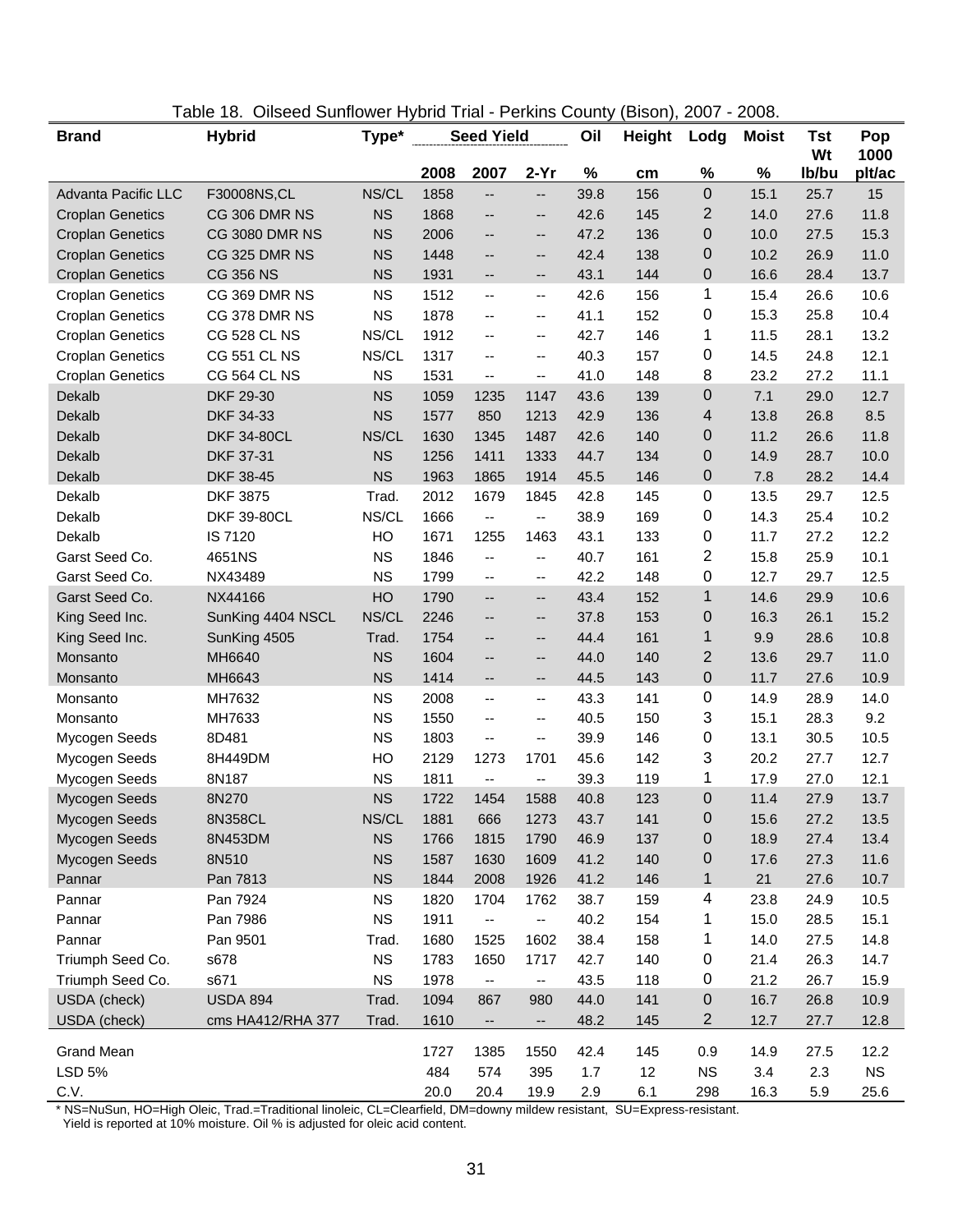# **CAMELINA VARIETY TRIAL**

**Objective:** To evaluate Camelina (*Camelina sativa)* varieties for yield, agronomic characteristics and adaptation to western South Dakota.

**Procedure:** Camelina, also known as falseflax, is an oilseed crop with potential for biodiesel production. Prowl H<sub>2</sub>0 was applied just after planting at a location near Wall, South Dakota. The plots were seeded on March 26, 2008 with a John Deere 750 plot drill with 10 inch spacing. The experimental design was a randomized complete block with four replications. The seeding rate was 3 pounds per acre. Plots were trimmed to 5' x 25' after heading.

**Summary:** The camelina trial had very poor stands and then was devastated by grasshoppers in 2008. Therefore there are no results to report in 2008. The average yield for camelina the previous three years was 265 Lb/A. From our observations it appears that camelina is not well adapted to the typical hot weather that starts in mid June in southwestern South Dakota.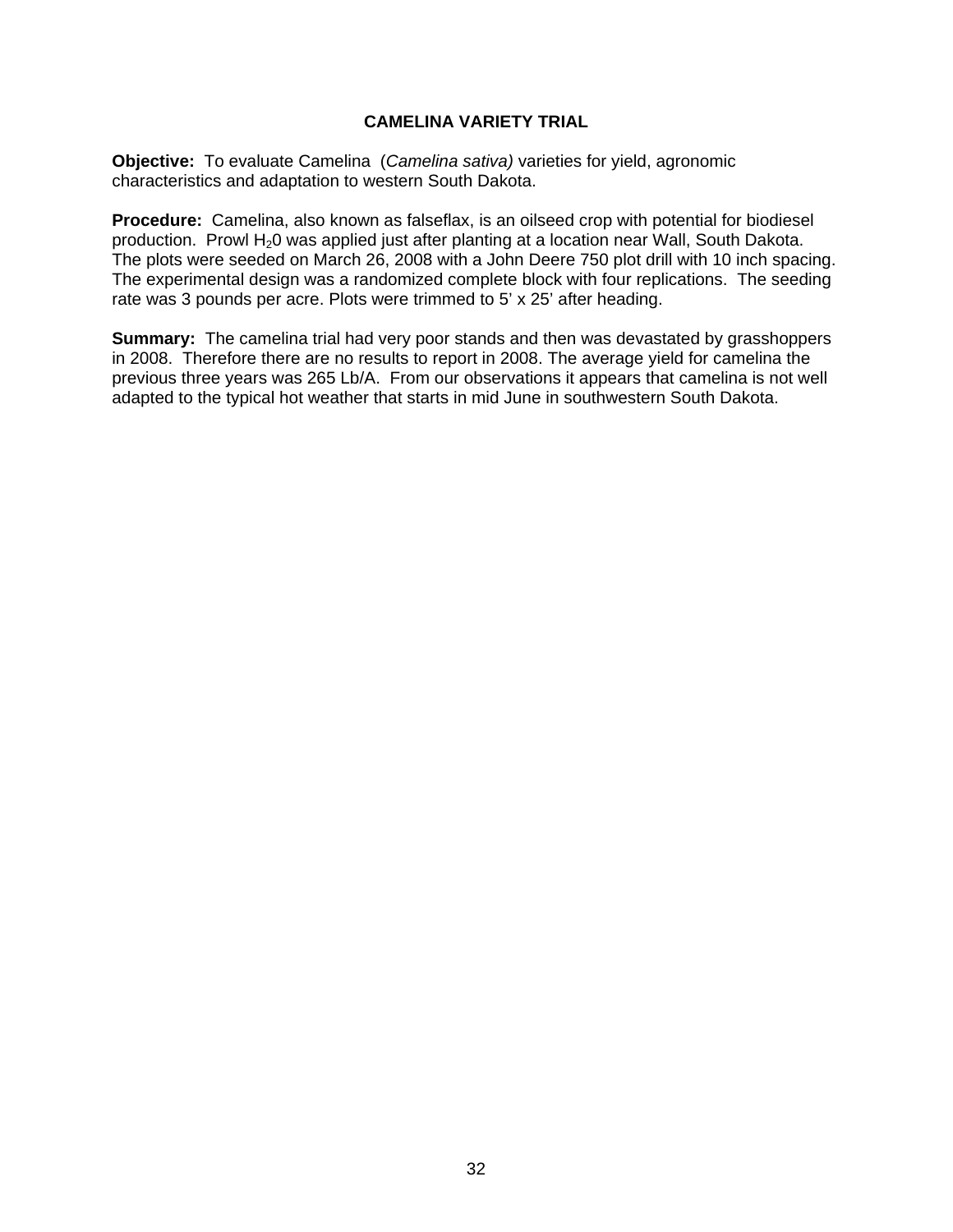### **FIELD PEA VARIETY TRIALS**

**Objective:** To evaluate field pea varieties for yield and adaptation to western South Dakota.

**Procedure:** Field peas were planted in a randomized complete block experiment with four replications near Selby, Wall and Bison, South Dakota. The seeding rate was 300,000 seeds/A (90 - 220 Lb/A) and the peas were inoculated with a granular pea inoculum (*Rhizobium leguminosarium* biovar *viceae)* just prior to planting. A John Deere 750 drill with 10-inch spacing was used to plant the trials in April 2008. The peas were harvested for grain in July with a small plot combine equipped with vine lifters and a pickup reel.

### **Location Information:**

# *Pennington County – Wall*

Planted: April 15, 2008 Herbicide: Prowl H<sub>2</sub>O (3pint/A) Harvested: July 23, 2008 Additional Nitrogen: Inoculated Previous crop: Wheat, no-till planted

### *Perkins County - Bison*

Planted: April 17, 2008 Herbicide: Prowl H<sub>2</sub>O (3pint/A) Harvested: August 20, 2008 Additional Nitrogen: Inoculated Previous crop: Wheat, no-till planted

# *Walworth County - Selby*

Planted: April 23, 2008 Herbicide: Spartan Harvested: July, 2008 Additional Nitrogen: Inoculated Previous crop: Soybeans, no-till planted

**Summary:** Yields at Wall and Bison were near average for West River, with Wall averaging 26 Bu/A and Bison 33 Bu/A. The yields East River averaged 26 and 62 Bu/A at Selby and South Shore respectively. The Selby location suffered from hail damage in early June which adversely affected plant growth and yields. Top yielding varieties at South Shore were Spider, Cooper, Arcadia and Eclipse. There was little difference in yields of the varieties tested over the past two years. The Bison location had a planting error and too many plots were missing to do variety comparisons. The top yielding varieties at Wall in 2008 were Polestead, K2, DS-Admiral, Cooper and CDC Striker. Variety characteristics are presented in Table 19 and yield results in Table 20. Table 21 presents the results of the USDA-ARS Western Regional Field Pea Variety Trial, which consists of experimental varieties from the USDA dry pea breeding program.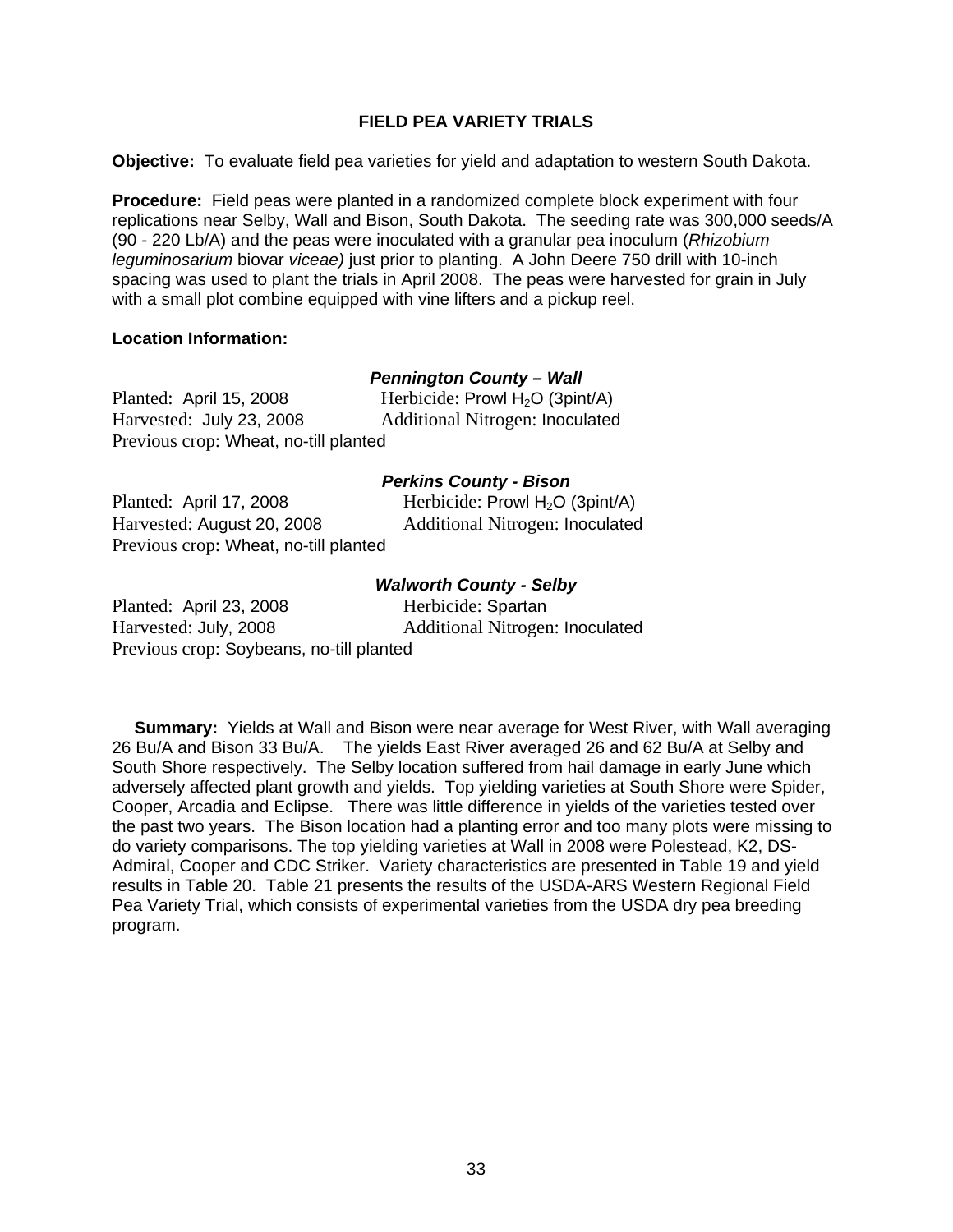| Variety            | Seed<br>Color | Maturity* | Height<br>Inches | Lodging<br>$(0-9)-$ | Protein<br>Percent | Fusarium<br>Wilt <sup>@</sup> | Mycos-<br>phaerella<br>Blight <sup>@</sup> | Powdery<br>Mildew <sup>@</sup> |
|--------------------|---------------|-----------|------------------|---------------------|--------------------|-------------------------------|--------------------------------------------|--------------------------------|
| Arcadia            | Green         | M         | 20               | 7                   | 24.5               | --                            |                                            |                                |
| Camry              | Green         | M         | 16               | 8                   | 25.7               | F                             | F                                          | VG                             |
| <b>CDC Striker</b> | Green         | M         | 19               | 2                   | 29.1               | F                             | F                                          | P                              |
| Cooper             | Green         |           | 20               | 5                   | 25.7               | F                             | F                                          | VG                             |
| K <sub>2</sub>     | Green         | E         | 17               | 1                   | 25.6               | F                             | F                                          | P                              |
| <b>CDC Golden</b>  | Yellow        | M         | 18               | $\overline{2}$      | 27.1               | F                             | F                                          | VG                             |
| <b>CDC</b> Meadow  | Yellow        | Ε         | 20               | 3                   | 25.3               | F                             | F                                          | VG                             |
| <b>DS Admiral</b>  | Yellow        | E         | 20               | 2                   | 25.7               | F                             | F                                          | VG                             |
| Eclipse            | Yellow        | M         | 21               | 7                   | 28.4               | F                             | F                                          | VG                             |
| Fusion             | Yellow        | M         | 19               | 6                   | 24.2               | Ρ                             | P                                          | VG                             |
| Polestead          | Yellow        | M         | 17               | 4                   | 27.9               | P                             | P                                          | VG                             |
| Spider             | Yellow        | --        | 21               | 7                   | 28.2               | --                            |                                            |                                |
| <b>SW Midas</b>    | Yellow        | E         | 18               | 7                   | 24.2               | F                             | F                                          | VG                             |
| Tudor              | Yellow        | M         | 20               | 4                   | 26.3               | F                             | P                                          | VG                             |

Table 19. Field Pea Characteristics.

 $*$  Maturity rating  $E =$  early, M = medium, L = late.

 **<sup>~</sup>** 0=No lodging, 9 = 100% lodged.

 $^{\circledR}$  VG - Very good, G - good, F - fair, P - poor disease resistance.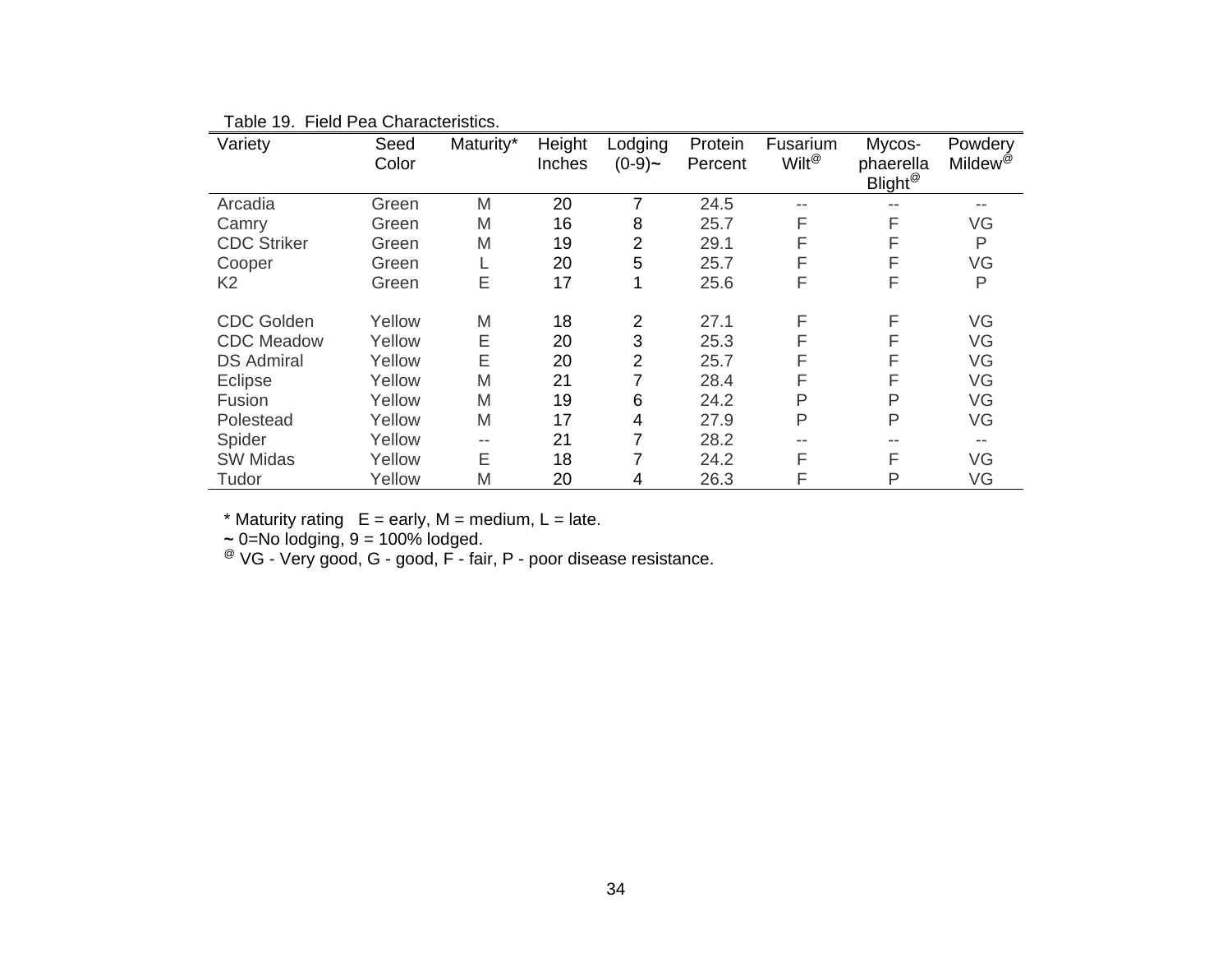|                         |      |             | Table 20. Field Fea Vallety That Tielus (Du/A), 2007 - 2006. |                |      |           |      |         |
|-------------------------|------|-------------|--------------------------------------------------------------|----------------|------|-----------|------|---------|
| Variety                 |      | South Shore |                                                              | Selby          |      | Wall      |      | Average |
|                         | 2008 | 2 Yr        | 2008                                                         | 2 Yr           | 2008 | 2 Yr      | 2008 | 2 Yr    |
| <b>Green Cotyledon</b>  |      |             |                                                              |                |      |           |      |         |
| Arcadia                 | 68   |             | 22                                                           |                | 27   |           | 39   |         |
| Camry                   | 60   |             | 26                                                           |                | 21   |           | 36   |         |
| <b>CDC Striker</b>      | 63   | 50          | 28                                                           | 40             | 28   | 29        | 40   | 40      |
| Cooper                  | 69   | 66          | 28                                                           | 45             | 28   | 27        | 42   | 46      |
| K <sub>2</sub>          | 55   | 45          | 23                                                           | 37             | 29   | 30        | 36   | 37      |
| <b>Yellow Cotyledon</b> |      |             |                                                              |                |      |           |      |         |
| <b>CDC Golden</b>       | 63   | 66          | 26                                                           | 43             | 26   | 27        | 38   | 45      |
| <b>CDC</b> Meadow       | 63   | 59          | 27                                                           | 42             | 26   | 30        | 39   | 44      |
| <b>DS Admiral</b>       | 60   | 60          | 28                                                           | 40             | 28   | 32        | 39   | 44      |
| Eclipse                 | 66   | 66          | 22                                                           | 41             | 25   | 29        | 38   | 45      |
| Fusion                  | 55   | 60          | 20                                                           | 36             | 24   | 29        | 33   | 42      |
| Polestead               | 61   |             | 26                                                           | ä,             | 35   | ä.        | 41   |         |
| Spider                  | 74   |             | 37                                                           | $\bullet$      | 23   |           | 45   |         |
| SW Midas                | 51   | 56          | 25                                                           | 42             | 18   | 26        | 31   | 41      |
| Tudor                   | 64   |             | 27                                                           | $\blacksquare$ | 26   |           | 39   |         |
| Average                 | 62   | 59          | 26                                                           | 41             | 26   | 29        | 38   | 43      |
| $LSD (P=.05)$           | 9    | 20          | 4                                                            | <b>NS</b>      | 4    | <b>NS</b> | --   |         |
| <b>CV</b>               | 10   | 9           | 11                                                           | 7              | 10   | 7         | --   | --      |

Table 20. Field Pea Variety Trial Yields (Bu/A), 2007 - 2008.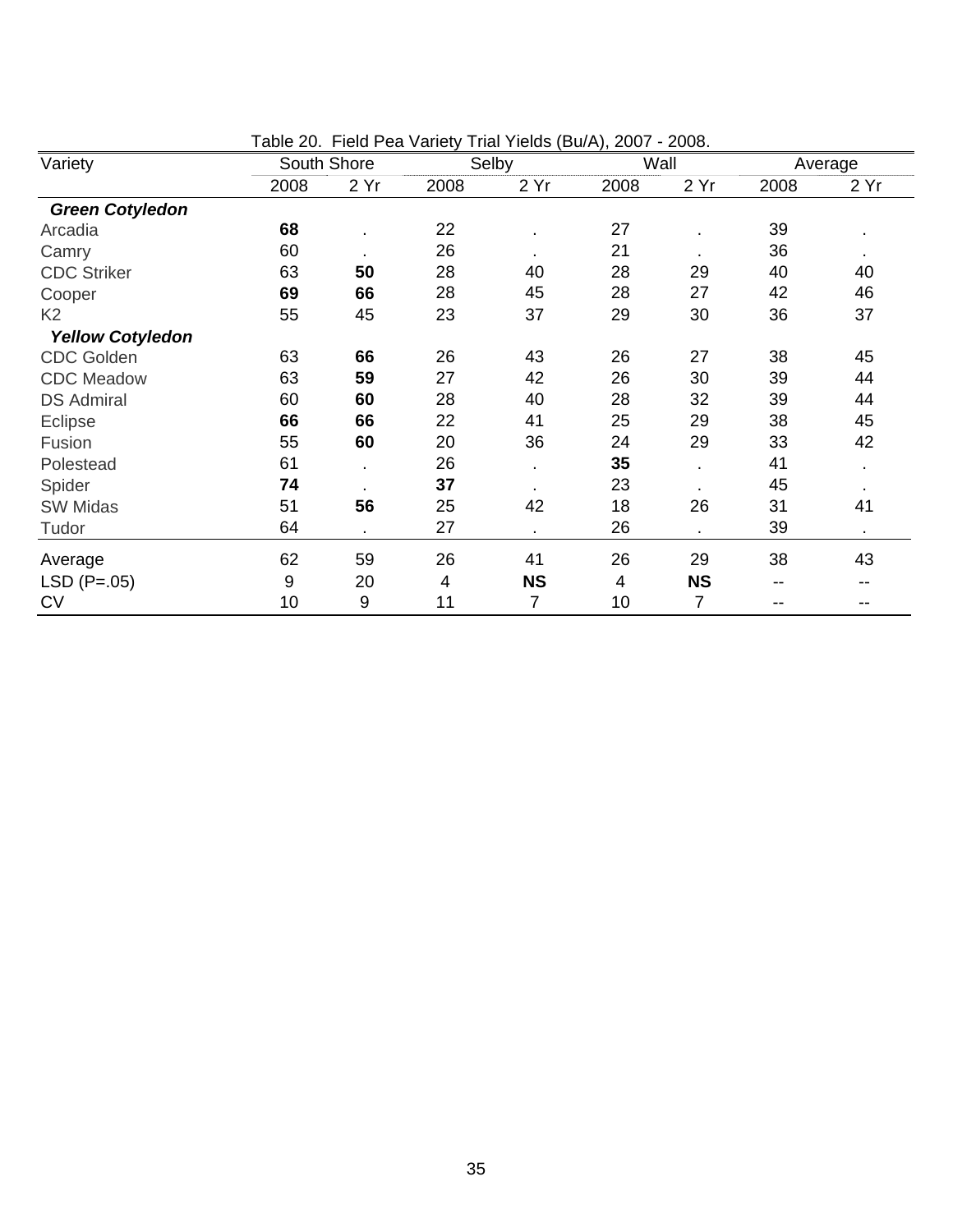| Variety           | Height | Lodging        | Test Wt | Yield |
|-------------------|--------|----------------|---------|-------|
|                   | Inches | $0 - 9*$       | Lb/Bu   | Bu/A  |
| PS02100026        | 16     | 8              | 57.2    | 14.1  |
| PS03101445        | 17     | 4              | 52.5    | 23.4  |
| PS04100328        | 19     | 5              | 49.0    | 18.6  |
| PS04100462        | 15     | 8              | 57.2    | 13.0  |
| PS04100505        | 15     | 8              | 58.0    | 15.9  |
| PS01102958        | 18     | 5              | 57.8    | 31.4  |
| PS03101822        | 16     | $\overline{7}$ | 57.6    | 20.3  |
| PS04100710        | 17     | 8              | 51.6    | 15.1  |
| PS04100910        | 14     | $\overline{7}$ | 51.5    | 13.4  |
| PS04100922        | 15     | 3              | 55.1    | 23.2  |
| Stirling          | 15     | 6              | 58.2    | 18.2  |
| <b>DS Admiral</b> | 19     | 1              | 55.5    | 26.7  |
| <b>CDC Mozart</b> | 15     | 7              | 60.9    | 16.5  |
| Grande            | 22     | 4              | 57.6    | 32.3  |
| Average           | 16.6   | 5.9            | 55.7    | 20.2  |
| $LSD (P=.05)$     | 2.3    | 1.4            | 4.5     | 6.2   |
| СV                | 8.4    | 13.8           | 4.4     | 18.3  |

Table 21. USDA-ARS Western Regional Field Pea Variety Trial - Wall, South Dakota 2008.

 $*$  0=No lodging, 9 = 100% lodged.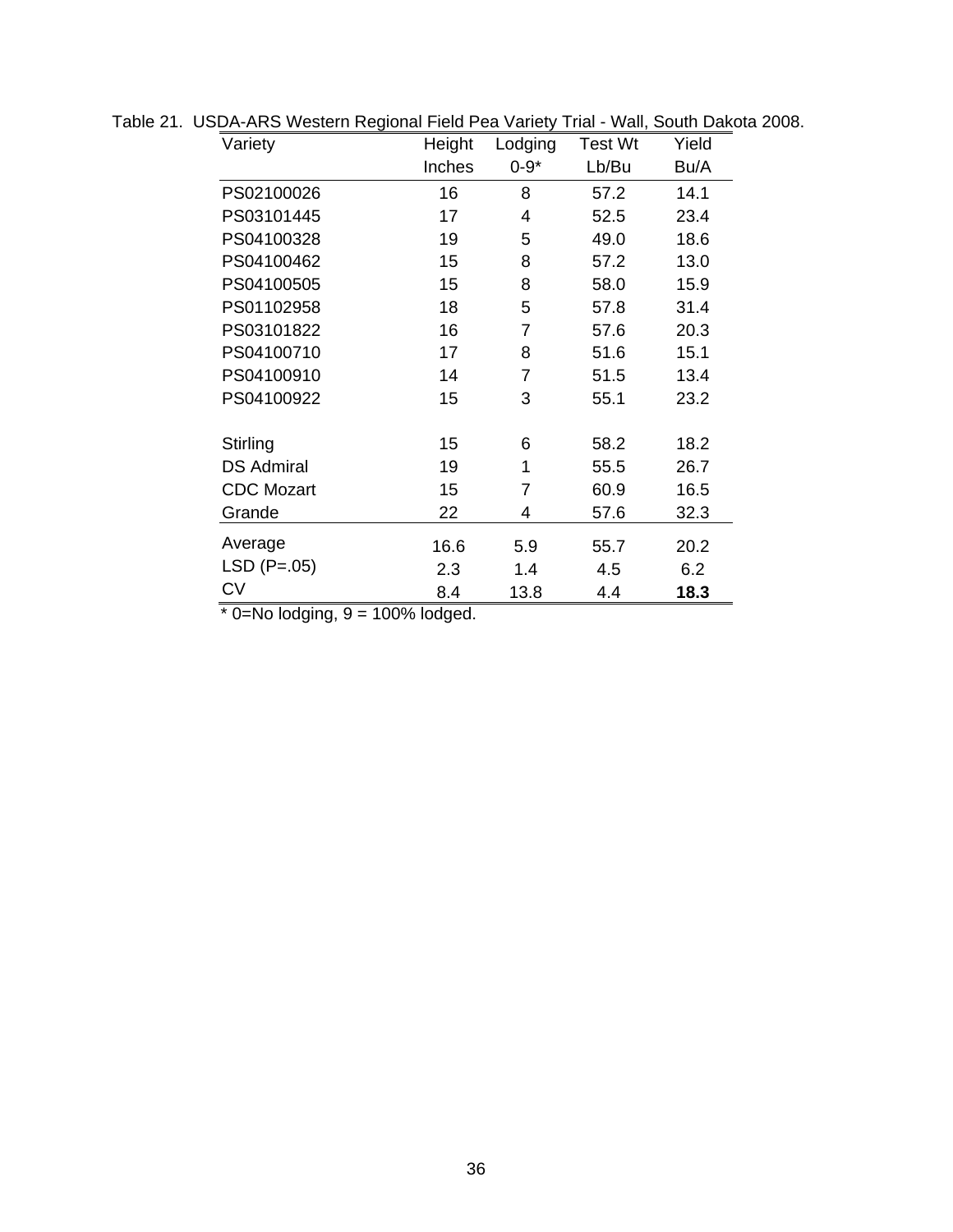# **CHICKPEA VARIETY TRIAL**

**Objective:** To evaluate chickpea varieties for yield and adaptation to western South Dakota.

**Procedure:** Chickpea varieties were planted in a randomized complete block experiment with four replications near Wall, South Dakota. Most of the varieties are large kabuli types, which are grown for the large seeded garbanzo bean market. One of the varieties (Amit) is a smaller sized kabuli for export into the desi market. The variety CDC Anna is a desi type, which accounts for 85-90% of the market outside the United States and is grown as a protein source for humans and livestock. A planting rate of 174,000 was used (75-180 Lb/A) and the seed was inoculated with chickpea inoculum (*Mesorhizobium* sp. *ciceri)* prior to planting. The plots were planted in April with a John Deere 750 drill set to 10-inch rows. The plots were harvested with a small plot combine.

# **Pennington County - Wall**

| Planted: April 15, 2008               | Herbicide: Prowl $H_2O$ (3pint/A) |
|---------------------------------------|-----------------------------------|
| Harvested: September 15, 2008         | Additional Nitrogen: Inoculated   |
| Previous crop: Wheat, no-till planted |                                   |

**Discussion:** Chickpea yields were hurt by weed competition in 2008. The trial averaged only 747 Lb/A, but quality and seed size were excellent. For chickpeas, the best varieties should yield well and have large seed size. Preferred varieties should grade out 80% or better larger than 22/64, as this is the size that is worth the most. The best large kabuli varieties are Dwelly, Dylan, Sierra and CDC Xena. These varieties have shown good yield potential and large seed size in trials over the past several years. Other varieties have yielded as well or better but do not have large enough seed to grade well. Table 22 shows chickpea agronomic characteristics and yields.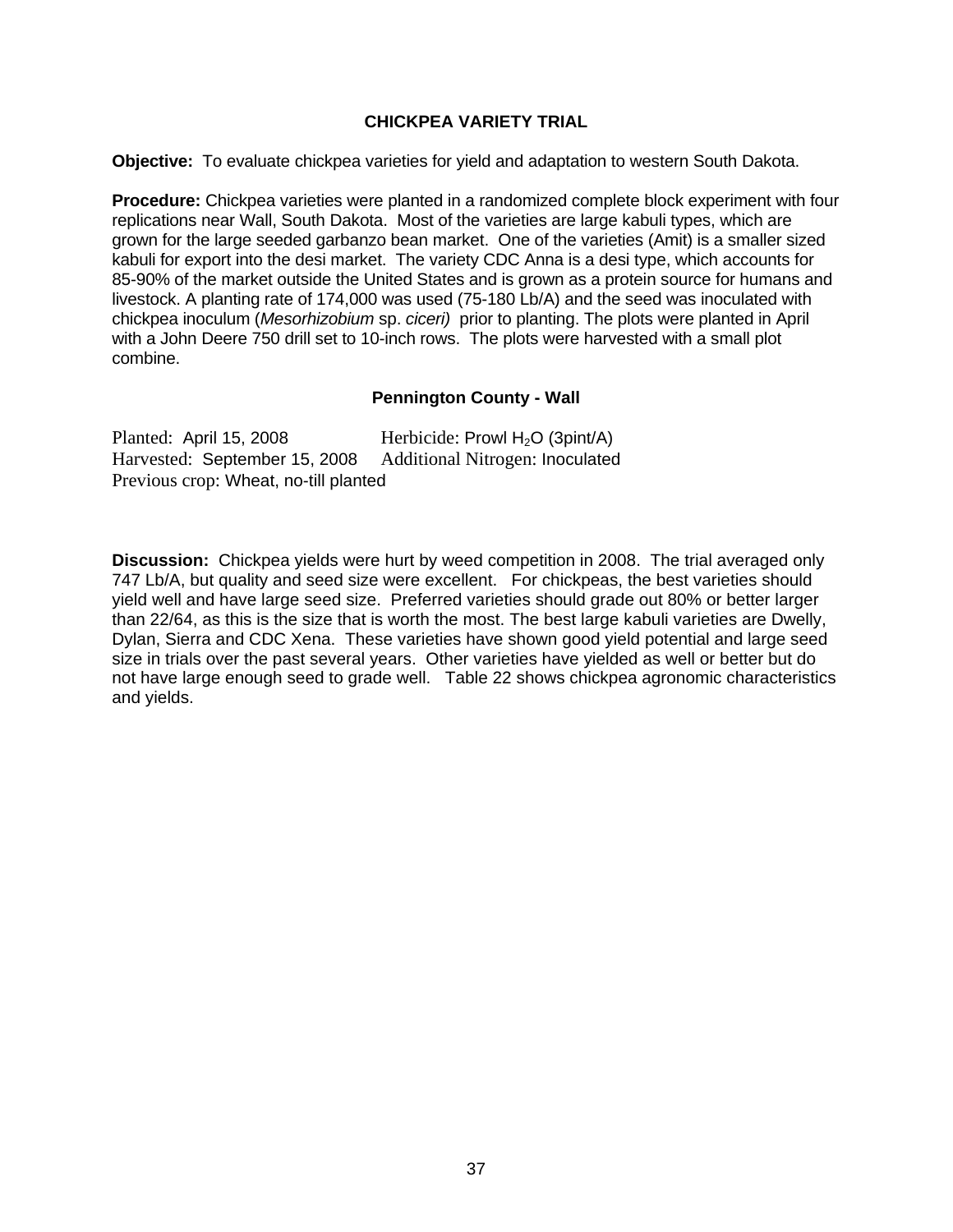| Variety                    | Seed         | Height | Lodging        | rabic zz. Onickpca variety riiai, i chiniigton Obanty(vvali) zood.<br>Test Wt | Yield | <b>Seed Size</b> |
|----------------------------|--------------|--------|----------------|-------------------------------------------------------------------------------|-------|------------------|
|                            | Color        | Inches | $0 - 9*$       | Lb/Bu                                                                         | Lb/A  | Seeds/Oz         |
| Large Kabuli               |              |        |                |                                                                               |       |                  |
| <b>Dwelly</b>              | Cream        | 14     | $\mathbf 0$    | 58.7                                                                          | 987   | 50               |
| Sierra                     | Cream        | 13     | 0              | 58.7                                                                          | 755   | 55               |
| <b>Troy</b>                | Cream        | 13     | 0              | 54.8                                                                          | 523   | 50               |
| CDC Xena                   | Cream        | 12     | 0              | 58.9                                                                          | 953   | 53               |
| <b>CDC</b> Yuma            | Cream        | 14     | 0              | 61.0                                                                          | 720   | 59               |
| <b>Small Kabuli</b>        |              |        |                |                                                                               |       |                  |
| Amit (B-90)                | Cream        | 14     | $\mathbf 0$    | 61.0                                                                          | 499   | 99               |
| Desi                       |              |        |                |                                                                               |       |                  |
| <b>CDC</b> Anna            | <b>Brown</b> | 13     | $\overline{0}$ | 59.1                                                                          | 778   | 153              |
| Large Kabuli experimentals |              |        |                |                                                                               |       |                  |
| CA0090B347C                | Cream        | 13     | $\mathbf 0$    | 59.8                                                                          | 825   | 65               |
| CA0390B007C                | Cream        | 14     | $\overline{0}$ | 59.5                                                                          | 697   | 56               |
| CA0469C020C                | Cream        | 14     | 0              | 60.3                                                                          | 662   | 69               |
| CA0469C025C                | Cream        | 12     | 0              | 59.3                                                                          | 685   | 69               |
| CA04900443C                | Cream        | 12     | 0              | 56.4                                                                          | 743   | 51               |
| CA04900612C                | Cream        | 13     | 0              | 56.8                                                                          | 685   | 53               |
| CA04900716C                | Cream        | 13     | $\overline{0}$ | 58.3                                                                          | 929   | 51               |
| CA04900851C                | Cream        | 14     | 0              | 58.5                                                                          | 923   | 49               |
| CA04900509C                | Cream        | 13     |                | 57.0                                                                          | 581   | 53               |
| Average                    |              | 13     | 0.0            | 58.6                                                                          | 747   | 65               |
| $LSD (P=.05)$              |              | 1.7    | 0.0            |                                                                               | 253.7 |                  |
| <b>CV</b>                  |              | 6.2    | 0.0            |                                                                               | 20.3  |                  |

Table 22. Chickpea Variety Trial, Pennington County(Wall) 2008.

**\***0=No lodging, 9= 100% lodged.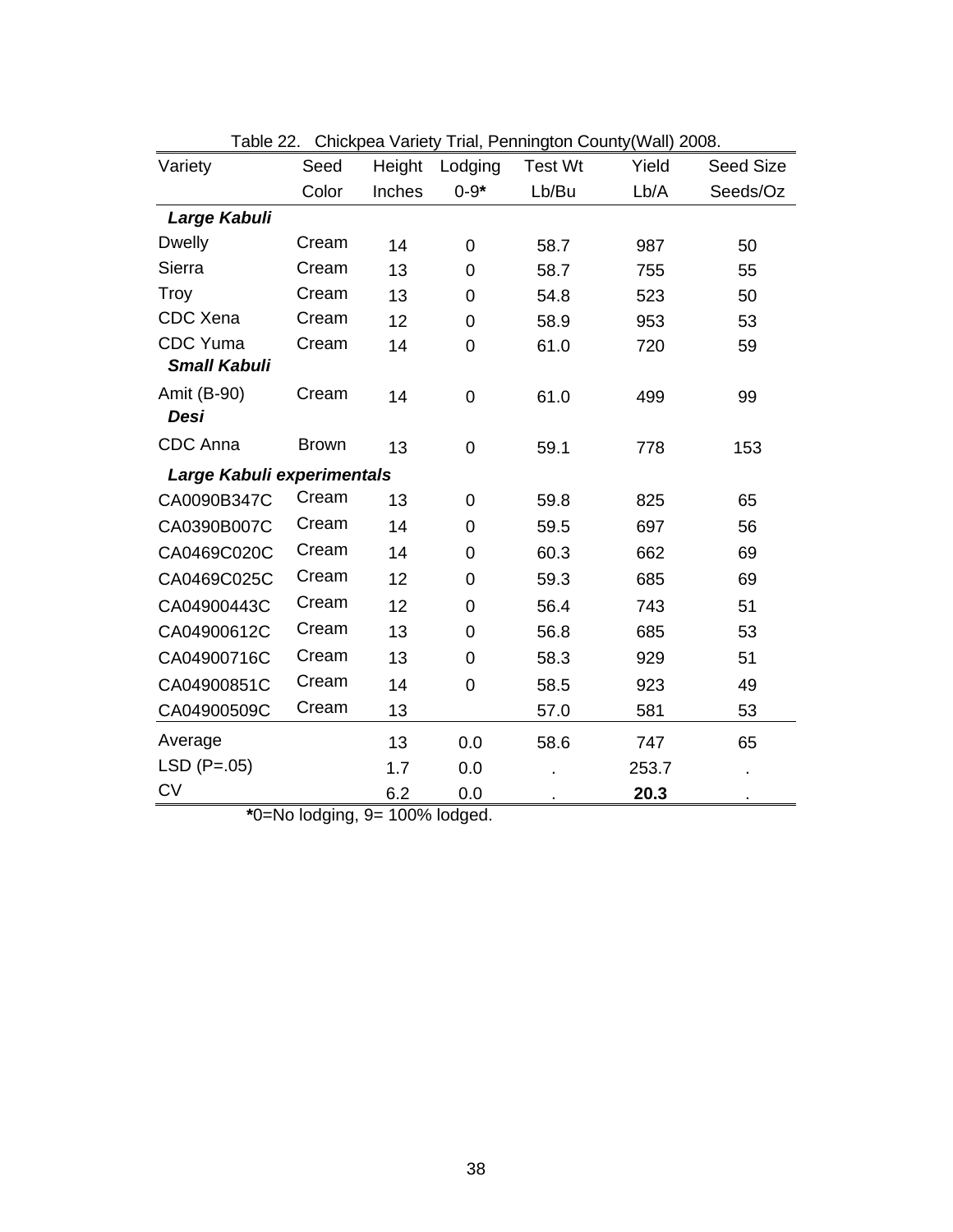|                            | under  | over   | over   | over   |
|----------------------------|--------|--------|--------|--------|
|                            | 18/64" | 18/64" | 20/64" | 22/64" |
| Variety                    |        |        |        |        |
| Large Kabuli               |        |        |        |        |
| <b>Dwelly</b>              | 0%     | 1%     | 3%     | 97%    |
| Sierra                     | 2%     | 2%     | 4%     | 92%    |
| Troy                       | 0%     | 1%     | 3%     | 96%    |
| CDC Xena                   | 1%     | 1%     | 4%     | 95%    |
| <b>CDC</b> Yuma            | 1%     | 2%     | 9%     | 88%    |
| <b>Small Kabuli</b>        |        |        |        |        |
| Amit (B-90)                | 12%    | 62%    | 24%    | 2%     |
| Desi                       |        |        |        |        |
| CDC Anna                   | 52%    | 44%    | 4%     | 0%     |
| Large Kabuli experimentals |        |        |        |        |
| CA0090B347C                | 0%     | 3%     | 15%    | 82%    |
| CA0390B007C                | 0%     | 1%     | 3%     | 96%    |
| CA0469C020C                | 1%     | 4%     | 29%    | 66%    |
| CA0469C025C                | 1%     | 3%     | 22%    | 74%    |
| CA04900443C                | 2%     | 2%     | 5%     | 92%    |
| CA04900612C                | 1%     | 0%     | 2%     | 97%    |
| CA04900716C                | 0%     | 1%     | 2%     | 97%    |
| CA04900851C                | 0%     | 1%     | 1%     | 98%    |
| CA04900509C                | 1%     | 1%     | 4%     | 93%    |

Table 23. Chickpea Seed Size Grades, Pennington County(Wall) 2008.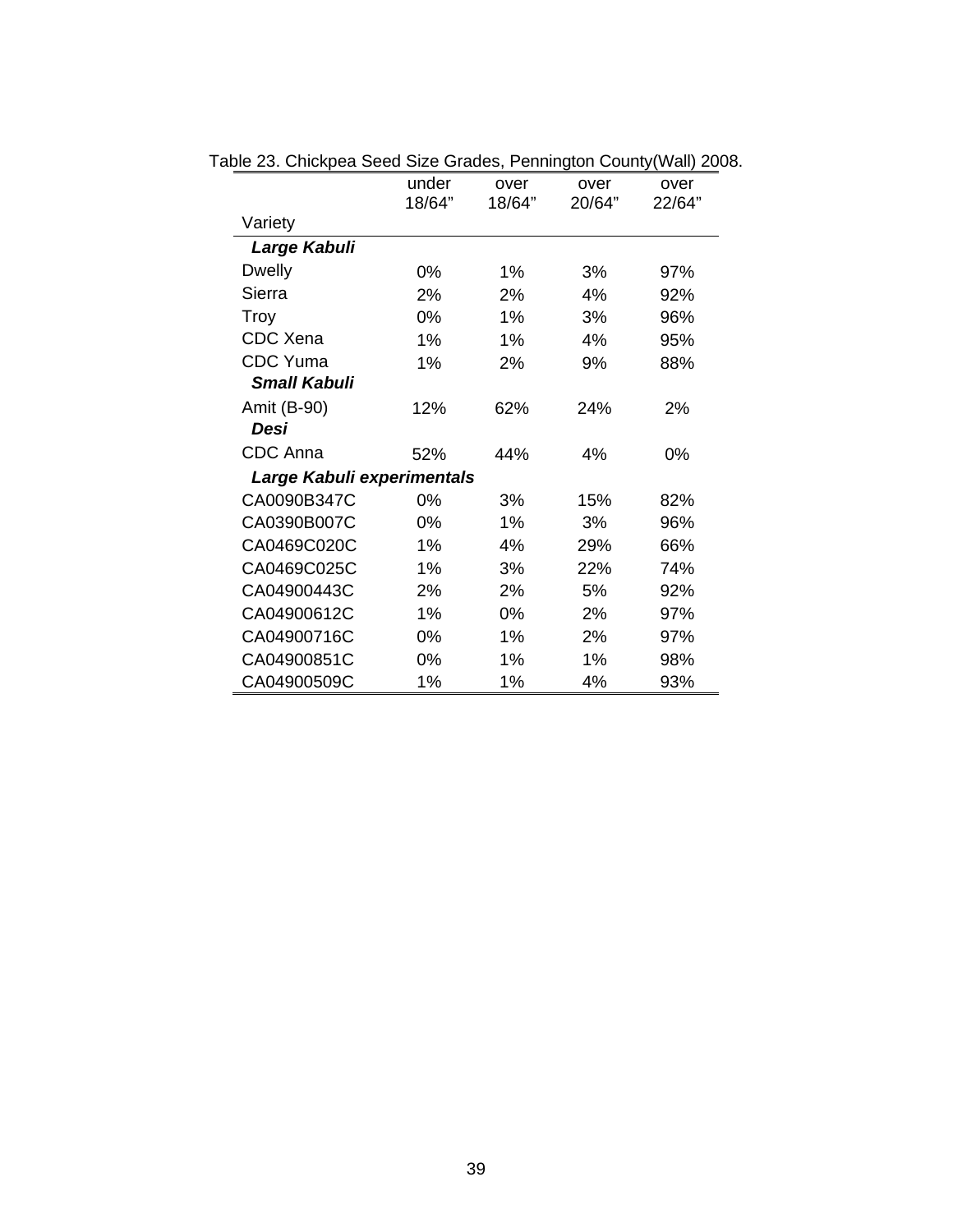### **WINTER PEA AND WINTER LENTIL VARIETY TRIALS**

**Objective:** To evaluate winter field pea varieties for yield and adaptation to western South Dakota.

**Procedure:** Winter field pea and lentil varieties from Washington State University were planted in a randomized complete block experiment with four replications near Wall, South Dakota. The seeding rate was 520,000 seeds/A (115 - 150 Lb/A for peas 25 – 35 Lb/A for lentils) and the seeds were inoculated with a granular pea/lentil inoculum (*Rhizobium leguminosarium* biovar *viceae)* just prior to planting. A John Deere 750 drill with 10-inch spacing was used to plant the trial on September 27, 2007.

### **Location Information:**

### **Pennington County – Wall**

| Planted: September 26, 2007                  | Herbicide: Pursuit (3 oz/A)     |
|----------------------------------------------|---------------------------------|
| Harvested: Not harvested                     | Additional Nitrogen: Inoculated |
| Previous crop: Spring wheat, No-till planted |                                 |

**Summary:** Both the peas and lentils did not survive through the winter in 2008. This is the sixth year we have grown winter peas and lentils in western South Dakota. Three of those years the winter pulse trials have winterkilled, on the other years, yield of the winter peas have been less than spring peas planted at the same location. The lentils look more promising than the peas, but neither looks readily adaptable until winter hardiness can be improved. This year we are looking to see if planting the first of September will improve winter survivability.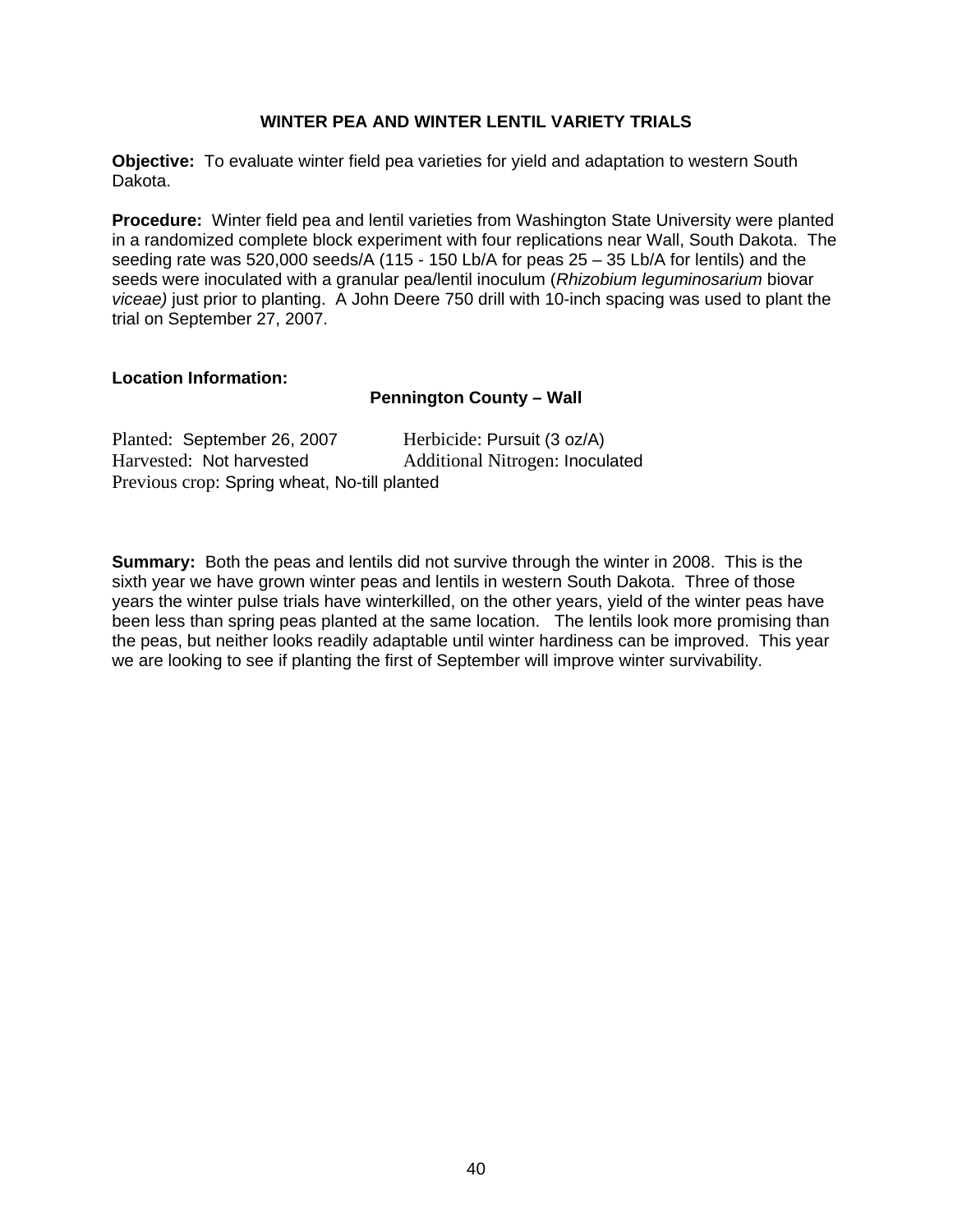# **EVALUATION OF COOL AND WARM SEASON ANNUAL FORAGES**

**Objectives:** To evaluate warm and cool season crops for forage yield and quality.

**Background:** Perennial forages provide most of the supplemental livestock feed in western South Dakota, a major livestock producing region. The frequent occurrence of drought in the past few years has resulted in shortage of livestock feed, driving a high demand for alternative sources of forages. Annual crops can be of great value in developing a year round forage system. They can be used to provide early grazing before perennials are available, extend the grazing period or increase hay and silage production. Annual crops differ in growth habit and in forage quality. The selection of a particular crop for forage should be based on intended end use. There is a lack of detailed information on yield and quality of some of the forage species for our region.

### **Procedures:**

*Cool Season Annual Forages:* The study had ten entries which are listed in the table below. The experimental design was a randomized complete block with four replications. The study was conducted at three locations, Ralph, Oelrichs and Wall, South Dakota. The oats, barley and spring triticale were also grown in a mixtures with Arvika pea at a seeding rate of 60% of recommended seeding rate for the cereal crop and 40% of the recommended seeding rate for the forage pea at each location. Entries were planted in six-row plots, 5 ft. wide by 30 ft. long using a John Deere 750 drill with 10-inch row spacing. Glyphosate herbicide was applied as a burn down just prior to planting; otherwise no other herbicides were applied to the plots. Nitrogen fertilizer as 28-0-0 was applied at 50 Lb/A actual N to all locations. The study was planted during the first week of April. At Ralph only three harvesting dates starting July 2 and weekly thereafter were done on the cool season study before it was destroyed by a hail storm. At each harvest date, forage yield was determined by harvesting four center rows five feet long with a Jeri mower. At Wall and Oelrichs, the entire plot was harvested on the same day with a small plot forage harvester. A subsample of about 500 g was randomly selected from the harvested sample and dried determine forage yield on a dry matter basis. The same sample was used to determine ADF, NDF and protein content.

| Cool Season Annual Forages - 2008            |                           |  |  |  |  |  |  |
|----------------------------------------------|---------------------------|--|--|--|--|--|--|
| <b>Crop (Variety)</b>                        | Seeding Rate (Ibs / acre) |  |  |  |  |  |  |
| Pea (Arvika)                                 | 96                        |  |  |  |  |  |  |
| Pea (Mozart)                                 | 150                       |  |  |  |  |  |  |
| <b>Hairy Vetch</b>                           | 20                        |  |  |  |  |  |  |
| Oat (Troy)                                   | 75                        |  |  |  |  |  |  |
| Oat/Pea (60% Troy / 40% Arvika)              | 45/38                     |  |  |  |  |  |  |
| Barley (Haybet)                              | 119                       |  |  |  |  |  |  |
| Barley/Pea (60% Haybet / 40% Arvika)         | 71/38                     |  |  |  |  |  |  |
| Spring Triticale (Common)                    | 84                        |  |  |  |  |  |  |
| Spring Triticale / Pea (60%s.trit/40%Arvika) | 50/38                     |  |  |  |  |  |  |
| Spring Wheat (Traverse)                      | 97                        |  |  |  |  |  |  |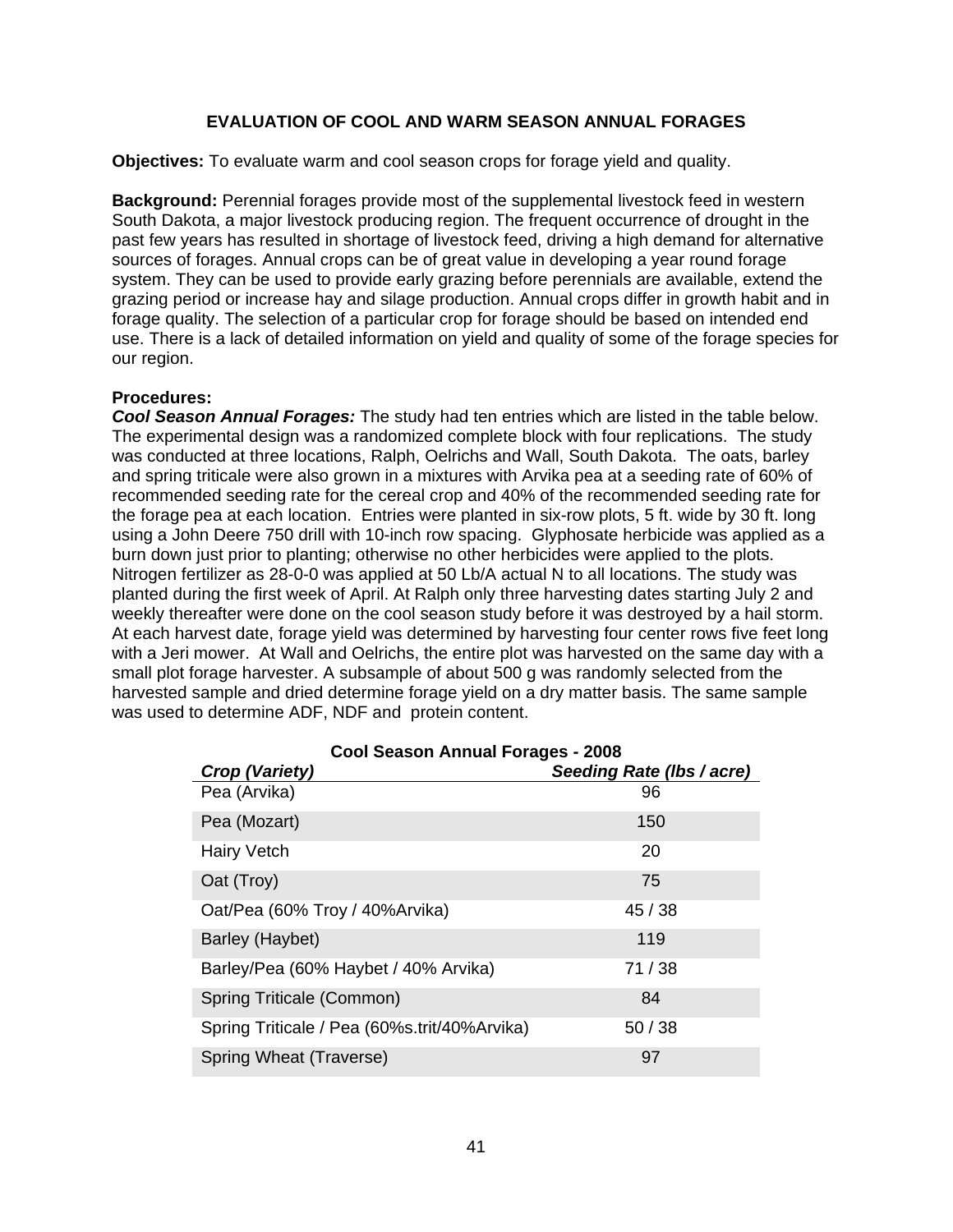*Warm-Season Annual Forages :* This study had ten entries planted in a randomized complete block design with four replications at Wall, Oelrichs and Ralph, South Dakota. The entries and seeding rates are listed in the table below. Entries were planted in six-row plots, 5 ft. wide by 30 ft. long using a John Deere 750 drill with 10-inch row spacing. Glyphosate herbicide was applied as a burn down just prior to planting, otherwise no other herbicides were applied to the plots. Nitrogen fertilizer as 28-0-0 was applied at 50 Lb/A actual N to all locations. The Ralph location was intended to be harvested at five dates to evaluate forage maturity vs. feed value, but was heavily damaged by a hailstorm. Therefore the Wall location was harvested over five dates instead. At each harvest date, four center rows by five feet long were harvested with a Jari Mower for forage yield determination. At Ralph and Oelrichs the entire plot was harvested with a small plot forage harvester. Forage samples were collected for ADF, NDF, protein and moisture content determination at each harvest date.

| Crop (Variety)                      | Seeding Rate (Ibs / acre) |
|-------------------------------------|---------------------------|
| Teff Grass (Tiffany)                | 8                         |
| Foxtail Millet (Manta)              | 12                        |
| Foxtail Millet (Golden German)      | 12                        |
| Foxtail Millet (White Wonder)       | 12                        |
| Proso Millet (Sunup)                | 15                        |
| Pearl Millet (Producers Pro Millet) | 12                        |
| Sorghum Sudan (Honey Sweet)         | 20                        |
| Sorghum Sudan (Honey Sweet 2)       | 20                        |
| Sorghum Sudan (Honey Sweet BMR)     | 20                        |
| Cowpea (Red Ripper)                 | 35                        |

# **Warm Season Annual Forages - 2008**

#### **Planting and Harvest Dates - 2008**

| Trial                       | <b>Planting Date</b> | <b>Harvest Date</b>          |
|-----------------------------|----------------------|------------------------------|
| Wall Cool Season            | April 15             | July 3                       |
| <b>Oelrichs Cool Season</b> | April 16             | July 8                       |
| Ralph Cool Season           | April 17             | July 2, 9, 16                |
| <b>Wall Warm Season</b>     | June 9               | August 11, 18, 25, Sept 2, 8 |
| <b>Oelrichs Warm Season</b> | June 11              | August 26                    |
| Ralph Warm Season           | June 17              | August 17                    |

**Definition of Forage Quality Values:** *Crude Protein (CP):* Laboratories measure the nitrogen (N) content of the forage and calculate crude protein using the formula:  $CP = \% N \times 6.25$ . Crude protein will include both true protein and non-protein nitrogen. Cattle can use both types to some varying degree. Crude protein values give no indication if heat damage has occurred, which may alter protein availability.

*Neutral Detergent Fiber (NDF)*: Structural components of the plant, specifically cell wall. NDF is a predictor of voluntary intake because it provides bulk or fill. In general, low NDF values are desired because NDF increases as forages mature.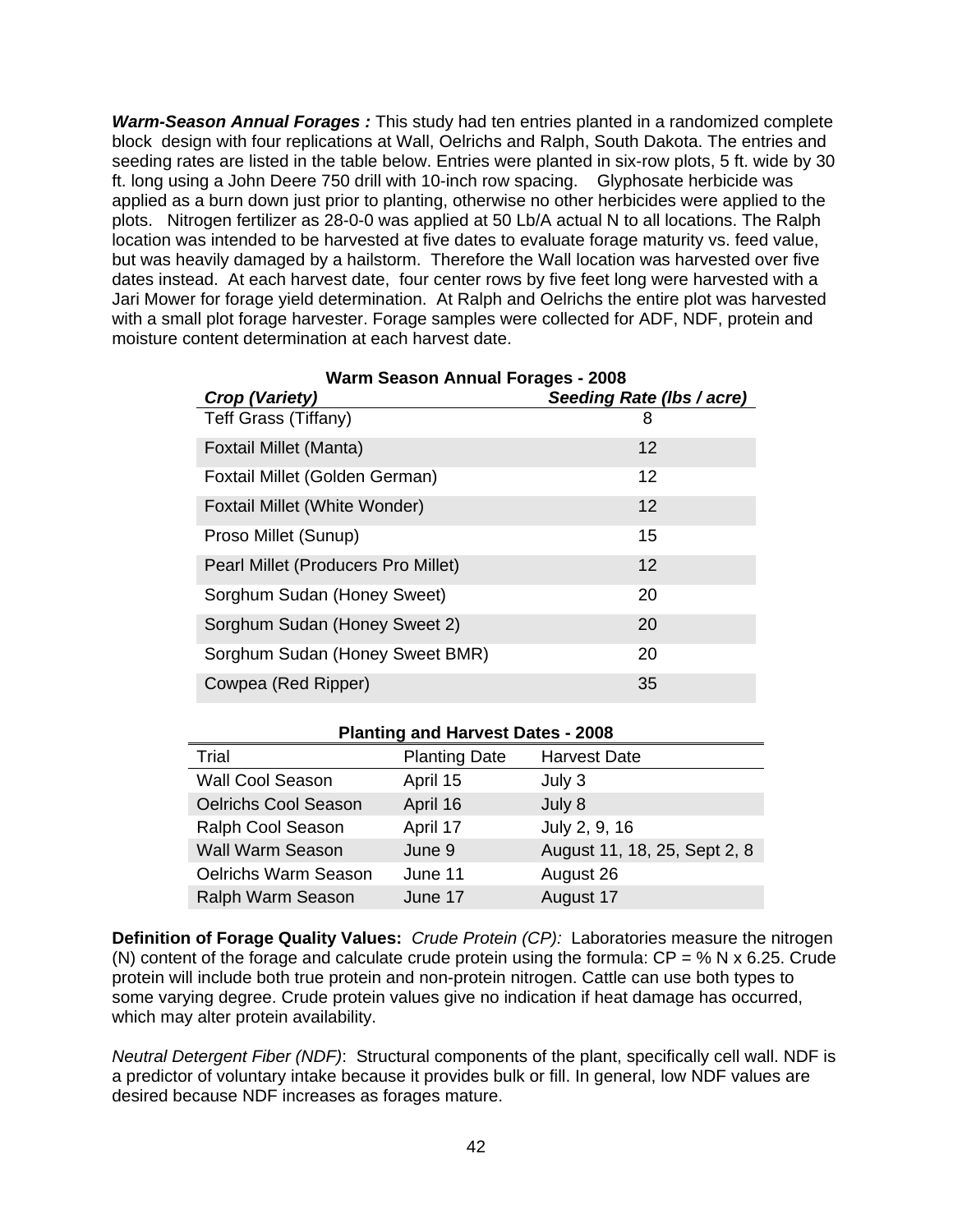*Acid Detergent Fiber (ADF):* The least digestible plant components, including cellulose and lignin. ADF values are inversely related to digestibility, so forages with low ADF concentrations are usually higher in energy.

*Relative Feed Value (RFV):* A prediction of feeding value that combines estimated intake (NDF) and estimated digestibility (ADF) into a single index. The RFV system was developed using legume forages and intake responses of lactating dairy cows, it works best when applied to that situation. RFV is often used as a benchmark of quality when buying or selling alfalfa hay. While RFV works to some extent with alfalfa, it is absolutely useless for comparing alfalfa with either alfalfa-grass or pure grass. If RFV is used to compare forages, then 150 RFV alfalfa (optimum quality) is approximately equivalent to 115 RFV grass (optimum quality).

**Results and Discussion:** First year results from the cool season study at Ralph showed greater forage yield as harvesting date was delayed to later maturity stages of the crops. The first harvesting was done at heading for cereal grains and flowering –to- early podding for legume crops. The latest harvesting was conducted at milk-to-soft dough stage for the cereal grains and late podding for the legume crops (Table 26). On average, forage yield increased from1.5 t/acre at the first harvesting date to 2.1 t/acres at the third harvesting date. When individual entries were compared, barley had the greatest yield for the first and second harvesting dates and tied for greatest yield with spring triticale for the third harvesting date. Forage yield averaged 1.6 t/a at Wall and 1.9 t/a at Oelrichs. Barley also had the greatest forage yield at Wall and Oelrichs.The two pea entries performed similarly and had lower forage yield than cereal crops. The other legume crop in the study, hairy vetch, had a slow start in spring and had barely covered the ground during the first harvesting date. Forage yield for hairy vetch was the lowest for all entries.

Forage quality measured by crude protein content decreased with delayed harvesting to later maturity stages for all crops (Table 27). Hairy vetch forage had the highest crude protein at all harvest dates. Crude Protein was improved significantly by adding a legume to the cereal forage. Relative Feed Value (RFV) generally improved as the legume portion was added to the forage.

The diversity of crops used in the warm season study made it difficult to match individual harvesting dates to the same maturity stage for all crops. For example, at the first harvesting date, foxtail millets were at early grain filling stage, pearl millet was at early heading stage and the sorghum hybrids were at pre-heading stage. On average at Wall, forage yield increased as harvesting date was delayed to later maturity stages for all crops with the lowest forage yield of 2.1 t/ha recorded for the August 11 harvesting date and the highest forage yield of 3.5 t/ha recorded for the September 8 harvesting date. When individual crops were compared, the sorghum hybrids gave the greatest yields while cowpea had the lowest forage yield for all harvesting dates. Teff grass had poor yield earlier in the season but gave similar yields to foxtail millets later in the season. At Ralph forage yields were low due to hailstorm damage from which the cowpea crop did not recover.

Crude protein content was the same for the first two harvest dates but decreased with delayed harvesting to later maturity dates. When individual crops were compared, cowpea had the highest crude protein at all harvest dates. Among cereal crops, Teff grass had the highest crude protein content. Relative feed value was greatest for cowpea.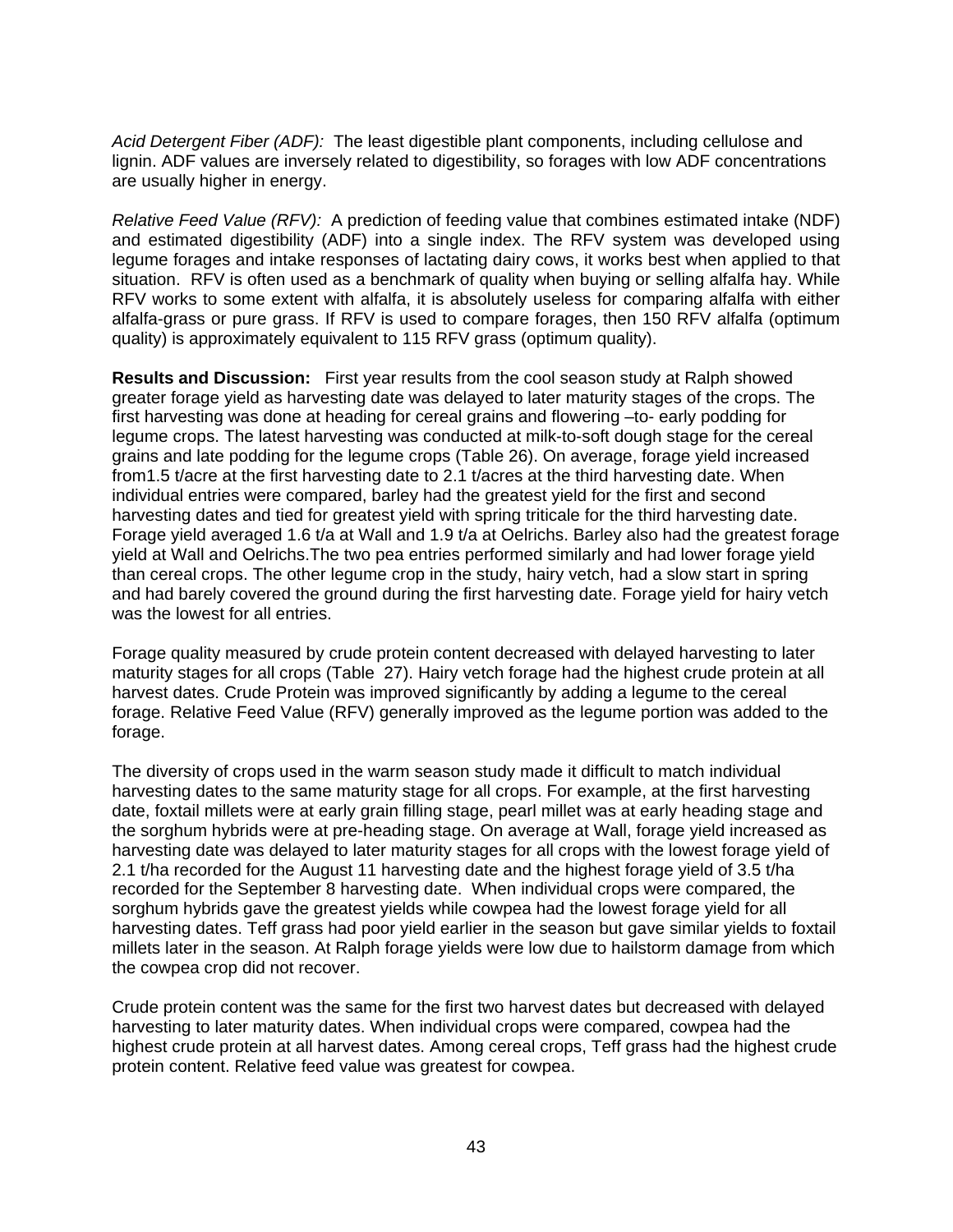|                                                 | Ralph   |         |                 | Wall    | <b>Oelrichs</b> | Average |
|-------------------------------------------------|---------|---------|-----------------|---------|-----------------|---------|
| Crop                                            | July 2, | July 9, | <b>July 16,</b> | July 8, | July 3,         |         |
| (Variety)                                       | 2008    | 2008    | 2008            | 2008    | 2008            |         |
| Pea                                             | 1.2     | 1.7     | 1.3             | 0.5     | 2.0             | 1.3     |
| (Arvika)                                        |         |         |                 |         |                 |         |
| Pea<br>(Mozart)                                 | 1.2     | 1.8     | 1.4             | 0.6     | 2.0             | 1.4     |
| <b>Hairy Vetch</b>                              | 0.2     | 0.4     | 0.5             | 0.2     | 0.2             | 0.3     |
| Oat<br>(Troy)                                   | 1.9     | 2.5     | 2.8             | 2.2     | 2.4             | 2.3     |
| Oat/Pea<br>(60% Troy / 40% Arvika)              | 1.7     | 2.2     | 2.3             | 1.8     | 2.0             | 2.0     |
| <b>Barley</b><br>(Haybet)                       | 2.1     | 3.0     | 2.9             | 2.4     | 2.6             | 2.6     |
| Barley/Pea<br>(60% Haybet / 40% Arvika)         | 2.0     | 2.2     | 2.5             | 2.1     | 2.3             | 2.2     |
| <b>Spring Triticale</b><br>(Common)             | 1.8     | 2.6     | 2.9             | 2.0     | 1.8             | 2.1     |
| Spring Triticale / Pea<br>(60%s.trit/40%Arvika) | 1.3     | 2.0     | 2.1             | 2.0     | 1.7             | 1.8     |
| <b>Spring Wheat</b><br>(Traverse)               | 1.7     | 2.3     | 2.5             | 2.2     | 1.8             | 2.1     |
| Mean                                            | 1.5     | 2.1     | 2.1             | 1.6     | 1.9             | 1.8     |
| LSD (.05)                                       | 0.3     | 0.5     | 0.4             | 0.3     | 0.3             |         |
| <b>CV</b>                                       | 15.2    | 17.2    | 14.1            | 14.8    | 12.3            | $-$     |

 Table 24. Forage Yield (Tons/Acre) of Cool Season Crops at Ralph, Wall, and Oelrichs, SD in 2008.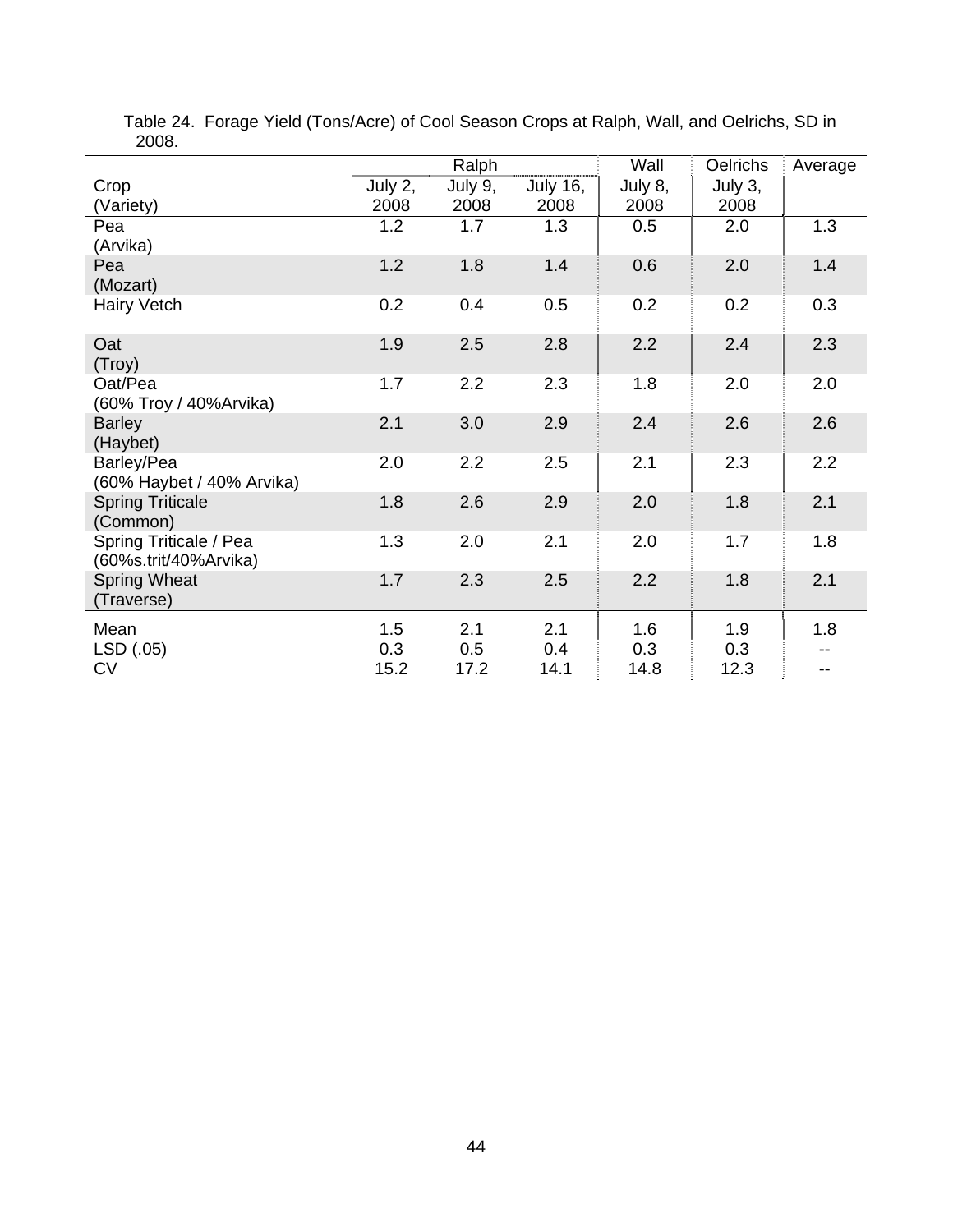|                                               | Ralph   |         |         | Wall    |         |         | <b>Oelrichs</b> | Average |
|-----------------------------------------------|---------|---------|---------|---------|---------|---------|-----------------|---------|
| Crop                                          | Aug 27, | Aug 11, | Aug 18, | Aug 25, | Sept 2, | Sept 8, | Aug 26,         |         |
| (Variety)                                     | 2008    | 2008    | 2008    | 2008    | 2008    | 2008    | 2008            |         |
| <b>Teff Grass</b><br>(Tiffany)                | 0.9     | 1.0     | 1.3     | 2.1     | 2.3     | 2.2     | 0.9             | 1.2     |
| <b>Foxtail Millet</b><br>(Manta)              | 1.3     | 1.1     | 1.3     | 1.4     | 1.7     | 1.7     | 1.5             | 1.4     |
| <b>Foxtail Millet</b><br>(Golden German)      | 1.3     | 1.8     | 2.1     | 2.6     | 2.2     | 3.3     | 1.4             | 1.7     |
| <b>Foxtail Millet</b><br>(White Wonder)       | 1.0     | 1.8     | 2.2     | 2.2     | 2.3     | 2.7     | 1.6             | 1.6     |
| Proso Millet<br>(Sunup)                       | 1.2     | 1.6     | 1.6     | 1.6     | 1.5     | 2.2     | 1.5             | 1.5     |
| <b>Pearl Millet</b><br>(Producers Pro Millet) | 0.9     | 2.6     | 2.9     | 3.1     | 3.3     | 3.5     | 1.4             | 1.8     |
| Sorghum Sudan<br>(Honey Sweet)                | 1.3     | 4.0     | 3.6     | 4.5     | 3.4     | 5.5     | 1.5             | 2.3     |
| Sorghum Sudan<br>(Honey Sweet 2)              | 1.0     | 3.0     | 2.9     | 3.9     | 2.8     | 6.2     | 1.1             | 2.0     |
| Sorghum Sudan<br>(Honey Sweet BMR)            | 0.9     | 4.0     | 4.3     | 4.6     | 3.6     | 7.0     | 2.3             | 2.6     |
| Cowpea<br>(Red Ripper)                        | 0.0     | 0.5     | 0.6     | 0.7     | 0.8     | 1.1     | 0.3             | 0.3     |
| Mean                                          | 1.0     | 2.1     | 2.3     | 2.7     | 2.4     | 3.5     | 1.4             | 1.6     |
| LSD (.05)                                     | 0.3     | 0.8     | 1.2     | 0.9     | 0.8     | 1.3     | 0.6             |         |
| <b>CV</b>                                     | 18.4    | 25.6    | 37.5    | 23.7    | 24.0    | 25.8    | 28.7            |         |

Table 25. Forage Yield (Tons/Acre) of Warm Season Crops at Ralph, Wall, and Oelrichs, SD in 2008.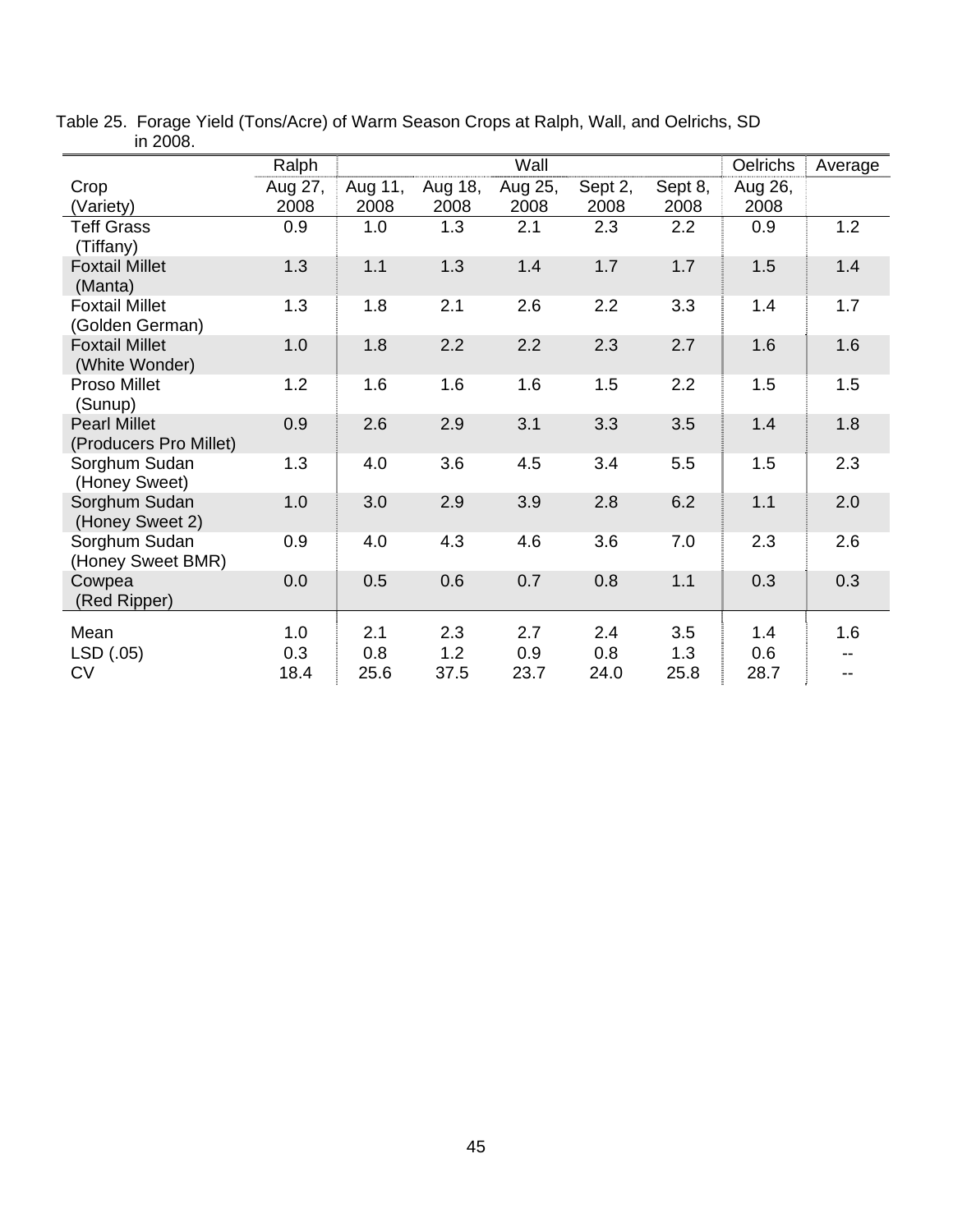|                                                  |       | July 2, 2008  |             | July 9, 2008                 |       | July 16, 2008                         |
|--------------------------------------------------|-------|---------------|-------------|------------------------------|-------|---------------------------------------|
| Crop                                             | Mois  | Crop Stage    | <b>Mois</b> | Crop Stage                   | Mois  | Crop Stage                            |
| (Variety)                                        | $% *$ |               | $%$ *       |                              | $%$ * |                                       |
| Pea<br>(Arvika)                                  | 78    | Flowering     | 75          | Late bloom/early<br>pod fill | 70    | Pods green, leaves<br>turning yellow  |
| Pea<br>(Mozart)                                  | 80    | Early pod     | 74          | Mid pod fill                 | 70    | Pods yellow, leaves<br>turning yellow |
| Hairy Vetch                                      | 79    | No blooms     | 75          | 10% bloomed                  | 73    | 80% bloom to early<br>podding         |
| Oat<br>(Troy)                                    | 76    | Headed        | 68          | Late anthesis                | 61    | Late milk stage                       |
| Oat/Pea (60% Troy /<br>40% Arvika)               | 77    |               | 70          |                              | 64    |                                       |
| <b>Barley</b><br>(Haybet)                        | 73    | Headed        | 61          | Late milk to soft<br>dough   | 54    | Soft dough                            |
| Barley/Pea (60%<br>Haybet / 40% Arvika)          | 73    |               | 66          |                              | 59    |                                       |
| <b>Spring Triticale</b><br>(Common)              | 79    | Early heading | 64          | Anthesis                     | 57    | Late anthesis                         |
| Spring Triticale / Pea<br>(60%s.trit/40% Arvika) | 77    |               | 69          |                              | 61    |                                       |
| <b>Spring Wheat</b><br>(Traverse)                | 74    | Headed        | 56          | Late anthesis                | 53    | Late milk stage                       |
| Mean                                             | 76    |               | 68          |                              | 62    |                                       |
| $LSD (P=.05)$                                    | 3.0   |               | 5.1         |                              | 4.8   |                                       |
| <b>CV</b>                                        | 2.7   |               | 5.2         |                              | 5.2   |                                       |
| *Moist % = Moisture percent at harvest.          |       |               |             |                              |       |                                       |

| Table 26: Harvest Date, Moisture and Crop Stage of Cool Season Crops at Ralph, SD in 2008. |
|--------------------------------------------------------------------------------------------|
|--------------------------------------------------------------------------------------------|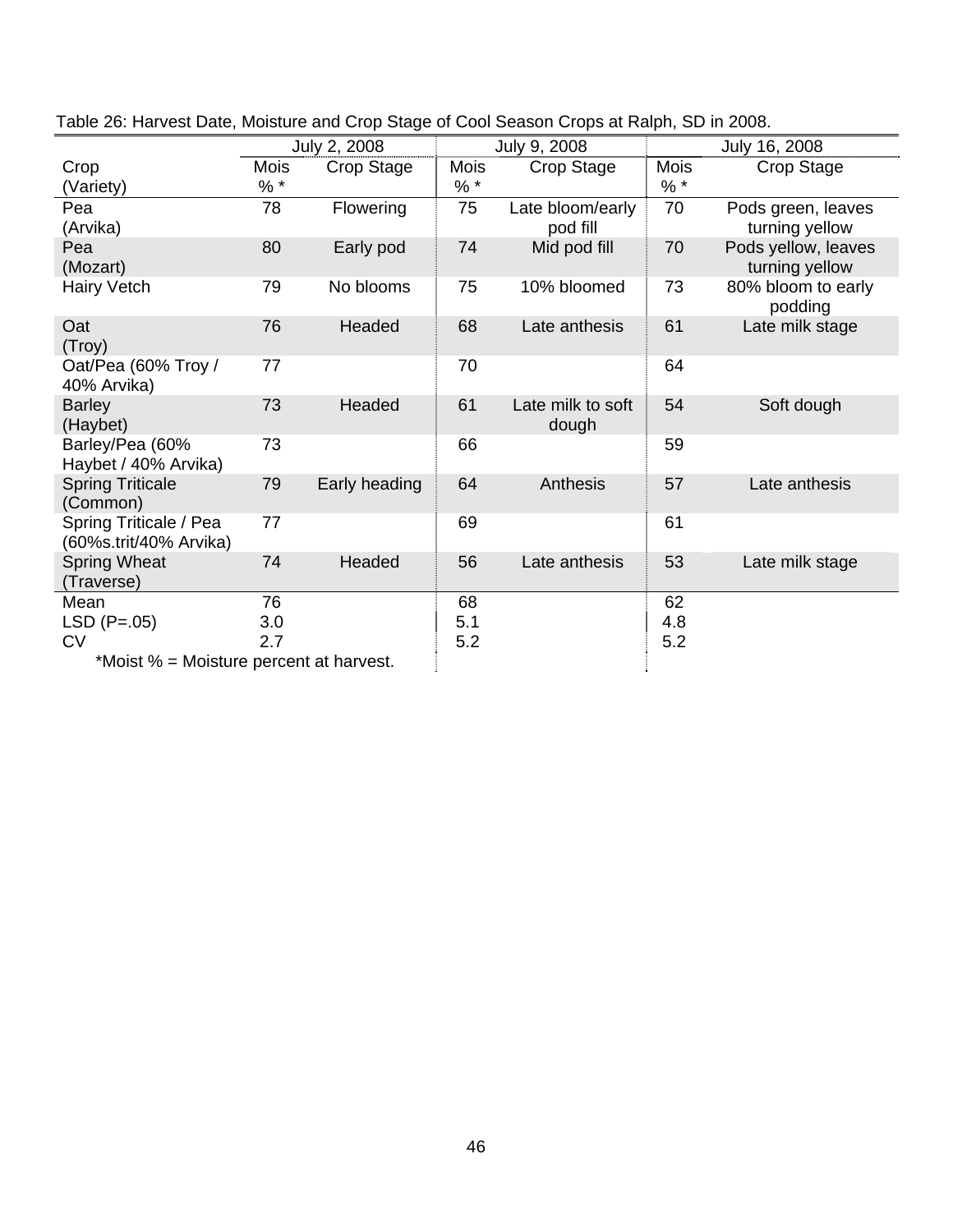|                                                 |                             | July 2, 2008       |                    |            |                         | July 9, 2008       |                   |            |                         | July 16, 2008      |                    |            |
|-------------------------------------------------|-----------------------------|--------------------|--------------------|------------|-------------------------|--------------------|-------------------|------------|-------------------------|--------------------|--------------------|------------|
| Crop<br>(Variety)                               | Crude<br>Protein<br>$(\% )$ | <b>NDF</b><br>(% ) | <b>ADF</b><br>(% ) | <b>RFV</b> | Crude<br>Protein<br>(%) | <b>NDF</b><br>(% ) | <b>ADF</b><br>(%) | <b>RFV</b> | Crude<br>Protein<br>(%) | <b>NDF</b><br>(% ) | <b>ADF</b><br>(% ) | <b>RFV</b> |
| Pea<br>(Arvika)                                 | 19.6                        | 31.7               | 21.8               | 211        | 17.4                    | 28.2               | 22.0              | 237        | 12.7                    | 34.4               | 24.2               | 191        |
| Pea<br>(Mozart)                                 | 19.7                        | 27.8               | 20.3               | 247        | 14.9                    | 28.0               | 20.6              | 242        | 12.4                    | 30.7               | 20.9               | 222        |
| Hairy Vetch                                     | 26.3                        | 34.8               | 26.6               | 182        | 27.1                    | 35.6               | 27.3              | 177        | 23.3                    | 38.0               | 26.0               | 169        |
| Oat<br>(Troy)                                   | 11.6                        | 52.5               | 30.4               | 116        | 10.4                    | 55.1               | 31.0              | 110        | 10.2                    | 54.8               | 30.3               | 111        |
| Oat/Pea<br>(60% Troy / 40% Arvika)              | 14.9                        | 45.4               | 26.5               | 141        | 11.6                    | 48.6               | 28.3              | 129        | 9.8                     | 53.2               | 29.2               | 116        |
| <b>Barley</b><br>(Haybet)                       | 11.7                        | 52.9               | 30.2               | 115        | 7.6                     | 55.5               | 31.7              | 108        | 6.1                     | 61.4               | 34.3               | 94         |
| Barley/Pea<br>(60% Haybet / 40% Arvika)         | 12.8                        | 50.4               | 28.8               | 123        | 11.7                    | 48.2               | 28.0              | 130        | 8.2                     | 56.5               | 32.6               | 105        |
| <b>Spring Triticale</b><br>(Common)             | 14.0                        | 50.9               | 29.2               | 121        | 11.6                    | 57.8               | 33.0              | 102        | 9.7                     | 58.7               | 32.0               | 102        |
| Spring Triticale / Pea<br>(60%s.Trit/40%Arvika) | 17.3                        | 44.2               | 26.2               | 145        | 14.7                    | 48.8               | 28.8              | 128        | 9.4                     | 58.8               | 32.5               | 101        |
| <b>Spring Wheat</b><br>(Traverse)               | 13.4                        | 51.4               | 29.0               | 120        | 8.3                     | 54.6               | 31.0              | 111        | 6.8                     | 59.9               | 33.2               | 98         |
| Mean                                            | 16.1                        | 44.2               | 26.9               | 152        | 13.5                    | 46.0               | 28.2              | 147        | 10.8                    | 50.7               | 29.5               | 131        |
| <b>LSD</b>                                      | 2.9                         | 5.7                | 2.7                | 29         | 2.5                     | 6.2                | 3.2               | 21         | 2.0                     | 4.7                | 4.1                | 30         |
| CV (%)                                          | 8.0                         | 5.7                | 4.5                | 8.4        | 8.3                     | 6.0                | 5.0               | 6.3        | 8.2                     | 4.1                | 6.2                | 10.2       |

Table 27. Forage Quality Analysis of Cool Season Crops by Harvest Date at Ralph, SD in 2008.

NDF = Neutral detergent fiber.

ADF = Acid detergent fiber.

RFV = Relative feed value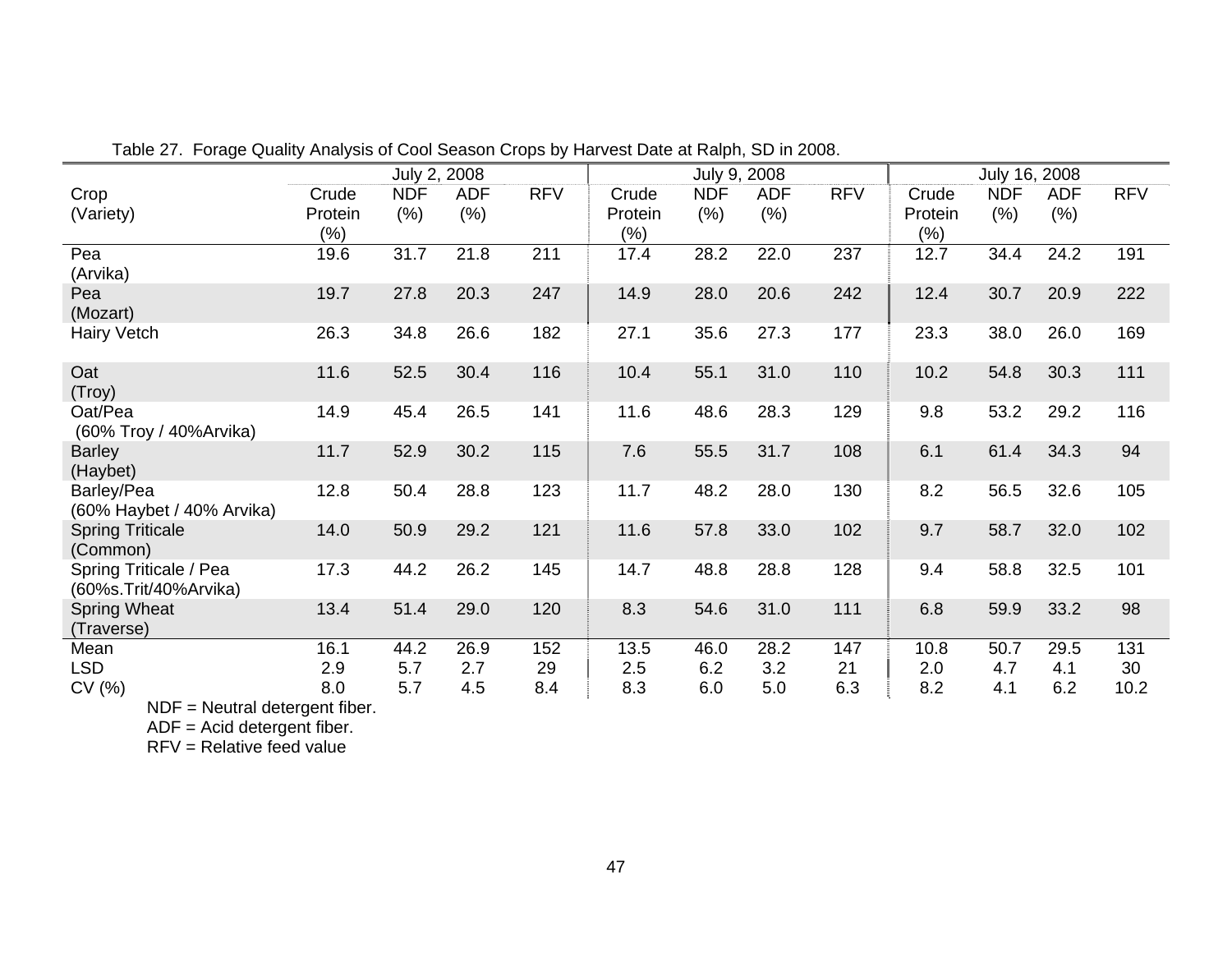|                                                   |                             |                     | Wall               |                    |            |                         |                 | Oelrichs          |                    |            |
|---------------------------------------------------|-----------------------------|---------------------|--------------------|--------------------|------------|-------------------------|-----------------|-------------------|--------------------|------------|
| Crop (Variety)                                    | Crude<br>Protein<br>$(\% )$ | <b>Mois</b><br>(% ) | <b>NDF</b><br>(% ) | <b>ADF</b><br>(% ) | <b>RFV</b> | Crude<br>Protein<br>(%) | Mois<br>$(\% )$ | <b>NDF</b><br>(%) | <b>ADF</b><br>(% ) | <b>RFV</b> |
| Pea<br>(Arvika)                                   | 20.4                        | 81                  | 30.1               | 23.0               | 222        | 19.6                    | 69              | 37                | 25                 | 177        |
| Pea<br>(Mozart)                                   | 19.1                        | 82                  | 28.2               | 21.2               | 247        | 19.0                    | 66              | 36                | 24                 | 182        |
| <b>Hairy Vetch</b>                                | 24.7                        | 82                  | 40.7               | 28.6               | 154        | 26.2                    | 76              | 42                | 27                 | 151        |
| Oat<br>(Troy)                                     | 10.9                        | 74                  | 52.5               | 30.7               | 116        | 11.5                    | 66              | 57                | 31                 | 106        |
| Oat/Pea<br>(60% Troy / 40% Arvika)                | 12.1                        | 74                  | 49.6               | 29.5               | 125        | 12.0                    | 66              | 57                | 32                 | 106        |
| <b>Barley</b><br>(Haybet)                         | 8.9                         | 69                  | 55.1               | 32.0               | 109        | 8.9                     | 59              | 61                | 34                 | 96         |
| Barley/Pea<br>(60% Haybet / 40% Arvika)           | 12.4                        | 73                  | 48.5               | 30.1               | 128        | 10.4                    | 58              | 58                | 32                 | 103        |
| <b>Spring Triticale</b><br>(Common)               | 11.4                        | 71                  | 58.3               | 34.9               | 99         | 13.0                    | 64              | 62                | 34                 | 94         |
| Spring Triticale / Pea<br>(60%s.Trit/40%Arvika)   | 12.4                        | 72                  | 56.5               | 30.5               | 109        | 14.3                    | 64              | 58                | 32                 | 102        |
| <b>Spring Wheat</b><br>(Traverse)                 | 9.8                         | 69                  | 54.4               | 32.5               | 109        | 11.3                    | 59              | 61                | 34                 | 97         |
| Mean                                              | 14.2                        | 75                  | 47.4               | 29.3               | 142        | 14.6                    | 65              | 53                | 31                 | 121        |
| <b>LSD</b>                                        | 1.8                         | 1.7                 | 3.6                | 3.8                | 24         | 1.7                     | 6.9             | 3.5               | 2.4                | 16.5       |
| CV (%)<br>$A \sim 10/1$<br>mointure 0/ at hominat | 8.9                         | 1.6                 | 5.2                | 9.0                | 11.7       | 8.0                     | 7.3             | 4.6               | 5.4                | 9.3        |

Table 28. Forage Quality of Cool Season Crops at Wall and Oelrichs in 2008.

Mois (%) = moisture % at harvest.

NDF = neutral detergent fiber. ADF= acid detergent fiber.

RFV=Relative Feed Value.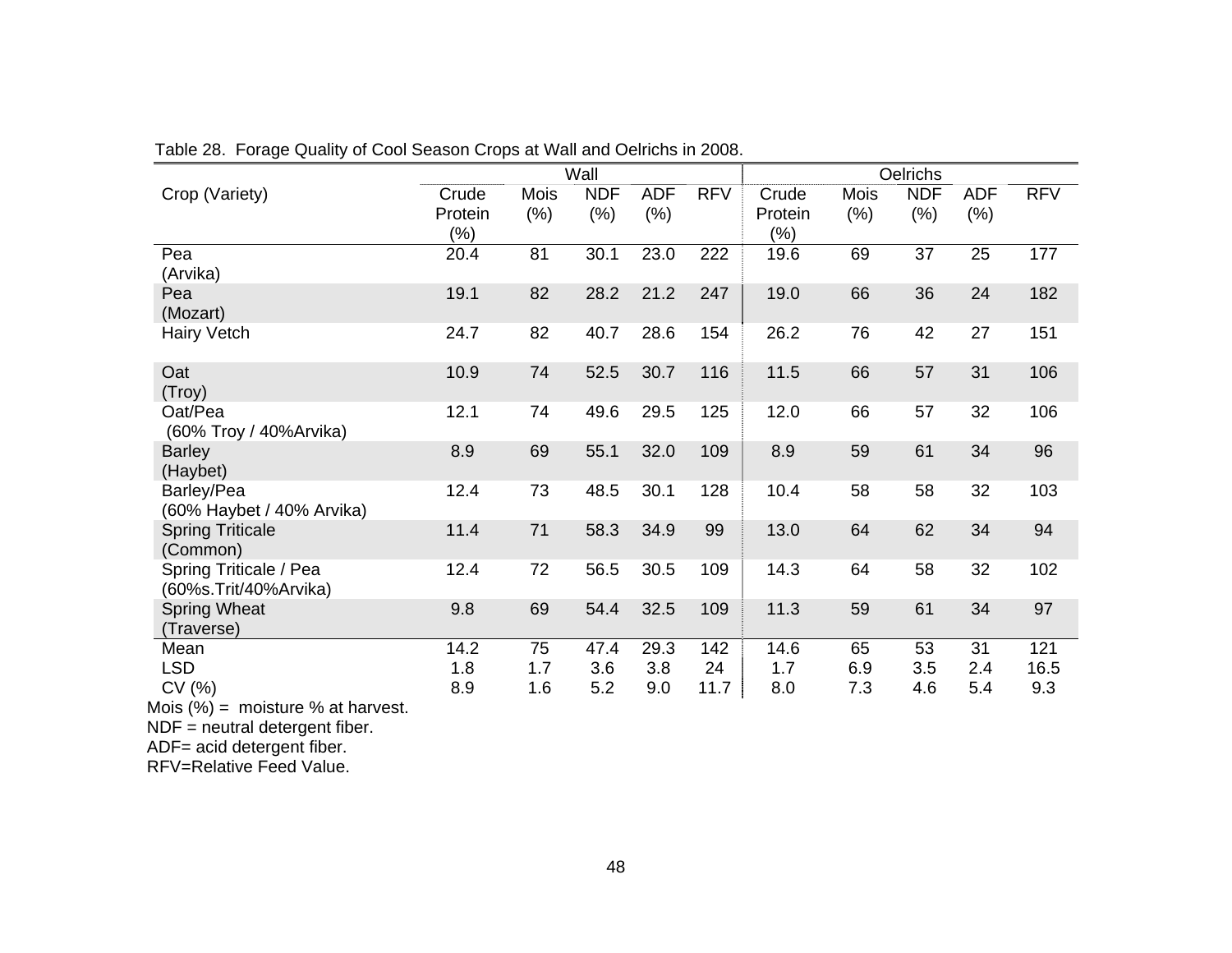|                                               |               | August 11                                |               | August 18                  |               | August 25             |               | Sept 2                                  |               | Sept 11                               |
|-----------------------------------------------|---------------|------------------------------------------|---------------|----------------------------|---------------|-----------------------|---------------|-----------------------------------------|---------------|---------------------------------------|
| Crop (Variety)                                | Mois<br>$%$ * | Crop Stage                               | Mois<br>$%$ * | Crop Stage                 | Mois<br>$%$ * | Crop Stage            | Mois<br>$%$ * | Crop Stage                              | Mois<br>$%$ * | Crop Stage                            |
| <b>Teff Grass</b><br>(Tiffany)                | 71            | Early heading                            | 67            | Heading                    | 63            | Headed                | 60            | Hard dough                              | 61            | Boot stage<br>- grasshopper<br>damage |
| <b>Foxtail Millet</b><br>(Manta)              | 70            | Grain filling<br>– grasshopper<br>damage | 65            | Soft dough                 | 64            | Soft to hard<br>dough | 59            | Hard dough                              | 61            | Hard dough                            |
| <b>Foxtail Millet</b><br>(Golden German)      | 76            | Early grain<br>filling                   | 68            | Late anthesis              | 63            | Hard dough            | 57            | Hard dough                              | 59            | Hard dough                            |
| <b>Foxtail Millet</b><br>(White Wonder)       | 77            | Early grain<br>filling                   | 70            | Late anthesis              | 65            | Soft to hard<br>dough | 59            | Hard dough                              | 59            | Hard dough                            |
| <b>Proso Millet</b><br>(Sunup)                | 71            | Soft dough                               | 68            | Hard dough                 | 65            | Hard dough            | 63            | Hard dough                              | 64            | Hard dough                            |
| <b>Pearl Millet</b><br>(Producers Pro Millet) | 78            | Early heading                            | 73            | Early heading              | 71            | Early heading         | 71            | Soft to hard<br>dough                   | 62            | Soft dough                            |
| Sorghum Sudan<br>(Honey Sweet)                | 69            | Early heading                            | 70            | Late anthesis              | 64            | Milk stage            | 67            | Soft to hard<br>dough                   | 56            | Milk to soft dough                    |
| Sorghum Sudan<br>(Honey Sweet 2)              | 70            | Pre-heading                              | 71            | Jointing to<br>pre-heading | 64            | Boot stage            | 70            | Heading                                 | 51            | Boot to early<br>heading              |
| Sorghum Sudan<br>(Honey Sweet BMR)            | 66            | Pre-heading                              | 68            | Early heading              | 65            | Early heading         | 73            | Milk stage                              | 52            | Heading                               |
| Cowpea<br>(Red Ripper)                        | 86            | Pre-flowering                            | 85            | Pre-flowering              | 81            | Vegetative            | 80            | Vegetative $-$<br>grasshopper<br>damage | 76            | Vegetative                            |
| Mean                                          | 73            |                                          | 71            |                            | 67            |                       | 66            |                                         | 60            |                                       |
| $LSD(P=.05)$                                  | 3.1           |                                          | 5.8           |                            | 4.0           |                       | 4.0           |                                         | 3.0           |                                       |
| <b>CV</b>                                     | 2.9           |                                          | 5.6           |                            | 4.1           |                       | 4.2           |                                         | 3.4           |                                       |

\* Mois % = Moisture percent at harvest.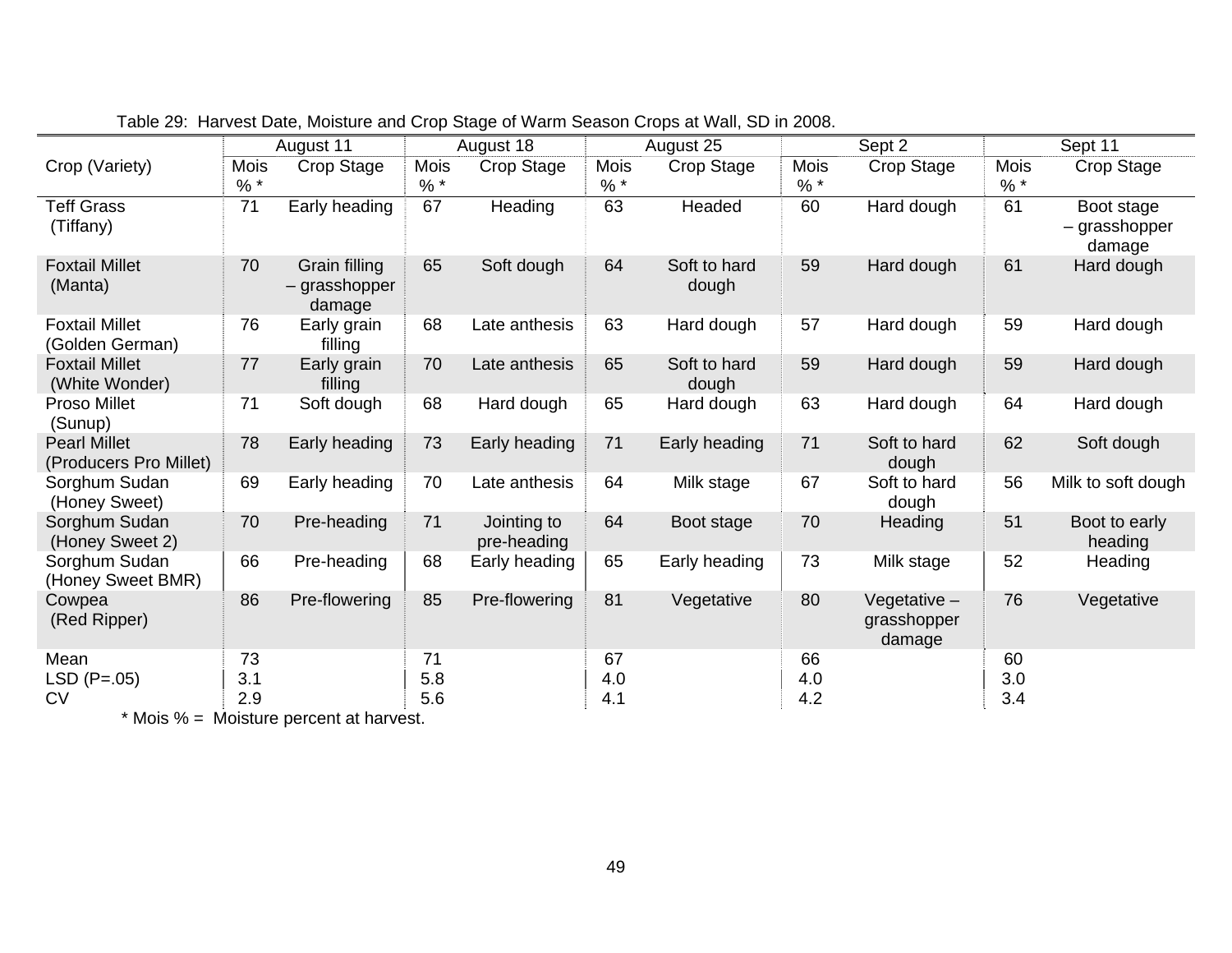|                                  |           |            | August 11  |            |           |            | August 18  |            |      |            | August 25  |            |           | September 2 |            |            |           |            | September 8 |            |
|----------------------------------|-----------|------------|------------|------------|-----------|------------|------------|------------|------|------------|------------|------------|-----------|-------------|------------|------------|-----------|------------|-------------|------------|
| Crop (Variety)                   | <b>CP</b> | <b>NDF</b> | <b>ADF</b> | <b>RFV</b> | <b>CP</b> | <b>NDF</b> | <b>ADF</b> | <b>RFV</b> | CP   | <b>NDF</b> | <b>ADF</b> | <b>RFV</b> | <b>CP</b> | <b>NDF</b>  | <b>ADF</b> | <b>RFV</b> | <b>CP</b> | <b>NDF</b> | <b>ADF</b>  | <b>RFV</b> |
|                                  | (%)       | (% )       | (%)        |            | (%)       | (%)        | (%)        |            | (% ) | (% )       | (%)        |            | (% )      | (%)         | (%)        |            | (% )      | (%)        | (%)         |            |
| <b>Teff Grass</b>                | 11.0      | 67.5       | 37.1       | 83         | 11.7      | 69.0       | 37.4       | 81         | 10.2 | 67.5       | 37.1       | 83         | 9.1       | 65.8        | 39.0       | 83         | 8.2       | 66.6       | 35.5        | 86         |
| (Tiffany)                        |           |            |            |            |           |            |            |            |      |            |            |            |           |             |            |            |           |            |             |            |
| <b>Foxtail Millet</b>            | 7.9       | 63.6       | 35.9       | 89         | 8.5       | 63.7       | 34.8       | 91         | 7.3  | 63.6       | 35.9       | 89         | 6.4       | 63.7        | 35.3       | 90         | 5.5       | 64.5       | 34.9        | 89         |
| (Manta)                          |           |            |            |            |           |            |            |            |      |            |            |            |           |             |            |            |           |            |             |            |
| <b>Foxtail Millet</b>            | 6.8       | 65.0       | 37.5       | 86         | 8.4       | 64.1       | 36.2       | 88         | 6.1  | 65.0       | 37.5       | 86         | 5.1       | 66.6        | 39.1       | 82         | 5.4       | 63.7       | 35.7        | 90         |
| (Golden German)                  |           |            |            |            |           |            |            |            |      |            |            |            |           |             |            |            |           |            |             |            |
| <b>Foxtail Millet</b>            | 7.3       | 54.4       | 37.6       | 107        | 8.9       | 64.5       | 35.1       | 89         | 6.7  | 54.4       | 37.6       | 107        | 5.5       | 64.9        | 37.7       | 86         | 5.0       | 65.2       | 36.3        | 87         |
| (White Wonder)                   |           |            |            |            |           |            |            |            |      |            |            |            |           |             |            |            |           |            |             |            |
| Proso Millet                     | 9.1       | 61.4       | 33.1       | 96         | 10.2      | 60.0       | 29.9       | 102        | 7.3  | 61.4       | 33.1       | 96         | 7.4       | 61.0        | 31.1       | 99         | 7.6       | 59.5       | 30.1        | 103        |
| (Sunup)                          |           |            |            |            |           |            |            |            |      |            |            |            |           |             |            |            |           |            |             |            |
| <b>Pearl Millet</b>              | 9.1       | 63.3       | 34.6       | 92         | 10.0      | 63.6       | 34.2       | 91         | 8.7  | 63.3       | 34.6       | 92         | 7.2       | 60.9        | 32.7       | 97         | 6.3       | 62.9       | 33.8        | 93         |
| (Producers Pro                   |           |            |            |            |           |            |            |            |      |            |            |            |           |             |            |            |           |            |             |            |
| Millet)                          | 6.9       | 57.8       | 32.8       | 102        |           | 61.5       |            | 96         |      | 57.8       | 32.8       |            |           | 58.1        | 32.2       | 103        | 5.1       | 60.9       |             | 97         |
| Sorghum Sudan                    |           |            |            |            | 10.7      |            | 33.4       |            | 7.3  |            |            | 102        | 5.9       |             |            |            |           |            | 33.4        |            |
| (Honey Sweet)                    | 7.1       | 57.8       | 31.6       | 104        | 8.1       | 61.8       | 32.7       | 96         | 6.7  | 57.8       | 31.6       | 104        | 6.1       | 58.8        | 31.9       | 102        | 5.2       | 47.3       | 24.8        | 137        |
| Sorghum Sudan                    |           |            |            |            |           |            |            |            |      |            |            |            |           |             |            |            |           |            |             |            |
| (Honey Sweet 2)<br>Sorghum Sudan | 8.2       | 59.2       | 33.8       | 99         | 8.3       | 60.9       | 33.2       | 96         | 6.9  | 59.2       | 33.8       | 99         | 6.9       | 59.5        | 33.2       | 99         | 6.8       | 53.2       | 29.4        | 118        |
| (Honey Sweet                     |           |            |            |            |           |            |            |            |      |            |            |            |           |             |            |            |           |            |             |            |
| BMR)                             |           |            |            |            |           |            |            |            |      |            |            |            |           |             |            |            |           |            |             |            |
| Cowpea                           | 16.6      | 45.9       | 32.7       | 131        | 16.6      | 39.2       | 28.7       | 158        | 13.8 | 45.9       | 32.7       | 131        | 13.1      | 46.5        | 31.9       | 128        | 13.0      | 46.8       | 32.6        | 127        |
| (Red Ripper)                     |           |            |            |            |           |            |            |            |      |            |            |            |           |             |            |            |           |            |             |            |
| Mean                             | 9.0       | 59.6       | 34.7       | 99         | 10.1      | 60.8       | 33.6       | 99         | 8.1  | 59.6       | 34.7       | 99         | 7.3       | 60.6        | 34.4       | 97         | 6.8       | 59.0       | 32.7        | 102        |
| LSD                              | 3.8       | 14.2       | 4.0        | 33         | 4.0       | 2.5        | 2.4        | 6.0        | 3.4  | 14.2       | 4.0        | 33         | 2.1       | 4.9         | 4.4        | 13         | 3.6       | 9.4        | 31.6        | 45         |
| CV(%)                            | 18.6      | 10.6       | 5.2        | 14.6       | 17.3      | 1.8        | 3.1        | 2.7        | 18.7 | 10.6       | 5.2        | 14.6       | 12.7      | 3.6         | 5.6        | 6.1        | 23.4      | 7.1        | 38.9        | 20.0       |
| $\sim$                           | $\sim$    |            |            |            |           |            |            |            |      |            |            |            |           |             |            |            |           |            |             |            |

Table 30. Forage Quality Analysis of Warm Season Crops by Harvest Date at Wall, SD in 2008.

CP = Crude protein.

NDF = Neutral detergent fiber.

ADF= Acid detergent fiber.

RFV = Relative feed value.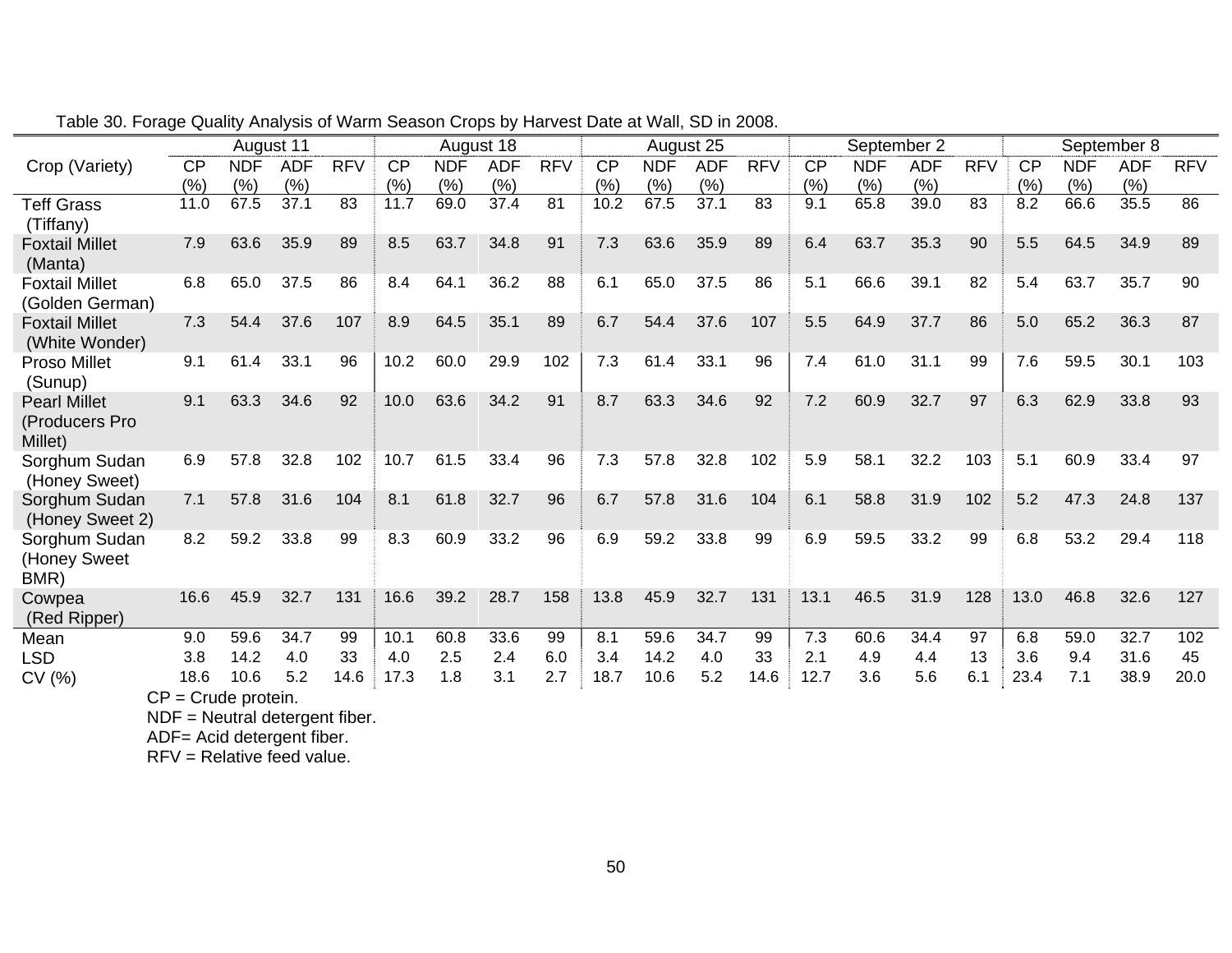|                                               |             | Wall (Aug 25)      |             | Oelrichs (Aug 26) |              | Ralph (Aug 27)     |
|-----------------------------------------------|-------------|--------------------|-------------|-------------------|--------------|--------------------|
| Crop                                          | <b>Mois</b> | Crop Stage         | <b>Mois</b> | Crop Stage        | Mois         | Crop Stage         |
| (Variety)                                     | $%$ *       |                    | $% *$       |                   | $% *$        |                    |
| <b>Teff Grass</b><br>(Tiffany)                | 63          | Headed             | 54          | Some seed         | 65           | Hard dough to ripe |
| <b>Foxtail Millet</b><br>(Manta)              | 64          | Soft to hard dough | 43          | Mature            | 55           | Hard dough to ripe |
| <b>Foxtail Millet</b><br>(Golden German)      | 63          | Hard dough         | 59          | Dough             | 72           | Dough              |
| <b>Foxtail Millet</b><br>(White Wonder)       | 65          | Soft to hard dough | 60          | Dough             | 71           | Dough              |
| Proso Millet<br>(Sunup)                       | 65          | Hard dough         | 63          | Half ripe         | 62           | Tops ripe          |
| <b>Pearl Millet</b><br>(Producers Pro Millet) | 71          | Early heading      | 71          | Flowering         | 73           | Early heading      |
| Sorghum Sudan<br>(Honey Sweet)                | 64          | Milk stage         | 66          | Flowering         | 72           | Heading to flower  |
| Sorghum Sudan<br>(Honey Sweet 2)              | 64          | Boot stage         | 64          | Flowering         | 71           | No heads           |
| Sorghum Sudan<br>(Honey Sweet BMR)            | 65          | Early heading      | 67          | Flowering         | 73           | No heads           |
| <b>Red Ripper</b><br>(Cowpea)                 | 81          | Vegetative         | 73          | <b>Stunted</b>    | $\mathbf{0}$ | Hailed out         |
| Mean                                          | 67          |                    | 62          |                   | 62           |                    |
| <b>LSD</b>                                    | 4.0         |                    | 6.4         |                   | 3.0          |                    |
| CV (%)                                        | 4.1         |                    | 7.1         |                   | 3.4          |                    |

Table 31. Harvest Date and Crop Stage of Warm Season Crops at Wall, Oelrichs and Ralph, SD in 2008.

\* Mois % = moisture percent at harvest.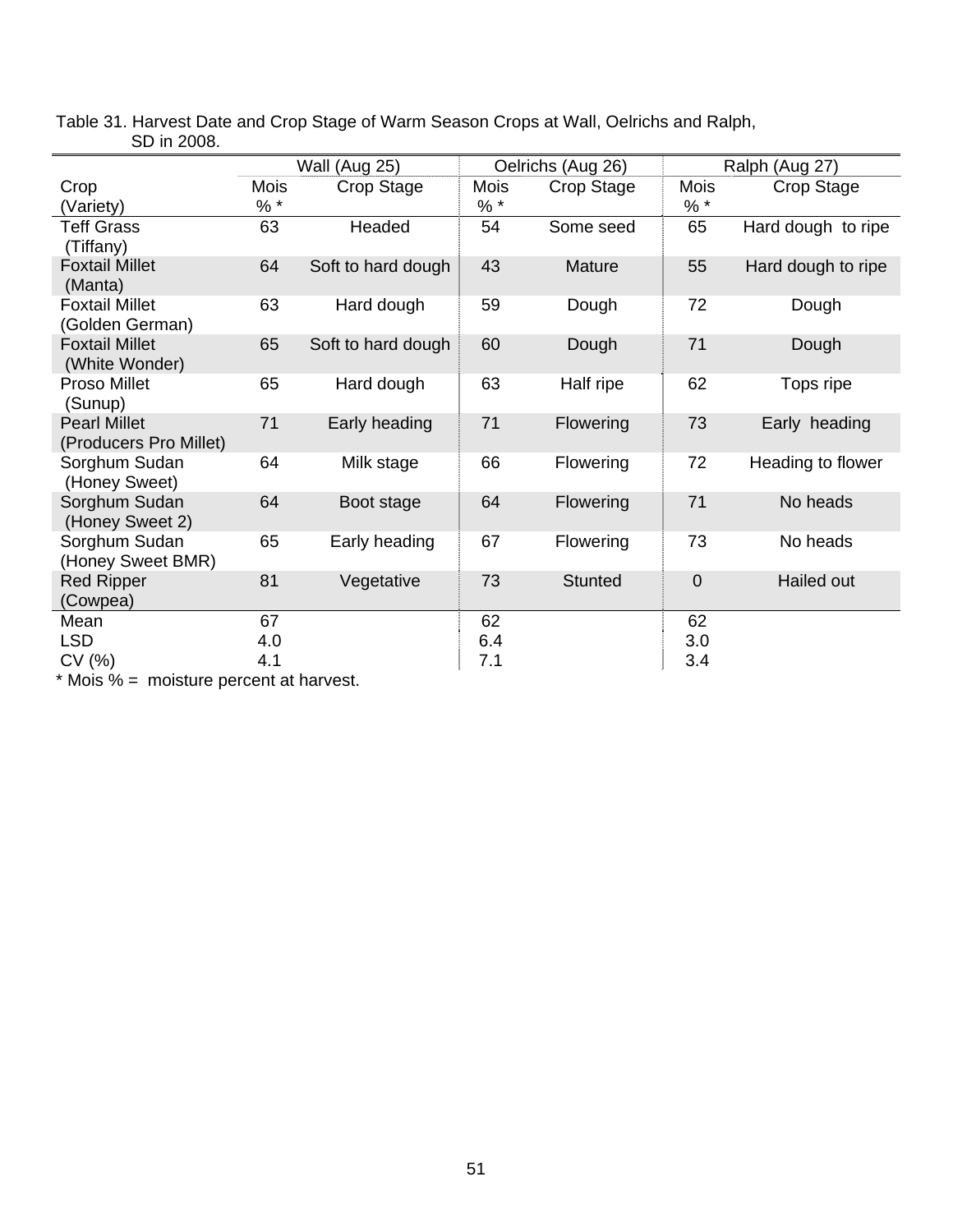| טטא ווו <b>בעט.</b>                           |           |            |            |            |           |             |             |             |
|-----------------------------------------------|-----------|------------|------------|------------|-----------|-------------|-------------|-------------|
|                                               |           |            | Oelrichs   |            |           |             | Ralph       |             |
| Crop                                          | <b>CP</b> | <b>NDF</b> | <b>ADF</b> | <b>RFV</b> | <b>CP</b> | <b>NDF</b>  | <b>ADF</b>  | <b>RFV</b>  |
| (Variety)                                     | (%)       | (%)        | (%)        |            | $(\%)$    | (%)         | $(\%)$      |             |
| <b>Teff Grass</b><br>(Tiffany)                | 14.7      | 55         | 24         | 119        | 13.8      | 63          | 30          | 97          |
| <b>Foxtail Millet</b><br>(Manta)              | 12.3      | 55         | 26         | 117        | 12.1      | 59          | 30          | 104         |
| <b>Foxtail Millet</b><br>(Golden German)      | 13.5      | 51         | 23         | 130        | 13.3      | 54          | 27          | 118         |
| <b>Foxtail Millet</b><br>(White Wonder)       | 13.2      | 50         | 22         | 134        | 14.1      | 56          | 27          | 113         |
| Proso Millet<br>(Sunup)                       | 12.3      | 55         | 25         | 120        | 12.5      | 55          | 27          | 114         |
| <b>Pearl Millet</b><br>(Producers Pro Millet) | 13.1      | 55         | 24         | 119        | 15.2      | 59          | 28          | 106         |
| Sorghum Sudan<br>(Honey Sweet)                | 10.9      | 53         | 23         | 124        | 13.3      | 57          | 27          | 111         |
| Sorghum Sudan<br>(Honey Sweet 2)              | 13.1      | 52         | 21         | 131        | 14.5      | 58          | 27          | 109         |
| Sorghum Sudan<br>(Honey Sweet BMR)            | 11.6      | 56         | 25         | 116        | 14.3      | 57          | 29          | 108         |
| Cowpea<br>(Red Ripper)                        | 18.8      | 43         | 22         | 161        | 0.0       | $\mathbf 0$ | $\mathbf 0$ | $\mathbf 0$ |
| Mean                                          | 13.4      | 52         | 24         | 127        | 12.3      | 52          | 25          | 98          |
| <b>LSD</b>                                    | 3.3       | 5.2        | 3.6        | 20.3       | 0.9       | 2.2         | 1.4         | 5.7         |
| CV(%)                                         | 17.2      | 6.8        | 10.5       | 11.0       | 5.1       | 2.9         | 3.8         | 4.0         |

Table 32. Forage Quality Analysis of Warm Season Crops at Oelrichs and Ralph, SD in 2008.

CP = Crude protein.

NDF = Neutral detergent fiber.

ADF= Acid detergent fiber.

RFV = Relative feed value.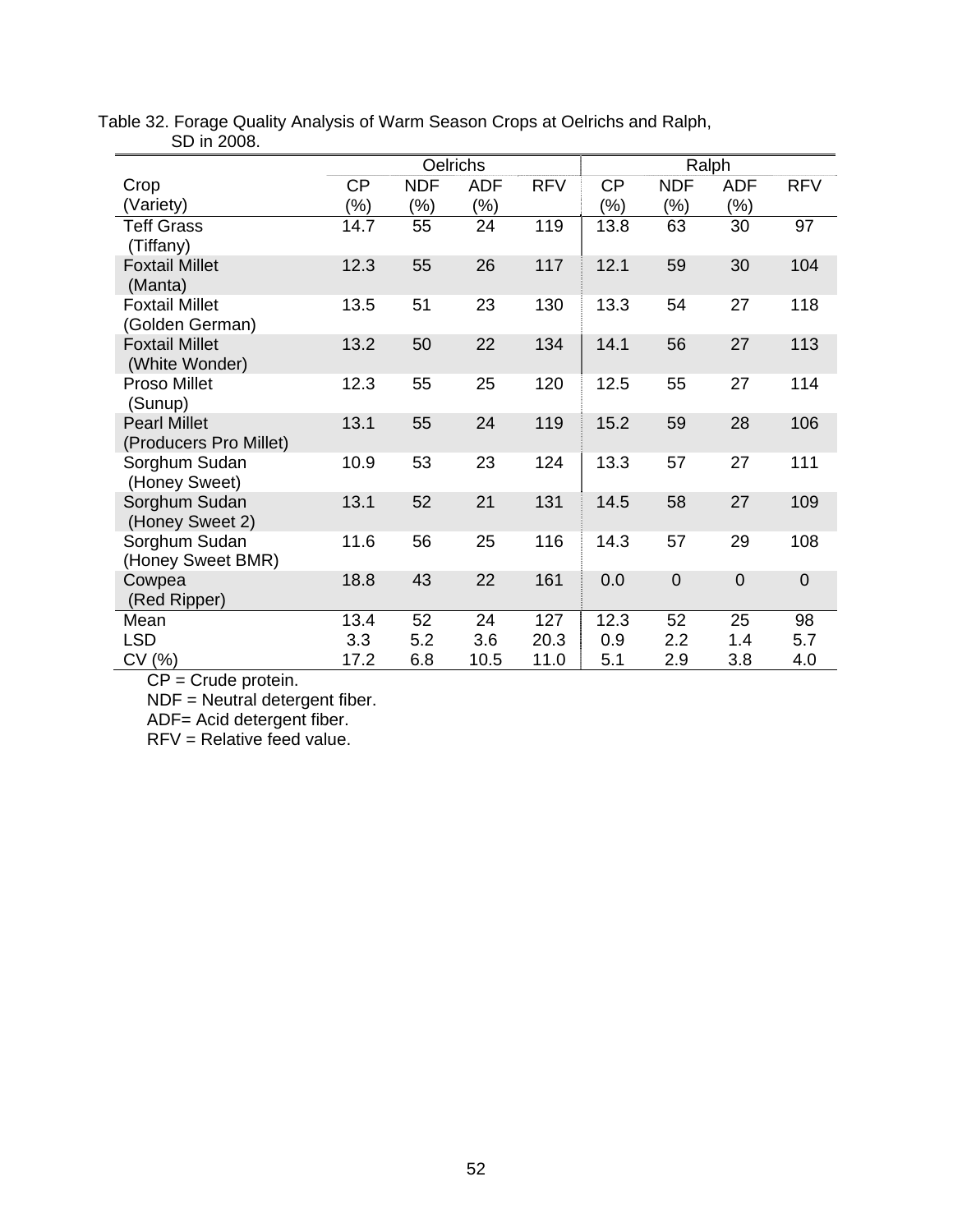# **TIME OF NITROGEN APPLICATION FOR NO-TILL WHEAT**

# **R.H. Gelderman, J. Rickertsen, H. Woodard, and A. Bly**

# **Introduction**

Application of nitrogen (N) for wheat production in South Dakota has historically occurred in the spring. Winter wheat producers would typically wait until potential winter injury has been assessed before applying nitrogen in late winter or early spring. Spring wheat producers would generally wait until just prior or after planting.

No-till wheat production has increased dramatically in the last  $10 - 15$  years, especially in Western and Central areas of South Dakota. Time savings, better equipment and herbicides have been major drivers in this change. Urea is the primary N source used by South Dakota producers. It is economical, and can be handled easily and safely. However, application of urea to a soil/residue surface (without tillage) can lead to potential N volatilization (N gas loss). High temperatures, low precipitation, and heavy residue conditions can lead to estimated losses of 25 to 35% of the applied N under worst case scenarios. One management tool to limit potential N volatilization is time of N application. Applying urea in the early spring when the probability for low temperatures and higher rainfall are highest should limit potential gaseous N loss. However, a number of producers wanting to decrease spring workloads and take advantage of lower urea prices will apply urea in late-fall. Late winter (Feb.-Mar.) application has also been used by a number of producers when snow conditions allow field access. Effectiveness of urea when applied to frozen soils or upon snow is still a question. Much producer interest has been shown in delaying at least part of the nitrogen until after tillering. With N prices at record highs, increasing N efficiency is a necessity to maintain profitability in wheat production.

# **Objective**

Determine time to apply nitrogen for most efficient N utilization for no-till winter and spring wheat production.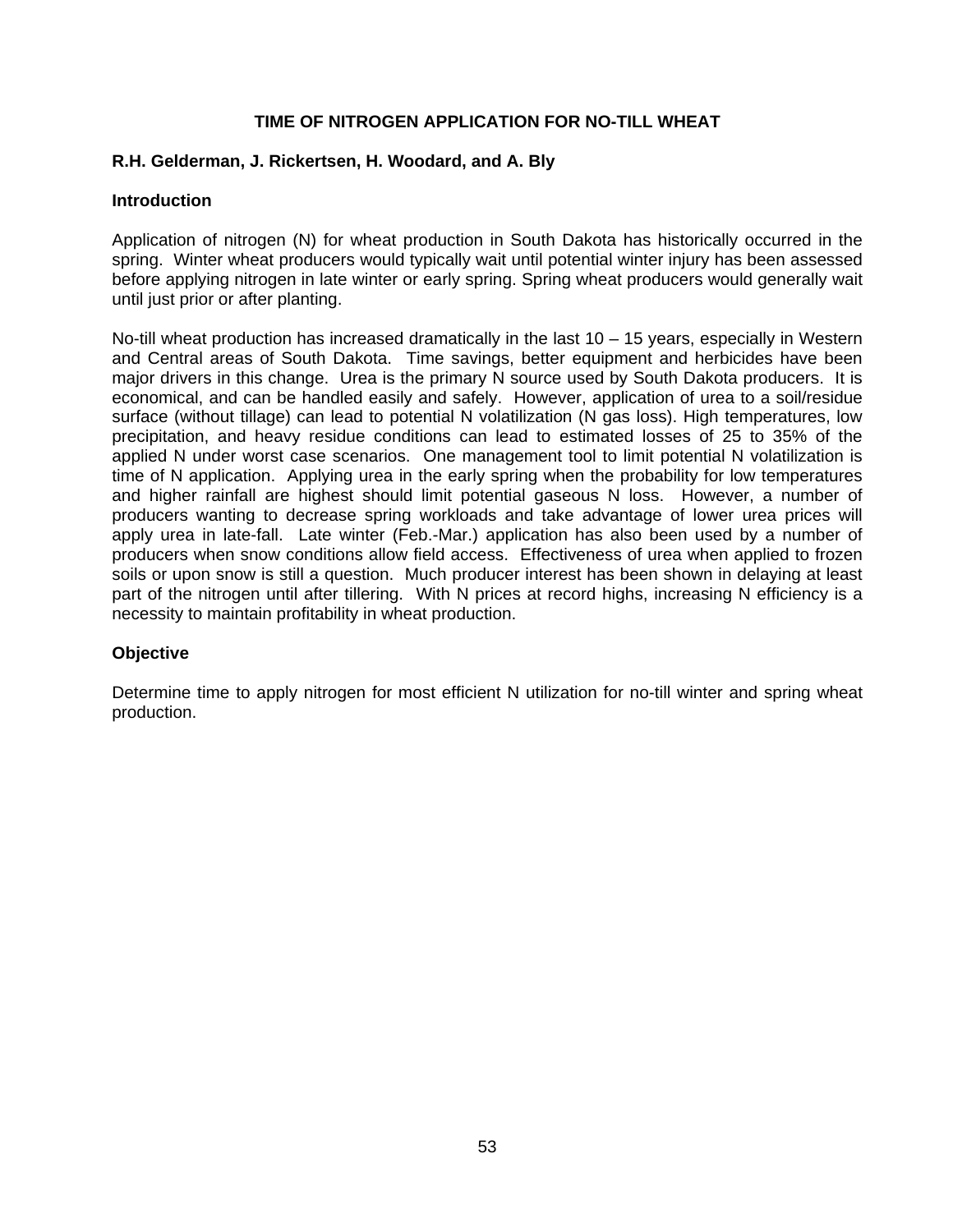### **Table 33. Materials and Methods**

|                             | Location                                             |                    |
|-----------------------------|------------------------------------------------------|--------------------|
| Location                    | Cresbard                                             | <b>Sturgis</b>     |
| Wheat type                  | Spring                                               | Winter             |
| N Application Timing Trts.  |                                                      |                    |
| $Planting = P$              | 4-18-08                                              | $9 - 20 - 07$      |
| Late $Fall = LF$            | $11 - 8 - 07$                                        | 12-17-07           |
| Winter $= W$                | na                                                   | $1 - 24 - 08$      |
| Early Spring = ES           | $2 - 27 - 08$                                        | $4 - 3 - 08$       |
| $Sub-Surface = SS$          | 4-18-08                                              | $9 - 20 - 07$      |
| Feekes $5.5 = F5$           | $6 - 13 - 08$                                        | na                 |
| Foliar N application rate   | 30 lbs $N/a$                                         | na                 |
| Foliar N application timing | $7 - 11 - 08$                                        | na                 |
| Variety                     | <b>Traverse</b>                                      | Expedition         |
| N Rates                     | 0 at P and SS                                        | 0 at P and SS      |
|                             | 50 at LF,P,ES,SS,F5                                  | 50 at P, LF, W, ES |
|                             | 100, 150, and 200 at P                               | 100, 150 at P      |
| N Sources                   | urea and ammonium nitrate (AMN)                      |                    |
| <b>Replications</b>         | 4                                                    |                    |
| Split plot design (RCBD)    | Main block = $N$ timing, Split = $N$ source and rate |                    |
| <b>Statistics</b>           | SAS, ANOVA                                           |                    |

note: Environmentally Smart Nitrogen (ESN) use at Sturgis only.

### **Results and Discussion**

**N Rate:** Carryover soil nitrogen was low at each site, Cresbard (52 lbs NO3-N/a) and Sturgis (28 lbs NO3-N/a). Applied N significantly increased grain yield at Sturgis and Cresbard (Tables 34 and 38). Maximum yield was attained with 50 and 100 lbs N/a at Cresbard and Sturgis, respectively.

**N Timing:** The time of nitrogen application had a significant influence on grain yield at Cresbard  $(Pr>F = 0.02)$  and somewhat at Sturgis  $(PrF = 0.11)$  (Tables 35 and 36). At Cresbard, applying N at F5 (Feekes 5.5) significantly reduced yield (Table 35) and probably associated with very dry surface soil conditions that made the N positionally unavailable. At Sturgis, the late fall (LF) and winter (W) application timings had reduced yields.

**N Source:** Nitrogen source significantly influenced grain yield at Cresbard (Table 35) but not at Sturgis (Table 39). The urea N source, applied at the early spring timing at Cresbard which had 3- 4 inches of snow ground cover, had significantly lower yield when compared to AMN (Table 39). All other urea and AMN comparison yields were very similar. There are differences between urea and AMN yields at Sturgis but no trend in the data could explain these differences (Table 39). Possible volatilization of N may have existed at the early spring application at both Cresbard and Sturgis. However, volatilization loss was not high enough to quantify with the sensitivity of the studies.

**N Placement:** Possible immobilization of N in residue did not seem to be a problem at either site because the sub-surface and surface broadcast placements of N produced similar yields (Tables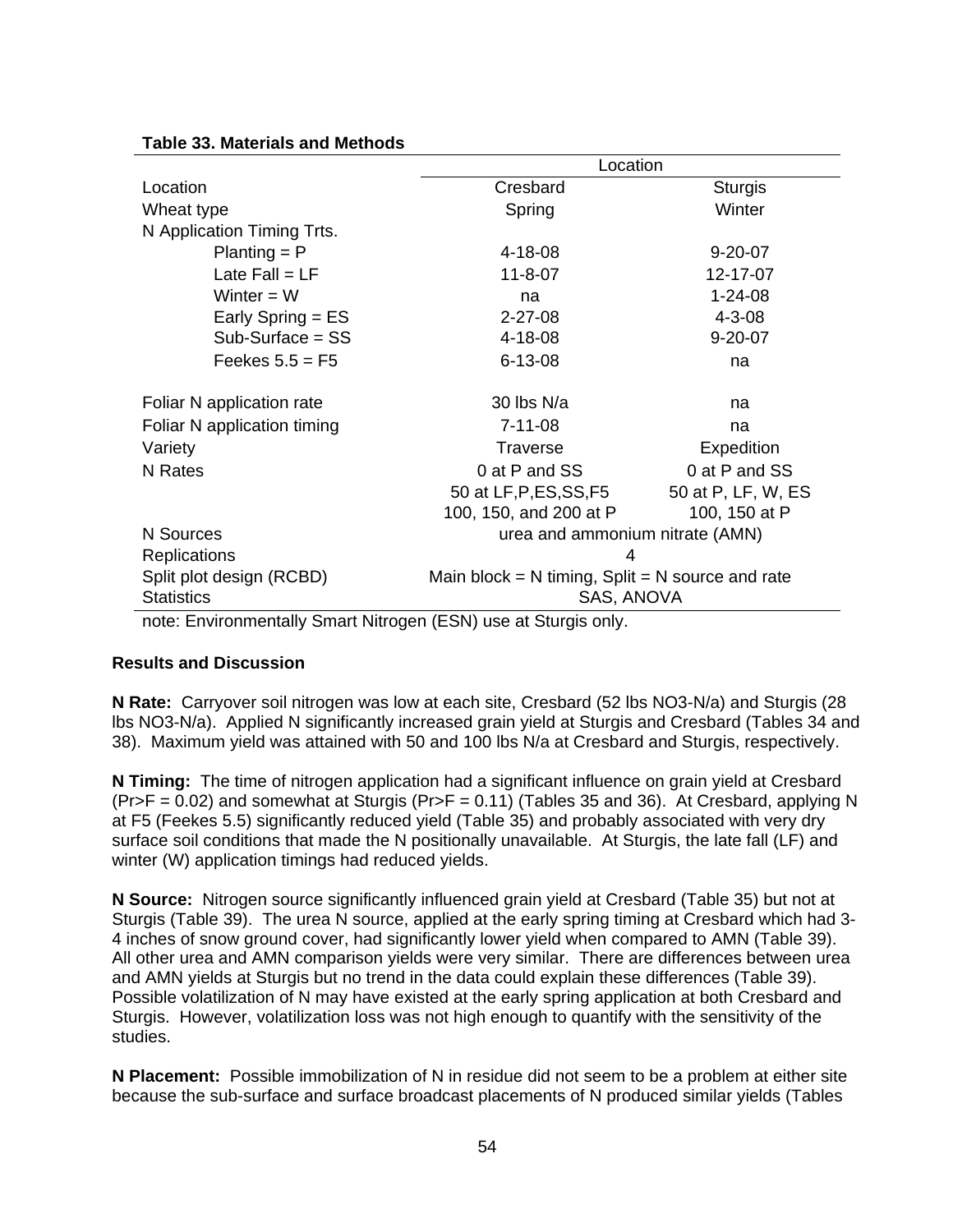36 and 40). There was a trend for yield improvement with sub-surface urea and AMN application at Cresbard because the Pr>F statistic was nearing a significant level (80% confidence). ESN did not significantly influence grain yield when compared to urea or AMN at Sturgis (Table 40).

**Protein:** Nitrogen rate significantly influenced both spring and winter wheat grain protein (Tables 42 and 43). However, the effects were opposite between the sites. Increase N rate increased spring wheat grain protein while decreasing winter wheat protein. With the spring wheat, N was non-limiting beyond the 50 lb. N/a rate which provided extra N to increase grain protein levels. In contrast, the winter wheat grain yield responded to the incremental increase in soil applied N, resulting in less N available for grain protein partition at the higher N rates. Foliar application of N on spring wheat plots further increased spring wheat grain protein (Table 42). It is speculated that foliar N application on the winter wheat would have greatly increased grain protein.

**Precipitation:** For both sites, precipitation frequency increases as we move from late fall to planting (Tables 37 and 41).

**Conclusions:** Soil applied N increased wheat grain yield at each site. Grain yield was maximized with 50 and 100 lbs N/a for the spring and winter wheat, respectively. The spring wheat site had 50 lbs NO3-N/a residual N while the winter wheat site had 28. Grain yield was significantly reduced by applied N at the Feeke's 5.5 (F5.5) stage for spring wheat and the late fall (LF) and winter (W) applications for winter wheat. Dry soil conditions at the spring wheat site during the F5.5 stage kept applied N at the soil surface mostly unavailable for the wheat plant root systems. Grain protein positively responded to increased N rate and foliar application at the spring wheat site. In contrast, increasing N rate applications were more limiting to grain protein partitioning with the winter wheat because N was more limiting and required for grain yield (dry matter) response.

**Acknowledgments:** This project partially supported by the South Dakota Wheat Commission, the Ag. Experiment Station, and the SDSU Soil Testing Lab.

| N rate                      | <b>Grain Yield</b> |
|-----------------------------|--------------------|
| lbs/a                       | bu/a               |
|                             |                    |
| 0                           | 40.7               |
| 50                          | 47.2               |
| 100                         | 45.1               |
| 150                         | 45.2               |
| 200                         | 44.7               |
| Pr>F                        | 0.44               |
| LSD(.10)                    | <b>NS</b>          |
| <b>CV %</b>                 | 10.6               |
| Orthogonal No N vs N (Pr>F) | 0.07               |

Table 34. Nitrogen rate influence on spring wheat grain yield near Cresbard SD, in 2008.

sunflower was previous crop

lbs  $NO<sub>3</sub>-N/a = 52$  lbs/a sampled before planting

N applied at planting (4-18-08)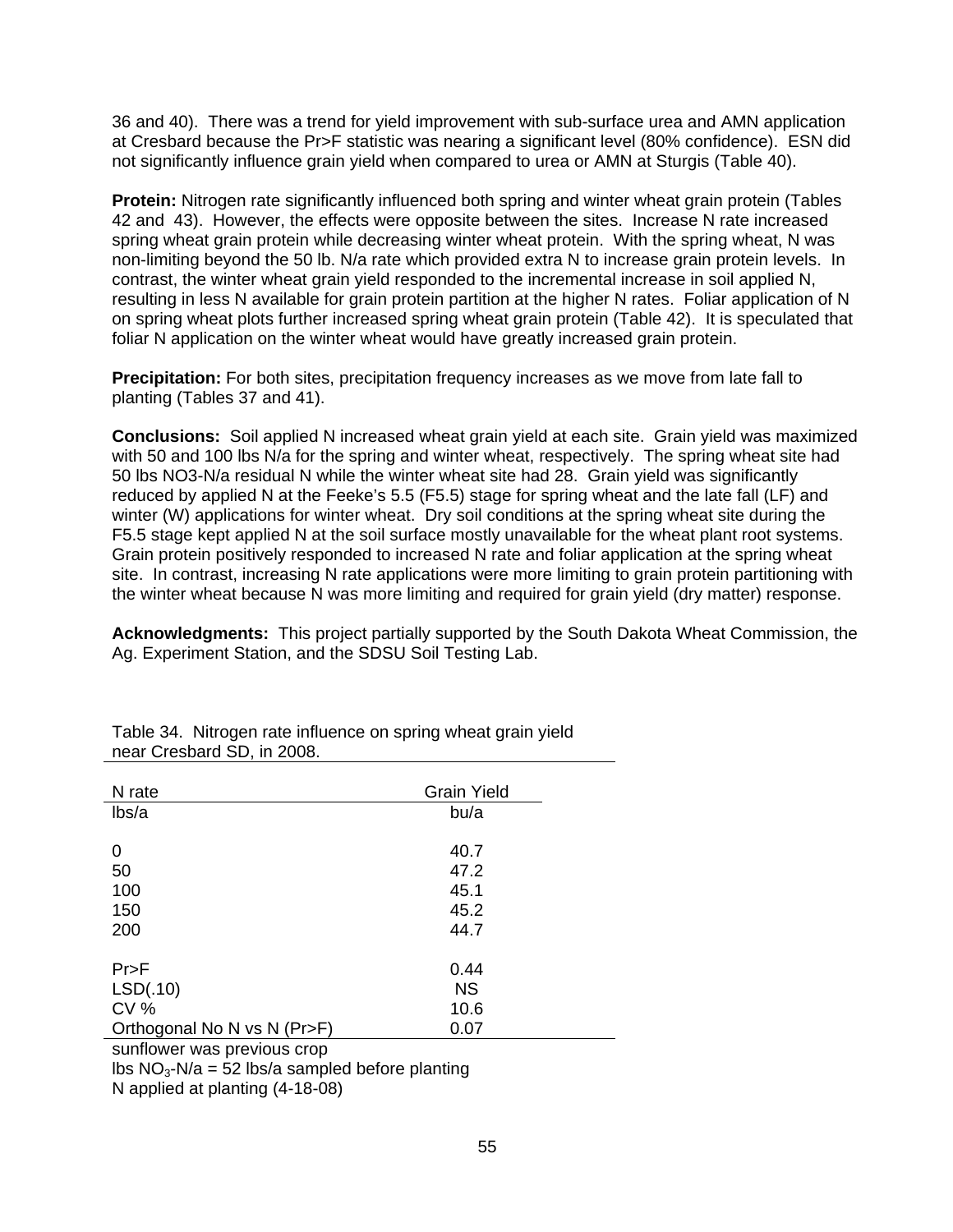| Time of N           |                         | N Source |                      |           |  |  |  |  |
|---------------------|-------------------------|----------|----------------------|-----------|--|--|--|--|
| Application         | <b>Ammonium Nitrate</b> | Urea     | for N timing<br>Pr>F | <b>CV</b> |  |  |  |  |
|                     | bu/a -                  |          |                      |           |  |  |  |  |
| Late Fall           | 47.3 a                  | 47.9 a   | 0.50                 | 2.2       |  |  |  |  |
| <b>Early Spring</b> | 44.6 a                  | 41.2 b   | 0.01                 | 2.1       |  |  |  |  |
| Planting            | 47.2 a                  | 45.7 a   | 0.15                 | 2.4       |  |  |  |  |
| 5 Leaf Stage        | 39.9 b                  | 40.2 b   | 0.75                 | 2.2       |  |  |  |  |
| Pr>F                | 0.03                    | 0.02     |                      |           |  |  |  |  |
| LSD(.05)            | 4.0                     | 3.9      |                      |           |  |  |  |  |
| CV <sub>6</sub>     | 6.8                     | 6.7      |                      |           |  |  |  |  |
| other Statistics:   |                         |          |                      |           |  |  |  |  |
| N Source (S)        | 0.04                    |          |                      |           |  |  |  |  |
| N Timing $(T)$      | 0.02                    |          |                      |           |  |  |  |  |
| SxT                 | 0.02                    |          |                      |           |  |  |  |  |

Table 35. Influence of N source and N application timing on spring wheat grain yield at Cresbard SD, in 2008.

N rate  $=$  50 lbs N/a

Means with similar lower case letter are not significantly different within a comparison column.

| Table 36. Influence of tillage and N application position on spring wheat grain yield at Cresbard |  |
|---------------------------------------------------------------------------------------------------|--|
| SD, in 2008.                                                                                      |  |

|                                |           | N Rate and Source |               |
|--------------------------------|-----------|-------------------|---------------|
| N Application Method           |           | 50 Urea           | <b>50 AMN</b> |
|                                |           |                   |               |
| Surface Broadcast <sup>A</sup> | 40.7      | 45.7              | 47.2          |
| Sub-Surface                    | 41.1      | 50.7              | 49.8          |
|                                |           |                   |               |
|                                | <b>NS</b> | <b>NS</b>         | <b>NS</b>     |
| $LSD(.10)$<br>Pr>F             | 0.94      | 0.21              | 0.22          |

AMN = ammonium nitrate

<sup>A</sup> broadcast applied after planting<br><sup>B</sup> Applied with drill (7 inch spacings, 2-3 inch depth) before planting.

NS = non-significant

Table 37. Precipitation frequency summary at the spring wheat N timing site near Cresbard SD, in 2008.

|                       | 0.25 inch of Precipitation |       |  |
|-----------------------|----------------------------|-------|--|
| N Application Timing  | Total                      | Event |  |
|                       | - days* ----               |       |  |
| Late Fall             | 47                         | 134   |  |
| Winter / Early Spring | 27                         | 28    |  |
| Planting              | 13                         | 13    |  |
| 5 Leaf Stage          | 6                          | 11    |  |

\* days after N application to 0.25 inch total precipitation or a single event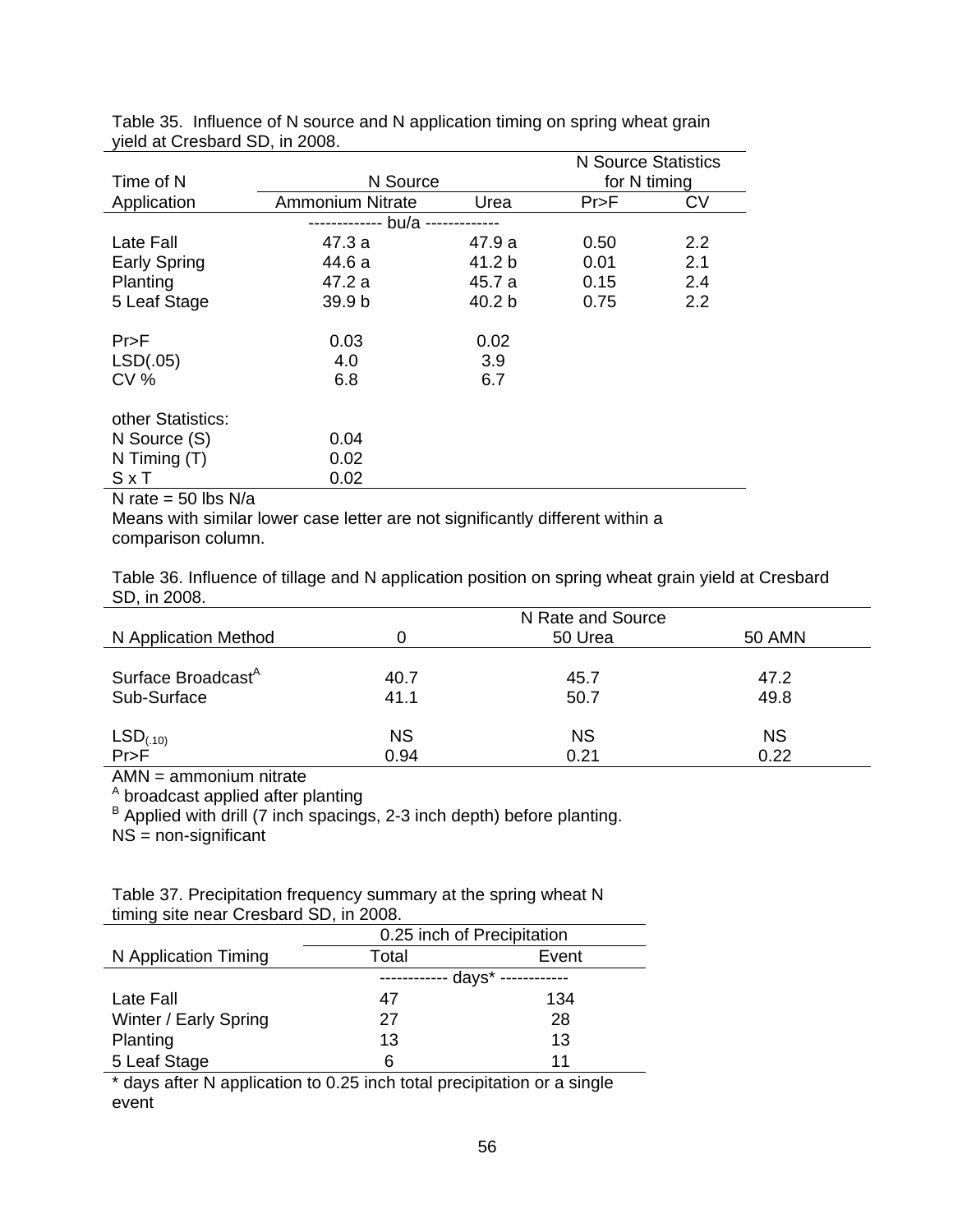| grain yield at Sturgis SD, in 2000.           |                    |
|-----------------------------------------------|--------------------|
| $N$ Rate <sup>A</sup>                         | <b>Grain Yield</b> |
|                                               | bu/a               |
| 0                                             | 25.6 <sub>b</sub>  |
| 50                                            | 40.3 a             |
| 100                                           | 44.7 a             |
| 150                                           | 44.4 a             |
| Statistics:                                   |                    |
| $Pr$ >F                                       | 0.001              |
| $LSD_{(.10)}$                                 | 4.5                |
| CV%                                           | 8.9                |
| A ammonium nitrate surface annied at planting |                    |

Table 38. Nitrogen rate influence on winter wheat grain yield at Sturgis SD, in 2008.

<sup>A</sup> ammonium nitrate surface applied at planting. Soil  $NO_3-N = 28$  lbs/a

| Table 39. Influence of N source and N application timing on winter wheat grain |  |
|--------------------------------------------------------------------------------|--|
| yield at Sturgis SD, in 2008.                                                  |  |
|                                                                                |  |

|                                         |                         |           | <b>N</b> Source Statistics |           |
|-----------------------------------------|-------------------------|-----------|----------------------------|-----------|
| Time of N                               | N Source                |           | for N timing               |           |
| Application                             | <b>Ammonium Nitrate</b> | Urea      | Pr>F                       | <b>CV</b> |
|                                         | $bu/a -$                |           |                            |           |
| Sub                                     | 38.8                    | 36.7      | 0.20                       | 4.6       |
| Planting                                | 37.9                    | 39.1      | 0.59                       | 7.3       |
| Late Fall                               | 35.4                    | 35.3      | 0.95                       | 11.5      |
| Winter                                  | 34.8                    | 37.3      | 0.19                       | 6.0       |
| <b>Early Spring</b>                     | 40.3                    | 38.7      | 0.09                       | 2.3       |
|                                         |                         |           |                            |           |
| Pr>F                                    | 0.18                    | 0.24      |                            |           |
| LSD(.05)                                | <b>NS</b>               | <b>NS</b> |                            |           |
| CV <sub>%</sub>                         | 9.0                     | 6.6       |                            |           |
| other Statistics:                       |                         |           |                            |           |
| N Source (S)                            | 0.97                    |           |                            |           |
| N Timing $(T)$                          | 0.11                    |           |                            |           |
| $S \times T$                            | 0.44                    |           |                            |           |
| $F \cap H = H/L$<br><b>N</b> L <b>1</b> |                         |           |                            |           |

N rate  $=$  50 lbs N/a

Means with similar lower case letter are not significantly different within a comparison column.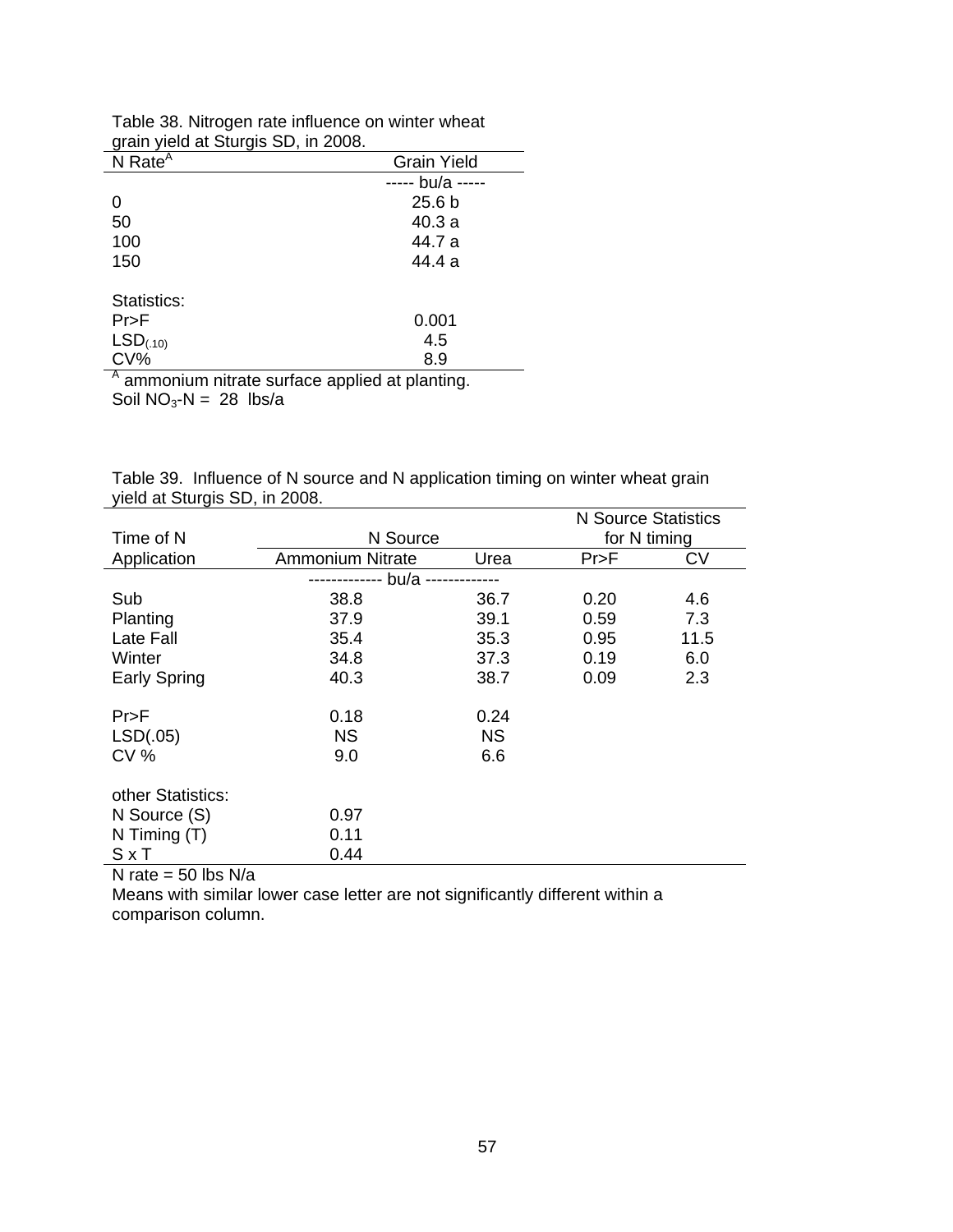|                                | N Rate and Source |           |               |      |
|--------------------------------|-------------------|-----------|---------------|------|
| N Application Method           | <b>50 ESN</b>     | 50 Urea   | <b>50 AMN</b> | Pr>F |
|                                |                   | $bu/a -$  |               |      |
| Surface Broadcast <sup>A</sup> | 38.2              | 39.1      | 37.9          | 0.72 |
| Sub-Surface                    | 38.4              | 36.7      | 38.8          | 0.52 |
|                                |                   |           |               |      |
| $LSD(.10)$<br>Pr>F             | ΝS                | <b>NS</b> | <b>NS</b>     |      |
|                                | 0.91              | 0.21      | 0.73          |      |

Table 40. Influence of tillage and N application position on winter wheat grain yield at Sturgis SD, in 2008.

AMN = ammonium nitrate

<sup>A</sup> broadcast applied after planting

<sup>B</sup> Applied with drill (10 inch spacings, 2-3 inch depth) before planting.

NS = non-significant

Table 41. Precipitation frequency summary at the spring wheat N timing site near Sturgis SD, in 2008.

|                      | 0.25 inch of Precipitation |       |  |
|----------------------|----------------------------|-------|--|
| N Application Timing | Total                      | Event |  |
|                      | days*                      |       |  |
| Planting             | 17                         | 135   |  |
| Late Fall            | 33                         | 50    |  |
| Winter               | 14                         | 14    |  |
| <b>Early Spring</b>  | 8                          |       |  |

\* days after N application to 0.25 inch total precipitation or a single event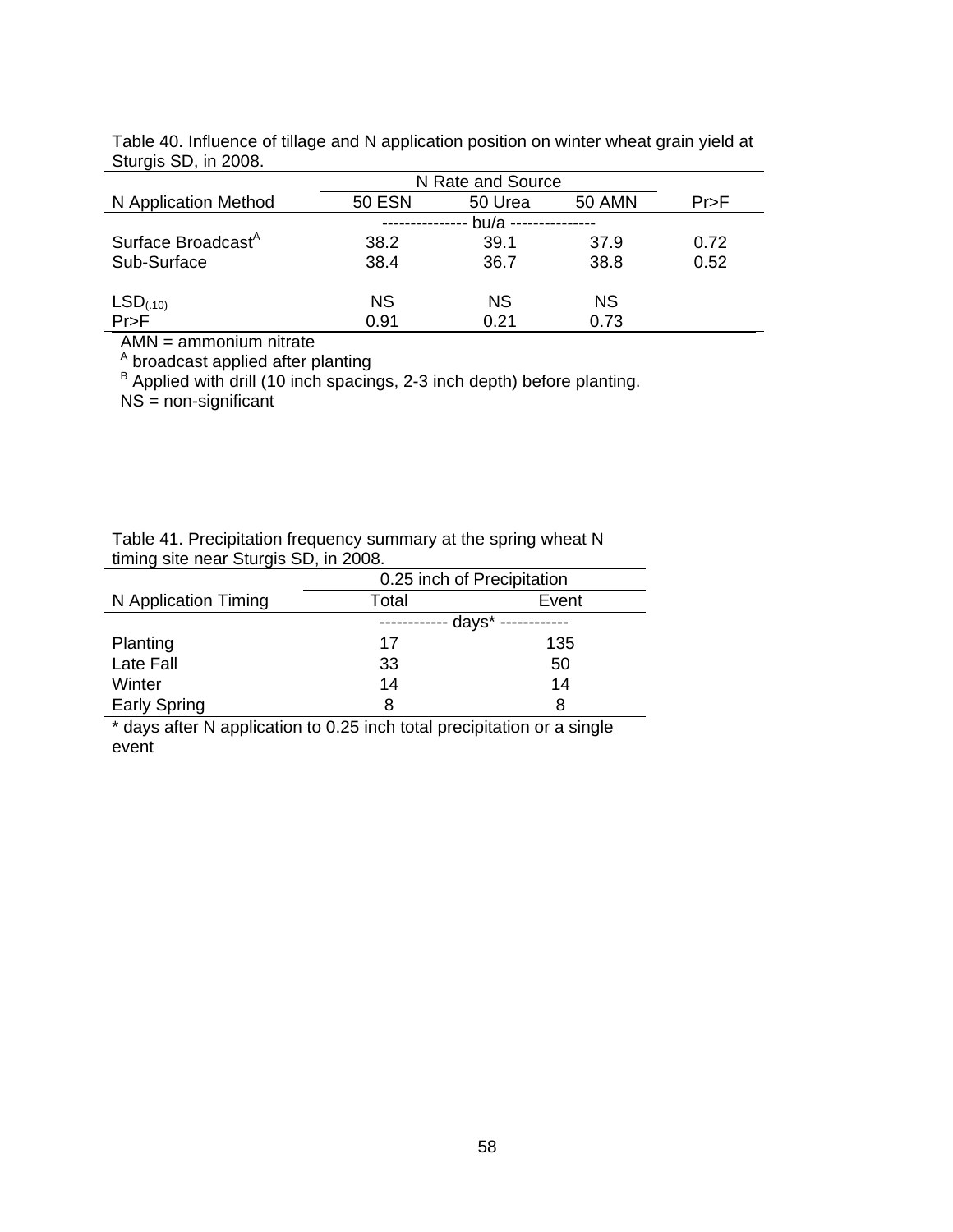| Foliar $\overline{A}$     |                   |                   |          |     |
|---------------------------|-------------------|-------------------|----------|-----|
| N rate                    | No                | Yes               | $Pr>F^B$ | CV% |
| lbs/a                     | $\%^C$            |                   |          |     |
|                           |                   |                   |          |     |
| 0                         | 12.4 <sub>b</sub> | 13.9 <sub>c</sub> | yes      | 4.4 |
| 50                        | 12.8 <sub>b</sub> | 13.6 <sub>c</sub> | no       | 4.2 |
| 100                       | 14.8 a            | 15.2 <sub>b</sub> | yes      | 0.5 |
| 150                       | 15.2a             | 15.9 ab           | yes      | 1.5 |
| 200                       | 15.7a             | 16.5a             | yes      | 1.5 |
| $Pr>F^B$                  | yes               | yes               |          |     |
| CV%                       | 6.2               | 5.2               |          |     |
|                           |                   |                   |          |     |
| <b>Overall Statistics</b> |                   |                   |          |     |
| Foliar (F)                | 0.001             |                   |          |     |
| N Rate (NR)               | 0.001             |                   |          |     |
| F X NR                    | 0.109             |                   |          |     |

Table 42. Influence of N rate and Foliar N application on spring wheat grain protein near Cresbard SD in 2008.

 $^{\text{A}}$  30 lbs N/a as 10 gpa UAN (28-0-0) and 10 gpa water applied at

Feekes 10.8 (post-pollination)<br><sup>B</sup> A "no" is where Pr.F is > than 0.10

 $\textdegree$  adjusted to 13% grain moisture.

### Table 43. Influence of N rate on winter wheat grain protein at Sturgis SD, in 2008.

| N rate $^A$                                 | Grain Protein <sup>B</sup> |  |
|---------------------------------------------|----------------------------|--|
| lbs/a                                       | %                          |  |
|                                             |                            |  |
| Ω                                           | 11.9 a                     |  |
| 50                                          | 11.5 ab                    |  |
| 100                                         | 11.3 $b$                   |  |
| 150                                         | 10.7 $\,$ c                |  |
|                                             |                            |  |
| $LSD_{(.10)}$                               | 0.5                        |  |
| $Pr$ >F                                     | 0.02                       |  |
| $CV\%$                                      | 3.5                        |  |
| A applied as ammonium nitrate at planting   |                            |  |
| <sup>B</sup> adjusted to 13% grain moisture |                            |  |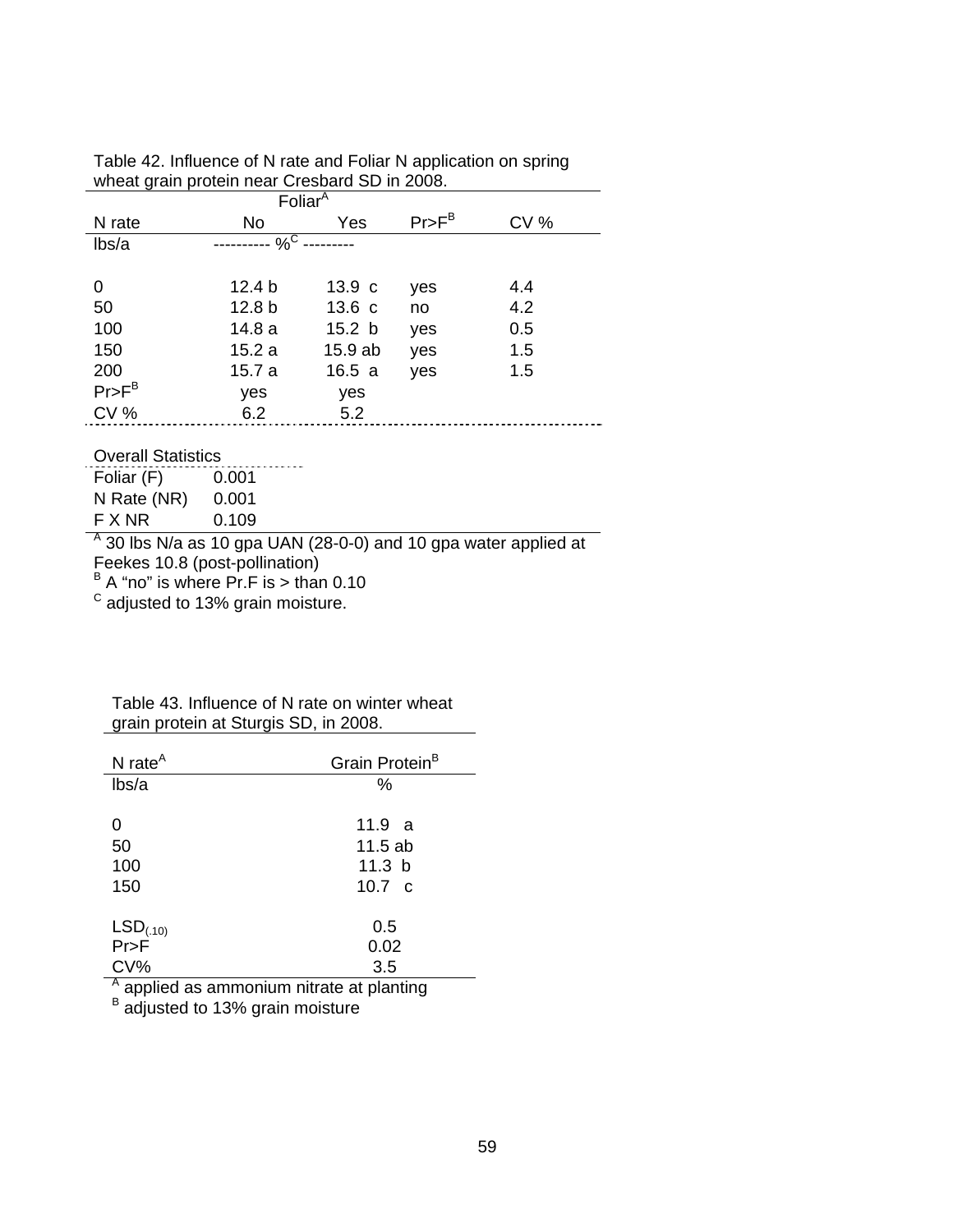### **ROTATIONAL IMPACTS OF BROADLEAF CROPS ON WINTER WHEAT (SCENIC AND WALL, SOUTH DAKOTA)**

# **Objectives:**

- 1) To determine the performance and yield of winter wheat planted on five different types of crop stubble.
- 2) To determine response of winter wheat to various rates of nitrogen applied in the spring.

### **Procedures:**

The experiment was conducted at two locations in western South Dakota (Wall and Scenic). The trial was managed using minimum tillage practices. The design of the experiment included growing broadleaf crops (field pea, chickpea, lentil and safflower) and spring wheat in year 1. Blocks of spring wheat (Briggs), dry peas (Grande), Lentils (Morton), Chickpeas (B-90) and Safflower (Finch) were planted on May 2, 2007. All blocks were planted with a 5 foot research JD 750 no-till drill. The spring wheat block at the Scenic location was top dressed with 28-0-0 (50 lb N / acre) on May 1, 2007 with 32 oz / A of Roundup in the mix for weed control. This block was sprayed twice at 8.3 gpA to get the intended fertilizer rate. Blocks of the other four crops were sprayed with Prowl (3 pts/A) + Roundup Original Max (24 oz / A). The spring wheat and safflower were fertilized with 10-34-0 at both locations. The seeding rate for the crops were as follows: spring wheat (Briggs) 90 lbs/a, lentils (Morton) 20 lbs/a + inoculum, field peas (Grande) 140 lbs/a + inoculum, chickpeas (B-90) 70 lbs/a + inoculum, safflower (Finch) 20 lbs/a. At the Scenic site, all five blocks were harvested on August 1, 2007. The block at the Wall site had been planted to camelina, field pea and chickpea variety trails in the spring of 2007. The safflower stubble next to the variety trials was also used for planting winter wheat.

In the fall of 2007each broadleaf crop block at Wall and Scenic was recropped to winter wheat. Before planting , the Wall site was sprayed with 19 oz Roundup Original Max/A + liquid ammonium sulfate +12 oz LV6 at 10 gpA spray rate on August 29, 2007. The Scenic location was sprayed on September 28, 2007 with 20 oz Roundup Original Max + liquid Ammonium Sulfate (50 ml/gal) at 8 gpA spray rate. Both locations were planted to Expedition Winter Wheat on September 26, 2007. The wheat crop was planted with a JD 750 drill at 1,089,000 seeds per acre with liquid starter fertilizer (10-34-0) added at 6 gallons / acre. Soil moisture samples were taken on each of the blocks that were seeded to winter wheat plots on November 5, 2007. On November 6, 2007; the location at Scenic was sprayed with .9 oz Olympus + Penetrate II + 32- 0-0 @ 1 gallon per acre. The 32-0-0 liquid fertilizer was added to improve the coverage and absorption of the Olympus herbicide.

In spring, four fertilizer N rates and a control (with no N fertilizer application) were applied to the winter wheat. The rates were 30, 60, 90 and 120 Lb N/Acre. The source of N was ammonium nitrate (34-0-0). The granular fertilizer was broadcast with a JD 750 drill. Plots, within each crop stubble, were arranged in randomized complete block design with treatments replicated four times. Each fertilizer treatment was broadcast over a 10 foot wide x 60 foot long plot. The Scenic location was sprayed on May 7, 2008 with 27 oz / A Starane NXT + Penetrate II @ 18 ml / gallon + Harmony GT @ .6 oz / acre at a spray rate of 10 gallon per acre. The Wall location was sprayed on May 7, 2008 with 27 oz / A Starane NXT + Penetrate II @ 18 ml / gallon using a 10 gallon per acre spray rate. The harvested plot size was 5 foot wide x 60 foot long for each fertilizer rate in each replication. Performance of winter wheat was evaluated by measuring plant height, number of heads per square foot, number of kernels per head, number of seeds per pound, grain yield, test weight and grain protein.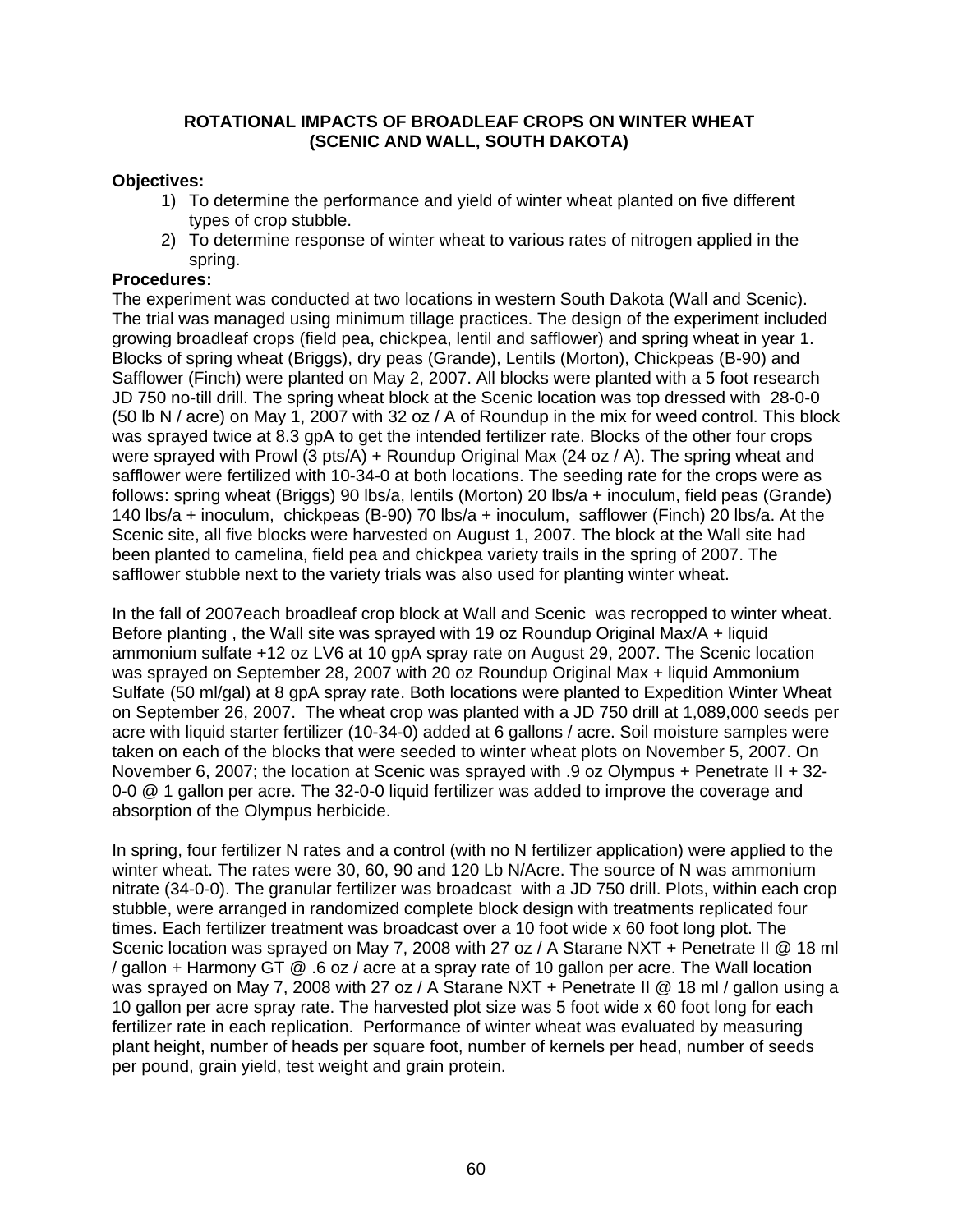| Crop                | <b>Planting Date</b> | <b>Harvest Date</b> |
|---------------------|----------------------|---------------------|
| <b>Spring Wheat</b> | May 2, 2007          | August 1, 2007      |
| Lentil              | May 2, 2007          | August 1, 2007      |
| Dry Pea             | May 2, 2007          | August 1, 2007      |
| Chickpea            | May 2, 2007          | August 1, 2007      |
| Safflower           | May 2, 2007          | August 1, 2007      |

The planting/harvest dates of the spring wheat and broadleaf crops at Scenic are as follows:

The planting/harvest dates of the broadleaf crops at Wall are as follows:

| Crop      | <b>Planting Date</b> | <b>Harvest Date</b> |
|-----------|----------------------|---------------------|
| Safflower | April 30, 2007       | August 20, 2007     |
| Camelina  | April 4, 2007        | July 18, 2007       |
| Chickpea  | April 4, 2007        | August 1, 2007      |
| Dry Pea   | April 4, 2007        | July 18, 2007       |

**Results and Discussion in 2008:** Winter wheat stands were good at both locations in the fall of 2007. The Scenic location had downy brome infestation so it was sprayed with Olympus the day after planting. The Wall location was not sprayed and downy brome infestation occurred during winter primarily in the camelina and chickpea blocks that were planted back to wheat.

At Scenic, the highest winter wheat yield was on spring wheat stubble. The Scenic location was very dry (Table 46) and residue cover on the spring wheat ground might have helped conserve soil moisture. The lowest winter wheat yield was on Safflower stubble, due to low soil moisture availability. At Wall, the highest winter wheat yield was on the safflower stubble. Safflower stands were weak in 2007 but weed control was good, thus soil moisture was not limiting for the winter wheat crop. The lowest winter wheat yields were on camelina stubble where soil moisture was most limiting.

Winter wheat grain yield increased with increasing nitrogen fertilizer application at both locations but yields were not different at 60, 90 and 120 lb/ac (Table 47). Grain yield increased by 15 to 20 bushels with the addition of 60 pounds of nitrogen. Nitrogen fertilizer application also increased plant height, number of heads per sq ft., number of kernels per head, and seed protein content. Seed size (seeds / lb) got slightly smaller as nitrogen rates were increased. Test weights decreased as nitrogen levels were increased.

Our intent at both locations was to determine how much soil moisture was present on broadleaf crops stubble for a recrop situation. Soil moisture levels were the highest at the 0-12" depth and got progressively dryer deeper into the soil profile down to 48 inches. Overall, soil moisture was slightly better in November of 2007 at the Wall location as compared to the Scenic location. We had difficulties getting the deep soil samples at Scenic because the soil was so dry.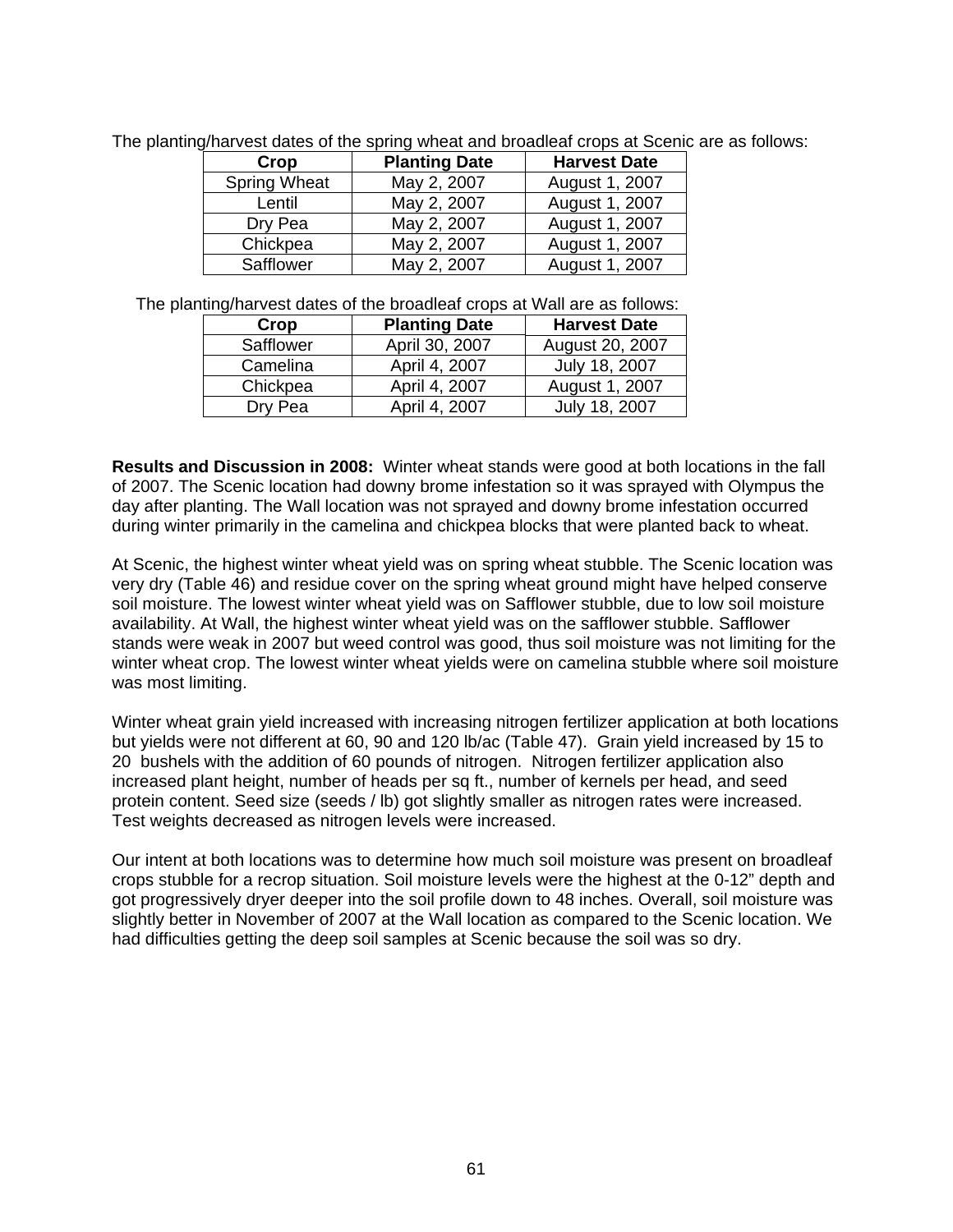| back to Expedition Hard Red Winter wheat on September 26, 2007. |                                |     |                                   |            |                 |                                 |                                |
|-----------------------------------------------------------------|--------------------------------|-----|-----------------------------------|------------|-----------------|---------------------------------|--------------------------------|
| Cropping<br><b>Block</b>                                        | <b>Texture</b><br><b>Class</b> | рH  | <b>Soluble Salts</b><br>mmho / cm | O. M.<br>% | NO3-N<br>Lbs/ A | <b>Phosphorus</b><br>Lbs / Acre | <b>Potassium</b><br>Lbs / Acre |
| <b>Sampled</b>                                                  |                                |     |                                   |            | $(0-24")$       |                                 |                                |
| S. Wheat                                                        | <b>Medium</b>                  | 6.4 | 0.3                               | 1.2        | 34              | 50                              | 778                            |
| Lentil                                                          | <b>Medium</b>                  | 6.3 | 0.1                               | 1.2        | 16              | 30                              | 742                            |
| Dry Pea                                                         | <b>Medium</b>                  | 6.5 | 0.2                               | 0.9        | 28              | 22                              | 582                            |
| <b>Chickpea</b>                                                 | Medium                         | 6.9 | 0.3                               | 0.6        | 16              | 22                              | 564                            |
| <b>Safflower</b>                                                | <b>Medium</b>                  | 6.7 | 0.2                               | 0.6        | 74              | 20                              | 480                            |

**Table 44. Scenic Nutrient Analysis as of November 5, 2007. These blocks were planted back to Expedition Hard Red Winter Wheat on September 26, 2007.** 

**Table 45. Wall Nutrient Analysis as of November 5, 2007. These blocks were planted back to Expedition Hard Red Winter Wheat on September 26, 2007.** 

| <b>Cropping</b><br><b>Block</b><br><b>Sampled</b> | <b>Texture</b><br><b>Class</b> | pH  | <b>Soluble Salts</b><br>mmbo / cm | O. M.<br>% | <b>NO3-N</b><br>Lbs/Al<br>$(0-24")$ | <b>Phosphorus</b><br>Lbs / Acre | Potassium<br>Lbs / Acre |
|---------------------------------------------------|--------------------------------|-----|-----------------------------------|------------|-------------------------------------|---------------------------------|-------------------------|
| <b>Safflower</b>                                  | <b>Medium</b>                  | 6.5 | 0.2                               | 1.7        | 18                                  | 50                              | 1346                    |
| <b>Camelina</b>                                   | <b>Medium</b>                  | 6.3 | 0.2                               | 1.6        | 34                                  | 32                              | 1140                    |
| <b>Chickpea</b>                                   | Medium                         | 6.3 | 0.3                               | 1.6        | 56                                  | 24                              | 868                     |
| Dry Pea                                           | Medium                         | 6.5 | 0.3                               | 1.6        | 44                                  | 44                              | 1212                    |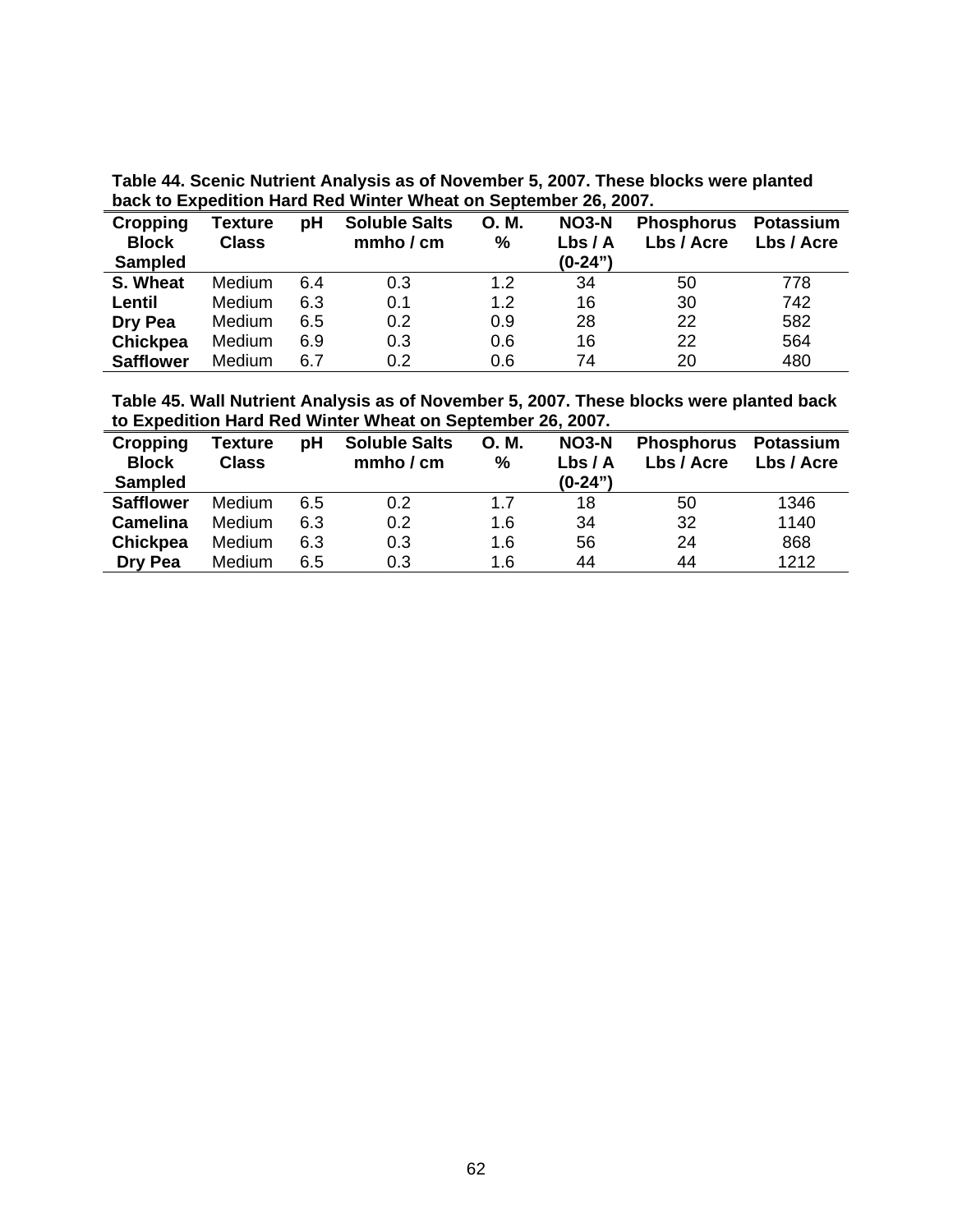| <b>Previous Crop in 2007</b>        | Soil Depth in<br><b>Inches</b> | Soil Moisture %<br>at Scenic | Soil Moisture %<br>at Wall |
|-------------------------------------|--------------------------------|------------------------------|----------------------------|
| <b>Spring Wheat at Scenic</b>       | $0 - 12"$                      | 11.0%                        |                            |
|                                     | $12 - 24$                      | 9.4                          |                            |
|                                     | 24-36                          | 7.4                          |                            |
|                                     | 36-48                          | 6.2                          |                            |
| <b>Mean</b>                         |                                | 8.5                          |                            |
| Lentil at Scenic / Camelina at Wall |                                |                              |                            |
|                                     | $0 - 12$                       | 8.9                          | 11.3                       |
|                                     | 12-24                          | 8.0                          | 10.5                       |
|                                     | 24-36                          | 6.8                          | 9.2                        |
|                                     | 36-48                          | --                           | 7.3                        |
| <b>Mean</b>                         |                                | 7.9                          | 9.5                        |
| Dry peas                            | $0 - 12$                       | 9.5                          | 13.1                       |
|                                     | $12 - 24$                      | 7.8                          | 11.9                       |
|                                     | 24-36                          |                              | 10.0                       |
|                                     | 36-48                          |                              | 8.9                        |
| <b>Mean</b>                         |                                | 8.6                          | 10.9                       |
|                                     |                                |                              |                            |
| <b>Chickpea</b>                     | $0 - 12$                       | 9.4                          | 12.5                       |
|                                     | 12-24                          | 6.9                          | 10.6                       |
|                                     | 24-36                          |                              | 8.5                        |
|                                     | 36-48                          |                              | 8.4                        |
| <b>Mean</b>                         |                                | 8.1                          | 10.0                       |
| <b>Safflower</b>                    | $0 - 12$                       | 9.4                          | 13.2                       |
|                                     | 12-24                          | 6.0                          | 10.9                       |
|                                     | 24-36                          | 4.8                          | 8.8                        |
|                                     | 36-48                          | --                           | 8.2                        |
| <b>Mean</b>                         |                                | 6.7                          | 10.2                       |

# **Table 46. Soil Moisture Percent Values by Previous Crop, sampled on November 5, 2007.**

(--) indicates that the soil was so dry that the soil probe would go no further down.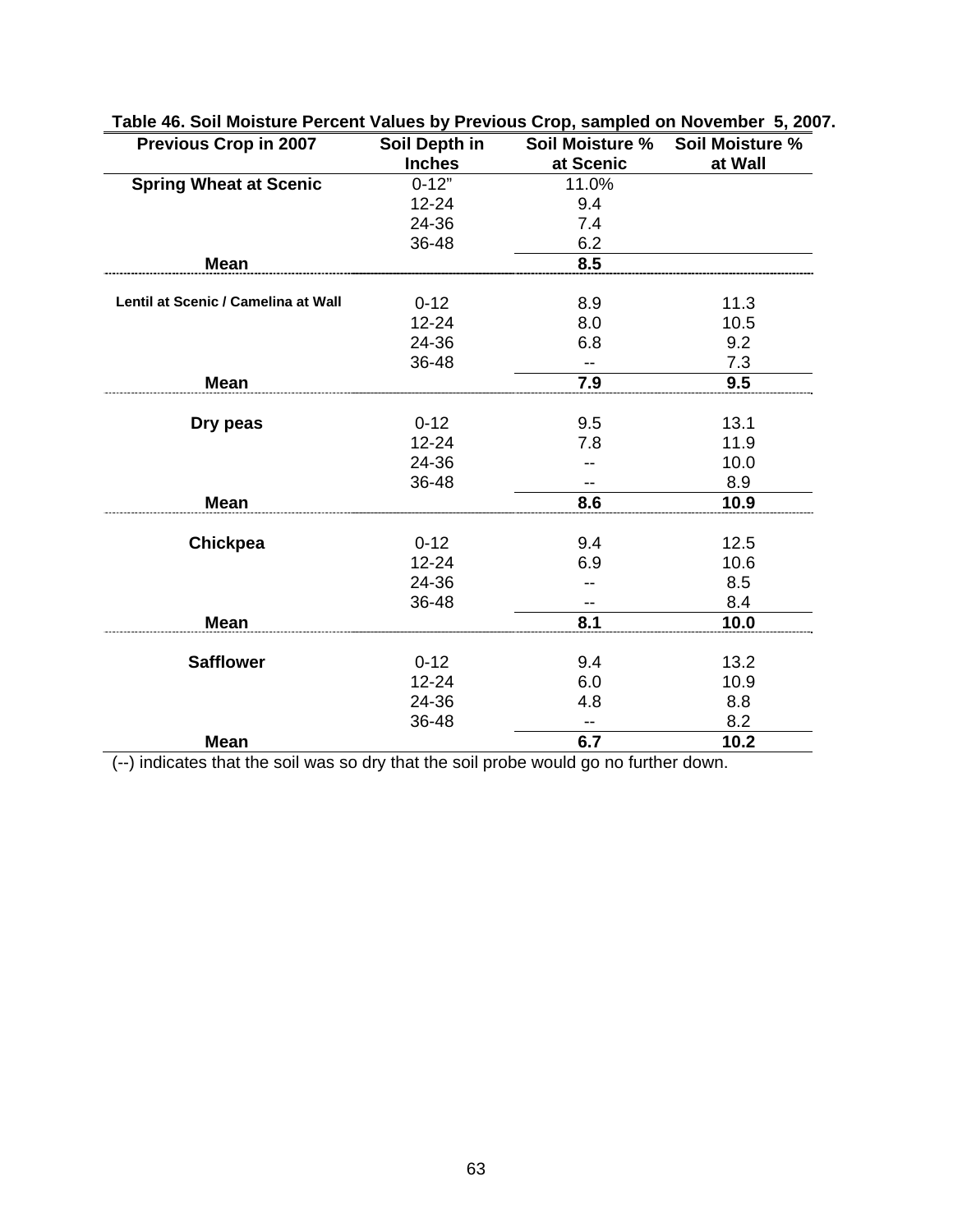|                                | <b>Height</b><br>(Inches) | No. of<br>Heads /<br>Sq. Ft. | No. of<br>Kernels /<br><b>Head</b> | No. of<br>Seeds /<br><b>Pound</b> | <b>Seed</b><br><b>Protein</b><br>$(\%)$ | <b>Test Wt.</b><br>(Lb/Bu) | Yield<br>(Bu/A) |
|--------------------------------|---------------------------|------------------------------|------------------------------------|-----------------------------------|-----------------------------------------|----------------------------|-----------------|
| N03-N Rate                     |                           |                              |                                    |                                   |                                         |                            |                 |
| (Lbs/A)                        |                           |                              |                                    |                                   |                                         |                            |                 |
| 0                              | 25.8                      | 36.3                         | 21.0                               | 14826                             | 9.3                                     | 61.0                       | 27.1            |
| 30                             | 27.6                      | 40.3                         | 21.9                               | 14984                             | 9.8                                     | 58.9                       | 38.9            |
| 60                             | 28.5                      | 40.8                         | 21.9                               | 15544                             | 11.2                                    | 57.0                       | 44.7            |
| 90                             | 28.9                      | 43.7                         | 22.4                               | 15880                             | 11.9                                    | 56.4                       | 46.0            |
| 120                            | 29.2                      | 46.7                         | 23.0                               | 15892                             | 12.5                                    | 56.2                       | 47.0            |
| LSD (0.05)                     | 0.8                       | 5.0                          | 1.6                                | 660                               | 0.5                                     | 0.7                        | 2.4             |
| <b>Previous</b><br><b>Crop</b> |                           |                              |                                    |                                   |                                         |                            |                 |
| <b>Spring Wheat</b>            | 28.6                      | 42.3                         | 22.3                               | 14459                             | 9.9                                     | 60.3                       | 50.3            |
| Lentil                         | 28.6                      | 43.2                         | 22.8                               | 15819                             | 10.7                                    | 58.0                       | 39.8            |
| <b>Field Pea</b>               | 28.5                      | 43.2                         | 22.8                               | 15403                             | 11.8                                    | 56.6                       | 41.8            |
| Chickpea                       | 27.3                      | 41.3                         | 21.9                               | 16086                             | 11.4                                    | 57.0                       | 36.1            |
| Safflower                      | 27.0                      | 37.7                         | 20.4                               | 15358                             | 11.0                                    | 57.6                       | 35.8            |
| <b>LSD (0.05)</b><br>CV(%)     | 0.8<br>4.29               | 5.0<br>19.11                 | 1.6<br>11.77                       | 660<br>6.77                       | 0.5<br>6.9                              | 0.7<br>2.01                | 2.4<br>9.12     |

 **Table 47: Mean Effects of N Fertilizer and Previous Crop on Yield of Winter Wheat at Scenic, SD in 2008.** 

**Table 48: Mean Effects of N Fertilizer and Previous Crop on Yield of Winter Wheat at Wall, SD in 2008.** 

|                   | Height   | No. of  | No. of    | No. of       | <b>Seed</b>    | Test Wt. | Yield   |
|-------------------|----------|---------|-----------|--------------|----------------|----------|---------|
|                   | (Inches) | Heads / | Kernels / | Seeds /      | <b>Protein</b> | (Lb/Bu)  | (Bu/A)  |
|                   |          | Sq. Ft. | Head      | <b>Pound</b> | (%)            |          |         |
| <b>N03-N Rate</b> |          |         |           |              |                |          |         |
| (Lbs/A)           |          |         |           |              |                |          |         |
| $\Omega$          | 28.0     | 34.8    | 23.0      | 15328        | 9.4            | 59.6     | 38.1    |
| 30                | 30.1     | 44.7    | 24.8      | 15722        | 9.7            | 59.2     | 48.3    |
| 60                | 31.5     | 47.6    | 26.3      | 16469        | 10.5           | 57.5     | 53.6    |
| 90                | 31.9     | 49.7    | 27.0      | 17862        | 11.3           | 56.5     | 55.6    |
| 120               | 32.2     | 50.0    | 26.5      | 17797        | 12.0           | 55.5     | 53.2    |
|                   |          |         |           |              |                |          |         |
| LSD (0.05)        | 0.9      | 7.5     | 2.3       | 1042         | 0.3            | 1.1      | 2.8     |
| <b>Previous</b>   |          |         |           |              |                |          |         |
| <b>Crop</b>       |          |         |           |              |                |          |         |
| Safflower         | 27.0     | 51.8    | 27.0      | 18036        | 9.9            | 56.7     | 57.6    |
| Camelina          | 32.0     | 42.1    | 23.9      | 16981        | 10.6           | 57.6     | 42.1    |
| Chickpea          | 32.6     | 42.3    | 24.9      | 16136        | 10.8           | 57.4     | 48.7    |
| Dry Pea           | 31.4     | 45.3    | 26.4      | 15390        | 10.9           | 59.0     | 50.6    |
|                   |          |         |           |              |                |          |         |
| LSD (0.05)        | 0.8      | 6.7     | 2.1       | 932          | 0.3            | 1.0      | $2.5\,$ |
| CV (%)            | 4.75     | 25.71   | 14.01     | 9.76         | 4.98           | 3.06     | 8.75    |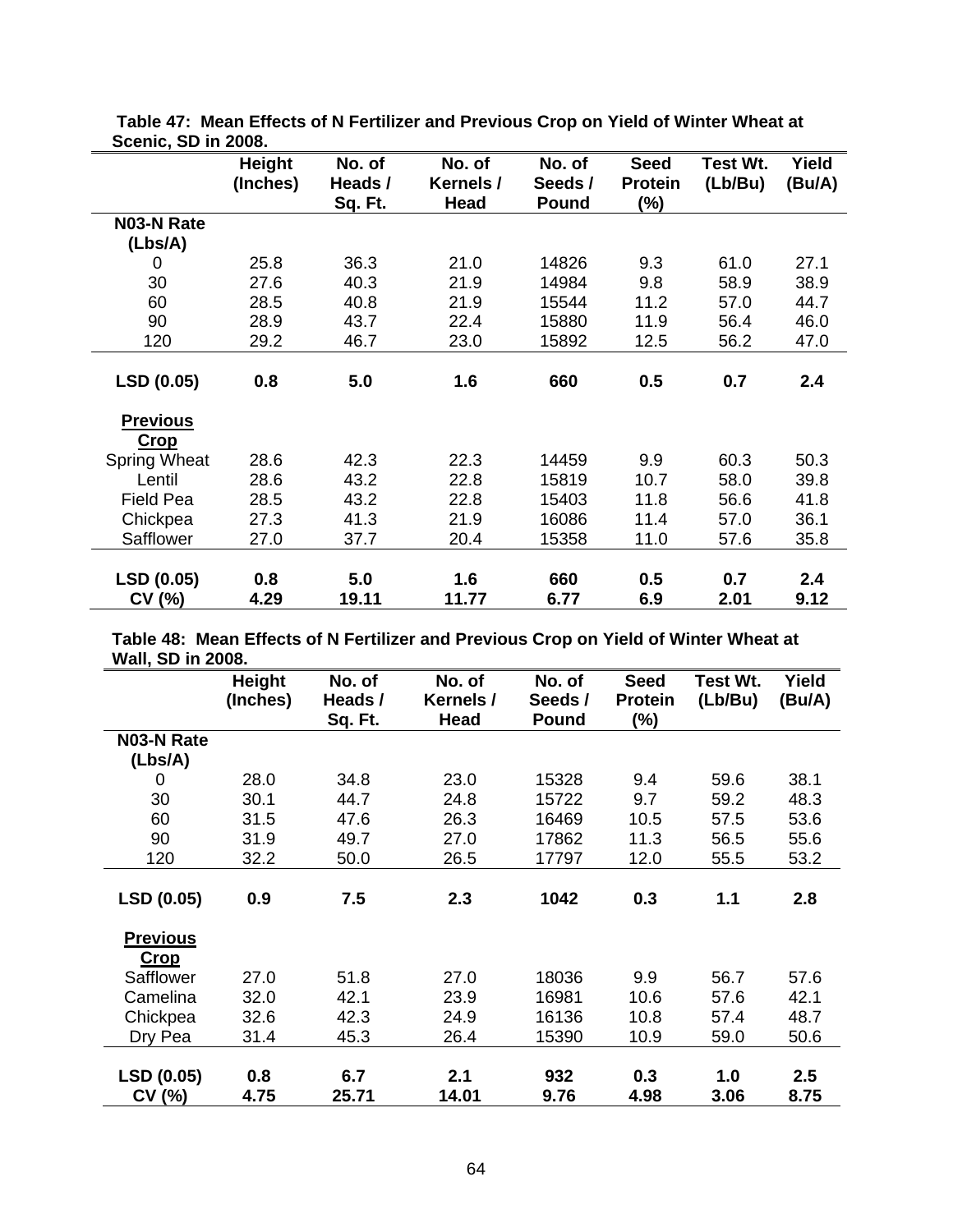| OUGHIU III LUUU.             |               |         |        |         |                |          |        |
|------------------------------|---------------|---------|--------|---------|----------------|----------|--------|
| <b>Previous crop</b>         | <b>Height</b> | No. of  | No. of | No. of  | <b>Seed</b>    | Test Wt. | Yield  |
| & N03-N Rate                 | (Inches)      | Heads / | Seeds/ | Seeds / | <b>Protein</b> | (Lb/Bu)  | (Bu/A) |
| (Lbs/A)                      |               | Sq. Ft. | Head   | Pound   | $(\%)$         |          |        |
| ---Spring Wheat---           |               |         |        |         |                |          |        |
| $\mathbf 0$                  | 26.6          | 33.0    | 20.0   | 14255   | 8.9            | 62.9     | 31.6   |
| 30                           | 27.4          | 36.0    | 23.0   | 13933   | 8.8            | 61.1     | 48.1   |
| 60                           | 29.4          | 41.8    | 22.5   | 14195   | 9.8            | 59.8     | 54.6   |
| 90                           | 29.6          | 46.8    | 22.8   | 14790   | 10.6           | 58.9     | 57.7   |
|                              |               |         |        |         | 11.3           |          |        |
| 120                          | 30.0          | 53.8    | 23.0   | 15124   |                | 58.9     | 59.7   |
| <b>Mean</b>                  | 28.6          | 42.2    | 22.2   | 14459   | 9.8            | 60.3     | 50.3   |
| ---Lentil---                 |               |         |        |         |                |          |        |
| $\mathbf 0$                  | 25.4          | 42.0    | 21.8   | 14998   | 9.2            | 61.4     | 22.7   |
| 30                           | 28.5          | 35.5    | 23.5   | 15144   | 9.5            | 59.3     | 37.4   |
| 60                           | 29.3          | 47.3    | 21.8   | 16451   | 10.7           | 57.0     | 44.9   |
| 90                           | 29.7          | 44.3    | 22.8   | 15800   | 11.7           | 56.2     | 47.0   |
| 120                          | 30.0          | 47.0    | 24.0   | 16704   | 12.3           | 56.2     | 47.0   |
|                              |               |         |        | 15819   |                |          |        |
| <b>Mean</b>                  | 28.5          | 43.2    | 22.7   |         | 10.6           | 58.0     | 39.8   |
|                              |               |         |        |         |                |          |        |
| ---Dry pea---                |               |         | 21.0   | 15484   |                |          |        |
| 0                            | 27.7          | 41.5    |        |         | 9.7            | 59.1     | 33.0   |
| 30                           | 28.4          | 44.5    | 21.5   | 15616   | 10.9           | 57.5     | 42.1   |
| 60                           | 28.7          | 42.8    | 23.0   | 14969   | 12.2           | 55.7     | 43.2   |
| 90                           | 29.1          | 46.8    | 24.5   | 15967   | 12.8           | 55.7     | 45.5   |
| 120                          | 28.8          | 40.5    | 23.8   | 14980   | 13.3           | 55.3     | 45.5   |
| <b>Mean</b>                  | 28.5          | 43.2    | 22.7   | 15403   | 11.7           | 56.6     | 41.8   |
|                              |               |         |        |         |                |          |        |
| ---Chickpea---               |               |         |        |         |                |          |        |
| 0                            | 24.9          | 35.8    | 20.8   | 14625   | 9.3            | 60.9     | 25.0   |
| 30                           | 27.5          | 44.5    | 22.3   | 15109   | 10.0           | 58.8     | 35.7   |
| 60                           | 27.5          | 42.0    | 22.0   | 16806   | 11.8           | 56.0     | 40.5   |
| 90                           | 27.9          | 43.5    | 22.3   | 17707   | 12.7           | 54.6     | 39.6   |
|                              |               |         |        |         |                |          | 39.8   |
| 120                          | 28.4          | 40.8    | 22.3   | 16184   | 13.3           | 54.9     |        |
| <b>Mean</b>                  | 27.2          | 41.3    | 21.9   | 16086   | 11.4           | 57.0     | 36.1   |
| ---Safflower---              |               |         |        |         |                |          |        |
|                              |               |         |        |         |                |          |        |
| $\mathbf 0$                  | 24.3          | 29.0    | 21.3   | 14771   | 9.4            | 60.9     | 23.3   |
| 30                           | 26.2          | 41.0    | 19.3   | 15117   | 10.2           | 57.8     | 31.5   |
| 60                           | 27.7          | 30.0    | 20.0   | 15299   | 11.6           | 56.5     | 40.5   |
| 90                           | 28.3          | 37.3    | 19.8   | 15137   | 11.7           | 56.8     | 40.3   |
| 120                          | 28.5          | 51.3    | 21.8   | 16467   | 12.3           | 55.8     | 43.3   |
| <b>Mean</b>                  | 27.0          | 37.7    | 20.4   | 15358   | 11.0           | 57.5     | 35.7   |
|                              |               |         |        |         |                |          |        |
| <b>Previous Crop</b>         |               |         |        |         |                |          |        |
| x N level                    |               |         |        |         |                |          |        |
| LSD (0.05)                   | 1.70          | 11.23   | 3.66   | 1477.88 | 1.07           | 1.65     | 5.26   |
| CV(%)                        | 4.29          | 19.11   | 11.77  | 6.77    | 6.9            | 2.01     | 9.12   |
| <b>NIC</b><br>$n$ ianifiannt |               |         |        |         |                |          |        |

**Table 49: Effect of Previous Crop and N Fertilizer on Performance of Winter Wheat at Scenic in 2008.** 

NS = not significant.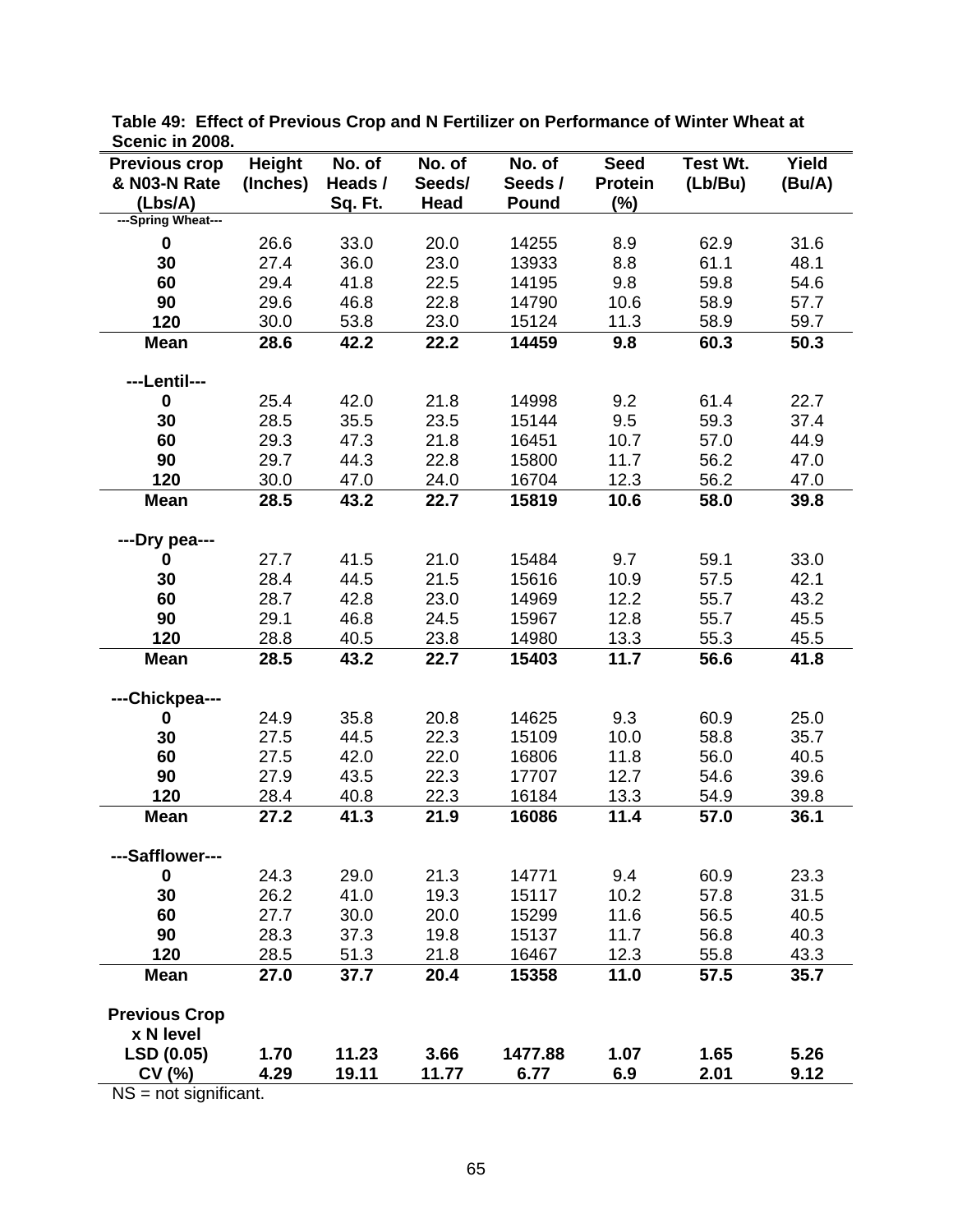| TTAII III LUUU.<br><b>Previous crop</b> | Height   | No. of Heads | No. of | No. of  | <b>Seed</b>    | Test Wt. | Yield  |
|-----------------------------------------|----------|--------------|--------|---------|----------------|----------|--------|
| & N03-N Rate                            | (Inches) | / Sq. Ft.    | Seeds/ | Seeds / | <b>Protein</b> | (Lb/Bu)  | (Bu/A) |
| (Lbs/A)                                 |          |              | Head   | Pound   | (%)            |          |        |
| ---Safflower---                         |          |              |        |         |                |          |        |
| $\bf{0}$                                | 23.7     | 44.0         | 24.0   | 15305   | 8.3            | 57.2     | 46.7   |
| 30                                      | 26.2     | 50.0         | 27.3   | 16347   | 9.1            | 59.4     | 58.4   |
| 60                                      | 27.8     | 54.8         | 28.0   | 17647   | 9.7            | 56.9     | 61.0   |
| 90                                      | 28.7     | 50.5         | 27.0   | 21373   | 11.0           | 55.3     | 60.5   |
| 120                                     | 28.6     | 59.5         | 28.5   | 19506   | 11.5           | 54.7     | 61.6   |
| <b>Mean</b>                             | 27.0     | 51.7         | 26.9   | 18035   | 9.9            | 56.7     | 57.6   |
|                                         |          |              |        |         |                |          |        |
| ---Camelina---                          |          |              |        |         |                |          |        |
| $\mathbf 0$                             | 30.2     | 20.5         | 20.5   | 15575   | 9.9            | 60.1     | 28.8   |
| 30                                      | 31.5     | 42.0         | 21.5   | 15913   | 9.6            | 59.0     | 40.4   |
| 60                                      | 32.5     | 33.5         | 25.5   | 16693   | 10.6           | 57.4     | 47.4   |
| 90                                      | 33.0     | 54.5         | 27.5   | 16796   | 11.1           | 56.7     | 52.7   |
| 120                                     | 32.9     | 60.0         | 24.5   | 19927   | 12.0           | 54.8     | 41.3   |
| <b>Mean</b>                             | 32.0     | 42.1         | 23.9   | 16980   | 10.6           | 57.6     | 42.1   |
|                                         |          |              |        |         |                |          |        |
| ---Chickpea---                          |          |              |        |         |                |          |        |
| $\mathbf 0$                             | 29.4     | 40.0         | 22.8   | 15223   | 9.5            | 60.3     | 37.8   |
| 30                                      | 32.1     | 39.8         | 25.0   | 15296   | 9.9            | 58.3     | 47.4   |
| 60                                      | 33.4     | 47.3         | 24.5   | 16215   | 10.7           | 57.1     | 52.3   |
| 90                                      | 33.8     | 41.5         | 26.0   | 16860   | 11.7           | 56.0     | 53.3   |
| 120                                     | 34.5     | 43.0         | 26.0   | 17084   | 12.4           | 55.1     | 52.7   |
| <b>Mean</b>                             | 32.6     | 42.3         | 24.8   | 16135   | 10.8           | 57.3     | 48.7   |
| ---Dry Pea---                           |          |              |        |         |                |          |        |
| $\bf{0}$                                | 28.6     | 34.5         | 24.8   | 15208   | 10.2           | 60.9     | 39.0   |
| 30                                      | 30.8     | 47.0         | 25.5   | 15332   | 10.2           | 59.9     | 47.2   |
| 60                                      | 32.4     | 55.0         | 27.0   | 15332   | 10.9           | 58.5     | 53.6   |
| 90                                      | 32.3     | 52.3         | 27.5   | 16419   | 11.3           | 58.1     | 55.9   |
| 120                                     | 32.8     | 37.5         | 27.0   | 14670   | 12.1           | 57.5     | 57.4   |
| <b>Mean</b>                             | 31.3     | 45.2         | 26.3   | 15392   | 10.9           | 58.9     | 50.6   |
|                                         |          |              |        |         |                |          |        |
| <b>Previous Crop</b>                    |          |              |        |         |                |          |        |
| x N level                               |          |              |        |         |                |          |        |
| LSD (0.05)                              | 2.09     | 16.66        | 5.11   | 2320    | 0.75           | 2.52     | 6.22   |
| CV (%)                                  | 4.75     | 25.71        | 14.01  | 9.76    | 4.98           | 3.06     | 8.75   |

**Table 50: Effect of Previous Crop and N Fertilizer on Performance of Winter Wheat at Wall in 2008.** 

NS = not significant.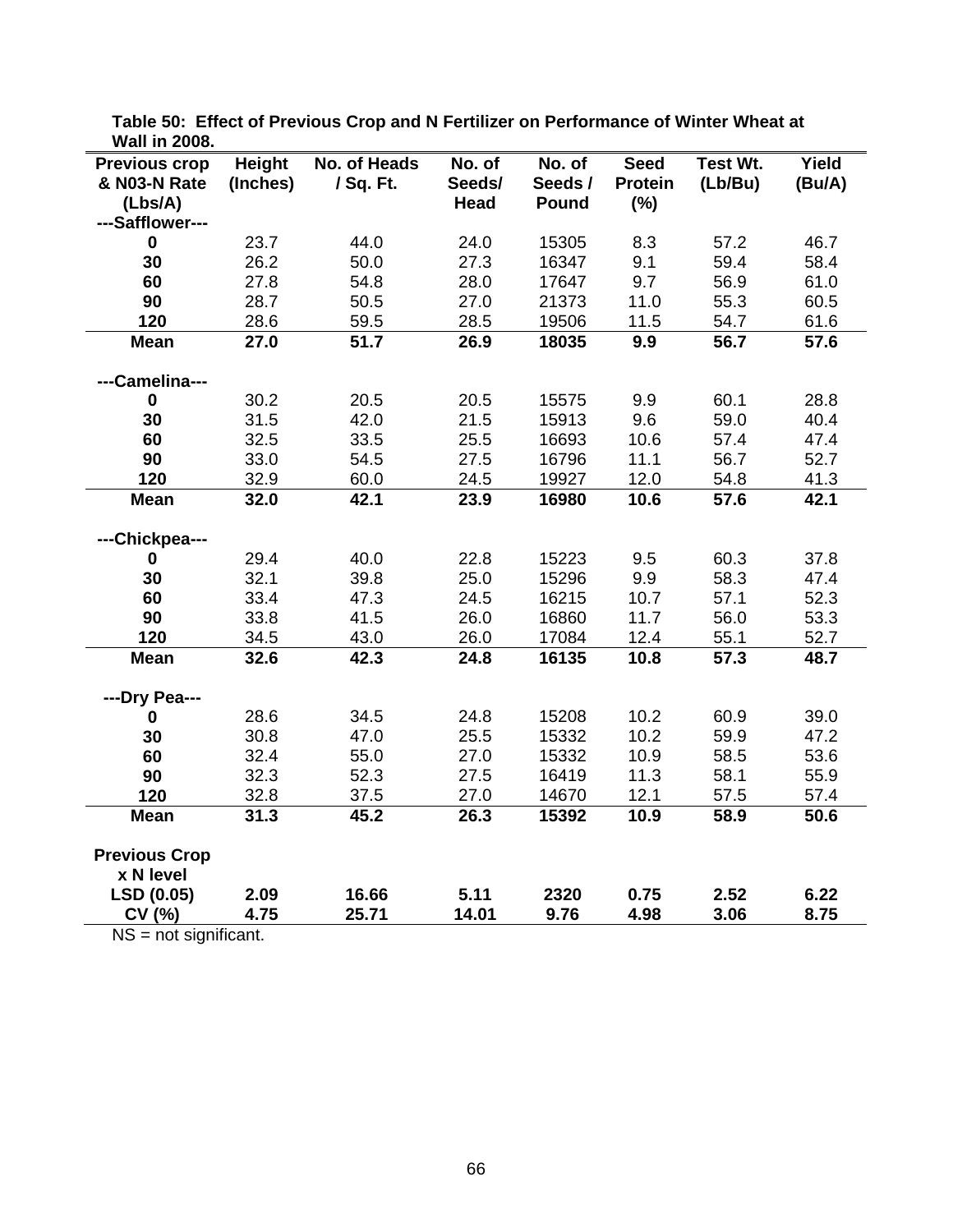### **CHICKPEA SEEDING RATE STUDY – (2005-2008)**

**Objectives:** To evaluate the response of two chickpea varieties to various seeding rates.

**Procedures:** Two chickpea varieties, Dwelly and Sierra, were planted at six seeding rates near Wall in 2007 and 2008. The same study was conducted at two locations, Wall and Hayes in 2005 and 2006. The chickpea variety CDC Yuma was used instead of Sierra in 2005. The experimental design was a randomized complete block with four replications. Treatments were arranged in a factorial design. The plots were planted with a John Deere 750 small plot drill with ten inch row spacing. Granular inoculant (Mesorhizobium sp. Ciceri) was added to each seed packet prior to planting. The six seeding rates were 10 seeds m<sup>2</sup>, 20 seeds m<sup>2</sup>, 30 m<sup>2</sup>, 40 seeds m<sup>2</sup>, 50 seeds m<sup>2</sup>, and 60 seeds m<sup>2</sup>. A seeding rate of 10 seeds m<sup>2</sup> is about equivalent to 1 seed / square foot. Measurements taken included height, biomass at harvest, pod and seed production (taken from 5 random plants / plot), seed grading, seeds / lb, test weight, grain yield, net return and harvest index. *Harvest Index* is a measure of the ratio of grain weight to total plant weight. The plots were harvested with a Wintersteiger Delta research combine. Spartan and glyphosate herbicides were applied at all locations prior to planting to control weeds in 2005, 2006, and 2007.

| Planting and Harvest Dates 2005 - 2008. |                      |                     |  |  |  |  |  |
|-----------------------------------------|----------------------|---------------------|--|--|--|--|--|
| Location (year)                         | <b>Planting Date</b> | <b>Harvest Date</b> |  |  |  |  |  |
| (2008)<br>Wall                          | April 15             | September 15        |  |  |  |  |  |
| (2007)<br>Wall                          | April 16             | August 1            |  |  |  |  |  |
| (2006)<br>Wall                          | May 3                | August 10           |  |  |  |  |  |
| (2005)<br>Wall                          | April 25             | August 17           |  |  |  |  |  |
| Hayes (2006)                            | May 3                | August 2            |  |  |  |  |  |
| Hayes (2005)                            | April 28             | August 22           |  |  |  |  |  |

 **Discussion and Results:** In 2008, the trial was sprayed with Roundup before harvest time to desiccate plants. Moisture was adequate in 2008 but heavy weed pressure limited the yields. Yields increased with increasing seeding rate with the best yield obtained at 30 seeds per m<sup>2</sup> but with no differences among seeding rates of 20 to 60 seeds  $m^2$  (Table 51). Harvest index was highest at low seeding rates while pods /plant and seeds per pod decreased with increasing seeding rate. Number of seeds per pound did not change with increasing seeding rate. In 2008, we had problems with herbicide damage (poor agitation of Prowl H20) which led to Kochia and Russian thistle problems in the plot.

 In 2007, yield increased with increasing seeding rate with the best yield obtained at 30 seeds per  $m^2$ . The yield at a seeding rate of 30 seeds per m<sup>2</sup> was statistically the same as the yield at 40 or 50 seeds per square meter. Harvest index was highest at low seeding rates while pods /plant and seeds per pod decreased with increasing seeding rate. Number of seeds per pound increased with increasing seeding rate, indicating smaller seeds at the higher seeding rates.

 In 2006, at the Wall and Hayes locations, a seeding rate of 30 seeds per square meter was adequate. At both locations, a seeding rate of 30 seeds per square meter had statistically the same yield as the 40 or 50 seeds per square meter rates. Yields were lowered when the seeding rate was increased to 60 seeds / square meter at Hayes. Net returns in 2006 were the best at 10 seeds m<sup>2</sup> rate although in most years this low seeding rate would invite much more weed pressure due to the lack of canopy cover. A seeding rate of 30 seeds per square meter is a good seeding rate for chickpeas in most years in the Hayes area.

In 2005, yield increased with increase in seeding rate at both locations with the greatest yield obtained at 40-50 seeds per square meter. The higher seeding rate of sixty seeds per square meter resulted in lower yields than seeding rates of 40 or 50 seeds per square meter. Number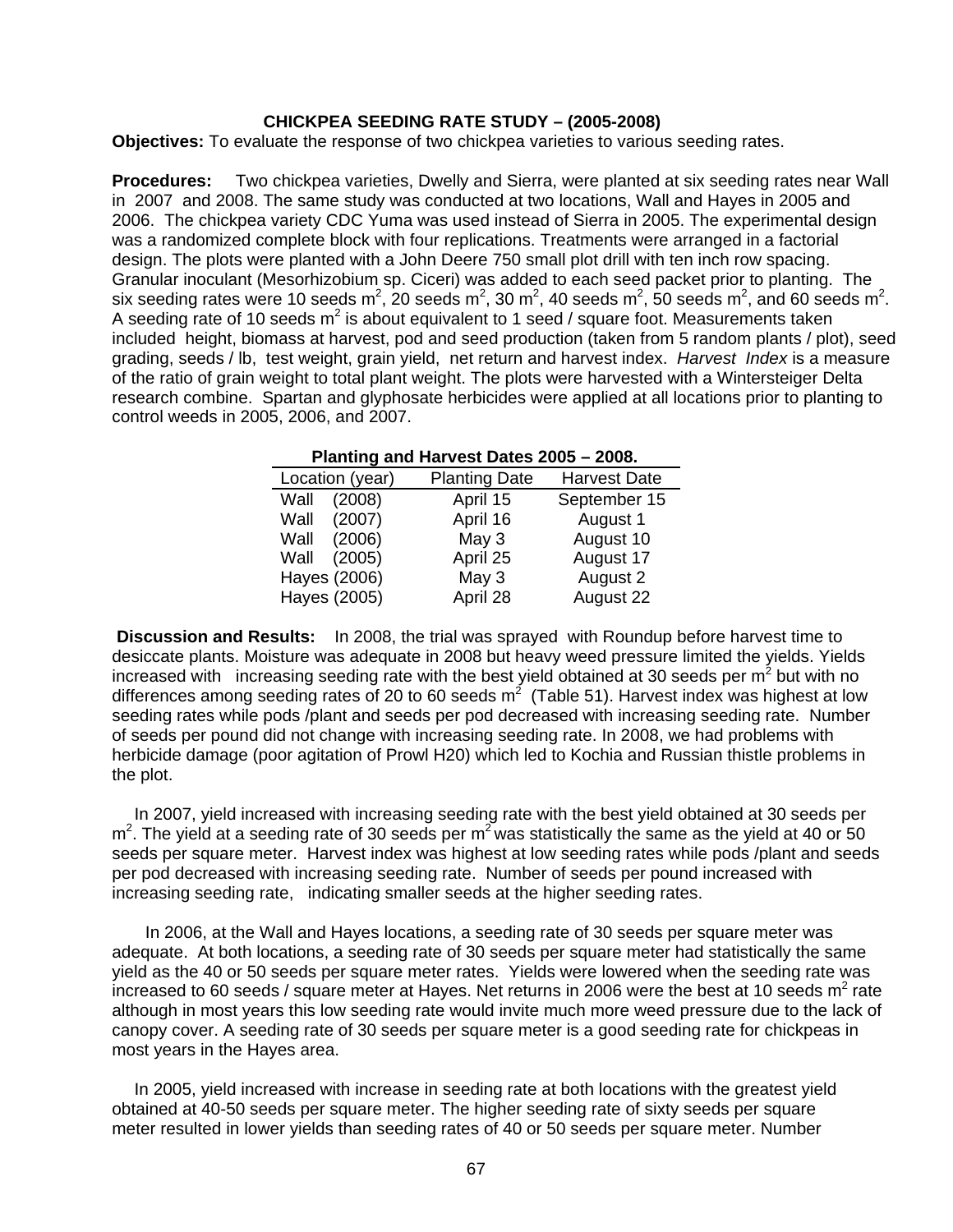of pods/plant and number of seeds/plant were greater at lower seeding rates, indicating that chickpea plants compensated for lower seeding rates by producing more pods and more seeds. The variety CDC Yuma yielded greater than Dwelly at both locations. The response to seeding rate was the same for both chickpea varieties. The effect of seeding rate on plant height, number of pods per plant, number of seeds per plant, harvest index and grain yield at Wall and Hayes are presented in Tables 51 through 60.

 Overall this study showed that increasing seeding rate beyond 30 seeds per square meter is not warranted as there is no statistical advantage on yield and it is cost prohibitive because of expensive seed prices. A seeding rate of less than 30 seeds per square meter (3 seeds/sq.ft.) is not recommended as it would not provide adequate ground cover resulting in heavy weed pressure.

|                     | $1$ avic JT. Micali Lifects Of Occurry Rate and vallety Off Flams/m2, Height, Harvest MucA,<br>Pods/Plant, Seeds/Plant, Seeds / Ib, Test Wt, and Yield of chickpeas at Wall in 2008. |               |                |                |                |        |          |        |  |  |  |
|---------------------|--------------------------------------------------------------------------------------------------------------------------------------------------------------------------------------|---------------|----------------|----------------|----------------|--------|----------|--------|--|--|--|
|                     |                                                                                                                                                                                      |               |                |                |                |        |          |        |  |  |  |
| <b>Seeding Rate</b> | Plants / m2                                                                                                                                                                          | Height        | Harvest Index  | Pods /         | Seeds/         | Seeds/ | Test Wt. | Yield  |  |  |  |
| (seeds / m2)        | (Final stand)                                                                                                                                                                        | (Sept 15, 08) | (%)            | Plant          | Plant          | Lb     | (Lb/Bu)  | (Lb/A) |  |  |  |
| 10                  | 8                                                                                                                                                                                    | 14            | 44             | 21             | 20             | 1158   | 59       | 412    |  |  |  |
| 20                  | 19                                                                                                                                                                                   | 15            | 43             | 16             | 16             | 1133   | 58       | 534    |  |  |  |
| 30                  | 23                                                                                                                                                                                   | 15            | 42             | 16             | 15             | 1152   | 58       | 627    |  |  |  |
| 40                  | 36                                                                                                                                                                                   | 14            | 40             | 12             | 12             | 992    | 58       | 592    |  |  |  |
| 50                  | 40                                                                                                                                                                                   | 14            | 41             | 10             | 9              | 1037   | 59       | 575    |  |  |  |
| 60                  | 52                                                                                                                                                                                   | 14            | 39             | 8              | 7              | 1000   | 58       | 558    |  |  |  |
| LSD (0.05)          | 6                                                                                                                                                                                    |               | 4              | 4              | 4              | 171    |          | 207    |  |  |  |
| Variety             |                                                                                                                                                                                      |               |                |                |                |        |          |        |  |  |  |
| <b>Dwelly</b>       | 29                                                                                                                                                                                   | 14            | 41             | 14             | 13             | 1102   | 59       | 521    |  |  |  |
| Sierra              | 30                                                                                                                                                                                   | 14            | 42             | 14             | 13             | 1056   | 58       | 579    |  |  |  |
| LSD (0.05)          | 3                                                                                                                                                                                    |               | $\overline{2}$ | $\overline{2}$ | $\overline{2}$ | 99     |          | 120    |  |  |  |
| CV(%)               | 16.7                                                                                                                                                                                 | 5.1           | 8.5            | 24.5           | 23.9           | 13.2   | 1.3      | 31.5   |  |  |  |

Table 51. Mean Effects of Seeding Rate and Variety on Plants/m2, Height, Harvest Index,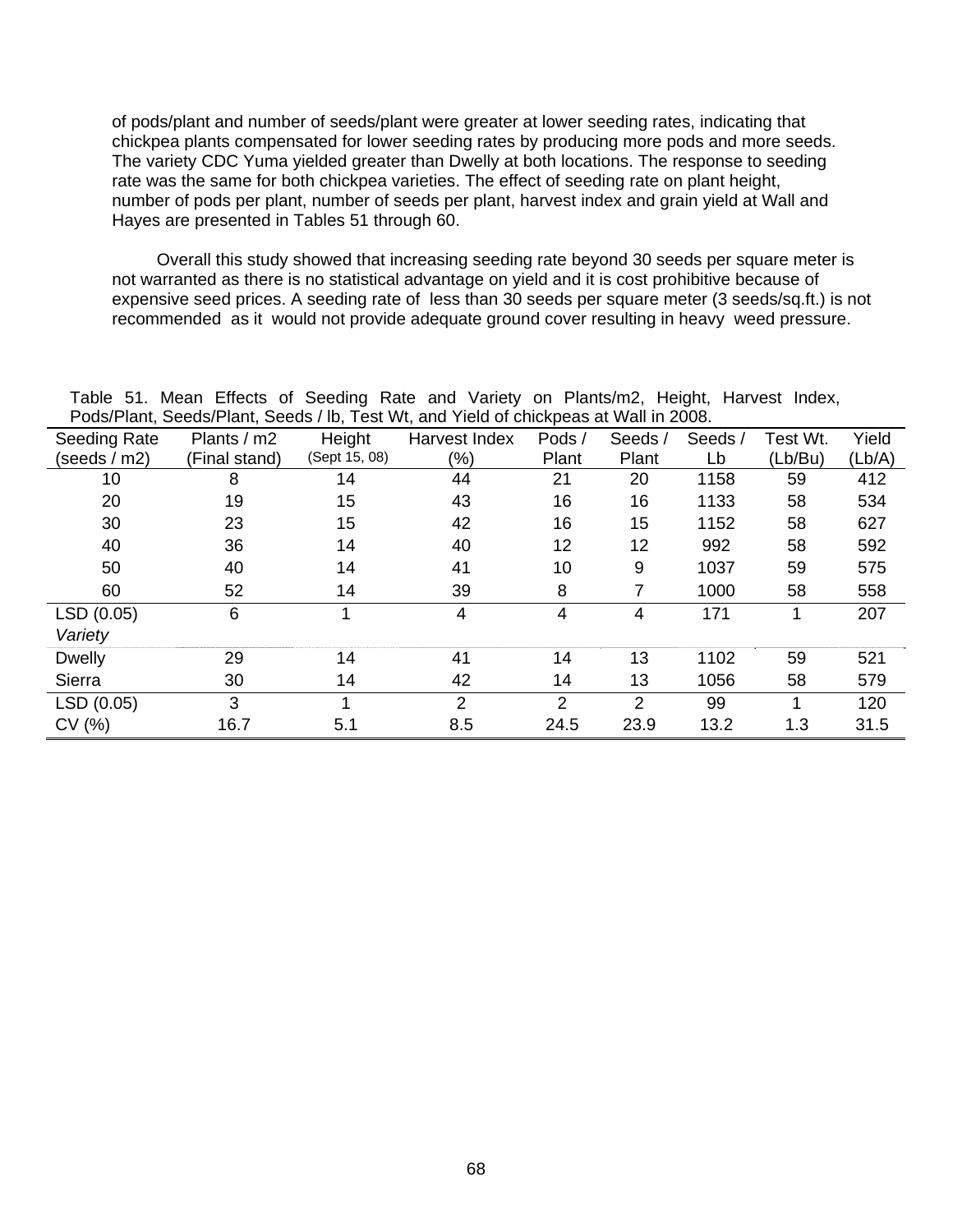| <b>Seeding Rate</b> | < 18/64"      | >18/64"       | > 20/64" | > 22/64" | Yield   | Value    | Seed     | Net Return*     |
|---------------------|---------------|---------------|----------|----------|---------|----------|----------|-----------------|
| (seeds / m2)        | (% )          | $(\%)$        | (%)      | $(\% )$  | (Ibs/A) | (S/A)    | Cost/A   | $(\frac{4}{A})$ |
| 10                  | 2             | 5             | 21       | 72       | 412     | \$115.39 | \$20.80  | \$94.59         |
| 20                  | 3             | 3             | 18       | 76       | 534     | \$151.53 | \$41.60  | \$109.93        |
| 30                  | 3             | 4             | 18       | 75       | 627     | \$176.57 | \$62.40  | \$114.17        |
| 40                  |               | $\mathcal{P}$ | 12       | 85       | 592     | \$176.01 | \$83.20  | \$92.81         |
| 50                  | 2             | 3             | 14       | 81       | 575     | \$166.94 | \$104.00 | \$62.94         |
| 60                  | 2             | 4             | 15       | 79       | 558     | \$160.33 | \$124.80 | \$35.53         |
| LSD (.05)           | $\mathcal{P}$ | 3             | 6        | 10       | 207     | n/a      | n/a      | n/a             |
| <b>CV</b>           | 120.5         | 79.7          | 36.2     | 12.4     | 31.5    | n/a      | n/a      | n/a             |

Table 52. Mean Effects of Seeding Rate on Seed Size and Net Return at Wall in 2008.

Commodity Value for 2008 <18/64"=no value, >18/64"=\$.10/lb, >20/64"=\$.23/lb, >22/64"=\$.31 ½ lb. \*Net Return (\$/A)=Value(\$/A) minus seed cost/Acre.

Table 53. Mean Effects of Seeding Rate and Variety on Harvest Index, Pods/Plant, Seeds/Plant, Seeds/Lb, Test Wt., and Grain Yield of Chickpea at Wall in 2007.

| Seeding Rate   | TOOL WELL, QUID OTAITE FROM OF OTHORPOOL OF WAIT IT LOOP.<br>Harvest Index | Pods/ | Seeds / | Seeds / Lb | Test Wt. | Yield  |
|----------------|----------------------------------------------------------------------------|-------|---------|------------|----------|--------|
| (seeds $/m2$ ) | (%)                                                                        | Plant | Plant   |            | (Lb/Bu)  | (Lb/A) |
| 10             | 33                                                                         | 21.4  | 22.4    | 1337       | 59.6     | 451    |
| 20             | 32                                                                         | 12.1  | 11.9    | 1362       | 59.2     | 505    |
| 30             | 29                                                                         | 12.0  | 11.1    | 1452       | 59.0     | 536    |
| 40             | 25                                                                         | 7.8   | 7.4     | 1461       | 59.5     | 488    |
| 50             | 23                                                                         | 6.0   | 5.2     | 1437       | 59.2     | 531    |
| 60             | 22                                                                         | 7.3   | 6.0     | 1545       | 59.1     | 477    |
| LSD(0.05)      | 5.7                                                                        | 4.1   | 4.7     | 66.1       | .61      | 66     |
| Variety        |                                                                            |       |         |            |          |        |
| <b>Dwelly</b>  | 27                                                                         | 10.4  | 10.4    | 1464       | 59.2     | 468    |
| Sierra         | 28                                                                         | 11.8  | 11.0    | 1401       | 59.3     | 529    |
| LSD (0.05)     | 2.4                                                                        | 2.4   | 2.7     | 38.1       | .35      | 38     |
| CV(% )         | 14.6                                                                       | 36.5  | 43.3    | 4.5        | 1.0      | 13.0   |

Table 54. Mean Effects of Seeding Rate on Seed Size and Net Return at Wall in 2007.

| <b>Seeding Rate</b> | < 18/64" | >18/64" | > 20/64" | > 22/64" | Yield   | Value           | Seed     | Net Return*     |
|---------------------|----------|---------|----------|----------|---------|-----------------|----------|-----------------|
| (seeds / m2)        | $(\%)$   | (%)     | (9/0)    | (%)      | (Ibs/A) | $(\frac{4}{A})$ | Cost/A   | $(\frac{4}{A})$ |
| 10                  | 8        | 20      | 43       | 29       | 451     | \$91.59         | \$20.80  | \$70.79         |
| 20                  | 9        | 21      | 45       | 25       | 505     | \$98.97         | \$41.60  | \$57.37         |
| 30                  | 12       | 27      | 43       | 18       | 536     | \$92.44         | \$62.40  | \$30.04         |
| 40                  | 15       | 28      | 42       | 15       | 488     | \$78.71         | \$83.20  | $$-4.49$        |
| 50                  | 14       | 26      | 41       | 19       | 531     | \$90.42         | \$104.00 | $$-13.58$       |
| 60                  | 18       | 30      | 40       | 12       | 477     | \$70.68         | \$124.80 | $$-54.12$       |
| LSD (.05)           | 3.6      | 3.9     | 4.5      | 7.1      | 94.0    | n/a             | n/a      | n/a             |
| <b>CV</b>           | 27.6     | 15.2    | 10.3     | 35.7     | 13.0    | n/a             | n/a      | n/a             |

Commodity Value for 2007 <18/64"=no value, >18/64"=\$.05/lb, >20/64"=\$.24/lb, >22/64"=\$.31/lb. \*Net Return (\$/A)=Value(\$/A) minus seed cost/Acre.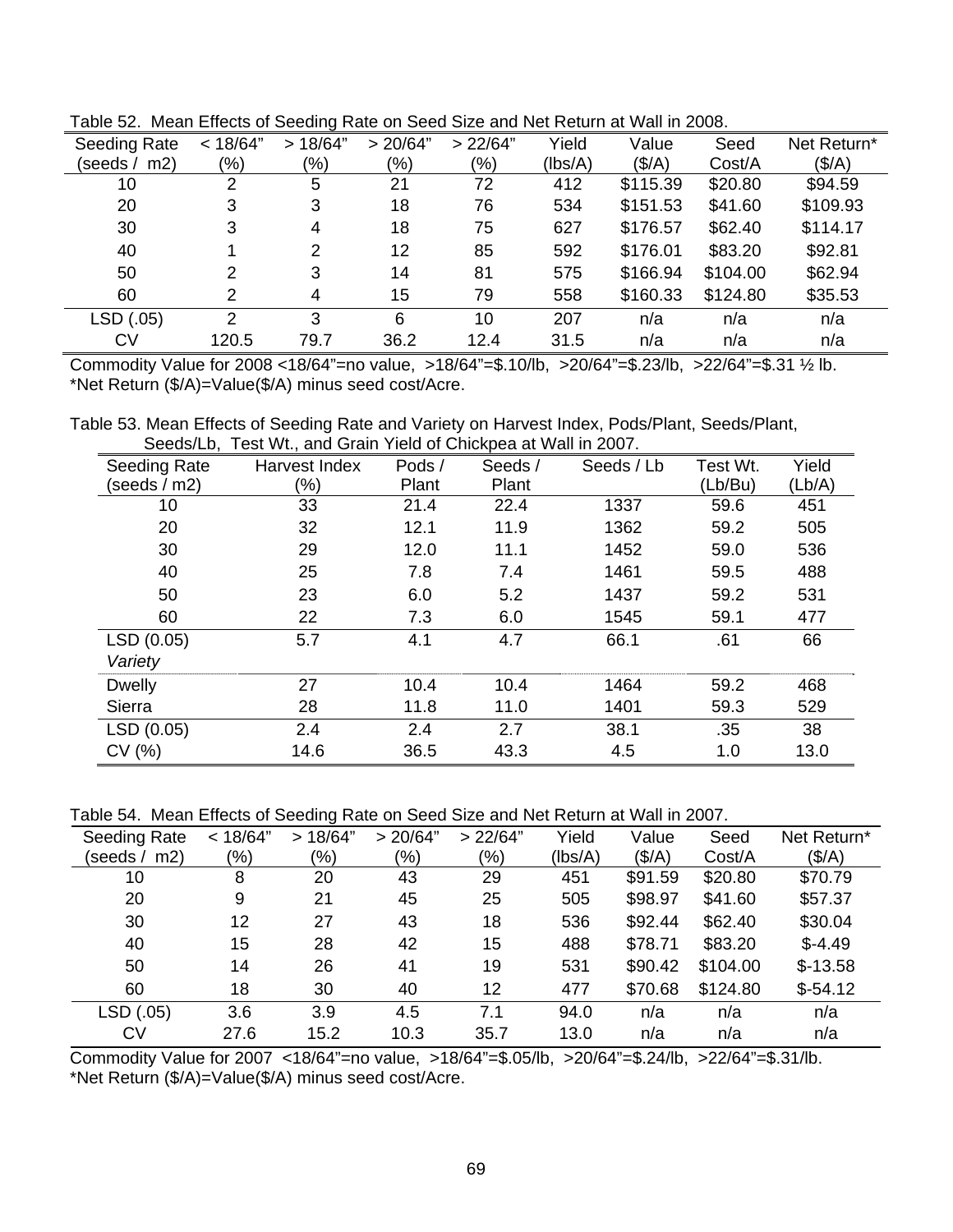|               | <u>ooddig LD, Tool With and Ordin Tiold of Orlighpod at Wall in 2000.</u> |        |        |            |          |        |
|---------------|---------------------------------------------------------------------------|--------|--------|------------|----------|--------|
| Seeding Rate  | Harvest Index                                                             | Pods / | Seeds/ | Seeds / Lb | Test Wt. | Yield  |
| (seeds / m2)  | (%)                                                                       | Plant  | Plant  |            | (Lb/Bu)  | (Lb/A) |
| 10            | 37                                                                        | 22.8   | 27.7   | 1216       | 60.1     | 554    |
| 20            | 35                                                                        | 15.3   | 15.9   | 1237       | 59.8     | 677    |
| 30            | 34                                                                        | 14.1   | 14.8   | 1290       | 60.1     | 781    |
| 40            | 32                                                                        | 10.7   | 11.1   | 1297       | 60.2     | 824    |
| 50            | 32                                                                        | 9.8    | 10.9   | 1316       | 60.3     | 838    |
| 60            | 27                                                                        | 8.1    | 8.4    | 1317       | 60.1     | 857    |
| LSD (0.05)    | 8                                                                         | 6.1    | 8.4    | 54.3       | n/a      | 87     |
| Variety       |                                                                           |        |        |            |          |        |
| <b>Dwelly</b> | 37                                                                        | 14.0   | 15.8   | 1328       | 60.5     | 903    |
| Sierra        | 29                                                                        | 12.9   | 13.8   | 1230       | 59.7     | 608    |
| LSD (0.05)    | 5                                                                         | 3.5    | 4.8    | 31.3       | n/a      | 122.9  |
| CV(%)         | 25.7                                                                      | 44.9   | 56.2   | 4.1        | n/a      | 11.2   |

Table 55. Mean Effects of Seeding Rate and Variety on Harvest Index, Pods/Plant, Seeds/Plant, Seeds/Lb, Test Wt., and Grain Yield of Chickpea at Wall in 2006.

Table 56. Mean Effects of Seeding Rate on Seed Size and Net Return at Wall in 2006.

| Seeding Rate | < 18/64"      | >18/64"       | > 20/64"      | >22/64"       | Yield   | Value           | Net Return*     |
|--------------|---------------|---------------|---------------|---------------|---------|-----------------|-----------------|
| (seeds / m2) | $\frac{1}{2}$ | $\frac{1}{2}$ | $\frac{1}{2}$ | $\frac{9}{6}$ | (lbs/A) | $(\frac{4}{A})$ | $(\frac{4}{A})$ |
| 10           | 2             | 11            | 51            | 36            | 554     | \$97.27         | \$76.47         |
| 20           | 2             | 14            | 53            | 31            | 677     | \$113.11        | \$71.51         |
| 30           | 2             | 11            | 52            | 35            | 781     | \$136.27        | \$73.87         |
| 40           | 2             | 15            | 49            | 34            | 824     | \$139.58        | \$56.38         |
| 50           | 4             | 20            | 46            | 30            | 838     | \$131.56        | \$27.56         |
| 60           | っ             | 15            | 42            | 41            | 857     | \$151.76        | \$26.96         |

Seed Value <18/64"=no value, >18/64"=\$.05/lb, >20/64"=\$.15/lb, >22/64"=\$.26/lb. \*Net Return  $(\frac{5}{A})$  = Value  $(\frac{5}{A})$  minus seed cost / Acre.

Table 57. Mean Effects of Seeding Rate and Variety on Harvest Index, Pods/Plant, Seeds/Plant, Seeds/lb, Test Wt., and Grain Yield of Chickpea at Hayes in 2006.

|                | Occupiib, Test Wt., and Orain Ticiu of Oniciped at Hayes in Zooo. |        |        |            |          |         |
|----------------|-------------------------------------------------------------------|--------|--------|------------|----------|---------|
| Seeding Rate   | Harvest Index                                                     | Pods / | Seeds/ | Seeds / Lb | Test Wt. | Yield   |
| (seeds/<br>m2) | (%)                                                               | Plant  | Plant  |            | (Lbs/Bu) | (Lbs/A) |
| 10             | 19                                                                | 13.7   | 15.0   | 1396       | 58.7     | 308     |
| 20             | 18                                                                | 11.7   | 12.5   | 1415       | 59.7     | 374     |
| 30             | 18                                                                | 11.0   | 11.9   | 1407       | 59.0     | 459     |
| 40             | 15                                                                | 9.4    | 10.3   | 1516       | 59.1     | 417     |
| 50             | 15                                                                | 9.2    | 9.4    | 1428       | 58.8     | 440     |
| 60             | 14                                                                | 8.8    | 9.3    | 1593       | 59.6     | 384     |
| LSD (0.05)     | 3                                                                 | 3.8    | 4.3    | 133.9      | n/a      | 46      |
| Variety        |                                                                   |        |        |            |          |         |
| <b>Dwelly</b>  | 17                                                                | 11.8   | 12.4   | 1455       | 59.2     | 417     |
| Sierra         | 16                                                                | 9.4    | 10.3   | 1463       | 59.2     | 377     |
| LSD(0.05)      | 2                                                                 | 2.2    | 2.5    | 77.3       | n/a      | 64.8    |
| CV(% )         | 22.0                                                              | 35.7   | 37.3   | 9.0        | n/a      | 11.3    |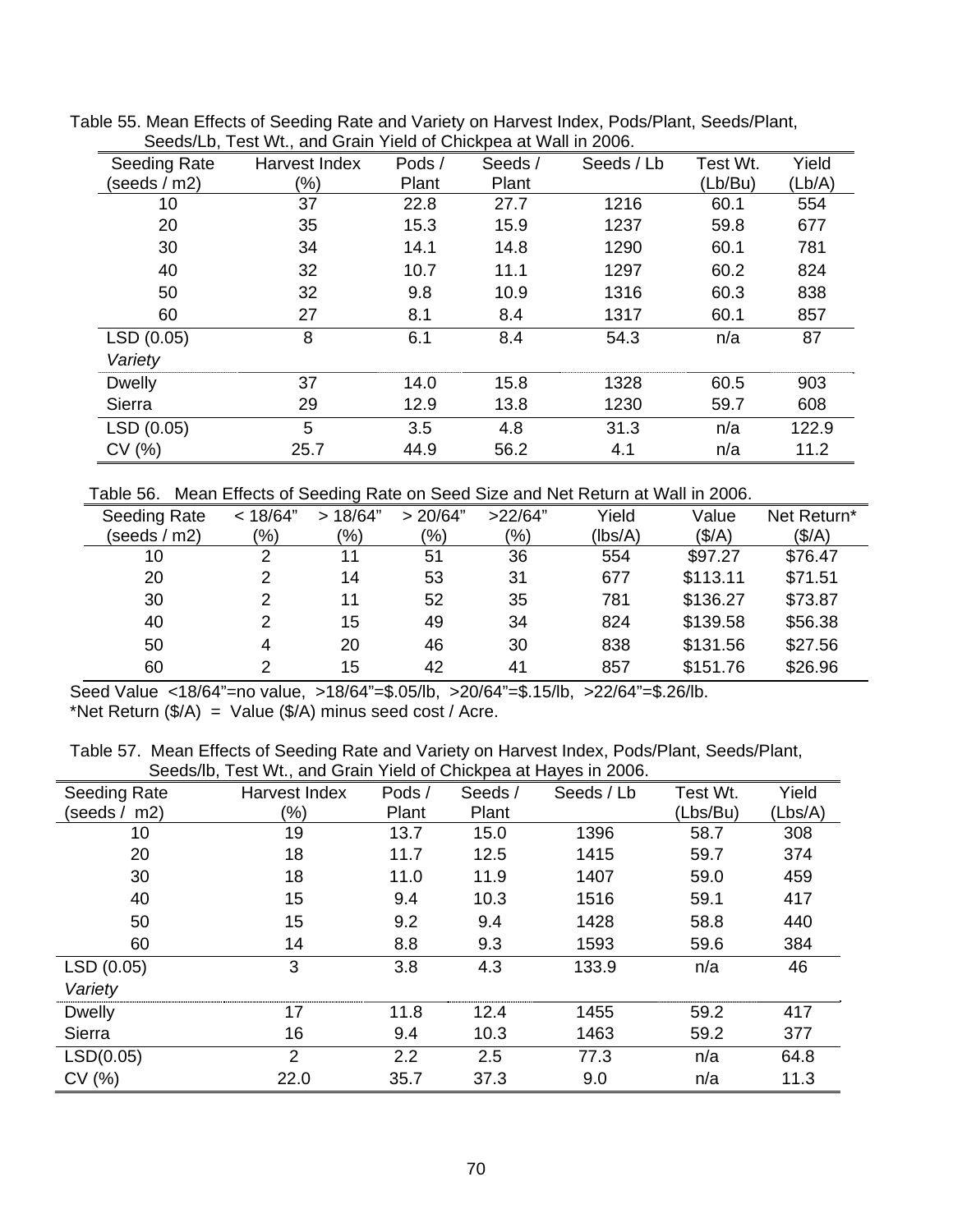| i uviv vv.   |          |         |          | <b>THOUGH EMODIO OF OUGHING MIGHT OUGH OILD GINE HOL MOTH OF HIGHOU IN LOUD.</b> |         |                           |                 |
|--------------|----------|---------|----------|----------------------------------------------------------------------------------|---------|---------------------------|-----------------|
| Seeding Rate | < 18/64" | >18/64" | > 20/64" | >22/64"                                                                          | Yield   | Value                     | *Net            |
| (per $m2$ )  | (%)      | (%)     | $(\%)$   | $(\% )$                                                                          | (lbs/A) | $(\frac{\mathcal{S}}{A})$ | Return          |
|              |          |         |          |                                                                                  |         |                           | $(\frac{4}{A})$ |
| 10           | 2        | 12      | 52       | 34                                                                               | 308     | \$53.08                   | \$32.28         |
| 20           | 3        | 14      | 46       | 37                                                                               | 374     | \$64.38                   | \$22.78         |
| 30           | 5        | 18      | 46       | 31                                                                               | 459     | \$72.79                   | \$10.39         |
| 40           | 8        | 23      | 46       | 23                                                                               | 417     | \$58.49                   | $$-24.71$       |
| 50           | 4        | 20      | 63       | 13                                                                               | 440     | \$60.85                   | $$-43.15$       |
| 60           | 11       | 35      | 32       | 22                                                                               | 384     | \$47.11                   | $$-77.69$       |

Table 58. Mean Effects of Seeding Rate on Seed Size and Net Return at Hayes in 2006.

Seed Value <18/64"= no value, >18/64"=\$.05/lb, >20/64"=\$.15/lb, >22/64"=\$.26/lb. \*Net Return  $(\frac{5}{A})$  = Value  $(\frac{5}{A})$  minus seed cost / Acre.

Table 59. Mean Effects of Seeding Rate and Variety on Harvest Index, Pods/Plant, Seeds/Plant, Seeds/Lb, Test Wt., and Grain Yield of Chickpea at Wall in 2005.

| Seeding Rate    | Harvest Index | Pods / | Seeds/ | Seeds / Lb | Test Wt. | Yield   |
|-----------------|---------------|--------|--------|------------|----------|---------|
| (seeds /<br>m2) | $(\%)$        | Plant  | Plant  |            | (Lbs/Bu) | (Lbs/A) |
| 10              | 29            | 28     | 27     | 1329       | n/a      | 619     |
| 20              | 33            | 27     | 25     | 1350       | 50.1     | 797     |
| 30              | 33            | 23     | 20     | 1381       | 47.4     | 876     |
| 40              | 32            | 19     | 16     | 1342       | 50.4     | 919     |
| 50              | 32            | 16     | 14     | 1389       | 49.2     | 963     |
| 60              | 31            | 13     | 12     | 1409       | 53.4     | 910     |
| LSD (0.05)      | 4             | 3.9    | 3.8    | 58.3       | 0.5      | 80      |
| Variety         |               |        |        |            |          |         |
| <b>Dwelly</b>   | 31            | 19.6   | 19.4   | 1355       | 49.1     | 819     |
| <b>CDC</b> Yuma | 33            | 22.1   | 19.1   | 1378       | 50.1     | 876     |
| LSD (0.05)      | n.s.          | 2.2    | n.s.   | n.s.       | n.s.     | 46      |
| CV(%)           | 12.5          | 18.3   | 19.5   | 4.2        | 5.7      | 9.2     |

Table 60. Mean Effect of Seeding Rate and Variety on Harvest Index, Pods/Plant, Seeds/Plant, Seeds / Lb. Test Wt., and Yield of Chickpea at Hayes in 2005.

| Seeding Rate    | Harvest Index | Pods / | Seeds/ | Seeds / Lb | Test Wt. | Yield   |
|-----------------|---------------|--------|--------|------------|----------|---------|
| (seeds $/m2$ )  | (%)           | Plant  | Plant  |            | (Lbs/Bu) | (Lbs/A) |
| 10              | 34            | 32     | 31     | 1256       | 53.8     | 518     |
| 20              | 36            | 26     | 25     | 1281       | n/a      | 675     |
| 30              | 39            | 21     | 21     | 1290       | 55.3     | 767     |
| 40              | 37            | 21     | 20     | 1254       | 54.2     | 1041    |
| 50              | 39            | 17     | 16     | 1251       | 55.4     | 1041    |
| 60              | 39            | 17     | 16     | 1280       | 55.4     | 954     |
| LSD (0.05)      | 4             | 2.0    | 2.0    | 50.6       | 0.8      | 277     |
| Variety         |               |        |        |            |          |         |
| <b>Dwelly</b>   | 36            | 18.7   | 18.9   | 1262       | 56.5     | 727     |
| <b>CDC</b> Yuma | 39            | 25.8   | 24.2   | 1275       | 54.2     | 938     |
| LSD(0.05)       | 2             | 3.1    | 2.9    | n.S.       | 0.5      | 160     |
| CV(%)           | 9.6           | 23.7   | 23.3   | 3.9        | 3.7      | 32.6    |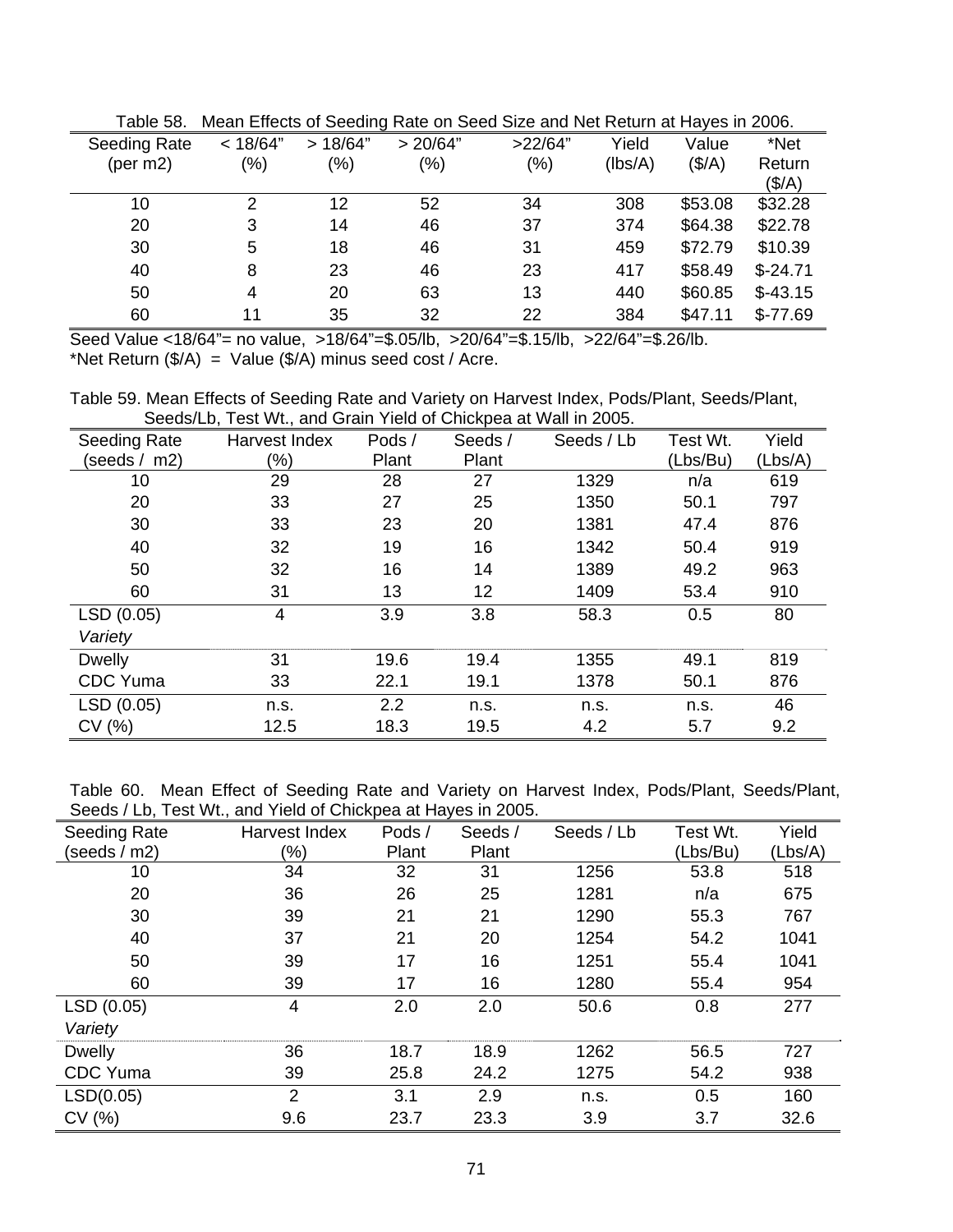# **SKIP-ROW SUNFLOWER FOR DROUGHT AVOIDANCE IN DRYLAND CROPPING SYSTEMS - 2007-2008**

# **Background:**

Sunflower (*Helianthus annuus*) is a major crop in South Dakota. In 2005, 550,000 acres were planted and production totaled 876.95 million pounds. Currently, most of sunflower production is grown in the central part of the state. Although the crop is well adapted to the eastern part of the state, sunflower production in eastern South Dakota has been replaced by corn and soybean in recent years. The production acres lost to corn and soybean can be replaced by increasing sunflower production in the western part of the state. Sunflower is well adapted to western South Dakota but lack of adequate soil moisture is a major limitation to sunflower yields in the region. The crop frequently runs out of moisture before seed production, lowering yield potential and increasing yield variation from year to year. The skip-row technique which involves leaving some rows unplanted has been reported to improve yields of corn compared to conventional planting. This technique uses wider rows to store soil moisture between the rows by keeping the developing plants from using all the available soil moisture early in the growing season. The skip-row technology has not been evaluated as a drought avoidance strategy for sunflower in South Dakota

# **Objectives:**

The objectives of the study were 1) to determine the impact of planting arrangement (plant one/skip one row, plant two/skip two rows, and conventional planting in 20-inch rows) and plant population on performance of sunflower in a semi-arid environment in western South Dakota and 2) to assess how the skip-row technology would affect weed pressure and weed management in a sunflower crop.

# **Materials and Methods:**

The study was conducted on under dry land conditions in Pennington County near Scenic, South Dakota. In 2007 and 2008. Treatments included three plant arrangements; conventional planting in 20-inch rows (conventional), plant one/skip one row (P1S1), and plant two/skip two rows (P2S2) and two plant populations (12,500 plants/acre and 16,600 plants/acre). Treatments were arranged in factorial combination giving a total of six treatments. The experimental design was a randomized complete block with treatments replicated four times. Plots were planted using a JD 7100 planter with five rows, 20 inches apart. Each plot was 33.3 ft. wide (four passes) and 100 ft long. Seed boxes on the planter were disconnected as necessary to achieve desired row width. A sunflower hybrid, Pannar Seeds 8560 NS/CL/Cruiser was used in the study. The field was sprayed with a recommended rate of Spartan to control weeds before planting. The experiment was planted on June 11 in 2007 and June 12 in 2008. In 2007, the first planting had to be written-off due to severe wildlife damage and the experimented replanted on June 28, 2007. Crop stands were much better in 2008 although Kochia and Russian Thistle weed pressure came later in the growing season. The trial was harvested with a Wintersteiger Delta research combine on November 13, 2007and October 23, 2008.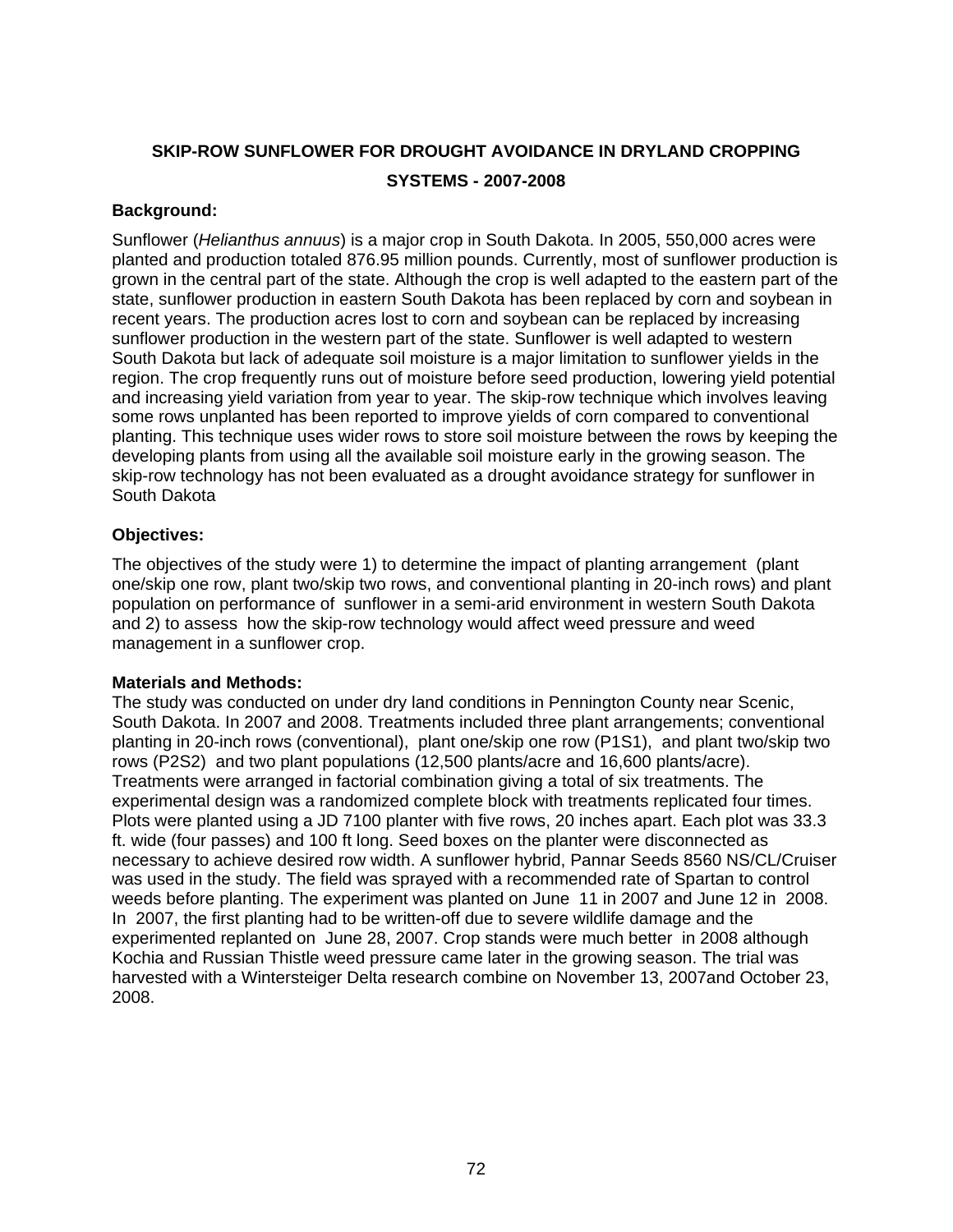| Treatment                                | Weed      | Lodging   | Plant    | Final      | Test Wt    | Yield      |
|------------------------------------------|-----------|-----------|----------|------------|------------|------------|
|                                          | Pressure  | (% )      | Height   | stand      | (Lb/Bu)    | (Lb/Ac)    |
|                                          | $(0-9)^*$ | Oct 8, 08 | (Inches) | (Plants/A) | Oct 23, 08 | Oct 23, 08 |
|                                          | Oct 8, 08 |           | Oct 8,08 | Oct 8, 08  |            |            |
| Population (plants / A)                  |           |           |          |            |            |            |
| 12,500                                   | 6.1       | 0.8       | 55.7     | 7209       | 25.4       | 754        |
| 16,600                                   | 5.3       | 1.0       | 57.5     | 10378      | 25.9       | 823        |
| LSD (0.05)                               | ns        | ns        | ns       | 1556       | 0.4        | ns         |
|                                          |           |           |          |            |            |            |
| ---Row Arrangement (RA)------------      |           |           |          |            |            |            |
| Conventional                             | 4.8       | $\cdot$ 3 | 55.6     | 8786       | 25.4       | 833        |
| <b>P1S1</b>                              | 6.3       | $\cdot$   | 56.3     | 8463       | 25.8       | 743        |
| <b>P2S2</b>                              | 6.1       | 2.0       | 57.9     | 9132       | 25.9       | 790        |
| LSD (0.05)                               | 1.0       | ns        | ns       | ns         | ns         | ns         |
|                                          |           |           |          |            |            |            |
| ---Pop x RA----------------------------- |           |           |          |            |            |            |
| 12,500- Conventional                     | 5.5       | 0.0       | 55.0     | 6793       | 25.1       | 789        |
| 12,500-P1S1                              | 6.5       | 0.8       | 55.3     | 6862       | 25.6       | 739        |
| 12,500-P2S2                              | 6.3       | 1.5       | 56.8     | 7972       | 25.5       | 734        |
| 16,600 - Conventional                    | 4.0       | 0.5       | 56.3     | 10778      | 25.7       | 878        |
| 16,600-P1S1                              | 6.0       | 0.0       | 57.3     | 10064      | 26.0       | 746        |
| 16,600-P2S2                              | 6.0       | 2.5       | 59.0     | 10292      | 26.2       | 846        |
| LSD (0.05)                               | ns        | ns        | ns       | ns         | ns         | ns         |
| C.V. (%)                                 | 17.1      | 259       |          | 20.3       | 1.7        | 11.9       |

Table 61. 2008 Sunflower Skip Row Study, Scenic, South Dakota.

\* Weed pressure assessed at a scale of 0 to 9;  $0 =$  weed free  $9 =$  completely covered by weeds.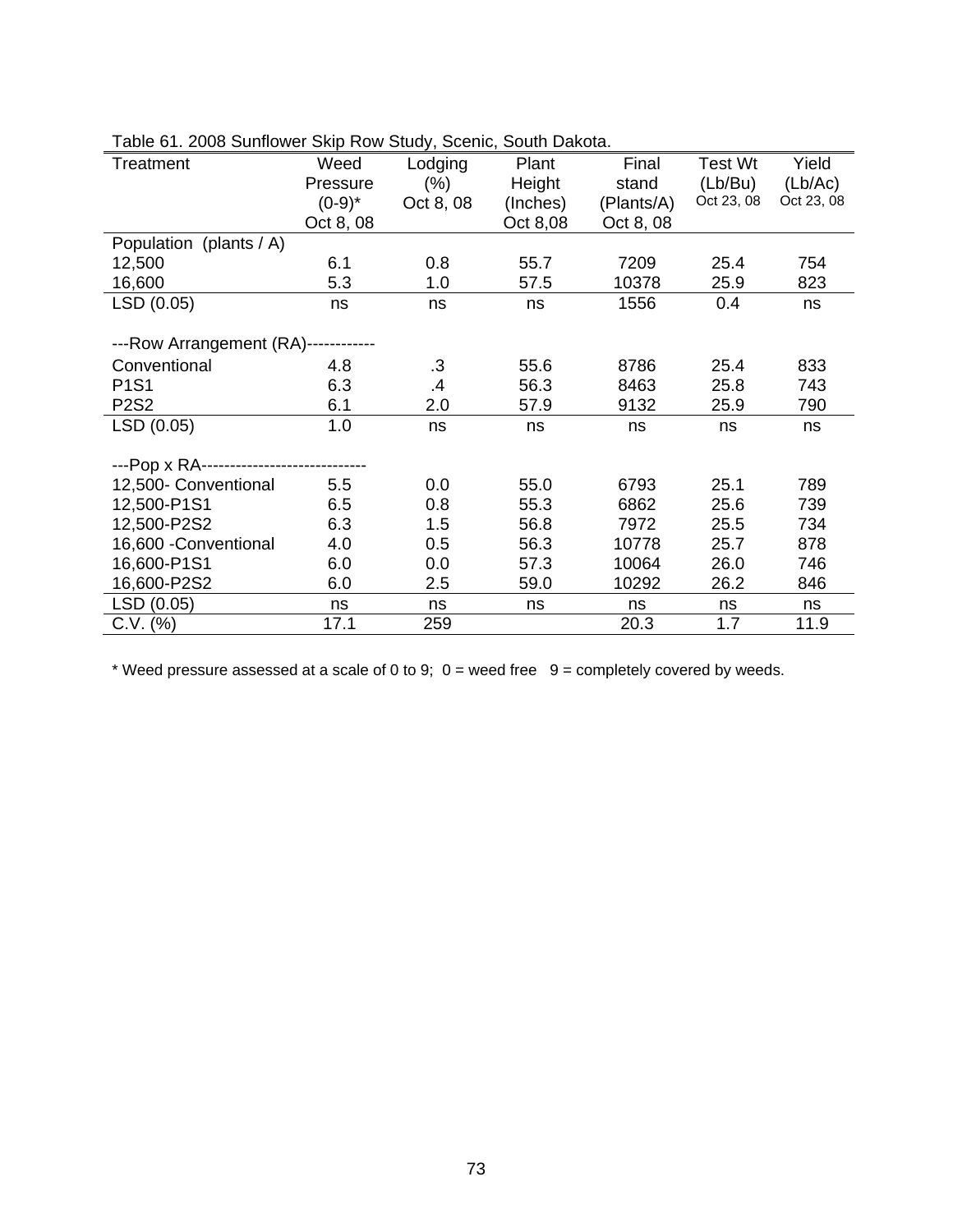| Table 62.                                                      |     |                                          |                |                     | Sunriower Skip Row Study - Nutrient Analysis as of June 11, 2007. |            |  |  |  |  |
|----------------------------------------------------------------|-----|------------------------------------------|----------------|---------------------|-------------------------------------------------------------------|------------|--|--|--|--|
| Texture                                                        | pH  | Soluble Salts                            | O. M.          | NO <sub>3</sub> -N  | Phosphorus                                                        | Potassium  |  |  |  |  |
| <b>Class</b>                                                   |     | mmbo / cm                                | $\%$           | Lbs/A               | Lbs / Acre                                                        | Lbs / Acre |  |  |  |  |
|                                                                |     |                                          |                | (0-24")             |                                                                   |            |  |  |  |  |
| Medium                                                         | 5.6 | 0.3                                      | n/a            | 130                 | 32                                                                | 1104       |  |  |  |  |
|                                                                |     |                                          |                |                     |                                                                   |            |  |  |  |  |
| Table 63. 2007 Sunflower Skip Row Study, Scenic, South Dakota. |     |                                          |                |                     |                                                                   |            |  |  |  |  |
| <b>Treatment</b>                                               |     |                                          | Weed           | <b>Plant Height</b> | <b>Test Weight</b>                                                | Yield      |  |  |  |  |
|                                                                |     |                                          | Pressure       | (inches)            | (Lb/Bu)                                                           | (Lb/Ac)    |  |  |  |  |
|                                                                |     |                                          | $(1-9)^*$      | Nov 9, 07           | Nov 13, 07                                                        | Nov 13, 07 |  |  |  |  |
|                                                                |     |                                          | Nov 9, 07      |                     |                                                                   |            |  |  |  |  |
|                                                                |     | ---Population (Pop) (plants/Ac)---       |                |                     |                                                                   |            |  |  |  |  |
| 12,500                                                         |     |                                          | 3.6            | 40.6                | 26.2                                                              | 598        |  |  |  |  |
| 16,600                                                         |     |                                          | 1.5            | 41.1                | 26.7                                                              | 517        |  |  |  |  |
| LSD (0.05)                                                     |     |                                          |                | <b>NS</b>           | <b>NS</b>                                                         | 69.5       |  |  |  |  |
|                                                                |     |                                          |                |                     |                                                                   |            |  |  |  |  |
|                                                                |     | ---Row Arrangement (RA)- ---------       |                |                     |                                                                   |            |  |  |  |  |
| Conventional                                                   |     |                                          | 2.7            | 41.0                | 26.6                                                              | 557        |  |  |  |  |
| <b>P1S1</b>                                                    |     |                                          | 2.5            | 39.9                | 26.4                                                              | 558        |  |  |  |  |
| <b>P2S2</b>                                                    |     |                                          | 2.3            | 41.7                | 26.4                                                              | 558        |  |  |  |  |
| LSD (0.05)                                                     |     |                                          | $\blacksquare$ | <b>NS</b>           | <b>NS</b>                                                         | <b>NS</b>  |  |  |  |  |
|                                                                |     |                                          |                |                     |                                                                   |            |  |  |  |  |
|                                                                |     | ---Pop x RA----------------------------- |                |                     |                                                                   |            |  |  |  |  |
| 12,500- Conventional                                           |     |                                          | 3.7            | 40.5                | 26.1                                                              | 590        |  |  |  |  |
| 12,500-P1S1                                                    |     |                                          | 3.7            | 40.0                | 26.2                                                              | 565        |  |  |  |  |
| 12,500-P2S2                                                    |     |                                          | 2.7            | 41.5                | 26.2                                                              | 639        |  |  |  |  |
| 16,600 - Conventional                                          |     |                                          | 1.7            | 41.5                | 27.1                                                              | 523        |  |  |  |  |
| 16,600-P1S1                                                    |     |                                          | 1.2            | 39.7                | 26.6                                                              | 550        |  |  |  |  |
| 16,600-P2S2                                                    |     |                                          | 1.7            | 42.0                | 26.7                                                              | 476        |  |  |  |  |
| C.V. (%)                                                       |     |                                          |                | 7.1                 | 3.1                                                               | 14.3       |  |  |  |  |

Table 62. Sunflower Skip Row Study - Nutrient Analysis as of June 11, 2007.

Weed pressure assessed at a scale of 1 to 9;  $1 =$  weed free  $9 =$  completely covered by weeds.

**Results of 2008.** Growing season ( April to September) precipitation mounted to 14.4 inches. Measurements taken during the growing season included stand assessment, plant height, weed pressure, and yield. 2008 results are given in Table 1 below. Final actual stands were evaluated on October 8, 2008. The final plant stand was only 58% of the original intended stand of 12,500 plants/acre and at 10,378 or 63% of the original stand for the 16,600 population. Soil crusting may have been a factor on reduced final stands. Sunflowers have a strong ability to compensate for stand when developing yield. Weed pressure was greater under skip-row plant arrangement compared to conventional planting. Sunflower plants were slightly tall at higher population of 16,600 plants/ac in all row arrangements. Test weights were not influenced by row arrangement or plant population. Seed yield was greatest under conventional seeding at a higher population of 16,600 plants/ac and lowest at a lower population of 12,500 under the P2S2 row arrangement.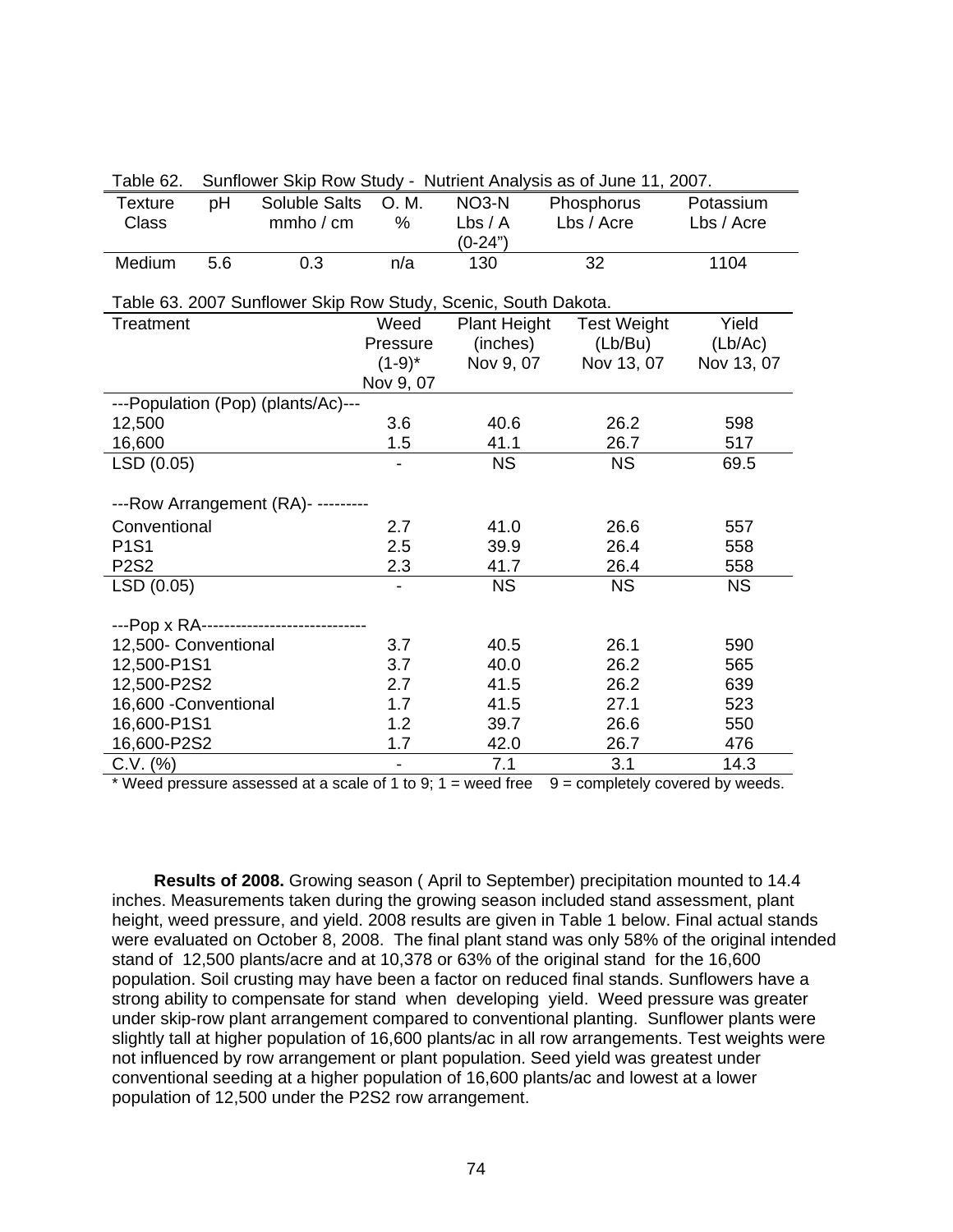In 2007, plant stands were thin due to cutworm damage. Weed pressure was higher at low plant populations. Test weight and plant height was the same for the two populations. Seed yield was slightly higher when sunflowers were planted at a lower population of 12,500 plants/ac. Overall, row arrangement had little effect on all measured traits. However, there was clearly higher weed pressure under low plant population irrespective of row arrangement. On the other hand, the P2S2 row arrangement showed a slight yield advantage over the other two arrangements at lower population but showed the lowest yield of the three row arrangements at higher plant population. Thin stands may have confounded treatment effects resulting in lack of major differences among treatments.

 Clearly there were differences in response to treatments between the two years. The study will be repeated in 2009 to provide data from an additional year before firm conclusions can be drawn.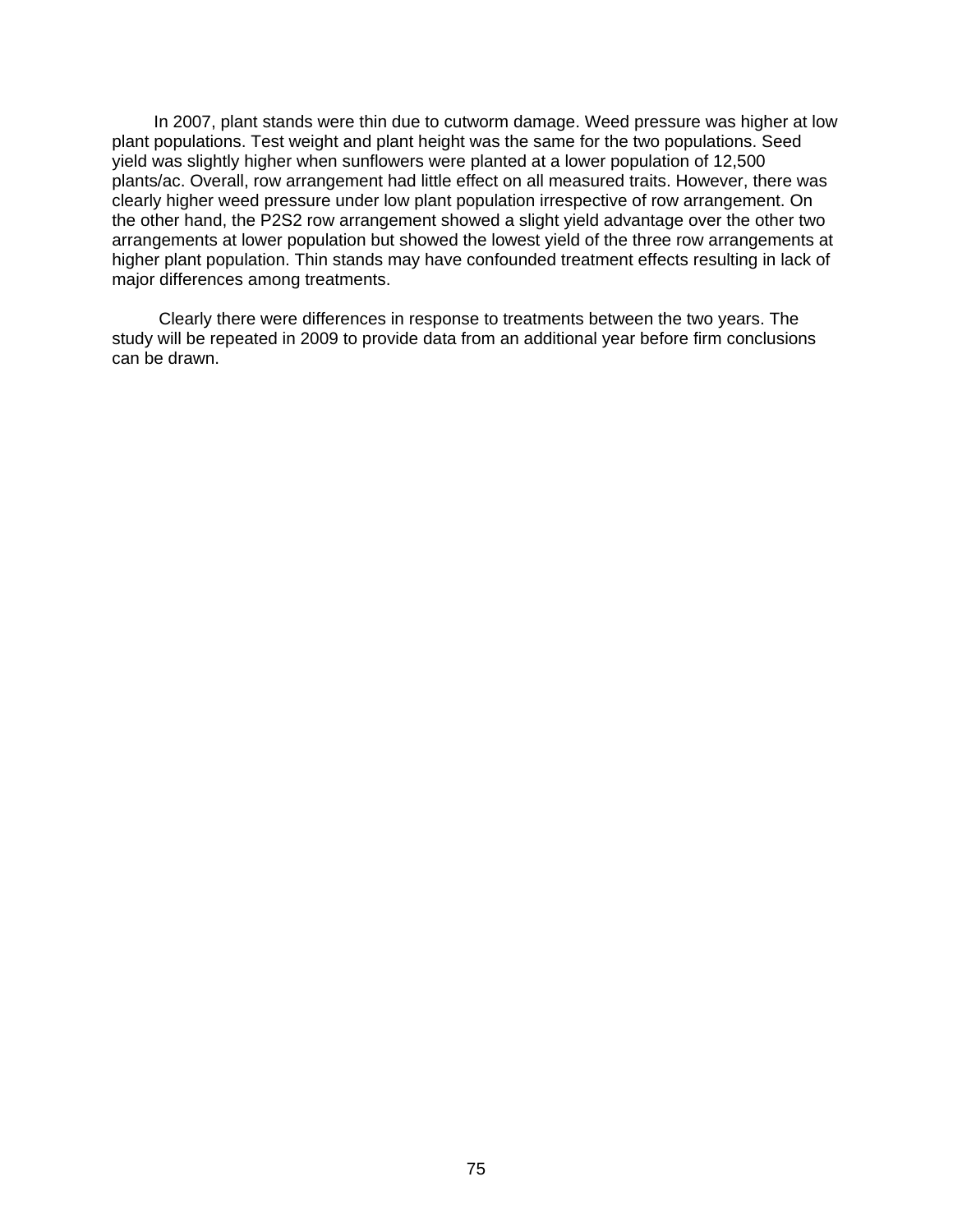# **DRY PEA PLANTING DATE STUDY – OKATON, SD - 2008**

**Objective:** To evaluate the impact of planting date on yield and agronomic characteristics of field pea varieties in west-central South Dakota.

**Procedures:** Four dry pea varieties (Arvika, Grande, CDC Mozart, Cooper) were planted in a randomized complete block experiment with four replications at 5 planting dates near Okaton, South Dakota in the spring of 2008. Glyphosate (Roundup) was sprayed on as a burn down in the fall of 2007 and Assure II was applied for grassy weed control in the spring of 2008. The seeding rate was at 330,000 seeds/A. The peas were inoculated with a granular pea inoculum at 10 grams/packet (*Rhizobium leguminosarium* biovar *viceae)* prior to planting. A John Deere 750 drill with 10-inch spacing was used to plant the trials at five planting dates on March 4, March 25, April 9, April 22, and May 19, of 2008. Height notes and plant samples (five plants per plot) were taken on July 10, 2008 before harvesting. The peas were harvested for grain on July 23, 2008 with a Delta Wintersteiger combine equipped with vine lifters and a pickup reel. The May 19, 2008 planting date was not harvested due to plant injury caused by herbicide carry over in the soil . Five plants were collected per plot to calculate pods per plant, seeds per pod, and harvest index values. The variety characteristics of the peas are listed in Table 64.

# **Planting Date Comments:**

**March 4, 2008**: Planting conditions were wet and very muddy. The very top was frozen earlier in the morning but had thawed before we started planting at 10:15am. The drill picked up a lot of straw and mud. All openers worked ok and did not plug, but the closing wheels didn't close the furrow very well. It snowed soon after this planting date.

**March 25, 2008**: Planting conditions were very good. All furrows closed well and the drill remained clean. The March 4 date was starting to germinate and the furrows had swelled shut to close the rows at this time.

**April 9, 2008**: Seeding conditions were good. A rain storm was moving in as we planted and it started to rain shortly after we planted the third date. There was plenty of soil moisture but the plots seeded nice and there was very minimal soil sticking to the JD 750 drill.

**April 22, 2008**: Ideal seeding conditions. Good soil moisture and the drill worked very well.

May 19, 2008: It was too wet to plant any earlier so planting was delayed until May 19<sup>th.</sup> This date had ideal seeding conditions and the drill worked very well.

| Table 64. Dry Pea Variety Characteristics |            |                  |                   |                 |  |  |  |  |
|-------------------------------------------|------------|------------------|-------------------|-----------------|--|--|--|--|
| <b>Variety</b>                            | Seeds / lb | <b>Leaf Type</b> | <b>Seed Color</b> | <b>Maturity</b> |  |  |  |  |
| Arvika (forage type)                      | 3690       | Normal           | Mottled           | Late            |  |  |  |  |
| Grande                                    | 2730       | Normal           | Yellow            | Medium          |  |  |  |  |
| <b>CDC Mozart</b>                         | 2223       | Semi-leafless    | Yellow            | Early           |  |  |  |  |
| Cooper                                    | 1776       | Semi-leafless    | Green             | Late            |  |  |  |  |

# **Table 64. Dry Pea Variety Characteristics**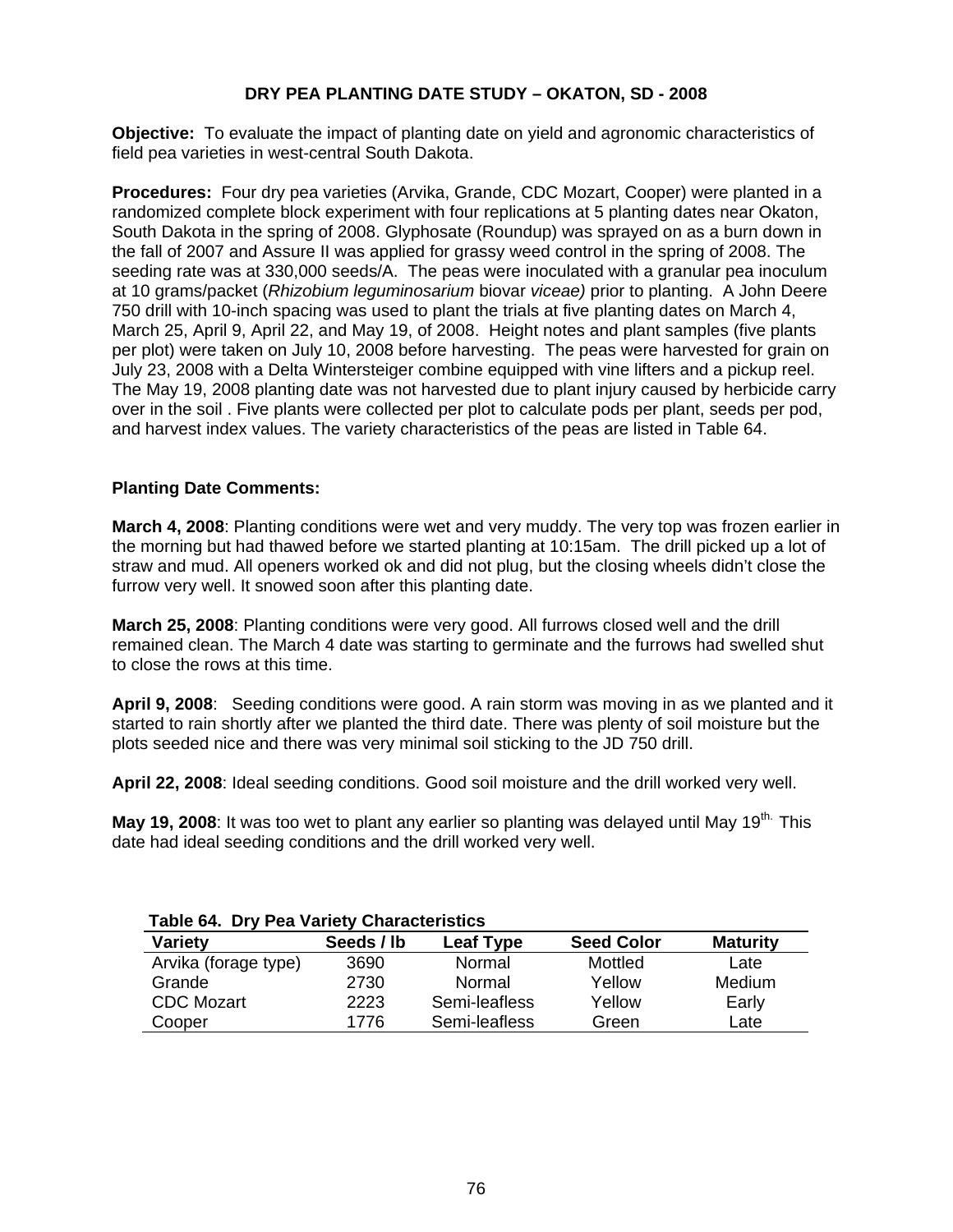## **Summary:**

Planting on March  $4<sup>th</sup>$  was far from ideal soil conditions as we did not get good furrow closure on that day. Stands from the first planting date were thin and soil temperatures were very cold which delayed germination of the first planting date. The other four dates had good soil conditions for planting and stand establishment. Because of the poor stands the first date had decreased yield, with the following three dates having yields similar to each other. Harvest index (ratio of seed weight to plant biomass), seeds per plant and pods per plant decreased with later planting dates. The March  $4<sup>th</sup>$  date had much higher pods per plant numbers as these plants were compensating for the weak stand this date had. Height was similar for the first three dates and the fourth date was slightly shorter. In 2008 the best time to plant was the last week of March thru the first half of April. From earlier studies we have done, we have found that planting dry peas later than early May is not recommended in western South Dakota. This is because peas are very sensitive to high temperatures during flowering. If peas are planted later than early May they flower in July when temperatures are typically hot. This study will be repeated in 2009 to provide additional data.

**Acknowledgments:** Thank you to our cooperator Henry Roghair.

#### **Results:**

|  | Table 65. Planting Date vs Plant Height, Peas/Plant, Pods/Plant, Harvest Index, Test |  |  |
|--|--------------------------------------------------------------------------------------|--|--|
|  | Weight and Yield of Dry Peas at Okaton, SD (Jones County) in 2008.                   |  |  |

| <b>Planting Date</b> | <b>Height</b> | <b>Seeds</b> | Pods/ | <b>Harvest</b> | Test Wt. | Yield  |
|----------------------|---------------|--------------|-------|----------------|----------|--------|
|                      | (inches)      | plant        | plant | <b>Index</b>   | (Lb/Bu)  | (Bu/A) |
| March 4, 2008        | 25            | 38           | 8     | 57             | 61.5     | 28.4   |
| March 25, 2008       | 25            | 24           | 6     | 55             | 62.5     | 34.7   |
| April 9, 2008        | 26            | 29           | 6     | 52             | 62.1     | 33.5   |
| April 22, 2008       | 22            | 21           | 5     | 46             | 61.0     | 30.8   |
|                      |               |              |       |                |          |        |
| Date Mean            | 24.3          | 28           | 6.2   | 52.3           | 61.7     | 31.8   |
| LSD (.05)            | 2             | 5            | 1     | 3              | 0.7      | 3.1    |
| CV                   | 11.5          | 23.6         | 25.6  | 8.9            | 1.9      | 13.8   |

**Table 66. Variety vs Plant Height, Peas/Plant, Pods/Plant, Harvest Index, Test Weight and Yield of Dry Peas at Okaton, SD (Jones County) in 2008.** 

| <b>Variety</b>    | <b>Height</b><br>(inches) | <b>Seeds</b><br>plant | Pods/<br>plant | <b>Harvest</b><br><b>Index</b> | <b>Test Wt.</b><br>(Lb/Bu) | Yield<br>(Bu/A) |
|-------------------|---------------------------|-----------------------|----------------|--------------------------------|----------------------------|-----------------|
| Arvika            | 35                        | 35                    | 7              | 48                             | 61.7                       | 28.8            |
| Grande            | 24                        | 25                    | 6              | 52                             | 61.2                       | 32.2            |
| <b>CDC Mozart</b> | 18                        | 26                    | 6              | 57                             | 62.8                       | 30.4            |
| Cooper            | 20                        | 26                    | 6              | 52                             | 61.4                       | 35.9            |
|                   |                           |                       |                |                                |                            |                 |
| Variety Mean      | 24.3                      | 28                    | 6.2            | 52.3                           | 61.7                       | 31.8            |
| LSD (.05)         | 2                         | 5                     | 1              | 3                              | 0.7                        | 3.1             |
| CV                | 11.5                      | 23.6                  | 25.6           | 8.9                            | 1.9                        | 13.8            |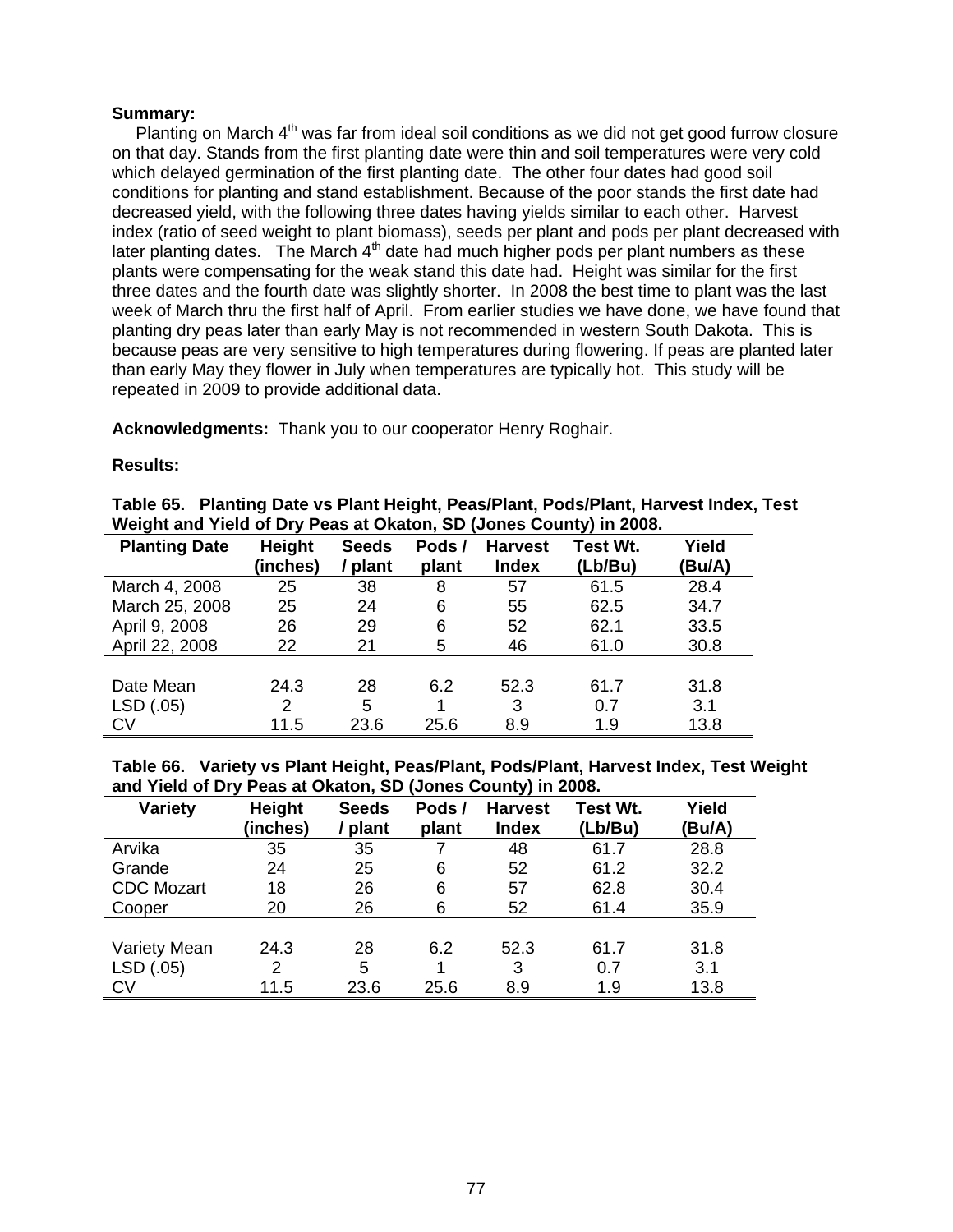| <b>Planting</b>     | <b>Variety</b>    | <b>Height</b> | <b>Seeds</b> | Pods/          | <b>Harvest</b> | Test Wt. | Yield  |
|---------------------|-------------------|---------------|--------------|----------------|----------------|----------|--------|
| <b>Date</b>         |                   | (inches)      | / plant      | plant          | <b>Index</b>   | (Lb/Bu)  | (Bu/A) |
| <b>March 4, 08</b>  | Arvika            | 39            | 52           | 10             | 51             | 63.2     | 32.4   |
|                     | Grande            | 22            | 35           | 8              | 58             | 59.3     | 28.7   |
|                     | <b>CDC Mozart</b> | 19            | 34           | 8              | 61             | 62.0     | 21.6   |
|                     | Cooper            | 21            | 33           | 8              | 56             | 61.7     | 30.9   |
| <b>Mean</b>         |                   | 25            | 39           | 9              | 57             | 61.5     | 28.4   |
|                     |                   |               |              |                |                |          |        |
| <b>March 25, 08</b> | Arvika            | 36            | 30           | 6              | 52             | 62.3     | 27.7   |
|                     | Grande            | 26            | 22           | 6              | 54             | 62.5     | 37.2   |
|                     | <b>CDC</b> Mozart | 17            | 21           | 5              | 61             | 63.8     | 32.7   |
|                     | Cooper            | 20            | 22           | 5              | 53             | 61.5     | 41.1   |
| <b>Mean</b>         |                   | 25            | 24           | $6\phantom{1}$ | 55             | 62.8     | 34.7   |
|                     |                   |               |              |                |                |          |        |
| <b>April 9, 08</b>  | Arvika            | 36            | 39           | 7              | 48             | 62.2     | 28.5   |
|                     | Grande            | 26            | 23           | 6              | 52             | 62.1     | 34.7   |
|                     | <b>CDC</b> Mozart | 20            | 27           | $\overline{7}$ | 56             | 62.7     | 33.7   |
|                     | Cooper            | 21            | 28           | 5              | 50             | 61.5     | 37.0   |
| <b>Mean</b>         |                   | 26            | 29           | $6\phantom{1}$ | 52             | 62.0     | 33.5   |
|                     |                   |               |              |                |                |          |        |
| <b>April 22, 08</b> | Arvika            | 28            | 20           | 4              | 41             | 59.4     | 26.8   |
|                     | Grande            | 24            | 20           | 5              | 43             | 61.0     | 28.3   |
|                     | <b>CDC</b> Mozart | 17            | 21           | 5              | 52             | 62.8     | 33.7   |
|                     | Cooper            | 19            | 23           | 5              | 49             | 60.9     | 34.4   |
| <b>Mean</b>         |                   | 22            | 21           | 5              | 46             | 61.0     | 30.8   |
|                     |                   |               |              |                |                |          |        |
|                     | LSD (0.05)        | 4             | 9            | $\overline{2}$ | 6              | 1.4      | 6.2    |
|                     | CV(%)             | 11.5          | 23.6         | 25.6           | 8.9            | 2.0      | 13.8   |

**Table 67. Effect of Planting Date by Variety on Performance of Field Pea at Okaton, SD (Jones County) in 2008.**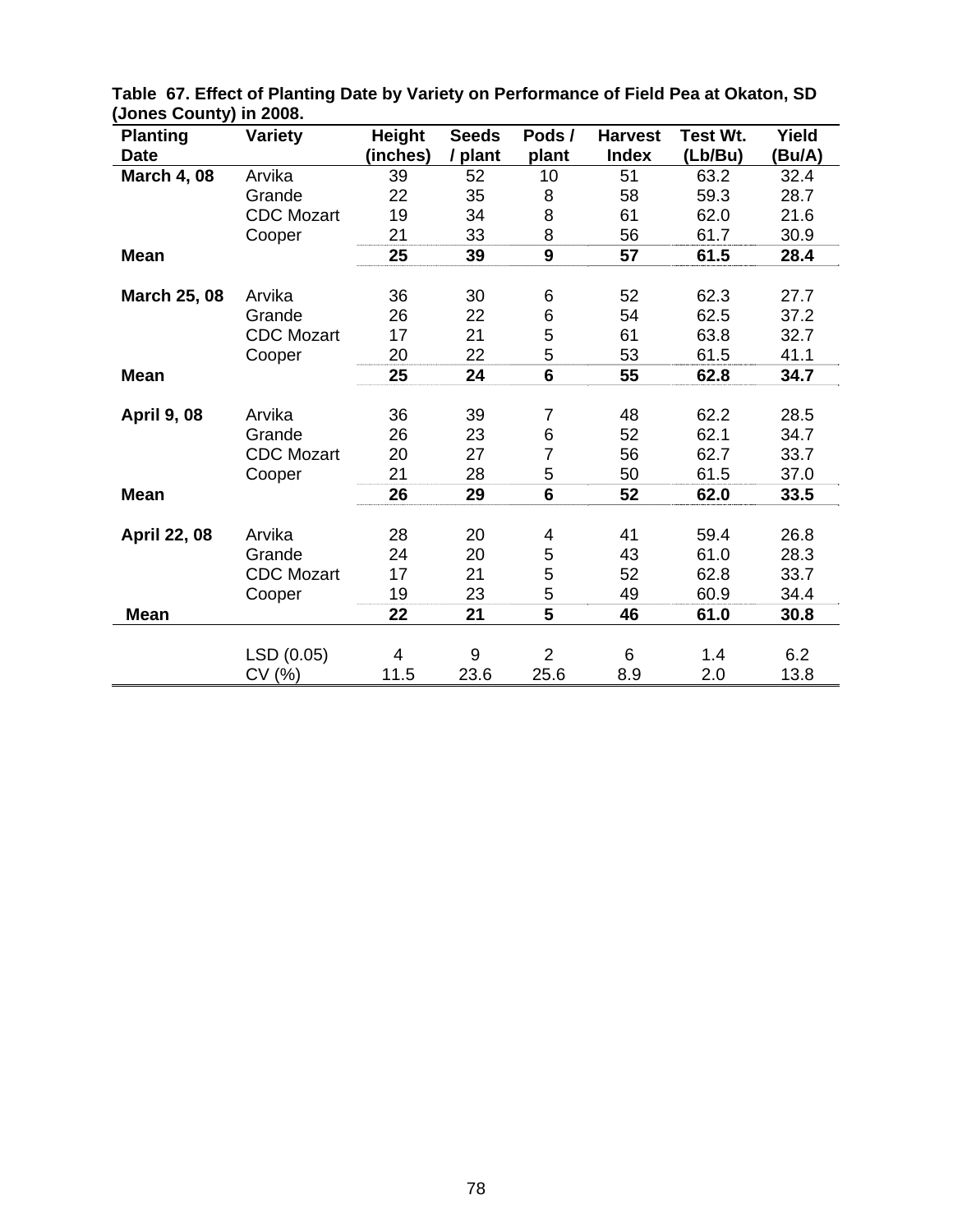# **SDSU REDUCED TILLAGE AND NO-TILL CROP ROTATION STUDY WALL, SOUTH DAKOTA**

# **OBJECTIVES**

- 1. To determine crop productivity in varied rotations with different crop intensities.
- 2. To determine economic returns from various rotation systems with varied levels of crop intensification and diversity.

# **PROCEDURES**

The study with nine different rotations was established in the spring of 1994. The rotations are two to six years in duration and we have completed at least one full cycle in all of the rotation sequences. All phases in each rotation are grown each year. No-till production practices are used to grow all crops except for the winter wheat conventional fallow treatment. Proso millet, field peas, chickpea, hairy vetch, hay millet, spring barley and winter wheat were planted with a JD 750 no-till drill at 10 inch row spacing. The fallow winter wheat is planted with a JD 610 drill at 10 inch row spacing. The safflower, corn and sunflower are planted with a JD 7100 corn planter in 20 inch rows. Nitrogen and phosphorus fertilizer are injected in the fall using strip tillage preparing the zone for planting by the JD 7100 corn planter the following spring.

The experimental design is a randomized complete block with treatments replicated four times. Plots are 25' x 80' in size; the small size allows all the plots to be located on the same soil type and reduces variability due to soil characteristics. The crop yields are measured from each plot and analyzed to compute the average yields for each rotation. Detailed records of all the cultural practices including spraying for insect pests, diseases, and weed control are kept and cost of each practice assessed, and are given on Appendix 1. This allows for yield and economic comparisons to be made each year.

# **RESULTS AND DISCUSSION Long Term Trends**

Long term results have shown that the inclusion of broadleaf crops such as sunflower, safflower and peas; along with warm season grass crops like corn helps to break weed and disease cycles and can improve wheat yields and profitability. It should be noted that we do not include any farm program payments except loan deficiency payments (LDP) when applicable, in our economic analysis.

The ten year (1999-2008) average yield of winter wheat following millet in a rotation where a broadleaf crop or corn was grown prior to the millet was 41.8 Bu/A. The winter wheat grown in a continuous winter wheat-millet rotation had a ten year average yield of 36.4 Bu/A. This indicates a 5.4 bushels per acre difference due to introducing a broadleaf or warm season crop into the rotation as similar management practices were applied in both rotations over the ten year period. These results indicate the importance of crop diversity in a rotation system. For comparison, the winter wheat-fallow rotation had an average yield of 49.1 Bu/A while fallow wheat in the diversified rotation of 2a yielded 57.3 bushels per acre over the 10 year period. It should also be noted that Rotation 11 (Winter Wheat / Corn / Millet) has no broadleaf crops included and wheat yields are equally as good as those for continuous crop rotations that have broadleaf crops as part of the rotation. The two warm season grass crops (corn and millet) have high demand for soil moisture late in summer while winter wheat has high demand for soil moisture early in spring. This rotation makes full use of all the rainfall received during the growing season. The winter wheat in this rotation seems to benefit from the diverse soil moisture use pattern of the crops. The diversity of crops in this rotation makes for easier weed management.

Introducing safflower, sunflower and pea crops in the winter wheat-millet rotation would be expected to increase demand for soil moisture and thus decrease winter wheat yield compared to the winter wheat-millet rotation. The winter wheat in rotations with safflower, sunflower and pea, however, yielded more than the winter wheat-millet rotation, indicating the increasing problem with root diseases in the undiversified winter wheat-millet rotation (Table 68). The increased income from the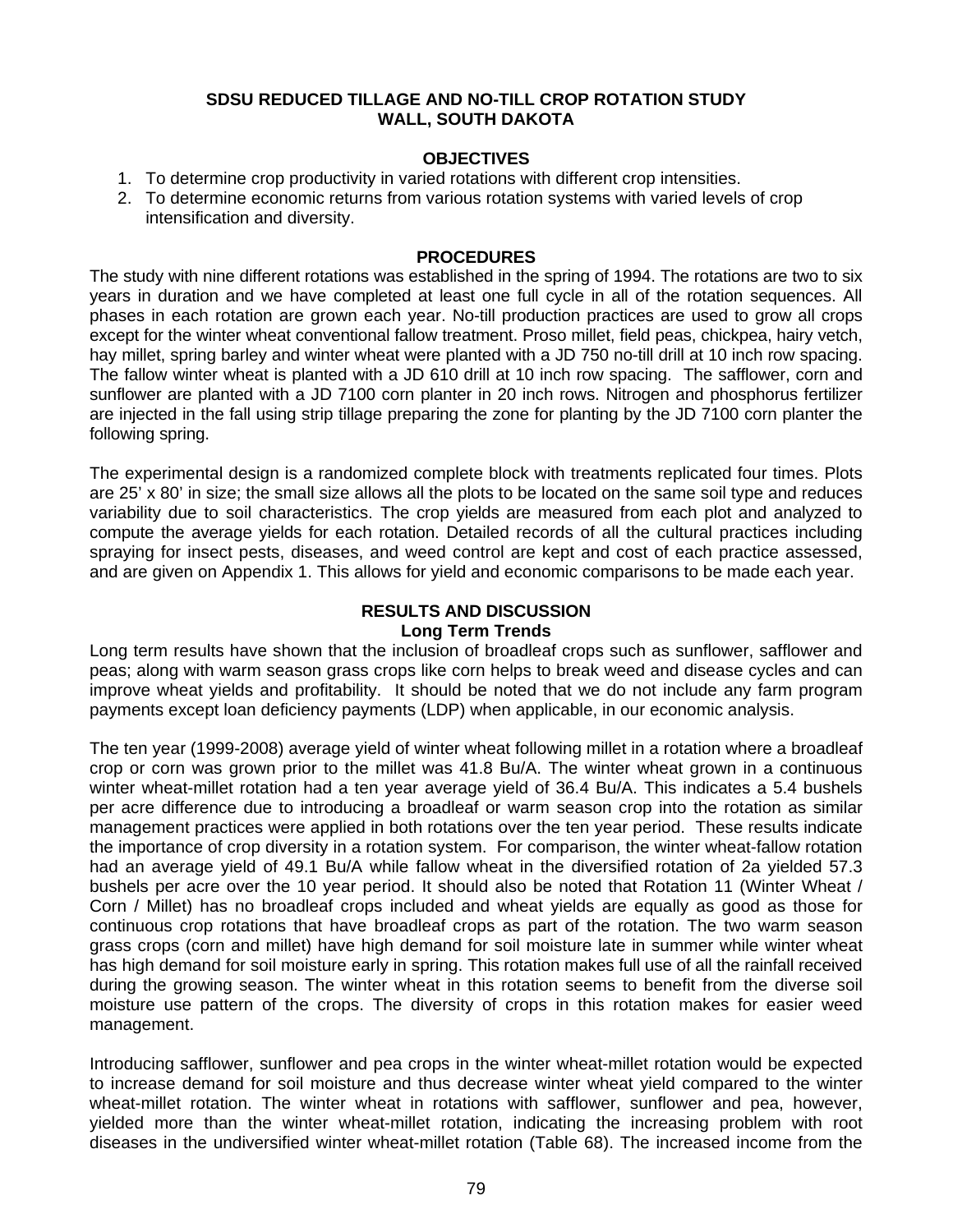higher yields of winter wheat along with the opportunity to produce a profitable broad-leaf crop like sunflower or safflower can increase the net income of these rotations, particularly in the wetter years.

We continue to use a strip tillage system for corn, sunflowers and safflower. The fertilizer is injected in the fall using a narrow point opener which leaves about a four inch area strip tilled. We have added some reverse mounted closing disks to fill the trench formed by the injector, but still having minimal soil disturbance. In the spring; corn, safflower and sunflowers are planted over the same strips. Since going to this system, crop stands of corn and sunflowers have improved. The residue managers on our planter work better in the strip tilled wheat stubble and it has the added bonus of putting the fertilizer right where the new planted crop will utilize it.

In 2008; Winter wheat yields were good because of good stands in the fall. Decent rains in the fall and snow catch in the winter months helped the young crop along. March was dry at 0.43" and April had 1.13" rainfall for the month. May and June were wet with nearly 5 inches of rainfall in May and 4.41" in June. Corn stands were poor due to cool, wet soil conditions for nearly a month after planting. Wireworm pressure along with poor germination and delayed emergence greatly reduced the corn stands. Soil temperatures at planting time (April 29, 2008) were at 60 degrees for corn and 70 degrees for safflower. Shortly after planting, it started raining and cooled off for the entire month of May. The corn seed had Poncho 250 for wireworm control but this lower rate along with cool, damp conditions (slow growth) after seeding was inadequate to control the wire worms. The corn had a final stand of about 42% of the intended 12,500 kernels / acre that we had planned on. We had a final stand of 5200 plants per acre and this was inadequate. Weed competition was not a serious issue but we were short of plants to produce a good corn crop. Safflower and sunflower stands were excellent this year. The safflower was planted on April 29, 2008 and the sunflowers were planted on June 11, 2008. The hay millet did well due to rainfall of 1.93 inches received in July and .94 inch in August. The proso millet was planted on June 9. 2008. The proso millet plots were sprayed two days after planting to control pigeon grass and broadleaf weeds. A late flush of stinkgrass competed with the proso millet crop all season long.

Recent cropping changes in this study include: 1) in Rotation 5a, substituting feed barley for spring wheat. 2) in Rotation 6a, growing dry peas for grain rather than spraying them off as a green manure crop, and in 9a, using hairy vetch as a green fallow option rather than using forage peas (the hairy vetch stubble holds better to the soil surface than the field pea stubble), 3) in 2007; Rotation 10 was changed to winter wheat / proso millet / chickpea. This placed the chickpea ahead of the wheat crop. This would give nitrogen credit towards the wheat crop and allow more time between chickpea harvest and wheat planting time). The 2008 growing season in Rotation 10 found weed explosions in the Proso millet. Weeds and Ascochyta Blight disease nearly totally took the chickpea crop. It was decided in the winter of 2008 to readjust this rotation again. The new sequence will be winter wheat / proso millet / dry peas. 4) For Rotation 2a, in 2007 we substituted Golden German hay millet in where proso millet was. Proso millet yields in this rotation have been historically the lowest in the entire trial. The hay millet stands were good in 2007 and 2008. Our six-year rotation has shown us that longer diverse rotations are better than the mostly three-year rotations we started with. The down side is that Rotation 2a requires more types of equipment thus making it more expensive to operate. Another cultural practice change in 2a that we implemented in the spring of 2008 is that we are no longer doing mechanical tillage during the fallow period. We want to determine if mechanical tillage is necessary during the fallow period to maintain better yields in 2a fallow wheat (8.2 bushels wheat yield advantage over a 10 year period as compared to the fallow wheat of Rotation 1).

Table 71 shows the estimated yield goals used for fertilizer recommendations of each crop and rotation since 1999. Thus, all crops have been adequately fertilized with nitrogen since the beginning of the study in 1994. However, our long term results show that attained yields for most crops have been below yield goals (Table 70). For economic reasons, we decided starting in 2006, to adjust yield goals to match long-term average yields for each crop and rotation.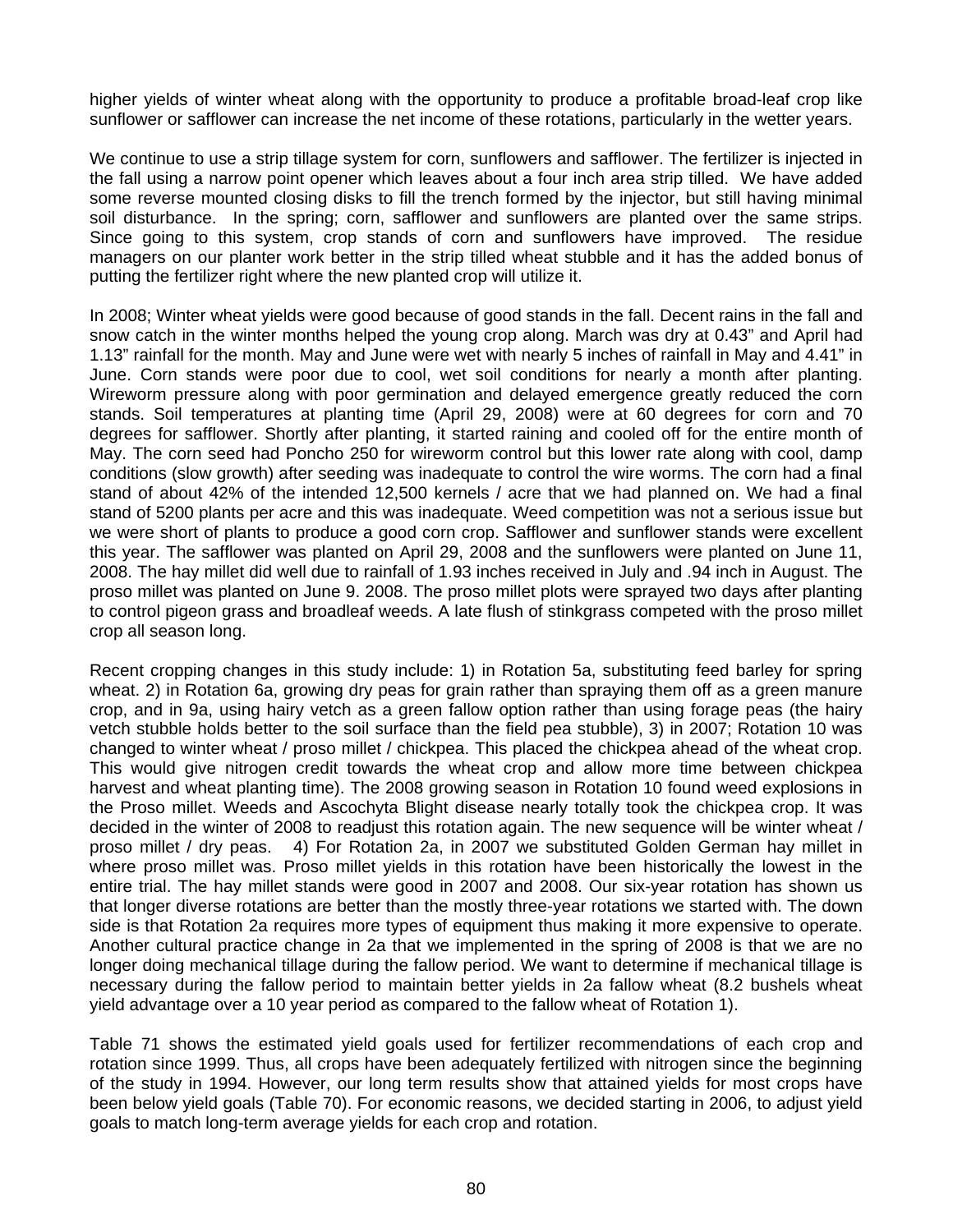| .               |       |               |      |       |             |      |       |
|-----------------|-------|---------------|------|-------|-------------|------|-------|
| September 2007  | 1.19" | January       | 2008 | 0.00" | May         | 2008 | 4.96" |
| 2007<br>October | 1.92" | February 2008 |      | 0.26" | June        | 2008 | 4.41" |
| November 2007   | 0.16" | March         | 2008 | 0.43" | July        | 2008 | 3.13" |
| December 2007   | 0.03" | April         | 2008 | 1.13" | August 2008 |      | 0.94" |

## **Wall Rotation - Total Precipitation by Month (inches) – September 2007 to August 2008**

# **2008 YIELD RESULTS AND DISCUSSION BY ROTATION**

## **Rotation 1: Winter Wheat / Fallow:**

This is the base rotation that all other rotations in the study are compared to. This rotation has had 2 to 3 mechanical tillages each year during the fallow period since we started the rotation study in 1994. We spray in the fall and spring during the cooler months for weed control.

 Alice, a hard white winter wheat variety was planted on September 21, 2007 with a JD 610 drill. Liquid starter fertilizer was applied at planting time at six gallons of 10-34-0 per acre. Winter wheat stands were good in the fall due to decent soil moisture conditions. Spring rainfall was adequate with 1.13 inches in April, 4.96 inches in May and 4.41 inches in June. In 2008, winter wheat yields were at 56.2 Bu/A. The 10-year average yield on winter wheat in Rotation 1 is 49.1 Bu/A. This rotation had a net return of \$48.47 / acre in 2008.

## **Rotation 2: Winter Wheat-a / Sunflower / Hay Millet / Winter Wheat-b / Corn / Chem. Fallow:**

This is a very diverse rotation that provides many opportunities for weed control and disease suppression. On the long term, yields from this rotation have been above average even in the dry years. The best winter wheat yields from this entire rotation study have come from winter wheat following fallow (Winter wheat –a) that has consistently out-yielded the fallow wheat in Rotation 1 by an additional 8.2 Bu/Acre over the last ten years. Sunflower yields have averaged 1281 Lb/Acre (Table 70) with extremely low yields in 2002, 2003, and 2007 due to drought stress. Sunflower is deep rooted and tends to dry out the soil profile considerably, thus millet grown after the sunflower crop is very dependant upon spring rains to recharge the top two feet of soil. Proso millet seed yields in this rotation have averaged 909 Lb/Acre over the last 8 years (1999-06). Proso millet yields were lower in this rotation than any other in the trial. It was decided to plant Golden German hay millet and cut it for hay in 2007. Hay millet yields were at 1.57 tons per acre in 2007 and 2.5 tons per acre in 2008. (Table 70). The recrop winter wheat following millet on average, yielded 72% the yield of the fallow wheat in this rotation.

 This six-year rotation requires nitrogen applications on every crop so there are no fertilizer savings as is observed in rotations with legumes. The diversity of warm and cool season crops in this six - year rotation spreads the work-load out for the producer. This rotation requires more equipment than most other rotations. The fallow segment was chemical fallowed in 2008. We are currently evaluating whether the mechanical tillage is necessary during the fallow period to maintain the 8.2 bushel per acre advantage over the fallow wheat in Rotation 1. This rotation had a net return of \$49.21 / acre in 2008.

## **Rotation 3: Winter Wheat / Safflower / Proso Millet:**

Winter wheat in this rotation yielded 51.0 Bu/A in 2008 and has averaged 41.2 Bu/A long term. Safflower yields were 1483 Lb/A in 2008 and averaged 891 Lb/A in the ten-year period of 1999-2008. (Table 70). Millet yields were 1224 Lb/A in 2008 with a ten-year average of 1125 Lb/A. The safflower crop is deep-rooted and dries out the ground for the upcoming millet crop. During dry years, a summer fallow could be used to replace the millet crop. In 2008, safflower yields were good and prices were at \$.30 per pound. Wheat yields were good too. Yields of Proso millet have been variable in this rotation depending upon amount of snow catch in the safflower stubble and the amount of rainfall before and during the millet crop.

This rotation provides the diversity of a broadleaf crop along with cool season and warm season grass crops. The two warm season crops are relatively drought tolerant, and the winter wheat makes most of its growth during the cool portion of the summer. This rotation will make full use of all precipitation received. The rotation can be planted with small grain equipment and therefore does not require any additional investment in equipment. This rotation had a net return of \$86.51 / acre in 2008.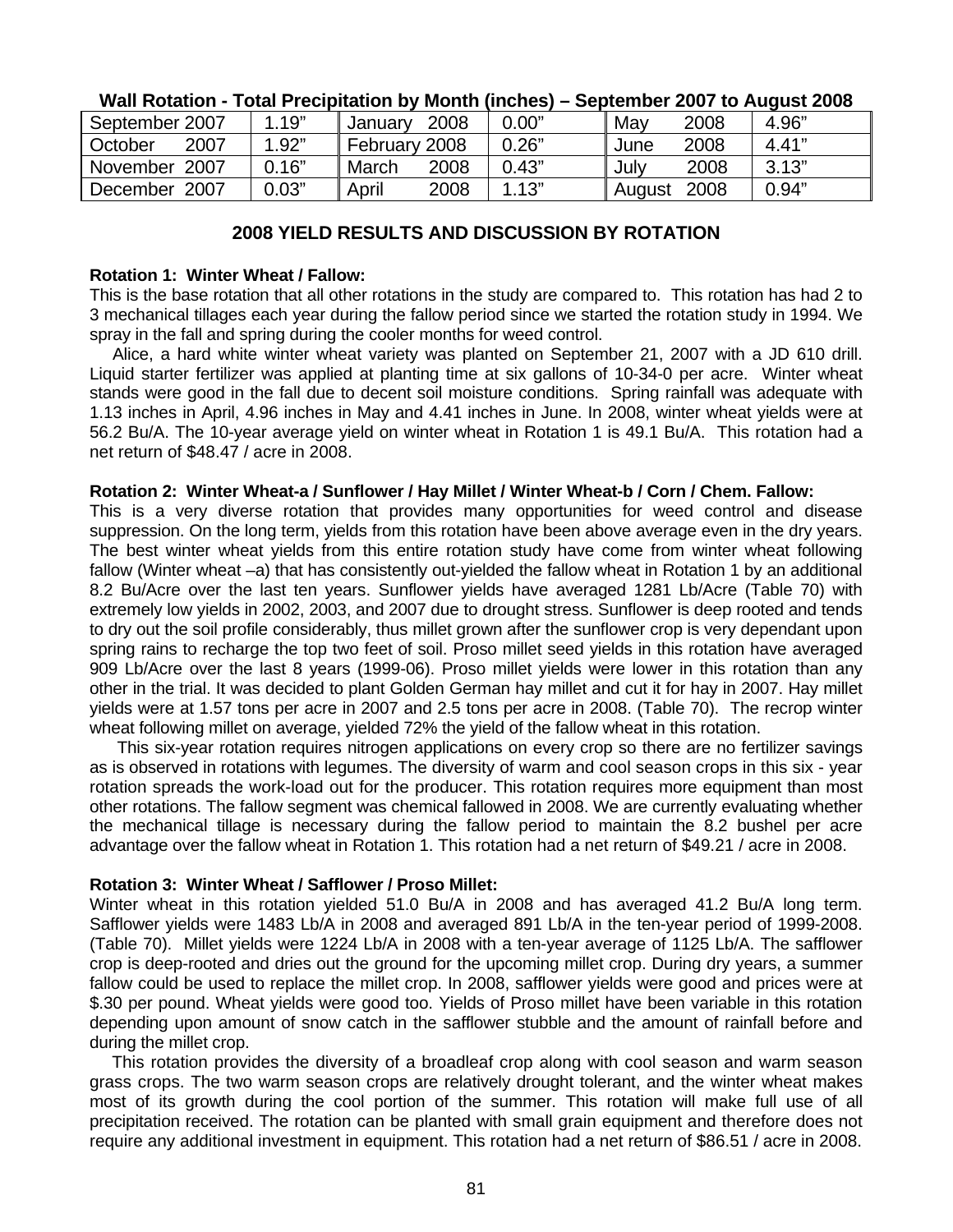#### **Rotation 4: Winter Wheat / Proso Millet:**

This rotation alternates between winter wheat and proso (grain) millet. The proso millet crop is a good replacement for summer fallow for a short term basis. Winter wheat yields in this rotation have averaged 36.4 Bu/A over a ten-year period. Millet yields, on the other hand, have averaged 1428 Lb/A over the last ten years. In 2008, the winter wheat yields (36.8 Bu/A) were slightly above the ten-year average while the millet yields (949 Lb/A) were well below average. This rotation is not well diversified and will harbor crown and root rot diseases over time. In some years, large amounts of residue on the soil surface after the winter wheat crop has caused some difficulty in establishing a good stand of millet. On average, winter wheat in this rotation has yielded 74 percent of the fallow winter wheat yields from Rotation 1. This is a rather narrow rotation that does not provide adequate diversity of crops for good weed control. Rotation 4 does not utilize soil moisture very well. This rotation had a net loss in 2008 of \$ - 44.99 per acre.

#### **Rotation 5a: Winter Wheat / Corn / Sunflower / Spring Barley:**

This is a very intensive rotation with high moisture demand. Winter wheat yields have averaged 36.0 Bu/A over the ten-year period. Corn yields averaged 42.6 Bu/A over the last ten years though corn failed completely in 2002, 2003, and 2006 due to drought/heat stress. Sunflower yields from this rotation have been the lowest yielding in the study over the ten-year period (1999-2008). Sunflower is harvested late in the fall, and will leave limited stubble to catch snow. Spring wheat did not perform well after sunflower in wet years and did even worse in drier years. Spring barley replaced spring wheat in 2005. Barley is more drought tolerant than spring wheat and matures before spring wheat. Barley yields in 2008 were at 73.7 Bu/A. This rotation had a net return of \$26.84 / acre in 2008.

#### **Rotation 6a: Winter Wheat-a / Winter Wheat-b/ Safflower / Dry Pea:**

This rotation was changed in 2005. The original rotation had peas grown as a green-fallow crop. The pea green-fallow in this rotation was intended to lower the demand for fertilizer nitrogen in the rotation. The peas were grown only until early bloom and then killed by a herbicide spray. By bloom, peas have accumulated a good amount of biomass to benefit the following crop and at the same time killing the crop at this stage allowed for potential soil moisture recharge before the winter wheat crop. The problem came at winter wheat planting time when the desiccated pea stubble is cut off by the no-till drill at ground level and then blown away in the wind, leaving the ground bare. Because of this problem, we went to harvesting the peas for grain.

 The first winter wheat (WW-a) in Rotation 6a has a ten year average of 42.4 bu / acre. The second winter wheat (WW-b) has a 34.6 bu / acre average over the ten year period (Table 70). Safflower yields averaged 782 lbs/acre for the last 4 years. Safflower and sunflower yields are very comparable in dry years but the sunflower will out yield safflower in wetter years. Growing the field peas for grain is a better option. Peas have proven to be too expensive to grow as a green-fallow crop. The field pea grain yields have an average yield of 1472 Lb/A over the last four years. Planting dry peas eliminates the need to add nitrogen fertilizer during that year and reduces the nitrogen needs of the following wheat crop. Olympus was sprayed on both wheat crops in April of 2008. This was done to suppress downy brome/Japanese Chess. Although Olympus has some winter annual activity, it was necessary to spray for weed control using Starane NXT (27 oz/A) + Penetrate II on both wheat crops in May of 2008. All 4 crops performed well and prices were better this year. No additional Nitrogen was applied to the winter wheat-a crop after the field pea crop. Protein levels of the grain and some reduction in yield of winter wheat-a suggested that more Nitrogen would have been beneficial. Nitrogen was applied on winter wheat-b at 80 lbs N / acre. The safflower received 60 lbs N / 30 lbs P2O5 injected in 20 inch rows in the fall. The safflower is deep rooted and although it was fertilized for a 1200 pound crop; adequate moisture, good weed control and deep rooting pushed the crop to 1650 pounds per acre. The field peas are a legume so they were inoculated at seeding time and no additional nitrogen was applied to them.

This rotation appears to be sustainable with good yields and reduced need to apply nitrogen to the crops. Another advantage includes no need for additional equipment for planting or harvest. This rotation showed the best economic returns of any in the study for 2008 at \$122.77 net return per acre.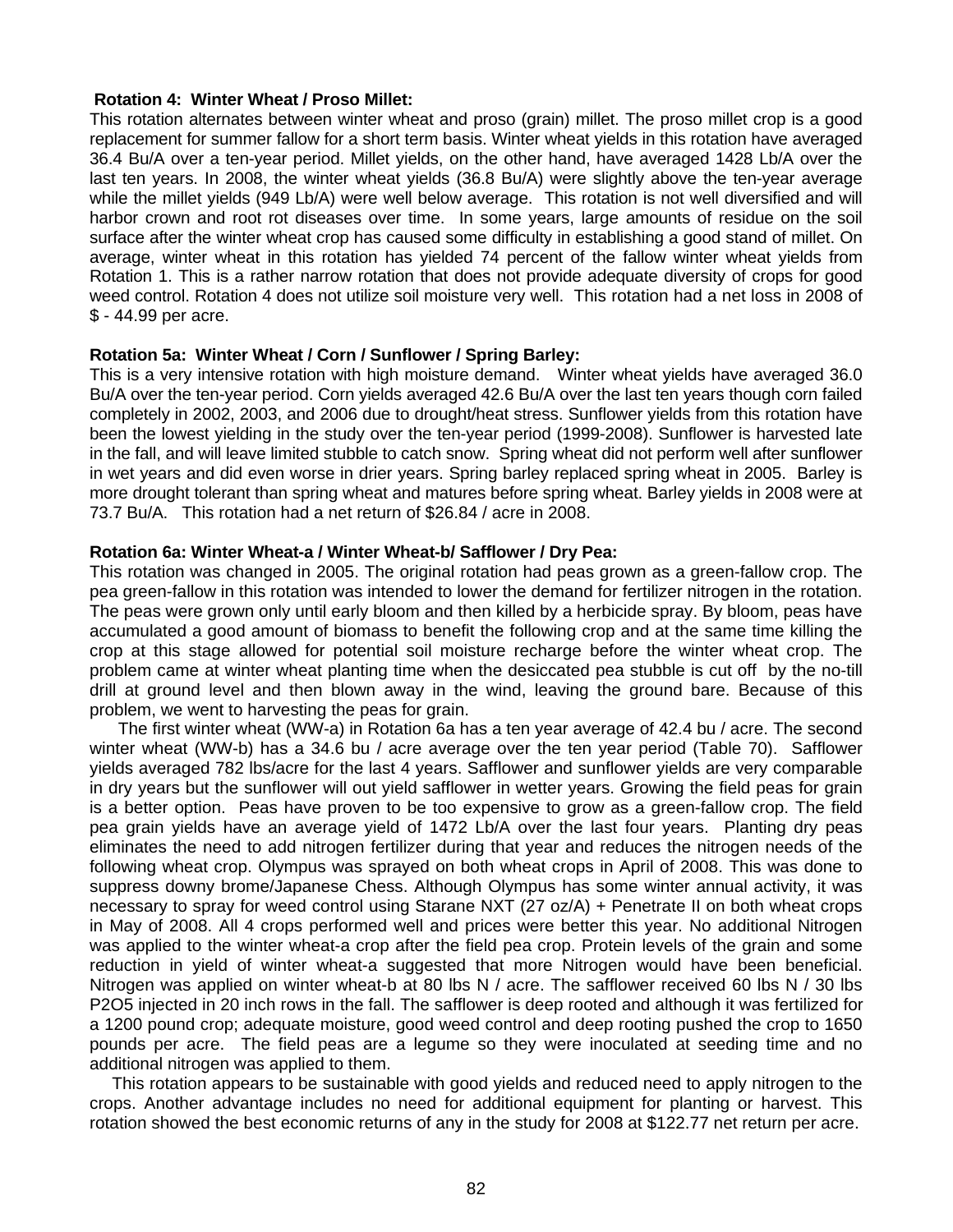| Rotation | Crop Sequence             | Protein | Test Wt | Yield  | Ave Yield |
|----------|---------------------------|---------|---------|--------|-----------|
|          |                           | 2008    | 2008    | 2008   | 1999-08   |
|          |                           | $(\%)$  | (Lb/Bu) | (Bu/A) | (Bu/A)    |
| 1        | WW/F                      | 11.9    | 63.4    | 56.2   | 49.1      |
| 2a       | WW / C / F/ WW / Su / HM  | 11.6    | 62.0    | 69.3   | 57.3      |
| 2a       | WW / C / F / WW / Su / HM | 9.6     | 61.6    | 47.6   | 41.2      |
| 3        | WW / Sa / PM              | 9.2     | 62.3    | 51.0   | 41.2      |
| 4        | WW / PM                   | 8.9     | 61.1    | 36.8   | 36.4      |
| 5a       | WW/C/Su/SBar              | 9.5     | 60.8    | 45.9   | 36.0      |
| 6a       | WW / WW / Sa / FP         | 9.9     | 62.6    | 43.6   | 42.4      |
| 6a       | WW/WW/Sa/FP               | 10.8    | 62.2    | 50.0   | 34.6      |
| 9a       | WW / WW / Sa / HV         | 10.5    | 62.5    | 59.2   | 43.2      |
| 9a       | WW / <b>WW</b> / Sa / HV  | 10.0    | 61.2    | 48.5   | 35.2      |
| 10       | WW/PM/CP                  | 10.5    | 63.4    | 29.9   | 41.2      |
| 11       | WW/C/PM                   | 9.3     | 62.5    | 54.8   | 43.0      |
|          | <b>Mean</b>               | 10.2    | 62.1    | 49.4   | 41.7      |
|          | LSD (.05)                 | 1.1     | 1.5     | 10.4   |           |
|          | Cν                        | 7.7     | 1.7     | 14.6   |           |

**Table 68. Hard White Winter Wheat Yields from The Nine Rotation Sequences at Wall in 2008 and Long Term (10 year) data (1999-2008).** 

WW = winter wheat, F=fallow, C=corn, Su=sunflower, PM=proso millet, HM=hay millet, Sa=safflower, FP=field peas, HV=hairy vetch, CP=chickpea, S Bar=spring barley

|    |                                   | Table 69. Net Returns from 2008 Crop at The Wall Rotation                                              |                                            |
|----|-----------------------------------|--------------------------------------------------------------------------------------------------------|--------------------------------------------|
|    | <b>Rotations and Crop Yields:</b> |                                                                                                        | Dollars Return / A.                        |
| 1  | <b>Winter Wheat</b><br>56.2 bu    | Fallow<br>$\prime$                                                                                     | \$48.47                                    |
| 2a | 69.3 bu                           | Winter Wheat-A / Sunflower / Hay Millet / Winter Wheat-B / Corn / Fallow<br>2.5 Tons / $A$<br>1690 lbs | \$49.21<br>33.0 bu<br>47.6 bu              |
| 3  | <b>Winter Wheat</b><br>51.0 bu    | Safflower<br>$\prime$<br>$\prime$<br>1483 lbs                                                          | Proso Millet<br>\$86.51<br>1224 lbs        |
| 4  | <b>Winter Wheat</b><br>36.8 bu    | Proso Millet<br>$\prime$<br>949 lbs                                                                    | $$ -44.99$                                 |
| 5a | <b>Winter Wheat</b><br>45.9 bu    | Sunflower<br>Corn<br>$\sqrt{2}$<br>$\prime$<br>33.0 bu<br>1494 lbs                                     | \$26.84<br><b>Spring Barley</b><br>73.7 bu |
| 6a | Winter Wheat-B /<br>50.0 bu       | Safflower<br>Dry Pea<br>$\prime$<br>$\prime$<br>1650 lbs<br>2004 lbs                                   | \$122.77<br>Winter Wheat-A<br>43.6 bu      |
| 9a | 48.5 bu                           | Winter Wheat-B / Safflower / Hairy Vetch / Winter Wheat-A<br>1559 lbs                                  | \$89.97<br>59.2 bu                         |
| 10 | Winter Wheat<br>29.9 bu           | Proso Millet<br>$\prime$<br>$\prime$<br>764 lbs                                                        | $$-101.81$<br>Chickpeas<br>$0$ lbs         |
| 11 | <b>Winter Wheat</b><br>54.8 bu    | Corn<br>$\prime$<br>29.7 bu                                                                            | Proso Millet<br>$$ -16.27$<br>1228 lbs     |

**Table 69. Net Returns from 2008 Crop at The Wall Rotation**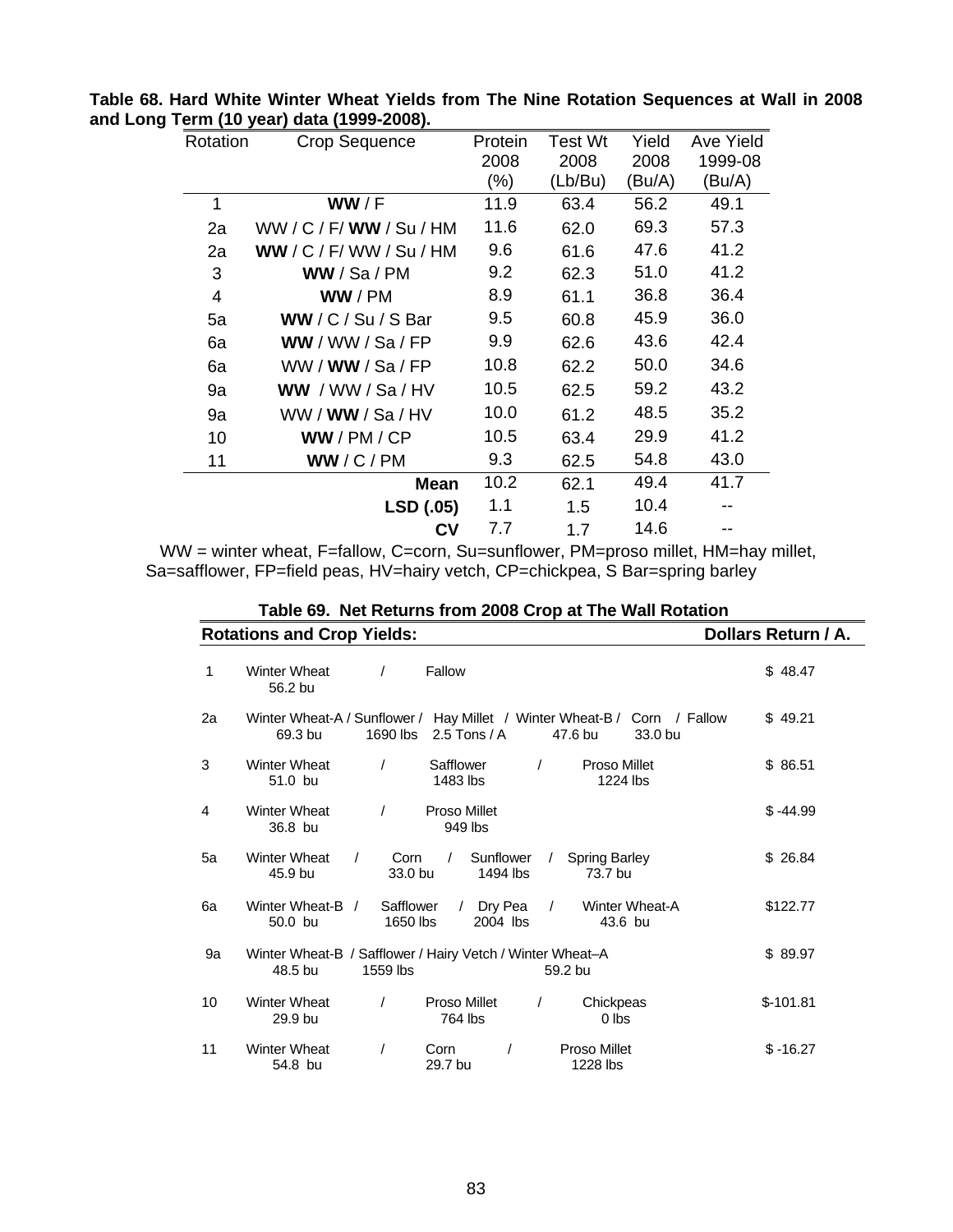# **Rotation 9: Winter Wheat-a / Winter Wheat-b / Safflower / Hairy Vetch:**

The winter wheat grown after the legume-fallow (winter wheat-a) has averaged 43.2 Bu/A over a tenyear period. The second winter wheat crop (winter wheat-b) has averaged 35.2 Bu/A in the same time frame (1999-2008). Safflower in this rotation has the highest yield in the study with a ten-year average of 990 Lb/A. This rotation saw changes in 2005 with the addition of Hairy Vetch to replace pea green fallow. Hairy vetch produces more biomass, is more vegetative and the stubble tends to cling to the ground better than the pea stubble. The better ground cover of the hairy vetch provides better snow catch which will benefit the following winter wheat crop. The hairy vetch is planted into the safflower stalks in late September. The hairy vetch seems to establish very well in the fall and winter hardiness is good. This allows the crop to initiate growth sooner in the spring, and give the ground plenty of cover until the wheat is planted in the fall. Olympus was sprayed on both wheat crops in April of 2008. This was done to suppress downy brome/Japanese Chess. Although Olympus has some winter annual activity, it was necessary to spray for weed control using Starane NXT (27 oz/A) + Penetrate II on both wheat crops in May of 2008. This rotation had a net return of \$89.97 / acre in 2008.

# **Rotation 10: Winter Wheat / Proso Millet / Chickpea:**

This is a well diversified rotation and historically, this rotation has produced some of the best recrop winter wheat yields in the entire study. On the long term, winter wheat in this rotation has averaged 41.2 Bu/A over the last ten years (1999-2008). The eight-year average (2001-2008) yield for the chickpea crop is 639 Lbs/A. Millet yields after the pea crop have been consistently good with a tenyear average of 1293 Lbs/A. Yields in 2008 included: winter wheat – 29.9 bu / acre, proso millet – 764 lbs / acre, and chickpeas – 0 lbs / acre.

This rotation was changed to Winter Wheat / Proso Millet / Chickpea in 2007. This was done to compare the performance of winter wheat after legume crops. Various legume crops are being evaluated in the rotation study. They include: dry peas in Rotation 6a, hairy vetch in Rotation 9a, and chickpeas in Rotation 10.

This is a high risk and potentially high rate of return rotation depending on how the chickpea crop performs. Chickpea is an expensive crop to grow due to the high cost of seed. However, if the crop yields well, the returns are good. It should be noted that three years between chickpea crops is too close because of ascochyta disease concerns. The recommended interval between chickpea crops should be at least four years. We learned about ascochyta first hand in 2008 with a heavy flare up of disease. Having test plots in close proximity made it very easy for the disease to transfer from one plot to the next. That coupled with switching the rotation sequence in 2007 brought on a heavy weed pressure problem that totally destroyed the economics of this rotation. We are planning to replace the chickpeas with dry peas in 2009. The new rotation will be; Rotation 10a: Winter Wheat / Proso Millet / Dry Peas. This rotation had a net loss of \$ - 101.81 per acre in 2008.

# **Rotation 11: Winter Wheat / Corn / Proso Millet:**

 This is an intensive but well balanced continuous crop rotation. Inclusion of glyphosate tolerant corn in the rotation allows us to manage weeds much better. The injection of fertilizer in the fall allows us to plant corn into a tilled strip that is 2 to 4 degrees warmer than the non-tilled area between the rows. The winter wheat has averaged 43.0 Bu/A over the last ten years (1999-2008) and yielded 54.8 Bu/A in 2008 (Table 68). Corn plant populations were reduced to14,200 seeds/acre in 2004 and 2005 in an effort to reduce seed costs and to optimize plant competition for soil moisture. In 2006, 07, and 08, corn population was further reduced to 12,500 seeds/acre. The ten-year average yield for corn is 50.2 Bu/A and this includes 2002 and 2006 that were total crop failures. Proso millet yields have averaged 1159 Lbs/A over the last ten years (1999-08). In 2008; wheat yields were good at 54.8 bushels per acre. Corn yields were poor (29.7 bu/a) due to cool growing conditions at germination time and wireworms. Proso Millet yields were decent at 1228 pounds per acre. This rotation had a net loss of \$ - 16.27 per acre in 2008.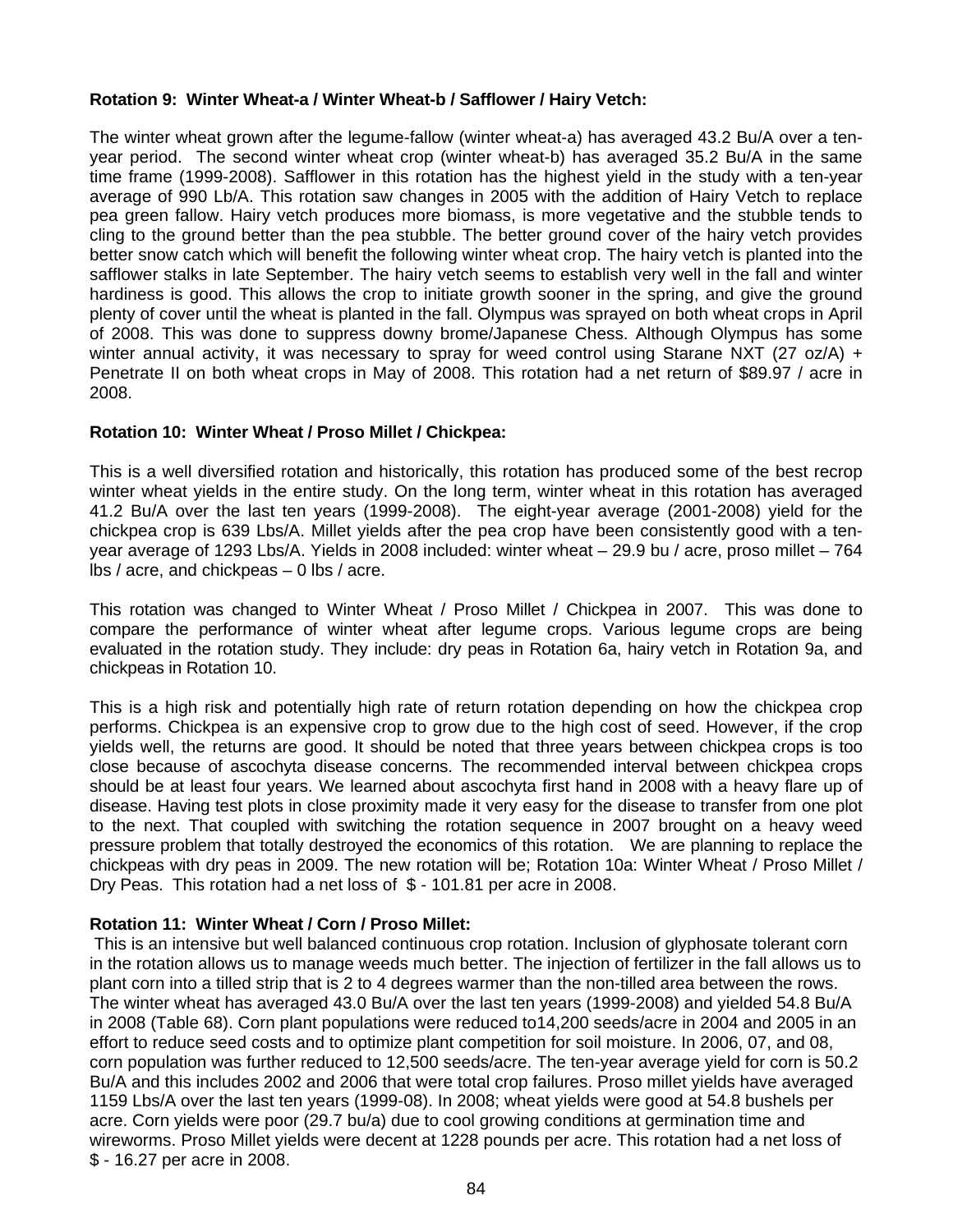| 1999<br>2000<br>2002<br>2003<br>2004<br>2005<br><b>Rotation &amp; Crop</b><br>2001<br>2006<br>2007<br>2008<br><b>Ave Yield</b><br>(Bu/A) or (Lb/A)<br>$(1999-08)$<br><b>Rotation 1</b><br><b>Winter Wheat</b><br>58.3<br>38.6<br>28.6<br>60.0<br>52.2<br>56.2<br>49.1 bu<br>70.9<br>77.1<br>17.7<br>31.0<br>0<br><b>Fallow</b><br>0<br>0<br>0<br>0<br>0<br>0<br>0<br>0<br>0<br>0<br><b>Rotation 2a</b><br><b>Winter Wheat-a</b><br>67.1<br>51.1<br>69.3<br>57.3 bu<br>66.9<br>30.9<br>72.8<br>34.3<br>70.0<br>49.8<br>60.4<br><b>Sunflower</b><br>2082<br>2091<br>2602<br>400<br>584<br>1093<br>860<br>1030<br>382<br>1690<br>1281 lb<br><b>Millet</b><br>1300<br>300<br>1500<br>2000<br>326<br>0<br>449<br>1405<br><b>2.04 Tons</b><br>Hay<br>Hay<br>millet<br>millet<br>$(2007-08)$<br>1.57T<br>2.5T<br><b>Winter Wheat-b</b><br>62.8<br>40.2<br>50.0<br>47.6<br>41.2 bu<br>46.0<br>10.7<br>46.3<br>27.1<br>38.1<br>43.7<br>107.6<br>65.8<br>97.5<br>70.3<br>55.0<br>30.0<br>33.0<br>45.9 bu<br>Corn<br>0<br>0<br>0<br><b>Fallow</b><br>0<br>0<br>0<br>0<br>0<br>0<br>0<br>0<br>0<br>0<br>0<br><b>Rotation 3</b><br><b>Winter Wheat</b><br>45.4<br>38.1<br>24.2<br>43.3<br>51.0<br>41.2 bu<br>57.2<br>9.8<br>47.8<br>50.0<br>40.3<br><b>Safflower</b><br>976<br>1391<br>1575<br>614<br>957<br>685<br>489<br>375<br>1483<br>891 lb<br>360<br><b>Millet</b><br>1500<br>1266<br>2000<br>0<br>867<br>1906<br>400<br>1307<br>1224<br>1125 lb<br>783<br><b>Rotation 4</b><br><b>Winter Wheat</b><br>47.2<br>32.6<br>33.7<br>14.7<br>35.0<br>37.8<br>39.2<br>36.8<br>36.4 bu<br>57.4<br>28.9<br>1370<br>1800<br>1500<br><b>Millet</b><br>1500<br>1182<br>1888<br>1848<br>1000<br>1241<br>949<br>1428 lb<br><b>Rotation 5a</b><br><b>Winter Wheat</b><br>47.6<br>33.1<br>34.1<br>49.7<br>45.9<br>36.0 bu<br>36.5<br>3.4<br>34.9<br>37.0<br>37.6<br>50.2<br>101.6<br>0<br>54.9<br>0<br>33.0<br>42.6 bu<br>Corn<br>100.9<br>0<br>50.0<br>30.0<br><b>Sunflower</b><br>2010<br>1958<br>1443<br>722<br>455<br>N/A<br>63<br>1494<br>958 lb<br>250<br>680<br>36.3<br>26.2<br>S Wheat (1999-04)<br>31.8<br>28.4<br>1.6<br>0<br>15.8<br>37<br>73.7<br>to Barley (2005-08)<br>41.6<br>42.0 Bu (4 yrs)<br><b>Rotation 6a</b><br><b>Winter Wheat-a</b><br>63.9<br>60.8<br>48.0<br>10.8<br>35.9<br>34.5<br>55.6<br>25.5<br>45.6<br>43.6<br>42.4 bu<br><b>Winter Wheat-b</b><br>34.1<br>48.9<br>33.0<br>35.4<br>24.7<br>50.0<br>34.6 bu<br>5.2<br>52.5<br>26.5<br>35.5<br>2210<br>2468<br>1132<br>818<br><b>Sunflower (1999-04)</b><br>2011<br>200<br>to Safflower(05-08)<br>548<br>278<br>1650<br>782 lb<br>651<br>saff<br>saff<br>saff<br>saff<br>Saff (4 yrs)<br>Pea Fallow (1999-04)<br>$0-pf$<br>$0-pf$<br>$0-pf$<br>0-pf<br>$0-pf$<br>$0-pf$<br>to Field Pea (05-08)<br>1405 fp 1308 fp 1170 fp 2004 fp<br>1472 lb<br><b>Rotation 9a</b><br>44.0<br>43.2 bu<br><b>Winter Wheat-a</b><br>68.3<br>57.1<br>50.0<br>9.2<br>0<br>64.8<br>34.4<br>44.7<br>59.2<br>35.2 bu<br><b>Winter Wheat-b</b><br>29.8<br>43.0<br>38.2<br>31.7<br>27.5<br>56.8<br>35.2<br>48.5<br>4.9<br>36.4<br><b>Safflower</b><br>617<br>516<br>539<br>1559<br>990 lb<br>1277<br>1546<br>1624<br>1106<br>885<br>230<br>Pea Fallow (1999-04)<br>$0-pf$<br>$0-pf$<br>$0-pf$<br>$0-pf$<br>$0-pf$<br>$0-pf$<br>$0 - h$ v<br>$0-hv$<br>$0-hv$<br>$0-hv$<br>to H. Vetch (2005-08)<br>$0-hv$<br><b>Rotation 10</b><br>65.1<br><b>Winter Wheat</b><br>48.9<br>40.8<br>58.7<br>29.9<br>41.2 bu<br>13.1<br>22.5<br>45.0<br>33.5<br>45.8<br><b>Chickpea(1999-06)</b><br>1585<br>95<br>667<br>976<br>292<br>800<br>639 Lb (8 yrs)<br>to millet (2007-08)<br>1420<br>764<br>1092 lb (2 yrs)<br>Millet(1999-06)<br>1500<br>1524<br>2000<br>925<br>1197<br>2000<br>1293 lbs<br>622<br>900<br>to Chickpea (2007-08)<br>700<br>0<br>350 lbs (2 yrs)<br><b>Rotation 11</b><br><b>Winter Wheat</b><br>54.2<br>37.8<br>42.2<br>13.5<br>59.4<br>28.2<br>53.0<br>41.7<br>54.8<br>43.0 bu<br>45.0<br>35<br>Corn<br>99.2<br>60.2<br>106.4<br>$\bf{0}$<br>39.7<br>76.6<br>55.0<br>0<br>29.7<br>50.2 bu<br><b>Millet</b><br>1500<br>1300<br>2000<br>829<br>0<br>1017<br>1634<br>600<br>1483<br>1228<br>1159 lb<br>Rainfall(Apr-Aug)<br>13.44 "<br>$8.20$ "<br>12.29"<br>5.59"<br>$5.24$ "<br>9.20"<br>10.89"<br>5.72"<br>9.08"<br>14.57" |  |  |  |  |  | Table 70. Long-Term Yield Trends at The Wall Rotation Study (1999-2008). |
|-------------------------------------------------------------------------------------------------------------------------------------------------------------------------------------------------------------------------------------------------------------------------------------------------------------------------------------------------------------------------------------------------------------------------------------------------------------------------------------------------------------------------------------------------------------------------------------------------------------------------------------------------------------------------------------------------------------------------------------------------------------------------------------------------------------------------------------------------------------------------------------------------------------------------------------------------------------------------------------------------------------------------------------------------------------------------------------------------------------------------------------------------------------------------------------------------------------------------------------------------------------------------------------------------------------------------------------------------------------------------------------------------------------------------------------------------------------------------------------------------------------------------------------------------------------------------------------------------------------------------------------------------------------------------------------------------------------------------------------------------------------------------------------------------------------------------------------------------------------------------------------------------------------------------------------------------------------------------------------------------------------------------------------------------------------------------------------------------------------------------------------------------------------------------------------------------------------------------------------------------------------------------------------------------------------------------------------------------------------------------------------------------------------------------------------------------------------------------------------------------------------------------------------------------------------------------------------------------------------------------------------------------------------------------------------------------------------------------------------------------------------------------------------------------------------------------------------------------------------------------------------------------------------------------------------------------------------------------------------------------------------------------------------------------------------------------------------------------------------------------------------------------------------------------------------------------------------------------------------------------------------------------------------------------------------------------------------------------------------------------------------------------------------------------------------------------------------------------------------------------------------------------------------------------------------------------------------------------------------------------------------------------------------------------------------------------------------------------------------------------------------------------------------------------------------------------------------------------------------------------------------------------------------------------------------------------------------------------------------------------------------------------------------------------------------------------------------------------------------------------------------------------------------------------------------------------------------------------------------------------------------------|--|--|--|--|--|--------------------------------------------------------------------------|
|                                                                                                                                                                                                                                                                                                                                                                                                                                                                                                                                                                                                                                                                                                                                                                                                                                                                                                                                                                                                                                                                                                                                                                                                                                                                                                                                                                                                                                                                                                                                                                                                                                                                                                                                                                                                                                                                                                                                                                                                                                                                                                                                                                                                                                                                                                                                                                                                                                                                                                                                                                                                                                                                                                                                                                                                                                                                                                                                                                                                                                                                                                                                                                                                                                                                                                                                                                                                                                                                                                                                                                                                                                                                                                                                                                                                                                                                                                                                                                                                                                                                                                                                                                                                                                                                   |  |  |  |  |  |                                                                          |
|                                                                                                                                                                                                                                                                                                                                                                                                                                                                                                                                                                                                                                                                                                                                                                                                                                                                                                                                                                                                                                                                                                                                                                                                                                                                                                                                                                                                                                                                                                                                                                                                                                                                                                                                                                                                                                                                                                                                                                                                                                                                                                                                                                                                                                                                                                                                                                                                                                                                                                                                                                                                                                                                                                                                                                                                                                                                                                                                                                                                                                                                                                                                                                                                                                                                                                                                                                                                                                                                                                                                                                                                                                                                                                                                                                                                                                                                                                                                                                                                                                                                                                                                                                                                                                                                   |  |  |  |  |  |                                                                          |
|                                                                                                                                                                                                                                                                                                                                                                                                                                                                                                                                                                                                                                                                                                                                                                                                                                                                                                                                                                                                                                                                                                                                                                                                                                                                                                                                                                                                                                                                                                                                                                                                                                                                                                                                                                                                                                                                                                                                                                                                                                                                                                                                                                                                                                                                                                                                                                                                                                                                                                                                                                                                                                                                                                                                                                                                                                                                                                                                                                                                                                                                                                                                                                                                                                                                                                                                                                                                                                                                                                                                                                                                                                                                                                                                                                                                                                                                                                                                                                                                                                                                                                                                                                                                                                                                   |  |  |  |  |  |                                                                          |
|                                                                                                                                                                                                                                                                                                                                                                                                                                                                                                                                                                                                                                                                                                                                                                                                                                                                                                                                                                                                                                                                                                                                                                                                                                                                                                                                                                                                                                                                                                                                                                                                                                                                                                                                                                                                                                                                                                                                                                                                                                                                                                                                                                                                                                                                                                                                                                                                                                                                                                                                                                                                                                                                                                                                                                                                                                                                                                                                                                                                                                                                                                                                                                                                                                                                                                                                                                                                                                                                                                                                                                                                                                                                                                                                                                                                                                                                                                                                                                                                                                                                                                                                                                                                                                                                   |  |  |  |  |  |                                                                          |
|                                                                                                                                                                                                                                                                                                                                                                                                                                                                                                                                                                                                                                                                                                                                                                                                                                                                                                                                                                                                                                                                                                                                                                                                                                                                                                                                                                                                                                                                                                                                                                                                                                                                                                                                                                                                                                                                                                                                                                                                                                                                                                                                                                                                                                                                                                                                                                                                                                                                                                                                                                                                                                                                                                                                                                                                                                                                                                                                                                                                                                                                                                                                                                                                                                                                                                                                                                                                                                                                                                                                                                                                                                                                                                                                                                                                                                                                                                                                                                                                                                                                                                                                                                                                                                                                   |  |  |  |  |  |                                                                          |
|                                                                                                                                                                                                                                                                                                                                                                                                                                                                                                                                                                                                                                                                                                                                                                                                                                                                                                                                                                                                                                                                                                                                                                                                                                                                                                                                                                                                                                                                                                                                                                                                                                                                                                                                                                                                                                                                                                                                                                                                                                                                                                                                                                                                                                                                                                                                                                                                                                                                                                                                                                                                                                                                                                                                                                                                                                                                                                                                                                                                                                                                                                                                                                                                                                                                                                                                                                                                                                                                                                                                                                                                                                                                                                                                                                                                                                                                                                                                                                                                                                                                                                                                                                                                                                                                   |  |  |  |  |  |                                                                          |
|                                                                                                                                                                                                                                                                                                                                                                                                                                                                                                                                                                                                                                                                                                                                                                                                                                                                                                                                                                                                                                                                                                                                                                                                                                                                                                                                                                                                                                                                                                                                                                                                                                                                                                                                                                                                                                                                                                                                                                                                                                                                                                                                                                                                                                                                                                                                                                                                                                                                                                                                                                                                                                                                                                                                                                                                                                                                                                                                                                                                                                                                                                                                                                                                                                                                                                                                                                                                                                                                                                                                                                                                                                                                                                                                                                                                                                                                                                                                                                                                                                                                                                                                                                                                                                                                   |  |  |  |  |  |                                                                          |
|                                                                                                                                                                                                                                                                                                                                                                                                                                                                                                                                                                                                                                                                                                                                                                                                                                                                                                                                                                                                                                                                                                                                                                                                                                                                                                                                                                                                                                                                                                                                                                                                                                                                                                                                                                                                                                                                                                                                                                                                                                                                                                                                                                                                                                                                                                                                                                                                                                                                                                                                                                                                                                                                                                                                                                                                                                                                                                                                                                                                                                                                                                                                                                                                                                                                                                                                                                                                                                                                                                                                                                                                                                                                                                                                                                                                                                                                                                                                                                                                                                                                                                                                                                                                                                                                   |  |  |  |  |  |                                                                          |
|                                                                                                                                                                                                                                                                                                                                                                                                                                                                                                                                                                                                                                                                                                                                                                                                                                                                                                                                                                                                                                                                                                                                                                                                                                                                                                                                                                                                                                                                                                                                                                                                                                                                                                                                                                                                                                                                                                                                                                                                                                                                                                                                                                                                                                                                                                                                                                                                                                                                                                                                                                                                                                                                                                                                                                                                                                                                                                                                                                                                                                                                                                                                                                                                                                                                                                                                                                                                                                                                                                                                                                                                                                                                                                                                                                                                                                                                                                                                                                                                                                                                                                                                                                                                                                                                   |  |  |  |  |  |                                                                          |
|                                                                                                                                                                                                                                                                                                                                                                                                                                                                                                                                                                                                                                                                                                                                                                                                                                                                                                                                                                                                                                                                                                                                                                                                                                                                                                                                                                                                                                                                                                                                                                                                                                                                                                                                                                                                                                                                                                                                                                                                                                                                                                                                                                                                                                                                                                                                                                                                                                                                                                                                                                                                                                                                                                                                                                                                                                                                                                                                                                                                                                                                                                                                                                                                                                                                                                                                                                                                                                                                                                                                                                                                                                                                                                                                                                                                                                                                                                                                                                                                                                                                                                                                                                                                                                                                   |  |  |  |  |  |                                                                          |
|                                                                                                                                                                                                                                                                                                                                                                                                                                                                                                                                                                                                                                                                                                                                                                                                                                                                                                                                                                                                                                                                                                                                                                                                                                                                                                                                                                                                                                                                                                                                                                                                                                                                                                                                                                                                                                                                                                                                                                                                                                                                                                                                                                                                                                                                                                                                                                                                                                                                                                                                                                                                                                                                                                                                                                                                                                                                                                                                                                                                                                                                                                                                                                                                                                                                                                                                                                                                                                                                                                                                                                                                                                                                                                                                                                                                                                                                                                                                                                                                                                                                                                                                                                                                                                                                   |  |  |  |  |  |                                                                          |
|                                                                                                                                                                                                                                                                                                                                                                                                                                                                                                                                                                                                                                                                                                                                                                                                                                                                                                                                                                                                                                                                                                                                                                                                                                                                                                                                                                                                                                                                                                                                                                                                                                                                                                                                                                                                                                                                                                                                                                                                                                                                                                                                                                                                                                                                                                                                                                                                                                                                                                                                                                                                                                                                                                                                                                                                                                                                                                                                                                                                                                                                                                                                                                                                                                                                                                                                                                                                                                                                                                                                                                                                                                                                                                                                                                                                                                                                                                                                                                                                                                                                                                                                                                                                                                                                   |  |  |  |  |  |                                                                          |
|                                                                                                                                                                                                                                                                                                                                                                                                                                                                                                                                                                                                                                                                                                                                                                                                                                                                                                                                                                                                                                                                                                                                                                                                                                                                                                                                                                                                                                                                                                                                                                                                                                                                                                                                                                                                                                                                                                                                                                                                                                                                                                                                                                                                                                                                                                                                                                                                                                                                                                                                                                                                                                                                                                                                                                                                                                                                                                                                                                                                                                                                                                                                                                                                                                                                                                                                                                                                                                                                                                                                                                                                                                                                                                                                                                                                                                                                                                                                                                                                                                                                                                                                                                                                                                                                   |  |  |  |  |  |                                                                          |
|                                                                                                                                                                                                                                                                                                                                                                                                                                                                                                                                                                                                                                                                                                                                                                                                                                                                                                                                                                                                                                                                                                                                                                                                                                                                                                                                                                                                                                                                                                                                                                                                                                                                                                                                                                                                                                                                                                                                                                                                                                                                                                                                                                                                                                                                                                                                                                                                                                                                                                                                                                                                                                                                                                                                                                                                                                                                                                                                                                                                                                                                                                                                                                                                                                                                                                                                                                                                                                                                                                                                                                                                                                                                                                                                                                                                                                                                                                                                                                                                                                                                                                                                                                                                                                                                   |  |  |  |  |  |                                                                          |
|                                                                                                                                                                                                                                                                                                                                                                                                                                                                                                                                                                                                                                                                                                                                                                                                                                                                                                                                                                                                                                                                                                                                                                                                                                                                                                                                                                                                                                                                                                                                                                                                                                                                                                                                                                                                                                                                                                                                                                                                                                                                                                                                                                                                                                                                                                                                                                                                                                                                                                                                                                                                                                                                                                                                                                                                                                                                                                                                                                                                                                                                                                                                                                                                                                                                                                                                                                                                                                                                                                                                                                                                                                                                                                                                                                                                                                                                                                                                                                                                                                                                                                                                                                                                                                                                   |  |  |  |  |  |                                                                          |
|                                                                                                                                                                                                                                                                                                                                                                                                                                                                                                                                                                                                                                                                                                                                                                                                                                                                                                                                                                                                                                                                                                                                                                                                                                                                                                                                                                                                                                                                                                                                                                                                                                                                                                                                                                                                                                                                                                                                                                                                                                                                                                                                                                                                                                                                                                                                                                                                                                                                                                                                                                                                                                                                                                                                                                                                                                                                                                                                                                                                                                                                                                                                                                                                                                                                                                                                                                                                                                                                                                                                                                                                                                                                                                                                                                                                                                                                                                                                                                                                                                                                                                                                                                                                                                                                   |  |  |  |  |  |                                                                          |
|                                                                                                                                                                                                                                                                                                                                                                                                                                                                                                                                                                                                                                                                                                                                                                                                                                                                                                                                                                                                                                                                                                                                                                                                                                                                                                                                                                                                                                                                                                                                                                                                                                                                                                                                                                                                                                                                                                                                                                                                                                                                                                                                                                                                                                                                                                                                                                                                                                                                                                                                                                                                                                                                                                                                                                                                                                                                                                                                                                                                                                                                                                                                                                                                                                                                                                                                                                                                                                                                                                                                                                                                                                                                                                                                                                                                                                                                                                                                                                                                                                                                                                                                                                                                                                                                   |  |  |  |  |  |                                                                          |
|                                                                                                                                                                                                                                                                                                                                                                                                                                                                                                                                                                                                                                                                                                                                                                                                                                                                                                                                                                                                                                                                                                                                                                                                                                                                                                                                                                                                                                                                                                                                                                                                                                                                                                                                                                                                                                                                                                                                                                                                                                                                                                                                                                                                                                                                                                                                                                                                                                                                                                                                                                                                                                                                                                                                                                                                                                                                                                                                                                                                                                                                                                                                                                                                                                                                                                                                                                                                                                                                                                                                                                                                                                                                                                                                                                                                                                                                                                                                                                                                                                                                                                                                                                                                                                                                   |  |  |  |  |  |                                                                          |
|                                                                                                                                                                                                                                                                                                                                                                                                                                                                                                                                                                                                                                                                                                                                                                                                                                                                                                                                                                                                                                                                                                                                                                                                                                                                                                                                                                                                                                                                                                                                                                                                                                                                                                                                                                                                                                                                                                                                                                                                                                                                                                                                                                                                                                                                                                                                                                                                                                                                                                                                                                                                                                                                                                                                                                                                                                                                                                                                                                                                                                                                                                                                                                                                                                                                                                                                                                                                                                                                                                                                                                                                                                                                                                                                                                                                                                                                                                                                                                                                                                                                                                                                                                                                                                                                   |  |  |  |  |  |                                                                          |
|                                                                                                                                                                                                                                                                                                                                                                                                                                                                                                                                                                                                                                                                                                                                                                                                                                                                                                                                                                                                                                                                                                                                                                                                                                                                                                                                                                                                                                                                                                                                                                                                                                                                                                                                                                                                                                                                                                                                                                                                                                                                                                                                                                                                                                                                                                                                                                                                                                                                                                                                                                                                                                                                                                                                                                                                                                                                                                                                                                                                                                                                                                                                                                                                                                                                                                                                                                                                                                                                                                                                                                                                                                                                                                                                                                                                                                                                                                                                                                                                                                                                                                                                                                                                                                                                   |  |  |  |  |  |                                                                          |
|                                                                                                                                                                                                                                                                                                                                                                                                                                                                                                                                                                                                                                                                                                                                                                                                                                                                                                                                                                                                                                                                                                                                                                                                                                                                                                                                                                                                                                                                                                                                                                                                                                                                                                                                                                                                                                                                                                                                                                                                                                                                                                                                                                                                                                                                                                                                                                                                                                                                                                                                                                                                                                                                                                                                                                                                                                                                                                                                                                                                                                                                                                                                                                                                                                                                                                                                                                                                                                                                                                                                                                                                                                                                                                                                                                                                                                                                                                                                                                                                                                                                                                                                                                                                                                                                   |  |  |  |  |  |                                                                          |
|                                                                                                                                                                                                                                                                                                                                                                                                                                                                                                                                                                                                                                                                                                                                                                                                                                                                                                                                                                                                                                                                                                                                                                                                                                                                                                                                                                                                                                                                                                                                                                                                                                                                                                                                                                                                                                                                                                                                                                                                                                                                                                                                                                                                                                                                                                                                                                                                                                                                                                                                                                                                                                                                                                                                                                                                                                                                                                                                                                                                                                                                                                                                                                                                                                                                                                                                                                                                                                                                                                                                                                                                                                                                                                                                                                                                                                                                                                                                                                                                                                                                                                                                                                                                                                                                   |  |  |  |  |  |                                                                          |
|                                                                                                                                                                                                                                                                                                                                                                                                                                                                                                                                                                                                                                                                                                                                                                                                                                                                                                                                                                                                                                                                                                                                                                                                                                                                                                                                                                                                                                                                                                                                                                                                                                                                                                                                                                                                                                                                                                                                                                                                                                                                                                                                                                                                                                                                                                                                                                                                                                                                                                                                                                                                                                                                                                                                                                                                                                                                                                                                                                                                                                                                                                                                                                                                                                                                                                                                                                                                                                                                                                                                                                                                                                                                                                                                                                                                                                                                                                                                                                                                                                                                                                                                                                                                                                                                   |  |  |  |  |  |                                                                          |
|                                                                                                                                                                                                                                                                                                                                                                                                                                                                                                                                                                                                                                                                                                                                                                                                                                                                                                                                                                                                                                                                                                                                                                                                                                                                                                                                                                                                                                                                                                                                                                                                                                                                                                                                                                                                                                                                                                                                                                                                                                                                                                                                                                                                                                                                                                                                                                                                                                                                                                                                                                                                                                                                                                                                                                                                                                                                                                                                                                                                                                                                                                                                                                                                                                                                                                                                                                                                                                                                                                                                                                                                                                                                                                                                                                                                                                                                                                                                                                                                                                                                                                                                                                                                                                                                   |  |  |  |  |  |                                                                          |
|                                                                                                                                                                                                                                                                                                                                                                                                                                                                                                                                                                                                                                                                                                                                                                                                                                                                                                                                                                                                                                                                                                                                                                                                                                                                                                                                                                                                                                                                                                                                                                                                                                                                                                                                                                                                                                                                                                                                                                                                                                                                                                                                                                                                                                                                                                                                                                                                                                                                                                                                                                                                                                                                                                                                                                                                                                                                                                                                                                                                                                                                                                                                                                                                                                                                                                                                                                                                                                                                                                                                                                                                                                                                                                                                                                                                                                                                                                                                                                                                                                                                                                                                                                                                                                                                   |  |  |  |  |  |                                                                          |
|                                                                                                                                                                                                                                                                                                                                                                                                                                                                                                                                                                                                                                                                                                                                                                                                                                                                                                                                                                                                                                                                                                                                                                                                                                                                                                                                                                                                                                                                                                                                                                                                                                                                                                                                                                                                                                                                                                                                                                                                                                                                                                                                                                                                                                                                                                                                                                                                                                                                                                                                                                                                                                                                                                                                                                                                                                                                                                                                                                                                                                                                                                                                                                                                                                                                                                                                                                                                                                                                                                                                                                                                                                                                                                                                                                                                                                                                                                                                                                                                                                                                                                                                                                                                                                                                   |  |  |  |  |  |                                                                          |
|                                                                                                                                                                                                                                                                                                                                                                                                                                                                                                                                                                                                                                                                                                                                                                                                                                                                                                                                                                                                                                                                                                                                                                                                                                                                                                                                                                                                                                                                                                                                                                                                                                                                                                                                                                                                                                                                                                                                                                                                                                                                                                                                                                                                                                                                                                                                                                                                                                                                                                                                                                                                                                                                                                                                                                                                                                                                                                                                                                                                                                                                                                                                                                                                                                                                                                                                                                                                                                                                                                                                                                                                                                                                                                                                                                                                                                                                                                                                                                                                                                                                                                                                                                                                                                                                   |  |  |  |  |  |                                                                          |
|                                                                                                                                                                                                                                                                                                                                                                                                                                                                                                                                                                                                                                                                                                                                                                                                                                                                                                                                                                                                                                                                                                                                                                                                                                                                                                                                                                                                                                                                                                                                                                                                                                                                                                                                                                                                                                                                                                                                                                                                                                                                                                                                                                                                                                                                                                                                                                                                                                                                                                                                                                                                                                                                                                                                                                                                                                                                                                                                                                                                                                                                                                                                                                                                                                                                                                                                                                                                                                                                                                                                                                                                                                                                                                                                                                                                                                                                                                                                                                                                                                                                                                                                                                                                                                                                   |  |  |  |  |  |                                                                          |
|                                                                                                                                                                                                                                                                                                                                                                                                                                                                                                                                                                                                                                                                                                                                                                                                                                                                                                                                                                                                                                                                                                                                                                                                                                                                                                                                                                                                                                                                                                                                                                                                                                                                                                                                                                                                                                                                                                                                                                                                                                                                                                                                                                                                                                                                                                                                                                                                                                                                                                                                                                                                                                                                                                                                                                                                                                                                                                                                                                                                                                                                                                                                                                                                                                                                                                                                                                                                                                                                                                                                                                                                                                                                                                                                                                                                                                                                                                                                                                                                                                                                                                                                                                                                                                                                   |  |  |  |  |  |                                                                          |
|                                                                                                                                                                                                                                                                                                                                                                                                                                                                                                                                                                                                                                                                                                                                                                                                                                                                                                                                                                                                                                                                                                                                                                                                                                                                                                                                                                                                                                                                                                                                                                                                                                                                                                                                                                                                                                                                                                                                                                                                                                                                                                                                                                                                                                                                                                                                                                                                                                                                                                                                                                                                                                                                                                                                                                                                                                                                                                                                                                                                                                                                                                                                                                                                                                                                                                                                                                                                                                                                                                                                                                                                                                                                                                                                                                                                                                                                                                                                                                                                                                                                                                                                                                                                                                                                   |  |  |  |  |  |                                                                          |
|                                                                                                                                                                                                                                                                                                                                                                                                                                                                                                                                                                                                                                                                                                                                                                                                                                                                                                                                                                                                                                                                                                                                                                                                                                                                                                                                                                                                                                                                                                                                                                                                                                                                                                                                                                                                                                                                                                                                                                                                                                                                                                                                                                                                                                                                                                                                                                                                                                                                                                                                                                                                                                                                                                                                                                                                                                                                                                                                                                                                                                                                                                                                                                                                                                                                                                                                                                                                                                                                                                                                                                                                                                                                                                                                                                                                                                                                                                                                                                                                                                                                                                                                                                                                                                                                   |  |  |  |  |  |                                                                          |
|                                                                                                                                                                                                                                                                                                                                                                                                                                                                                                                                                                                                                                                                                                                                                                                                                                                                                                                                                                                                                                                                                                                                                                                                                                                                                                                                                                                                                                                                                                                                                                                                                                                                                                                                                                                                                                                                                                                                                                                                                                                                                                                                                                                                                                                                                                                                                                                                                                                                                                                                                                                                                                                                                                                                                                                                                                                                                                                                                                                                                                                                                                                                                                                                                                                                                                                                                                                                                                                                                                                                                                                                                                                                                                                                                                                                                                                                                                                                                                                                                                                                                                                                                                                                                                                                   |  |  |  |  |  |                                                                          |
|                                                                                                                                                                                                                                                                                                                                                                                                                                                                                                                                                                                                                                                                                                                                                                                                                                                                                                                                                                                                                                                                                                                                                                                                                                                                                                                                                                                                                                                                                                                                                                                                                                                                                                                                                                                                                                                                                                                                                                                                                                                                                                                                                                                                                                                                                                                                                                                                                                                                                                                                                                                                                                                                                                                                                                                                                                                                                                                                                                                                                                                                                                                                                                                                                                                                                                                                                                                                                                                                                                                                                                                                                                                                                                                                                                                                                                                                                                                                                                                                                                                                                                                                                                                                                                                                   |  |  |  |  |  |                                                                          |
|                                                                                                                                                                                                                                                                                                                                                                                                                                                                                                                                                                                                                                                                                                                                                                                                                                                                                                                                                                                                                                                                                                                                                                                                                                                                                                                                                                                                                                                                                                                                                                                                                                                                                                                                                                                                                                                                                                                                                                                                                                                                                                                                                                                                                                                                                                                                                                                                                                                                                                                                                                                                                                                                                                                                                                                                                                                                                                                                                                                                                                                                                                                                                                                                                                                                                                                                                                                                                                                                                                                                                                                                                                                                                                                                                                                                                                                                                                                                                                                                                                                                                                                                                                                                                                                                   |  |  |  |  |  |                                                                          |
|                                                                                                                                                                                                                                                                                                                                                                                                                                                                                                                                                                                                                                                                                                                                                                                                                                                                                                                                                                                                                                                                                                                                                                                                                                                                                                                                                                                                                                                                                                                                                                                                                                                                                                                                                                                                                                                                                                                                                                                                                                                                                                                                                                                                                                                                                                                                                                                                                                                                                                                                                                                                                                                                                                                                                                                                                                                                                                                                                                                                                                                                                                                                                                                                                                                                                                                                                                                                                                                                                                                                                                                                                                                                                                                                                                                                                                                                                                                                                                                                                                                                                                                                                                                                                                                                   |  |  |  |  |  |                                                                          |
|                                                                                                                                                                                                                                                                                                                                                                                                                                                                                                                                                                                                                                                                                                                                                                                                                                                                                                                                                                                                                                                                                                                                                                                                                                                                                                                                                                                                                                                                                                                                                                                                                                                                                                                                                                                                                                                                                                                                                                                                                                                                                                                                                                                                                                                                                                                                                                                                                                                                                                                                                                                                                                                                                                                                                                                                                                                                                                                                                                                                                                                                                                                                                                                                                                                                                                                                                                                                                                                                                                                                                                                                                                                                                                                                                                                                                                                                                                                                                                                                                                                                                                                                                                                                                                                                   |  |  |  |  |  |                                                                          |
|                                                                                                                                                                                                                                                                                                                                                                                                                                                                                                                                                                                                                                                                                                                                                                                                                                                                                                                                                                                                                                                                                                                                                                                                                                                                                                                                                                                                                                                                                                                                                                                                                                                                                                                                                                                                                                                                                                                                                                                                                                                                                                                                                                                                                                                                                                                                                                                                                                                                                                                                                                                                                                                                                                                                                                                                                                                                                                                                                                                                                                                                                                                                                                                                                                                                                                                                                                                                                                                                                                                                                                                                                                                                                                                                                                                                                                                                                                                                                                                                                                                                                                                                                                                                                                                                   |  |  |  |  |  |                                                                          |
|                                                                                                                                                                                                                                                                                                                                                                                                                                                                                                                                                                                                                                                                                                                                                                                                                                                                                                                                                                                                                                                                                                                                                                                                                                                                                                                                                                                                                                                                                                                                                                                                                                                                                                                                                                                                                                                                                                                                                                                                                                                                                                                                                                                                                                                                                                                                                                                                                                                                                                                                                                                                                                                                                                                                                                                                                                                                                                                                                                                                                                                                                                                                                                                                                                                                                                                                                                                                                                                                                                                                                                                                                                                                                                                                                                                                                                                                                                                                                                                                                                                                                                                                                                                                                                                                   |  |  |  |  |  |                                                                          |
|                                                                                                                                                                                                                                                                                                                                                                                                                                                                                                                                                                                                                                                                                                                                                                                                                                                                                                                                                                                                                                                                                                                                                                                                                                                                                                                                                                                                                                                                                                                                                                                                                                                                                                                                                                                                                                                                                                                                                                                                                                                                                                                                                                                                                                                                                                                                                                                                                                                                                                                                                                                                                                                                                                                                                                                                                                                                                                                                                                                                                                                                                                                                                                                                                                                                                                                                                                                                                                                                                                                                                                                                                                                                                                                                                                                                                                                                                                                                                                                                                                                                                                                                                                                                                                                                   |  |  |  |  |  |                                                                          |
|                                                                                                                                                                                                                                                                                                                                                                                                                                                                                                                                                                                                                                                                                                                                                                                                                                                                                                                                                                                                                                                                                                                                                                                                                                                                                                                                                                                                                                                                                                                                                                                                                                                                                                                                                                                                                                                                                                                                                                                                                                                                                                                                                                                                                                                                                                                                                                                                                                                                                                                                                                                                                                                                                                                                                                                                                                                                                                                                                                                                                                                                                                                                                                                                                                                                                                                                                                                                                                                                                                                                                                                                                                                                                                                                                                                                                                                                                                                                                                                                                                                                                                                                                                                                                                                                   |  |  |  |  |  |                                                                          |

 $N / A =$  Sunflowers were destroyed by deer when heads were  $2<sup>n</sup>$  in diameter.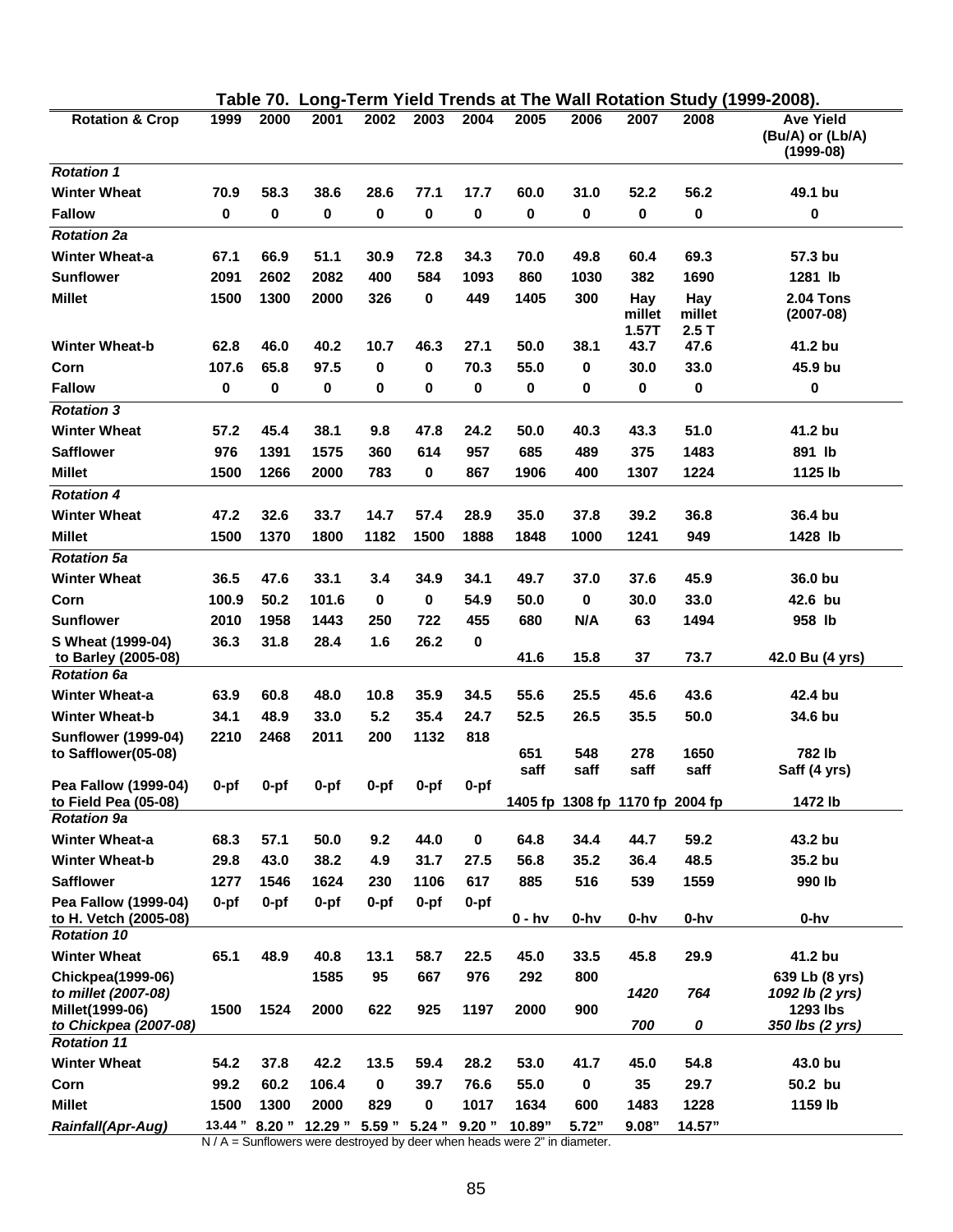|                           |             |           |         |                  |           | Table 71. Estimated Yield Goals of The Wall Rotation Study (1999-2008). |        |                  |                |                |                |
|---------------------------|-------------|-----------|---------|------------------|-----------|-------------------------------------------------------------------------|--------|------------------|----------------|----------------|----------------|
| Crop                      | 1999        | 2000      | 2001    | 2002             | 2003      | 2004                                                                    | 2005   | 2006             | 2007           | 2008           | 2009           |
| <b>Rotation 1</b>         |             |           |         |                  |           |                                                                         |        |                  |                |                |                |
| <b>Winter Wheat</b>       | 60          | 60        | 60      | 60               | 60        | 60                                                                      | 60     | 55               | 55             | 55             | 55 bu          |
| <b>Fallow</b>             | $\mathbf 0$ | $\pmb{0}$ | $\,0\,$ | $\boldsymbol{0}$ | $\pmb{0}$ | $\pmb{0}$                                                               | 0      | $\,0\,$          | $\pmb{0}$      | 0              | 0              |
| <b>Rotation 2a</b>        |             |           |         |                  |           |                                                                         |        |                  |                |                |                |
| <b>Winter Wheat-a</b>     | 60          | 60        | 60      | 60               | 60        | 60                                                                      | 60     | 60               | 60             | 60             | 60 bu          |
| <b>Sunflower</b>          | 2000        | 2000      | 2000    | 2000             | 2000      | 2000                                                                    | 2000   | 1600             | 1600           | 1600           | 1600 lb        |
| Millet (hay millet '07up) | 2000        | 2000      | 2000    | 2000             | 2000      | 2000                                                                    | 1500   | 1200             | $\overline{2}$ | $\overline{2}$ | $\overline{2}$ |
|                           |             |           |         |                  |           |                                                                         |        |                  | tons/a         | tons/a         | tons/a         |
| <b>Winter Wheat-b</b>     | 45          | 45        | 45      | 45               | 45        | 45                                                                      | 45     | 45               | 45             | 45             | 45 bu          |
| Corn                      | 80          | 80        | 80      | 80               | 80        | 80                                                                      | 80     | 80               | 80             | 80             | 80 bu          |
| <b>Fallow</b>             | $\mathbf 0$ | $\pmb{0}$ | $\,0\,$ | $\mathbf 0$      | $\pmb{0}$ | $\pmb{0}$                                                               | 0      | $\boldsymbol{0}$ | $\pmb{0}$      | 0              | 0              |
| <b>Rotation 3</b>         |             |           |         |                  |           |                                                                         |        |                  |                |                |                |
| <b>Winter Wheat</b>       | 45          | 45        | 45      | 45               | 45        | 45                                                                      | 45     | 45               | 45             | 45             | 45 bu          |
| <b>Safflower</b>          | 1500        | 1500      | 2000    | 2000             | 2000      | 1500                                                                    | 1200   | 1200             | 1200           | 1200           | 1200 lb        |
| <b>Millet</b>             | 2000        | 2000      | 2000    | 2000             | 2000      | 2000                                                                    | 1500   | 1500             | 1500           | 1500           | 1500 lb        |
| <b>Rotation 4</b>         |             |           |         |                  |           |                                                                         |        |                  |                |                |                |
| <b>Winter Wheat</b>       | 45          | 45        | 45      | 45               | 45        | 45                                                                      | 40     | 35               | 35             | 35             | 35 bu          |
| <b>Millet</b>             | 2000        | 2000      | 2000    | 2000             | 2000      | 2000                                                                    | 2000   | 1500             | 1500           | 1500           | 1500 lb        |
| Rotation 5a               |             |           |         |                  |           |                                                                         |        |                  |                |                |                |
| <b>Winter Wheat</b>       | 45          | 45        | 45      | 45               | 45        | 45                                                                      | 40     | 40               | 40             | 40             | 40 bu          |
| Corn                      | 80          | 80        | 80      | 80               | 80        | 80                                                                      | 70     | 80               | 80             | 80             | 80 bu          |
| <b>Sunflower</b>          | 2000        | 2000      | 2000    | 2000             | 2000      | 2000                                                                    | 1500   | 1300             | 1300           | 1300           | 1300 lb        |
| <b>Spring Barley</b>      | n/a         | n/a       | n/a     | n/a              | n/a       | n/a                                                                     | 50     | 60               | 60             | 60             | 60 bu          |
| <b>Rotation 6a</b>        |             |           |         |                  |           |                                                                         |        |                  |                |                |                |
| <b>Winter Wheat-a</b>     | 60          | 60        | 60      | 60               | 60        | 60                                                                      | 60     | 45               | 45             | 45             | 45 bu          |
| <b>Winter Wheat-b</b>     | 45          | 45        | 45      | 45               | 45        | 45                                                                      | 45     | 45               | 45             | 45             | 45 bu          |
| <b>Safflower</b>          | n/a         | n/a       | n/a     | n/a              | n/a       | n/a                                                                     | 1500   | 1200             | 1200           | 1200           | 1200 lb        |
| <b>Dry Peas</b>           | n/a         | n/a       | n/a     | n/a              | n/a       | n/a                                                                     | 1800   | 1800             | 1800           | 1800           | 1800 lb        |
| <b>Rotation 9a</b>        |             |           |         |                  |           |                                                                         |        |                  |                |                |                |
| <b>Winter Wheat-a</b>     | 60          | 60        | 60      | 60               | 60        | 60                                                                      | 60     | 45               | 45             | 45             | 45 bu          |
| <b>Winter Wheat-b</b>     | 45          | 45        | 45      | 45               | 45        | 45                                                                      | 45     | 45               | 45             | 45             | 45 bu          |
| <b>Safflower</b>          | 1500        | 1500      | 2000    | 2000             | 2000      | 1500                                                                    | 1500   | 1200             | 1200           | 1200           | 1200 lb        |
| <b>Hairy Vetch</b>        | n/a         | n/a       | n/a     | n/a              | n/a       | n/a                                                                     | --     | --               | --             | --             |                |
| <b>Rotation 10</b>        |             |           |         |                  |           |                                                                         |        |                  |                |                |                |
| <b>Winter Wheat</b>       | 45          | 45        | 45      | 45               | 45        | 45                                                                      | 45     | 45               | 45             | 45             | 45 bu          |
| Chickpea (1999-2006)      | n/a         | n/a       | n/a     | 1500             | 1500      | 1500                                                                    | 1500   | 1500             |                |                |                |
| Millet (2007-09)          |             |           |         |                  |           |                                                                         |        |                  | 1500           | 1500           | 1500 lb        |
| Millet (1999-2006)        | 2000        | 2000      | 2000    | 2000             | 2000      | 2000                                                                    | 2000   | 1500             |                |                |                |
| <b>Chickpea (2007-08)</b> |             |           |         |                  |           |                                                                         |        |                  | 1500           | 1500           |                |
| Dry pea (2009)            |             |           |         |                  |           |                                                                         |        |                  |                |                | 1800 lb        |
| <b>Rotation 11</b>        |             |           |         |                  |           |                                                                         |        |                  |                |                |                |
| <b>Winter Wheat</b>       | 45          | 45        | 45      | 45               | 45        | 45                                                                      | 45     | 45               | 45             | 45             | 45 bu          |
| Corn                      | 80          | 80        | 80      | 80               | 80        | 80                                                                      | 80     | 80               | 80             | 80             | 80 bu          |
| <b>Millet</b>             | 2000        | 2000      | 2000    | 2000             | 2000      | 2000                                                                    | 1500   | 1500             | 1500           | 1500           | 1500 lb        |
| <b>Rainfall (Apr-Aug)</b> | 13.44"      | $8.20$ "  | 12.29"  | $5.59$ "         | $5.24$ "  | $9.20$ "                                                                | 10.89" | 5.72"            | 9.08"          | 14.57"         | ۰.             |

<u>86 - John Stein, Amerikaansk kanton (</u>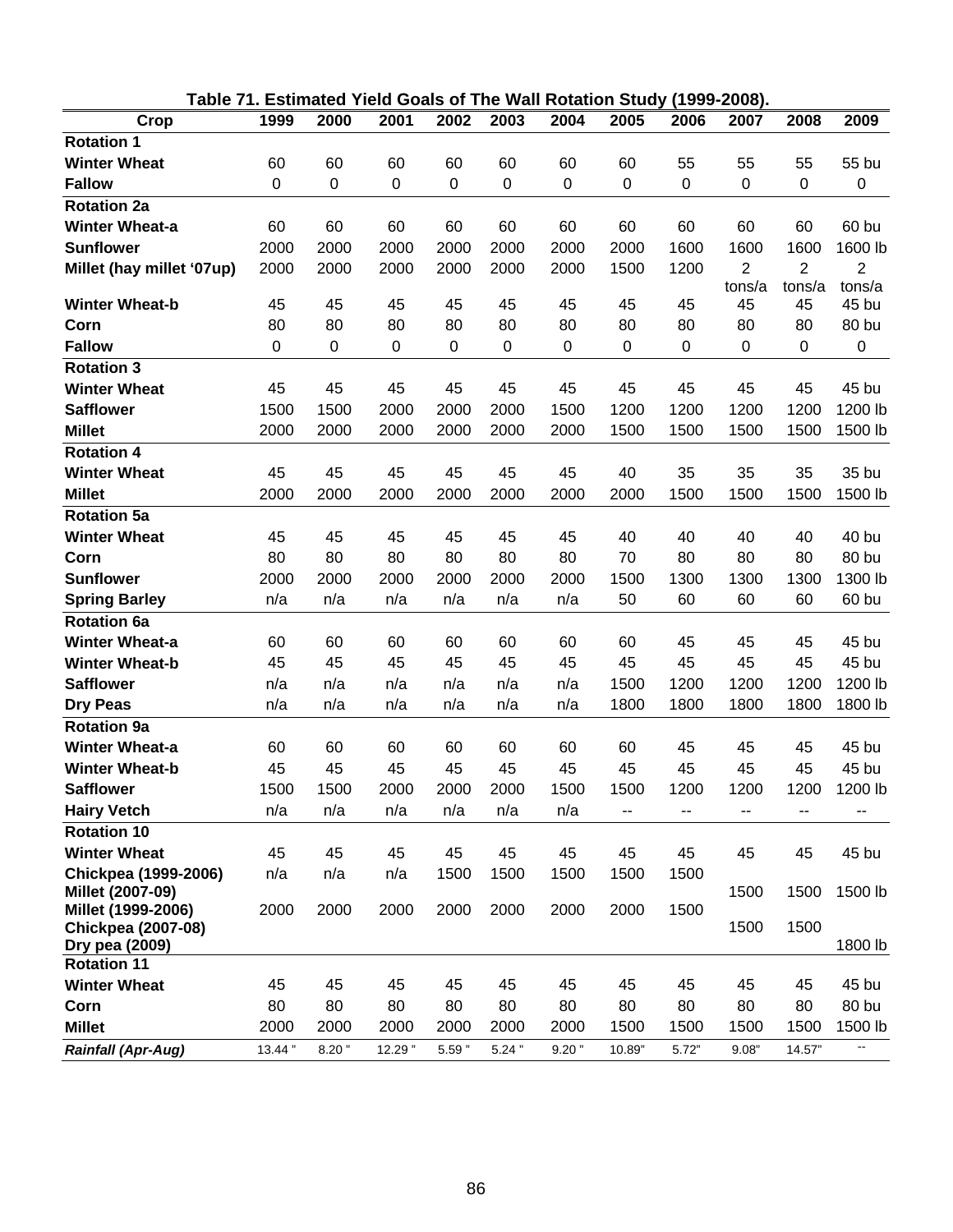|             | (Net Income - \$ per Acre)  |          |          |          |                  |                       |          |          |                      |                   |                   |                                  |
|-------------|-----------------------------|----------|----------|----------|------------------|-----------------------|----------|----------|----------------------|-------------------|-------------------|----------------------------------|
| Rot         | Crop                        | 1999     | 2000     | 2001     | 2002             | 2003                  | 2004     | 2005     | 2006                 | 2007              | 2008              | <b>Ave Net Return</b><br>$($ \$) |
|             |                             |          |          |          |                  |                       |          |          |                      |                   |                   | $(1999 - 2008)$                  |
| $\mathbf 1$ | W. Wht                      | \$90.54  | \$70.94  |          | \$10.04 \$25.01  | $$116.40$ \$-30.23    |          | \$46.30  | \$21.88              | \$236.39          | \$215.13          | 80.24                            |
|             | <b>Fallow</b>               | $-59.62$ | $-61.35$ |          | $-57.03 - 72.57$ | $-66.64$              | $-56.29$ | $-73.72$ | $-59.50$             | $-86.26$          | $-118.19$         | $-71.11$                         |
|             | Ave Inc.                    | 15.46    | \$4.79   |          | $-23.49 -23.78$  | 24.88                 | $-43.26$ | $-13.71$ | $-18.81$             | 75.06             | 48.47             | 4.56                             |
|             | 2a W. Wht-a                 | 82.99    | 95.54    | 40.94    |                  | 42.76 107.49          | 21.04    | 96.03    | 102.54               | 309.85            | 285.42            | 118.46                           |
|             | <b>Sunflower</b>            | 40.45    | 84.65    |          | 39.43 -109.29    | $-92.02$              | 3.19     | $-80.10$ | $-29.44$             | $-113.89$         | 69.54             | $-18.74$                         |
|             | <b>Millet</b>               | $-27.28$ | 4.37     |          | $-19.28 -57.29$  | $-77.58$              | $-73.57$ | $-22.11$ | $-76.21$             | $-9.97$           | 41.70             | $-31.72$                         |
|             | W Wht-b                     | 24.74    | 19.17    |          | $9.61 - 69.50$   | 39.15                 | $-19.59$ | 21.67    | 21.64                | 170.92            | 82.39             | 30.02                            |
|             | Corn                        | 36.30    | $-25.08$ |          |                  | 56.84 -160.22 -125.56 | $-14.84$ | $-51.30$ | $-133.25$            | $-68.70$          | $-88.64$          | $-57.44$                         |
|             | <b>Fallow</b>               | $-47.40$ | $-52.47$ |          | $-62.28 - 58.69$ | $-52.82$              | $-44.25$ | $-63.08$ | $-49.25$             | $-86.26$          | $-95.10$          | $-61.16$                         |
|             | Ave Inc.                    | 18.30    | 21.03    |          | 10.87 -68.70     | $-33.55$              | $-21.33$ | $-16.48$ | $-27.32$             | 33.65             | 49.21             | $-3.43$                          |
|             | 3 W. Wht                    | 20.18    | 14.85    |          | 4.42 -72.08      | 34.93                 | $-34.58$ | 3.41     | 31.09                | 157.74            | 82.57             | 24.25                            |
|             | <b>Safflower</b>            | $-23.86$ | 17.92    |          | 51.48 -84.25     | $-46.52$              | 23.70    | $-33.35$ | $-57.25$             | $-72.94$          | 238.61            | 1.35                             |
|             | <b>Millet</b>               | $-27.28$ | 11.01    | $-19.28$ | $-1.81$          | $-77.58$              | $-45.38$ | 7.12     | $-56.00$             | $-5.90$           | $-61.65$          | $-27.67$                         |
|             | Ave Inc.                    | $-10.32$ | 14.59    |          | 12.20 -52.71     | $-29.72$              | $-18.75$ | $-7.60$  | $-27.38$             | 26.30             | 86.51             | $-0.69$                          |
|             | 4 W Wht                     | 4.41     | $-9.30$  |          | $-11.92 -58.02$  | 57.89                 | $-15.32$ | $-41.08$ | 40.01                | 114.40            | 20.46             | 10.15                            |
|             | <b>Millet</b>               | $-28.73$ | 9.27     | $-35.90$ | 49.06            | $-48.44$              | 0.25     | 3.96     | $-30.94$             | $-11.50$          | $-110.45$         | $-20.34$                         |
|             | Ave Inc.                    | $-12.16$ | $-0.01$  | $-23.91$ | $-4.48$          | 4.72                  | $-7.53$  | $-18.56$ | 4.53                 | 51.45             | $-44.99$          | $-5.09$                          |
|             | 5a W Wht                    |          |          |          |                  |                       |          |          | 41.07                | 143.54            | 51.14             | 78.58                            |
|             | Corn                        |          |          |          |                  |                       |          |          | $-133.25$            | $-68.70$          | $-103.45$         | $-101.80$                        |
|             | <b>Sunflower</b>            |          |          |          |                  |                       |          |          | $-80.50$             | $-150.76$         | 49.36             | $-60.63$                         |
|             | S. Barley                   |          |          |          |                  |                       |          |          | $-77.88$             | $-16.10$          | 110.31            | 5.44                             |
|             | Ave Inc.                    |          |          |          |                  |                       |          |          | $-62.64$             | $-23.00$          | 26.84             | $-19.60$                         |
|             | 6a W Wht-a                  |          |          |          |                  |                       |          |          | 21.44                | 194.41            | 83.14             | 99.66                            |
|             | W Wht-b                     |          |          |          |                  |                       |          |          | $-8.47$              | 93.98             | 69.06             | 51.52                            |
|             | <b>Safflower</b><br>Dry Pea |          |          |          |                  |                       |          |          | $-48.60$<br>$-20.98$ | $-93.95$<br>15.15 | 287.37<br>51.52   | 48.27<br>15.23                   |
|             | Ave Inc.                    |          |          |          |                  |                       |          |          | $-14.15$             | 52.39             | 122.77            | 53.67                            |
|             | 9a W Wht-a                  |          |          |          |                  |                       |          |          | $-40.74$             | 99.03             | 59.55             | 39.28                            |
|             | W Wht-b                     |          |          |          |                  |                       |          |          | 3.01                 | 96.68             | 39.25             | 46.31                            |
|             | <b>Safflower</b>            |          |          |          |                  |                       |          |          | $-53.29$             | $-37.39$          | 261.11            | 56.81                            |
|             | H. Vetch*                   |          |          |          |                  |                       |          |          | $00.00*$<br>$-22.75$ | $00.00*$<br>39.58 | $00.00*$<br>89.97 | $00.00*$<br>35.60                |
|             | Ave Inc.                    |          |          |          |                  |                       |          |          |                      |                   |                   |                                  |
|             | 10 WWht(07-08)              |          |          |          |                  |                       |          |          |                      | 174.58            | $-15.21$          | 79.68                            |
|             | Mil(07-08)                  |          |          |          |                  |                       |          |          |                      | $-19.53$          | $-118.60$         | - 69.06 (2 yrs)                  |
|             | CP(07-08)                   |          |          |          |                  |                       |          |          |                      | $-22.84$          | $-171.63$         | - 97.23 (2 yrs)                  |
|             | Ave Inc.                    |          |          |          |                  |                       |          |          |                      | 44.07             | $-101.81$         | $-28.87$                         |
|             | 11 W. Wht                   | 23.06    | $-1.29$  |          | 16.24 -61.47     | 65.64                 | $-15.14$ | 7.31     | 37.08                | 179.68            | 101.19            | 35.23                            |
|             | Corn                        | 15.42    | $-34.38$ |          | 73.76 -160.22    | $-62.72$              | $-3.44$  | $-51.30$ | $-133.25$            | $-53.00$          | $-99.96$          | $-50.90$                         |
|             | <b>Millet</b>               | $-27.85$ | 13.60    |          | -19.28 16.85     | $-87.98$              | $-35.30$ | $-9.53$  | $-52.99$             | 8.40              | $-50.06$          | $-24.41$                         |
|             | Ave Inc.                    | 3.54     | $-7.35$  |          | $23.57 - 68.28$  | $-28.35$              | $-17.96$ | $-17.84$ | $-49.72$             | 45.02             | $-16.27$          | $-13.36$                         |

**Table 72. Long-Term Economic Trends of The Wall Rotation Study (1999-2008)** 

Note: No Federal Government farm payments are calculated into these values. (\*) Expense of hairy vetch is prorated 80% to W Wht-a and 20% to W Wht-b.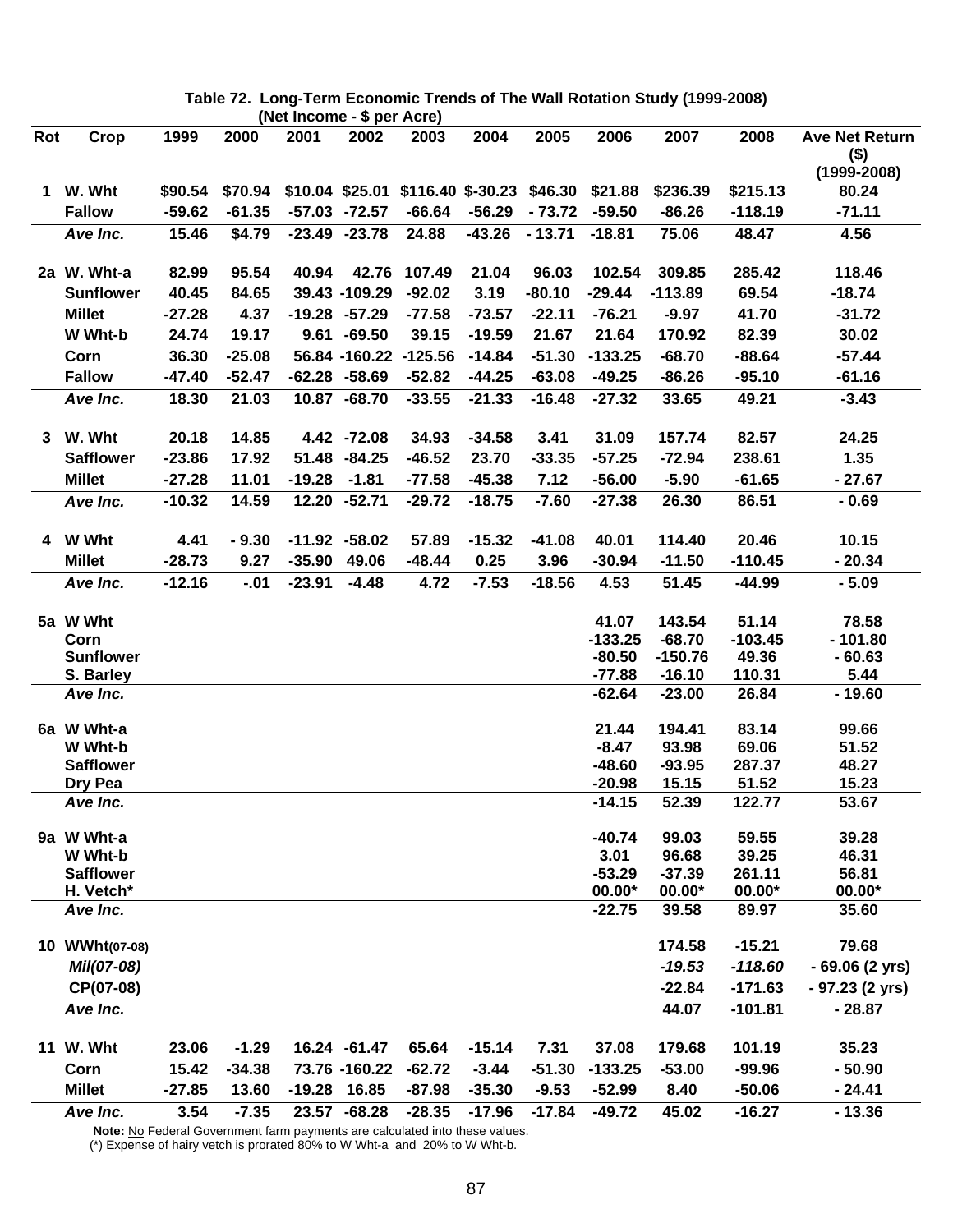# **Appendix 1 Detailed Cultural Practices for Each Rotation in 2008**

# **Rotation 1**  *WINTER WHEAT* / SUMMER FALLOW

| $Cost / A$ . | 2008 Winter Wheat                                                                                                                            |
|--------------|----------------------------------------------------------------------------------------------------------------------------------------------|
| \$30.33      | -Plant to Alice @ 73.0 lbs or 950,000 seeds/acre. Planted w / JD 610 drill at 10" rows + 6 gal / A liquid<br>10-34-0. on September 21, 2007. |
| 18.20        | -Top dress 28-0-0 liquid Nitrogen fertilizer on dormant winter wheat at 20 lb N / Acre rate (6.7<br>gal/Acre). - March 11, 2008.             |
| 20.98        | -Spray wheat with 27 oz / acre Starane NXT + Penetrate II @ 6 oz / acre. 10 gpA spray rate. $-$ May 7,<br>2008.                              |
| 30.78<br>.50 | -Harvest 56.2 bu/A winter wheat - July 29, 2008 Test weight - 63.4 lb / bu (Protein Content - 11.9 %)<br>-Soil Sampling / acre               |
|              | 46.00 -Land Charges 2008                                                                                                                     |
| \$146.79     | <b>Total Cost of Winter Wheat Production</b>                                                                                                 |
|              | <b>Rotation 1</b>                                                                                                                            |
|              | WINTER WHEAT / SUMMER FALLOW                                                                                                                 |
| Cost / A.    | 2008 Summer Fallow                                                                                                                           |
| \$14.81      | -Spray w / 19 oz Roundup Original Max + 50 ml/gal Liquid Ammonium Sulfate + 12 oz LV6 / acre.10<br>gpA rate. - August 6, 2007.               |
| 12.26        | -Spray w / 16 oz Roundup Original Max + 50 ml/gal Liquid Ammonium Sulfate. 8 gpA -September 27,<br>2007.                                     |
| 14.02        | -Spray w / 16 oz Roundup Original Max + 50 ml/gal Liquid Ammonium Sulfate + 4 oz Banvel 4L. 8 gpA -<br>May 20, 2008.                         |
| 16.10        | -Spray w / 16 oz Roundup Original Max + 50 ml/gal Liquid Ammonium Sulfate + 8 oz Banvel 4L. 8 gpA -<br>June 19, 2008.                        |
| 7.50         | -Work w / 24" sweeps. $-$ June 24, 2008.                                                                                                     |
| 7.50         | -Work w / $12$ " sweeps. $-$ August 5, 2008.                                                                                                 |
| 46.00        | -Land Charges 2008                                                                                                                           |

\$118.19 Cost of Summer Fallow

# **Rotation 1 SUMMARY 2008**

| Crop                          | <b>Income</b>    | Expenses                            | Net Income Per Acre             |
|-------------------------------|------------------|-------------------------------------|---------------------------------|
| <b>Winter Wheat</b><br>Fallow | \$361.92<br>0.00 | \$146.79<br>$\sim$<br>\$118.19<br>۰ | $=$ \$ 215.13<br>$=$ \$ -118.19 |
|                               | \$361.92         | \$264.98<br>٠.                      | $=$ \$ 96.94 / 2 = \$48.47      |

**\$ 48.47** Average Income / acre for Rotation 1 - 2008

\*\*\*\*\*\*\*\*\*\*\*\*\*\*\*\*\*\*\*\*\*\*\*\*\*\*\*\*\*\*\*\*\*\*\*\*\*\*\*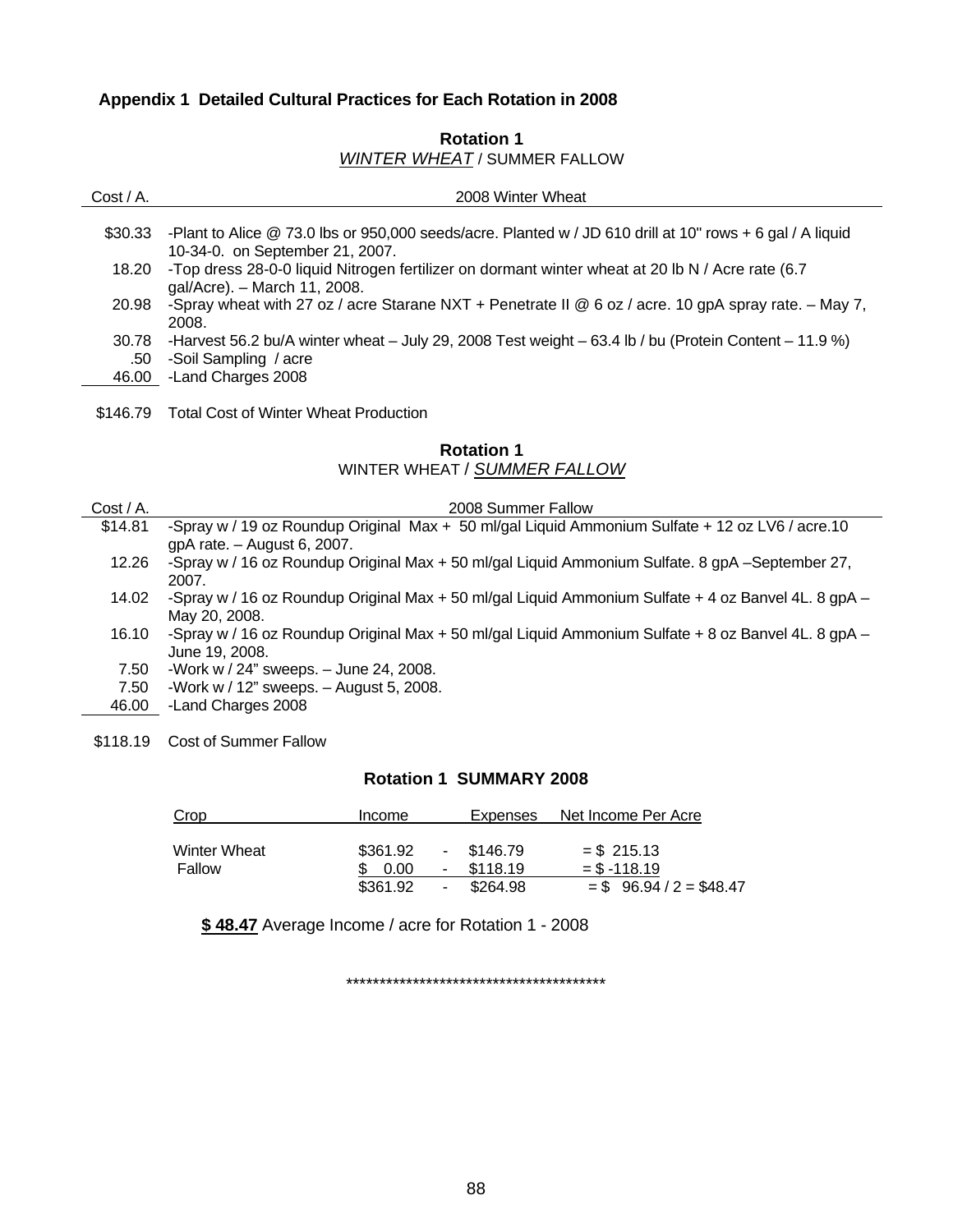#### **Rotation 2a**

*WINTER WHEAT-A* / SUNFLOWER /HAY MILLET / WINTER WHEAT-B / CORN / FALLOW

| $Cost / A$ . | 2008 Winter Wheat-A                                                                                                                                                   |
|--------------|-----------------------------------------------------------------------------------------------------------------------------------------------------------------------|
| \$30.33      | -Plant to Alice @ 73.0 lbs or 950,000 seeds/acre. Planted w / JD 610 drill at 10" rows + 6 gal / A liquid                                                             |
| 28.10        | 10-34-0. on September 21, 2007.<br>-Top dress 28-0-0 liquid Nitrogen fertilizer on dormant winter wheat at 35 lb N / Acre rate (11.7)<br>gal/Acre). - March 11, 2008. |
| 20.98        | -Spray wheat with 27 oz / acre Starane NXT + Penetrate II @ 6 oz / acre. 10 gpA spray rate. - May 7,<br>2008.                                                         |
| 34.96<br>.50 | -Harvest 69.3 bu/A winter wheat $-$ July 29, 2008 Test weight $-$ 63.4 lb / bu (Protein content $-$ 11.9 %)<br>-Soil Sampling / acre                                  |
| 46.00        | -Land Charges 2008                                                                                                                                                    |
| \$160.87     | <b>Total Cost of Winter Wheat Production</b>                                                                                                                          |
|              | <b>Rotation 2a</b><br>WINTER WHEAT-A / SUNFLOWER / HAY MILLET / WINTER WHEAT -B / CORN / FALLOW                                                                       |

| $Cost / A$ . | 2008 Sunflowers                                                                                                                                      |
|--------------|------------------------------------------------------------------------------------------------------------------------------------------------------|
| \$12.26      | -Spray w / 16 oz Roundup Original Max + liq Ammonium Sulfate @ 50 ml / gal. 8 gpA spray rate. -<br>September 27, 2007.                               |
| 71.34        | -Inject 28-0-0 + 10-34-0 (80 lb N / 30 lb P2O5) with injector implement set $@$ 20" row spacing. $-$ October<br>24.2007.                             |
| 17.72        | -Spray w / 16 oz Roundup Original Max + liquid ammonium Sulfate @ 50 ml / gal + 4 oz / acre Spartan75<br>df. 10 gpA spray rate. - May 14, 2008.      |
| 27.85        | -Plant to Pannar 8560 NS/CL @ 16,600 seeds / acre w / JD 7100 planter. Note: Seed was treated w /<br>Cruiser for wire worm control. - June 11, 2008. |
| 21.63        | -Spray with 4 oz / acre Beyond 1L + Penetrate II @ 32 oz / acre + 28-0-0 @ 16 oz / acre rate. 10 gpA<br>spray rate. - July 10, 2008.                 |
| 37.36        | -Harvest 1690 lb / Acre Sunflowers – October 27, 2008. Test weight – 29.0 lb / bushel                                                                |
| .50          | -Soil Sampling / acre                                                                                                                                |
| 46.00        | -Land Charges 2008                                                                                                                                   |

\$234.66 Total Cost of Sunflower Production

#### **Rotation 2a**

WINTER WHEAT-A / SUNFLOWER / *HAY MILLET /* WINTER WHEAT-B / CORN / FALLOW

| Cost / A. | 2008 Hay Millet                                                                                                                                                               |
|-----------|-------------------------------------------------------------------------------------------------------------------------------------------------------------------------------|
| \$12.26   | -Spray w / 16 oz Roundup Original Max + 50 ml / gal Liquid Ammonium Sulfate. 8gpA spray rate. - May<br>20, 2008.                                                              |
| 30.62     | -Planted to Golden German Hay millet w / JD750 drill. w/ starter fertilizer(10-34-0) at 6 gal / Acre. Row<br>spacing was at 10". Seeding rate was at 12 lb/A. - June 9, 2008. |
| 43.92     | -Swathe & bale 2.5 Tons / Acre Hay Millet @ 13.5% Moisture - August 28, 2008.                                                                                                 |
| .50       | -Soil Sampling / acre                                                                                                                                                         |
| 46.00     | -Land Charges 2008                                                                                                                                                            |
|           |                                                                                                                                                                               |

\$133.30 Total Cost of Hay Millet Production

| Hay Millet Quality and Yield - 2008. |  |
|--------------------------------------|--|
|--------------------------------------|--|

| NDF <sub>%</sub> | ‰<br>∼ | ' ⊢ \/ | Crude Protein % | $\mathsf{Cons}/\mathsf{A}$<br>Yield ( |
|------------------|--------|--------|-----------------|---------------------------------------|
| 65.C             | 35.C   |        | а<br>b.d        | د.ء                                   |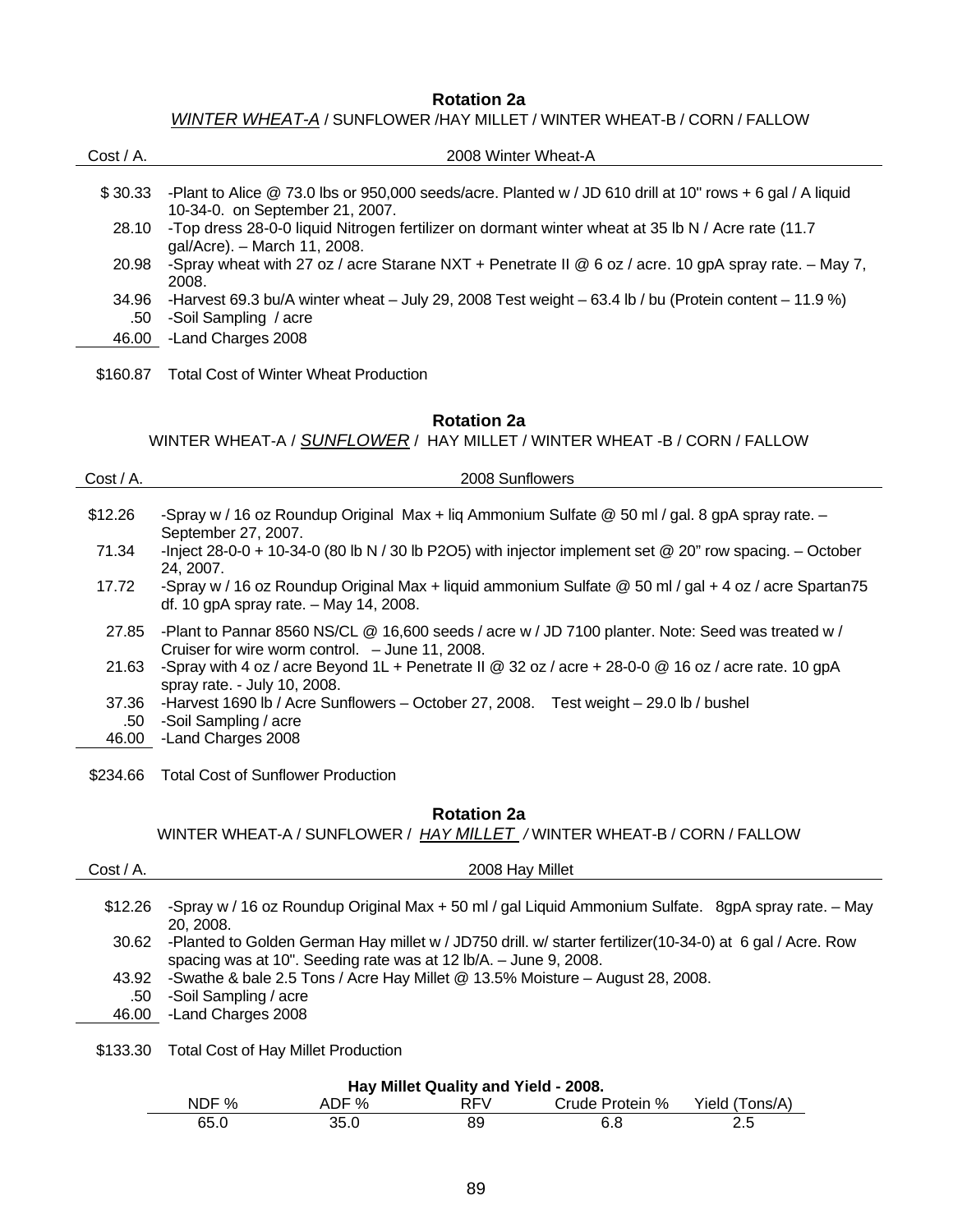**Rotation 2a** 

WINTER WHEAT-A / SUNFLOWER / HAY MILLET */ WINTER WHEAT-B* / CORN / FALLOW

| Cost / A.    | 2008 Winter Wheat -B                                                                                                                          |
|--------------|-----------------------------------------------------------------------------------------------------------------------------------------------|
| \$32.83      | -Plant to Alice @ 73.0 lbs or 950,000 seeds/acre. Planted w / JD 750 drill at 10" rows + 6 gal / A liquid<br>10-34-0. - September 25, 2007.   |
| 64.40        | -Top dressed with 28-0-0 $@$ 90 lb N / acre. $-$ March 11, 2008.                                                                              |
| 20.98        | -Spray wheat with 27 oz / acre Starane NXT + Penetrate II @ 6 oz / acre. 10 gpA spray rate. - May 7,<br>2008.                                 |
| 28.02        | -Harvest 47.6 bu/A winter wheat - July 29, 2008 Test weight - 61.6 lb / bu (Protein content - 9.6 %)                                          |
| .50          | -Soil Sampling / acre                                                                                                                         |
| 46.00        | -Land Charges 2008                                                                                                                            |
| \$192.73     | <b>Total Cost of Winter Wheat-B Production</b>                                                                                                |
|              | <b>Rotation 2a</b>                                                                                                                            |
|              | WINTER WHEAT-A / SUNFLOWER / HAY MILLET / WINTER WHEAT-B / CORN / FALLOW                                                                      |
|              |                                                                                                                                               |
|              |                                                                                                                                               |
| Cost / A.    | 2008 Corn                                                                                                                                     |
|              |                                                                                                                                               |
| \$12.26      | -Spray w / 16 oz Roundup Original Max + liquid Ammonium Sulfate at 50 ml/gal. 8 gpA spray rate. -<br>September 27, 2007.                      |
| 71.34        | -Injected 28-0-0 + 10-34-0 (80 lbN/acre plus 30 lb P2O5 per acre). 20 inch row spacing. -October 24,<br>2007.                                 |
| 32.65        | -Plant to Econo Brand Dekalb RR/YG 90 day @ 12,500 seeds / acre. Planted w / JD 7100 Corn planter.                                            |
| 14.02        | 20 inch row spacing. - April 29, 2008.<br>- Spray w / 16 oz Roundup Ultra Max + Liquid Ammonium Sulfate + 4 oz Banvel 4L. 8 gpA spray rate. - |
|              | May 20, 2008.                                                                                                                                 |
| 12.26        | - Spray w / 16 oz Roundup Ultra Max + Liquid Ammonium Sulfate. 8 gpA spray rate. - June 19, 2008.                                             |
| 23.36        | -Harvest 33.0 bushels / acre corn $-$ October 6, 2008.                                                                                        |
| .50<br>46.00 | -Soil Sampling / acre<br>-Land Charges 2008                                                                                                   |
|              |                                                                                                                                               |

\$212.39 -Total Cost of Corn Production

# **Rotation 2a**

WINTER WHEAT-A / SUNFLOWER /HAY MILLET */* WINTER WHEAT-B / CORN / *FALLOW*

| $Cost / A$ . | 2008 Summer Fallow                                                                                                   |
|--------------|----------------------------------------------------------------------------------------------------------------------|
|              |                                                                                                                      |
| \$14.02      | -Spray w / 16 oz Roundup Original Max + 50 ml/gal Liquid Ammonium Sulfate + 4 oz Banvel 4L. 8 gpA -<br>May 20, 2008. |
| 16.10        | -Spray w / 16 oz Roundup Original Max + 50 ml/gal Liquid Ammonium Sulfate + 8 oz Banvel 4L. 8 gpA -                  |
|              | June 19, 2008.                                                                                                       |
| 18.98        | -Spray w / 32 oz Roundup Original Max + 50 ml/gal Liquid Ammonium Sulfate. 8 gpA - July 11, 2008.                    |
| 46.00        | -Land Charges 2008                                                                                                   |
|              |                                                                                                                      |
| \$95.10      | <b>Cost of Summer Fallow</b>                                                                                         |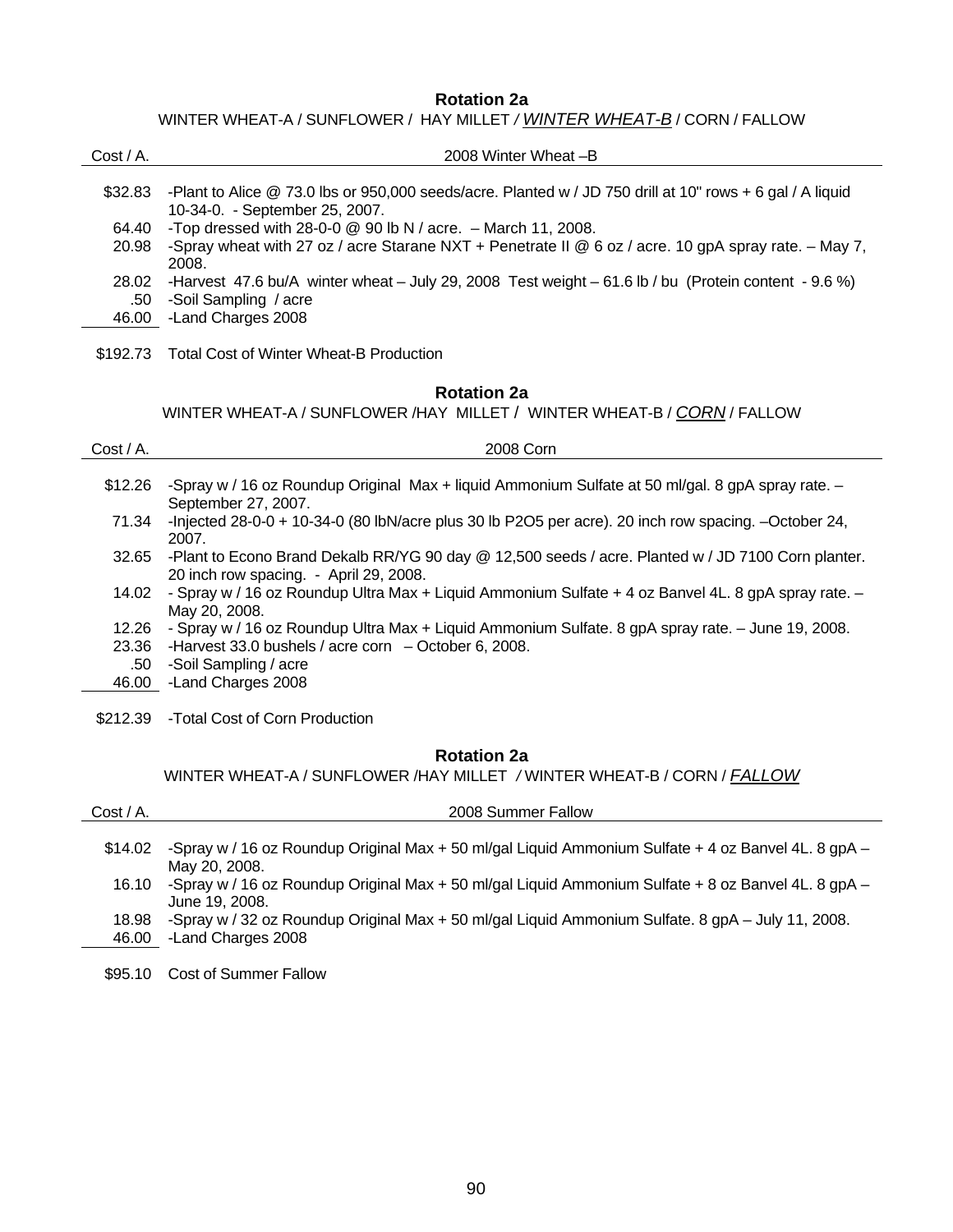#### **Rotation 2a SUMMARY 2008**

| <u>Crop</u>           | Income    | <b>Expenses</b>                       | Net Income Per Acre                                      |
|-----------------------|-----------|---------------------------------------|----------------------------------------------------------|
| <b>Winter Wheat-A</b> | \$446.29  |                                       | $\frac{1}{2}$ \$ 236.95 (\$160.87 + \$76.08) = \$ 209.34 |
| Sunflower             | \$304.20  | $\sim 100$                            | $$253.68 ($234.66 + $19.02) = $50.52$                    |
| <b>Hay Millet</b>     | \$175.00  | \$133.30<br>$\sim$                    | $=$ \$ 41.70                                             |
| Winter Wheat-B        | \$275.12  | \$192.73<br>$\sim$                    | $= $ 82.39$                                              |
| Corn                  | \$123.75  | \$212.39<br>$\blacksquare$            | $=$ \$ -88.64                                            |
| Fallow                | 0.00      | $0.00*$                               | *<br>$=$ \$                                              |
|                       | \$1324.36 | \$1029.05<br>$\overline{\phantom{a}}$ | $=$ \$ 295.31 / 6 = \$49.21                              |

**\***The expense of the fallow (\$95.10) was split 80% to the Winter Wheat-A (\$76.08) and 20% to the Sunflowers (\$19.02).

**\$ 49.21** Average Income / acre for Rotation 2a – 2008

\*\*\*\*\*\*\*\*\*\*\*\*\*\*\*\*\*\*\*\*\*\*\*\*\*\*\*\*\*\*\*\*\*\*\*\*\*\*\*\*\*\*\*\*\*

**Rotation 3** 

*WINTER WHEAT* / SAFFLOWER / MILLET

| æ.<br>., | , ו | ۰.<br>۹ |
|----------|-----|---------|
|          |     |         |
|          |     |         |

**Cost / A.** 2008 Winter Wheat

- \$12.26 -Spray w / 16 oz Roundup Original Max + Liquid Ammonium Sulfate. 8 gpA spray rate. –September 14, 2007.
- 32.83 -Plant to Alice @ 73.0 lbs or 950,000 seeds/acre. Planted w / JD 750 drill at 10" rows + 6 gal / A liquid 10-34-0. - September 25, 2007.
- 64.40 -Top dressed with 28-0-0 @ 90 lb N / acre. March 11, 2008.
- 20.98 -Spray wheat with 27 oz / acre Starane NXT + Penetrate II @ 6 oz / acre. 10 gpA spray rate. May 7, 2008.
- 29.12 -Harvest 51.0 bu/A winter wheat July 29, 2008 Test weight 62.3 lb / bu (Protein content 9.2 %) .50 -Soil Sampling / acre
- 46.00 -Land Charges 2008
- 
- \$206.09 Total Cost of Winter Wheat Production

## **Rotation 3** WINTER WHEAT / *SAFFLOWER* / MILLET

| $Cost / A$ . | 2008 Safflower                                                                                                                                 |
|--------------|------------------------------------------------------------------------------------------------------------------------------------------------|
| \$14.81      | -Spray w / 19 oz Roundup Original Max + Liquid Ammonium Sulfate @ 50 ml / gallon + 12 oz LV6 /<br>acre. 10 gpA spray rate. $-$ August 6, 2007. |
| 13.94        | -Spray w / 20 oz Roundup Original Max + Liquid Ammonium Sulfate. 8 gpA spray rate. - September 14,<br>2007.                                    |
| 58.14        | -Injected 28-0-0 plus +10-34-0 (60 lb N/acre + 30 lb P2O5 / acre) - October 24, 2007.                                                          |
| 26.26        | -Spray w / 16 oz Roundup Original Max + liquid ammonium sulfate @ 18 ml / gal + 3 1/2 pints Prowl H2O.<br>8 gpA spray rate. - April 18, 2008.  |
| 21.70        | -Plant to Finch w / JD 7100 planter @ 210,000 seeds/acre rate. (20 lbs/acre). - April 29, 2008.                                                |
| 24.64        | -Harvest 1482 lb / Acre Safflowers - September 10, 2008. Test weight - 44.8 lb / bushel                                                        |
| .50          | -Soil Sampling / acre                                                                                                                          |
| 46.00        | -Land Charges 2008                                                                                                                             |
|              |                                                                                                                                                |

\$205.99 Total Cost of Safflower Production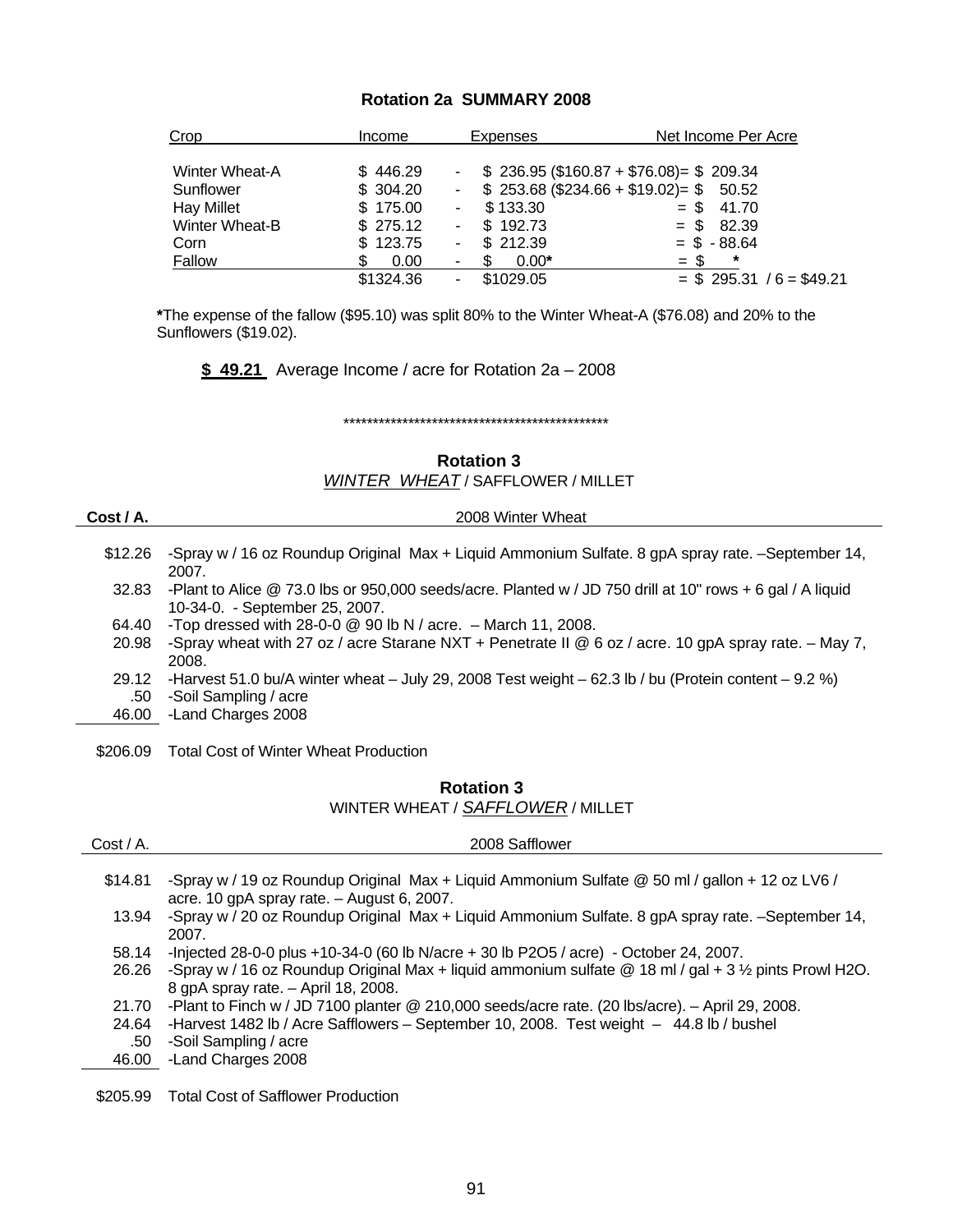#### **Rotation 3** WINTER WHEAT / SAFFLOWER / *MILLET*

| $Cost / A$ . | 2008 Millet                                                                                                       |
|--------------|-------------------------------------------------------------------------------------------------------------------|
| \$11.39      | -Spray w / 19 oz Roundup Original Max + Liquid Ammonium Sulfate @ 50 ml / gallon + 12 oz LV6 /                    |
|              | acre. 10 gpA spray rate. $-$ August 6, 2007.                                                                      |
| 12.26        | -Spray w / 16 oz Roundup Original Max + Liquid Ammonium Sulfate @ 50 ml / gallon. 8 gpA spray rate.               |
|              | -September 27, 2007.                                                                                              |
| 14.02        | -Sprayed w / 16 oz Roundup Original Max + Liquid Ammonium Sulfate + 4 oz/A Banvel 4L . 8 gpA                      |
|              | spray rate. $-$ May 20, 2008.                                                                                     |
|              | 30.32 -Planted to Sunup Proso millet w / JD750 drill. w/ starter fertilizer(10-34-0) at 6 gal / Acre. Row spacing |
|              | was at 10". Seeding rate was at 18 lb/A. - June 9, 2008.                                                          |
| 20.60        | -Harvest 1224 lb / acre Test weight- 55.3 lbs/bushel - September 9, 2008.                                         |
| .50          | -Soil Sampling / acre                                                                                             |
| 46.00        | -Land Charges 2008                                                                                                |
|              |                                                                                                                   |

\$135.09 Total Cost of Millet Production

#### **Rotation 3 SUMMARY 2008**

| Crop                | Income   | <b>Expenses</b> |     | Net Income Per Acre    |
|---------------------|----------|-----------------|-----|------------------------|
|                     |          |                 |     |                        |
| <b>Winter Wheat</b> | \$288.66 | \$206.09<br>۰.  | $=$ | \$ 82.57               |
| Safflower           | \$444.60 | \$205.99<br>۰.  | $=$ | \$238.61               |
| Millet              | 73.44    | \$135.09<br>ж.  | $=$ | $$ -61.65$             |
|                     | \$806.70 | \$547.17<br>۰.  |     | $$259.53 / 3 = $86.51$ |

**\$ 86.51** Average Income / acre for Rotation 3 – 2008

\*\*\*\*\*\*\*\*\*\*\*\*\*\*\*\*\*\*\*\*\*\*\*\*\*\*\*\*\*\*\*\*\*\*\*\*\*\*\*\*\*\*\*\*\*\*

#### **Rotation 4** *WINTER WHEAT* / MILLET

| $Cost / A$ . |  |
|--------------|--|
|--------------|--|

2008 Winter Wheat

 \$13.94 -Spray w / 20 oz Roundup Original Max + Liquid Ammonium Sulfate @ 50 ml / gallon. 8 gpA spray rate. –September 14, 2007.

32.83 -Plant to Alice @ 73.0 lbs or 950,000 seeds/acre. Planted w / JD 750 drill at 10" rows + 6 gal / A liquid 10-34-0. - September 25, 2007.

- 44.60 -Top dressed with 28-0-0 @ 60 lb N / acre (20 gpA). March 11, 2008.
- 20.98 -Spray wheat with 27 oz / acre Starane NXT + Penetrate II @ 6 oz / acre. 10 gpA spray rate. May 7, 2008.
- 24.56 -Harvest 36.8 bu/A winter wheat July 29, 2008 Test weight 61.1 lb / bu (Protein content 8.9 %) .50 -Soil Sampling / acre
- 46.00 -Land Charges 2008
- \$183.41 Total Cost of Winter Wheat Production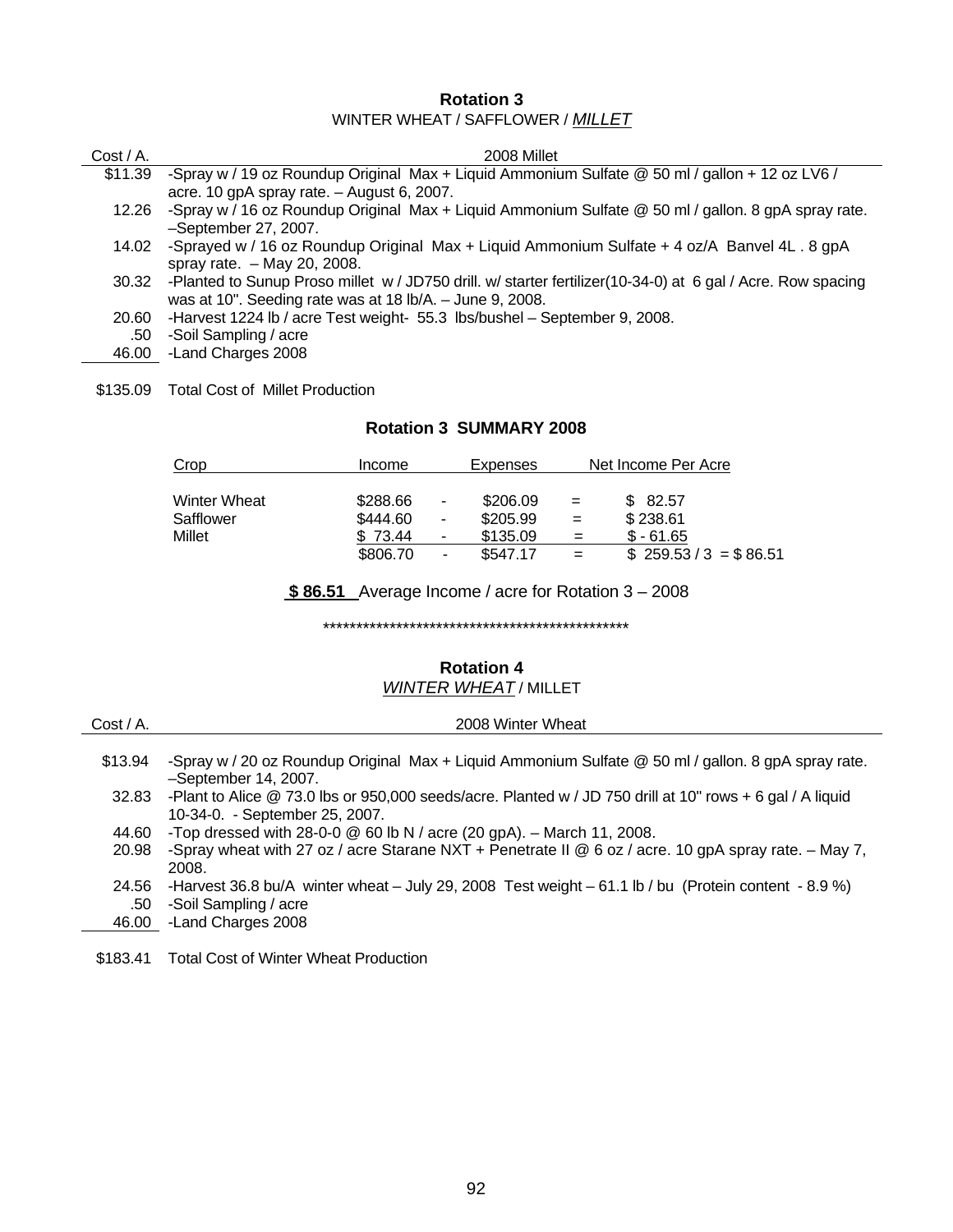# **Rotation 4**  WINTER WHEAT / *MILLET*

| $Cost / A$ . | 2008 Millet                                                                                                 |
|--------------|-------------------------------------------------------------------------------------------------------------|
|              |                                                                                                             |
| \$14.81      | -Spray w / 19 oz Roundup Original Max + Liquid Ammonium Sulfate @ 50 ml / gallon + 12 oz LV6 /              |
|              | acre. 10 gpA spray rate. $-$ August 6, 2007.                                                                |
| 12.26        | -Spray w / 16 oz Roundup Original Max + Liquid Ammonium Sulfate @ 50 ml / gallon. 8 gpA spray rate.         |
|              | -September 27, 2007.                                                                                        |
| 18.20        | -Top dressed with 28-0-0 $\textcircled{2}$ 20 lb N / acre (6.7 gpA). - March 11, 2008.                      |
| 14.02        | -Sprayed w / 16 oz Roundup Original Max + Liquid Ammonium Sulfate + 4 oz/A Banvel 4L . 8 gpA                |
|              | spray rate. $-$ May 20, 2008.                                                                               |
| 30.32        | -Planted to Sunup Proso millet w / JD750 drill. w/ starter fertilizer(10-34-0) at 6 gal / Acre. Row spacing |
|              | was at 10". Seeding rate was at 18 $\frac{1}{6}$ A. - June 9, 2008.                                         |
| 12.26        | -Spray w / 16 oz Roundup Original Max + Liquid Ammonium Sulfate @ 50 ml / gallon. 8 gpA spray rate.         |
|              | -June 11, 2008.                                                                                             |
| 19.02        | -Harvest 949 lb / acre Test weight- 56.2 lbs/bushel - September 9, 2008.                                    |
| .50          | -Soil Sampling / acre                                                                                       |
| 46.00        | -Land Charges 2008                                                                                          |

\$167.39 Total Cost of Millet Production

#### **Rotation 4 SUMMARY 2008**

| Crop                   | <b>Income</b>       | Expenses                                                   | Net Income Per Acre                 |
|------------------------|---------------------|------------------------------------------------------------|-------------------------------------|
| Winter Wheat<br>Millet | \$203.87<br>\$56.94 | \$183.41<br>$\sim$<br>\$167.39<br>$\overline{\phantom{a}}$ | 20.46<br>$=$<br>$$ - 110.45$<br>$=$ |
|                        | \$260.81            | \$350.80<br>$\overline{\phantom{0}}$                       | $$ - 89.99 / 2 = $ - 44.99$<br>$=$  |

**\$ - 44.99** Average Income / acre for Rotation 4 – 2008

\*\*\*\*\*\*\*\*\*\*\*\*\*\*\*\*\*\*\*\*\*\*\*\*\*\*\*\*\*\*\*\*\*\*\*\*\*\*\*\*\*\*\*\*\*\*\*\*\*\*

#### **Rotation 5a**

*WINTER WHEAT* / CORN / SUNFLOWER / SPRING BARLEY

| $Cost / A$ .          | 2008 Winter Wheat                                                                                                                                       |
|-----------------------|---------------------------------------------------------------------------------------------------------------------------------------------------------|
| \$14.81               | -Spray w / 19 oz Roundup Original Max + Liquid Ammonium Sulfate @ 50 ml / gallon + 12 oz LV6 /<br>acre. 10 gpA spray rate. $-$ August 6, 2007.          |
| 13.94                 | -Spray w / 20 oz Roundup Original Max + Liquid Ammonium Sulfate. 8 gpA spray rate. -September 14,<br>2007.                                              |
| 32.83                 | -Plant to Alice @ 73.0 lbs or 950,000 seeds/acre. Planted w / JD 750 drill at 10" rows + 6 gal / A liquid<br>10-34-0. - September 25, 2007.             |
| 44.60                 | -Top dressed with 28-0-0 $\circledcirc$ 60 lb N / acre (20 gpA). - March 11, 2008.                                                                      |
| 20.98                 | -Spray wheat with 27 oz / acre Starane NXT + Penetrate II @ 6 oz / acre. 10 gpA spray rate. - May 7,<br>2008.                                           |
| 26.88<br>.50<br>46.00 | -Harvest 44.0 bu/A winter wheat $-$ July 29, 2008 Test weight $-$ 60.8 lb / bu (Protein content - 9.5 %)<br>-Soil Sampling / acre<br>-Land Charges 2008 |
|                       |                                                                                                                                                         |

\$200.54 Total Cost of Winter Wheat Production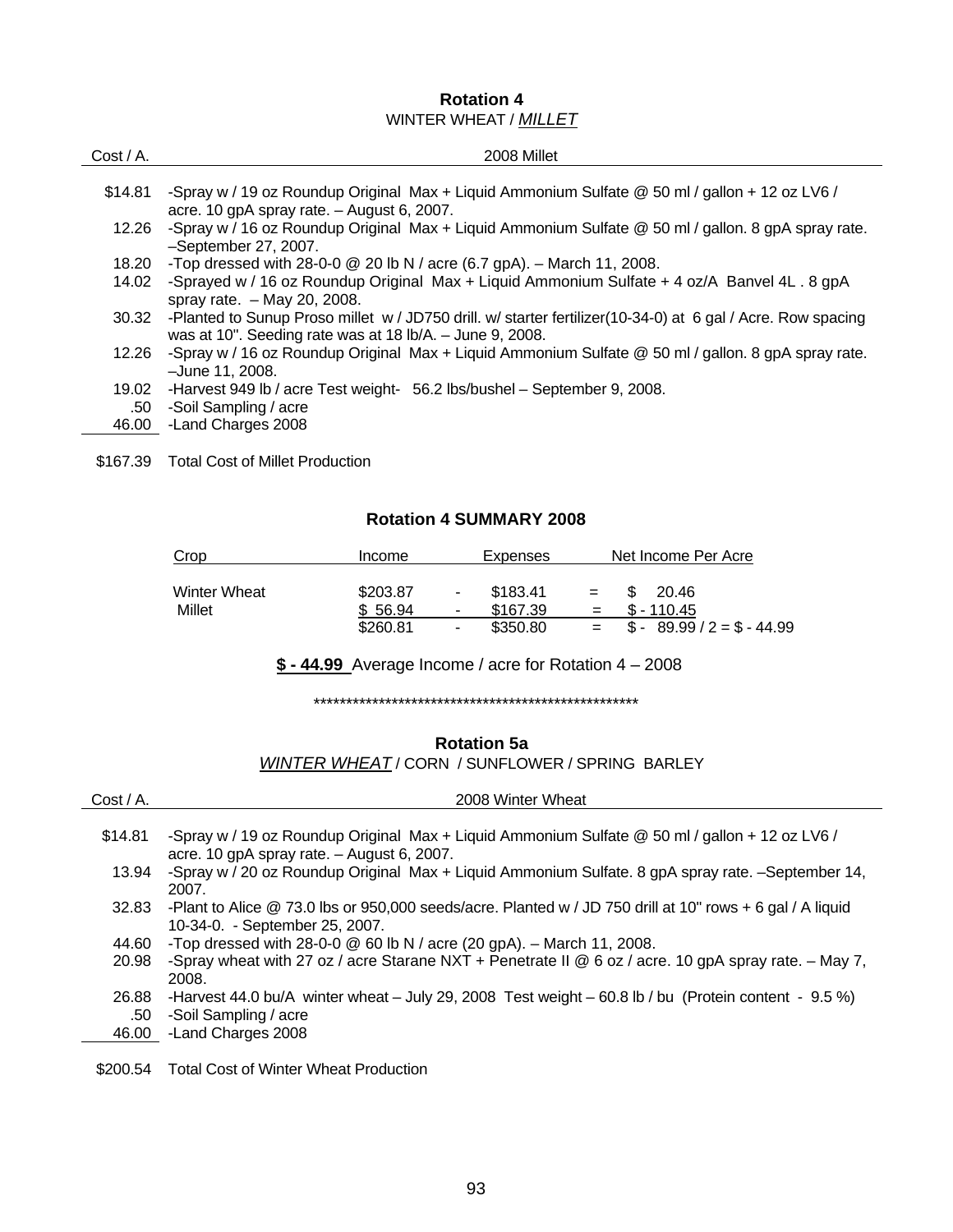#### **Rotation 5a**

WINTER WHEAT / *CORN* / SUNFLOWER / SPRING BARLEY

| Cost/A.            | 2008 Corn                                                                                                                                     |  |
|--------------------|-----------------------------------------------------------------------------------------------------------------------------------------------|--|
| \$14.81            | -Spray w / 19 oz Roundup Original Max + Liquid Ammonium Sulfate @ 50 ml / gallon + 12 oz LV6 /<br>acre. 10 gpA spray rate. - August 29, 2007. |  |
| 12.26              | -Spray w / 16 oz Roundup Original Max + liquid Ammonium Sulfate at 50 ml/gal. 8 gpA spray rate. -<br>September 27, 2007.                      |  |
| 71.34              | -Injected 28-0-0 + 10-34-0 (80 lb N/acre plus 30 lb P2O5 per acre). 20 inch row spacing. $-$ October 24,<br>2007.                             |  |
| 32.65              | -Plant to Econo Brand Dekalb RR/YG 90 day @ 12,500 seeds / acre. Planted w / JD 7100 Corn planter.<br>20 inch row spacing. - April 29, 2008.  |  |
| 14.02              | - Spray w / 16 oz Roundup Ultra Max + Liquid Ammonium Sulfate + 4 oz Banvel 4L. 8 gpA spray rate. -<br>May 20, 2008.                          |  |
| 12.26              | - Spray w / 16 oz Roundup Ultra Max + Liquid Ammonium Sulfate. 8 gpA spray rate. – June 19, 2008.                                             |  |
| 23.36              | -Harvest 33.0 bushels / acre corn $-$ October 6, 2008.                                                                                        |  |
| .50<br>46.00       | -Soil Sampling / acre<br>-Land Charges 2008                                                                                                   |  |
|                    |                                                                                                                                               |  |
| \$227.20           | <b>Total Cost of Corn Production</b>                                                                                                          |  |
| <b>Rotation 5a</b> |                                                                                                                                               |  |
|                    | WINTER WHEAT / CORN / SUNFLOWER / SPRING BARLEY                                                                                               |  |

| $Cost / A$ . | 2008 Sunflower                                                                                                                                       |
|--------------|------------------------------------------------------------------------------------------------------------------------------------------------------|
| \$71.34      | -Inject 28-0-0 + 10-34-0 (80 lb N / 30 lb P2O5) with injector implement set @ 20" row spacing. $-$<br>October 24, 2007.                              |
| 17.72        | -Spray w / 16 oz Roundup Original Max + liquid ammonium Sulfate @ 50 ml / gal + 4 oz / acre<br>Spartan75 df. 10 gpA spray rate. - May 14, 2008.      |
| 27.85        | -Plant to Pannar 8560 NS/CL @ 16,600 seeds / acre w / JD 7100 planter. Note: Seed was treated w /<br>Cruiser for wire worm control. - June 11, 2008. |
| 21.63        | -Spray with 4 oz / acre Beyond 1L + Penetrate II @ 32 oz / acre + 28-0-0 @ 16 oz / acre rate. 10 gpA<br>spray rate. - July 10, 2008.                 |
| 34.52        | -Harvest 1494 lb / Acre Sunflowers - October 27, 2008. Test weight - 28.6 lb / bushel                                                                |
| .50          | -Soil Sampling / acre                                                                                                                                |
| 46.00        | -Land Charges 2008                                                                                                                                   |
|              | \$219.56 Total Cost of Sunflower Production                                                                                                          |

## **Rotation 5a**

WINTER WHEAT / CORN / SUNFLOWER / *SPRING BARLEY*

| $Cost / A$ . | 2008 Spring Barley                                                                                        |
|--------------|-----------------------------------------------------------------------------------------------------------|
|              |                                                                                                           |
| \$44.60      | -Top dressed with 28-0-0 $\textcircled{a}$ 60 lb N / acre (20 gpA). - March 11, 2008.                     |
| 30.17        | -Plant to Eslick Barley @ 69.7 lb or 1,219,680 seeds (1.45 bushels) / acre rate. Seeded w / JD 750 drill. |
|              | Starter fertilizer 10-34-0 was applied at 6 gallons per acre rate. - March 25, 2008.                      |
| 12.26        | -Spray w / 16 oz Roundup Original Max + liquid Ammonium Sulfate at 50 ml/gal. 8 gpA spray rate. -         |
|              | April 2, 2008.                                                                                            |
| 20.98        | -Spray barley with 27 oz / acre Starane NXT + Penetrate II @ 6 oz / acre. 10 gpA spray rate. - May 7,     |
|              | 2008.                                                                                                     |
| 29.98        | -Harvest 73.7 bu/A Barley - July 29, 2008 Test weight -51.8 lb / bu (Protein content - 11.4 %)            |
| .50          | -Soil Sampling / acre                                                                                     |
| 46.00        | -Land Charges 2008                                                                                        |

\$184.49 Total Cost of Spring Barley Production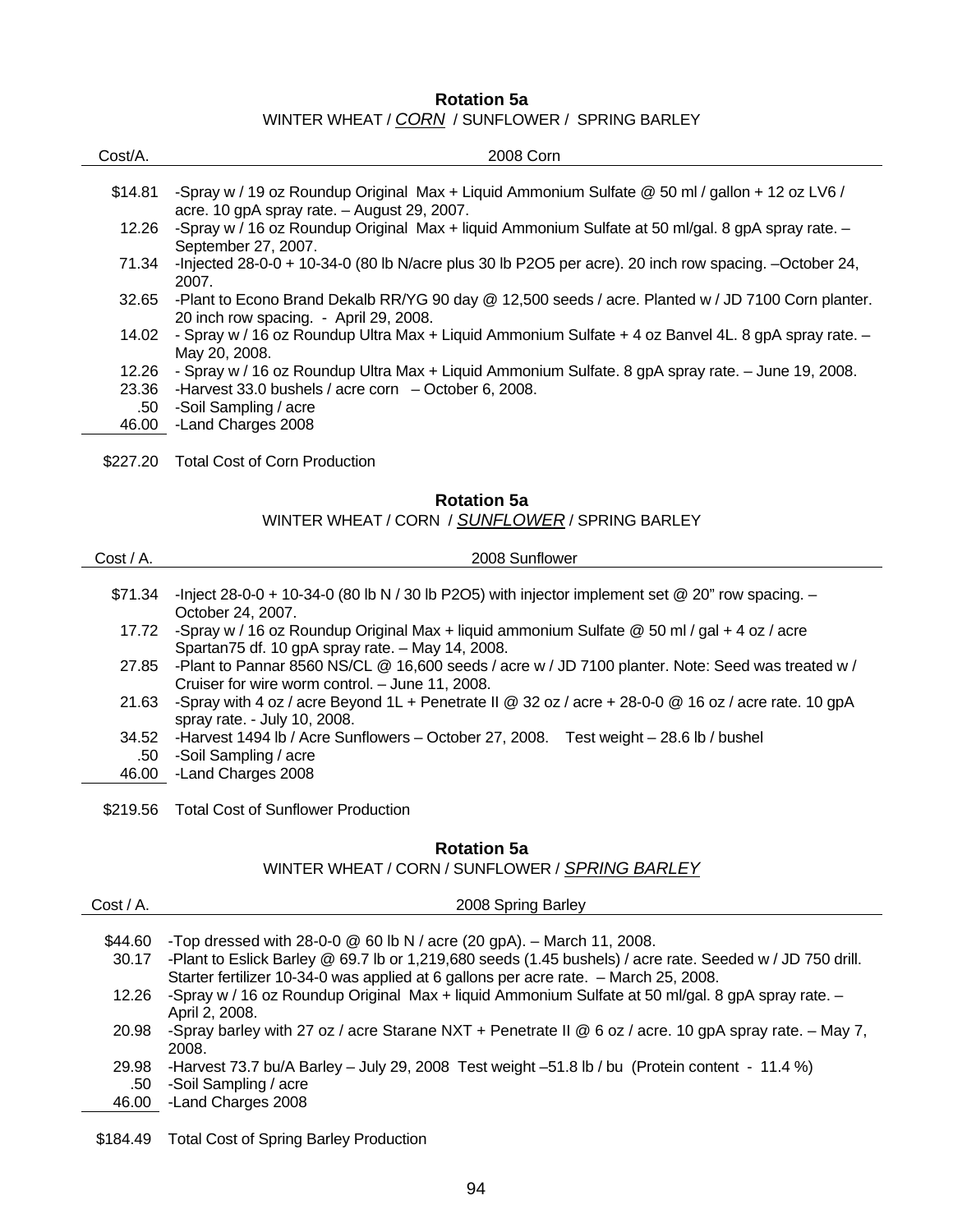## **Rotation 5a SUMMARY 2008**

| Crop                 | Income   | Net Income Per Acre<br><b>Expenses</b>        |
|----------------------|----------|-----------------------------------------------|
| Winter Wheat         | \$251.68 | $-$ \$200.54<br>51.14<br>\$.<br>$=$           |
| Corn                 | \$123.75 | $$ -103.45$<br>$-$ \$227.20<br>$=$            |
| Sunflower            | \$268.92 | $-$ \$219.56<br>49.36<br>S.<br>$=$            |
| <b>Spring Barley</b> | \$294.80 | \$184.49<br>110.31<br>$=$<br>۰                |
|                      | \$939.15 | \$831.79<br>$107.36 / 4 = $26.84$<br>$=$<br>۰ |

**\$ 26.84** Average Income / acre for Rotation 5a - 2008

\*\*\*\*\*\*\*\*\*\*\*\*\*\*\*\*\*\*\*\*\*\*\*\*\*\*\*\*\*\*\*\*\*\*\*\*\*\*\*\*\*\*\*\*\*\*\*\*\*

## **Rotation 6a**

# *WINTER WHEAT-B* / SAFFLOWER / FIELD PEA / WINTER WHEAT-A

| $Cost / A$ . | 2008 Winter Wheat $- B$                                                                                                                        |
|--------------|------------------------------------------------------------------------------------------------------------------------------------------------|
|              |                                                                                                                                                |
| \$14.81      | -Spray w / 19 oz Roundup Original Max + Liquid Ammonium Sulfate @ 50 ml / gallon + 12 oz LV6 /<br>acre. 10 gpA spray rate. $-$ August 6, 2007. |
| 13.94        | -Spray w / 20 oz Roundup Original Max + Liquid Ammonium Sulfate. 8 gpA spray rate. -September 14,                                              |
|              | 2007.                                                                                                                                          |
| 32.83        | -Plant to Alice $@$ 73.0 lbs or 950,000 seeds/acre. Planted w / JD 750 drill at 10" rows + 6 gal / A liquid                                    |
|              | 10-34-0. - September 25, 2007.                                                                                                                 |
| 64.40        | -Top dressed with 28-0-0 $\circledcirc$ 90 lb N / acre (30 gpA). - March 11, 2008.                                                             |
| 15.68        | -Spray wheat with Olympus @ .9 oz / acre rate Plus Penetrate II @ 18 ml / gallon. 10 gpA spray rate.                                           |
|              | - April 18, 2008.                                                                                                                              |
| 20.98        | -Spray wheat with 27 oz / acre Starane NXT + Penetrate II @ 6 oz / acre. 10 gpA spray rate. - May 7,                                           |
|              | 2008.                                                                                                                                          |
| 28.80        | -Harvest 50.0 bu/A winter wheat $-$ July 29, 2008 Test weight $-$ 62.2 lb / bu (Protein content - 10.8 %)                                      |

- .50 -Soil Sampling / acre
- 46.00 -Land Charges 2008
- \$237.94 Total Cost of Winter Wheat –B Production

# **Rotation 6a**

WINTER WHEAT-B / *SAFFLOWER* / FIELD PEA / WINTER WHEAT-A

| $Cost / A$ . | 2008 Safflower                                                                                                     |
|--------------|--------------------------------------------------------------------------------------------------------------------|
| \$14.81      | -Spray w / 19 oz Roundup Original Max + Liquid Ammonium Sulfate @ 50 ml / gallon + 12 oz LV6 / acre.               |
|              | 10 gpA spray rate. - August 6, 2007.                                                                               |
| 13.94        | -Spray w / 20 oz Roundup Original Max + Liquid Ammonium Sulfate. 8 gpA spray rate.                                 |
|              | $-$ September 14, 2007.                                                                                            |
| 58.14        | -Injected 28-0-0 plus +10-34-0 (60 lb N/acre + 30 lb P2O5 / acre) - October 24, 2007.                              |
| 26.26        | -Spray w / 16 oz Roundup Original Max + liquid ammonium sulfate $@$ 50 ml / gal + 3 $\frac{1}{2}$ pints Prowl H2O. |
|              | 8 gpA spray rate. - April 18, 2008.                                                                                |
| 21.70        | -Plant to Finch w / JD 7100 planter @ 210,000 seeds/acre rate. (20 lbs/acre). $-$ April 29, 2008.                  |
| 25.98        | -Harvest 1649 lb / Acre Safflowers - September 10, 2008. Test weight - 44.6 lb / bushel                            |
| .50          | -Soil Sampling / acre                                                                                              |
| 46.00        | -Land Charges 2008                                                                                                 |
|              |                                                                                                                    |

\$207.33 Total Cost of Safflower Production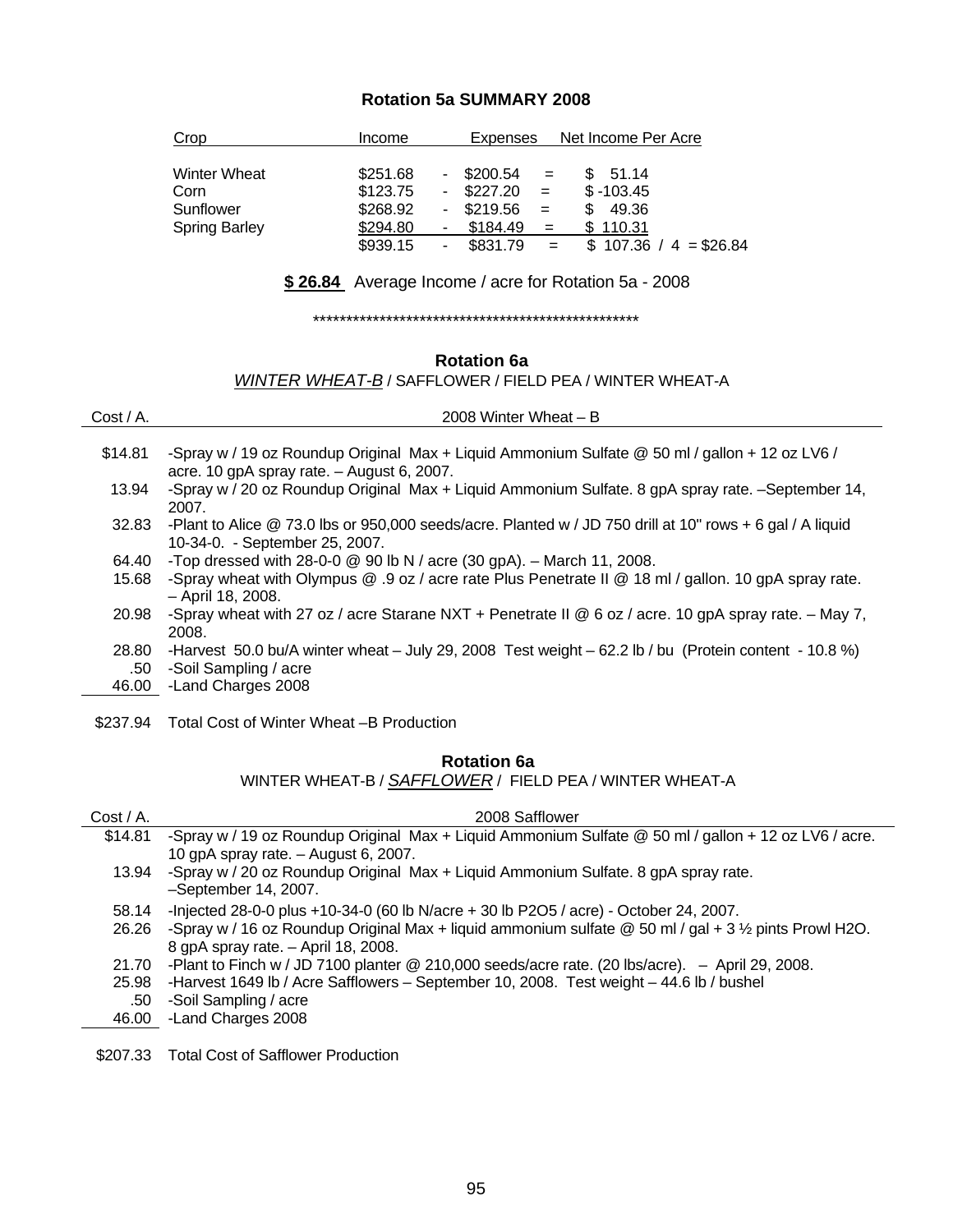## **Rotation 6a**  WINTER WHEAT-B / SAFFLOWER / *FIELD PEA* / WINTER WHEAT-A

| $Cost / A$ . | 2008 Field Pea                                                                                       |
|--------------|------------------------------------------------------------------------------------------------------|
|              |                                                                                                      |
| \$14.81      | -Spray w / 19 oz Roundup Original Max + Liquid Ammonium Sulfate @ 50 ml / gallon + 12 oz LV6 /       |
|              | acre. 10 gpA spray rate. $-$ August 29, 2007.                                                        |
| 12.26        | -Spray w / 16 oz Roundup Original Max + Liquid Ammonium Sulfate. 8 gpA spray rate.                   |
|              | -September 27, 2007.                                                                                 |
| 34.61        | -Plant to Grande peas $@$ 300,000 seeds per acre (138.2 lbs/A) (2170 seeds/lb)+ 8 lb / acre granular |
|              | innoculum w / JD 750 drill. No starter fertilizer added. - March 25, 2008.                           |
| 17.72        | -Spray w / 16 oz / acre Roundup Original Max + 50 ml / gal liquid Ammonium Sulfate + Spartan $@$ 4   |
|              | ounces per acre. 10 gpA spray rate. - April 2, 2008.                                                 |
| 23.48        | -Harvest 2004 lb or 33.4 bushels / Acre Grande peas - July 29, 2008. Test weight - 65.0 lb / bushel  |
| 46.00        | -Land Charges 2008                                                                                   |
|              |                                                                                                      |
| \$148.88     | Total Cost of Field Pea Production                                                                   |

## **Rotation 6a**

WINTER WHEAT-B / SAFFLOWER / FIELD PEA / *WINTER WHEAT-A*

| $Cost / A$ . | 2008 Winter Wheat - A                                                                                     |
|--------------|-----------------------------------------------------------------------------------------------------------|
|              |                                                                                                           |
| \$14.81      | -Spray w / 19 oz Roundup Original Max + Liquid Ammonium Sulfate @ 50 ml / gallon + 12 oz LV6 /            |
|              | acre. 10 gpA spray rate. $-$ August 6, 2007.                                                              |
| 13.94        | -Spray w / 20 oz Roundup Original Max + Liquid Ammonium Sulfate. 8 gpA spray rate. -September 14,         |
|              | 2007.                                                                                                     |
| 32.83        | -Plant to Alice @ 73.0 lbs or 950,000 seeds/acre. Planted w / JD 750 drill at 10" rows + 6 gal / A liquid |
|              | 10-34-0. - September 25, 2007.                                                                            |
| 15.68        | -Spray wheat with Olympus @ .9 oz / acre rate Plus Penetrate II @ 18 ml / gallon. 10 gpA spray rate.      |
|              | - April 18, 2008.                                                                                         |
| 20.98        | -Spray wheat with 27 oz / acre Starane NXT + Penetrate II @ 6 oz / acre. 10 gpA spray rate. - May 7,      |
|              | 2008.                                                                                                     |
| 26.74        | -Harvest 43.6 bu/A winter wheat $-$ July 29, 2008 Test weight $-$ 62.6 lb / bu (Protein content - 9.9 %)  |
| .50          | -Soil Sampling / acre                                                                                     |
| 46.00        | -Land Charges 2008                                                                                        |

\$171.48 Total Cost of Winter Wheat-A Production

#### **Rotation 6a SUMMARY 2008**

| Crop             | Income    | Expenses                   |     | Net Income Per Acre     |  |
|------------------|-----------|----------------------------|-----|-------------------------|--|
| Winter Wheat - B | \$ 307.00 | \$237.94<br>$\sim$         | $=$ | \$69.06                 |  |
| Safflower        | \$494.70  | \$207.33<br>$\sim$         | =   | \$287.37                |  |
| Field pea        | \$200.40  | \$148.88<br>$\blacksquare$ | =   | \$51.52                 |  |
| Winter Wheat - A | \$254.62  | \$171.48<br>$\sim$         |     | \$83.14                 |  |
|                  | \$1256.72 | \$765.63<br>$\blacksquare$ |     | $$491.09 / 4 = $122.77$ |  |

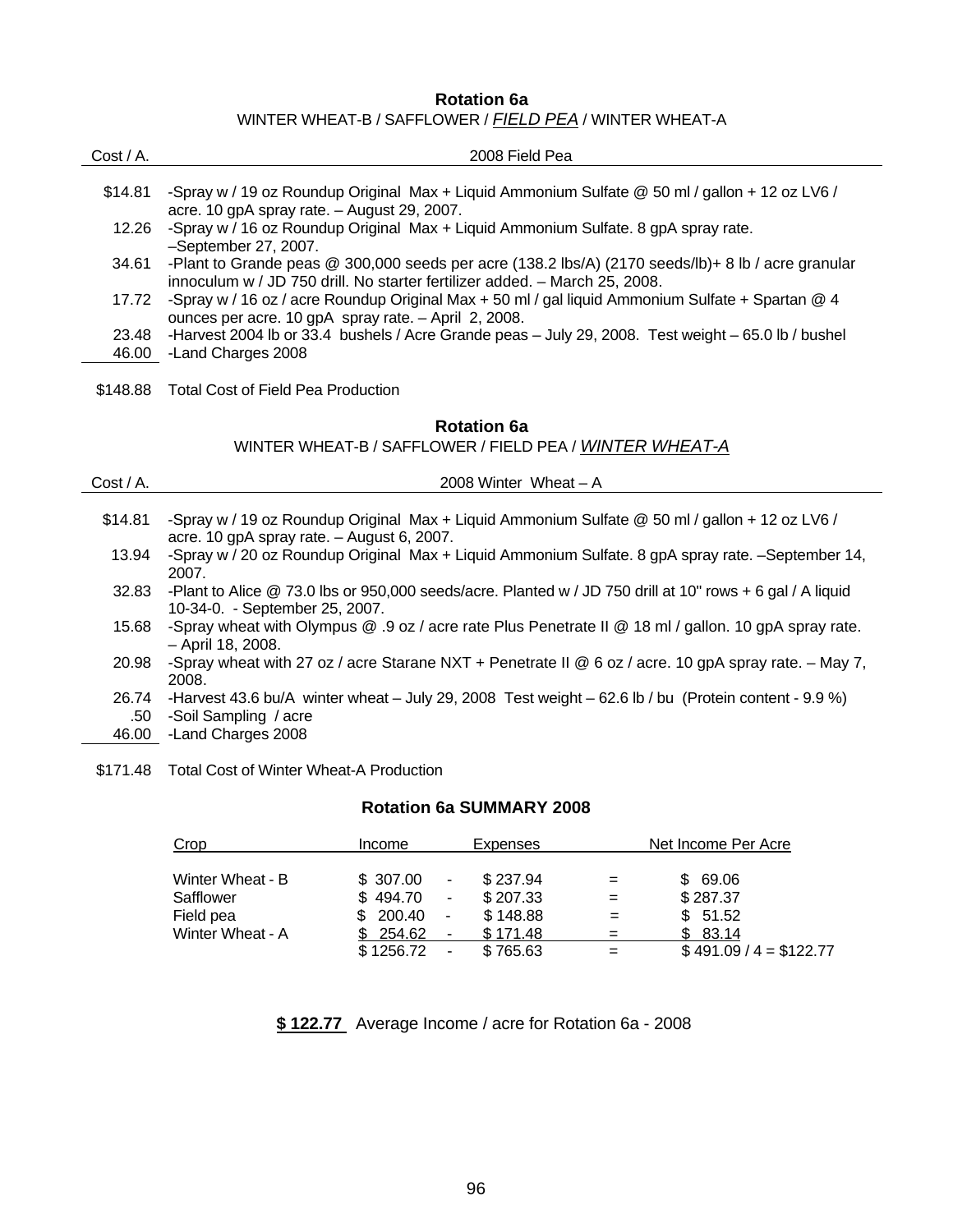#### \*\*\*\*\*\*\*\*\*\*\*\*\*\*\*\*\*\*\*\*\*\*\*\*\*\*\*\*\*\*\*\*\*\*\*\*\*\*\*\*\*\*

### **Rotation 7**

The plots from rotation #7 (WW-Corn-Fallow) were combined with rotation #2 (WW-Sunflower-Millet) to make a longer six year rotation (2a) in 1999.

#### **Rotation 8**

The plots from rotation #8 were added to rotations 5, 6 and 9 to make longer 4 year rotations in 1998.

#### \*\*\*\*\*\*\*\*\*\*\*\*\*\*\*\*\*\*\*\*\*\*\*\*\*\*\*\*\*\*\*\*\*\*\*\*\*\*\*\*\*\*

#### **Rotation 9a**

*WINTER WHEAT* -B / SAFFLOWER / Hairy Vetch / WINTER WHEAT-A

| $Cost / A$ . | 2008 Winter Wheat -B                                                                                                                           |
|--------------|------------------------------------------------------------------------------------------------------------------------------------------------|
| \$14.81      | -Spray w / 19 oz Roundup Original Max + Liquid Ammonium Sulfate @ 50 ml / gallon + 12 oz LV6 /<br>acre. 10 gpA spray rate. $-$ August 6, 2007. |
| 13.94        | -Spray w / 20 oz Roundup Original Max + Liquid Ammonium Sulfate. 8 gpA spray rate. -September 14,<br>2007.                                     |
| 32.83        | -Plant to Alice @ 73.0 lbs or 950,000 seeds/acre. Planted w / JD 750 drill at 10" rows + 6 gal / A liquid<br>10-34-0. - September 25, 2007.    |
| 44.60        | -Top dressed with 28-0-0 $@$ 60 lb N / acre (20 gpA). - March 11, 2008.                                                                        |
| 15.68        | -Spray wheat with Olympus @ .9 oz / acre rate Plus Penetrate II @ 18 ml / gallon. 10 gpA spray rate.<br>- April 18, 2008.                      |
| 20.98        | -Spray wheat with 27 oz / acre Starane NXT + Penetrate II @ 6 oz / acre. 10 gpA spray rate. $-$ May 7,<br>2008.                                |
| 28.32        | -Harvest 48.5 bu/A winter wheat $-$ July 29, 2008 Test weight $-61.2$ lb / bu (Protein content - 10.0 %)                                       |
| .50          | -Soil Sampling / acre                                                                                                                          |
| 46.00        | -Land Charges 2008                                                                                                                             |
|              |                                                                                                                                                |

\$217.66 Total Cost of Winter Wheat–B

## **Rotation 9a**

WINTER WHEAT-B / *SAFFLOWER* / Hairy Vetch / WINTER WHEAT-A

| $Cost / A$ . | 2008 Safflower                                                                                                     |
|--------------|--------------------------------------------------------------------------------------------------------------------|
|              |                                                                                                                    |
| \$14.81      | -Spray w / 19 oz Roundup Original Max + Liquid Ammonium Sulfate @ 50 ml / gallon + 12 oz LV6 /                     |
|              | acre. 10 gpA spray rate. $-$ August 6, 2007.                                                                       |
| 13.94        | -Spray w / 20 oz Roundup Original Max + Liquid Ammonium Sulfate. 8 gpA spray rate. -September 14,                  |
|              | 2007.                                                                                                              |
| 58.14        | -Injected 28-0-0 plus +10-34-0 (60 lb N/acre + 30 lb P2O5 / acre) - October 24, 2007.                              |
| 26.26        | -Spray w / 16 oz Roundup Original Max + liquid ammonium sulfate $@$ 18 ml / gal + 3 $\frac{1}{2}$ pints Prowl H2O. |
|              | 8 gpA spray rate. - April 18, 2008.                                                                                |
| 21.70        | -Plant to Finch w / JD 7100 planter @ 210,000 seeds/acre rate. (20 lbs/acre). - April 29, 2008.                    |
| 25.24        | -Harvest 1559 lb / Acre Safflowers - September 10, 2008. Test weight - 44.6 lb / bushel                            |
| .50          | -Soil Sampling / acre                                                                                              |
| 46.00        | -Land Charges 2008                                                                                                 |
|              |                                                                                                                    |
|              |                                                                                                                    |

\$206.59 Total Cost of Safflower Production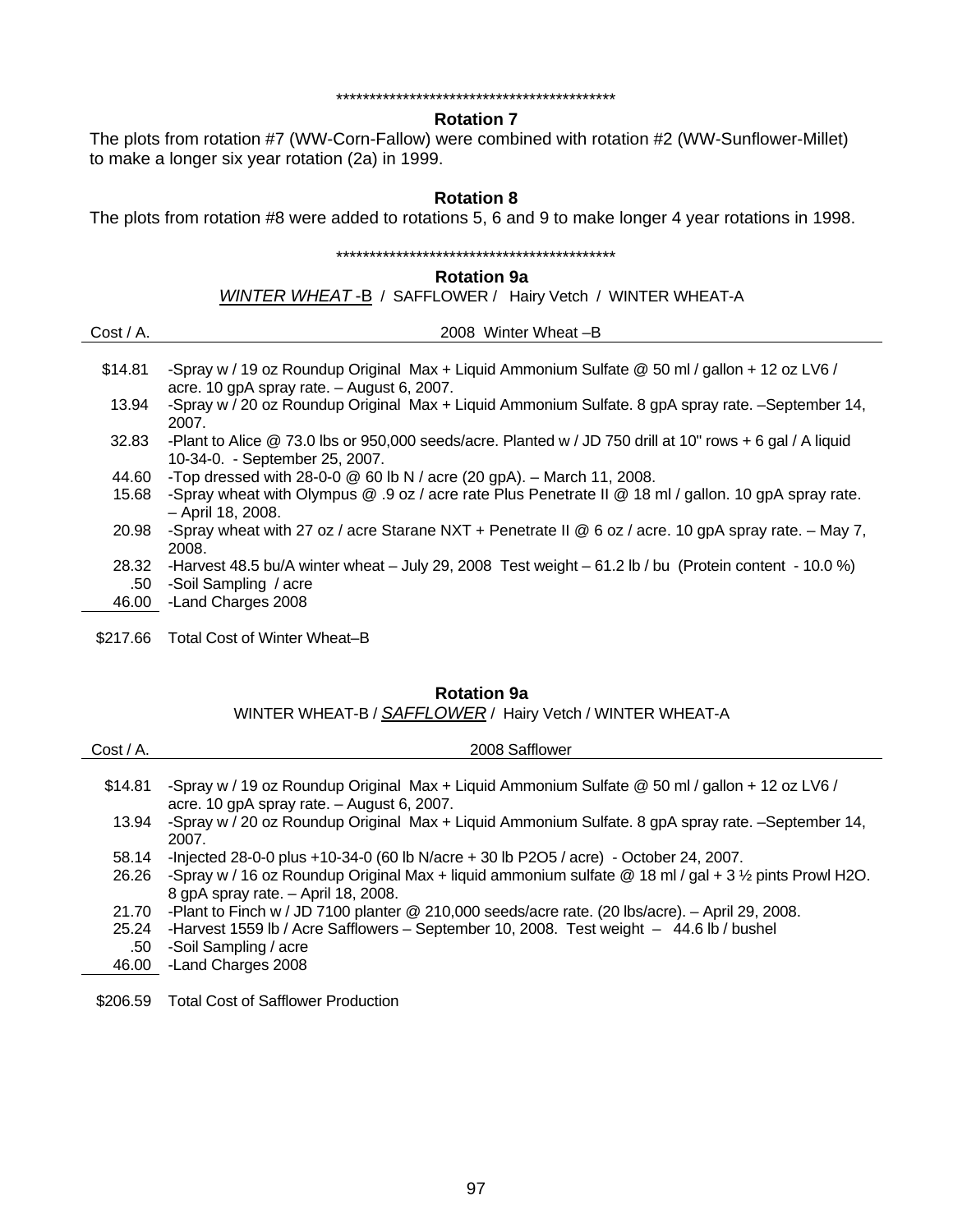#### **Rotation 9a**

WINTER WHEAT-B / SAFFLOWER / *Hairy Vetch* / WINTER WHEAT-A

| $Cost / A$ . | 2008 Hairy Vetch                                                                                             |
|--------------|--------------------------------------------------------------------------------------------------------------|
|              |                                                                                                              |
| \$14.81      | -Spray w / 19 oz Roundup Original Max + Liquid Ammonium Sulfate @ 50 ml / gallon + 12 oz LV6 /               |
|              | acre. 10 gpA spray rate. $-$ August 29, 2007.                                                                |
| 42.70        | -Plant to Hairy Vetch $\mathcal{Q}$ (20 lb/A) + 5 lb / acre granular pea/lentil inoculum w / JD 750 drill. - |
|              | September 25, 2007.                                                                                          |
| 12.26        | -Spray w / 16 oz Roundup Original Max + Liquid Ammonium Sulfate. 8 gpA spray rate.                           |
|              | -September 27, 2007.                                                                                         |
| 14.33        | -Spray with Assure II @ 8 oz / acre + 9.5 ml / gallon Penetrate II. 10 gpA spray rate. $-$ May 20, 2008      |
| 16.10        | -Spray to terminate hairy vetch w / 16 oz Roundup Original Max $+$ 50 ml / gal liquid ammonium sulfate $+$   |
|              | 8 oz / A Banvel 4L. 8 gpA spray rate. - June 19, 2008.                                                       |
| 46.00        | -Land Charges 2008                                                                                           |
|              |                                                                                                              |

\$146.20 Total Cost of Hairy Vetch Production

#### **Rotation 9a**

WINTER WHEAT-B / SAFFLOWER / HAIRY VETCH / *WINTER WHEAT-A* 

| $Cost / A$ .         | 2008 Winter Wheat-A                                                                                                                           |
|----------------------|-----------------------------------------------------------------------------------------------------------------------------------------------|
| \$13.94              | -Spray w / 20 oz Roundup Original Max + Liquid Ammonium Sulfate. 8 gpA spray rate. -September 14,<br>2007.                                    |
| 32.83                | -Plant to Alice $@$ 73.0 lbs or 950,000 seeds/acre. Planted w / JD 750 drill at 10" rows + 6 gal / A liquid<br>10-34-0. - September 25, 2007. |
| 18.20                | -Top dressed with 28-0-0 $\textcircled{2}$ 20 lb N / acre (6.7 gpA). - March 11, 2008.                                                        |
| 15.68                | -Spray wheat with Olympus @ .9 oz / acre rate Plus Penetrate II @ 18 ml / gallon. 10 gpA spray rate.<br>- April 18, 2008.                     |
| 20.98                | -Spray wheat with 27 oz / acre Starane NXT + Penetrate II @ 6 oz / acre. 10 gpA spray rate. $-$ May 7,<br>2008.                               |
| 31.74                | -Harvest 59.2 bu/A winter wheat $-$ July 29, 2008 Test weight $-62.5$ lb / bu (Protein content $-10.5$ %)                                     |
| .50                  | -Soil Sampling / acre                                                                                                                         |
| $\sim$ $\sim$ $\sim$ |                                                                                                                                               |

- 46.00 -Land Charges 2008
- \$179.87 Total Cost of Winter Wheat-A Production

#### **Rotation 9a SUMMARY 2008**

| Crop           | Expenses<br>Income                      | Net Income Per Acre        |
|----------------|-----------------------------------------|----------------------------|
| Winter Wheat-B | $$286.15 - $246.90 ($217.66 + $29.24)$  | $=$ \$ 39.25               |
| Safflower      | $$467.70$ - \$206.59                    | $=$ \$261.11               |
| Hairy Vetch    | $0.00 - $0.00$                          | $=$ \$ 0.00*               |
| Winter Wheat-A | $$356.38 - $296.83 ($179.87 + $116.96)$ | $=$ \$ 59.55               |
|                | $$1110.23$ - \$750.32                   | $=$ \$359.91 / 4 = \$89.97 |

\*The expense of the hairy vetch (\$146.20) was split 80% (\$116.96) to the Winter Wheat-A and 20% (\$29.24) to the Winter Wheat-B.

**\$ 89.97** Average Income / acre for Rotation 9a - 2008

\*\*\*\*\*\*\*\*\*\*\*\*\*\*\*\*\*\*\*\*\*\*\*\*\*\*\*\*\*\*\*\*\*\*\*\*\*\*\*\*\*\*\*\*\*\*\*\*\*\*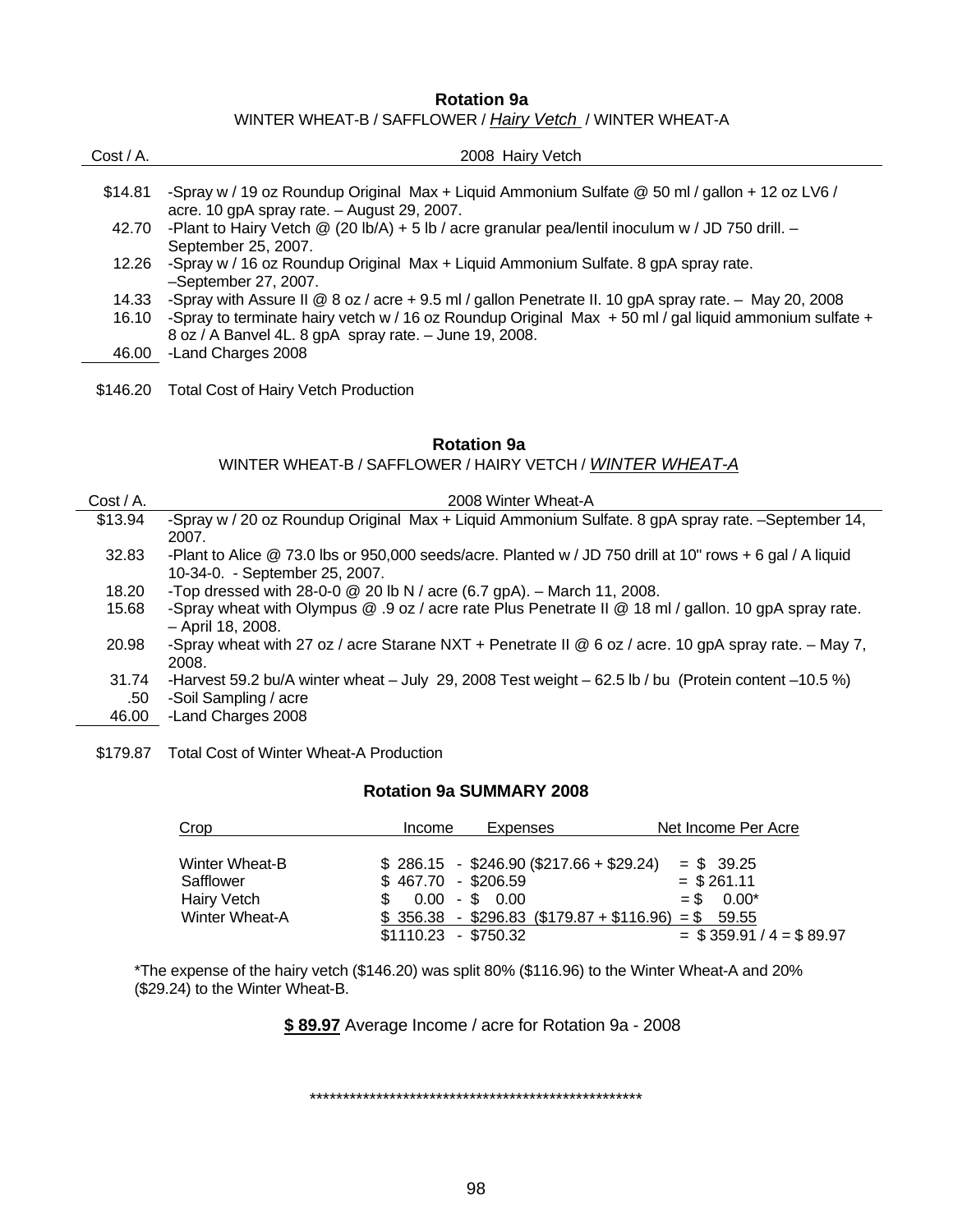## **Rotation 10**  *WINTER WHEAT* / MILLET / CHICKPEA

| $Cost / A$ . | 2008 Winter Wheat                                                                                           |
|--------------|-------------------------------------------------------------------------------------------------------------|
| \$14.81      | -Spray w / 19 oz Roundup Original Max + Liquid Ammonium Sulfate @ 50 ml / gallon + 12 oz LV6 /              |
|              | acre. 10 gpA spray rate. $-$ August 21, 2007.                                                               |
| 13.94        | -Spray w / 20 oz Roundup Original Max + Liquid Ammonium Sulfate. 8 gpA spray rate. -September 14,           |
|              | 2007.                                                                                                       |
| 32.83        | -Plant to Alice $@$ 73.0 lbs or 950,000 seeds/acre. Planted w / JD 750 drill at 10" rows + 6 gal / A liquid |
|              | 10-34-0. - September 25, 2007.                                                                              |
| 28.10        | -Top dressed with 28-0-0 $@$ 35 lb N / acre (11.7 gpA). - March 11, 2008.                                   |
| 15.68        | -Spray wheat with Olympus @ .9 oz / acre rate Plus Penetrate II @ 18 ml / gallon. 10 gpA spray rate.        |
|              | - April 18, 2008.                                                                                           |
| 20.98        | -Spray wheat with 27 oz / acre Starane NXT + Penetrate II @ 6 oz / acre. 10 gpA spray rate. $-$ May 7,      |
|              | 2008.                                                                                                       |
| 22.36        | -Harvest 29.9 bu/A winter wheat – July 29, 2008 Test weight – 63.4 lb / bu (Protein content –10.5 %)        |
| .50          | -Soil Sampling / acre                                                                                       |
| 46.00        | -Land Charges 2008                                                                                          |
|              |                                                                                                             |
| \$195.20     | Total Cost of Winter Wheat Production                                                                       |

## **Rotation 10**

#### WINTER WHEAT / *MILLET* / CHICKPEA

| $Cost / A$ . | 2008 Millet                                                                                                                                                                   |
|--------------|-------------------------------------------------------------------------------------------------------------------------------------------------------------------------------|
|              |                                                                                                                                                                               |
| \$14.81      | -Spray w / 19 oz Roundup Original Max + Liquid Ammonium Sulfate @ 50 ml / gallon + 12 oz LV6 /<br>acre. 10 gpA spray rate. - August 6, 2007.                                  |
| 12.26        | -Spray w / 16 oz Roundup Original Max + Liquid Ammonium Sulfate @ 50 ml / gallon. 8 gpA spray rate.<br>-September 27, 2007.                                                   |
| 28.10        | -Top dressed with 28-0-0 $\circledcirc$ 35 lb N / acre (11.7 gpA). - March 11, 2008.                                                                                          |
| 14.02        | -Sprayed w / 16 oz Roundup Original Max + Liquid Ammonium Sulfate + 4 oz/A Banvel 4L . 8 gpA<br>spray rate. $-$ May 20, 2008.                                                 |
|              | 30.32 -Planted to Sunup Proso millet w / JD750 drill. w/ starter fertilizer(10-34-0) at 6 gal / Acre. Row spacing<br>was at 10". Seeding rate was at 18 lb/A. - June 9, 2008. |
| 18.43        | -Harvest 764 lb / acre Test weight- 55.1 lbs/bushel - September 9, 2008.                                                                                                      |
| .50          | -Soil Sampling / acre                                                                                                                                                         |
| 46.00        | -Land Charges 2008                                                                                                                                                            |
|              |                                                                                                                                                                               |

\$164.44 Total Cost of Proso Millet Production

## **Rotation 10**

#### WINTER WHEAT / MILLET / *CHICKPEA*

2008 Chickpeas

- \$13.94 -Spray w / 20 oz Roundup Original Max + Liquid Ammonium Sulfate. 8gpA spray rate. September 14, 2007.
- 17.72 -Spray w / 16 oz Roundup Original Max + liquid ammonium Sulfate @ 50 ml / gal + 4 oz / acre Spartan75 df. 10 gpA spray rate. – April 2, 2008.
- 79.09 -Plant to Sierra Chickpeas @ 130,000 seeds per acre (120 lb/A) (1080 seeds / lb) + 3 lb / acre granular inoculums w / JD 750 drill. No starter fertilizer added. – April 15, 2008.
- 14.88 -Spray w / 16 oz Poast + 24 oz crop oil concentrate / acre. 10 gpA spray rate. June 23, 2008.
- 0.00 -Harvest 0 lb or 0.0 bushels / Acre Sierra chickpeas September 9, 2008. (Heavy ascochyta pressure)

46.00 -Land Charges 2008

\$171.63 Total Cost of Chickpea Production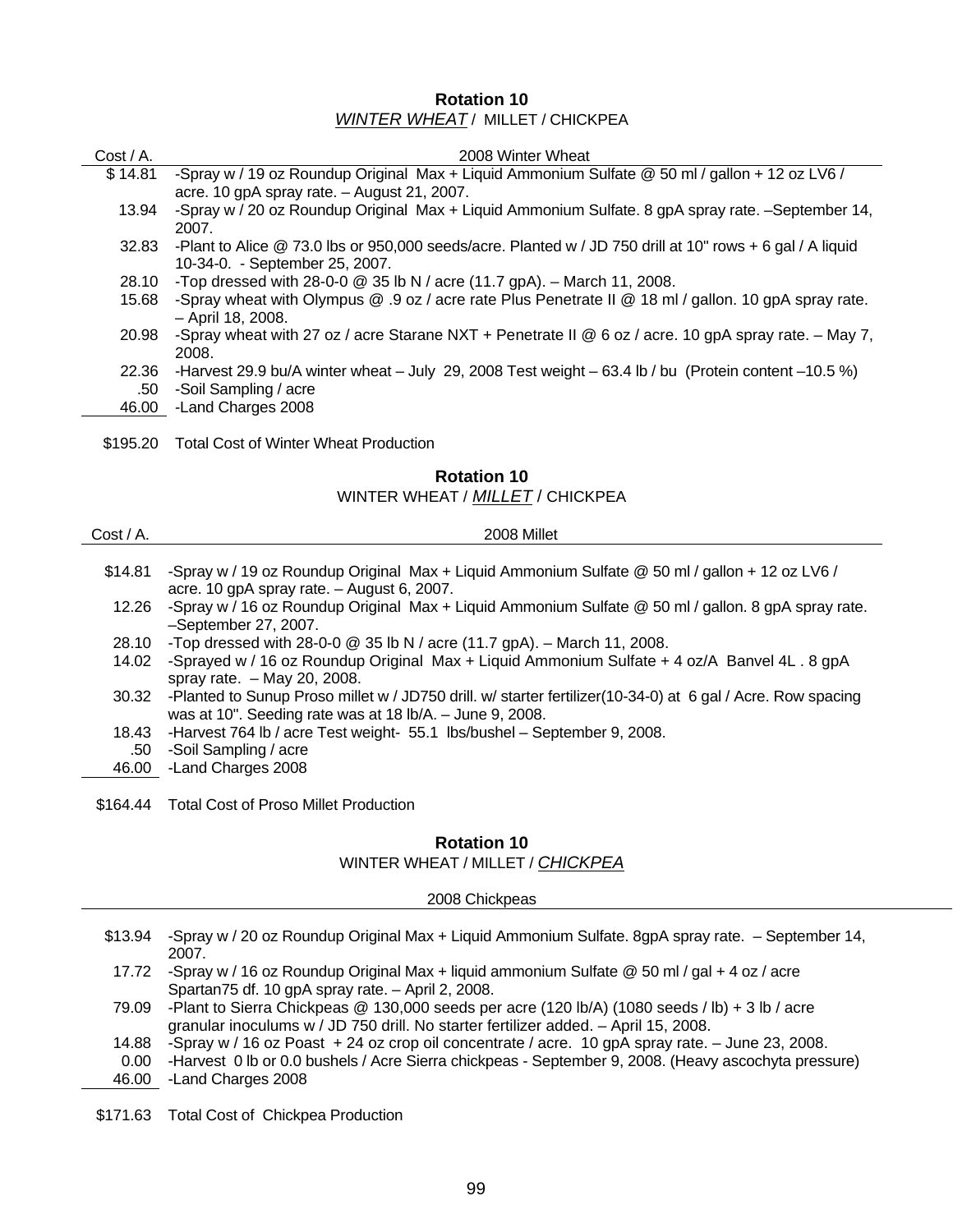# **Rotation 10 SUMMARY 2008**

| Crop                | Income                    | Expenses | Net Income Per Acre               |
|---------------------|---------------------------|----------|-----------------------------------|
| <b>Winter Wheat</b> | \$179.99<br>۰.            | \$195.20 | $=$ \$ - 15.21                    |
| Millet              | \$45.84<br>$\blacksquare$ | \$164.44 | $=$ \$ - 118.60                   |
| Chickpea            | 0.00<br>-                 | \$171.63 | $=$ \$ $-171.63$                  |
|                     | \$225.83                  | \$531.27 | $=$ \$ - 305.44 / 3 = \$ - 101.81 |

# **\$ - 101.81** Average Income / acre for Rotation 10 - 2008

\*\*\*\*\*\*\*\*\*\*\*\*\*\*\*\*\*\*\*\*\*\*\*\*\*\*\*\*\*\*\*\*\*\*\*\*\*\*\*\*\*\*\*\*\*\*

# **Rotation 11**

# *WINTER WHEAT* / CORN / MILLET

| $Cost / A$ . | 2008 Winter Wheat                                                                                                                           |
|--------------|---------------------------------------------------------------------------------------------------------------------------------------------|
| \$13.94      | -Spray w / 20 oz Roundup Original Max + Liquid Ammonium Sulfate. 8 gpA spray rate. -September 14,<br>2007.                                  |
| 32.83        | -Plant to Alice @ 73.0 lbs or 950,000 seeds/acre. Planted w / JD 750 drill at 10" rows + 6 gal / A liquid<br>10-34-0. - September 25, 2007. |
| 64.40        | -Top dressed with 28-0-0 $\circledcirc$ 90 lb N / acre (30 gpA). - March 11, 2008.                                                          |
| 20.98        | -Spray wheat with 27 oz / acre Starane NXT + Penetrate II @ 6 oz / acre. 10 gpA spray rate. - May 7,<br>2008.                               |
| 30.32        | -Harvest 54.8 bu/A winter wheat $-$ July 29, 2008 Test weight $-$ 62.5 lb / bu (Protein content $-$ 9.3 %)                                  |
| .50          | -Soil Sampling / acre                                                                                                                       |
| 46.00        | -Land Charges 2008                                                                                                                          |
| \$208.97     | <b>Total Cost of Winter Wheat Production</b>                                                                                                |

# **Rotation 11**  WINTER WHEAT / *CORN* / MILLET

| $Cost / A$ . | 2008 Corn                                                                                                                                    |
|--------------|----------------------------------------------------------------------------------------------------------------------------------------------|
| \$12.26      | -Spray w / 16 oz Roundup Original Max + liquid Ammonium Sulfate at 50 ml/gal. 8 gpA spray rate. -<br>September 27, 2007.                     |
| 71.34        | -Injected 28-0-0 + 10-34-0 (80 lb N / acre plus 30 lb P2O5 per acre). 20 inch row spacing. -October 24,<br>2007.                             |
| 32.65        | -Plant to Econo Brand Dekalb RR/YG 90 day @ 12,500 seeds / acre. Planted w / JD 7100 Corn planter.<br>20 inch row spacing. - April 29, 2008. |
| 14.02        | - Spray w / 16 oz Roundup Ultra Max + Liquid Ammonium Sulfate + 4 oz Banvel 4L. 8 gpA spray rate. -<br>May 20, 2008.                         |
| 12.26        | - Spray w / 16 oz Roundup Ultra Max + Liquid Ammonium Sulfate. 8 gpA spray rate. - June 19, 2008.                                            |
| 22.30        | -Harvest 29.7 bushels / acre corn $-$ October 6, 2008.                                                                                       |
| .50          | -Soil Sampling / acre                                                                                                                        |
| 46.00        | -Land Charges 2008                                                                                                                           |
|              |                                                                                                                                              |

\$211.33 Total Cost of Corn Production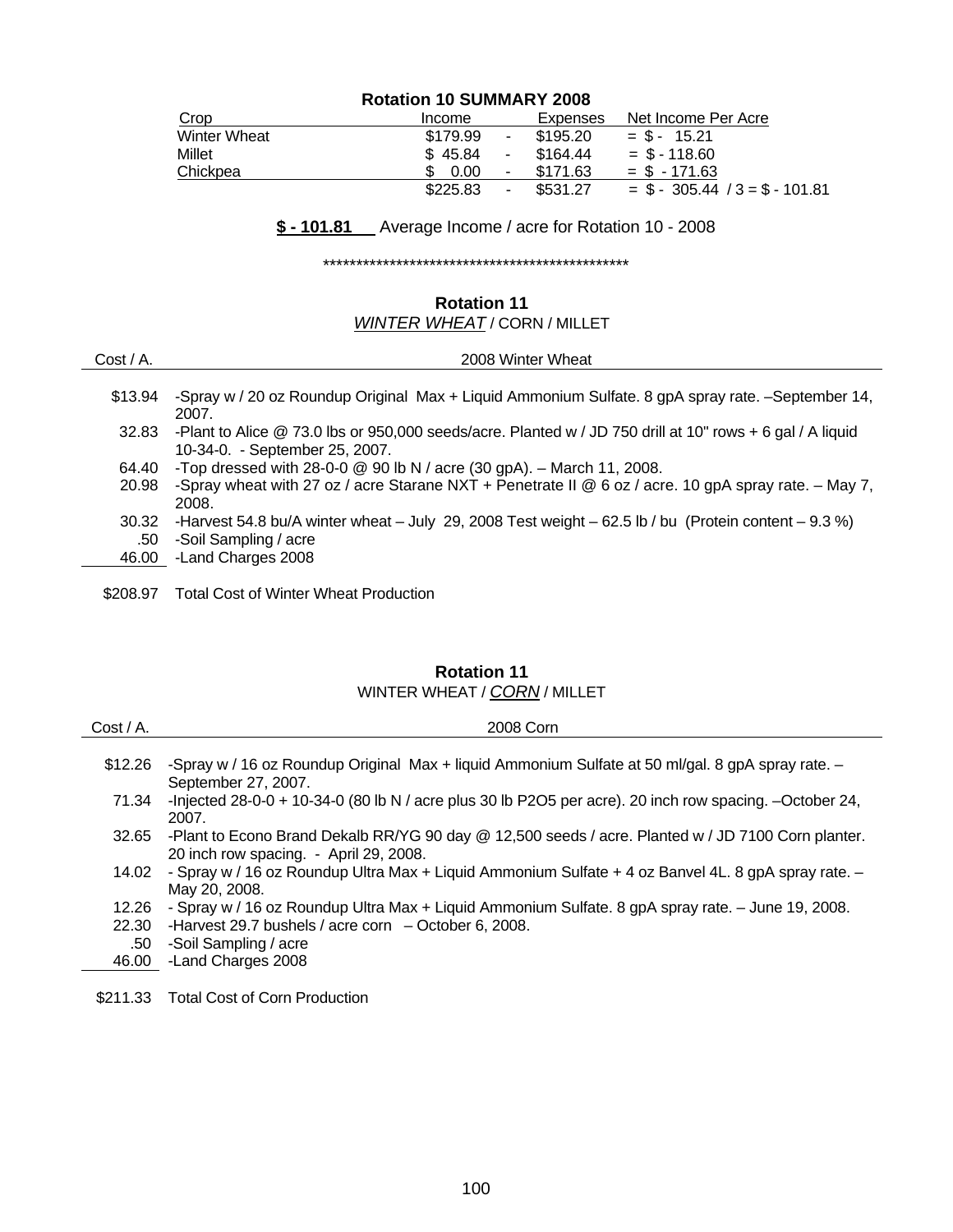# **Rotation 11**  WINTER WHEAT / CORN / *MILLET*

| $Cost / A$ . | 2008 Millet                                                                                                                                                             |
|--------------|-------------------------------------------------------------------------------------------------------------------------------------------------------------------------|
|              |                                                                                                                                                                         |
| \$14.02      | -Sprayed w / 16 oz Roundup Original Max + Liquid Ammonium Sulfate + 4 oz/A Banvel 4L . 8 gpA<br>spray rate. $-$ May 20, 2008.                                           |
| 30.32        | -Planted to Sunup Proso millet w / JD750 drill. w/ starter fertilizer(10-34-0) at 6 gal / Acre. Row spacing<br>was at 10". Seeding rate was at 18 lb/A. - June 9, 2008. |
| 12.26        | -Sprayed w / 16 oz Roundup Original Max + Liquid Ammonium Sulfate . 8 gpA spray rate. - June 11,<br>2008.                                                               |
| 20.64        | -Harvest 1228 lb / acre Test weight - 55.1 lbs/bushel - September 9, 2008.                                                                                              |
| .50          | -Soil Sampling / acre                                                                                                                                                   |
|              | 46.00 - Land Charges 2008                                                                                                                                               |
|              |                                                                                                                                                                         |

\$123.74 Total Cost of Proso Millet Production

# **Rotation 11 SUMMARY 2008**

| Crop                | <b>Income</b> | Expenses                             | Net Income Per Acre             |
|---------------------|---------------|--------------------------------------|---------------------------------|
| <b>Winter Wheat</b> | \$310.16      | \$208.97<br>۰                        | $=$ \$101.19                    |
| Corn                | \$111.37      | \$211.33<br>ä,                       | $=$ \$-99.96                    |
| Millet              | \$73.68       | \$123.74<br>$\overline{\phantom{a}}$ | $=$ \$-50.06                    |
|                     | \$495.21      | \$544.04<br>$\blacksquare$           | $=$ \$ - 48.83 / 3 = \$ - 16.27 |

**\$ - 16.27** Average Income / acre for Rotation 11 - 2008

**\*\*\*\*\*\*\*\*\*\*\*\*\*\*\*\*\*\*\*\*\*\*\*\*\*\*\*\*\*\*\*\*\*\*\*\*\*\*\*\*\*\*\*\*\***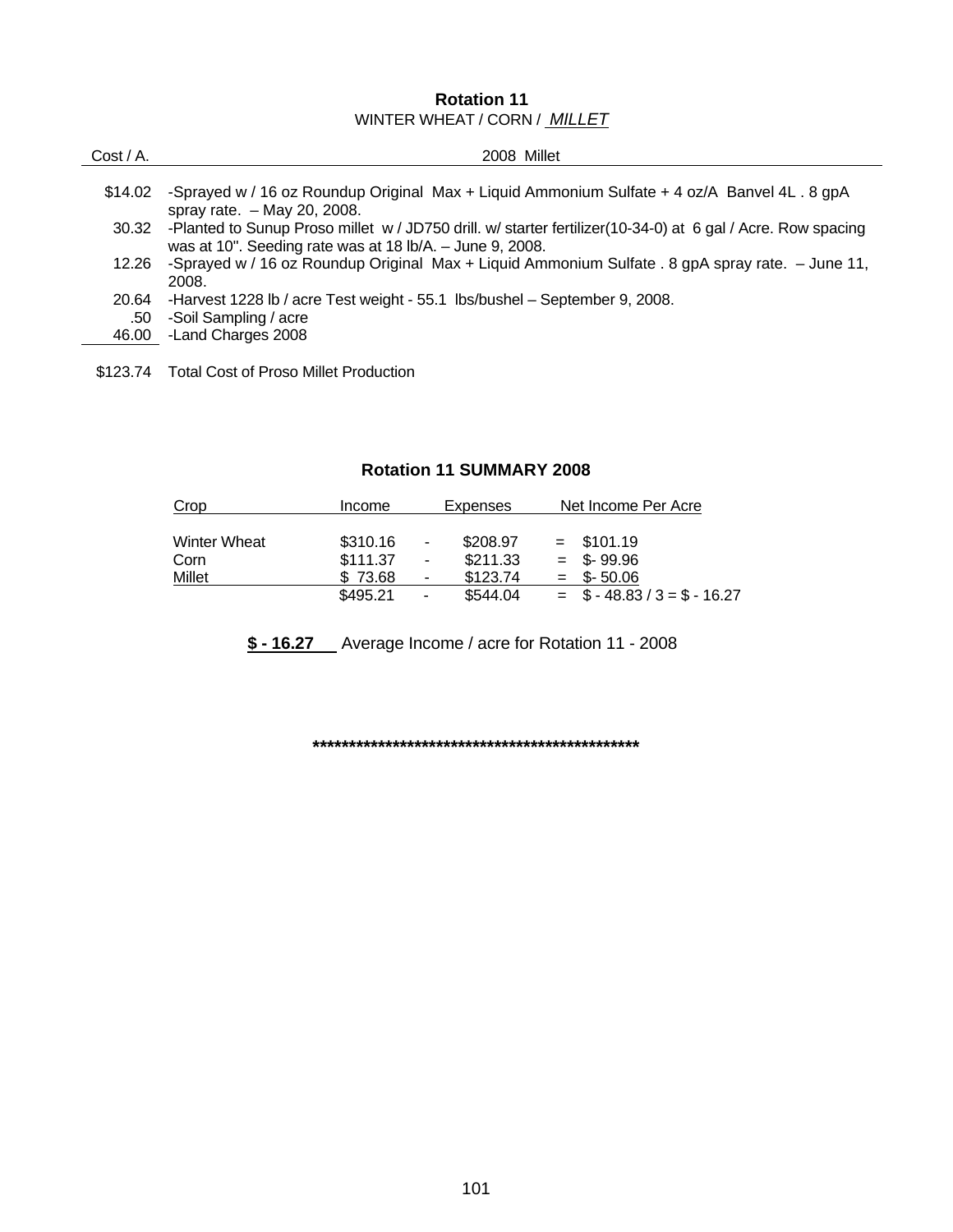## **COST OF INPUTS – 2008**

#### **SEED**

| Alice Winter Wheat\$ 7.00 / Bu                   |  |
|--------------------------------------------------|--|
|                                                  |  |
| Grande Field Peas\$ 9.00 / Bu                    |  |
| Sierra Kabuli Chickpea \$52.00 / 100 lbs         |  |
| (Note: the seed is treated w/LSP/Apron/Maxim)    |  |
| Finch Safflower\$23.00 / 50 lbs                  |  |
| Dekalb Econo Brand RR/YG Corn                    |  |
| (80,000 kernels)\$129.00 / bag                   |  |
| Pannar 8560 NS / CL + Cruiser Sunflower - Size 3 |  |
| (200,000 seeds)\$185.00 / bag                    |  |
| Golden German Hay Millet \$ .40 / lb             |  |
|                                                  |  |
|                                                  |  |
|                                                  |  |

#### **HERBICIDES**

|                                         | (From Warne Chemical, Rapid City, SD - Dec, 2007) |
|-----------------------------------------|---------------------------------------------------|
| Assure II\$142.22 / gal                 |                                                   |
| Beyond 1L\$541 / gal                    |                                                   |
| Bronate (Brox M)\$39.58 / gal           |                                                   |
| Roundup Original Max\$53.60 / gal       |                                                   |
| Atrazine 90df\$ 2.33 / lb               |                                                   |
| Harmony GT\$12.90 / oz                  |                                                   |
| Harmony Extra (Affinity TM)\$15.20 / oz |                                                   |
| \$24.21 / oz<br>Ally.                   |                                                   |
| Treflan 10% granules\$ 0.83 / lb        |                                                   |
| 2,4D Ester LV6\$21.32 / gal             |                                                   |
| Clarity (dicamba)\$62.50 / gal          |                                                   |
| Poast\$69.30 / gal                      |                                                   |
| Spartan 75df\$41.32 / lb (\$2.58 /oz)   |                                                   |
| Spartan 4F\$386 / gal                   |                                                   |
| Starane \$111.36 / gal                  |                                                   |
| Starane NXT\$72.45/gal                  |                                                   |
| Maverick\$14.80 / oz                    |                                                   |
| Olympus WG\$10.94 / oz                  |                                                   |
| Olympus Flex\$ 3.65 / oz                |                                                   |
|                                         |                                                   |
| Cleanwave\$46.20 / gallon               |                                                   |
| Crop Oil\$ 6.60 / gal                   |                                                   |
| Penetrate II  \$18.50 / gal             |                                                   |
| Ammonium Sulfate\$ 6.06 / gal           |                                                   |
| Prowl H2O\$32.24 / gal                  |                                                   |

#### **INSECTICIDES**

| Lorsban 4E | \$37.88 / gallon |  |
|------------|------------------|--|
|------------|------------------|--|

#### **FUNGICIDES**

Tilt \$340.00 / gallon Headline...........................\$292.90 / gallon

#### **FERTILIZER**

*(Warne Chemical, Rapid City, SD – Sept 2007)*  10-34-0 \$380.00 / Ton (\$2.22 / gallon) *(Johnson's Ranchers Supply, Wall, SD – March 11, 2008)* 28-0-0 **\$370.00** / Ton (\$1.97 / gallon) (\$.66/lb N)

#### **SEED TREATMENTS**

| Granular Inoculum for chickpeas  \$55.95 / 40 lb bag |  |
|------------------------------------------------------|--|
| Vitavax/Thiram/RTU \$33.41 / gal                     |  |
|                                                      |  |
| Seed treatment fee \$ 0.25 / acre                    |  |
| Field Pea/Vetch innoculum (peat base) \$ 0.60 / bu   |  |

#### **EQUIPMENT CHARGES**

| No-till Planting\$12.50 / acre      |  |
|-------------------------------------|--|
| Conventional Planting\$10.00 / acre |  |
| Mechanical Tillage\$ 7.50 / acre    |  |
| Swathing hay\$10.59 / acre          |  |
| Baling hay\$10.00 / 1500 lb bale    |  |

## **APPLICATION RATES**

| Herbicide\$5.00 / acre             |
|------------------------------------|
| Top dress Fertilizing\$5.00 / acre |
| Injection Fertilizing\$8.00 / acre |
|                                    |

#### **HARVEST RATES**

| Base \$16.00 / acre         |  |
|-----------------------------|--|
| Over 20 bu/acre\$ 0.16 / bu |  |
| Trucking\$ 0.16 / bu        |  |

Soil Sampling & Analysis .......... \$ .50 / acre

## **LAND CHARGES**

\$600 / A x .07=\$42.00 + \$4 land tax=\$46.00/Acre

## **GRAIN SALE VALUES**

*(Grain Prices for 2008 crop from Dakota Mill & Grain, Rapid City, SD - December 15, 2008)* 

| Winter Wheat  See chart on next page.        |  |
|----------------------------------------------|--|
|                                              |  |
| Sunflower (oil-type)\$ 18.00 / cwt.          |  |
| Corn #2 yellow\$ 3.75 / bu                   |  |
| Safflower\$ 30.00 / cwt                      |  |
| Proso Millet \$ 6.00 / cwt                   |  |
|                                              |  |
|                                              |  |
| (*price quote from Howe Seeds, Dec 18, 2008) |  |

#### **HAY SALE VALUES**

Golden German millet hay...............\$70.00 / ton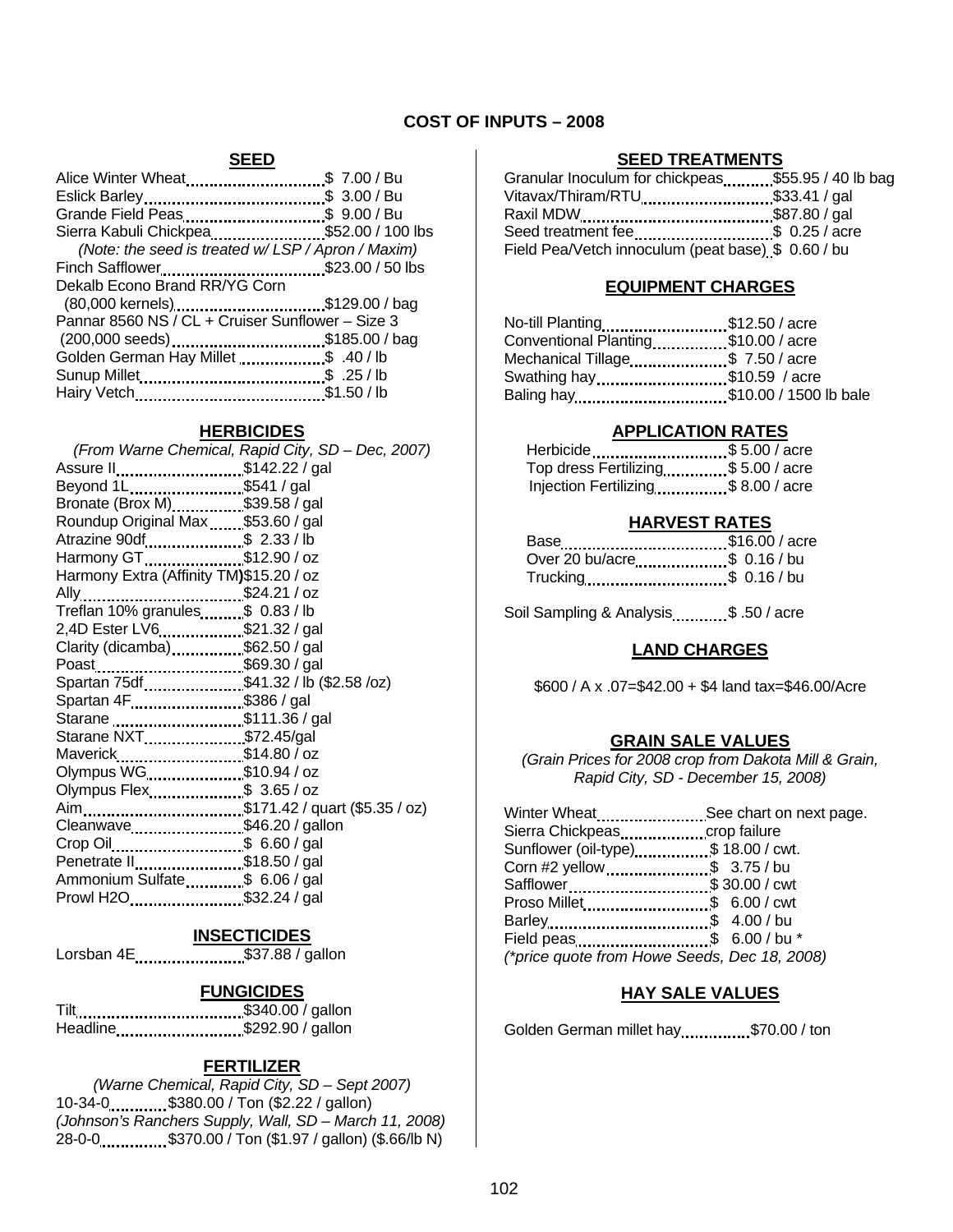| Protein      | Winter Wheat     |
|--------------|------------------|
| Content      | \$/bu            |
| 8.8%         | \$5.54           |
| 9.0          | \$5.60           |
| 9.2          | \$5.66           |
| 9.4          | \$5.72           |
| 9.6          | \$5.78           |
| 9.8          | \$5.84           |
| 10.0         | \$5.90           |
| 10.2         | \$5.96           |
| 10.4         | \$6.02           |
| 10.6         | \$6.08           |
| 10.8         | \$6.14           |
| 11.0         | \$6.20           |
| 11.2         | \$6.26           |
| 11.4         | \$6.32           |
| 11.6         | \$6.38           |
| 11.8         | \$6.44           |
| 12.0%        | \$6.50           |
| 12.2<br>12.4 | \$6.52           |
| 12.6         | \$6.54<br>\$6.56 |
| 12.8         | \$6.58           |
| 13.0         | \$6.60           |
| 13.2         | \$6.62           |
| 13.4         | \$6.64           |
| 13.6         | \$6.66           |
| 13.8         | \$6.68           |
| 14.0         | \$6.70           |
| 14.2         | \$6.72           |
| 14.4         | \$6.74           |
| 14.6         | \$6.76           |
| 14.8         | \$6.78           |
| 15.0         | \$6.80           |
| 15.2         | \$6.82           |
| 15.4         | \$6.84           |
| 15.6         | \$6.86           |
| 15.8         | \$6.88           |
| 16.0         | \$6.90           |
| 16.2         | \$6.92           |

## **Winter Wheat Value Per Bushel with Protein Adjustment. (Prices from Dakota Mill and Grain, Rapid City as of December 15, 2008) (Average sale value for fall of 2008)**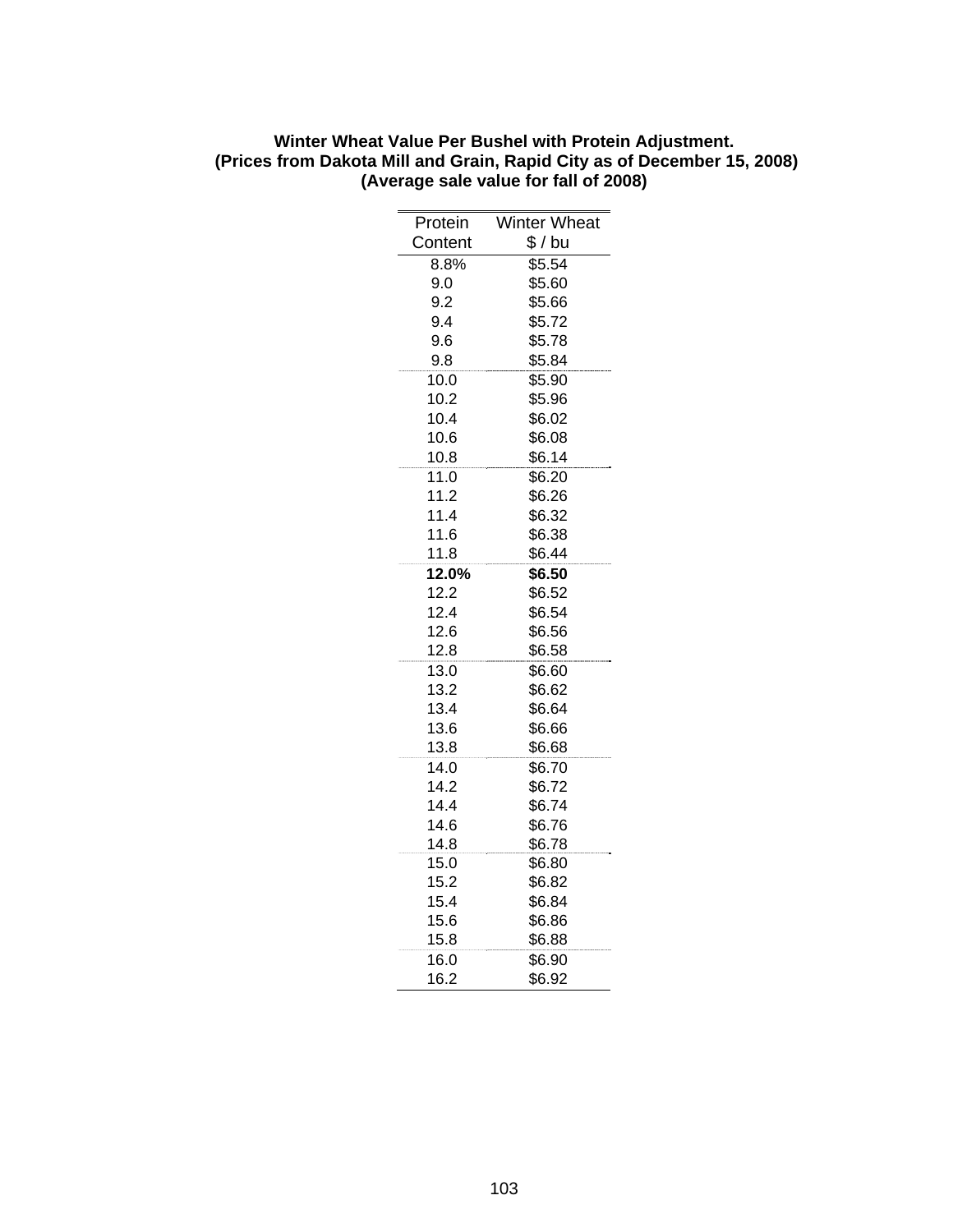### **Precipitation for September 2003 through August 2008**

| <b>Wall Rotation Rainfall Data - 2003-04 (inches)</b> |                      |                  |                                                                                                                                                                                                                                |                               |                      |  |
|-------------------------------------------------------|----------------------|------------------|--------------------------------------------------------------------------------------------------------------------------------------------------------------------------------------------------------------------------------|-------------------------------|----------------------|--|
| <b>Month</b>                                          | <b>Total Precip.</b> | Month            | <b>Total Precip.</b>                                                                                                                                                                                                           | Month                         | <b>Total Precip.</b> |  |
| September 03 1.22"                                    |                      | January 04 0.08" |                                                                                                                                                                                                                                | $May \dots \dots \dots 3.62"$ |                      |  |
| October 0.43"                                         |                      | February 0.02"   |                                                                                                                                                                                                                                | June 2.05"                    |                      |  |
| November 0.09"                                        |                      | March 0.30"      |                                                                                                                                                                                                                                | July $2.35"$                  |                      |  |
| December 0.03"                                        |                      |                  |                                                                                                                                                                                                                                | August 0.99"                  |                      |  |
|                                                       |                      |                  | (Accumulative total precipitation from Sept.1, 2003 to Aug. 31, 2004 is 10.79")<br>$\mathcal{N}$ and $\mathcal{N}$ and $\mathcal{N}$ and $\mathcal{N}$ and $\mathcal{N}$ and $\mathcal{N}$ and $\mathcal{N}$ and $\mathcal{N}$ |                               |                      |  |

(Accumulative total precipitation from Apr.1 to Aug. 31, 2004 is 9.20")

| <b>Wall Rotation Rainfall Data - 2004-05 (inches)</b> |  |                                                                                 |  |              |                      |  |
|-------------------------------------------------------|--|---------------------------------------------------------------------------------|--|--------------|----------------------|--|
| <b>Month</b>                                          |  | Total Precip. Month Total Precip.                                               |  | Month        | <b>Total Precip.</b> |  |
| September 04. 3.48"                                   |  | January 05 0.03"                                                                |  | May 4.75"    |                      |  |
| October 0.76"                                         |  | February 0.00"                                                                  |  | June 1.95"   |                      |  |
| November 0.08"                                        |  | March 0.50"                                                                     |  | July 1.82"   |                      |  |
| December 0.07"                                        |  |                                                                                 |  | August 1.02" |                      |  |
|                                                       |  | (Accumulative total procipitation from Sont 1, 2004 to Aug. 31, 2005 is 15,81") |  |              |                      |  |

(Accumulative total precipitation from Sept.1, 2004 to Aug. 31, 2005 is  $15.81$  ") (Accumulative total precipitation from Apr.1 to Aug. 31, 2005 is 10.89 ")

| <b>Wall Rotation Rainfall Data - 2005-06 (inches)</b> |                      |                  |                                                                                                 |                                     |                      |  |
|-------------------------------------------------------|----------------------|------------------|-------------------------------------------------------------------------------------------------|-------------------------------------|----------------------|--|
| <b>Month</b>                                          | <b>Total Precip.</b> | Month            | <b>Total Precip.</b>                                                                            | <b>Month</b>                        | <b>Total Precip.</b> |  |
| September 05 0.39"                                    |                      | January 06 0.17" |                                                                                                 | $May \dots \dots \dots \quad 1.21"$ |                      |  |
| October 0.63"                                         |                      | February Missing |                                                                                                 | June 1.08"                          |                      |  |
| November 0.24"                                        |                      | March Missing    |                                                                                                 | <i>July</i> 0.89"                   |                      |  |
| December 0.28"                                        |                      |                  |                                                                                                 | August 1.18"                        |                      |  |
|                                                       |                      |                  | (Accumulative total precipitation from Sept.1, 2005 to Aug. 31, 2006 is 7.43" + missing data in |                                     |                      |  |
| Feb and Mar.)                                         |                      |                  |                                                                                                 |                                     |                      |  |

(Accumulative total precipitation from Apr.1 to Aug. 31, 2006 is 5.72")

| Wall Rotation Rainfall Data - 2006-07 (inches)                                                                                                                                                                                                                                                                                                                                                                   |  |                                          |  |              |                      |  |
|------------------------------------------------------------------------------------------------------------------------------------------------------------------------------------------------------------------------------------------------------------------------------------------------------------------------------------------------------------------------------------------------------------------|--|------------------------------------------|--|--------------|----------------------|--|
| <b>Month</b>                                                                                                                                                                                                                                                                                                                                                                                                     |  | <b>Total Precip. Month Total Precip.</b> |  | Month        | <b>Total Precip.</b> |  |
| September 06 2.59"                                                                                                                                                                                                                                                                                                                                                                                               |  | January 07 0.02"                         |  | May 1.81"    |                      |  |
| October.  0.31"                                                                                                                                                                                                                                                                                                                                                                                                  |  | February 0.29"                           |  | June 3.23"   |                      |  |
| November 0.29"                                                                                                                                                                                                                                                                                                                                                                                                   |  | March 1.51"                              |  | July 1.56"   |                      |  |
| December 0.02"                                                                                                                                                                                                                                                                                                                                                                                                   |  |                                          |  | August 1.92" |                      |  |
| (Accumulative total precipitation from Sept.1, 2006 to Aug. 31, 2007 is 14.11")<br>$\overline{10}$ and $\overline{10}$ and $\overline{11}$ and $\overline{11}$ and $\overline{11}$ and $\overline{11}$ and $\overline{11}$ and $\overline{11}$ and $\overline{11}$ and $\overline{11}$ and $\overline{11}$ and $\overline{11}$ and $\overline{11}$ and $\overline{11}$ and $\overline{11}$ and $\overline{11}$ a |  |                                          |  |              |                      |  |

(Accumulative total precipitation from Apr.1 to Aug. 31, 2007 is 9.08")

| Wall Rotation Rainfall Data - 2007-08 (inches)                                  |                      |                  |                      |              |                      |  |  |
|---------------------------------------------------------------------------------|----------------------|------------------|----------------------|--------------|----------------------|--|--|
| <b>Month</b>                                                                    | <b>Total Precip.</b> | Month            | <b>Total Precip.</b> | Month        | <b>Total Precip.</b> |  |  |
| September 07 1.19"                                                              |                      | January 08 0.00" |                      | May 4.96"    |                      |  |  |
|                                                                                 |                      | February 0.26"   |                      | June 4.41"   |                      |  |  |
| November 0.16"                                                                  |                      | March 0.43"      |                      | July $3.13"$ |                      |  |  |
| December 0.03"                                                                  |                      |                  |                      | August 0.94" |                      |  |  |
| (Accumulative total precipitation from Sept.1, 2007 to Aug. 31, 2008 is 18.56") |                      |                  |                      |              |                      |  |  |
| (Accumulative total precipitation from Apr.1 to Aug. 31, 2008 is 14.57")        |                      |                  |                      |              |                      |  |  |

### **1971-2000 (30 year average) Total Precipitation from September 1 – August 31 is 17.24" 1971-2000 (30 year average) Total Precipitation from April 1 – August 31 is 11.53"**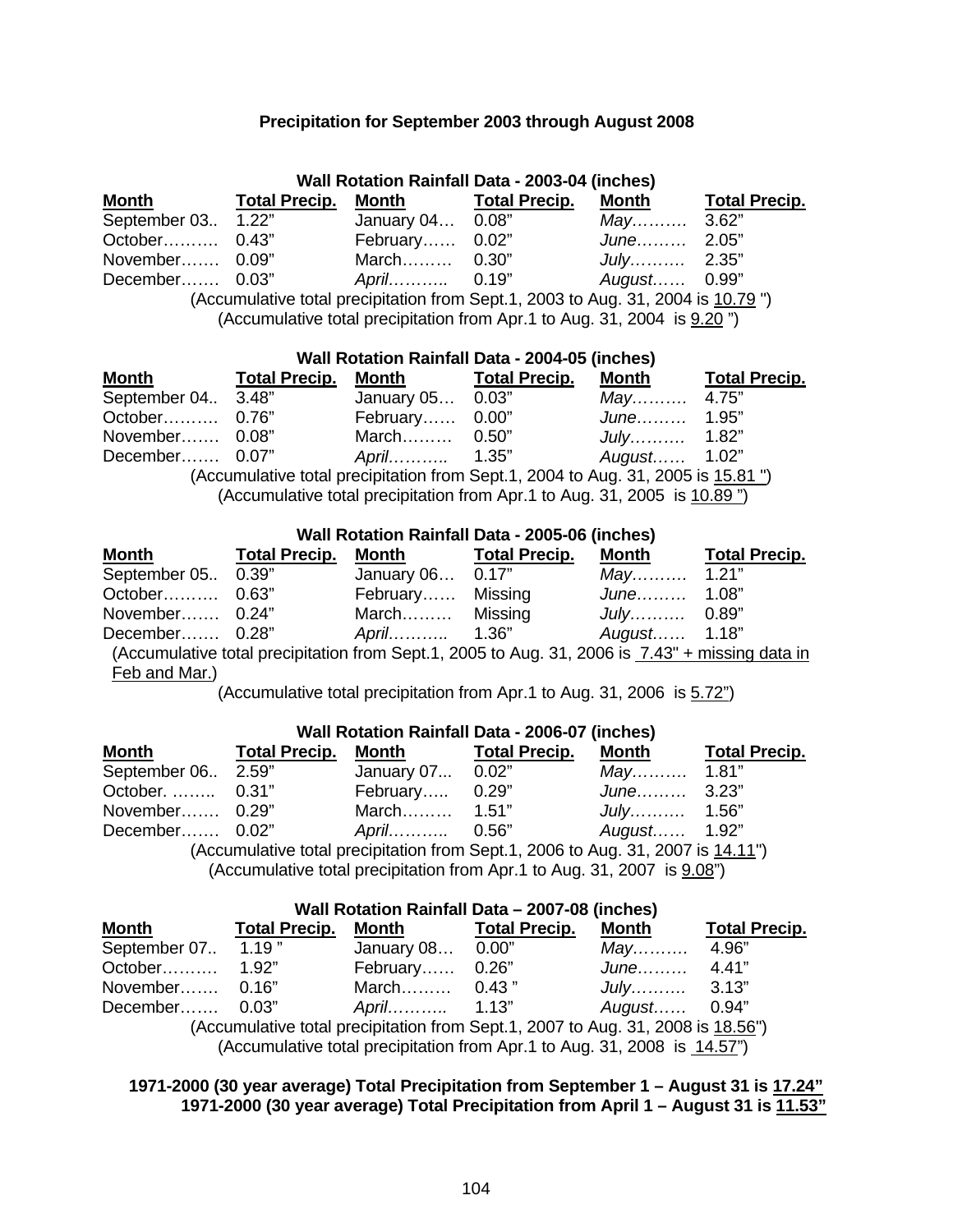# Wall Rotation Study Soil Analysis - As of December 10, 2008 for the 2009 Season.

| Plot No.   | 2009 Crop and       | Soil           | Soil | Soluble          | Organic |                 | NO <sub>3</sub> -N | P               | Κ   | Add                      | Add                      | Add                      | 2008 Yield         |
|------------|---------------------|----------------|------|------------------|---------|-----------------|--------------------|-----------------|-----|--------------------------|--------------------------|--------------------------|--------------------|
|            | estimated yield     | <b>Texture</b> | pH   | <b>Salts</b>     | Matter  |                 | lb / acre          | ppm             | ppm | Ν                        | P205                     | <b>K2O</b>               | (Bushels, tons,    |
| Rotation   | goal                |                |      |                  | %       |                 | $0 - 6"$ 0-<br>24" |                 |     | Ib/A                     | lb/A                     | lb/A                     | Lbs / acre)        |
|            |                     |                |      |                  |         | top             | total              |                 |     |                          |                          |                          |                    |
| $101 - 1$  | Fallow              | Medium         | 7.1  | 0.5              | 1.3     | 29              | 47                 | 14              | 401 | $\overline{\phantom{a}}$ | $\overline{\phantom{a}}$ | $\overline{\phantom{a}}$ | 56.2 bu HRW        |
| $102 - 1$  | HRW-55bu            | Medium         | 6.6  | 0.4              | 1.5     | 54              | 95                 | 8               | 436 | 40                       | 30                       | $\Omega$                 | Fallow             |
|            |                     |                |      |                  |         |                 |                    |                 |     |                          |                          |                          |                    |
| 117-2a     | HRW-45bu            | Medium         | 6.4  | 0.3              | 1.4     | 9               | 19                 | 19              | 511 | 95                       | 0                        | $\mathbf 0$              | 2.5 T/a Millet Hay |
| 118-2a     | Corn-80bu           | Medium         | 6.4  | 0.3              | 1.4     | $\overline{15}$ | $\overline{30}$    | $\overline{15}$ | 494 | 65                       | 5                        | $\mathbf{0}$             | 47.6 bu HRW-b      |
| $119-2a$   | Fallow              | Medium         | 6.8  | 0.3              | 1.3     | $\overline{10}$ | $\overline{22}$    | 27              | 494 | $\overline{\phantom{a}}$ | $\omega_{\rm m}$         | $\overline{\phantom{a}}$ | 33.0 bu Corn       |
| $103-2a$   | HRW-60bu            | Medium         | 6.5  | 0.4              | 1.3     | $\overline{34}$ | 90                 | $\overline{14}$ | 399 | 60                       | 10                       | $\mathbf 0$              | Fallow             |
| $104-2a$   | <b>Sunf 1600 lb</b> | Medium         | 6.6  | 0.3              | 1.6     | 13              | 26                 | 10              | 397 | $\overline{30}$          | 10                       | $\mathbf 0$              | 69.3 bu HRW-a      |
| $105 - 2a$ | Mil-2 tons/a        | Medium         | 6.2  | 0.3              | 1.5     | 8               | $\overline{18}$    | $\overline{24}$ | 390 | $\overline{35}$          | $\mathbf 0$              | $\Omega$                 | 1690 lb Sunflower  |
|            |                     |                |      |                  |         |                 |                    |                 |     |                          |                          |                          |                    |
| $106 - 3$  | HRW-45bu            | Medium         | 6.4  | 0.3              | 1.4     | 9               | 22                 | 15              | 365 | 90                       | 5                        | $\mathbf 0$              | 1224 lb Millet     |
| $107 - 3$  | Saff-1200 lb        | Medium         | 6.5  | 0.3              | 1.3     | 18              | 34                 | $\overline{14}$ | 434 | 25                       | 5                        | 0                        | 51.0 bu HRW        |
| $108 - 3$  | Mil-1500 lb         | Medium         | 6.4  | 0.3              | 1.2     | 10              | 23                 | 16              | 451 | 30                       | $\mathbf 0$              | $\mathbf 0$              | 1483 lb Safflower  |
|            |                     |                |      |                  |         |                 |                    |                 |     |                          |                          |                          |                    |
| $109 - 4$  | Mil-1500 lb         | Medium         | 6.4  | 0.3              | 1.7     | 18              | 32                 | 23              | 460 | 20                       | 0                        | 0                        | 36.8 bu HRW        |
| $110 - 4$  | HRW-35bu            | Medium         | 6.6  | 0.3              | 1.5     | $\overline{7}$  | $\overline{19}$    | 14              | 372 | $\overline{70}$          | 5                        | $\Omega$                 | 949 lb Millet      |
|            |                     |                |      |                  |         |                 |                    |                 |     |                          |                          |                          |                    |
| 111-5a     | HRW-40bu            | Medium         | 6.3  | 0.3              | 1.5     | 12              | 23                 | 21              | 491 | 75                       | $\mathbf 0$              | $\mathbf 0$              | 73.7 bu Barley     |
| 122-5a     | Corn-80bu           | Medium         | 6.0  | 0.2              | 1.7     | 15              | 24                 | 23              | 504 | $\overline{70}$          | $\mathbf 0$              | $\mathbf 0$              | 45.9 bu HRW        |
| $112-5a$   | Sunf 1300 lb        | Medium         | 6.8  | 0.4              | 1.4     | 11              | 33                 | 19              | 397 | 30                       | $\mathbf 0$              | $\mathbf 0$              | 33.0 bu Corn       |
| $113-5a$   | Barley 60bu         | Medium         | 6.6  | 0.3              | 1.5     | $\overline{10}$ | 24                 | $\overline{16}$ | 474 | 80                       | $\overline{0}$           | $\Omega$                 | 1494 lb Sunflower  |
|            |                     |                |      |                  |         |                 |                    |                 |     |                          |                          |                          |                    |
| $114-6a$   | HRW-b 45bu          | Medium         | 6.6  | 0.3              | 1.5     | $\overline{15}$ | $\overline{30}$    | 12              | 436 | $\overline{80}$          | $\overline{10}$          | $\mathbf 0$              | 43.6 bu HRW-a      |
| 115-6a     | Saff-1200 lb        | Medium         | 6.6  | 0.3              | 1.4     | $\overline{14}$ | 26                 | 8               | 402 | 35                       | 15                       | $\mathbf 0$              | 50.0 bu HRW-b      |
| 121-6a     | Dry Pea-1800<br>lb  | Medium         | 6.4  | 0.3              | 1.6     | $\overline{7}$  | 13                 | 13              | 516 | $\Omega$                 | 5                        | $\Omega$                 | 1650 lb Safflower  |
| 116-6a     | HRW-a 45bu          | Medium         | 6.0  | 0.4              | 1.5     | 46              | 69                 | 24              | 440 | 45                       | $\mathbf 0$              | $\Omega$                 | 2004 lb dry pea    |
|            |                     |                |      |                  |         |                 |                    |                 |     |                          |                          |                          |                    |
| $123-9a$   | HRW-b 45bu          | Medium         | 6.3  | 0.3              | 1.6     | 25              | 42                 | 13              | 459 | 70                       | 10                       | 0                        | 59.2 bu HRW-a      |
| 124-9a     | Saff-1200 lb        | Medium         | 6.8  | 0.3              | 1.4     | 14              | 28                 | $\overline{7}$  | 410 | 30                       | 20                       | 0                        | 48.5 bu HRW-b      |
| 125-9a     | <b>Hairy Vetch</b>  | Medium         | 6.7  | 0.3              | 1.5     | 6               | 21                 | 10              | 514 | $\mathbf 0$              | 0                        | $\mathbf 0$              | 1559 lb Safflower  |
| 120-9a     | HRW-a 50bu          | Medium         | 6.3  | 0.4              | 1.6     | 49              | 73                 | 11              | 436 | 50                       | 15                       | $\Omega$                 | HVetch g. manure   |
|            |                     |                |      |                  |         |                 |                    |                 |     |                          |                          |                          |                    |
| $126 - 10$ | HRW-45bu            | Medium         | 6.4  | 0.3              | 1.7     | $\overline{12}$ | $\overline{28}$    | $\overline{18}$ | 425 | 85                       | $\mathbf 0$              | $\mathbf 0$              | 0 lb Chickpeas     |
| $127 - 10$ | Mil-1500 lb         | Medium         | 6.6  | 0.4              | 1.5     | $\overline{21}$ | 41                 | 12              | 464 | 10                       | $\overline{5}$           | 0                        | 29.9 bu HRW        |
| $128 - 10$ | Dry Pea-1800        | Medium         | 6.7  | $\overline{0.3}$ | 1.5     | 6               | 14                 | $\overline{16}$ | 432 | $\mathbf 0$              | $\Omega$                 | $\Omega$                 | 764 lb Millet      |
|            | lb                  |                |      |                  |         |                 |                    |                 |     |                          |                          |                          |                    |
|            |                     |                |      |                  |         |                 |                    |                 |     |                          |                          |                          |                    |
| $129 - 11$ | HRW-45bu            | Medium         | 6.1  | 0.2              | 1.4     | 8               | $\overline{23}$    | $\overline{24}$ | 410 | $\overline{90}$          | $\mathbf 0$              | $\Omega$                 | 1228 lb Millet     |
| $130 - 11$ | Corn-80bu           | Medium         | 6.2  | 0.3              | 2.0     | $\overline{21}$ | 38                 | $\overline{11}$ | 428 | 60                       | 15                       | $\mathbf 0$              | 54.8 bu HRW        |
| $131 - 11$ | Mil-1500 lb         | Medium         | 6.2  | 0.3              | 1.3     | $\overline{11}$ | 28                 | 24              | 433 | 25                       | $\overline{0}$           | $\Omega$                 | 29.7 bu Corn       |

 Note: to convert P & K values to lb/A take ppm value x 2. Example: 500 ppm is equal to 1000 lb/Acre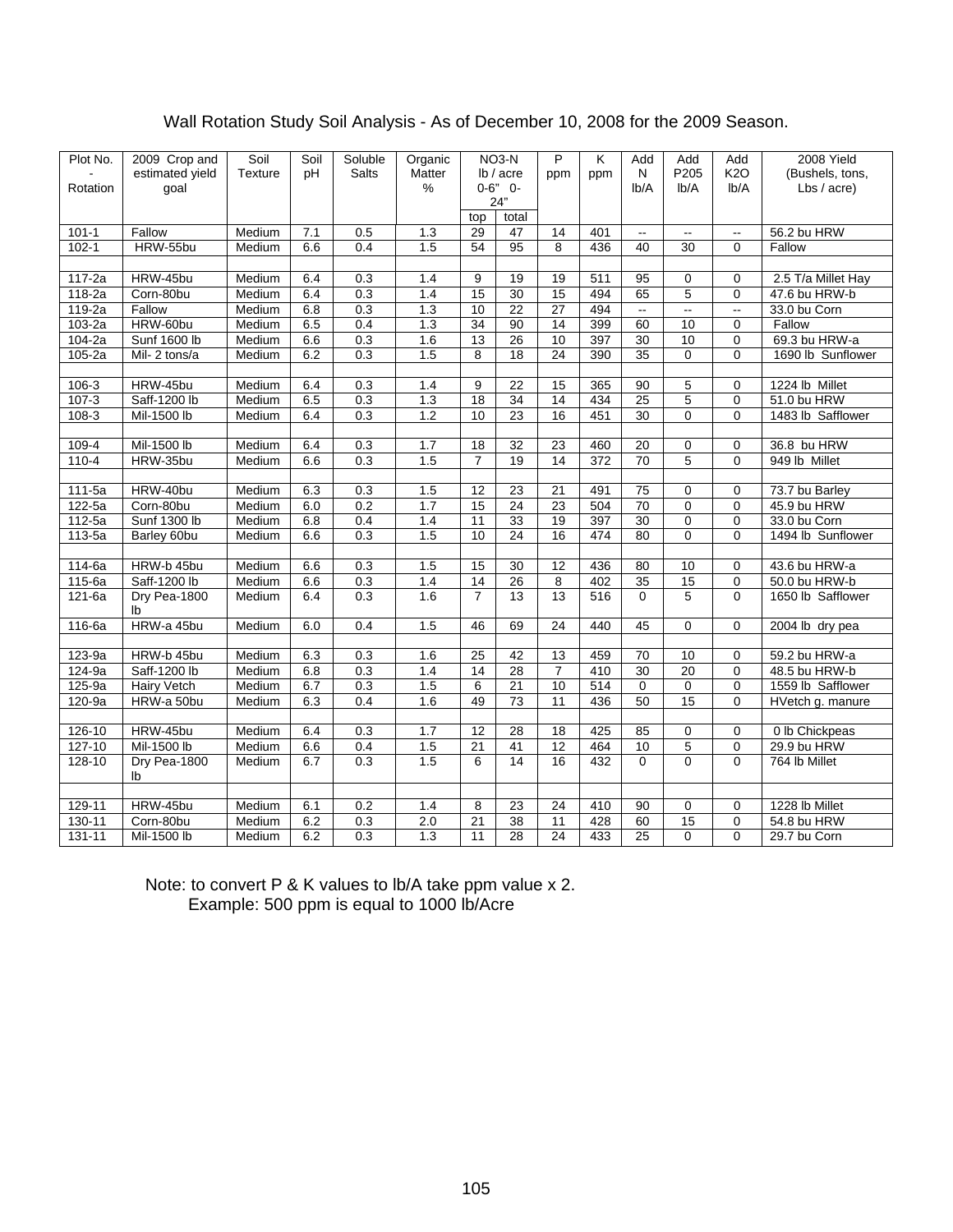|                    | Rotation &                           | (A)             | (B)                                                             | (C)              | (D)                                    |
|--------------------|--------------------------------------|-----------------|-----------------------------------------------------------------|------------------|----------------------------------------|
| Net return/A Crop  |                                      | Yield/Acre      | <b>Expense of Crop/Acre</b>                                     |                  | Cost of Production Yield to Break-Even |
| 1                  | W Wheat                              | 56.2 bu         | $$146.79 + $118.19$                                             | \$4.71/bu        | 41.1 bu                                |
|                    | (\$48.47) Fallow at \$118.19 / acre. |                 |                                                                 |                  |                                        |
| 2a                 | W Wheat-A 69.3 bu                    |                 | $$160.87 + $76.08$                                              | \$3.42/bu        | 36.8 bu                                |
|                    | (\$49.21) Sunflower                  | 1690 lb         | \$234.66+ \$19.02                                               | $.15 /$ lb<br>\$ | 1409 lb                                |
|                    | Hay Millet 2.5 Tons                  |                 | \$133.30                                                        | \$53.32 / ton    | $1.90$ tons                            |
|                    | W Wheat-B 47.6 bu                    |                 | \$192.73                                                        | \$4.05/bu        | 33.3 bu                                |
|                    | Corn                                 | 33.0 bu         | \$212.39                                                        | \$6.44/bu        | 56.6 bu                                |
|                    | Fallow at                            | \$95.10 / acre. | $($76.08 + $19.02)*$                                            |                  |                                        |
| 3                  | W Wheat                              | 51.0 bu         | \$206.09                                                        | \$4.04/bu        | 36.4 bu                                |
|                    | (\$86.51) Safflower                  | 1483 lb         | \$205.99                                                        | \$<br>$.14$ / lb | 686 lb                                 |
|                    | <b>Millet</b>                        | 1224 lb         | \$135.09                                                        | \$<br>.11/lb     | 2251 lb                                |
| 4                  | W Wheat                              | 36.8 bu         | \$183.41                                                        | \$4.98/bu        | 33.1 bu                                |
| (\$-44.99) Millet  |                                      | 949 lb          | \$167.39                                                        | \$<br>$.18$ / lb | 2789 lb                                |
| 5a                 | W Wheat                              | 45.9 bu         | \$200.54                                                        | $$4.37$ / bu     | 36.6 bu                                |
| (\$26.84) Corn     |                                      | 33.0 bu         | \$227.20                                                        | \$6.88/bu        | 60.6 bu                                |
|                    | Sunflower                            | 1494 lb         | \$219.56                                                        | \$.15/lb         | 1219 lb                                |
|                    | <b>Barley</b>                        | 73.7 bu         | \$184.49                                                        | \$2.50 / bu      | 46.1 bu                                |
| 6a                 | W Wheat-B                            | 50.0 bu         | \$237.94                                                        | \$4.76 / bu      | 38.8 bu                                |
|                    | (\$122.77) Safflower 1650 lb         |                 | \$207.33                                                        | \$.13/lb         | 691 lb                                 |
|                    | Field Pea                            | 33.4 bu         | \$148.88                                                        | \$4.46 / bu      | 24.8 bu                                |
|                    | W Wheat-A                            | 43.6 bu         | \$171.48                                                        | \$3.93 / bu      | 29.4 bu                                |
| 9a                 | W Wheat-B                            | 48.5 bu         | $$217.66 + $29.24$                                              | \$5.09/bu        | 41.8 bu                                |
| (\$89.97)          | Safflower                            | 1559 lb         | \$206.59                                                        | \$.13/lb         | 688 lb                                 |
|                    |                                      |                 | Hairy Vetch (green fallow) \$146.20 / acre. (\$116.96+\$29.24)* |                  |                                        |
|                    | W Wheat-A 59.2 bu                    |                 | $$179.87 + $116.96$                                             | \$5.01/bu        | 49.3 bu                                |
| 10                 | W Wheat                              | 29.9 bu         | \$195.20                                                        | \$6.53/bu        | 32.4 bu                                |
| (\$-101.81) Millet |                                      | 764 lb          | \$164.44                                                        | $.22$ / lb<br>\$ | 2741 lb                                |
|                    | Chickpea                             | 0 <sub>lb</sub> | \$171.63                                                        | crop failure     | crop failure                           |
| 11                 | W Wheat                              | 54.8 bu         | \$208.97                                                        | \$3.81/bu        | 36.9 bu                                |
| (\$-16.27) Corn    |                                      | 29.7 bu         | \$211.33                                                        | \$7.11/bu        | 56.3 bu                                |
|                    | Millet                               | 1228 lb         | \$123.74                                                        | \$<br>.10 / lb   | 2062 lb                                |

# **2008 Wall Rotation Yields, Expense/Acre, Break-Even Costs & Break-Even Yields**

# $C = B/A$   $D = B/E$

|                       | Grain Sale Values for determining Yield to Break-Even Point (E) |  |
|-----------------------|-----------------------------------------------------------------|--|
|                       |                                                                 |  |
| Hay Millet\$ 70 / ton |                                                                 |  |
|                       |                                                                 |  |
| Barley\$ 4.00 / bu    |                                                                 |  |

## Winter Wheat Chart (values adjusted for protein content) **(E)**

| Rot 1<br>1 - \$6.44 / bu | Rot 3 - \$5.66 / bu  | Rot 6a-a -\$5.84 / bu  | Rot 9a-b - \$5.90 / bu |
|--------------------------|----------------------|------------------------|------------------------|
| Rot 2a-a - \$6.44 / bu   | Rot 4 - \$5.54 / bu  | Rot 6a-b - \$6.14 / bu | Rot 10a - \$6.02 / bu  |
| Rot 2a-b - \$5.78 / bu   | Rot 5a - \$5.48 / bu | Rot 9a-a - \$6.02 / bu | Rot 11 - \$5.66 / bu   |

**\***The fallow expense is separated at 80% for the first crop year and 20% to the second crop year.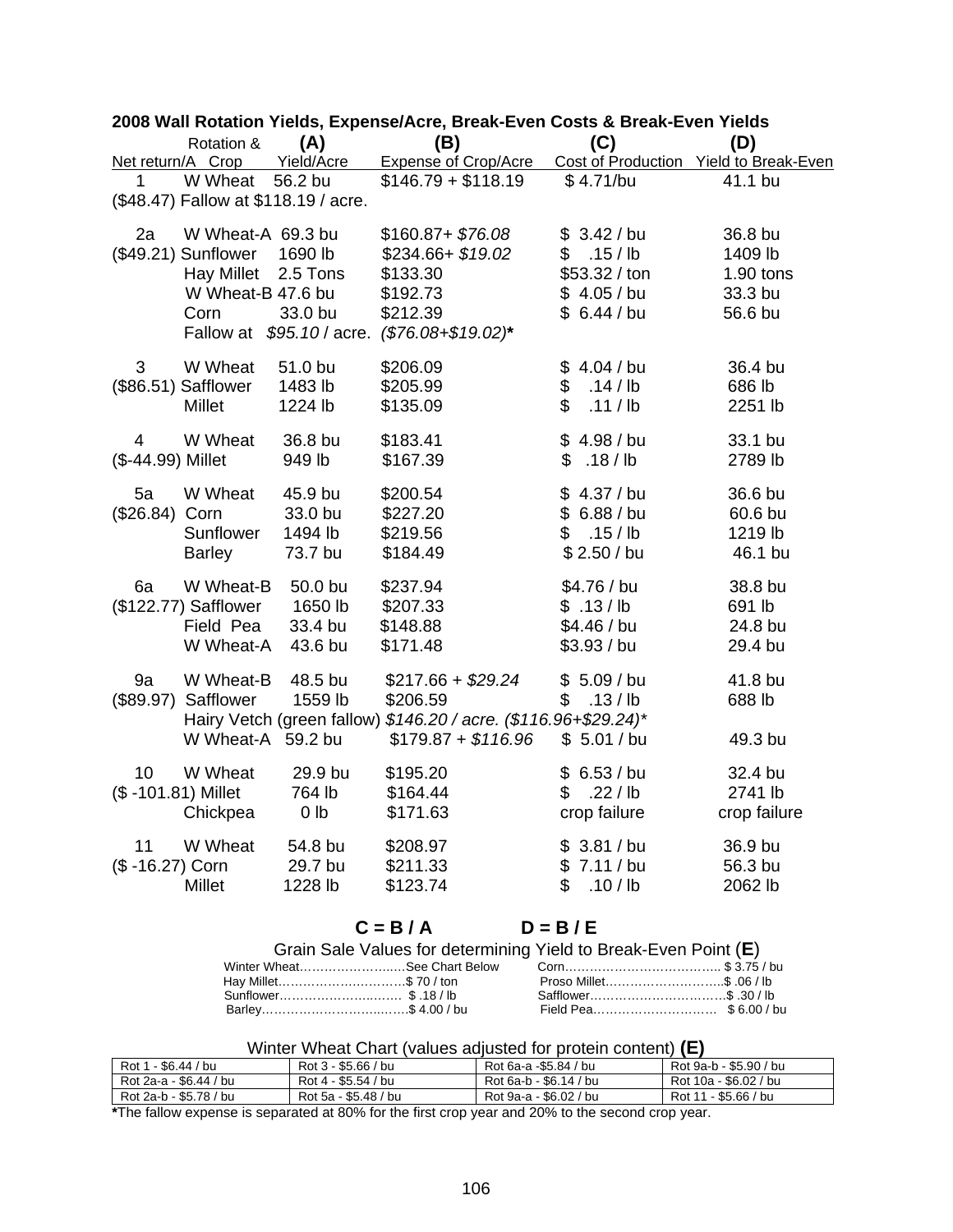## **WALL ROTATION STUDY WEED RATINGS**

**Objectives:** 1) To determine weed species and weed intensity in each rotation.

2) To evaluate the effects of crop rotations on weed control.

**Procedures:** All 124 plots of the Wall Rotation Study were evaluated (visually rated) for weed species presence and weed density on April 15, July 15, and October 15, 2008. A rating of zero (**0**) means that the plot was completely weed free. A rating of five (**5**) indicates that the plot was totally covered with weeds. The **Weed Rating Score** is derived from adding up the weed scores in the four plots of one rotation with the same cropping treatment and dividing by 4. The **Rotation Weed Mean** is derived from adding up weed scores for each crop in the rotation and dividing by the number of cropping treatments in each rotation. The lower the **Weed Rating** score and **Rotation Weed Mean**, the lower the incidence of weeds.

**Discussion:** Overall, the most weed free rotation in 2008 was Rot 9a (Wheat/Wheat/Safflower/Hairy Vetch). This is partly due to the fact that both wheat-a and wheat-b of Rotation 9a were sprayed w / Olympus in the spring of 2008. Both wheats in Rot 6a and Rot 10 wheat were also sprayed with Olympus in April of 2008. The intent of using Olympus is to control downy brome and Japanese Chess but it also has activity on some winter annual broadleaf weeds. Olympus is working well now but it should be cautioned that continued use of Olympus will in time, allow resistant strains of weeds to develop. Starane NXT was applied to every winter wheat and barley plot of the rotation study in May of 2008 for control of all Kochia types. Starane NXT also has some other broadleaf weed activity (wild buckwheat, lambsquarters, annual sunflower and russian thistle). There is a green fallow period in Rotation 9a (hairy vetch) that helps to smother out weeds. The hairy vetch is planted in the fall and although it doesn't produce ground cover quickly in the early spring, it does have a very dense growth by the time it is sprayed off with herbicide in June. The canopy of sprayed off hairy vetch eliminates weed pressure during that time period.

 The rotation in 2008 with the most overall weed pressure was Rotation 10a (Wheat/Millet/Chickpea). This occurred because we changed the sequence of this rotation, placing the chickpea before winter wheat. The chickpea planted on chickpea which is not recommended at all but was necessary to rearrange the sequence, exploded with weeds. Ascochyta Blight was also a major problem in the chickpeas in 2008. This rotation will be changed in 2009 to (Winter Wheat / proso millet / dry pea).

 Rotation 5a was nearly as weedy overall in 2008 as Rotation 10a. See Table 73. This was due to 2008 being a wetter year starting in May that got more weed seed started.

 Rotation 4 has historically been a weedy rotation especially in April and July. Olympus was sprayed in the fall of 2006 and 2007 for winter-annual grassy weed control (downy brome, Japanese Chess) in the winter wheat crop. In April of 2008, Rotation 4 (Winter wheat/Proso millet) was the cleanest rotation at the study. The cleanest rotation as of July 15, 2008 was Rotation 1 (Wheat/Fallow). The cleanest rotation as of October 15, 2008 was again Rotation 4 (Winter Wheat / Proso Millet). Rotation 4 is much cleaner in the spring of 2008, indicating that the Olympus is performing very well. Rotation 4 has about 11 months of fallow period between harvest of the wheat crop to planting of the millet crop. This non-crop period has in the past, proven to be problematic. Proso Millet in Rotation 4 requires more sprayings per summer than the other millet plots in this study. Crown rot disease and weed problems are an ongoing problem in rotation 4 and soil moisture is not being properly utilized.

 Table 74 is a combined average of April, July, and October weed pressure over a 5 year period (2004-2008). It indicates that Rotation 9a is the over-all cleanest rotation with a rating of 1.4. There are six rotations that are in the middle with ratings of 2.2 to 2.8. Rotations 10a and 4 are definitely the weediest in the trial at 3.6 and 3.8 respectively.

 Table 75 shows what weeds are present at the 3 rating dates of April 15, July 15, and October 15 in 2008. Weeds are listed from highest count to least in each of the crops or fallow listed.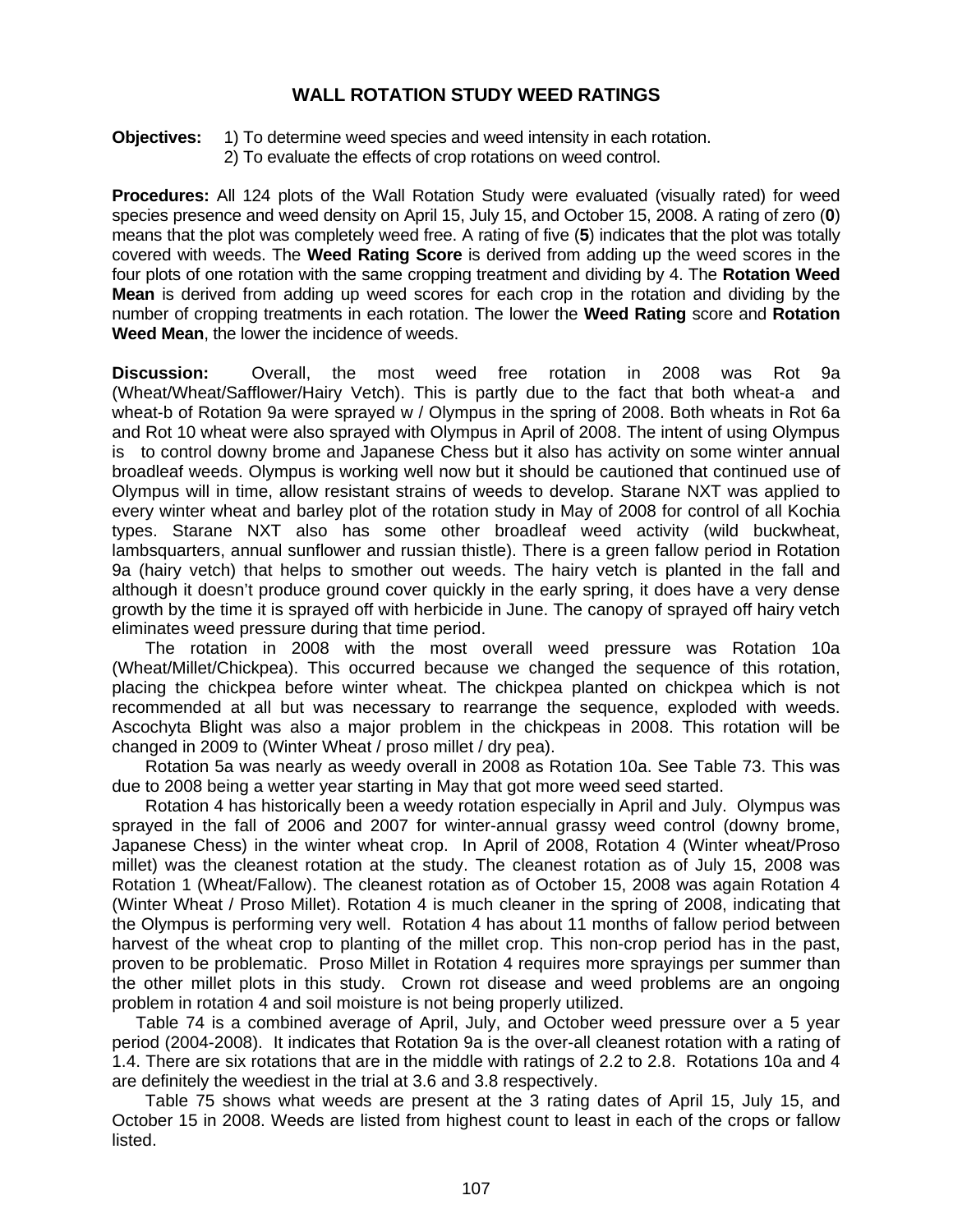Table 76 lists the weeds at the Wall Rotation, their life span, origin and characteristics. Approximately half of these weeds are of major economic importance and are directly competing with the crops at some point for valuable moisture, nutrients and sunlight. The **bolded weeds** are the most prevalent at the study, followed by the non-bolded weeds that are present but not in high numbers.

 Weed pressure in the rotations will vary from year to year depending upon soil and air temperature, rainfall, canopy cover, mechanical tillage, and types of herbicides used and timing of planting. Ultimately, it is important to get a thorough weed cleansing at least one time during the crop season and/or during the fallow periods. Every crop in this rotation has a fallow period of at least a few months where there is no crop growing. It is critical to get good weed control during these opportunity windows of the fallow periods. Spraying pre-plant of the crops and also in the late fall are excellent times to keep weed populations in check. It is important to be versatile on herbicide options so resistant species of weeds do not develop.

| Table 73. Wall Rotation Weed Rating Scores and Rankings - 2008. |                                |                           |                                |                                   |                           |                           |                                          |                                                                 |
|-----------------------------------------------------------------|--------------------------------|---------------------------|--------------------------------|-----------------------------------|---------------------------|---------------------------|------------------------------------------|-----------------------------------------------------------------|
| Rotation                                                        | Rank<br>as of<br>$4 - 15 - 08$ | Apr 15,<br>2008<br>rating | Rank<br>as of<br>$7 - 15 - 08$ | <b>July 15,</b><br>2008<br>rating | Rank<br>as of<br>10-15-08 | Oct 15,<br>2008<br>rating | Overall<br>Rank<br>Apr, Jul, Oct<br>2008 | <b>Total Weed Pressure</b><br>(Apr 15, July 15, Oct 15)<br>2008 |
|                                                                 | $5^{\text{th}}$                | 0.3                       | ⊿ st                           | 0.1                               | 6 <sup>th</sup>           | 1.0                       | 2 <sub>nd</sub>                          | 0.4                                                             |
| 2a                                                              | 3 <sup>rd</sup>                | 0.2                       | 3 <sup>rd</sup>                | 0.8                               | $8^{\text{th}}$           | 1.3                       | 6 <sup>th</sup>                          | 0.8                                                             |
| 3                                                               | 8 <sup>th</sup>                | 1.0                       | 5 <sup>th</sup>                | 0.9                               | 2 <sup>nd</sup>           | 0.4                       | 5 <sup>th</sup>                          | 0.7                                                             |
| 4                                                               | 4 St                           | 0.0                       | 6 <sup>th</sup>                | 1.8                               | 1st                       | 0.3                       | 4 <sup>th</sup>                          | 0.7                                                             |
| 5a                                                              | 6 <sup>th</sup>                | 0.3                       | 6 <sup>th</sup>                | 1.8                               | 9 <sup>th</sup>           | 2.4                       | 8 <sup>th</sup>                          | 1.5                                                             |
| 6a                                                              | 2 <sup>nd</sup>                | 0.2                       | 4 <sup>th</sup>                | 0.9                               | 3 <sup>rd</sup>           | 0.5                       | 3 <sup>rd</sup>                          | 0.5                                                             |
| 9a                                                              | 4 <sup>th</sup>                | 0.2                       | 2 <sub>nd</sub>                | 0.3                               | 3 <sup>rd</sup>           | 0.5                       | 4 st                                     | 0.3                                                             |
| 10                                                              | 9 <sup>th</sup>                | 1.6                       | 9 <sup>th</sup>                | 2.9                               | $\tau$ <sup>th</sup>      | 1.0                       | $9^{\text{th}}$                          | 1.8                                                             |
| 11                                                              | $\mathcal{I}^{\text{th}}$      | 0.7                       | 6 <sup>th</sup>                | 1.8                               | 3 <sup>rd</sup>           | 0.5                       | $\mathbf{z}^{\text{th}}$                 | 1.0                                                             |
| Total                                                           |                                | 4.5                       |                                | 11.3                              |                           | 7.9                       |                                          | 7.7                                                             |

|          | Table 74. Wall Rotation Weed Rating Scores and Rankings - (2004 - 2008). |                                      |                                           |                               |                    |  |  |  |  |
|----------|--------------------------------------------------------------------------|--------------------------------------|-------------------------------------------|-------------------------------|--------------------|--|--|--|--|
| Rotation | Average for<br>April 15 <sup>th</sup> ,                                  | Average for July<br>15 <sup>th</sup> | Average for<br>October 15 <sup>th</sup> , | <b>Total Weed</b><br>Pressure | Overall<br>Ranking |  |  |  |  |
|          | (2004, 05, 06, 07, 08)                                                   | (2004, 05, 06, 07, 08)               | (2004, 05, 06, 07, 08)                    | 4-15,7-15,10-15               |                    |  |  |  |  |
|          |                                                                          |                                      |                                           | for                           |                    |  |  |  |  |
|          |                                                                          |                                      |                                           | (2004,05,06,07,08)            |                    |  |  |  |  |
|          | 0.6                                                                      | 1.1                                  | 0.9                                       | 2.6                           | 5 <sup>th</sup>    |  |  |  |  |
| 2a       | 0.8                                                                      | 0.8                                  | 0.7                                       | 2.4                           | $4^{\text{th}}$    |  |  |  |  |
| 3        | 1.0                                                                      | 0.9                                  | 0.4                                       | 2.3                           | 3 <sup>rd</sup>    |  |  |  |  |
| 4        | 1.5                                                                      | 1.6                                  | 0.6                                       | 3.8                           | 9 <sup>th</sup>    |  |  |  |  |
| 5a       | 0.8                                                                      | 0.8                                  | 1.0                                       | 2.7                           | 6 <sup>th</sup>    |  |  |  |  |
| 6a       | 0.6                                                                      | 1.1                                  | 0.5                                       | 2.2                           | 2 <sup>nd</sup>    |  |  |  |  |
| 9a       | 0.4                                                                      | 0.6                                  | 0.3                                       | 1.4                           | 1 <sup>st</sup>    |  |  |  |  |
| 10       | 1.2                                                                      | 1.7                                  | 0.6                                       | 3.6                           | 8 <sup>th</sup>    |  |  |  |  |
| 11       | 0.9                                                                      | 1.0                                  | 0.8                                       | 2.8                           | 7 <sup>th</sup>    |  |  |  |  |
| Total    | 7.8                                                                      | 9.6                                  | 5.8                                       | $2.6$ (Mean)                  |                    |  |  |  |  |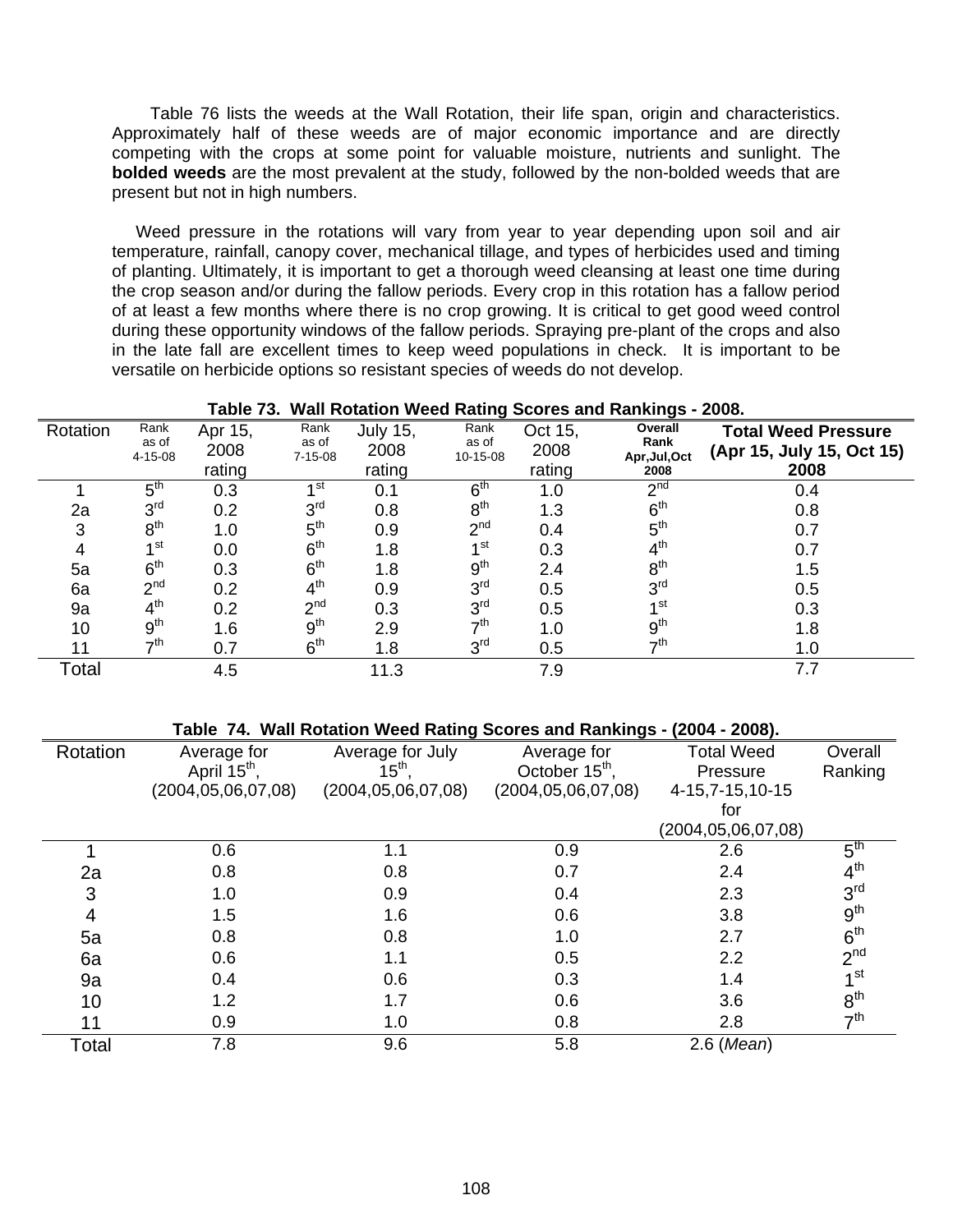| Table 75. Wall Rotation Weed Ratings, 2008. |        |                          |        |                                 |        |                      |
|---------------------------------------------|--------|--------------------------|--------|---------------------------------|--------|----------------------|
| <b>Rotation</b>                             |        | April 15, 2008           |        | <b>July 15, 2008</b>            |        | October 15, 2008     |
| <b>Number</b>                               |        |                          |        |                                 |        |                      |
| & crop                                      | Weed   | <b>Weeds Present</b>     | Weed   | <b>Weeds Present</b>            | Weed   | <b>Weeds Present</b> |
|                                             | Rating |                          | Rating |                                 | Rating |                      |
| <b>Rotation 1</b>                           |        |                          |        |                                 |        |                      |
| Fallow                                      | 0.500  | Pc, db, s                | 0.000  | none                            | 0.000  | none                 |
| W. Wheat                                    | 0.125  | Db                       | 0.375  | Db, fxt, pl                     | 2.000  | <b>VW</b>            |
| <b>Rot Mean</b>                             | 0.312  |                          | 0.187  |                                 | 1.000  |                      |
| <b>Rotation 2a</b>                          |        |                          |        |                                 |        |                      |
| Sunflower                                   | 0.250  | Pc, db, sp               | 0.000  | none                            | 3.500  | Vw                   |
| Forage Millet                               | Τ      | Traces of sp, pc, db,dan | 3.500  | Sg, tg, pl, sp, ko              | 0.000  | none                 |
| W. Wheat-b                                  | 0.000  | none                     | 0.125  | PI, ps, db                      | 0.000  | none                 |
| Corn                                        | Τ      | Traces of db             | 1.375  | Pw, wg                          | 2.000  | Vw                   |
| Fallow                                      | 1.000  | Pc, sp, db               | T      | Traces of tg                    | 2.750  | Sg                   |
| W. Wheat-a                                  | 0.125  | Db                       | $\top$ | Traces of pl, byg, db           | 0.000  | none                 |
| <b>Rot Mean</b>                             | 0.229  |                          | 0.833  |                                 | 1.375  |                      |
| <b>Rotation 3</b>                           |        |                          |        |                                 |        |                      |
| Safflower                                   | 2.500  | Db, pc                   | 1.000  | Jc, f mar, sal, sun, rt, pl, tg | 1.250  | Vw                   |
| Proso Millet                                | 0.500  | Pc, db                   | 1.500  | Rt,sg,fmar,lls,wg,tg,ko,pw,wg   | 0.000  | none                 |
| W. Wheat                                    | Τ      | Traces of pc             | 0.375  | Sg, pl, db                      | 0.000  | none                 |
| <b>Rot Mean</b>                             | 1.000  |                          | 0.958  |                                 | 0.416  |                      |
| <b>Rotation 4</b>                           |        |                          |        |                                 |        |                      |
| Proso Millet                                | 0.125  | Db, pc, s, sp            | 2.250  | Sg,sun,ps                       | 0.625  | Vw, tg               |
| W. Wheat                                    | Τ      | Traces of pc             | 1.500  | Sg, pl, tg, db, jc, sal         | 0.125  | dan                  |
| <b>Rot Mean</b>                             | 0.062  |                          | 1.875  |                                 | 0.375  |                      |
| <b>Rotation 5a</b>                          |        |                          |        |                                 |        |                      |
| Sunflower                                   | 0.750  | Db, pc, sp               | 0.000  | none                            | 3.750  | Sg, fxt              |
| S. Barley                                   | T      | Traces of sprayed sp     | 0.125  | Sg, tg, db                      | 3.000  | Sg                   |
| W. Wheat                                    | 0.250  | Pc, db                   | 0.500  | PI, ps, jc                      | 0.000  | none                 |
| Corn                                        | 0.250  | Db, pc                   | 1.250  | Pw, sg, pig, wg                 | 3.000  | Vw                   |
| <b>Rot Mean</b>                             | 0.312  |                          | 1.875  |                                 | 2.437  |                      |
| <b>Rotation 6a</b>                          |        |                          |        |                                 |        |                      |
| <b>Field Pea</b>                            | 0.250  | Sprayed db               | 0.125  | Sal, pl, db                     | 0.000  | none                 |
| W. Wheat-a                                  | 0.375  | db                       | 0.625  | Db, sg, pl                      | 0.500  | Dry peas             |
| W. Wheat-b                                  | T      | Traces of db, pc         | 1.750  | Tg, pl                          | 0.000  | none                 |
| Safflower                                   | 0.250  | Pc, db                   | 1.250  | Tg, sal, pl                     | 1.750  | Vw, tg               |
| <b>Rot Mean</b>                             | 0.218  |                          | 0.937  |                                 | 0.562  |                      |
| <b>Rotation 9a</b>                          |        |                          |        |                                 |        |                      |
| <b>Hairy Vetch</b>                          | 0.250  | Pc, db                   | 0.000  | none                            | 0.000  | none                 |
| W. Wheat-a                                  | 0.375  | Db, pc, sp               | 0.250  | Tg, db                          | 0.000  | none                 |
| W. Wheat-b                                  | T      | Traces of db             | 0.000  | Db, pl, sal                     | 0.000  | none                 |
| Safflower                                   | 0.375  | Db, pc, tm, vw           | 1.125  | Db, pl, hv, tg, sal, ko, mt     | 2.250  | <b>VW</b>            |
| Rot Mean                                    | 0.250  |                          | 0.343  |                                 | 0.562  |                      |
| <b>Rotation 10</b>                          |        |                          |        |                                 |        |                      |
| Proso Millet                                | 2.500  | Db, pc                   | 3.500  | Sg, wg, ps                      | 2.250  | Vw, db               |
| Chickpea                                    | Τ      | Traces of db             | 1.375  | Ps, tg, sp, f mar, pl, mt       | 0.625  | Mt, sal              |
| W. Wheat                                    | 2.500  | db                       | 4.000  | Db                              | 0.250  | Dan                  |
| Rot Mean                                    | 1.666  |                          | 2.958  |                                 | 1.041  |                      |
| <b>Rotation 11</b>                          |        |                          |        |                                 |        |                      |
| Corn                                        | 1.250  | db                       | 1.500  | Wg, pw                          | 1.500  | Vw                   |
| Proso Millet                                | 1.000  | Sp, pc, s, db            | 4.000  | Sg, pw, ko, pl                  | 0.000  | none                 |
| W. Wheat                                    | 0.125  | рc                       | 0.125  | PI, sg                          | 0.000  | none                 |
| Rot Mean                                    | 0.791  |                          | 1.875  |                                 | 0.500  |                      |

**Note:** Weeds listed above are listed from most to least prevalent.

**Note:** T = traces of weeds.

**Legend**: db-downy brome, jc - Japanese chess, vw-volunteer wheat, ko-kochia (ALS & non - ALS strains), pl-prickly lettuce, dan dandelion, bl-blue lettuce, fxt – green or yellow foxtail, s-sedge, rt – Russian thistle, sg – stinkgrass, lq – lambs quarters, byg – barnyard grass, pig - red root pigweed, saf – volunteer safflower, vol millet – volunteer millet, an sun – annual sunflower, pw – poverty weed, f mar – fetid marigold, ps – prostrate spurge, tg – tumble grass, lls – lance-leaf sage, pc – pennycress, wg – witchgrass, pl – prickly lettuce, tm – tansy mustard, sal-salsify.